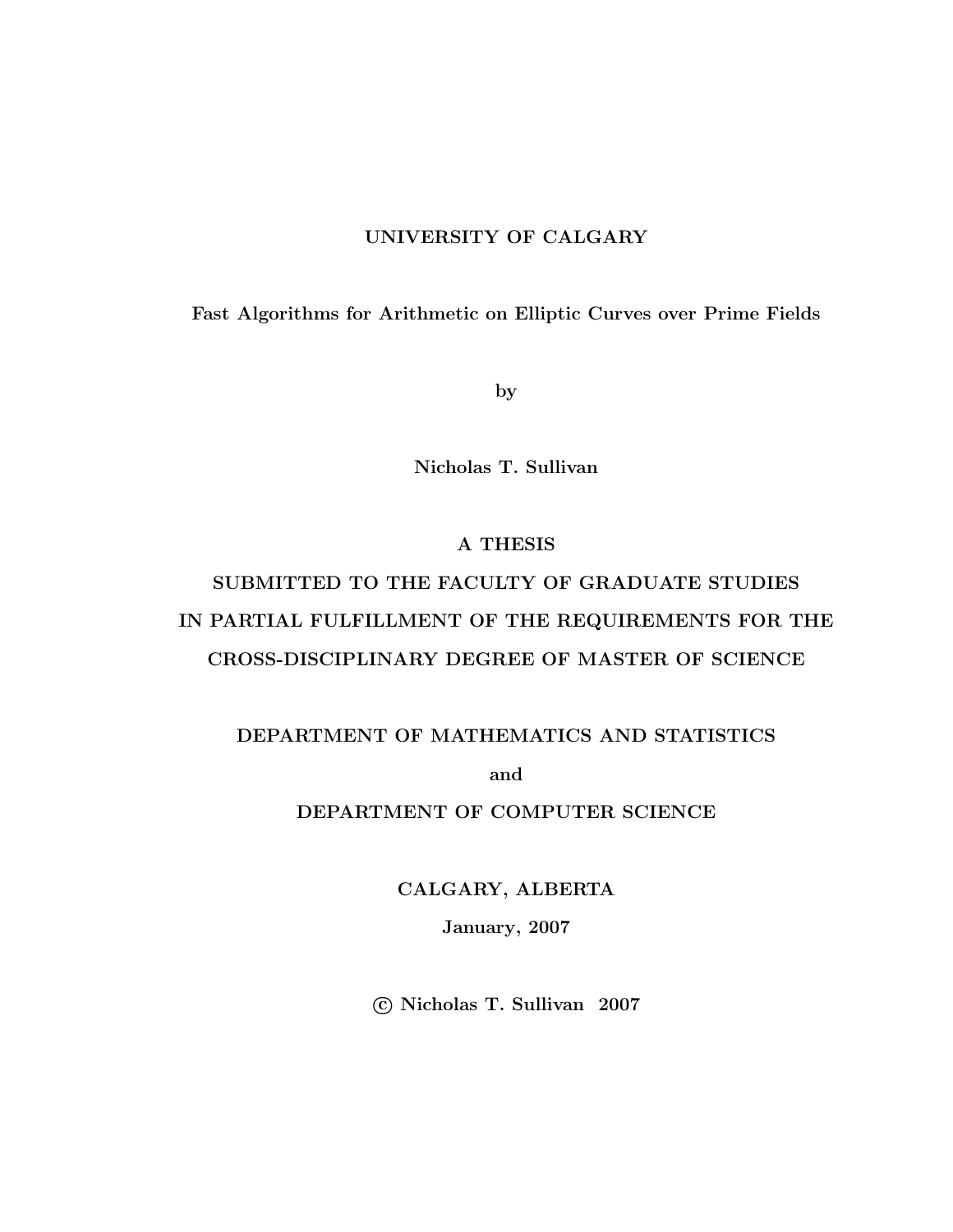# THE UNIVERSITY OF CALGARY FACULTY OF GRADUATE STUDIES

The undersigned certify that they have read, and recommend to the Faculty of Graduate Studies for acceptance, a thesis entitled "Fast Algorithms for Arithmetic on Elliptic Curves over Prime Fields" submitted by Nicholas T. Sullivan in partial fulfillment of the requirements for the degree of MASTER OF SCIENCE.

Supervisor, Dr. R. Scheidler Department of Mathematics and **Statistics** 

Co-supervisor, Dr. M. J. Jacobson Department of Computer Science

Dr. M. Bauer Department of Mathematics and **Statistics** 

Dr. J. Aycock Department of Computer Science

Dr. A. O. Fapojuwo Department of Electrical and Computer Engineering

Date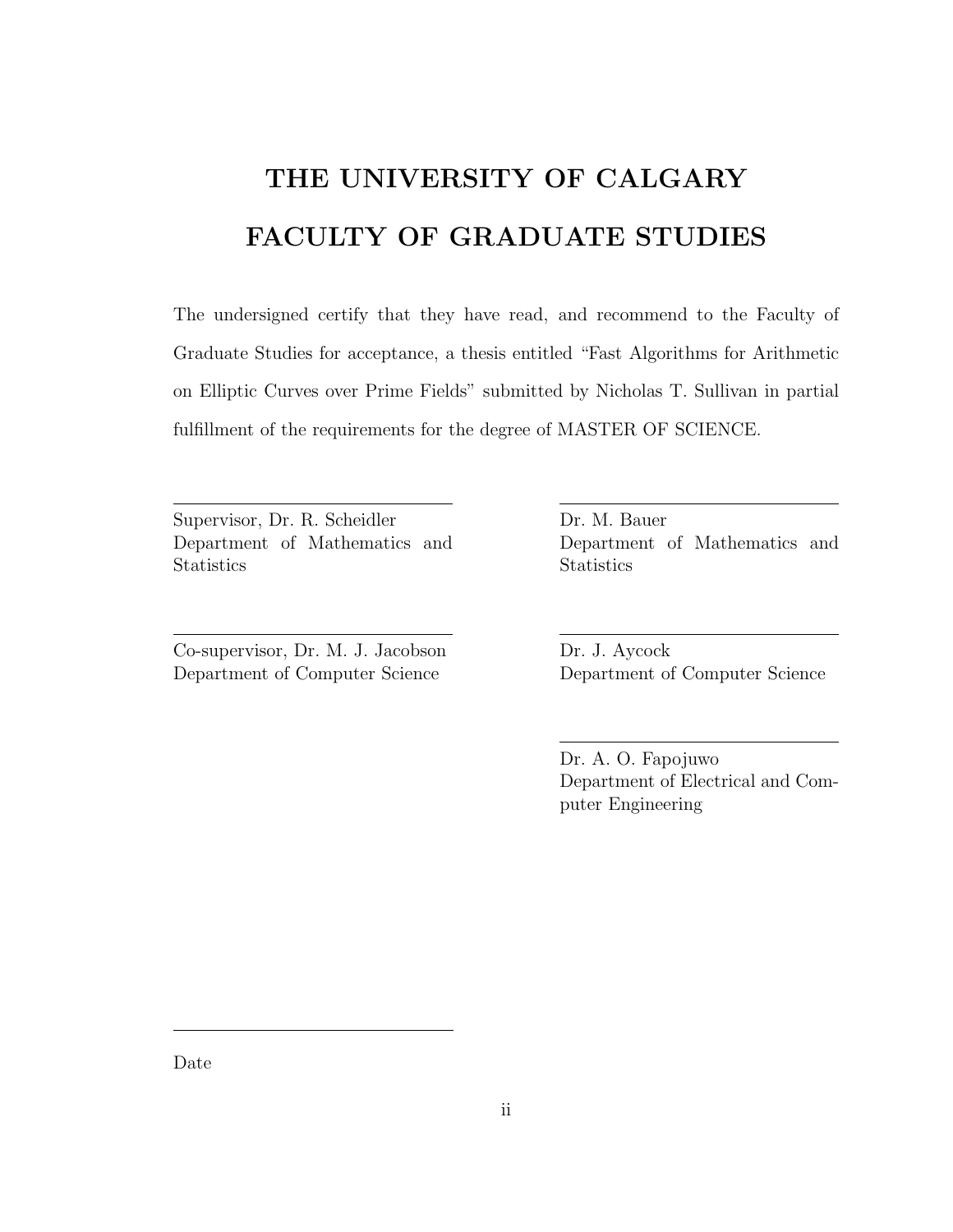## Abstract

We present here a thorough discussion of the problem of fast arithmetic on elliptic curves over prime order finite fields. Since elliptic curves were independently proposed as a setting for cryptography by Koblitz [53] and Miller [67], the group of points on an elliptic curve has been widely used for discrete logarithm based cryptosystems. In this thesis, we survey, analyse and compare the fastest known serial and parallel algorithms for elliptic curve scalar multiplication, the primary operation in discrete logarithm based cryptosystems. We also introduce some new algorithms for the basic group operation and several new parallel scalar multiplication algorithms. We present a mathematical basis for comparing the various algorithms and make recommendations for the fastest algorithms to use in different circumstances.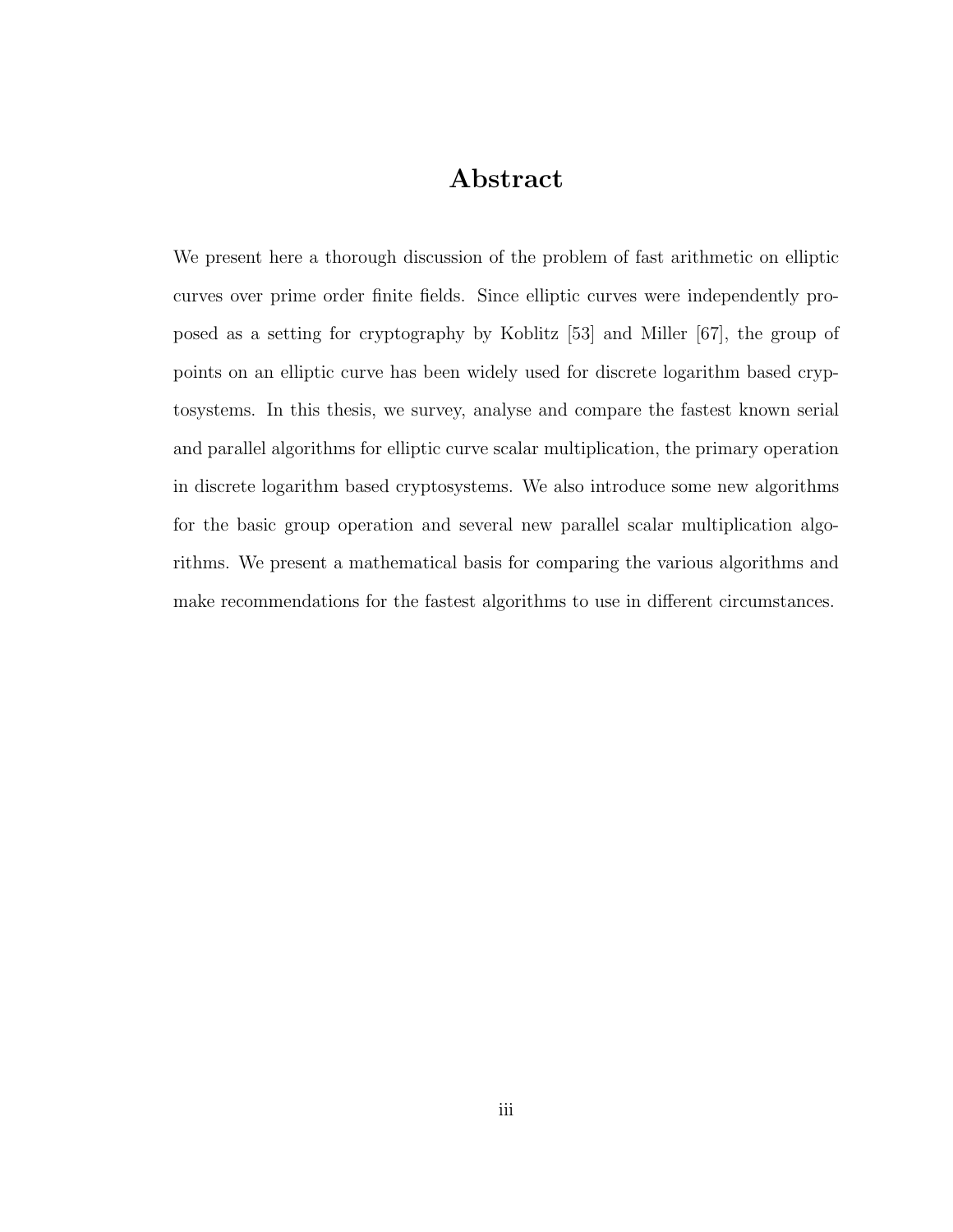## Acknowledgements

I would like to thank my supervisors, Drs. Renate Scheidler and Michael J. Jacobson, who have done more for me than I could have asked for. I would also like to acknowledge the glorious invention of cheese and all the mammals that help make dairy possible. Oh, and Dave Lowry, the music of Pirates are Pussies, the city of Toronto, the city of Calgary, Tubby Dog, the Ship and Anchor, The Bakery/Old School, Francine and \$, the Cynar club, the discrete math seminar, toques, the town of Laramie, the purple Intrepid, the other purple Intrepid, Gull Lake Summer Village, Michael Scott, Arby's customers, Ralph Bucks, the laziness-enabling number 3 bus, Spilker'n'co., Edward Luistro and his neverending quest, CPU's pizza, midnight chinese buffets, Richard Guy, Pieter and his beard, a ghost, Redmonton and its artery the Albertabahn, Mike Vernon, everybody whose birthday or name I've ever forgotten, various belt buckles, Google the noun, Google the verb, pint day, the chemical properties of water, Alan the LATEX guru, Carolyn, Tom, Grace, Gramps, moonlighting, beauty and other abstract ideas, authors everywhere and most especially of all, you.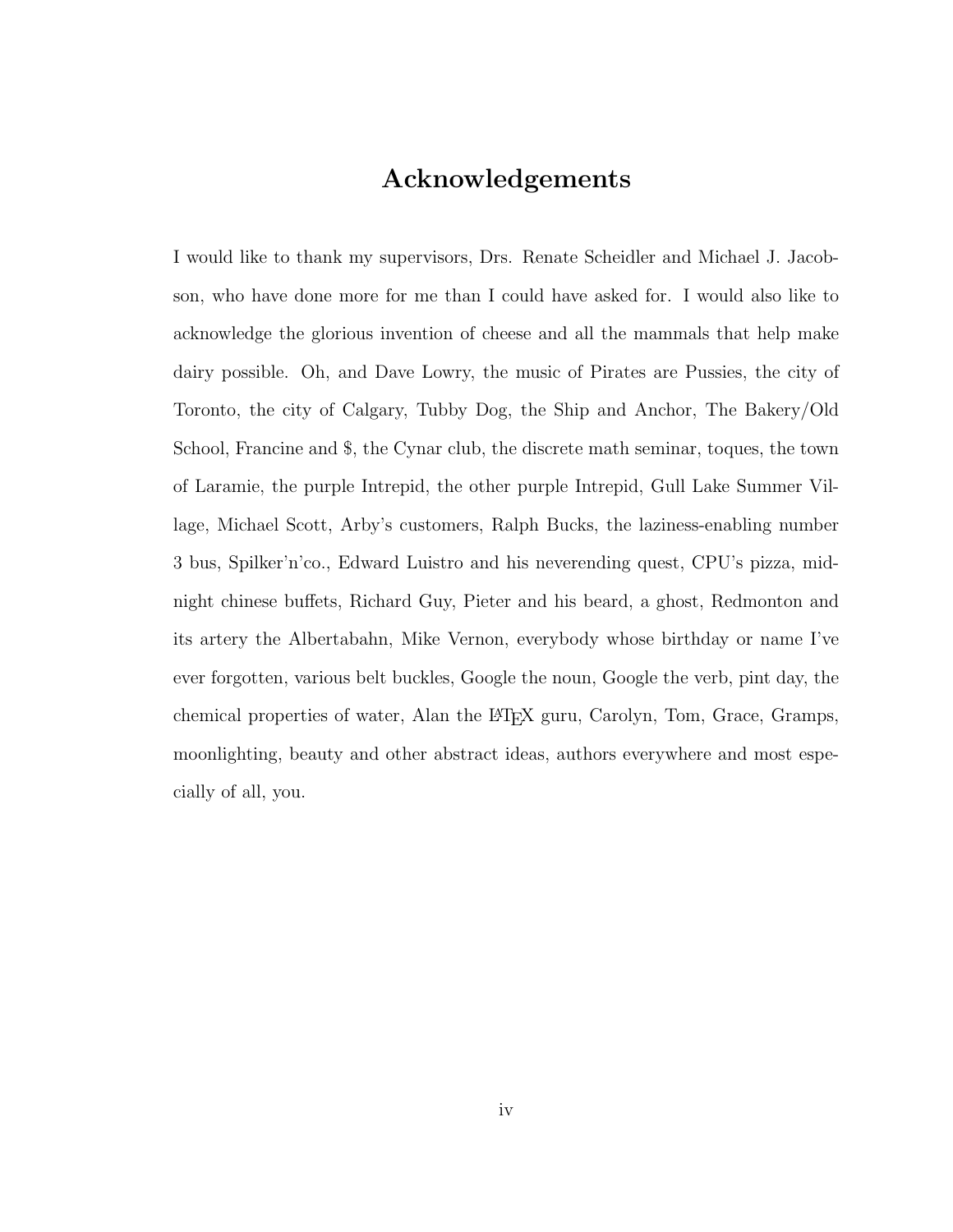# Table of Contents

|                |          | <b>Approval Page</b>     |                                                                                         | ii             |
|----------------|----------|--------------------------|-----------------------------------------------------------------------------------------|----------------|
|                | Abstract |                          |                                                                                         | iii            |
|                |          |                          | Acknowledgements                                                                        | iv             |
|                |          | <b>Table of Contents</b> |                                                                                         | V              |
|                |          | List of Tables           |                                                                                         | $\mathbf X$    |
|                |          |                          | List of Figures and Illustrations                                                       | хi             |
|                |          | List of Algorithms       |                                                                                         | xii            |
| $\mathbf{1}$   |          | Introduction             |                                                                                         | 1              |
|                | 1.1      |                          | Contributions of the Thesis                                                             | $\overline{4}$ |
|                |          | 1.1.1                    |                                                                                         | $\,6$          |
|                |          | 1.1.2                    |                                                                                         | $\overline{7}$ |
| $\overline{2}$ |          |                          | <b>Elliptic Curve Basics</b>                                                            | 10             |
|                | 2.1      |                          | Elliptic Curves                                                                         | 12             |
|                |          | 2.1.1                    |                                                                                         | 12             |
|                |          | 2.1.2                    | Simplified Weierstraß Equations                                                         | 14             |
|                |          | 2.1.3                    |                                                                                         | 17             |
|                | 2.2      |                          |                                                                                         | 18             |
|                |          | 2.2.1                    |                                                                                         | 18             |
|                |          | 2.2.2                    | Generalized Projective Coordinates                                                      | 22             |
|                | 2.3      |                          | The Group of Points $\dots \dots \dots \dots \dots \dots \dots \dots \dots \dots \dots$ | 25             |
|                |          | 2.3.1                    |                                                                                         | 26             |
|                |          | 2.3.2                    |                                                                                         | 31             |
|                |          | 2.3.3                    |                                                                                         | 31             |
|                |          | 2.3.4                    |                                                                                         | 33             |
|                |          | 2.3.5                    |                                                                                         | 34             |
|                | 2.4      |                          | Optimizing Formulas for Prime Curve Arithmetic                                          | 35             |
|                |          | 2.4.1                    |                                                                                         | 37             |
|                |          | 2.4.2                    | Projective Operations                                                                   | 39             |
|                |          | 2.4.3                    |                                                                                         | 44             |
|                |          | 2.4.4                    |                                                                                         | 50             |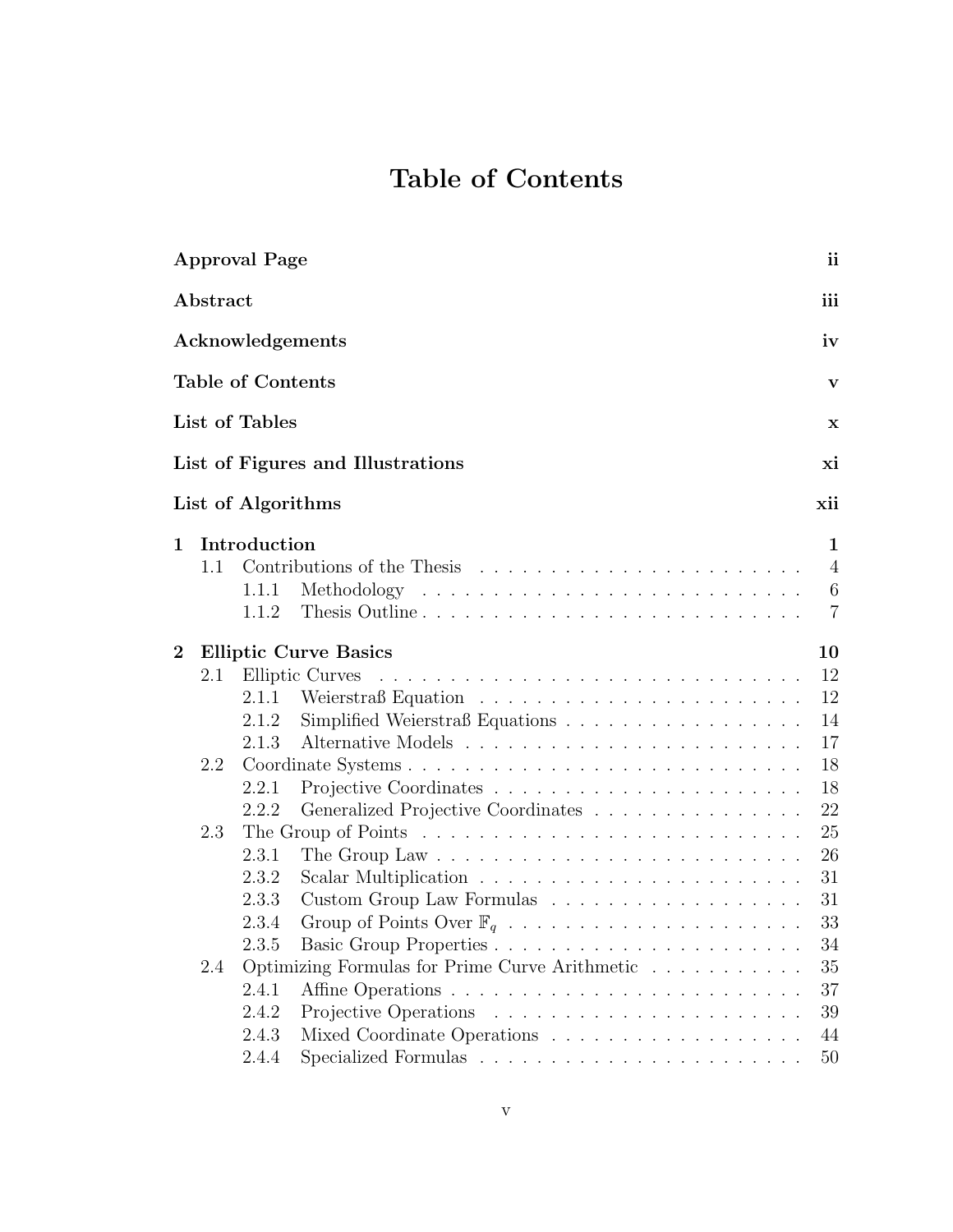| 3              |     | <b>Elliptic Curve Scalar Multiplication</b>                                            | 55  |
|----------------|-----|----------------------------------------------------------------------------------------|-----|
|                | 3.1 |                                                                                        | 56  |
|                | 3.2 |                                                                                        | 59  |
|                |     | 3.2.1                                                                                  | 59  |
|                |     | 3.2.2                                                                                  | 63  |
|                |     | 3.2.3                                                                                  | 67  |
|                |     | 3.2.4                                                                                  | 74  |
|                |     | 3.2.5                                                                                  | 78  |
|                |     | 3.2.6<br>Double-Base Representation $\ldots \ldots \ldots \ldots \ldots \ldots \ldots$ | 84  |
|                |     | 3.2.7                                                                                  | 90  |
|                | 3.3 |                                                                                        | 92  |
|                |     | 3.3.1                                                                                  | 92  |
|                |     | 3.3.2                                                                                  | 96  |
|                | 3.4 | Known Multiplier Scalar Multiplication                                                 | 98  |
|                |     | 3.4.1                                                                                  | 98  |
|                |     |                                                                                        |     |
| $\overline{4}$ |     | <b>Parallel Scalar Multiplication Methods</b>                                          | 104 |
|                | 4.1 |                                                                                        |     |
|                | 4.2 |                                                                                        |     |
|                | 4.3 | Parallel Unknown Point Scalar Multiplication 111                                       |     |
|                |     | 4.3.1                                                                                  |     |
|                |     | 4.3.2                                                                                  |     |
|                |     | Right-to-Left Parallel With Hedging 119<br>4.3.3                                       |     |
|                |     | 4.3.4                                                                                  |     |
|                |     | Two-Processor Window Right-to-Left 125<br>4.3.5                                        |     |
|                |     | 4.3.6                                                                                  |     |
|                |     | 4.3.7                                                                                  |     |
|                |     | Two-Processor Left-to-Right Parallel with Precomputation 132<br>4.3.8                  |     |
|                |     | Parallel Double-Base Representation 136<br>4.3.9<br>4.3.10                             |     |
|                |     |                                                                                        |     |
|                |     |                                                                                        |     |
| 5              |     | Conclusion                                                                             | 150 |
|                | 5.1 |                                                                                        | 152 |
|                |     | 5.1.1                                                                                  | 152 |
|                |     | 5.1.2                                                                                  | 155 |
|                |     | 5.1.3                                                                                  | 158 |
|                |     | 5.1.4                                                                                  |     |
|                |     |                                                                                        |     |
|                |     | <b>Bibliography</b>                                                                    | 161 |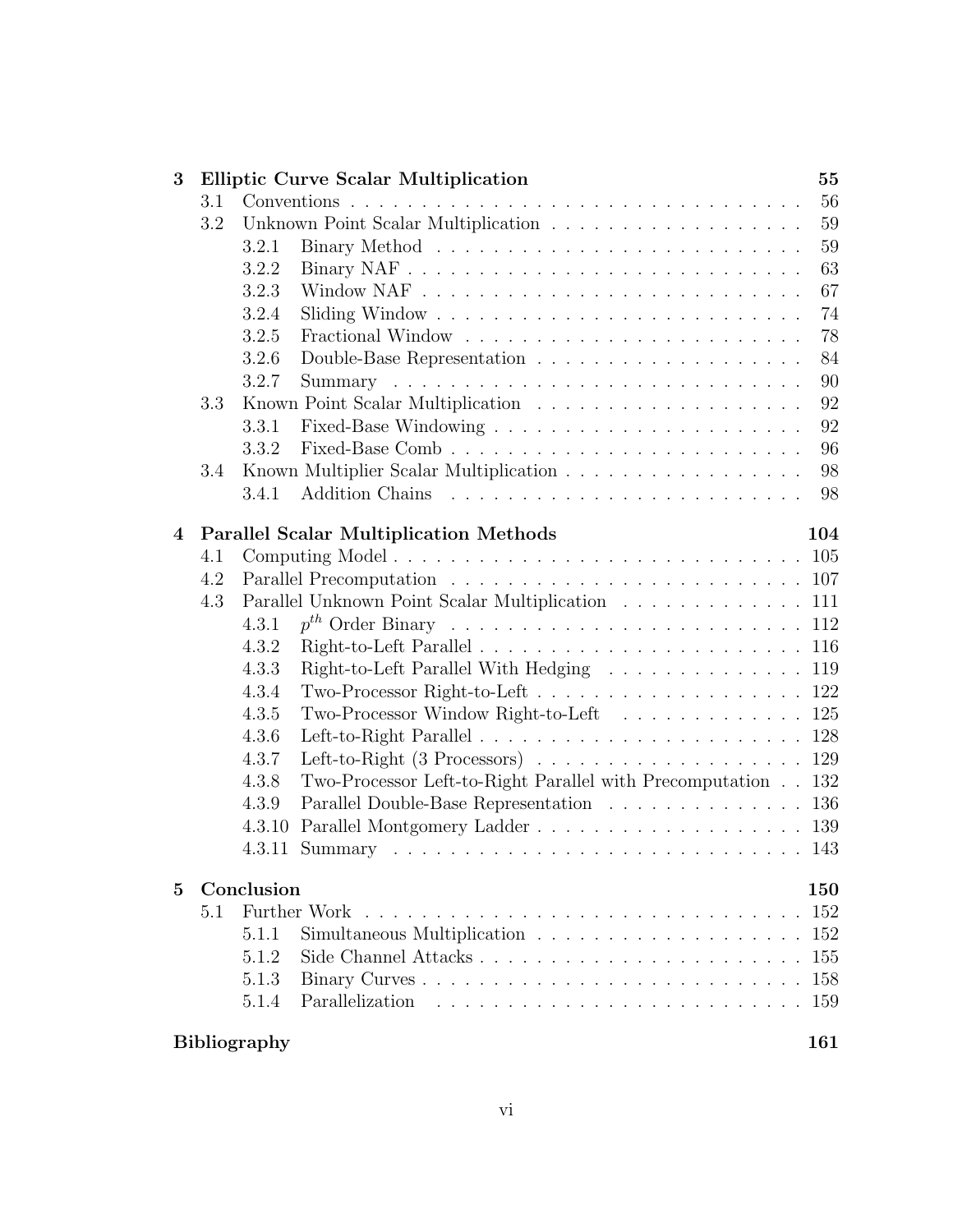|  | A Finite Fields          |  |
|--|--------------------------|--|
|  |                          |  |
|  |                          |  |
|  |                          |  |
|  |                          |  |
|  |                          |  |
|  |                          |  |
|  |                          |  |
|  |                          |  |
|  |                          |  |
|  | <b>B</b> Algorithm Costs |  |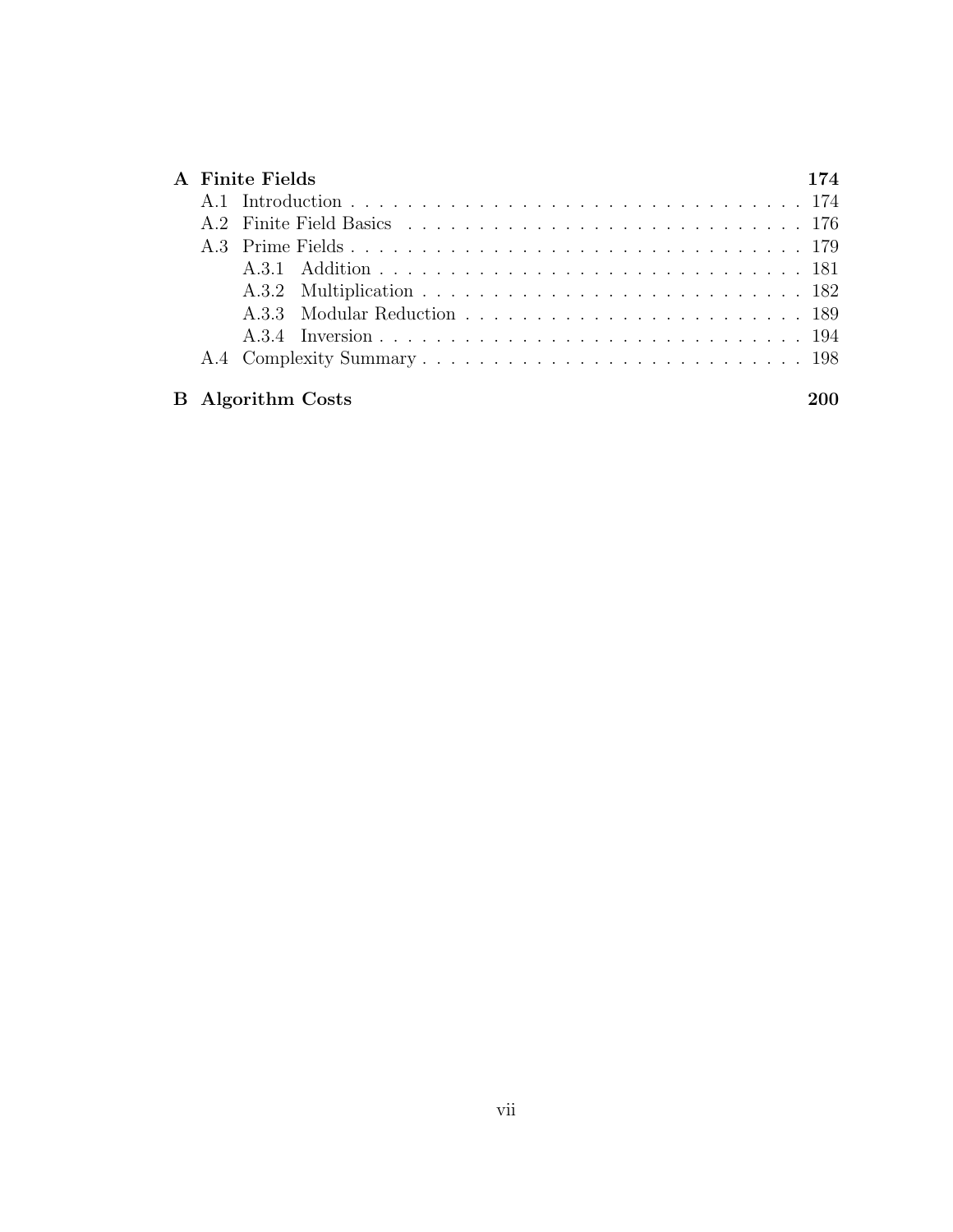# List of Tables

| 2.1        | Field Cost of Mixed Addition and Doubling<br>48                                                                       |
|------------|-----------------------------------------------------------------------------------------------------------------------|
| 2.2        | 54                                                                                                                    |
| 3.1        | 63                                                                                                                    |
| 3.2        | 67                                                                                                                    |
| 3.3        | Window NAF Method Average Cost $(d = 192)$<br>73                                                                      |
| 3.4        | 73<br>Window NAF Method Average Cost $(d = 521)$                                                                      |
| 3.5        | Sliding Window Method Average Cost $(d = 192) \dots \dots \dots$<br>78                                                |
| 3.6        | 78<br>Sliding Window Method Average Cost $(d = 521)$                                                                  |
| 3.7        | 83<br>Fractional Window Method Average Cost $(d = 192)$                                                               |
| 3.8        | 83<br>Fractional Window Method Average Cost $(d = 521)$                                                               |
| 3.9        | 87<br>Results of Greedy Algorithm on 2500 Integers                                                                    |
|            | 3.10 Double-Base Chain Average Cost $\ldots \ldots \ldots \ldots \ldots \ldots \ldots$<br>89                          |
|            | 90                                                                                                                    |
|            | 3.12 Low Storage Scalar Multiplication Comparison<br>91                                                               |
|            | 3.13 Fixed-Base Window Average Cost $(d = 192) \ldots \ldots \ldots \ldots$<br>95                                     |
|            | 3.14 Fixed-Base Comb Average Cost $(d = 192) \dots \dots \dots \dots \dots$<br>98                                     |
|            |                                                                                                                       |
| 4.1        | 118                                                                                                                   |
| 4.2<br>4.3 | Right-to-Left Parallel Method Average Cost $(d = 192) \dots \dots$                                                    |
| 4.4        | Right-to-Left Parallel Method Average Cost (8 Processors) 122<br>Two-Processor Right-to-Left Average Cost 124         |
| 4.5        |                                                                                                                       |
| 4.6        | Right-to-Left Windowing Method Average Cost $(d = 192) \dots 127$<br>131                                              |
| 4.7        | Left-to-Right (3 Processors) Average Cost $(d = 192) \dots \dots \dots$                                               |
|            | Left-to-Right (2 Processors) Average Cost 136                                                                         |
| 4.8<br>4.9 |                                                                                                                       |
|            |                                                                                                                       |
|            | 4.10 Parallel Montgomery Ladder Average Cost 143<br>4.11 Parallel Scalar Multiplication (P192) 144                    |
|            |                                                                                                                       |
|            | 4.13 Scalar Multiplication Speedup $(P192) \dots \dots \dots \dots \dots \dots \dots \dots \dots \dots 146$           |
|            |                                                                                                                       |
|            |                                                                                                                       |
| A.1        | Estimated Time of Prime Field Operations (in $\mu$ s)<br>199                                                          |
| B.1        | Window NAF Method Average Cost $(d = 224)$<br><b>200</b><br>.                                                         |
| B.2        | Window NAF Method Average Cost $(d = 256)$<br>.<br>201                                                                |
| B.3        | Window NAF Method Average Cost $(d = 384)$<br>201<br>$\mathcal{L}$ , and a set of the set of the set of $\mathcal{L}$ |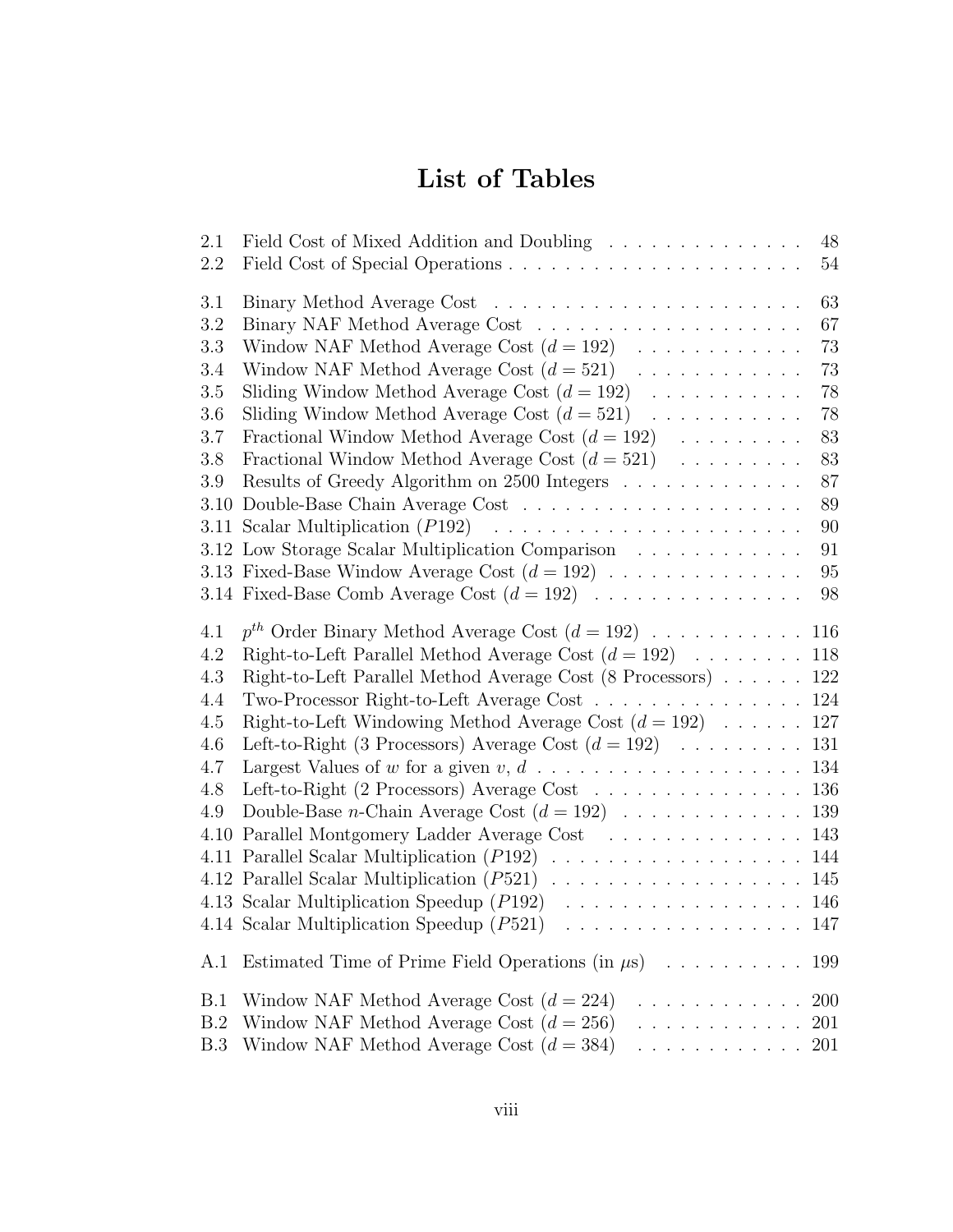| Sliding Window Method Average Cost $(d = 224)$<br>. 202                      |     |
|------------------------------------------------------------------------------|-----|
| Sliding Window Method Average Cost $(d = 256)$<br>.                          | 202 |
| Sliding Window Method Average Cost $(d = 384)$<br>. 203                      |     |
| Fractional Window Method Average Cost $(d = 224)$<br>.                       | 203 |
| Fractional Window Method Average Cost $(d = 256)$<br>. 203                   |     |
| Fractional Window Method Average Cost $(d = 384)$<br>. 204                   |     |
| B.10 Scalar Multiplication (P224)                                            | 204 |
| $B.11$ Scalar Multiplication ( $P256$ )                                      | 205 |
| B.12 Scalar Multiplication (P384)                                            | 205 |
| B.13 Scalar Multiplication (P521)                                            | 205 |
|                                                                              |     |
|                                                                              |     |
|                                                                              |     |
| B.17 Fixed-Base Window Average Cost $(d = 521)$                              | 207 |
|                                                                              |     |
|                                                                              |     |
|                                                                              |     |
|                                                                              |     |
| B.22 $p^{th}$ Order Binary Method Average Cost $(d = 224) \dots \dots \dots$ | 209 |
|                                                                              |     |
|                                                                              |     |
|                                                                              |     |
|                                                                              |     |
| B.27 Right-to-Left Parallel Method Average Cost $(d = 256)$                  | 210 |
| B.28 Right-to-Left Parallel Method Average Cost $(d = 384)$<br>. 211         |     |
| B.29 Right-to-Left Parallel Method Average Cost $(d = 521)$<br>. 211         |     |
| B.30 Right-to-Left Windowing Method Average Cost $(d = 224) \dots 212$       |     |
| B.31 Right-to-Left Windowing Method Average Cost $(d = 256)$ 212             |     |
| B.32 Right-to-Left Windowing Method Average Cost $(d = 384)$<br>$\mathbf{1}$ | 212 |
| B.33 Right-to-Left Windowing Method Average Cost $(d = 521)$ 213             |     |
| B.34 Left-to-Right (3 Processors) Average Cost $(d = 224)$ 213               |     |
| B.35 Left-to-Right (3 Processors) Average Cost $(d = 256)$<br>. 213          |     |
| B.36 Left-to-Right (3 Processors) Average Cost $(d = 384) \dots \dots \dots$ | 214 |
| B.37 Left-to-Right (3 Processors) Average Cost $(d = 521) \dots \dots \dots$ | 214 |
| B.38 Double-Base <i>n</i> -Chain Average Cost $(d = 224)$                    | 215 |
| B.39 Double-Base <i>n</i> -Chain Average Cost $(d = 256)$                    | 215 |
| B.40 Double-Base <i>n</i> -Chain Average Cost $(d = 384)$                    | 216 |
| B.41 Double-Base <i>n</i> -Chain Average Cost $(d = 521)$                    | 216 |
|                                                                              | 217 |
|                                                                              | 218 |
|                                                                              |     |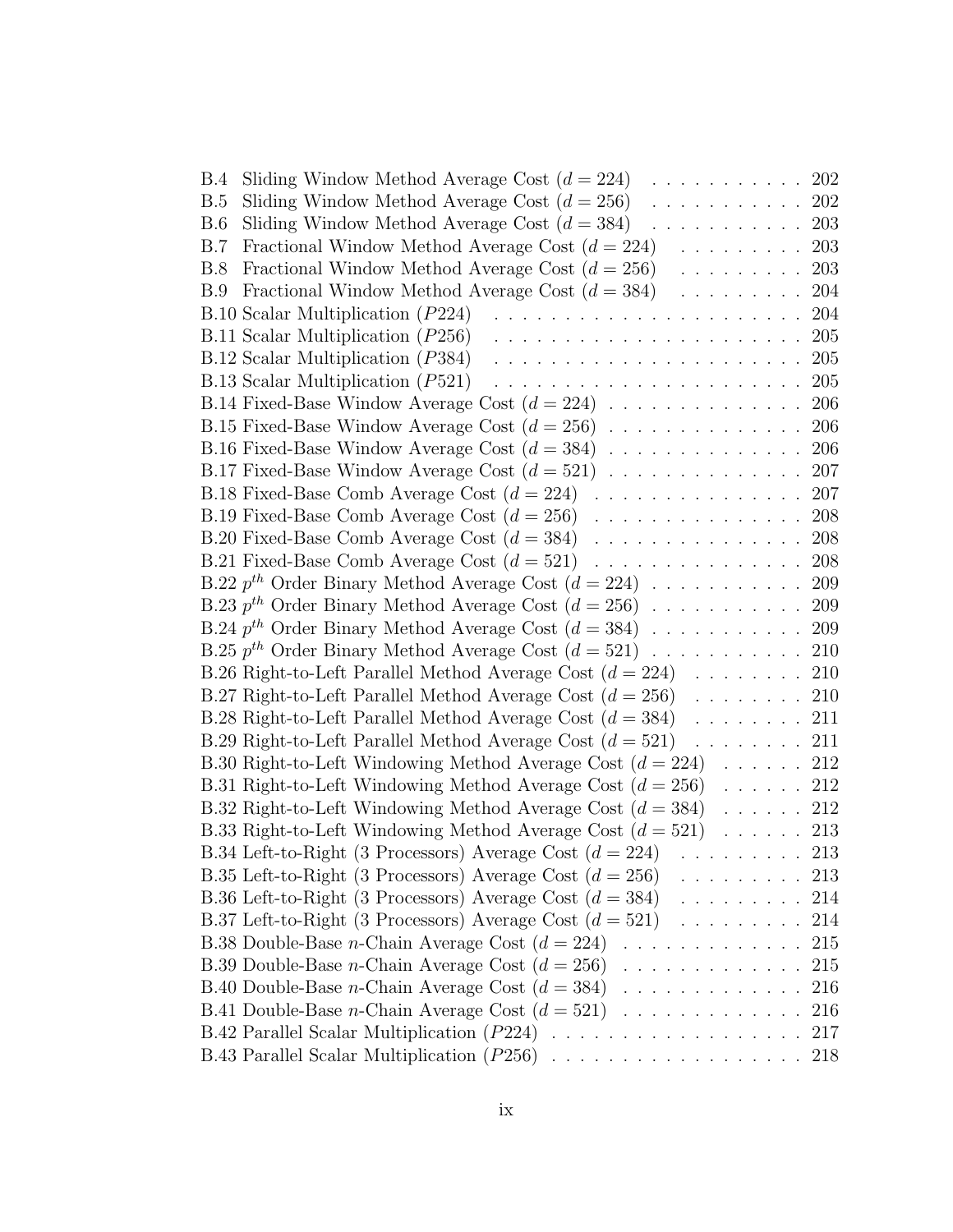B.44 Parallel Scalar Multiplication  $(P384)$  . . . . . . . . . . . . . . . . . . 219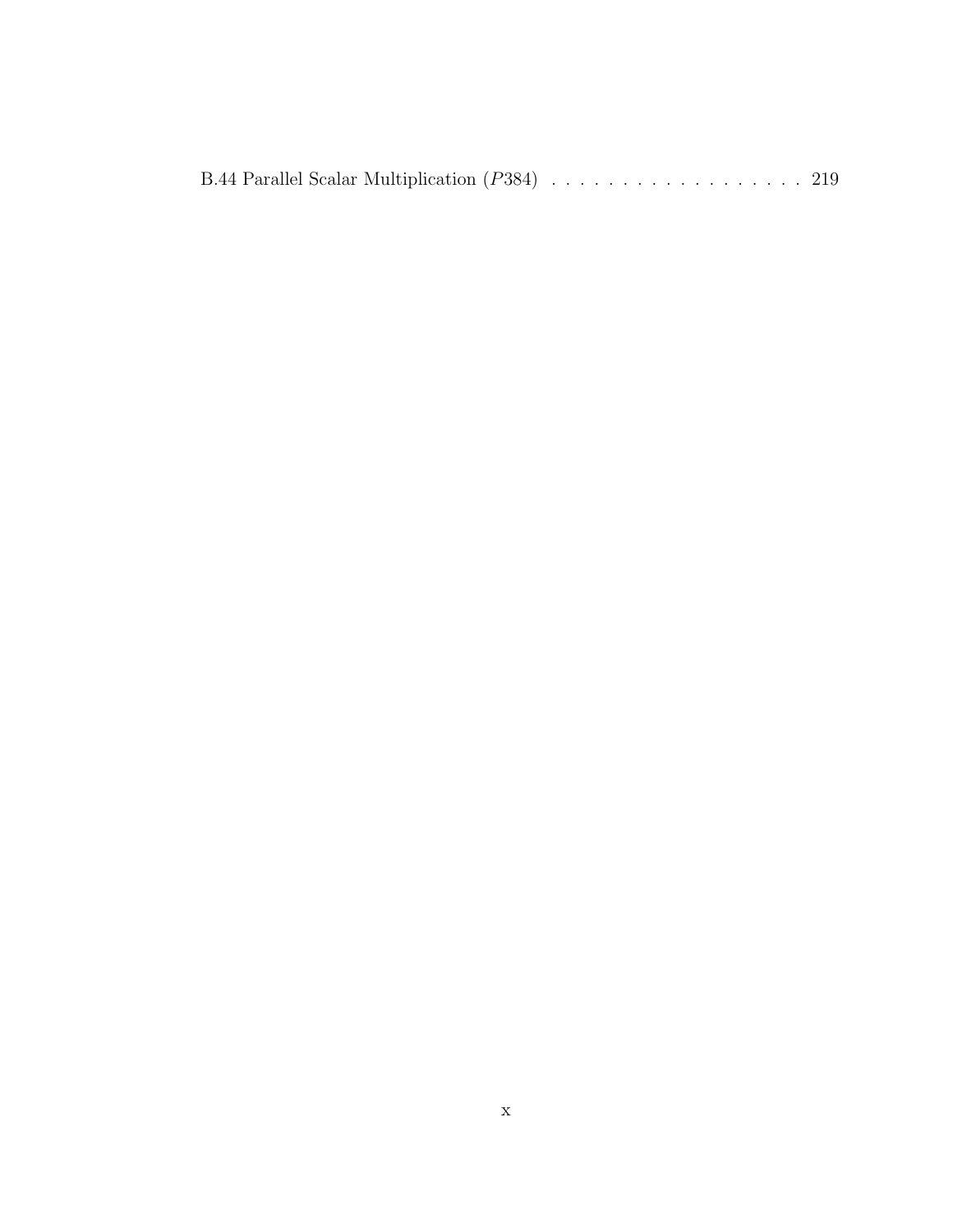# List of Figures

|--|--|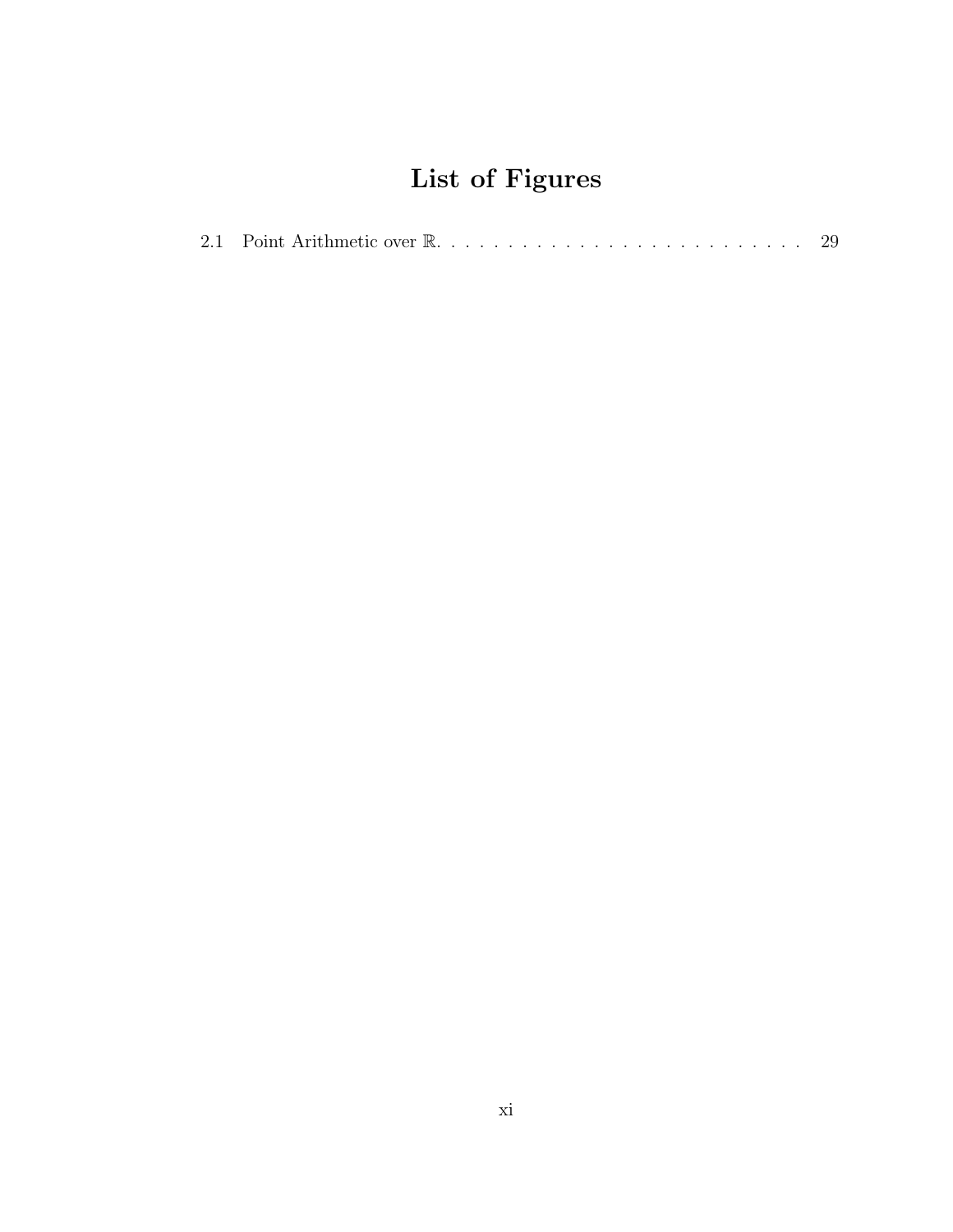# List of Algorithms

| 37                                                                                        |
|-------------------------------------------------------------------------------------------|
| 38                                                                                        |
| 40                                                                                        |
| 41                                                                                        |
| 42                                                                                        |
| 43                                                                                        |
| 45                                                                                        |
| 45                                                                                        |
| 46                                                                                        |
| 51                                                                                        |
| 52                                                                                        |
| 60                                                                                        |
| 60                                                                                        |
| Computing the NAF of a Positive Integer $\ldots \ldots \ldots \ldots \ldots \ldots$<br>64 |
| 65                                                                                        |
| Computing the Width- $w$ NAF of an Integer $\ldots \ldots \ldots \ldots \ldots$<br>68     |
| 69                                                                                        |
| 75                                                                                        |
| 79                                                                                        |
| 80                                                                                        |
| Conversion to DBNS with Restricted Exponents<br>85                                        |
| 88                                                                                        |
| 93                                                                                        |
| 97                                                                                        |
| Scalar Multiplication Using Addition Chains<br>102                                        |
| 107                                                                                       |
| 108                                                                                       |
| 114                                                                                       |
| 117                                                                                       |
| 121                                                                                       |
| Two-Processor Right-to-Left NAF $\ldots \ldots \ldots \ldots \ldots \ldots \ldots$<br>123 |
| 126                                                                                       |
| Left-to-Right Parallel<br>128                                                             |
| 130                                                                                       |
| Two-Processor Left-to-Right Parallel with Precomputation $\ldots \ldots \ldots$<br>134    |
| 137                                                                                       |
| Parallel Montgomery Ladder Scalar Multiplication<br>141                                   |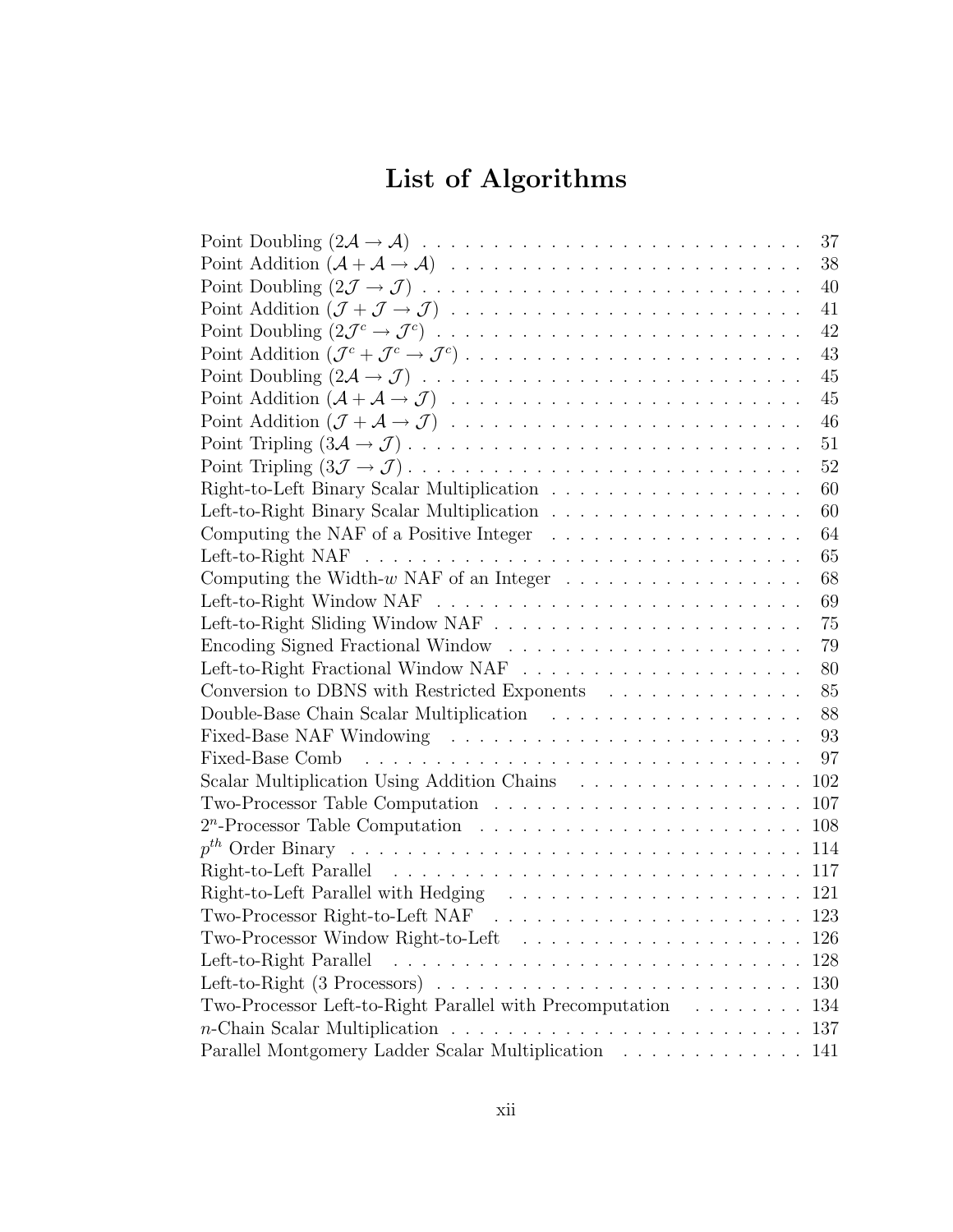| Multi-Precision Multiplication (Operand Scanning) 183 |
|-------------------------------------------------------|
| Multi-Precision Multiplication (Product Scanning) 184 |
| Multi-Precision Multiplication (Karatsuba-Ofman) 186  |
| Multi-Precision Squaring (Operand Scanning) 187       |
| Multi-Precision Squaring (Product Scanning) 188       |
| Multi-Precision Squaring (Karatsuba-Ofman) 188        |
|                                                       |
|                                                       |
|                                                       |
|                                                       |
|                                                       |
|                                                       |
|                                                       |
|                                                       |
|                                                       |
|                                                       |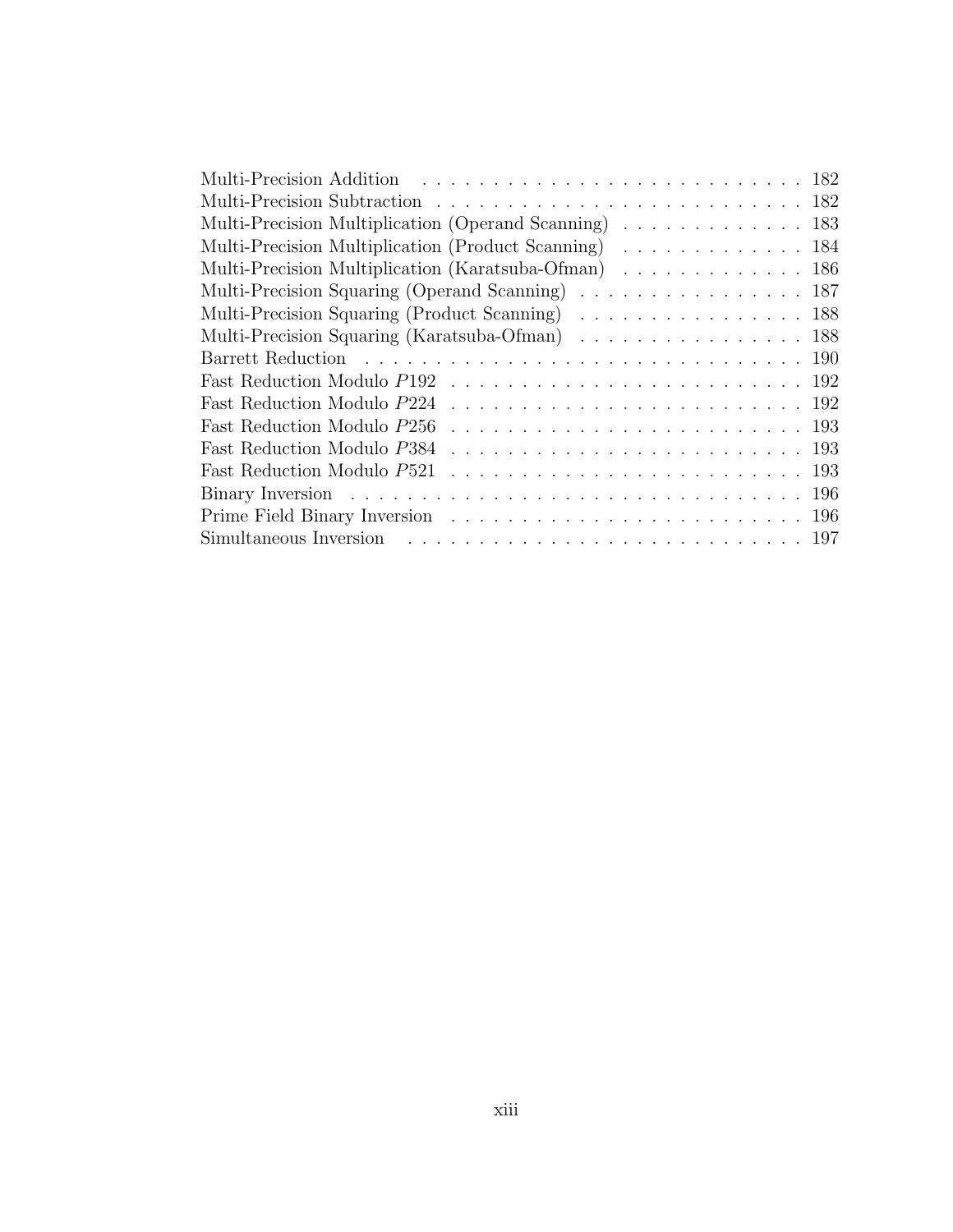## Chapter 1

## Introduction

Cryptography was revolutionized by Diffie and Hellman in 1976 [27] with two concepts, public key cryptography (PKC), and their eponymous key exchange protocol. PKC and the Diffie-Hellman key exchange protocol have since become pillars of modern commercial cryptography. PKC provides a means for encryption and authentication and the Diffie-Hellman key exchange protocol allows the use of symmetric cryptography without the need for costly and slow secure communication channels to exchange keys. The security of Diffie and Hellman's method for exchanging keys relies on a mathematical one-way function, a function that is easy to compute but difficult to invert. An example of a one-way function is exponentiation of integers modulo a prime. As far as we know, it is easy to compute  $g^x$  mod p, but difficult to extract x from  $g^x$  in this setting. This extraction problem is called the *discrete log*arithm problem (DLP). Diffie and Hellman's one-way function relates closely to the DLP and can be inverted by solving it. If we assume that solving the Diffie-Hellman problem requires a lot of computation, the one way function is secure.

The concept of computational difficulty can be defined formally, and the amount of work required to solve a problem can be calculated explicitly. Research has found that the DLP on the group of integers modulo a prime can be solved in sub-exponential time using the general number field sieve [61]. According to the current state of knowledge, the problem is difficult, but not as difficult as a problem that can only be solved in exponential time.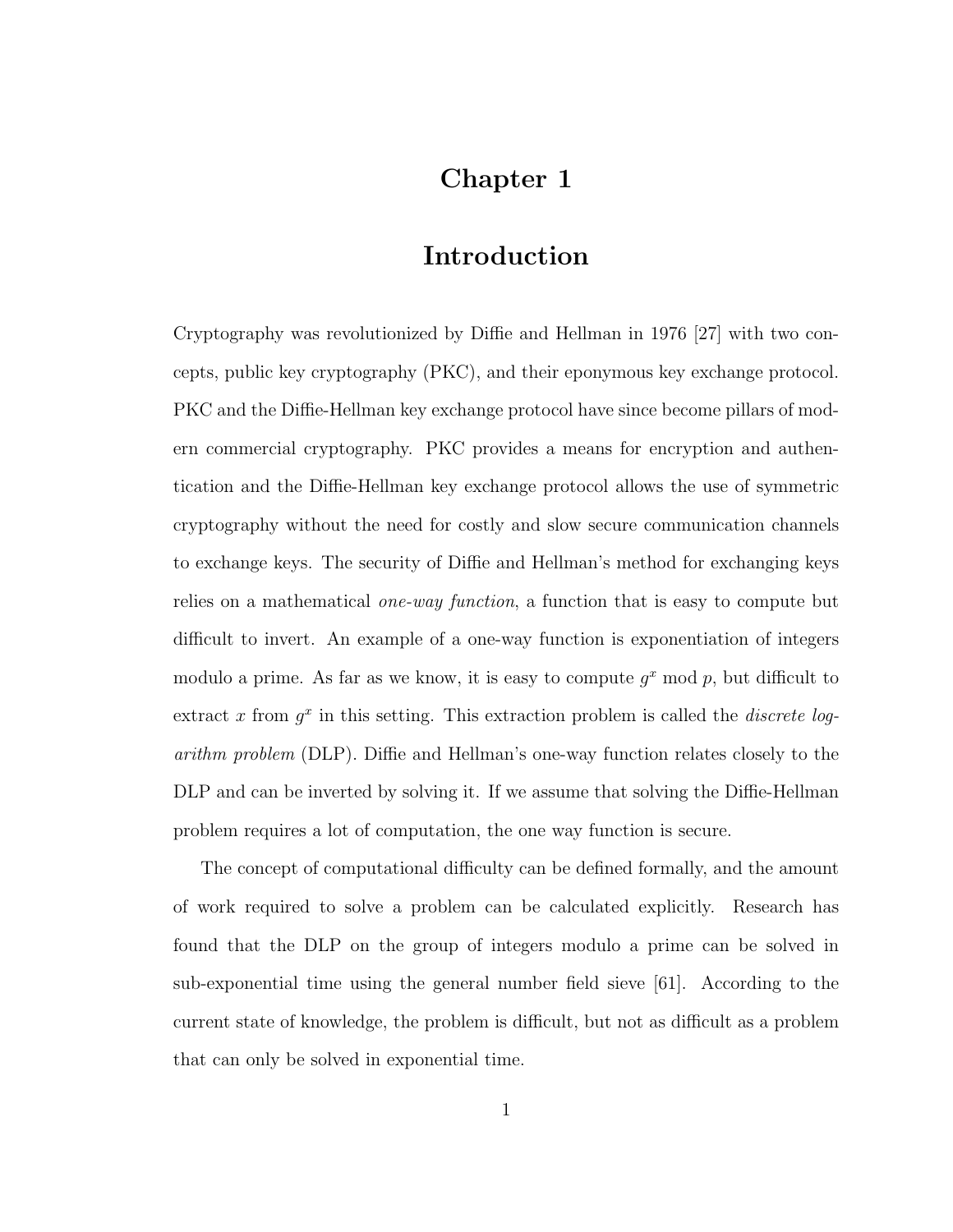In 1985, Koblitz [53] and Miller [67] independently proposed *elliptic curve cryp*tography (ECC), an approach to public key cryptography based on the group of points on an elliptic curve over a finite field. The group of points on an elliptic curve also exhibits a discrete logarithm problem. After twenty years of research, the fastest algorithm for solving the DLP in this group still has exponential running time. This means that the same level of security can be achieved with smaller keys compared to the DH key exchange protocol, making ECC preferable for devices with constrained resources such as PDAs, pagers, smart cards and cell phones. A smaller key also means faster and more efficient computation. Furthermore, if a fast solution for the DLP in the integers modulo a prime is found, ECC will possibly still be secure.

Efficient elliptic curve arithmetic is critical for ECC. We mention here some ECC protocols and outline the requisite elliptic curve operations that are needed for them. We also describe the operations needed for the cryptographic primitives based on operations in the group of points on an elliptic curve over a finite field.

Notationally, the group under consideration is a generic additive group. Group elements are represented by capital letters and integer scalar multipliers by lower case letters. The group operation applied to two points  $P$  and  $Q$  is denoted by  $P+Q$ . The scalar multiplication operation, or  $P+P+\cdots+P$  $\overbrace{n \text{ times}}$ is denoted by  $nP$ .

n times

The operations we are mainly concerned with are unknown point scalar multiplication (computing  $nP$  where both n and P are not known in advance), known point scalar multiplication (computing  $nP$  where n is unknown and P is known) and known multiplier scalar multiplication (computing  $nP$  where n is known and P is unknown). We study algorithms specific to each of these cases in Chapter 3.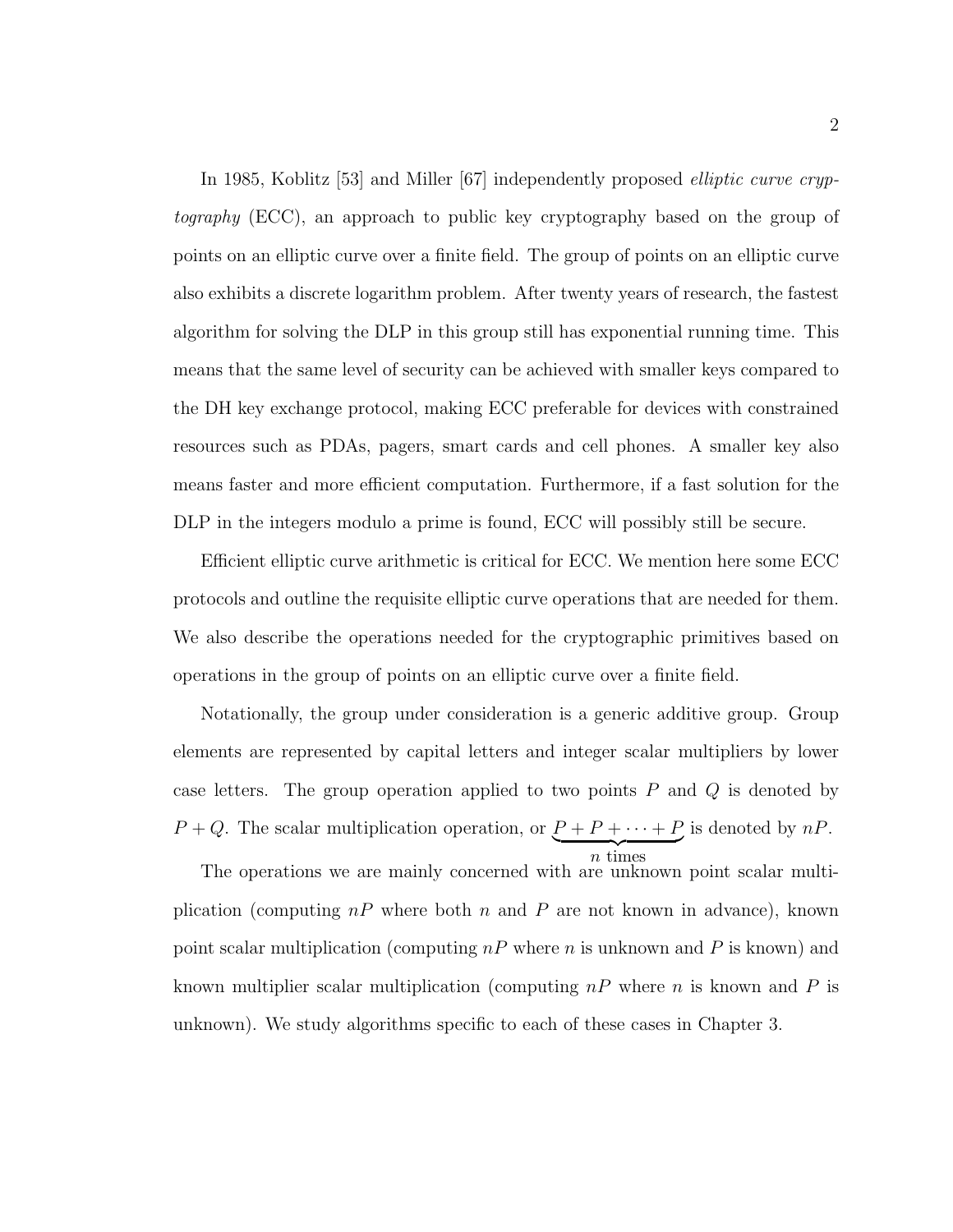A public key encryption scheme allows two parties to communicate securely. One popular encryption scheme is ECIES [9]. In this scheme, encryption requires the computation of one unknown point scalar multiplication and one known point scalar multiplication. Decryption requires one known multiplier scalar multiplication. PSEC [33] is another encryption scheme. In this protocol, encryption requires the computation of one unknown point scalar multiplication and one known point scalar multiplication. Decryption requires a known multiplier scalar multiplication and a known point scalar multiplication.

Key establishment algorithms allow two parties to establish a common secret for use in symmetric cryptography. ECDH [96] is the elliptic curve variant of the Diffie-Hellman key agreement protocol. Each party requires the computation of one known point scalar multiplication and one unknown point scalar multiplication. Another popular key establishment algorithm is ECMQV [59]. For this protocol, each party requires the ability to compute both known point scalar multiplication and unknown point scalar multiplication.

A signature scheme allows one party to digitally sign a piece of data, providing authentication and non-repudiation. ECDSA [46] is the standard digital signature scheme using elliptic curves. Signature generation requires a known point scalar multiplication and verification requires the computation of  $aP + bQ$  where P is known,  $Q$  is unknown and  $a, b$  are unknown.

The elliptic curve scalar multiplication operations are the most time consuming parts of each of the above protocols. In order to implement these protocols efficiently, it is important that unknown point, known point and known multiplier scalar multiplication are all computed as efficiently as possible.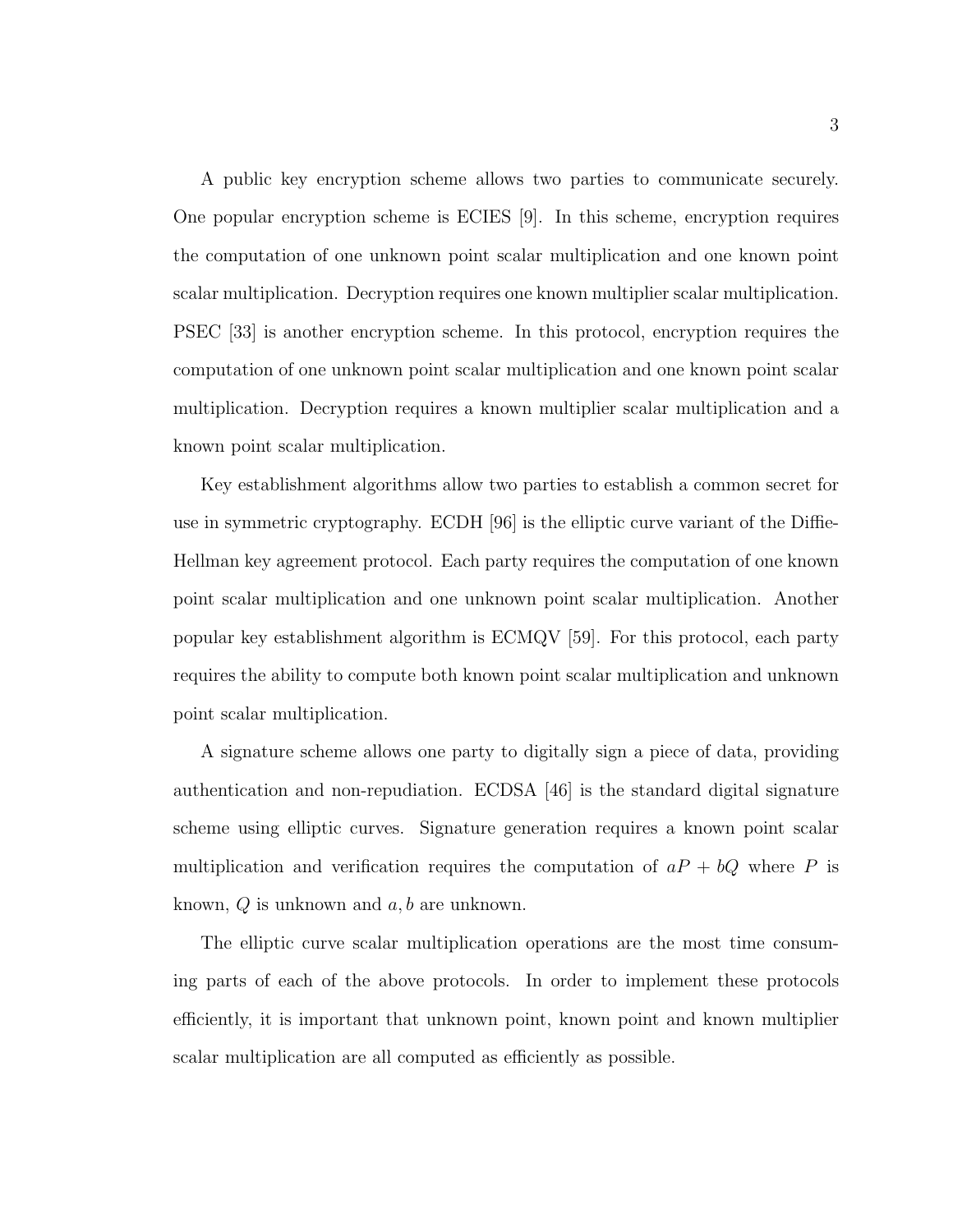### 1.1 Contributions of the Thesis

The focus of this thesis is efficient arithmetic on the group of points on an elliptic curve over a prime field with applications to ECC. Elliptic curve arithmetic is a comparatively new and very active area of research with a large body of literature. The purpose of this thesis is twofold. First, it provides a comprehensive survey of known techniques for elliptic curve arithmetic, including a description and mathematical analysis. Second, it introduces several new algorithms for elliptic curve arithmetic. The intention is to determine the most efficient algorithms for calculations on elliptic curves in different situations with a thorough analysis and comparison of the latest techniques and the newly introduced ideas.

The specific focus of this thesis is elliptic scalar multiplication in software. We cover addition, doubling and tripling for elliptic curves over prime fields only and use these operations to determine the cost of various serial and parallel scalar multiplication algorithms. This analysis could be translated for non-prime field of interest such as binary fields or optimal extension fields. In this thesis, only prime fields are examined because they are considered the fastest to implement in software. The parallel algorithms examined in Chapter 4 are parallel at the level of point addition and we do not examine algorithms that are parallel at the finite field operation level. We consider many sequential algorithms in the unknown point, known point and known multiplier cases, and parallel algorithms in the unknown point case. Since some fast algorithms are suceptible to side-channel attack, a brief overview side-channel resistant methods and simultaneous scalar multiplication are presented in Chapter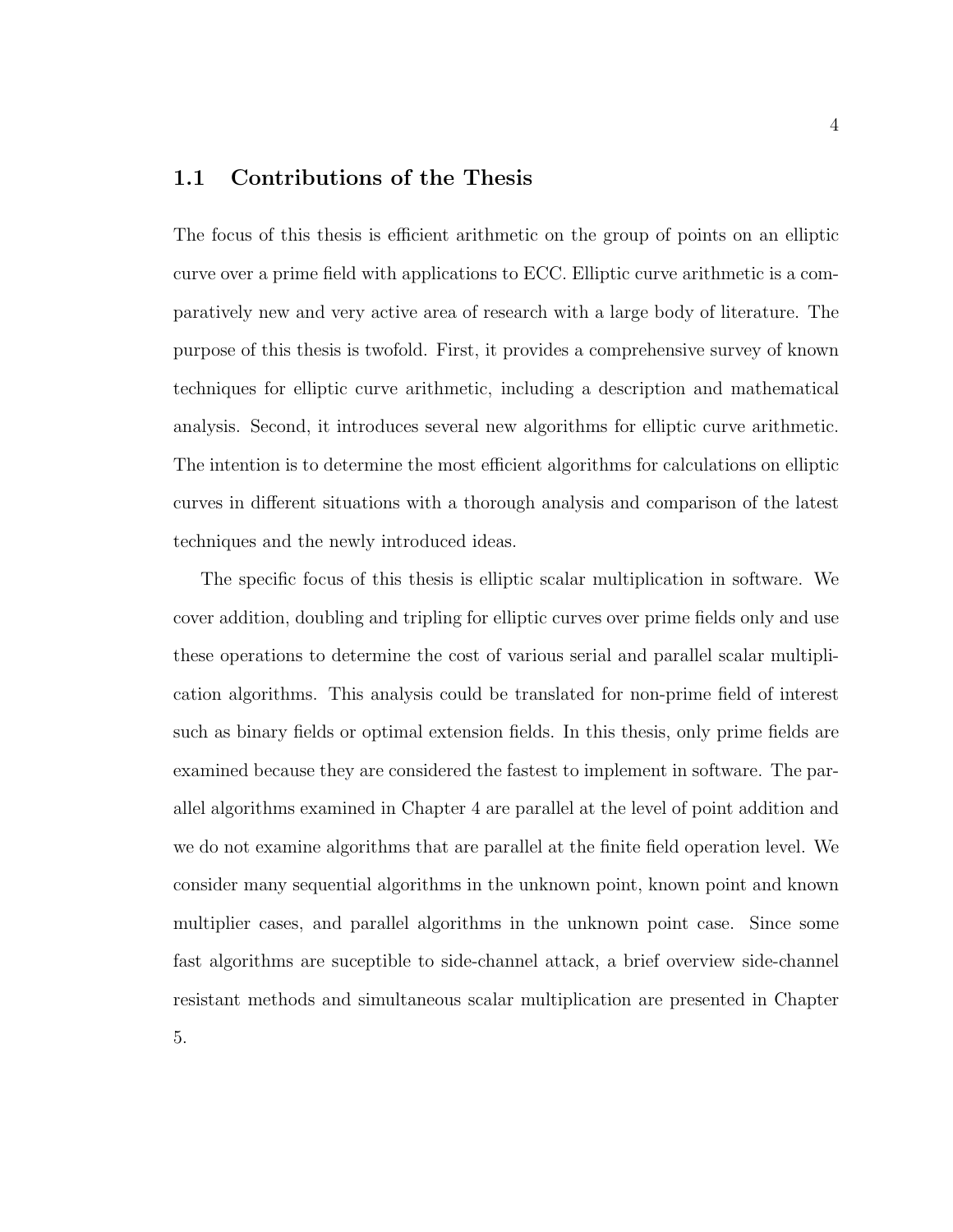The main contribution of this thesis is an analysis and comparison of the fastest algorithms for elliptic curve scalar multiplication over prime fields. The results provide a thorough comparison of such algorithms under reasonable and standard assumptions. This analysis is novel and constitutes a significant tool for determining the most efficient scalar multiplication algorithm for any given setting in elliptic curve cryptography. This thesis provides the most extensive and careful comparison of the fastest known serial algorithms. The work on parallel algorithms is the only such analysis and provides the first estimates of the speedup that can be obtained by this type of parallelization.

In addition, a number of novel algorithms are presented, including several parallel algorithms for elliptic curve scalar multiplication. A new modification of the point tripling algorithm is presented that allows the double-base chain algorithm (Section 3.2.6) to be the fastest algorithm not requiring storage space. In Chapter 4, we introduce and analyze a number of new parallel algorithms. We present a new parallel algorithm used to precompute points and we introduce several left-to-right and right-to-left algorithms for scalar multiplication as well as a double-base method for scalar multiplication. The algorithms provide a modest speedup over the single processor scalar multiplication algorithms, and could be useful in certain settings where time is at a premium such as large-scale encryption. The new algorithms could be useful in non-constrained implementations and are shown to be faster than the existing algorithms in certain situations.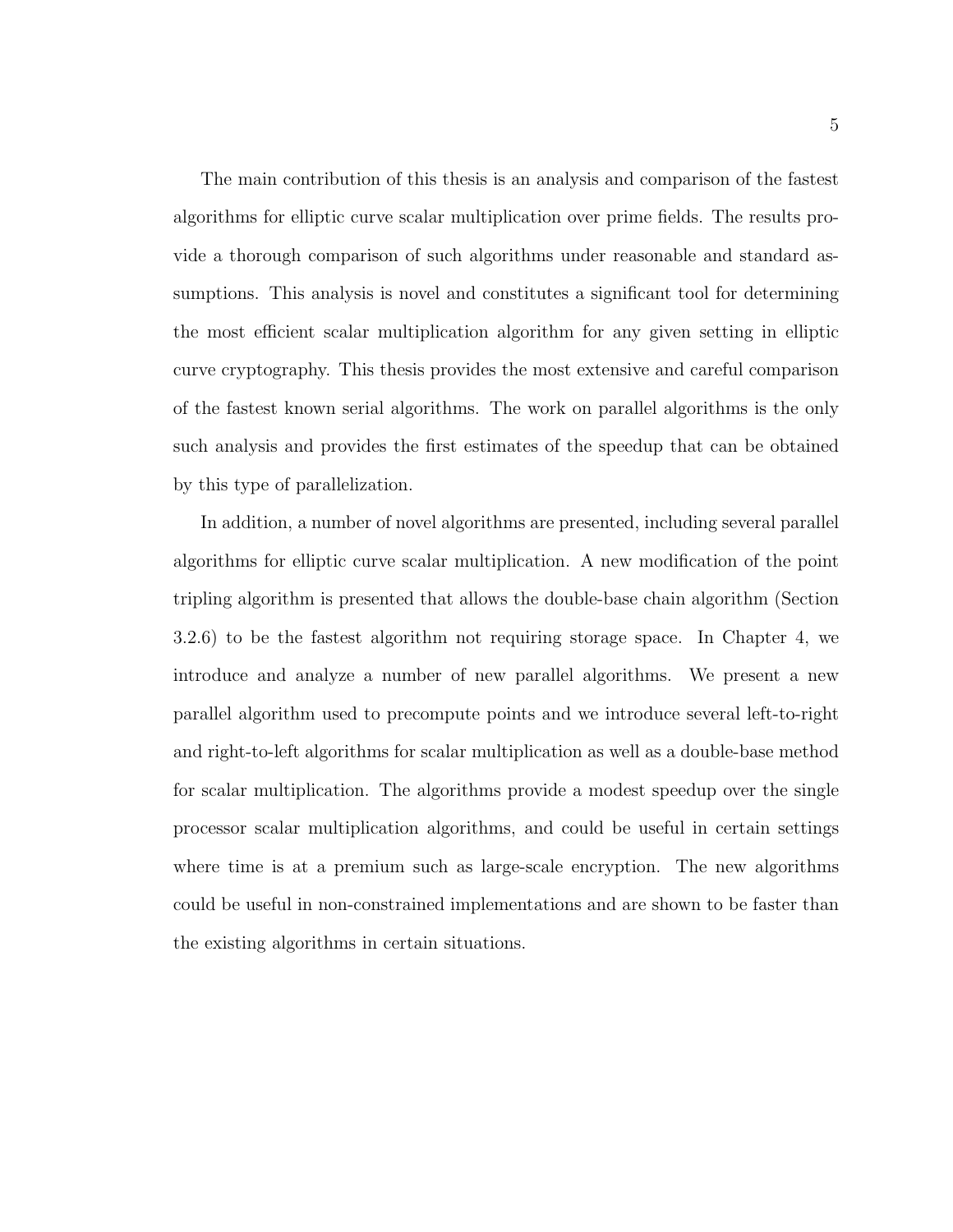#### 1.1.1 Methodology

A methodology for determining the efficiency of an algorithm is a necessary first step in order to make valid comparisons between different algorithms that perform the same operation. Algorithms for elliptic curves can be classified as either high-level or low-level. Specifically, high-level algorithms operate with the elliptic curve group operations and low-level algorithms deal with finite field arithmetic. The focus of this thesis is high-level algorithms for elliptic curve operations. Low level algorithms are discussed in Appendix A.

For the operations in the field, the analysis will pertain to software implementations. In order to maintain flexibility, we will assume as little as possible about the hardware. We will use constants to represent the time it takes to compute field operations such as addition, multiplication and inversion. The relative times for these constants are based on past implementations, e.g. Brown *et al.* [16].

Elliptic curve operations such as point doubling, addition and tripling are computed using formulas involving finite field elements. The analysis of elliptic curve operations is based on the number of finite field operations required to evaluate the formulas. Elliptic curve scalar multiplication is a compound operation, computed using a sequence of elliptic curve operations. To analyze an elliptic curve scalar multiplication algorithm, the expected (or average) number of elliptic curve operations needed for the algorithm is computed. Once this is determined, we choose a specific representation for the group elements. The number of field operations to compute these operations on points in the chosen representation is then identified. The scalar multiplication algorithm cost formulas are combined with the group op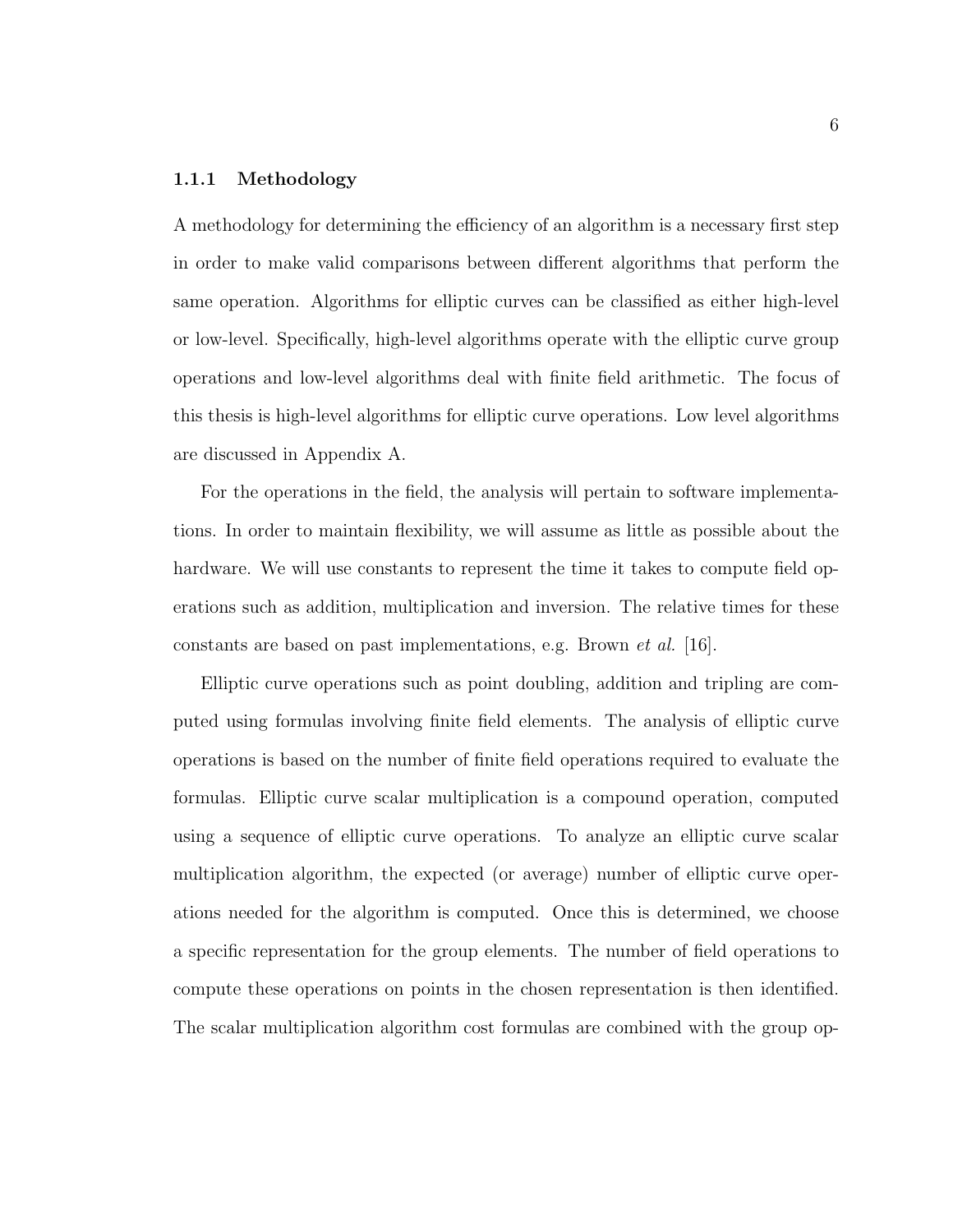eration choices, resulting in a cost formula in terms of finite field multiplications, squarings and inversions. These formulas are determined for elliptic curves over a set of primes called the NIST primes, which are used in practice.

The costs of different scalar multiplication algorithms are made comparable by substituting the relative speeds of squaring and inversion into the cost formulas to obtain a cost in terms of only finite field multiplications. In our context, squaring is slightly faster than multiplication and inversion is much slower than multiplication. By expressing their costs in terms of the number of multiplications, we can directly compare the various scalar multiplication algorithms.

Analyses based on operation counts provide a relatively solid mathematical picture of the efficiency of the various elliptic curve algorithms. This analysis will provide a good measure for the computational requirements of existing implementations and also good predictions for future implementations. They can also be used to provide estimates for the time it would take to perform the algorithms on any system with any parameters. A new implementation of these algorithms is not included as it is beyond the scope of the thesis.

#### 1.1.2 Thesis Outline

In Chapter 2, we introduce the theory of elliptic curves. This chapter provides the background needed to define the group of rational points of an elliptic curve over a finite field. The relevant properties of this group are described and formulas for the group law are presented. For the rest of the thesis, we consider elliptic curves over prime fields only. We present explicit algorithms for computing the group operation for elliptic curves over prime fields using different coordinate systems. We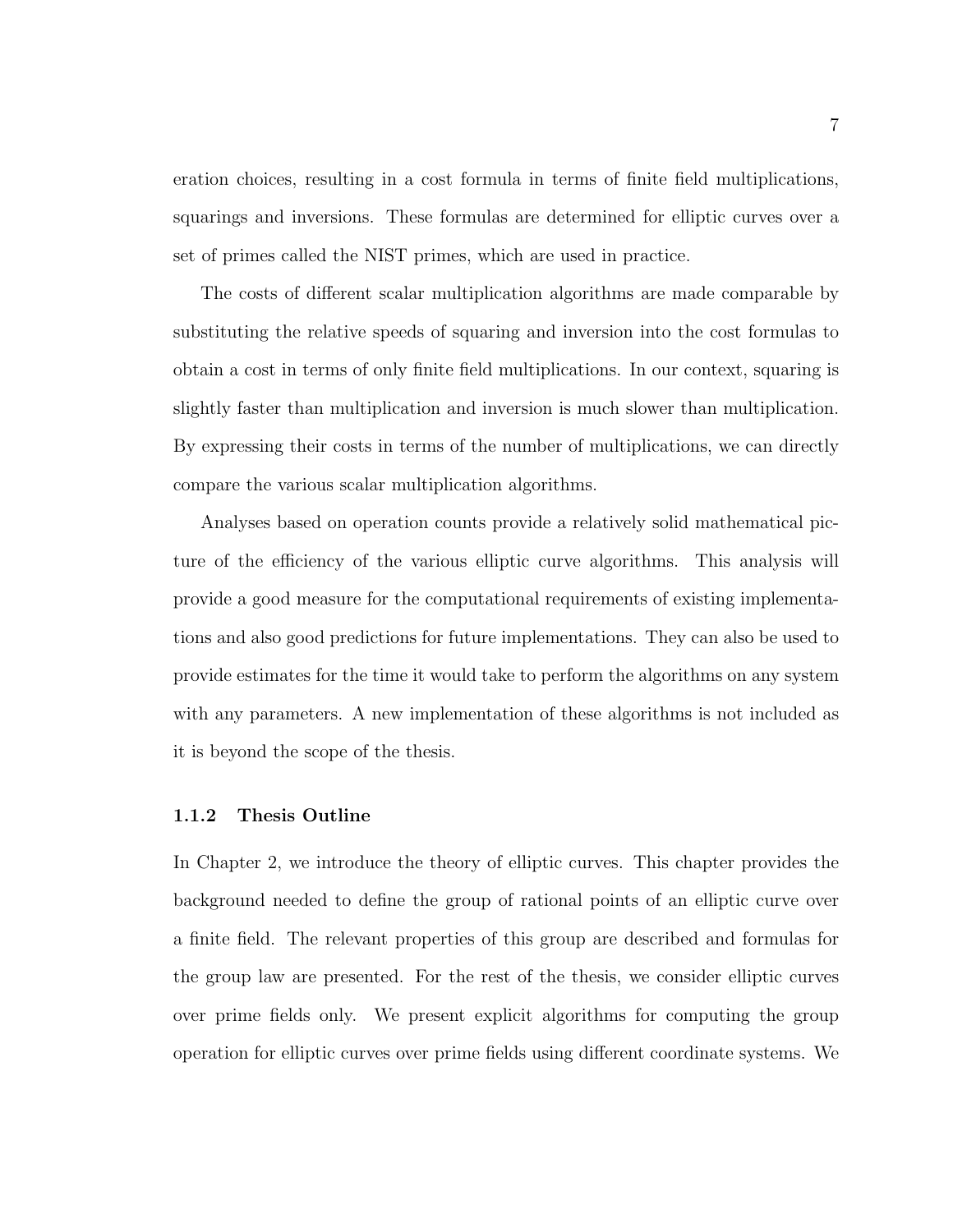also present some new explicit algorithms for point tripling.

In Chapter 3, we focus on the predominant operation in elliptic curve cryptography: scalar multiplication. The standard double-and-add method borrowed from modular exponentiation is presented as well as more efficient techniques. The algorithms studied here fall into the categories of unknown point algorithms, known point algorithms and known multiplier algorithms. The unknown point algorithms include binary NAF, window NAF, sliding window, fractional window, and doublebase number systems. The known point algorithms are the windowing and comb methods. The known multiplier algorithms are based on addition chains. A novel analysis is done to determine the average computational cost of these algorithms and the storage space required. The algorithms from this section can all be found in the literature.

In Chapter 4, we present parallel algorithms for scalar multiplication. A parallel computing framework is introduced and several parallel algorithms are analyzed and compared with respect to effective computation cost and the communication time between processors. Many of the algorithms presented in this section are new. The algorithms introduced include a new parallel precomputation algorithm, a new modification of the  $p^{th}$  order binary algorithm, several new algorithms for right-to-left and left-to-right parallel scalar multiplication, a parallelization of windowing from the literature, and a new algorithm based on double-base n-chains and Montgomery's ladder. We find that a small speed improvement can be obtained by parallelization, depending on the cost of communication between processors.

In Chapter 5, we summarize the results of the thesis. Further topics such as side channel attacks, multiple point multiplication and elliptic curves over binary fields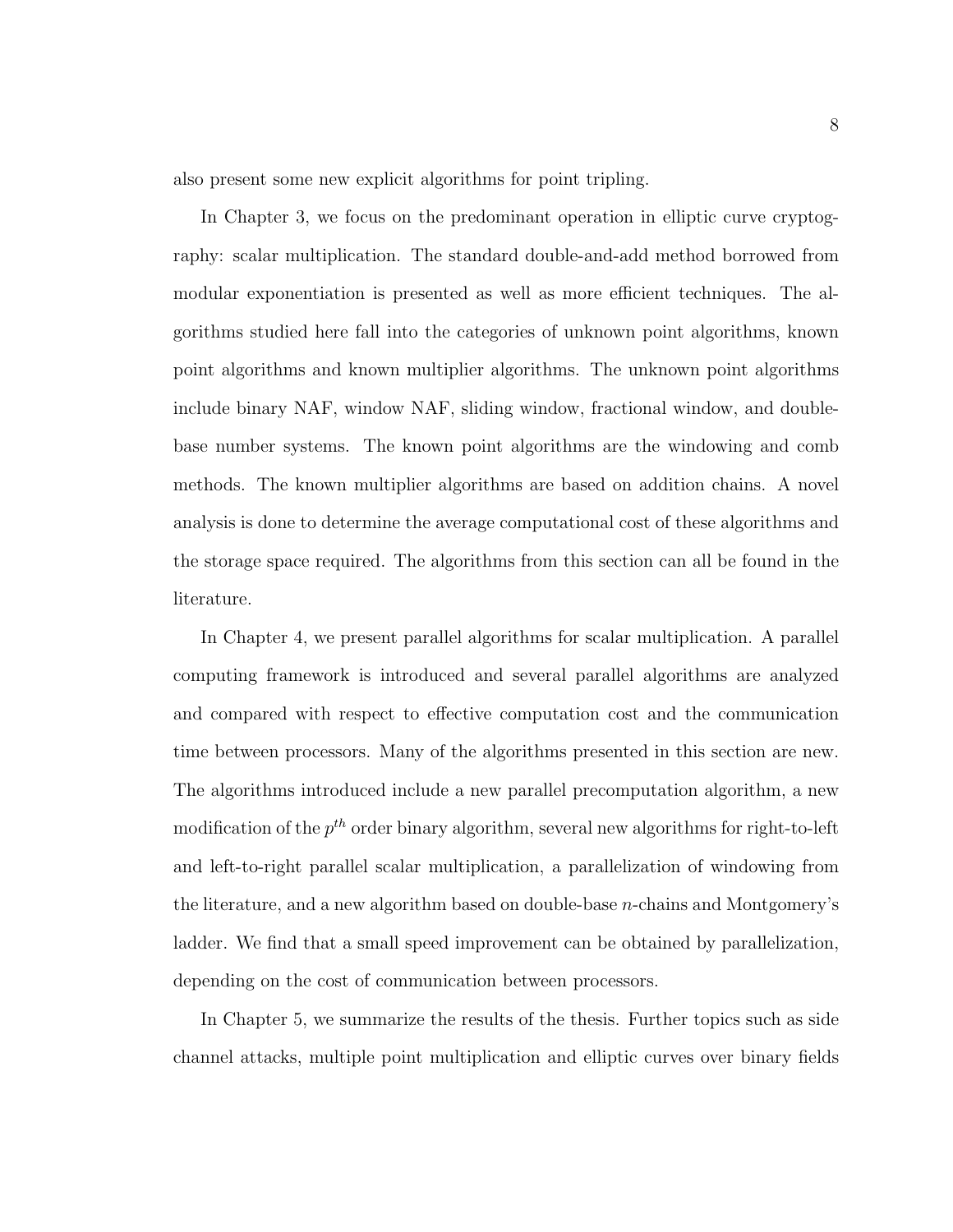are briefly discussed and directions for further work are proposed.

Finally, two appendices are included that deal with extra material. In Appendix A, we introduce finite fields as well as algorithms for arithmetic in prime fields. In Appendix B, we present all the tables from Chapters 3 and 4 that were not immediately needed.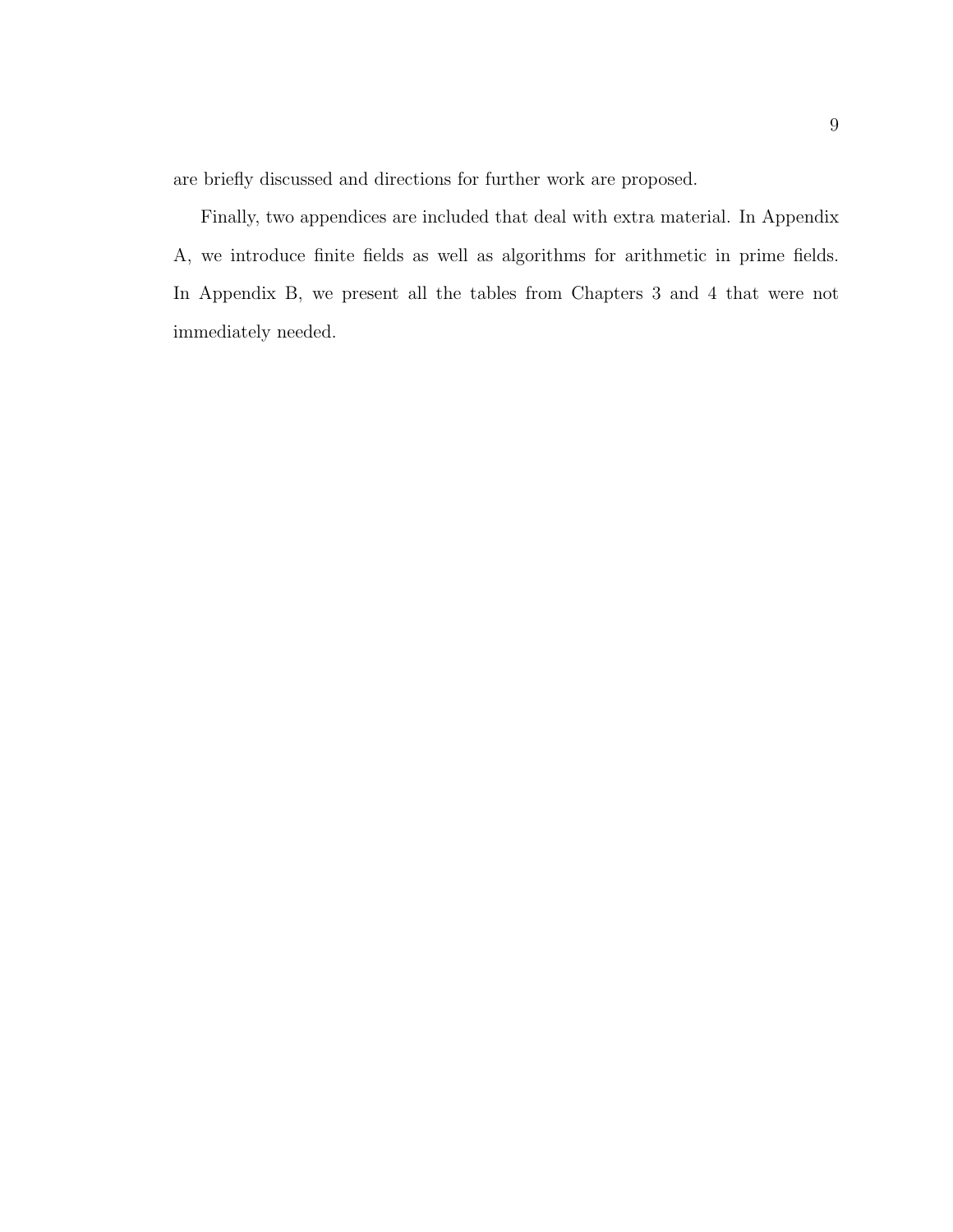## Chapter 2

## Elliptic Curve Basics

This chapter provides an introduction to elliptic curves as mathematical objects. We develop the theory of elliptic curves, define the group of points on an elliptic curve and provide explicit algorithms for the operation on this group. We focus on the computational aspects of elliptic curve arithmetic that will be useful for cryptographic applications.

An elliptic curve over a given field is defined by an equation called a *Weierstraß* equation. A point on an elliptic curve is a solution to the Weierstraß equation over the given field. The set of points on an elliptic curve can be made into an Abelian group. The group operation is usually described algebraically, with formulas derived from the geometry of the curve, but it can also be described graphically in some circumstances.

We can identify different curves that generate isomorphic groups of points using the notion of curve isomorphism. Two curves that generate the same group can be thought of as interchangeable. This interchangeability allows for specialized equations for elliptic curves over certain fields. In particular, curve isomorphism allows curves over fields with characteristic two (binary curves) to be represented by a *simplified Weierstraß equation* that is used to simplify the rules for the group operation. The same can be done for curves over fields of odd prime characteristic (prime curves) and curves of characteristic zero. The two types of curves that are most useful in cryptography are binary and prime curves. Elliptic curves over prime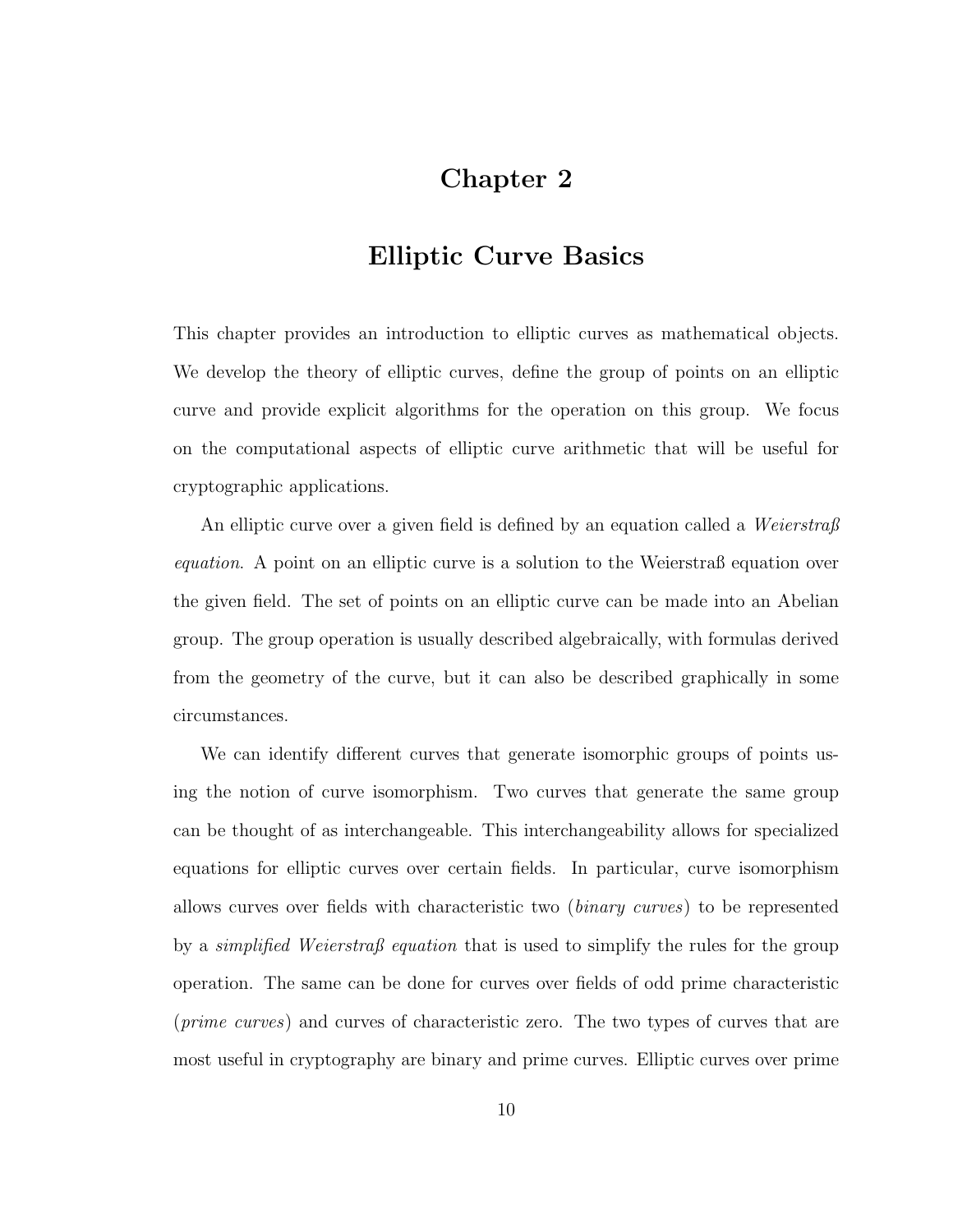fields are the focus of this thesis.

Many cryptographic protocols (Diffie-Hellman [27], ElGamal [32]) are generic in the sense that they can be adapted to use any Abelian group. Elliptic curve cryptosystems are specific cases of these generic cryptosystems that use the group of points on an elliptic curve over a finite field. In order for a group to be useful in this setting, it must somehow be "difficult" in a computational sense to compute the inverse operation of exponentiation in the group. The group must be finite but large enough so that it is intractable to compute discrete logarithms with generic algorithms (see Pollard [84]) and the group needs a large cyclic subgroup in order to prevent Pohlig-Hellman attacks (see Pohlig and Hellman [83]). It will be shown that both prime curves and binary curves have these desirable properties. Moreover, for correctly chosen prime curves and binary curves there is no known sub-exponential algorithm for solving the discrete logarithm problem, making both types of curves excellent candidates for cryptographic applications.

The formulas for performing the group operation on points in affine or projective coordinates over binary or prime fields are derived from the geometric definition of the field operation. Performing this group operation on a computer requires the formulas to be translated into a sequence of operations in the base field. Efficient algorithms are developed for elliptic curve point addition and doubling in affine and projective coordinate systems. Additionally, other coordinate systems based on projective coordinates (Jacobian [18], Chudnovsky-Jacobian [18], Lopez-Dahab [66]) allow for alternative implementations of elliptic curve arithmetic. In certain applications it can be more efficient to use different coordinate systems simultaneously. Algorithms for mixed-coordinate operations were developed in order to accommodate this need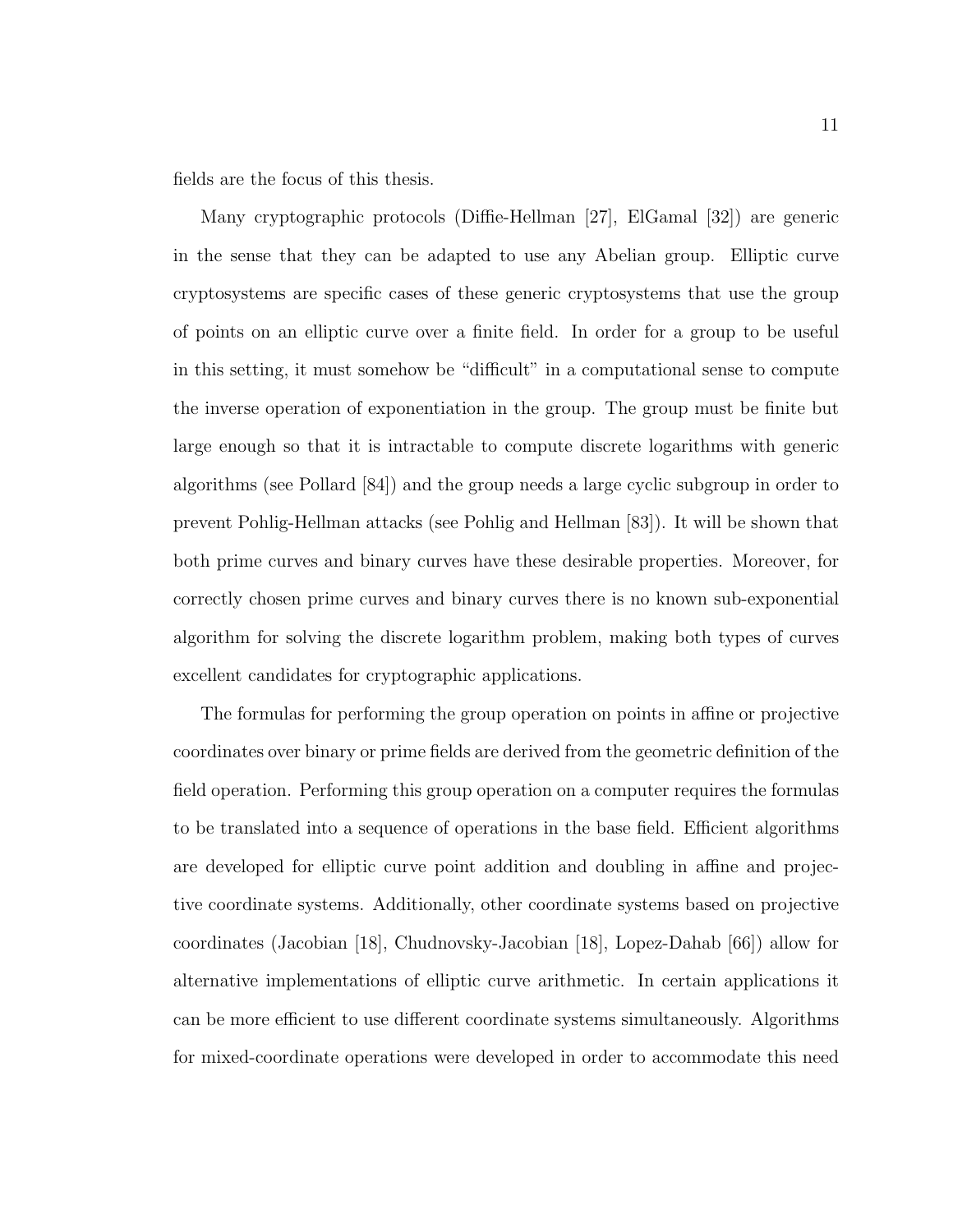and are presented in this chapter.

The algorithms put forth in this chapter for the group of points on an elliptic curve over a prime field are the basic building blocks of the scalar multiplication algorithms in Chapter 3.

### 2.1 Elliptic Curves

Elliptic curves are mathematical objects that arise naturally in branches of mathematics including algebraic geometry and number theory. An elliptic curve is a specific case of a non-singular algebraic curve. For a broad introduction to the study of algebraic curves see Fulton [34].

An elliptic curve is defined in terms of a Weierstraß equation and a base field. The points that satisfy the equation are called rational points on the curve. As we will see, these points form a group with a little help, and are often referred to as the group of points on an elliptic curve.

In this section, we present the generalized Weierstraß equation and describe the limitations to be applied in order to define a genuine elliptic curve. An equivalence relation can be defined on the set of elliptic curves, thus providing a mechanism to derive simplified Weierstraß equations for elliptic curves over certain fields. We also briefly discuss alternative forms of an elliptic curve.

#### 2.1.1 Weierstraß Equation

We begin with the definition of an elliptic curve.

**Definition 2.1.1.** Let K be a field,  $\overline{K}$  its algebraic closure. An elliptic curve E over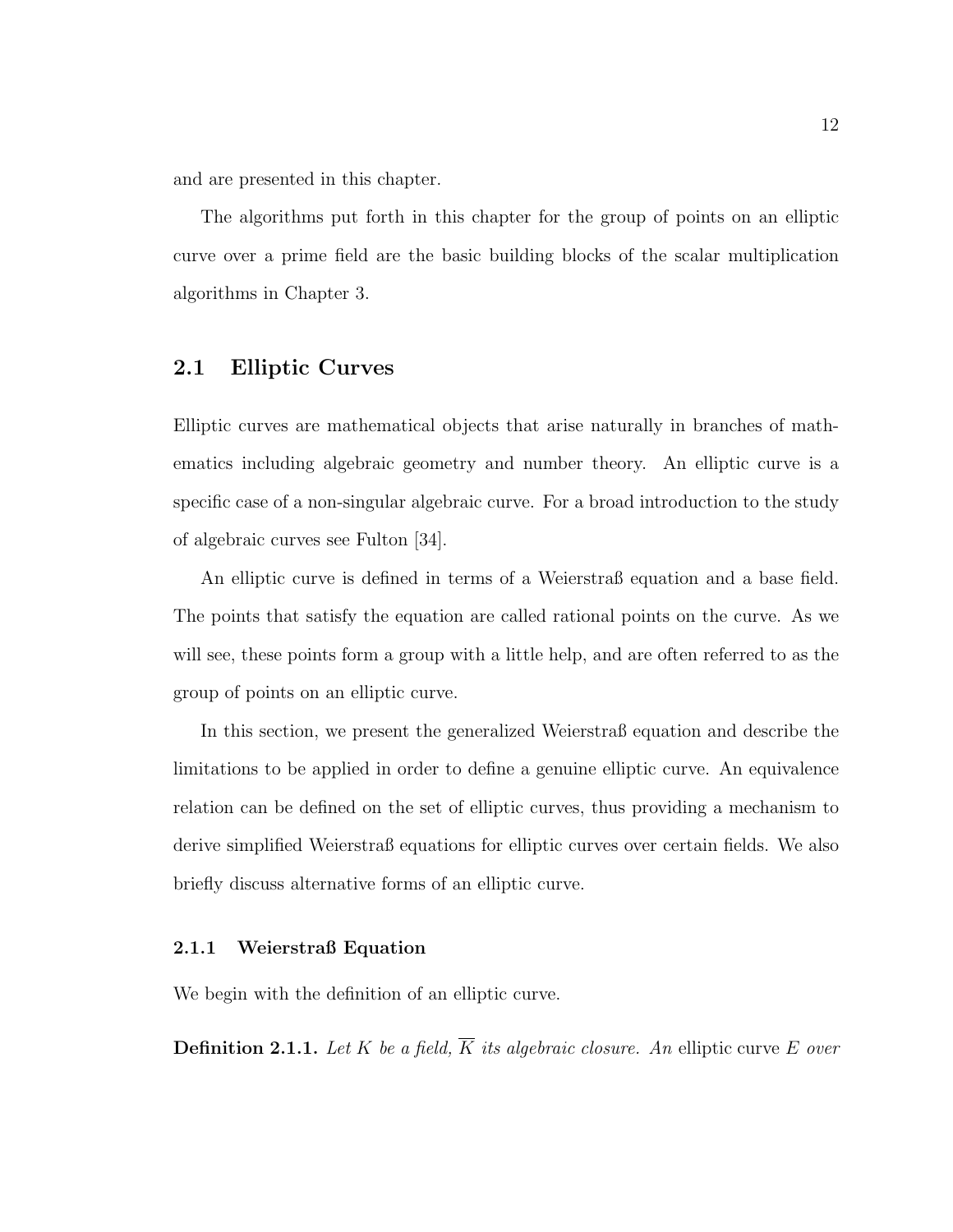K is denoted by  $E/K$  and is given by the Weierstraß equation

$$
E: y^2 + a_1xy + a_3y = x^3 + a_2x^2 + a_4x + a_6,
$$
\n(2.1)

where  $a_1, a_2, a_3, a_4, a_6 \in K$ , and for each point  $(x, y)$  with coordinates in  $\overline{K}$  satisfying Equation 2.1 and the partial derivatives  $2y + a_1x + a_3$ , and  $3x^2 + 2a_2x + a_4 - a_1y$  do not vanish simultaneously at that point.

The criteria that both partial derivatives do not vanish simultaneously means that the curve is non-singular. A method for testing a curve for non-singularity involves a quantity called the discriminant of the curve. Let

$$
b_2 = a_1^2 + 4a_2
$$
,  $b_4 = a_1a_3 + 2a_4$ ,  $b_6 = a_3^2 + 4a_6$ , and  
 $b_8 = a_1^2a_6 - a_1a_3a_4 + 4a_2a_6 + a_2a_3^2 - a_4^2$ .

The *discriminant* of the curve  $E/K$ , denoted by  $\Delta$ , is defined to be

$$
\Delta = -b_2^2 b_8 - 8b_4 - 27b_6^2 + 9b_2b_4b_6. \tag{2.2}
$$

The discriminant is useful because  $\Delta = 0$  if and only if  $E/K$  is non-singular.

The object of interest for this chapter is the set of L-rational points associated with an elliptic curve  $E/K$  with  $K \subseteq L \subseteq \overline{K}$ . This set corresponds closely to the set of solutions to the Weierstraß equation defining  $E/K$ . Included in the set are the points with coordinates in L that satisfy the Weierstraß equation and an additional point denoted by  $\infty$ . This point can be thought of as being infinitely far up the  $y$ -axis, so that it intersects any line parallel with the  $y$ -axis. This point corresponds to a point in projective space that is not found in affine space and is necessary for the group law. This is clarified in the next section when coordinate systems are discussed; for now,  $\infty$  will be treated as just another point.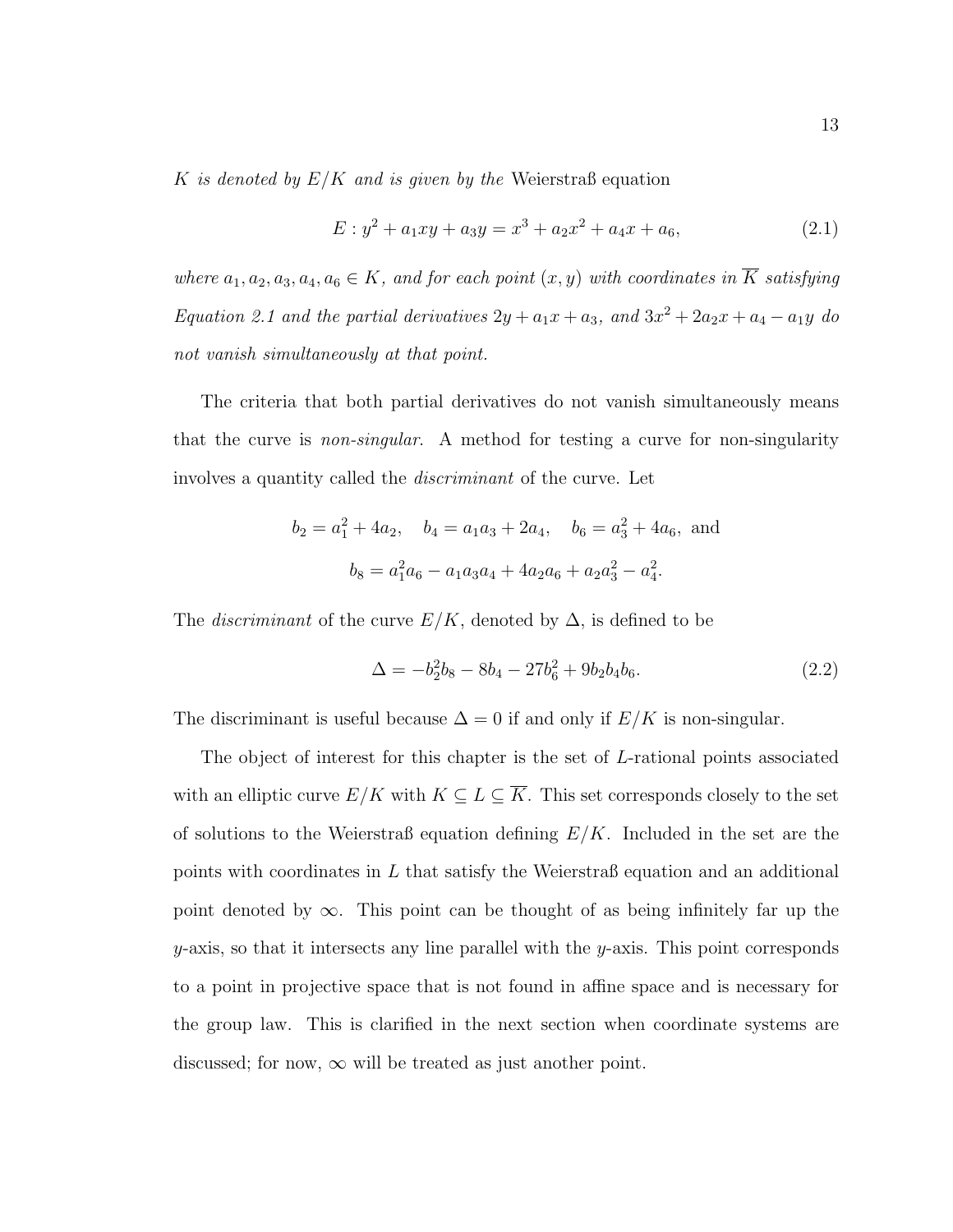**Definition 2.1.2.** If L is an extension of K or K itself, then the set of L-rational points over  $E/K$  is defined to be the set of all points  $(x, y) \in L \times L$  that satisfy Equation 2.1 along with the point  $\infty$ . This set is denoted  $E(L)$ .

The set of K-rational points is also called the set of *rational points* on a curve. The sets of L-rational points are very important because they have a group structure that is the setting for elliptic curve cryptography.

#### 2.1.2 Simplified Weierstraß Equations

It is useful to define an equivalence relation on the set of elliptic curves over a given field. This equivalence relation will also be shown to be a bijection between the sets of points on the curves. In Section 2.3.5, we show that two equivalent elliptic curves have isomorphic groups of points.

**Definition 2.1.3.** Two curves  $E/K$  (with variables x, y) and  $E'/K$  (with variables  $x', y'$  are isomorphic over K if and only if there exist constants  $r, s, t \in K$  and  $u \in K^*$  such that the change of variables

$$
(x,y) \leftarrow (u^2x' + r, u^3y' + su^2x' + t)
$$
\n(2.3)

transforms the equation of  $E/K$  into the equation of  $E'/K$ . Such a transformation is called an admissible change of variables or an isomorphism from  $E$  to  $E'$ .

An isomorphism of curves can also be used to define a bijection of sets between the sets of L-rational points of two curves in the following way. Suppose that the change of variables  $(x, y) \leftarrow (u^2x' + r, u^3y' + su^2x' + t)$  transforms the equation of the elliptic curve  $E/K$  into the equation for the elliptic curve  $E'/K$  for  $r, s, t \in K$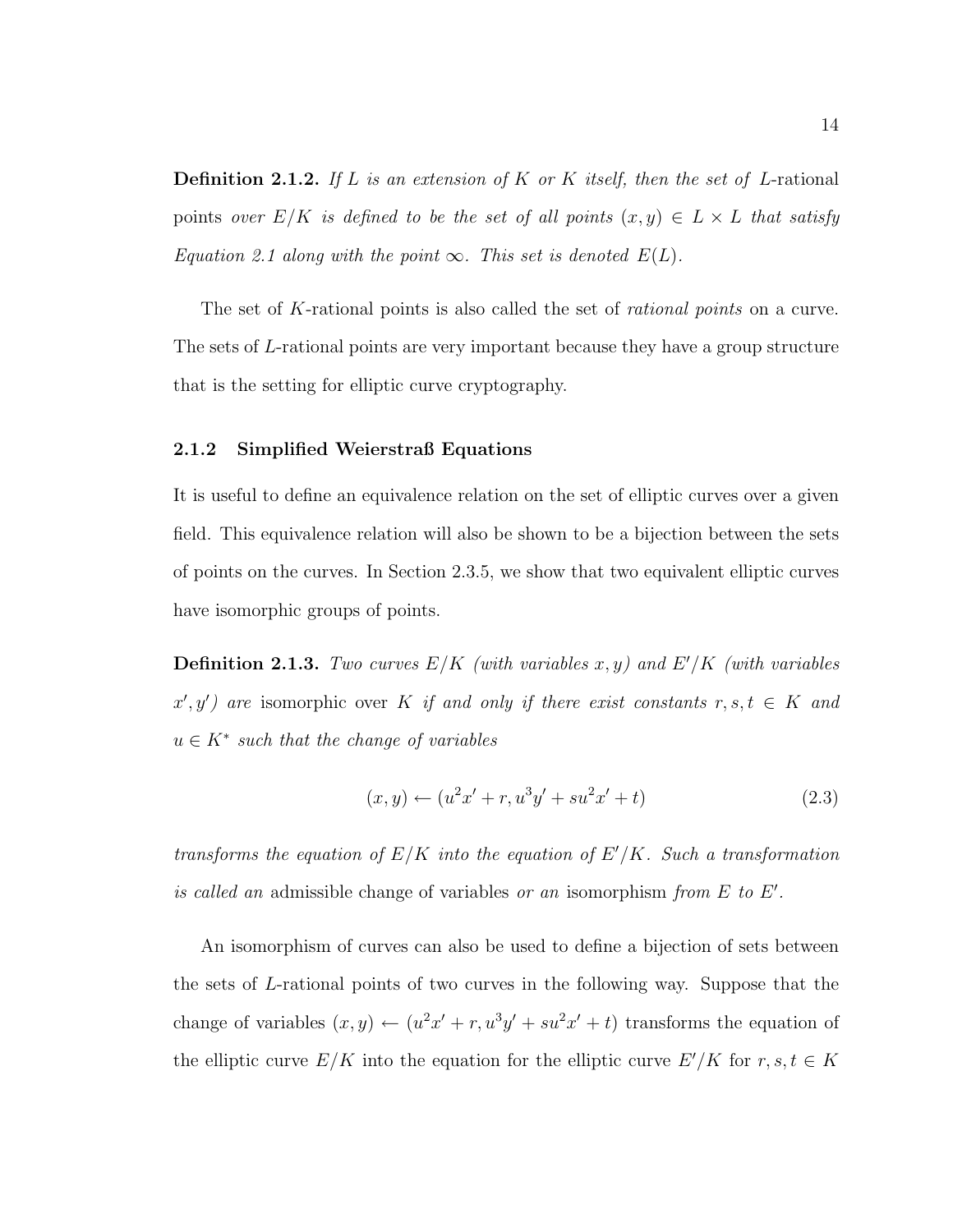$$
\phi: E(L) \to E'(L)
$$

defined by

$$
\phi(a, b) = (u^2a' + r, u^3b' + su^2a' + t)
$$

is a bijection with

$$
\phi^{-1}(a', b') = \left(\frac{a-r}{u^2}, \frac{b-t-su^2a'}{u^3}\right),
$$

sending  $\infty$  to  $\infty$ .

With this equivalence relation on elliptic curves, the next step is to find canonical forms of the Weierstraß equation with fewer parameters that can cover all equivalence classes of curves. For characteristic other than 2 or 3, the substitution

$$
(x,y) \leftarrow \left(x' - \frac{a_1^2 + 4a_2}{12}, y' - \frac{a_1}{2}\left(x' - \frac{a_1^2 + 4a_2}{12}\right) - \frac{a_3}{2}\right)
$$

is an admissible change of variables with  $u = 1$ ,  $r = (a_1^2 + 4a_2)/12$ ,  $s = a_1/2$  and  $t = a_3/2$ . It transforms Equation (2.1) from a long form Weierstraß equation to one of the form

$$
E' : (y')^2 = (x')^3 + ax' + b,\tag{2.4}
$$

where  $a, b \in K$  with discriminant  $\Delta = -16(4a^3 + 27b^2) \neq 0$ .

For curves of characteristic 2 and 3, there are different admissible changes of variable depending on the supersingularity of the curve. Supersingular elliptic curves are curves for which the cardinality of the set of rational points over any extension field is not divisible by the characteristic of the field. Supersingular curves are less secure than non-supersingular curves in some cryptographic applications (see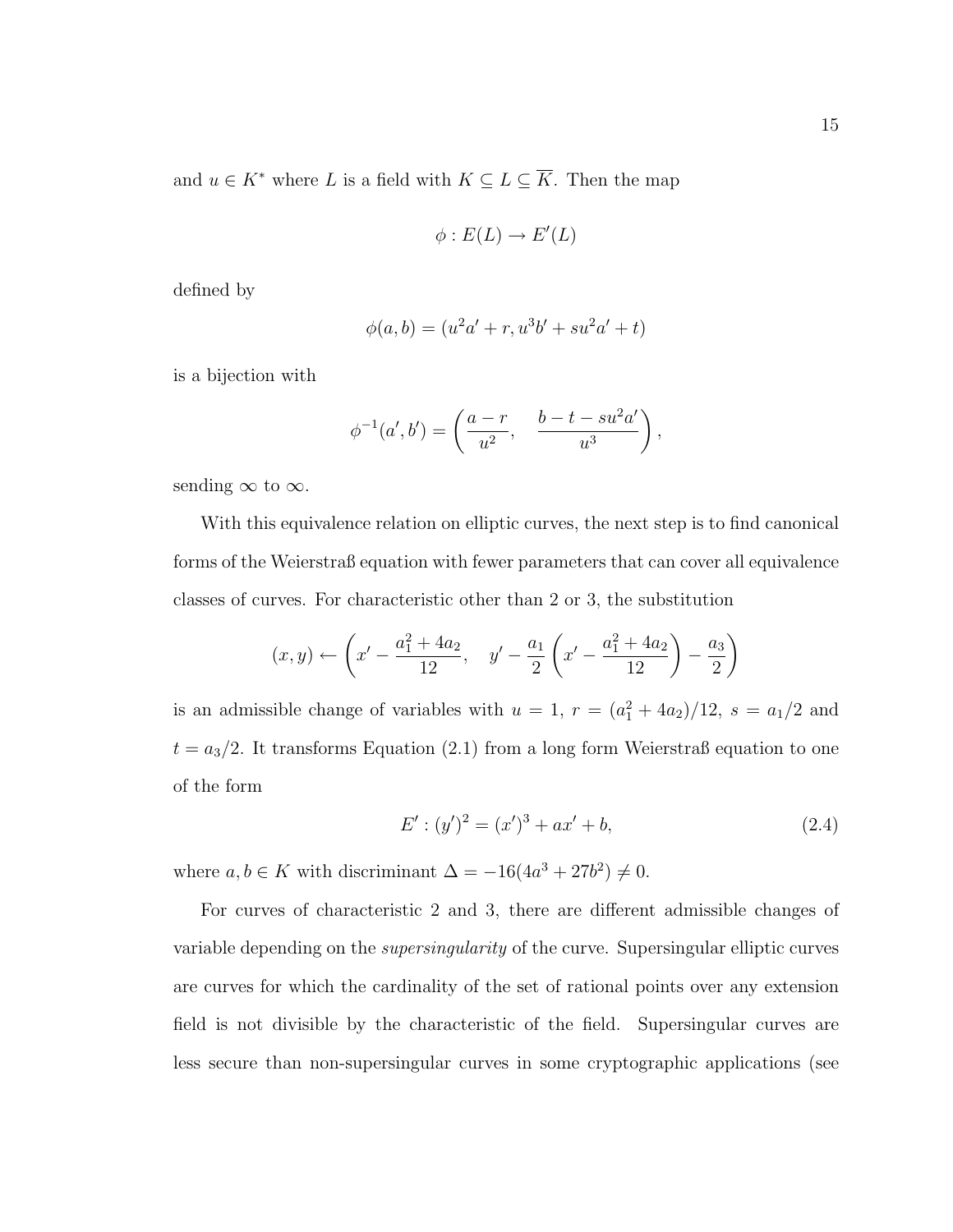Galbraith [35]) and desirable in others, and we will not discuss them in detail in this thesis.

If the characteristic of K is 2, and  $a_1 = 0$ , then the curve is supersingular and the admissible change of variables

$$
(x,y) = (x'+a_2,y')
$$

leads to

$$
E' : (y')^{2} + cy' = (x')^{3} + ax' + b,
$$
\n(2.5)

where  $a, b, c \in K$  with discriminant  $\Delta = c^4 \neq 0$ . If the characteristic of K is 2 and  $a_1 \neq 0$ , then the curve is non-supersingular and the admissible change of variables

$$
(x,y) = \left(x'a_1^2 + \frac{a_3}{a_1}, a_1^3y' - \frac{a_1^2a_4 + a_3^2}{a_1^3}\right)
$$

leads to

$$
E' : (y')^{2} + x'y' = (x')^{3} + a(x')^{2} + b,
$$
\n(2.6)

where  $a, b \in K$  with discriminant  $\Delta = b \neq 0$ .

If K has characteristic 3, then there are also two cases to consider. If  $a_1^2 = -a_2$ , then the curve is supersingular and the admissible change of variables

$$
(x, y) = (x', y' + a_1 x' + a_3)
$$

leads to

$$
E': (y')^2 = (x')^3 + ax' + b,\tag{2.7}
$$

where  $a, b \in K$  with discriminant  $\Delta = -a^3 \neq 0$ . If  $a_1^2 \neq -a_2$ , then the curve is non-supersingular and the admissible change of variables

$$
(x,y) = \left(x' + \frac{a_4 - a_1 a_3}{a_1^2 + a_2}, \quad y' + a_1 x' + a_1 \left(\frac{a_4 - a_1 a_3}{a_1^2 + a_2}\right) + a_3\right)
$$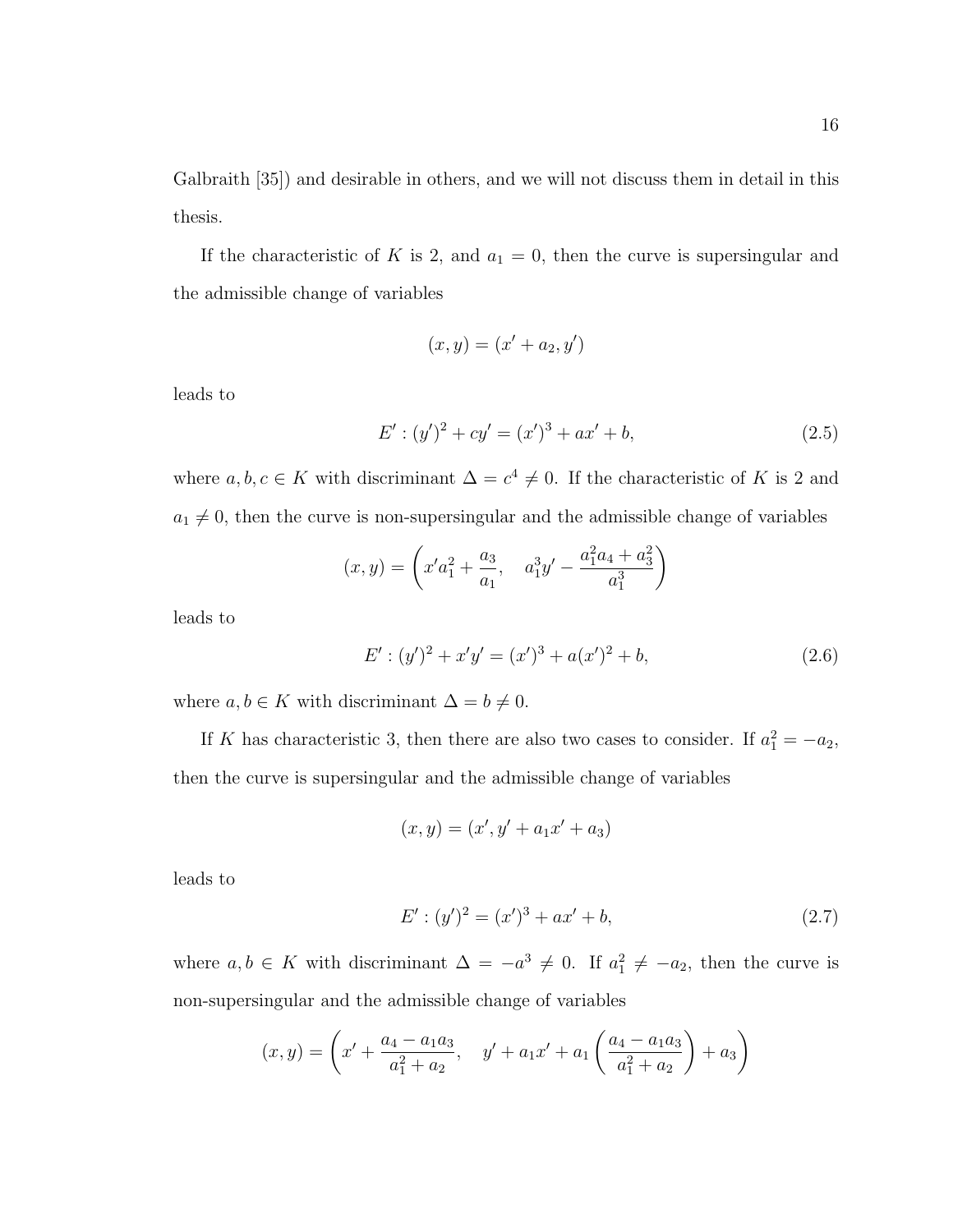leads to

$$
E': (y')^2 = (x')^3 + a(x')^2 + b,\tag{2.8}
$$

where  $a, b \in K$  with discriminant  $\Delta = -a^3b \neq 0$ .

The short forms (2.4) to (2.8) are referred to as *short* or *simplified Weierstraß* equations. Any curve over K is isomorphic to a curve defined by a short Weierstraß equation. We will assume that any curve over a prime field of characteristic  $\neq 2, 3$ is defined by a short Weierstraß equation of the form of (2.4) and that any nonsupersingular curve over a binary field is given in the form of (2.6).

#### 2.1.3 Alternative Models

Chudnovsky and Chudnovsky [18] studied four basic forms of elliptic curves including the Weierstraß model, the Jacobi model, the Jacobi form and the Hessian model. Another alternative model is the Montgomery form [74], which is resistant to sidechannel attacks. These other models can be useful for other purposes. For example, Liardet and Smart [62] use the Jacobi form to prevent power analysis attacks, while Joye and Quisquater [47] use the Hessian form for its interesting side-channel properties and parallelizability. The Montgomery form can be used to derive faster point operations [79]. The drawbacks are that Hessian, Jacobi and Montgomery forms only apply to elliptic curves over fields with certain properties. For the purpose of this thesis, we focus on the Weierstraß model. The Weierstraß model is completely general in the sense that any elliptic curve can be transformed into Weierstraß form, whereas the same can not be said about the Montgomery form, the Jacobi form or the Hessian form.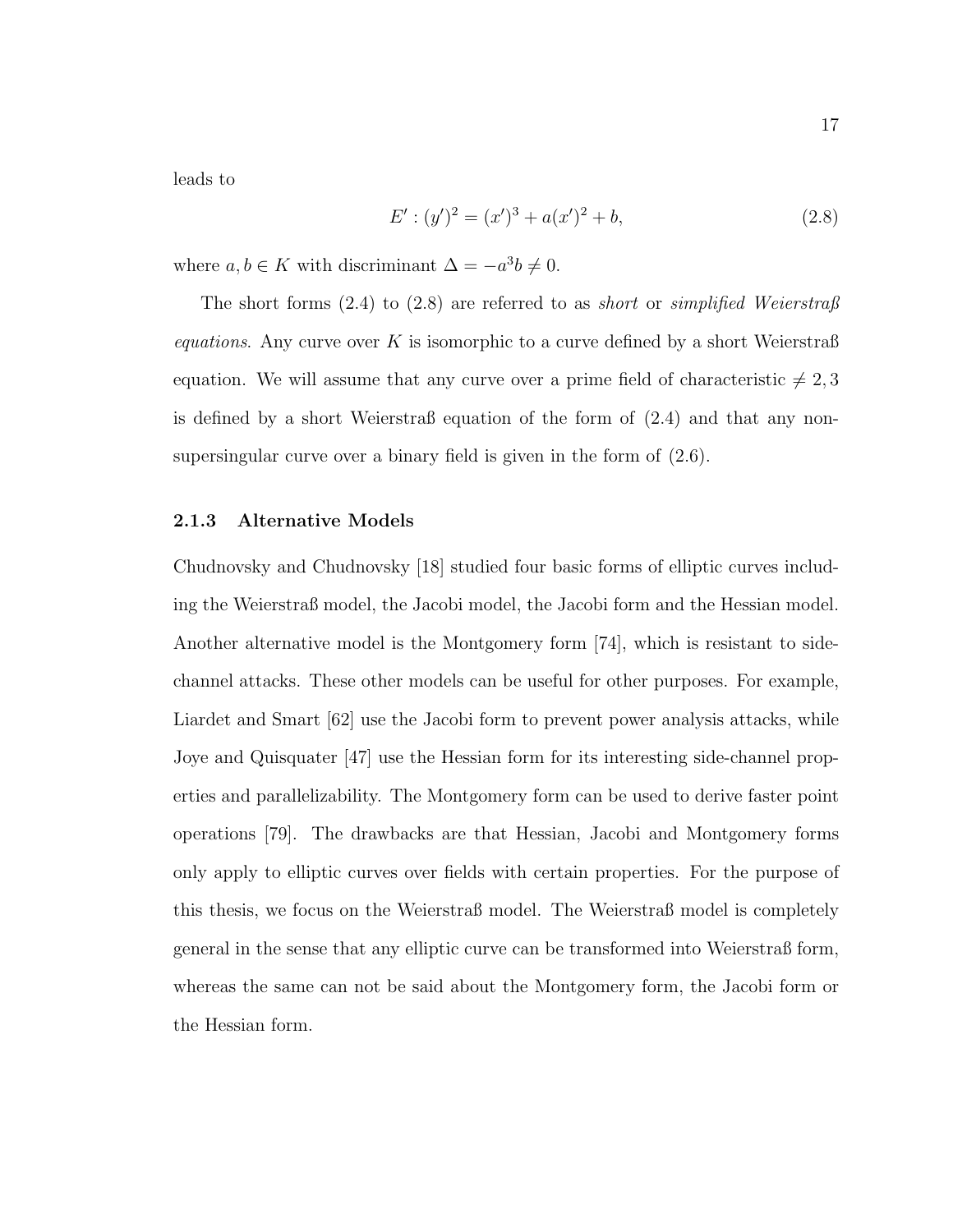### 2.2 Coordinate Systems

In the previous section, the set of L-rational points on an elliptic curve over a field K was defined to be the set of solutions over L of a Weierstraß equation in two variables. A point in this form is represented by a pair  $(x, y) \in L \times L$ ; this form of representation is called the affine coordinate system. An alternative coordinate system that can also be used is the projective coordinate system. In such a system, rather than representing a point by a pair of elements, a point is represented by an equivalence class of triples.

Projective coordinate systems are useful because they allow points to be represented using a redundant representation and give a realization of the point at infinity. Computations on the curve are done with different formulas for different representations. Specifically, the formulas for the yet-to-be-defined group operation with standard affine coordinates all require either a finite field inversion or division step. According to Hankerson *et al.* [43], these operations can be very costly relative to field multiplication. Projective coordinates allow for group operations to be calculated without any inversions at the cost of additional field multiplications and a larger representation that may no longer be unique. In this section, several variants of projective systems are examined.

#### 2.2.1 Projective Coordinates

The only model for a curve we have examined so far in this chapter has been the affine model. In the affine model, curves are defined by equations in n variables with coefficients in  $K \subseteq L$  and L-rational points on the curve are elements of the space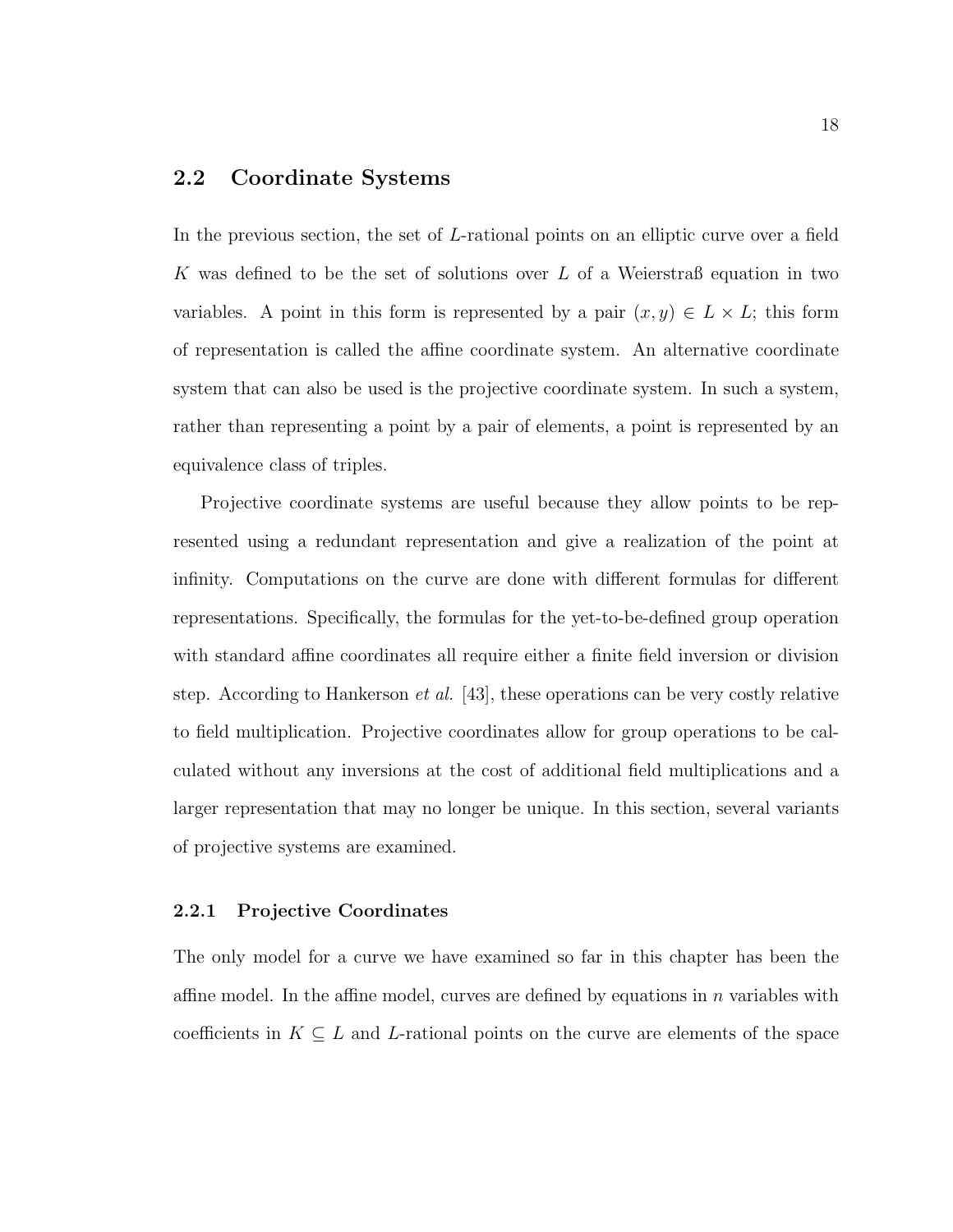$L^n = L \times L \times \cdots \times L$ n times . For elliptic curves, the points lie in the two-dimensional affine space  $L \times L$ .

An alternative model for a curve is the projective model. Projective space is similar to affine space in that points in *n*-dimensional projective space are  $(n + 1)$ tuples of elements of L. The difference is that the point  $(0, 0, \ldots, 0)$  is not included and that points are equivalent up to scalar multiplication. There are  $n$  copies of  $n$ -dimensional affine space in  $n$ -dimensional projective space, found by setting one coordinate to 1 and allowing the other coordinates to range over the field.

**Definition 2.2.1.** For a field K, define an equivalence relation  $\cong$  on  $K^3 \setminus \{(0,0,0)\}$ as follows:  $(X_1, Y_1, Z_1) \cong (X_2, Y_2, Z_2)$  if  $X_1 = \lambda X_2, Y_1 = \lambda Y_2, Z_1 = \lambda Z_2$  for some  $\lambda \in K^*$ . We call the equivalence class containing a triple  $(X, Y, Z)$  a projective point and denote it by  $(X:Y:Z)$ . The set of all such points

$$
\{(X:Y:Z) \mid (X,Y,Z) \neq (0,0,0)\}/\langle \cong \rangle
$$

is called the projective plane.

A polynomial  $f \in K[x_1, \ldots, x_n]$  for  $n \in \mathbb{N}$  is called *homogeneous* when all terms have the same degree. Curves in *n*-dimensional projective space are defined by homogeneous equations in  $n + 1$  variables. An elliptic curve in projective space is defined by an equation which is the "homogenization" of the equation for the curve in affine space. We can identify points in projective space with those in affine space with the following maps:

$$
\mu: K \times K \to \{(X:Y:Z) \mid Z \neq 0\}/\langle \cong \rangle
$$
  

$$
(x,y) \mapsto (x:y:1).
$$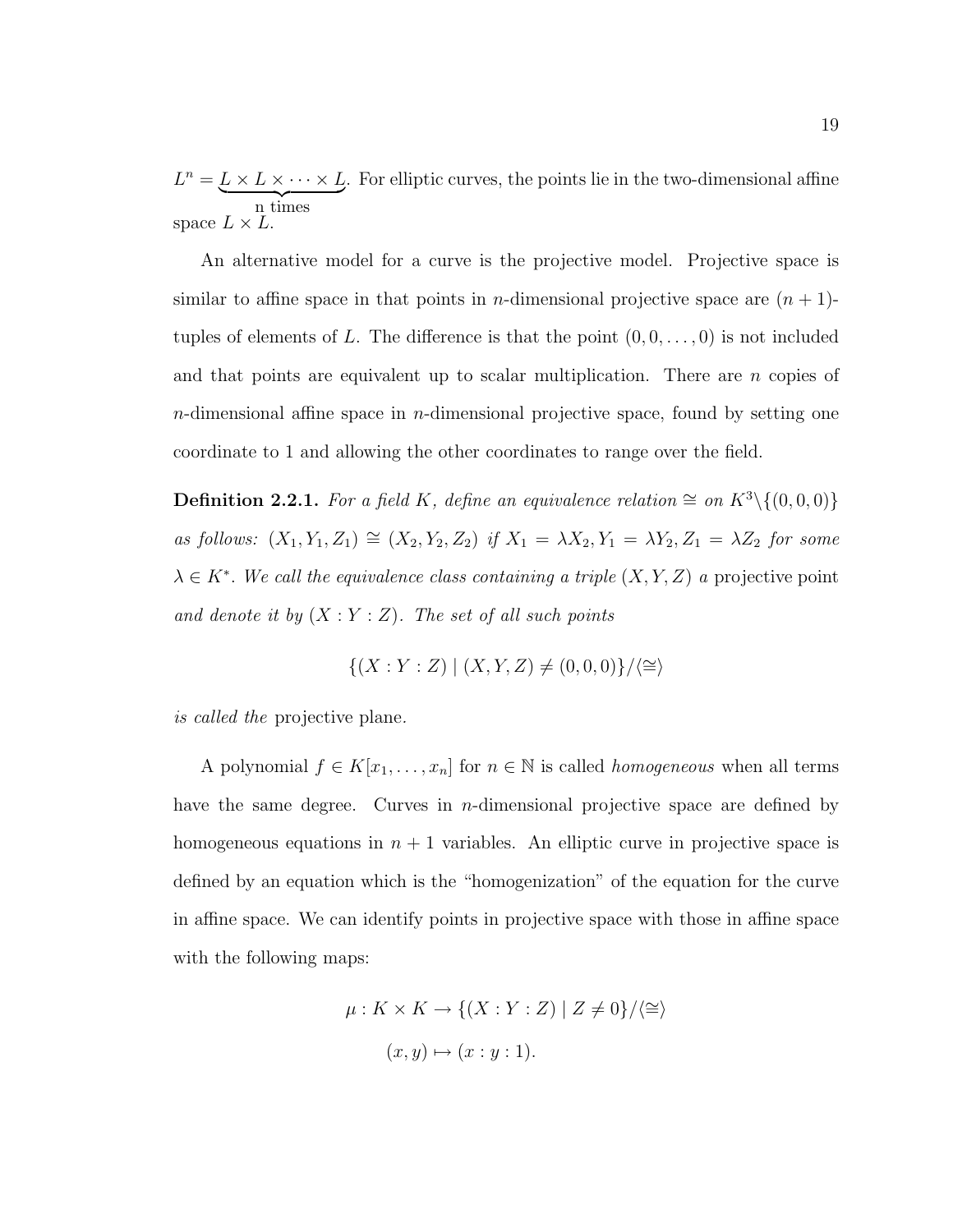The partial inverse to this map is the following:

$$
\nu: \{(X:Y:Z) \mid Z \neq 0\}/\langle \cong \rangle \to K \times K
$$

$$
(X:Y:Z) \mapsto (X/Z,Y/Z).
$$

In order to get an equation of an elliptic curve in projective space, the substitutions  $x \leftarrow X/Z$  and  $y \leftarrow Y/Z$  are made in the equation for the curve in affine space. Both sides of the resulting equation are multiplied by  $Z^3$ , resulting in an equation of homogeneous polynomials of degree three. This homogeneous equation is the "homogenization" of the equation for the curve, or the *projective Weierstraß* equation.

For a non-supersingular curve over a field of characteristic other than 2 or 3, the simplified Weierstraß equation is  $E : y^2 = x^3 + ax + b$ , and the projective Weierstraß equation is

$$
E: ZY^2 = X^3 + aXZ^2 + bZ^3.
$$

For a non-supersingular curve over a field of characteristic 2, the simplified Weierstraß equation is  $E: y^2 + xy = x^3 + ax^2 + b$ , giving

$$
E: Y^2Z + XYZ = X^3 + aX^2Z + bZ^3,
$$

for the projective Weierstraß equation. These new equations are non-singular because if there is a point  $[X:Y:Z]$  on the curve that will satisfy all three partial derivatives, then  $(X/Z, Y/Z)$  will satisfy the partial derivatives of the affine curve, which is a contradiction.

Notice that every solution  $(X:Y:Z) = (X/Z:Y/Z:1)$  in projective space (with  $Z \neq 0$ ) to the projective equation for the curve corresponds to the affine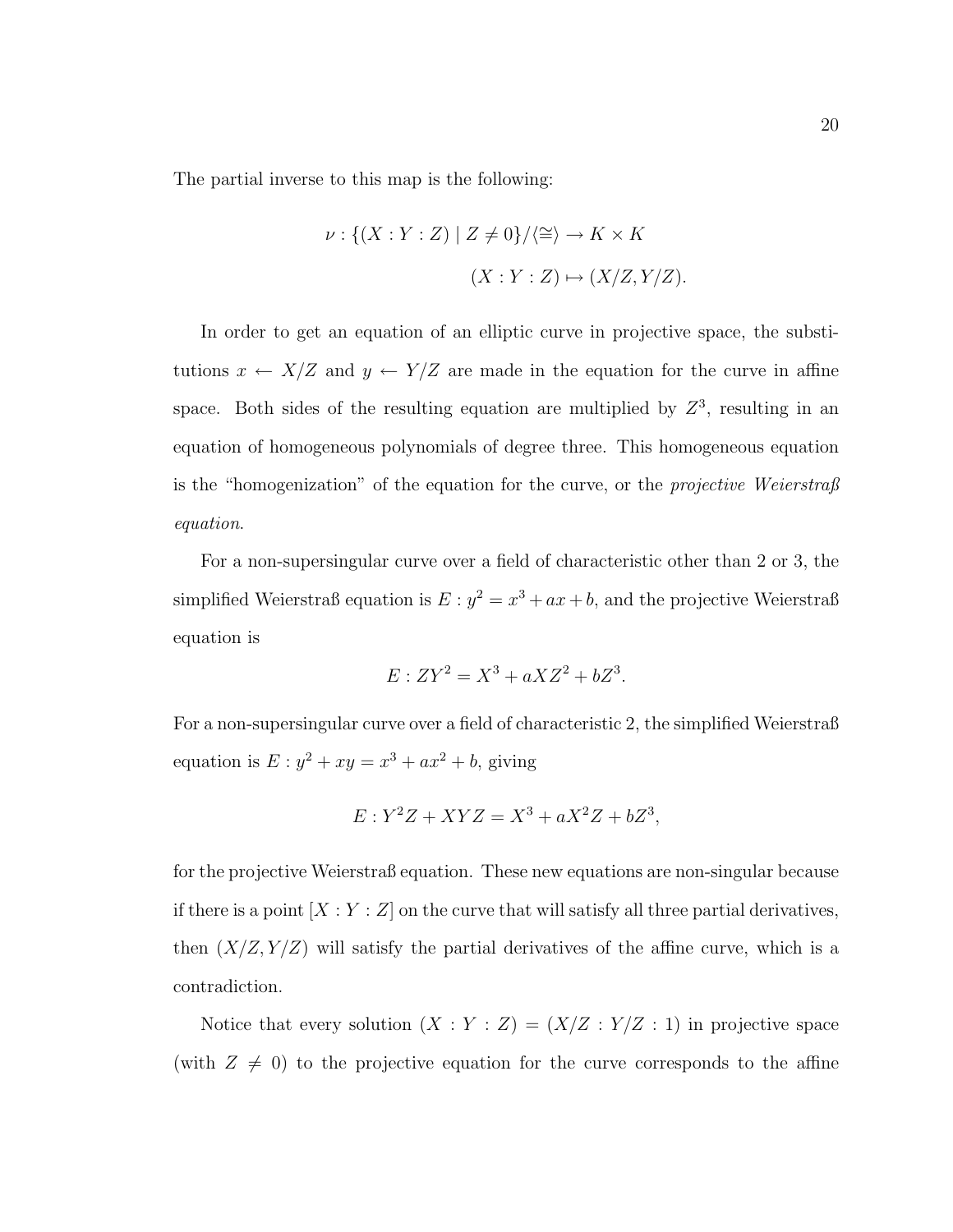solution  $(X/Z, Y/Z)$  of the affine equation of the curve and vice versa. Therefore  $\mu \circ \nu(X : Y : Z) = (X : Y : Z)$  for all  $(X : Y : Z) \in \{(X : Y : Z) | Z \neq 0\}/\langle\cong\rangle$ . By composing the the functions  $\nu$  and  $\mu$ ,  $\nu \circ \mu(x, y) = (x, y)$  for all  $(x, y) \in K \times K$ . This shows that there is a one-to-one correspondence between affine points satisfying the affine Weierstraß equation and projective points with  $Z \neq 0$  satisfying the projective Weierstraß equation.

Solving for  $Z = 0$  in the projective Weierstraß equation results in only one point,  $(0:1:0)$ . To complete the bijection between affine points on an elliptic curve and projective points on an elliptic curve, the point  $(0:1:0)$  is associated with the point  $\infty$  in the affine group.

Projective space has a property that is not found in affine space dealing with the intersection of curves. Two curves in projective space intersect at a point when the equations for both curves are simultaneously satisfied by the coordinates of the point. The multiplicity of such an intersection is a measure of how similar the curves behave at the point. For the intersection point  $P$  of an elliptic curve and a line, the multiplicity is one when the line is not tangent to the curve at  $P$ , two when the line is tangent to the curve at  $P$  and is not an inflection point, and three when the curve is tangent to  $P$  and is an inflection point. Bèzout's Theorem [89, p. 242] states that two curves of degree n and m in projective space intersect at  $k$  points with multiplicities  $m_k$  so that  $\sum_{i=1}^k m_k = n \times m$ . Therefore any line intersects an elliptic curve in three places, which is the essential fact for defining the group operation. In the affine case, this does not hold. A vertical line will intersect an elliptic curve with multiplicity at most 2 while every non-vertical line will intersect an elliptic curve with multiplicity 3.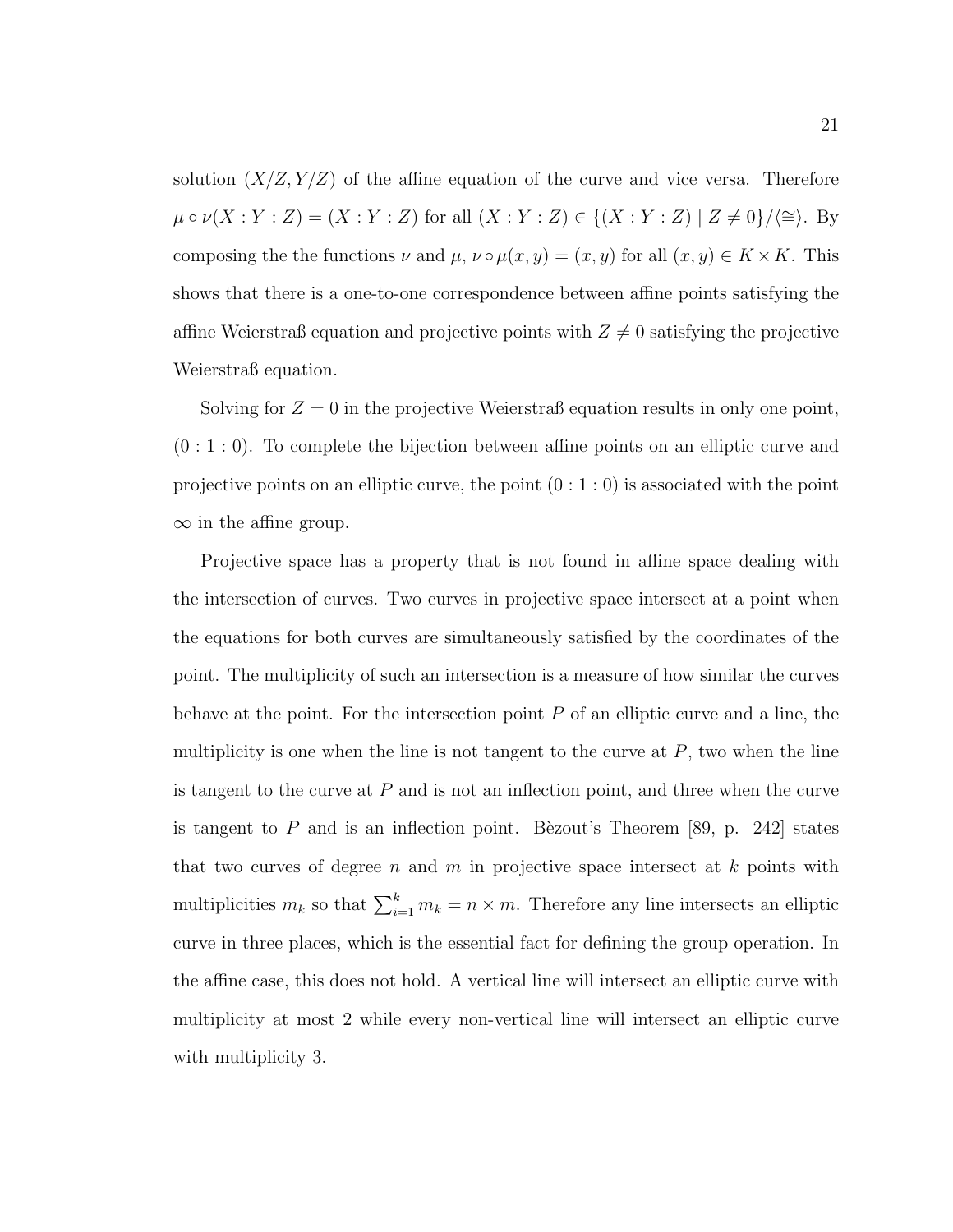Note that in projective space, any of the three points of intersection could have 0 as a Z coordinate and therefore lie outside of standard affine space. Luckily, an elliptic curve will only intersect this portion of projective space (called the line at *infinity*) at one point. In the case where the characteristic of K is greater than 3, this point is  $(0:1:0)$ . We call this point the point at infinity, or  $\infty$ . Including  $\infty$  as an L-rational point on an elliptic curve allows the three-points-to-a-line rule to hold in the affine model as well. Any line that would have intersected  $(0:1:0)$  in the projective case is said to intersect the point  $\infty$  in the affine case, preserving the fact that any line will intersect an elliptic curve in three places for the affine model. This is the justification for the inclusion of the point  $\infty$  in the set of L-rational points of a curve in affine space.

#### 2.2.2 Generalized Projective Coordinates

The standard projective model of an elliptic curve is useful for improving the efficiency of computation on elliptic curves, but was surpassed by another projective model introduced by Chudnovsky and Chudnovsky [18]. These projective coordinate systems lead to more efficient arithmetic and rely on a generalized definition of projective space.

**Definition 2.2.2.** For a field K, define an equivalence relation  $\cong_{c,d}$  on  $K^3\setminus\{(0,0,0)\}$ as follows:

 $(X_1, Y_1, Z_1) \cong (X_2, Y_2, Z_2)$  if  $X_1 = \lambda^c X_2, Y_1 = \lambda^d Y_2, Z_1 = \lambda Z_2$  for some  $\lambda \in K^*$ ,  $c, d \in \mathbb{N}$ .

We call the equivalence class containing a triple  $(X, Y, Z)$  a  $(c, d)$ -projective point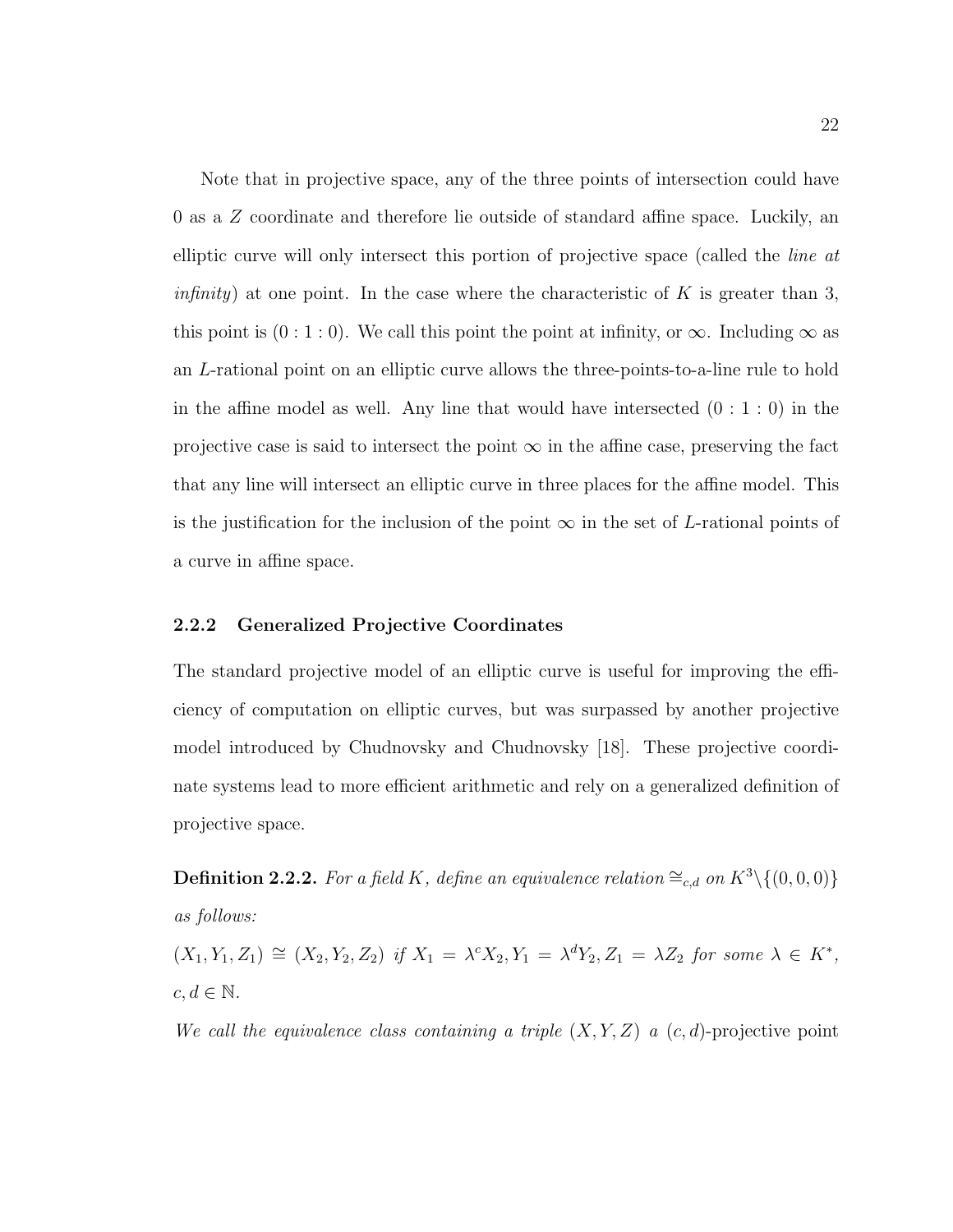and denote it by  $(X:Y:Z)$ . The set of all such points

$$
\{(X:Y:Z) | (X,Y,Z) \neq (0,0,0)\}/\langle \cong_{(c,d)} \rangle
$$

is called  $(c, d)$ -projective 2-space.

If  $Z \neq 0$ , then a unique representative for  $(X:Y:Z)$  is  $(X/Z<sup>c</sup>, Y/Z<sup>d</sup>, 1)$ . This gives a one-to-one correspondence between affine points and projective points with  $Z \neq 0$ .

A similar process to homogenization is used to find the formula for a curve in  $(c, d)$ -projective space. When  $c = d = 1$ , the projective version of the equation is homogeneous under the standard notion of degree. With different values of  $c$  and  $d$ , the resulting equation is homogeneous with the following measure of degree:

$$
deg(X) = c
$$
,  $deg(Y) = d$ , and  $deg(Z) = 1$ .

To obtain the  $(c, d)$ -projective version of an affine curve  $E : y^2 + a_1xy + a_3y = 0$  $x^3 + a_2x^2 + a_4x + a_6$ , substitute  $x \to X/Z^c$  and  $y \to Y/Z^d$ , then multiply through by the highest power of Z in the denominator. If  $3c > 2d$ , the resulting  $(c, d)$ -projective curve is

$$
E: Y^2 Z^{3c-2d} + a_1 X Y Z^{2c-d} + a_3 Y Z^{3c-d} = X^3 + a_2 X^2 Z^c + a_4 X Z^{2c} + a_6 Z^c.
$$

If  $3c < 2d$ , the resulting  $(c, d)$ -projective curve is

$$
E: Y^2 + a_1XYZ^{d-c} + a_3YZ^d = X^3Z^{2d-3c} + a_2X^2Z^{2d-2c} + a_4XZ^{2d-c} + a_6Z^{2d}.
$$

If  $3c = 2d$ , the resulting  $(c, d)$ -projective curve is

$$
E: Y^2 + a_1XYZ^{d-c} + a_3YZ^d = X^3 + a_2X^2Z^c + a_4XZ^{2c} + a_6Z^{3c}.
$$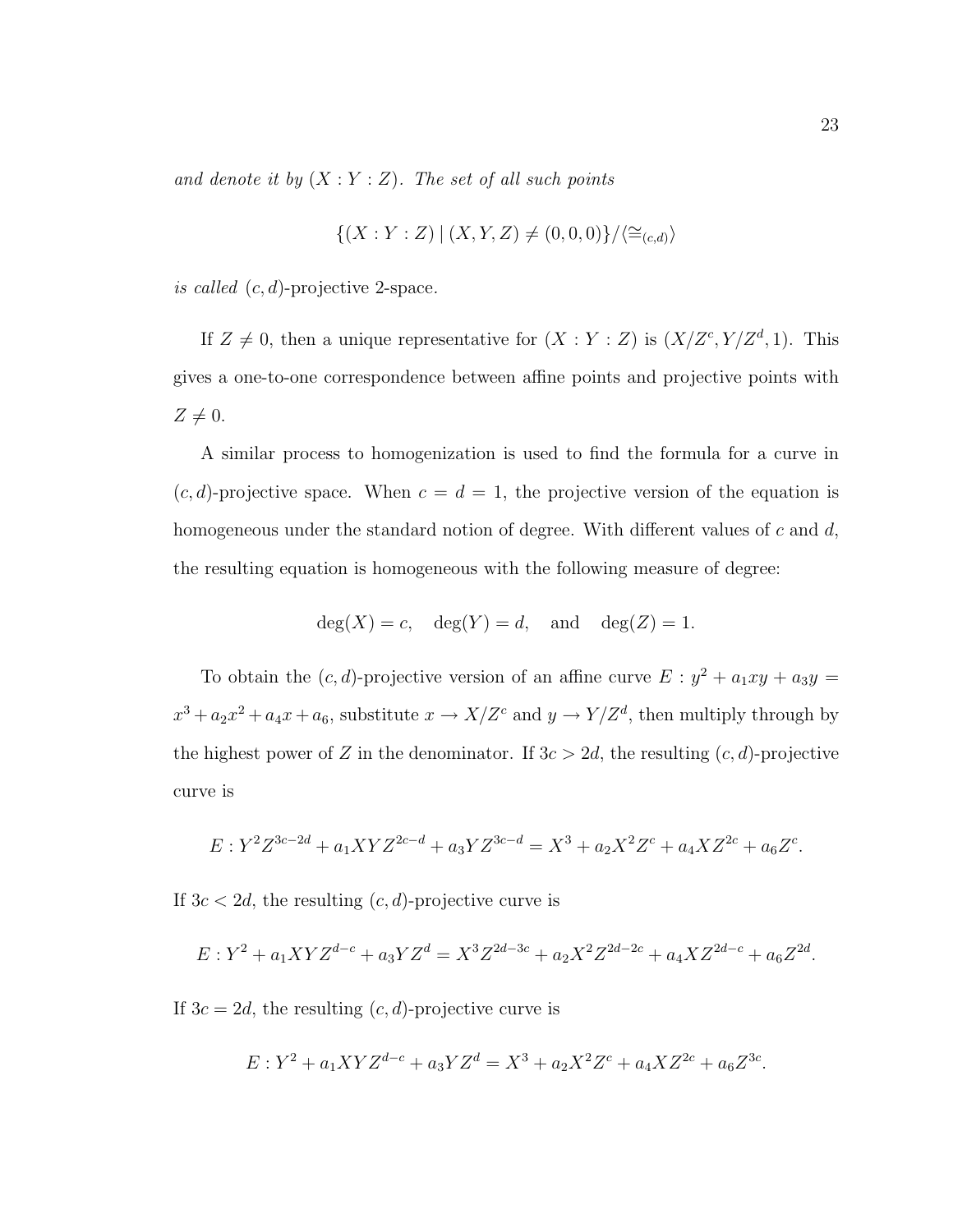Solving for  $Z = 0$  shows that there is only one  $(c, d)$ -projective point with  $Z = 0$ . This corresponds to the point at infinity in the affine coordinate system. To convert back to affine representation, substitute 1 for Z. The affine coordinate system is denoted by A.

The main types of projective coordinates used for curves over prime fields are:

- Standard projective coordinates:  $c = 1, d = 1$ . This coordinate system will be denoted by P. In this system,  $\infty$  is represented by  $(0:1:0)$ .
- Jacobian projective coordinates:  $c = 2, d = 3$ . Jacobian and Chudnovsky Jacobian projective coordinates were proposed by Chudnovsky and Chudnovsky [18]. In Jacobian coordinates, point doubling can be performed in fewer finite field operations than in projective coordinates. Jacobian-based coordinate systems are mainly used for elliptic curves over prime fields. This coordinate system will be denoted by  $\mathcal J$ . In this system,  $\infty$  is represented by  $(1:1:0)$ .
- Chudnovsky Jacobian Coordinates:  $((X:Y:Z), Z^2, Z^3)$ . The first three coordinates are the same as in Jacobian projective coordinates and two redundant elements are added. These redundant values are used to speed up computations in certain operations (such as point addition). The representation also takes more space and requires extra computation for other operations (such as point doubling). This coordinate system will be denoted by  $\mathcal{J}^c$ . In this system,  $\infty$  is represented by  $((1:1:0),0,0)$ .
- Modified Jacobian Coordinates:  $((X : Y : Z), aZ<sup>4</sup>)$ . The modified Jacobian coordinate system was introduced by Cohen et al. [20] for prime curves. The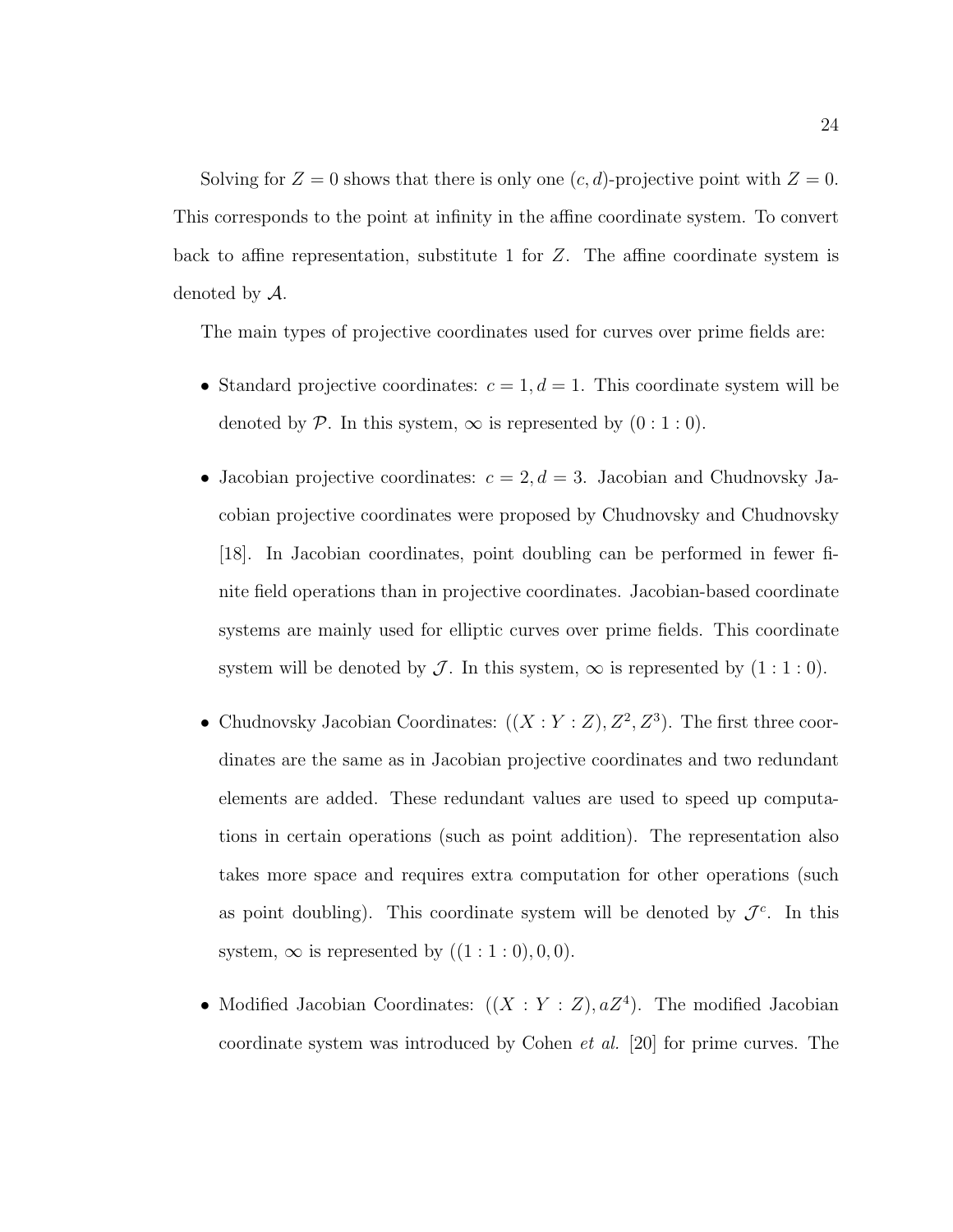first three coordinates are the same as in the Jacobian projective case, and one redundant element is added. In this context a is the coefficient of x in the simplified Weierstraß equation (2.4) for the curve. The redundant value is used to speed up computation for point doubling, but also requires extra storage space and more field squarings. This coordinate system has the advantage of having the most efficient point doubling operation, but its advantages versus Jacobian coordinates are eliminated when the coefficient a of the Weierstraß equation (2.4) of the elliptic curve is chosen to be  $-3$ . This coordinate system will be denoted by  $\mathcal{J}^m$ . In this system,  $\infty$  is represented by  $((1:1:0),0)$ .

• Lopez-Dahab (LD) projective coordinates:  $c = 1, d = 2$ . This coordinate system is useful for elliptic curves over binary fields. In this system,  $\infty$  is represented by  $(1:0:0)$ .

## 2.3 The Group of Points

The set of L-rational points on an elliptic curve  $E/K$  is a widely studied object in mathematics. Part of the reason that this set is so interesting and relevant to cryptography is that it has an associated group structure. Specifically, there is a natural group operation on the set of points that can be used to create an Abelian group with  $\infty$  acting as the identity.

The Abelian group in question arises naturally from the fact that any line intersects an elliptic curve in at most three points. The formula for addition in this group will be derived from the intersection of the equation of a line and the general Weierstraß equation.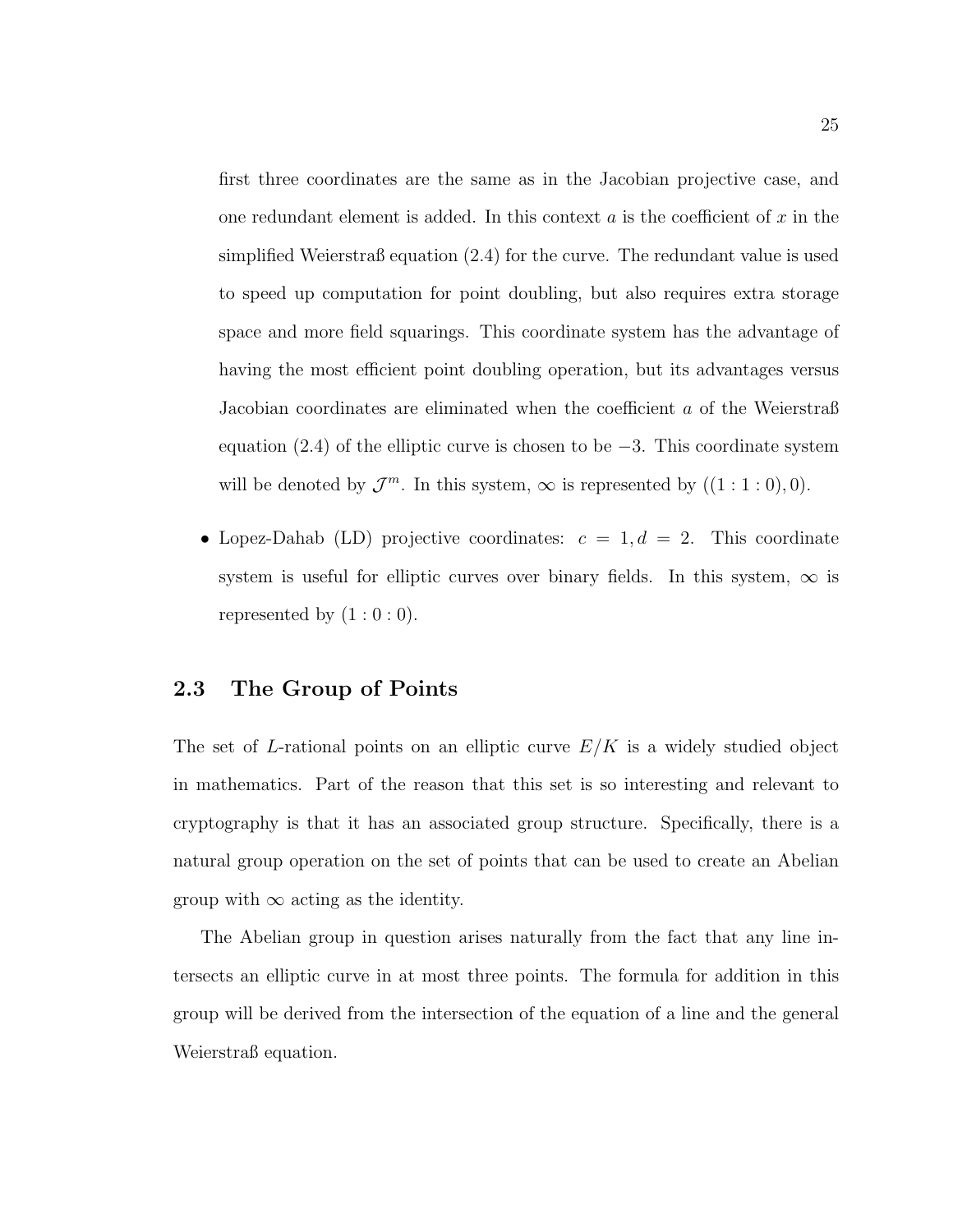Groups of points on elliptic curves over finite fields are the product of two cyclic groups (Section 2.3.5). The parameters of the curve can be chosen so that the group of points has a large prime divisor and therefore a large cyclic subgroup. The fact that the group has a large cyclic subgroup is important for secure cryptography.

## 2.3.1 The Group Law

The group law on the set of points of an elliptic curve over any field  $K$  relies on the fact that any line intersects an elliptic curve in at most three points. As is the convention for Abelian groups, the operations will be written additively.

We know that a curve of degree 3 (an elliptic curve in this case) and a curve of degree 1 (a line) intersect in  $k \leq 3$  points  $P_1, \ldots, P_k$  with  $\sum_{i=1}^k m_i = 3$ , where  $m_i$  is the multiplicity of the intersection at  $P_i$ . We define the following relation on the set of co-linear points:

$$
\sum_{i=1}^{k} m_i P_i = \infty.
$$
\n(2.9)

If  $\infty$  is defined to be the identity element, the relation can be informally described as "co-linear points sum to zero". Since the number of points in the intersection is at most three, this relation can define a group operation. Given two L-rational points in affine form  $P = (x_1, y_1)$  and  $Q = (x_2, y_2)$  on an elliptic curve  $E/K$ , the group operation is described by the following steps:

- To find  $-R$  for any point  $R \in E(L)$ ,  $R \neq \infty$ , do the following:
	- 1. Take the line through R and  $\infty$ . In affine coordinates, a line through  $\infty$ is a line of the form  $x = a$  for some constant  $a \in L$ .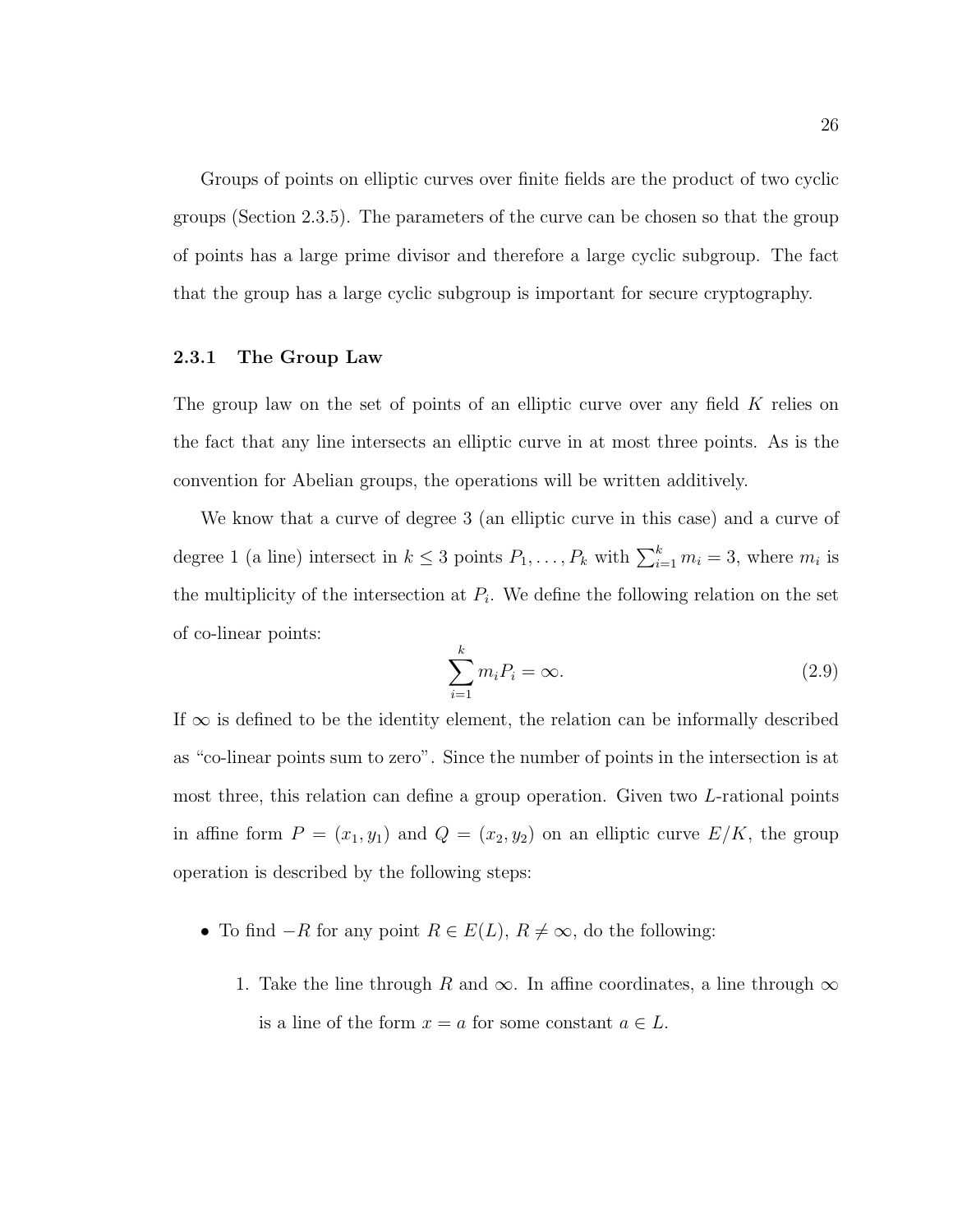- 2. If the intersection of this line and  $E(L)$  contains only R and  $\infty$ , then  $R + R + \infty = \infty$ , i.e.  $R = -R$ .
- 3. If the intersection of this line contains another point S, then  $R+S+\infty =$  $\infty$  and hence  $-R = S$ .
- To compute  $P + Q$ , where P and  $Q \in E(L)$  with  $P \neq Q$ ,  $x_1 \neq x_2$ , do the following:
	- 1. Take the unique line through P and Q and find its intersection with  $E(L)$
	- 2. If this intersection contains only  $P$  and  $Q$ , then the line is tangent to the curve at either P or Q. This means that either  $2P + Q = \infty$  (when the line tangent to P contains Q) or  $P + 2Q = \infty$  (when the line tangent to Q contains P. In the first case, the sum  $P + Q$  is  $-Q$ , and it is  $-P$ otherwise.
	- 3. If the intersection contains another point R, then  $P + Q + R = \infty$ , and hence  $P + Q = -R$ .

If  $x_1 = x_2$ , then the line through P and Q is parallel to the y-axis and so  $\infty$  is in the intersection, therefore  $P + Q = \infty$  and  $P = -Q$ .

- To compute  $P + P$ , or  $2P$ , do the following:
	- 1. Take the unique line through  $P$  tangent to  $E$  (this line is unique because the curve is non-singular) and the intersection of this line with  $E(L)$ .
	- 2. If this intersection contains only P, then P is an inflection point, so  $3P =$  $\infty$ , and hence  $2P = -P$ .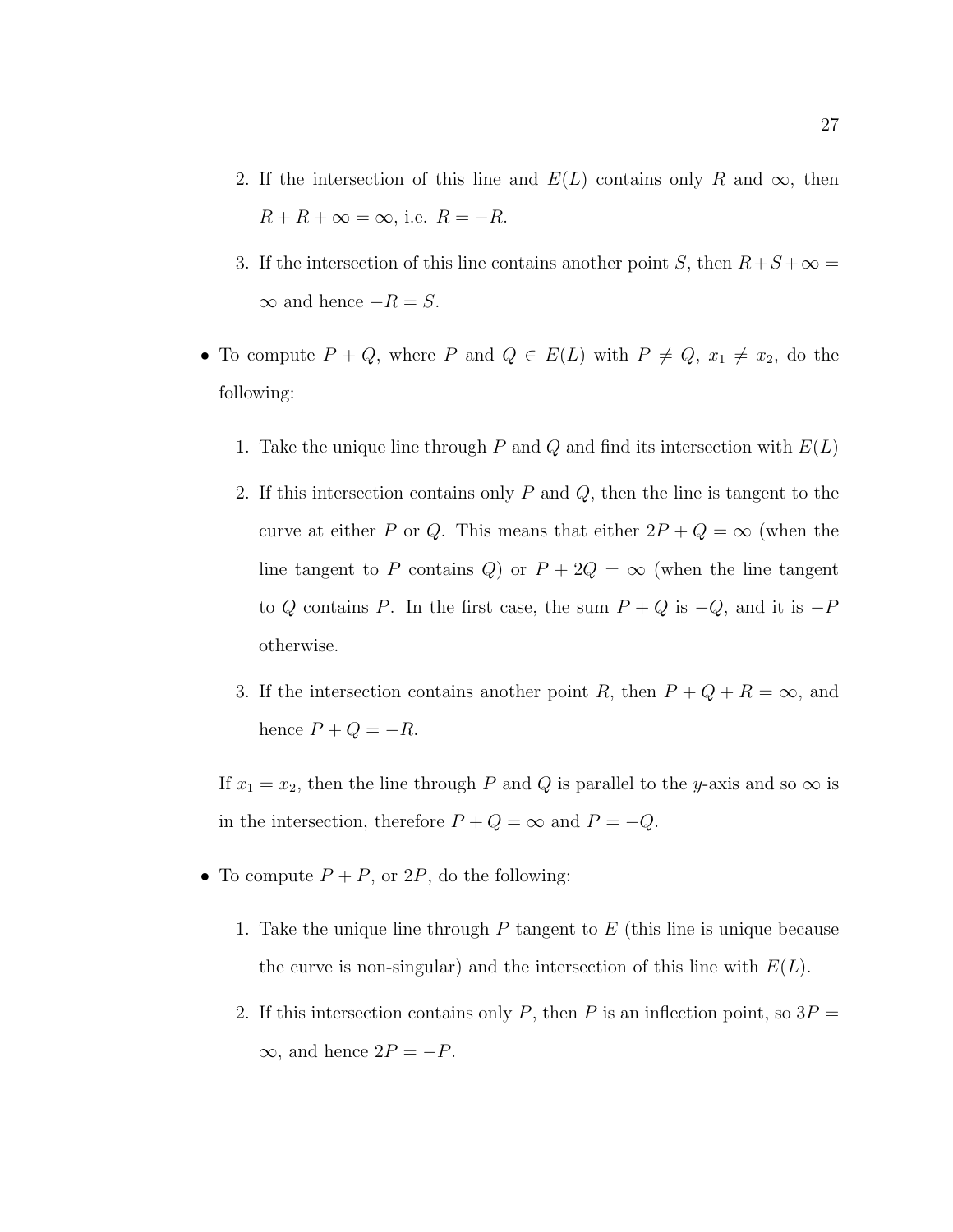3. If there is another point R in the intersection, then  $2P + R = \infty$  and hence  $P + P = -R$ .

When  $K = \mathbb{R}$ , this process can be shown graphically. Figure 2.1(a) describes the addition of the points  $P$  and  $Q$  on an elliptic curve. First, a line is drawn through  $P$ and Q, this line intersects the curve at three points, P, Q and  $-(P+Q)$ . In order to find  $P + Q$ , the negative of  $-(P + Q)$  is taken. A vertical line through  $-(P + Q)$ intersects the curve at two points,  $-(P+Q)$  and our desired point  $P+Q$ .

Figure 2.1(b) describes the doubling of the point P on a curve over R. First, a line is drawn through  $P$  and tangent to the curve. This line intersects the curve at two points, P, and  $-(2P)$ . In order to find  $2P$ , the negative of  $-(2P)$  is taken. A vertical line through  $-(2P)$  intersects the curve at two points,  $-(2P)$  and our desired point 2P.

We now derive the addition formulas for an arbitrary field K. Let  $E/K$  be an elliptic curve given by the Weierstraß equation  $E: y^2 + a_1xy + a_3y = x^3 + a_2x^2 +$  $a_4x + a_6$  with  $a_1, a_2, a_3, a_4, a_6 \in K$  and  $K \subseteq L \subseteq \overline{K}$ .

Let  $P, Q \in E(L)$  with  $P \neq Q$  be points in affine coordinates,  $P = (x_1, y_1)$ ,  $Q = (x_2, y_2)$ , where  $x_1 \neq x_2$ . We compute the coordinates of  $P + Q = R = (x_3, y_3)$ . The line through P and Q has slope

$$
\lambda = \frac{y_1 - y_2}{x_1 - x_2}
$$

and passes through P. Denoting the constant term by  $\mu$ , the equation becomes  $y = \lambda x + \mu$ . Since P satisfies this equation, we get  $\mu = y_1 - \lambda x_1$ . The equation for the line is then

$$
y = \lambda x + \frac{x_1 y_2 - x_2 y_1}{x_1 - x_2}.
$$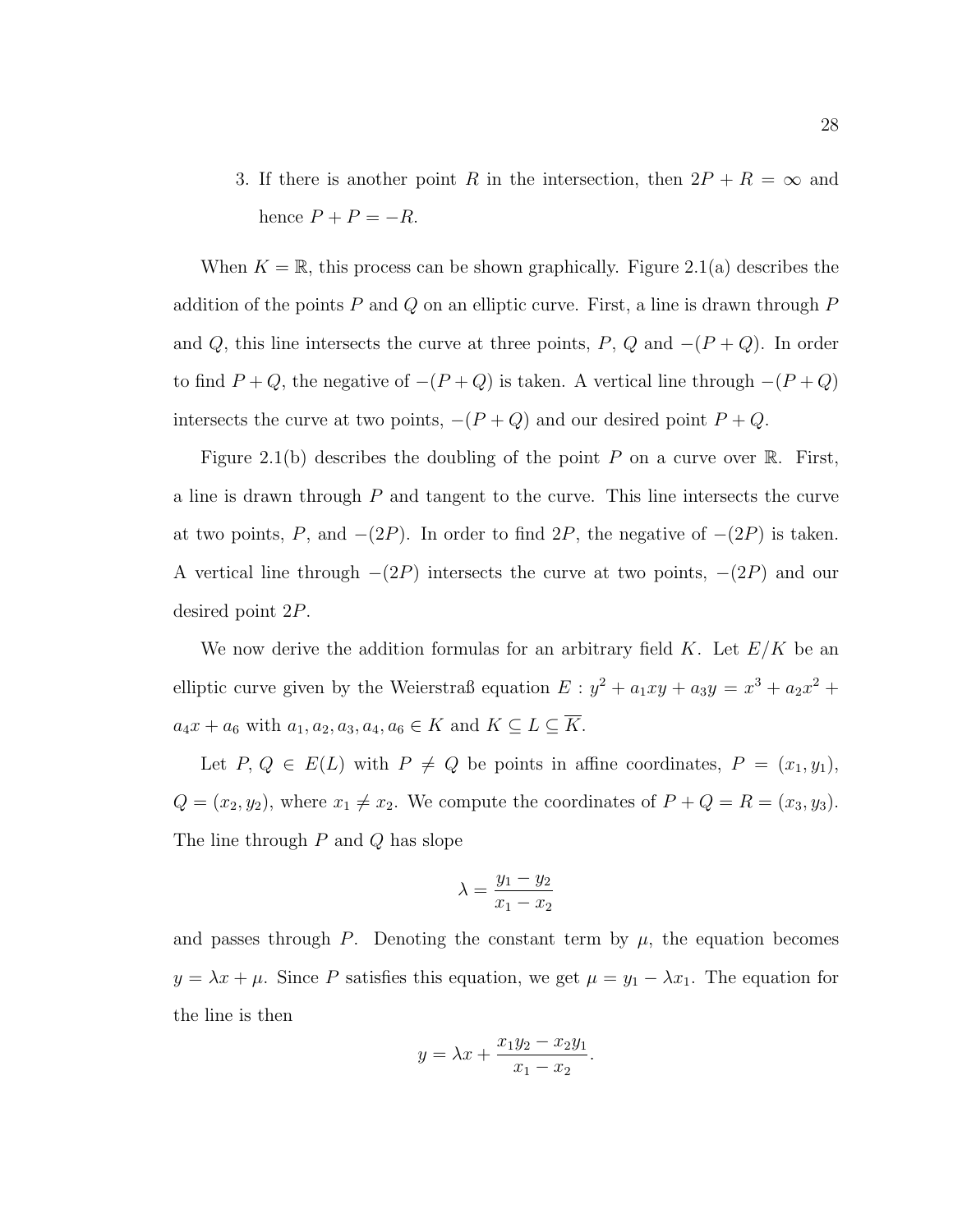



Figure 2.1: Point Arithmetic over R.

The intersection of the line with the curve is obtained by equating the equation for the line and the Weierstraß equation for  $E/K$ :

$$
(\lambda x + \mu)^2 + (a_1 x + a_3)(\lambda x + \mu) = x^3 + a_2 x^2 + a_4 x + a_6.
$$

Solving this equation is equivalent to finding the roots of the polynomial  $r(x)$ , defined by

$$
r(x) = x3 + (a2 - \lambda2 - a1\lambda)x2 + (a4 - 2\lambda\mu - a3\lambda - a1\mu)x + a6 - \mu2 - a3\mu.
$$

Two of the roots of this polynomial are already known, namely the x-coordinates of P and Q. We know that the negative of the sum of the roots of a monic polynomial is equal to the coefficient of the second highest term. If  $x_3$  is the third root, we have  $\lambda^2 + a_1 \lambda - a_2 = x_1 + x_2 + x_3$ . This implies the x-coordinate of the third co-linear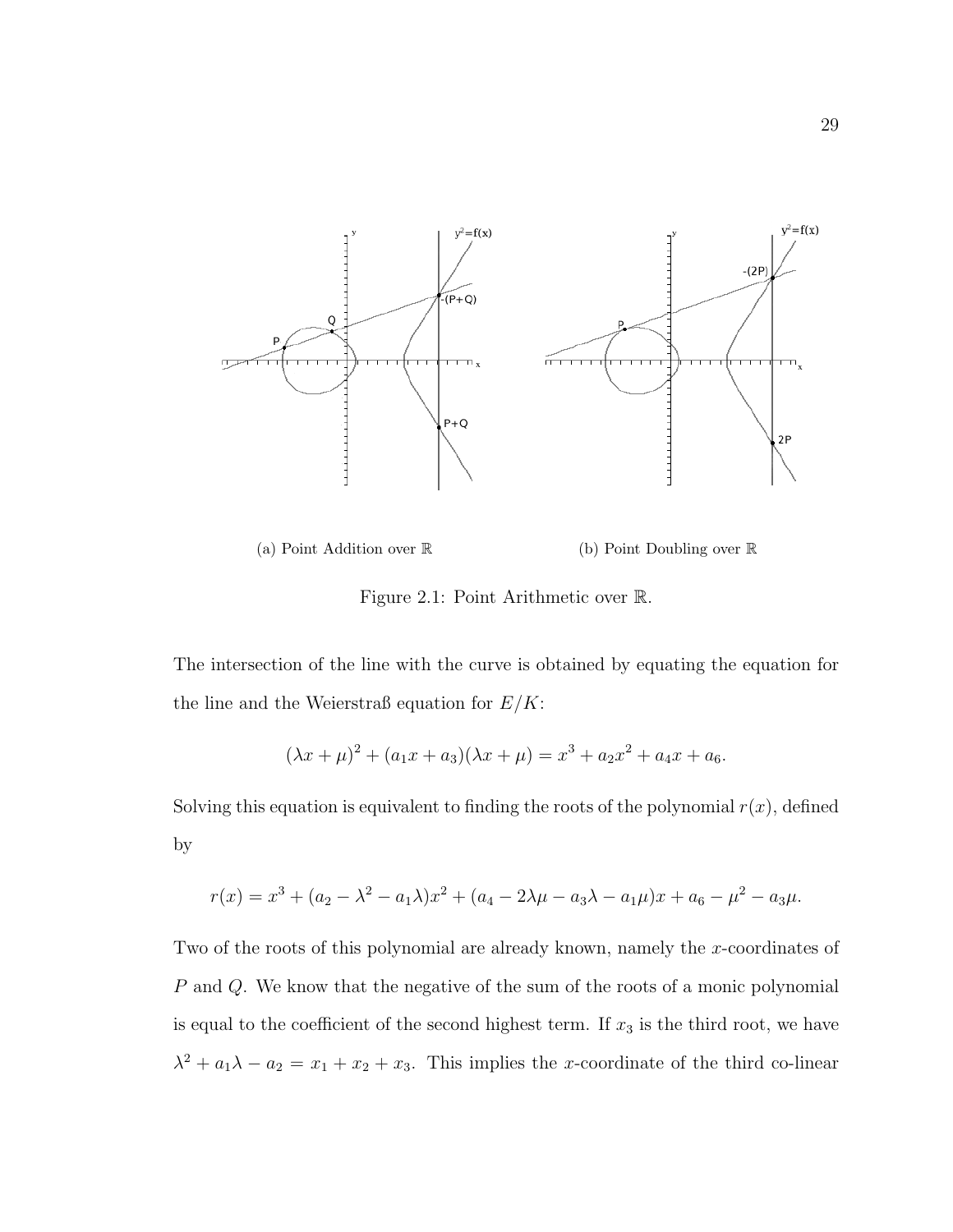point,  $-R$ , is  $x_3 = \lambda^2 + a_1\lambda - a_2 - x_1 - x_2$ . Furthermore, the point  $-R$  is on the same line and therefore has y-coordinate  $\tilde{y}_3 = \lambda x_3 + \mu$ .

By the choice of the neutral element, any point and its inverse share the same x-coordinate. If a point  $-R = (x_3, y_3)$  lies on the curve, so does  $R = (x_3, y_3)$ . By simultaneously solving the Weierstraß equation evaluated at  $(x, y)$  and  $(x, y')$ , we find that  $y' = -y - a_1x - a_3$ . For  $R = (x_3, y_3)$ , we get that  $y_3 = -\lambda x_3 - \mu - a_1x_3 - a_3$ .

There are two cases for which  $x_1 = x_2$ , namely  $y_1 = y_2$  and  $y_1 \neq y_2$ . If  $y_1 = y_2$ , the operation for doubling P is analogous to point addition except that  $\lambda$  is the slope of  $E/K$  at P obtained through implicit differentiation. If  $y_1 \neq y_2$  then the line through the two points is vertical and the two points sum to  $\infty$ . In summary,

$$
-P = (x_1, -y_1 - a_1x_1 - a_3),
$$
\n
$$
P + Q = \begin{cases} \infty & \text{if } Q = -P, \\ (\lambda^2 + a_1\lambda - a_2 - x_1 - x_2, \lambda(x_1 - x_3) - y_1 - a_1x_3 - a_3) & \text{otherwise,} \end{cases}
$$
\n(2.10)

where

$$
\lambda = \begin{cases} \frac{y_1 - y_2}{x_1 - x_2} & \text{if } P \neq \pm Q, \\ \frac{3x_1^2 + 2a_2x_1 + a_4 - a_1y_1}{2y_1 + a_1x_1 + a_3} & \text{if } P = Q. \end{cases}
$$

Proposition 2.3.1 from Washington [94, page 3] shows that the binary operation + is in fact a group operation.

**Proposition 2.3.1.** Let K be a field, L an extension of K and  $E/K$  an elliptic curve over K. Let  $+$  denote the group operation on points. Then  $(E(L), +)$  is an Abelian group.

This proposition shows that the set of L-rational points on an elliptic curve is an Abelian group under point addition. Previously, we defined an isomorphism on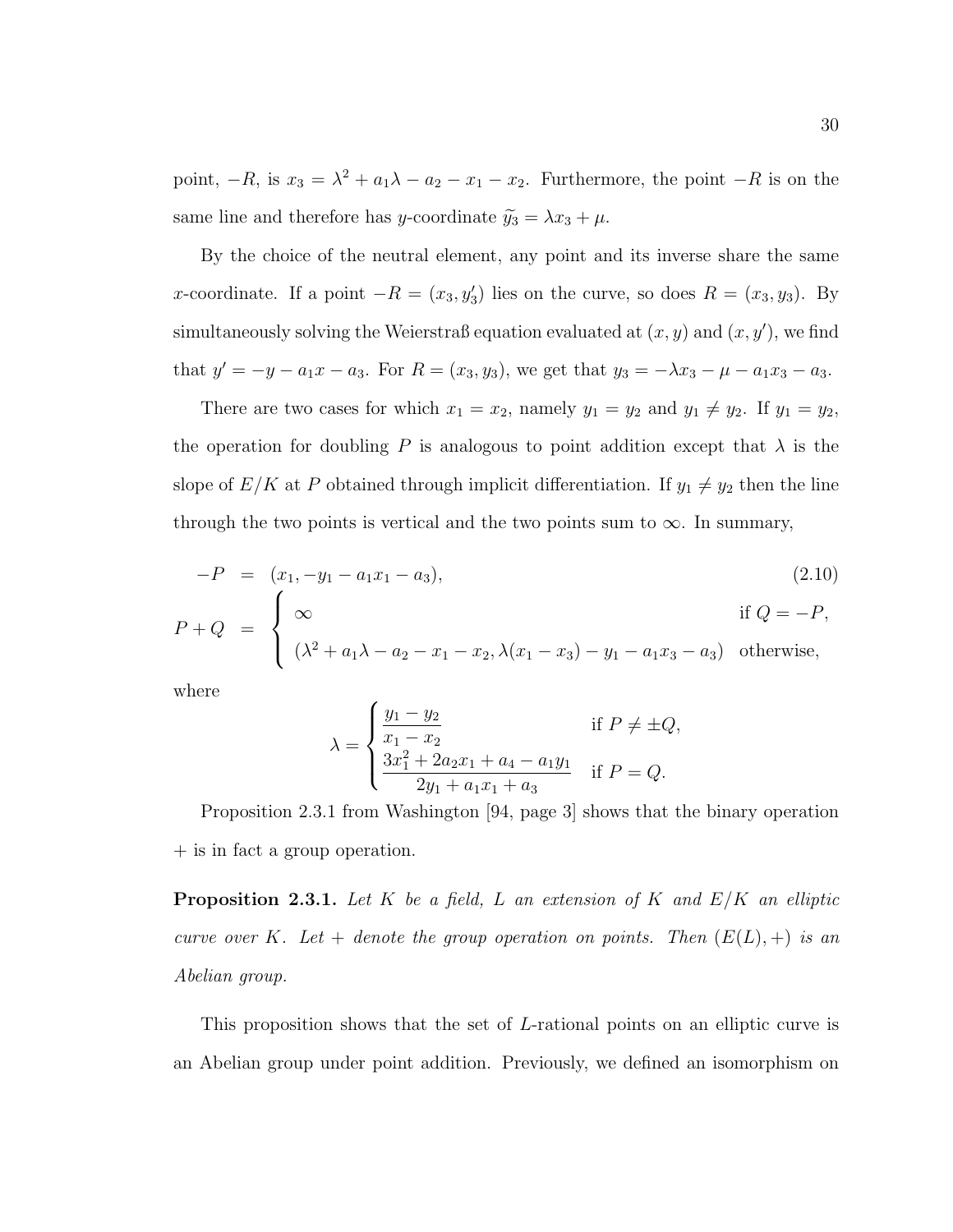curves in order to simplify the Weierstraß equation for curves over certain fields. Theorem 2.3.2, taken from Silverman [88, Sec. 2.2], justifies this definition.

**Theorem 2.3.2.** Let  $E/K$  and  $E'/K$  be elliptic curves. If  $E/K$  and  $E'/K$  are isomorphic as elliptic curves, then  $E(K)$  and  $E'(K)$  are isomorphic as groups.

This result provides sufficient justification for our initial definition of isomorphism between curves. Algorithms for computing the group operations efficiently in the various coordinate systems will be explored later in this chapter.

### 2.3.2 Scalar Multiplication

Scalar multiplication is an operation that can be performed on any additively written group. We will denote scalar multiplication by  $n \in \mathbb{N}$  on the set  $E(L)$  of L-rational points on an elliptic curve  $E/K$  for K a field and  $K \subseteq L \subseteq \overline{K}$  with the following operator:

$$
n: E(L) \rightarrow E(L)
$$
  

$$
P \rightarrow \underbrace{P+P+\cdots+P}_{n \text{ times}}
$$

.

The scalar product of a point  $P \in E(L)$  by  $n \in \mathbb{N}$  is therefore denoted  $nP$ . This operator will be very important in Chapter 3.

#### 2.3.3 Custom Group Law Formulas

In order to perform arithmetic on an elliptic curve group, the fundamental operations needed are point addition and point doubling. The general formulas presented in the previous section can be used to perform these operations. These formulas are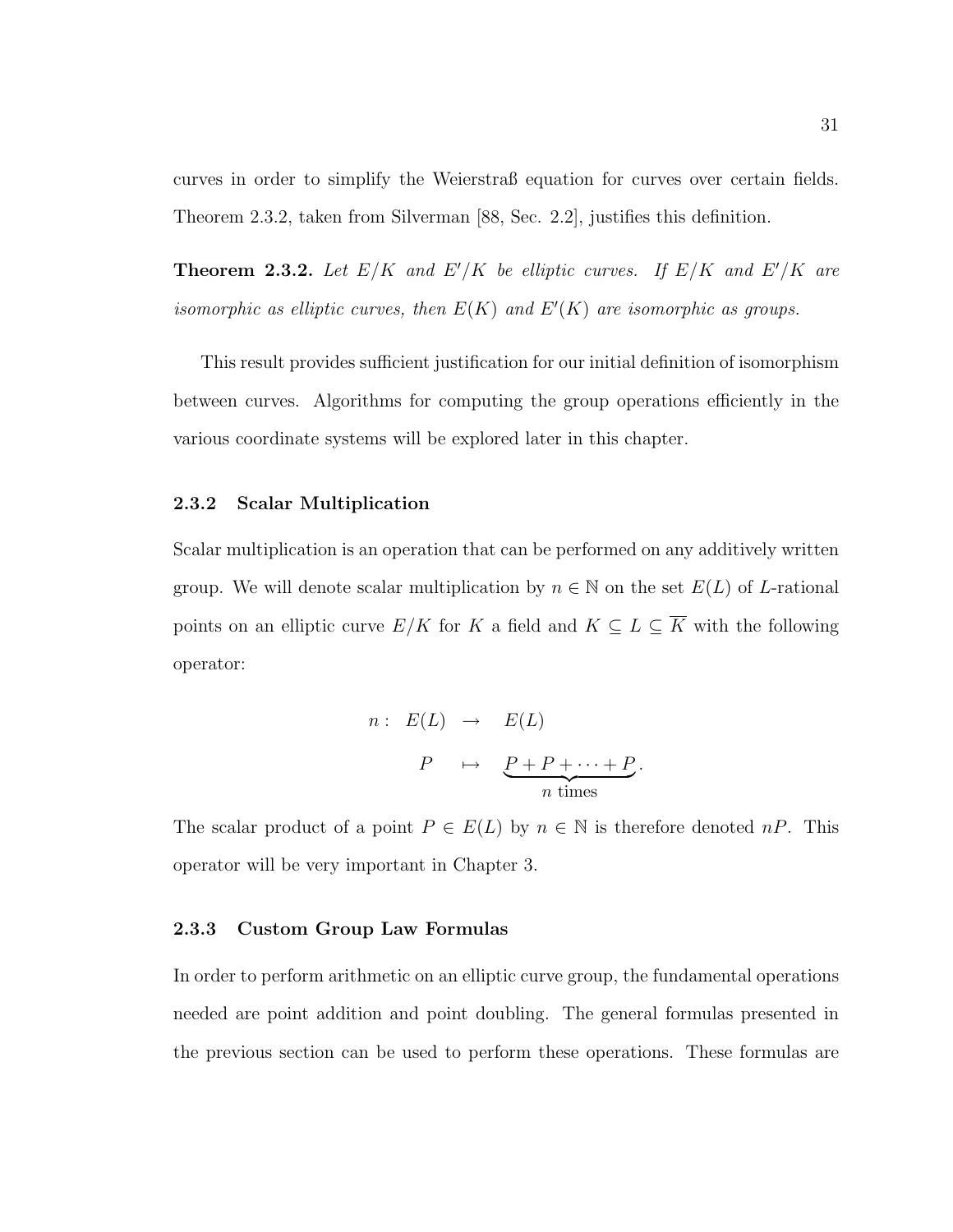based on the general Weierstraß equation (2.1) and can be improved by considering a simplified Weierstraß such as equations (2.4) or (2.6) instead.

Suppose that  $E/\mathbb{F}_q$  is a curve n prime field of odd characteristic given by a simplified Weierstraß equation  $(2.4)$ . It follows from  $(2.11)$  and  $(2.10)$  that the following rules hold:

- 1. Identity:  $\infty + P = P + \infty = P$  for all  $P \in E(\mathbb{F}_q)$ .
- 2. Negation: If  $P = (x, y) \in E(\mathbb{F}_q)$ , then  $-P = (x, -y)$ . If  $P = \infty$ , then  $-P = P$ .
- 3. Addition: If  $P = (x_1, y_1) \in E(\mathbb{F}_q)$ ,  $Q = (x_2, y_2) \in E(\mathbb{F}_q)$  and  $P \neq \pm Q$ , then  $P + Q = (x_3, y_3)$  with

$$
x_3 = \lambda^2 - x_1 - x_2 \text{ and } y_3 = \lambda (x_1 - x_3) - y_1,\tag{2.11}
$$

where  $\lambda = (y_2 - y_1)/(x_2 - x_1)$ .

4. Doubling: If  $P = (x_1, y_1)$  and  $P \neq -P$  then  $2P = (x_3, y_3)$  with

$$
x_3 = \lambda^2 - 2x_1 \text{ and } y_3 = \lambda(x_1 - x_3) - y_1,\tag{2.12}
$$

where  $\lambda = 3x_1^2 + a/2y_1$ .

In fact, these rules hold for any field of characteristic not equal to 2 or 3.

If  $E/\mathbb{F}_q$  is a non-supersingular curve over a binary field given by a simplified Weierstraß equation  $(2.6)$  then it follows from Equations  $(2.10)$  and  $(2.11)$  that the following rules hold on points in affine form:

1. Identity:  $\infty + P = P + \infty = P$  for all  $P \in E(\mathbb{F}_q)$ .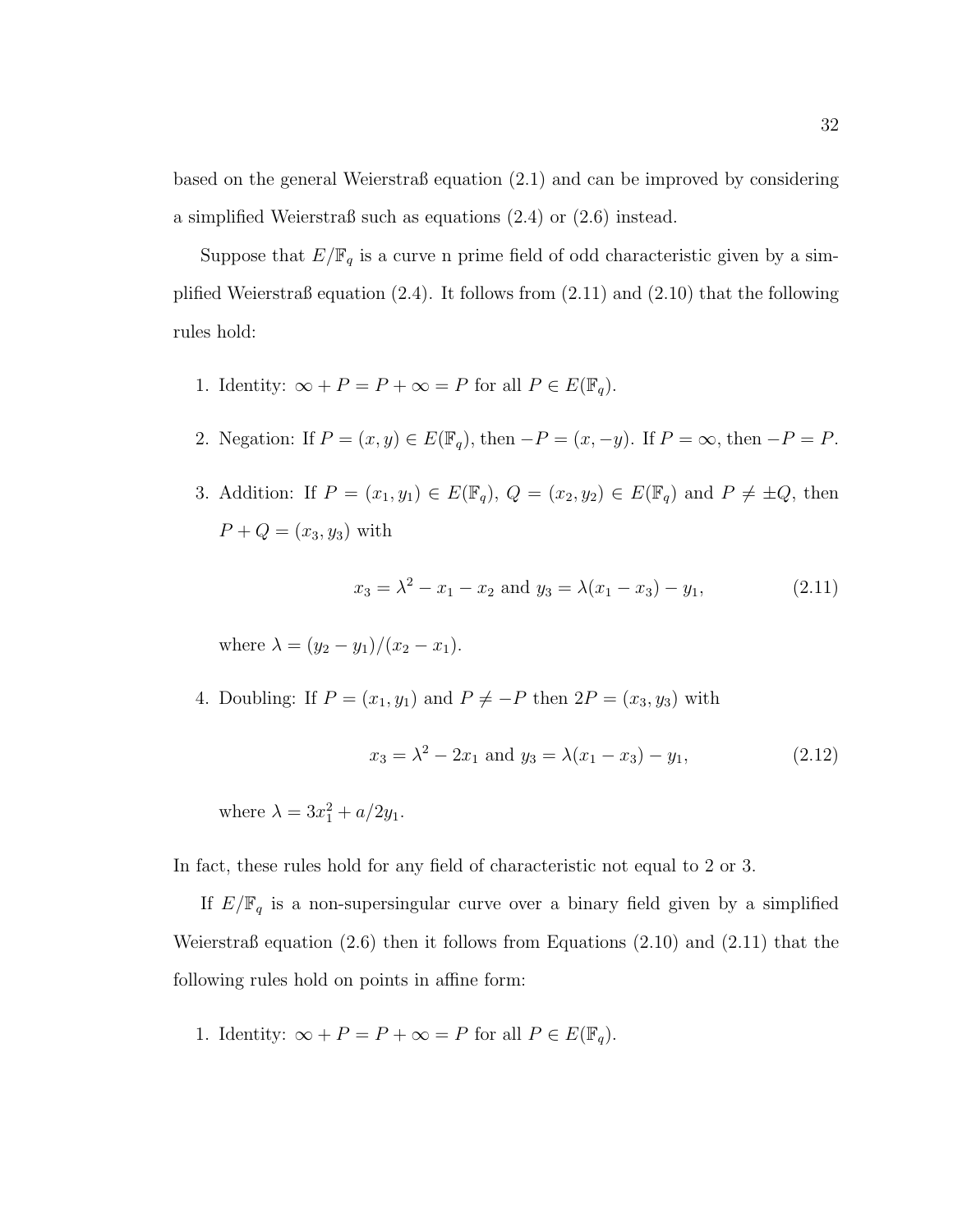- 2. Negation: If  $P = (x, y) \in E(\mathbb{F}_q)$ , then  $-P = (x, x + y)$ ; if  $P = \infty$ , then  $-P = P$ .
- 3. Addition: If  $P = (x_1, y_1) \in E(\mathbb{F}_q)$ ,  $Q = (x_2, y_2) \in E(\mathbb{F}_q)$  and  $P \neq \pm Q$ , then  $P + Q = (x_3, y_3)$  with

$$
x_3 = \lambda^2 + \lambda + a = x_1^2 + x_2 + a \text{ and } y_3 = \lambda(x_1 + x_3) + x_3 + y_1,
$$
 (2.13)

where  $\lambda = (y_1 + y_2)/(x_1 + x_2)$ .

4. Doubling: If  $P = (x_1, y_1)$  and  $P \neq -P$  then  $2P = (x_3, y_3)$  with

$$
x_3 = \lambda^2 + \lambda + a \text{ and } y_3 = \lambda(x_1 + x_3) + x_3 + y_1,\tag{2.14}
$$

where  $\lambda = x_1 + y_1/x_1$ .

These formulas allow for the computation of addition and doubling of elliptic curve points when they are given in affine coordinates. By making the substitutions  $x \leftarrow X/Z^c, y \leftarrow Y/Z^d$ , these formulas can be used to compute points in  $(c, d)$ projective coordinates. In the next section, we will describe the algorithms that are used to compute group operations using the previous formulas in various coordinate systems with the minimum number of field operations.

# 2.3.4 Group of Points Over  $\mathbb{F}_q$

A special case to consider is that of elliptic curves over a finite field  $\mathbb{F}_q$ . In order to use the group  $E(\mathbb{F}_q)$  for cryptographic purposes, it is necessary to have an understanding of the size of the group and its algebraic structure.

There are a few basic requirements for a group to be useful for discrete logarithm based cryptography. At the very least, the group must be of sufficiently large size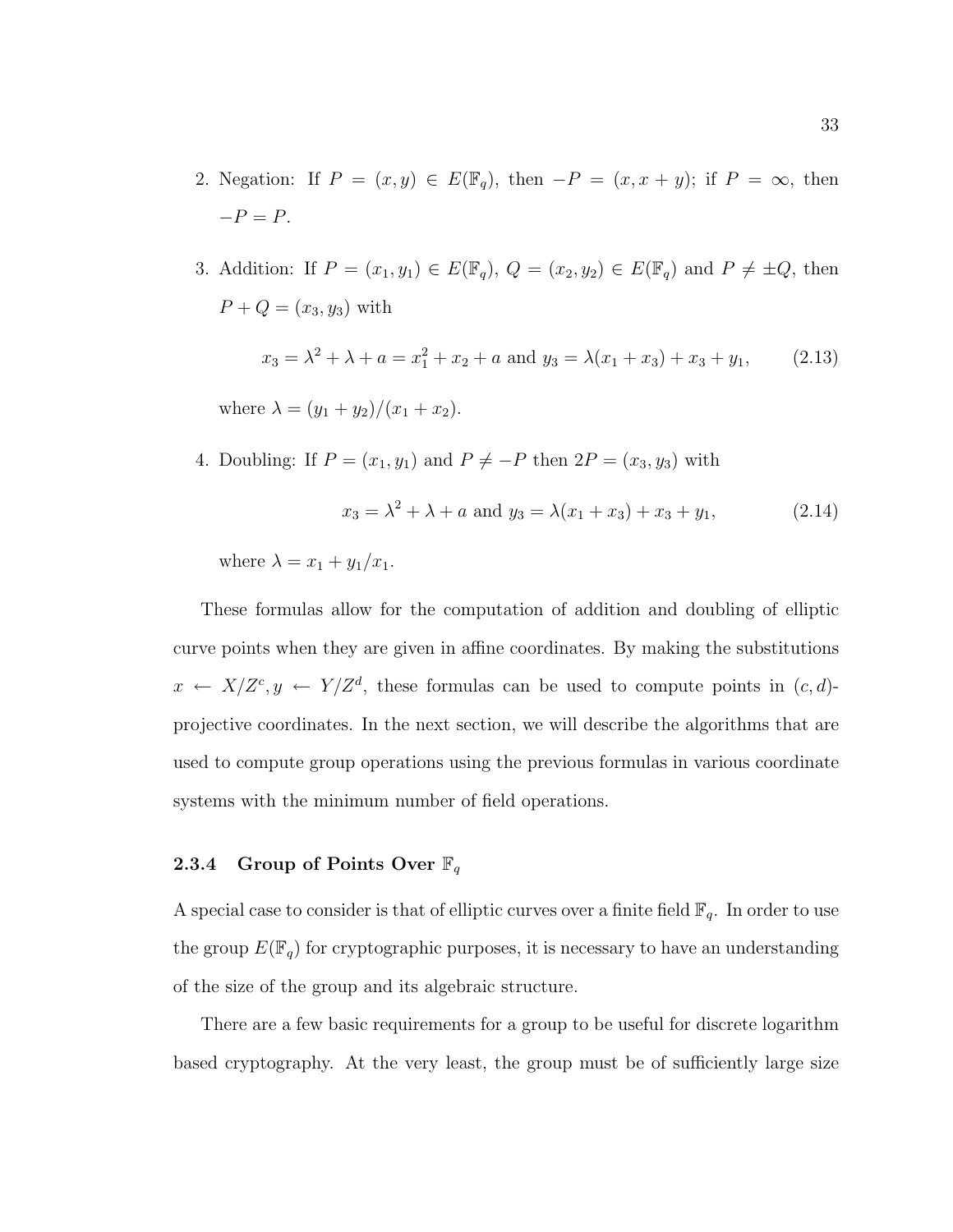and it must have a large cyclic subgroup. In this section, it is shown that for elliptic curves over finite fields, the size of an elliptic curve group is approximately the same as that of the field over which it is defined, that the group is a direct product of two cyclic subgroups, and other useful properties.

#### 2.3.5 Basic Group Properties

The size of the group  $E(\mathbb{F}_q)$  is denoted by  $\#E(\mathbb{F}_q)$ . Since  $E(\mathbb{F}_q)\setminus\{\infty\}\subseteq \mathbb{F}_q\times\mathbb{F}_q$ , this set is finite. This is strengthened with Theorem 2.3.3, the Hasse-Weil bound. The proof of the Hasse-Weil bound and more details concerning the possible values of  $\#E(\mathbb{F}_q)$  can be found in Waterhouse [95, pages 536–538].

**Theorem 2.3.3 (Hasse-Weil bound).** Let  $E/\mathbb{F}_q$  be an elliptic curve. Then

$$
q + 1 - 2\sqrt{q} \le \#E(\mathbb{F}_q) \le q + 1 + 2\sqrt{q}.
$$

Since  $\sqrt{q}$  is small relative to q, we have  $\#E(\mathbb{F}_q) \approx q$ . Theorem 2.3.4, from Koblitz [54, Sec 6.1], gives the exact order of the group  $E(\mathbb{F}_{q^n})$  as long as  $\#E(\mathbb{F}_q)$  is known. This is useful for the case when q is a small prime such as 2 or 3.

**Theorem 2.3.4.** Let  $E/\mathbb{F}_q$  be an elliptic curve and define t via  $t = q + 1 - \#E(\mathbb{F}_q)$ . Then

$$
\#E(\mathbb{F}_{q^n}) = q^n + 1 - V_n,
$$

where  $\{V_n\}$  is the sequence defined by  $V_0 = 2, V_1 = t, V_n = V_1V_{n-1} - qV_{n-2}$  for  $n \geq 2$ .

Theorem 2.3.5, from Washington [94, Sec. 4.3], describes the group structure of an elliptic curve.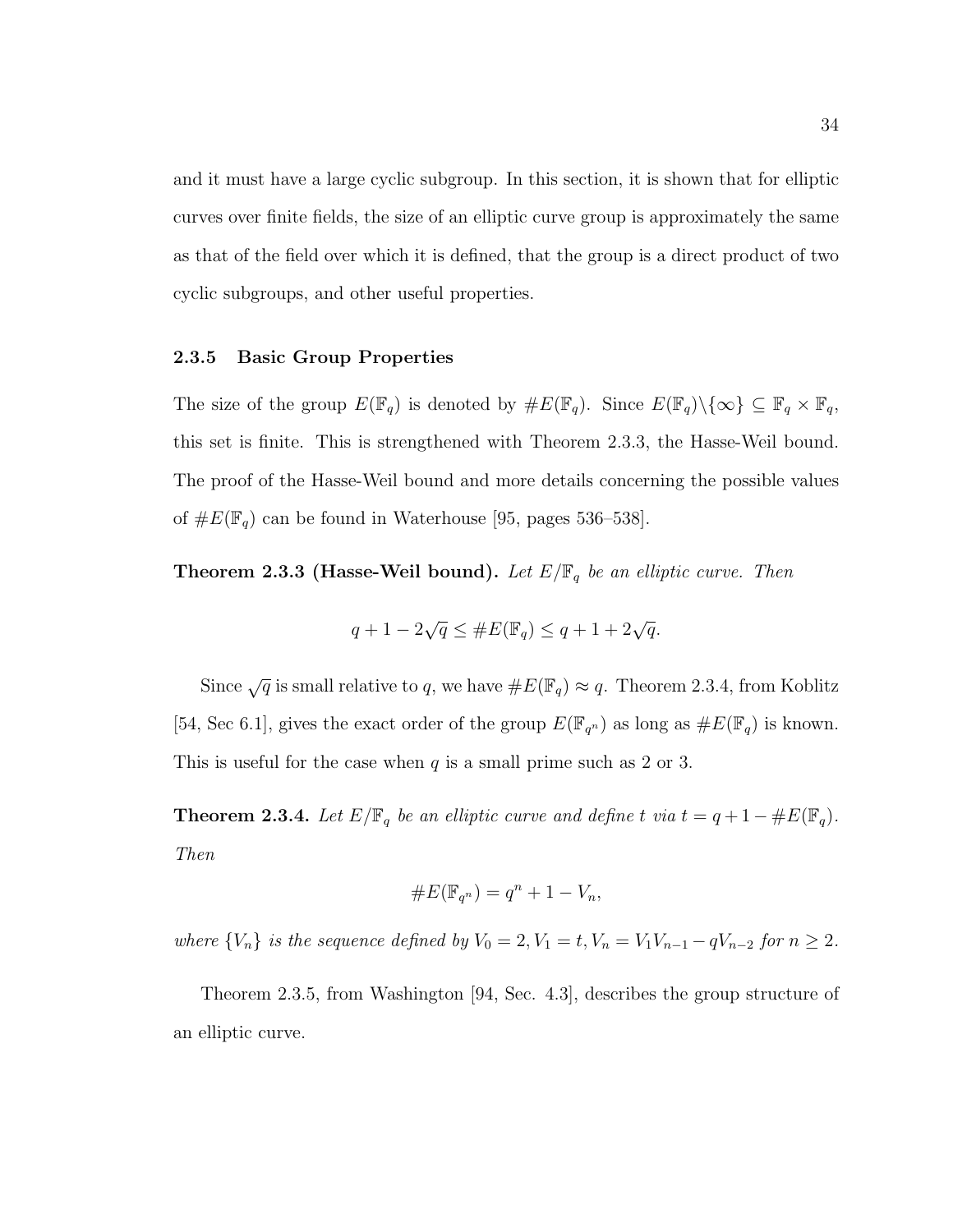**Theorem 2.3.5.** Let E be an elliptic curve defined over  $\mathbb{F}_q$ . Then  $E(\mathbb{F}_q)$  is isomorphic to  $\mathbb{Z}/n_1\mathbb{Z} \oplus \mathbb{Z}/n_2\mathbb{Z}$  where  $n_1$  and  $n_2$  are uniquely determined positive integers such that  $n_2$  divides both  $n_1$  and  $q-1$ .

The most useful scenario for cryptographic applications is the case when one of the two subgroups is a very small group or trivial. Galbraith and McKee [36] have made conjectures about the probability of a random curve having such a group structure, including the following:

**Conjecture 2.3.6.** Let  $P_1$  be the probability that a number within  $2\sqrt{p}$  of  $p+1$  is prime. Then the probability that an elliptic curve over  $\mathbb{F}_{p^k}$  has a prime number of points is asymptotic to  $c_pP_1$  as  $p \to \infty$ , where

$$
c_p = \frac{2}{3} \prod_{l>2} \left(1 - \frac{1}{(l-1)^2}\right) \prod_{\substack{l \mid p-1 \\ l>2}} \left(1 + \frac{1}{(l+1)(l-2)}\right).
$$

Here the products are over all primes l satisfying the stated conditions.

Note that  $\prod_{l>2} \left(1 - \frac{1}{(l-1)}\right)$  $\left(\frac{1}{(l-1)^2}\right) \approx 0.6601618$  is the Hardy-Littlewood twin primes constant. Galbraith and McKee also give a similar conjecture about the probability that a random elliptic curve over  $\mathbb{F}_p$  has  $k \cdot q$  points for a prime q. These conjectures are backed up by numerical evidence and suggest that these curves happen with a large enough probability that a curve with  $k \cdot p$  points for small k can be found in a reasonable amount of time by randomly choosing curves.

# 2.4 Optimizing Formulas for Prime Curve Arithmetic

In this section, we examine the explicit algorithms for computing in the group of points on an elliptic curve defined over a finite field. The goal of this section is to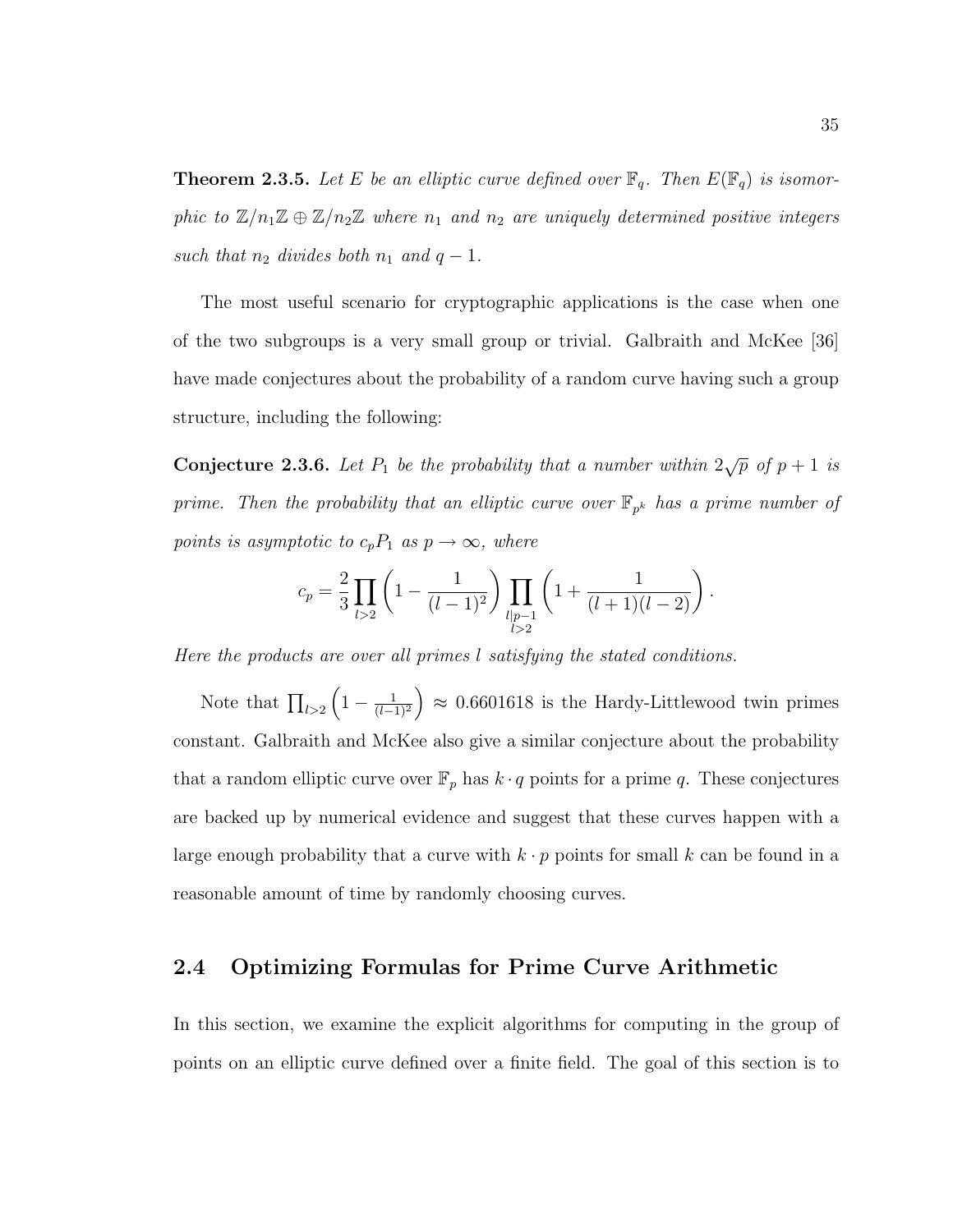describe formulas that compute point doubling and point addition in the minimal number of field operations. We also present the best known algorithms for performing these operations in affine, projective and mixed coordinate systems.

The notation  $C + D \to E$  will denote the operation that adds two points in coordinate systems  $C$  and  $D$ , and outputs a point in coordinate system  $E$ . Similarly,  $2C \rightarrow E$  will denote the operation that doubles a point in coordinate system  $C$  and outputs a point in coordinate system  $E$ . The field cost of an algorithm is defined to be the number of multiplications  $(M)$ , squarings  $(S)$  and inversions  $(I)$  in  $\mathbb{F}_q$ required for the algorithm. The operations that are omitted (addition, subtraction) take an insignificant amount of time relative to the other operations as indicated in Appendix A.

The problem of minimizing the storage space needed for the implementation of an algorithm is important because elliptic curve cryptography is often used on constrained devices. However, this is not examined in detail in this exposition. If there are two algorithms with the same field cost but differing storage space requirements, we choose the most space-efficient algorithm. If the number of temporary variables is of the utmost importance, there are a number of options including modifying the algorithms so that the input variables are overwritten and used as temporary variables. Input variables are lost but temporary space is saved.

We present the algorithms for the curve  $E/\mathbb{F}_p$  with equation  $E: y^2 = x^3 + ax + b$ for a prime p greater than 3. A restriction that we will make is that we will always assume  $a = -3$  for the curve. This restriction does not reduce the security of the curve or put a restriction on the possible group structures that can be obtained (Theorem 3.15 of Hankerson *et al.* [43]). This restriction is common practice and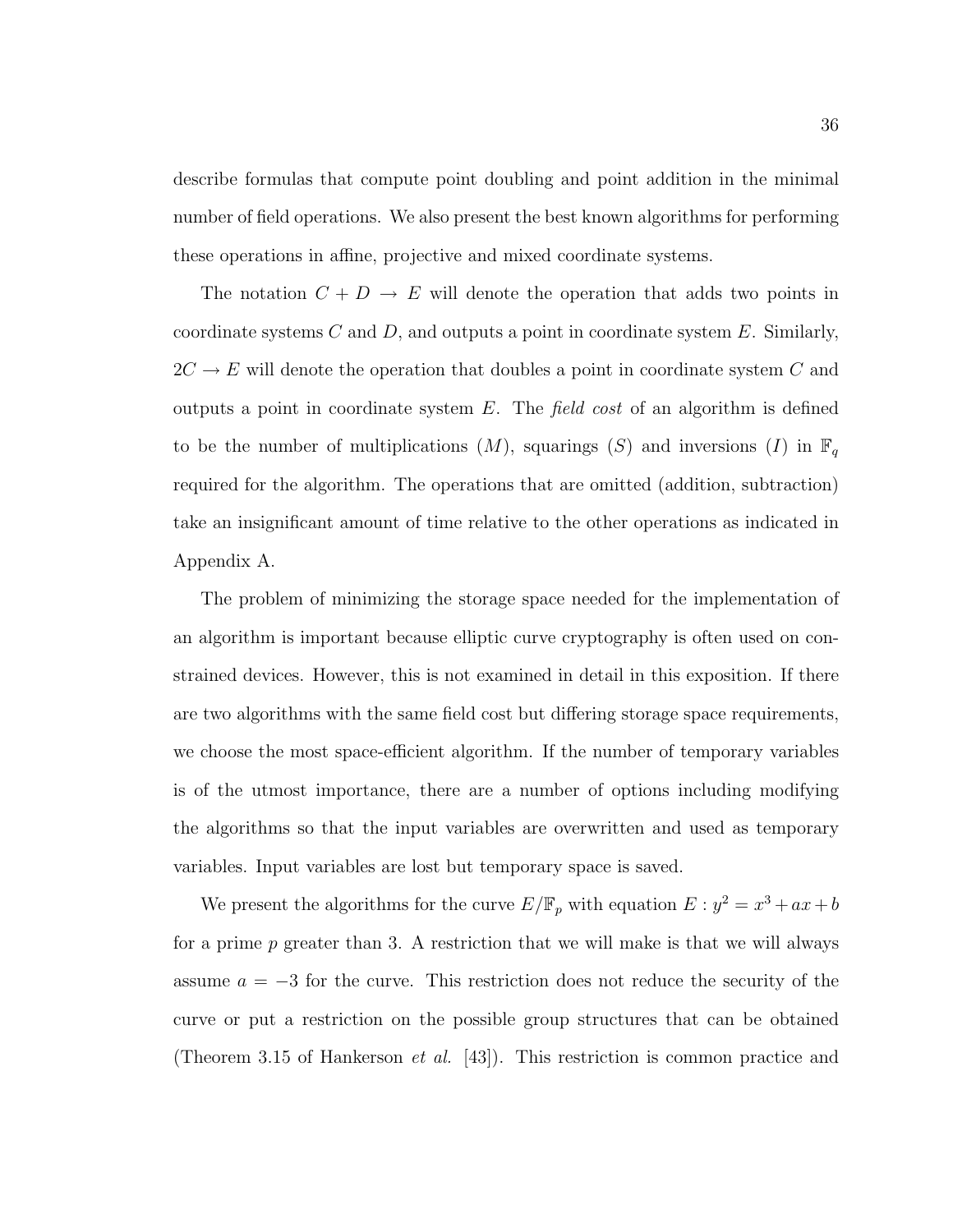allows the value  $3X^2 + aZ^4$ , which requires 3 squarings to be computed naïvely, to be calculated as  $3(X - Z^2)(X + Z^2)$  with only one squaring and one multiplication. This allows a saving of 2 squarings in the doubling formula for points in Jacobian form.

Although arithmetic on binary curves is also cryptographically important, the focus of this thesis is elliptic curves over prime fields. Algorithms for binary arithmetic are presented by Hankerson et al. [43, Sec. 3.2.3] and by Cohen et al. [6, Sec 13.3].

### 2.4.1 Affine Operations

The algorithms for calculating point addition and point doubling in affine coordinates follow directly from the formulas in Section 2.3.3 and are similar to presentations in Hankerson *et al.* [43, Sec 3.1], and Hitchcock *et al.* [44].

Algorithm 1: Point Doubling  $(2\mathcal{A} \rightarrow \mathcal{A})$ **Input:** Affine Point  $P = (x_1, y_1)$ , **Output:** Affine Point  $2P = (x_2, y_2)$ (1) if  $P = \infty$  then return  $\infty$  $(2)$   $r_1 \leftarrow x_1^2$ (3)  $r_1 \leftarrow r_1 - 1$  $(4)$   $r_2 \leftarrow 2r_1$ (5)  $r_1 \leftarrow r_2 + r_1$ (6) if  $r_1 = 0$  then return  $\infty$  $(7)$   $r_2 \leftarrow 2y_1$ (8)  $r_2 \leftarrow r_2^{-1}$  $(9)$   $r_1 \leftarrow r_1 \cdot r_2$  $(10)$   $r_3$  ←  $(-2)x_1$  $(11)$   $r_2 \leftarrow r_1^2$  $(12)$   $x_2$  ←  $r_1 + r_2$  $(13)$   $r_3 \leftarrow x_1 - x_2$  $(14)$   $r_2 \leftarrow r_1 \cdot r_3$  $(15)$   $y_2$  ←  $r_2$  −  $y_1$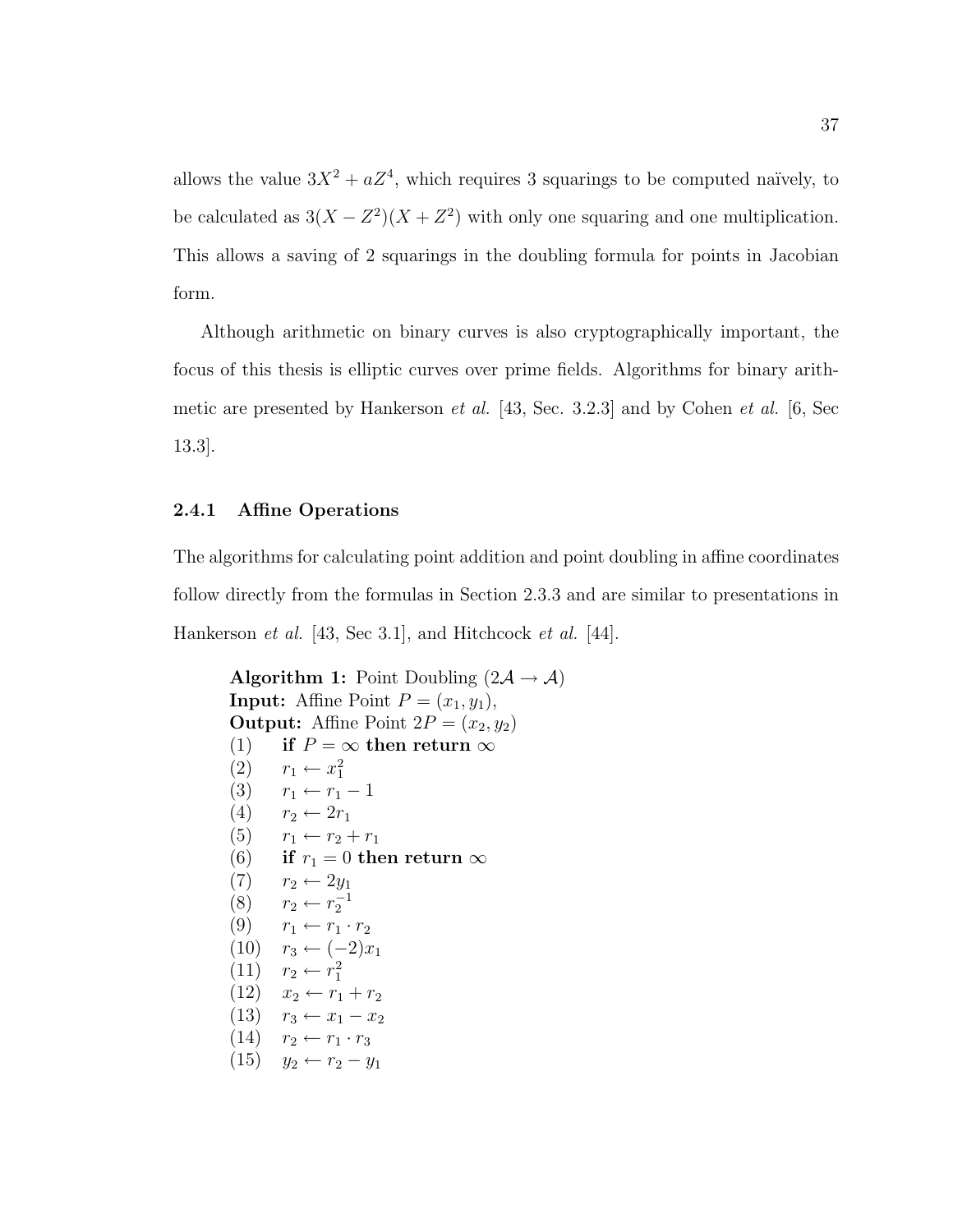$(16)$   $Q := (x_2, y_2)$  $(17)$  return Q

The field cost for Algorithm 1 is  $I + 2M + 2S$ , and 3 temporary variables are required.

```
Algorithm 2: Point Addition (\mathcal{A} + \mathcal{A} \rightarrow \mathcal{A})Input: Affine Points P_1 = (x_1, y_1) \neq P_2 = (x_2, y_2)Output: Affine Point P_1 + P_2 = (x_3, y_3)(1) if x_1 = x_2 then return \infty(2) r_1 \leftarrow x_2 - x_1(3) r_2 ← y_2 – y_1(4) r_2 ← r_2^{-1}(5) r_1 \leftarrow r_1 \cdot r_2(6) r_3 \leftarrow r_1^2(7) r_3 \leftarrow r_3 - x_1(8) x_3 \leftarrow r_3 - x_2(9) r_2 \leftarrow x_1 - x_3(10) r_3 \leftarrow r_1 \cdot r_2(11) y<sub>3</sub> ← r_3 - y_1(12) Q := (x_3, y_3)(13) return Q
```
The field cost for Algorithm 2 is  $I+2M+S$  and 3 temporary variables are required. These formulas are rarely used in practice because they involve the expensive finite field inversion operation. In Appendix A, we explain that one inversion takes the same time as approximately 30 to 80 multiplications in  $\mathbb{F}_p$  for large primes depending on the implementation. It will be demonstrated in the next subsection that the addition and doubling operations can be performed in significantly less time using projective coordinates.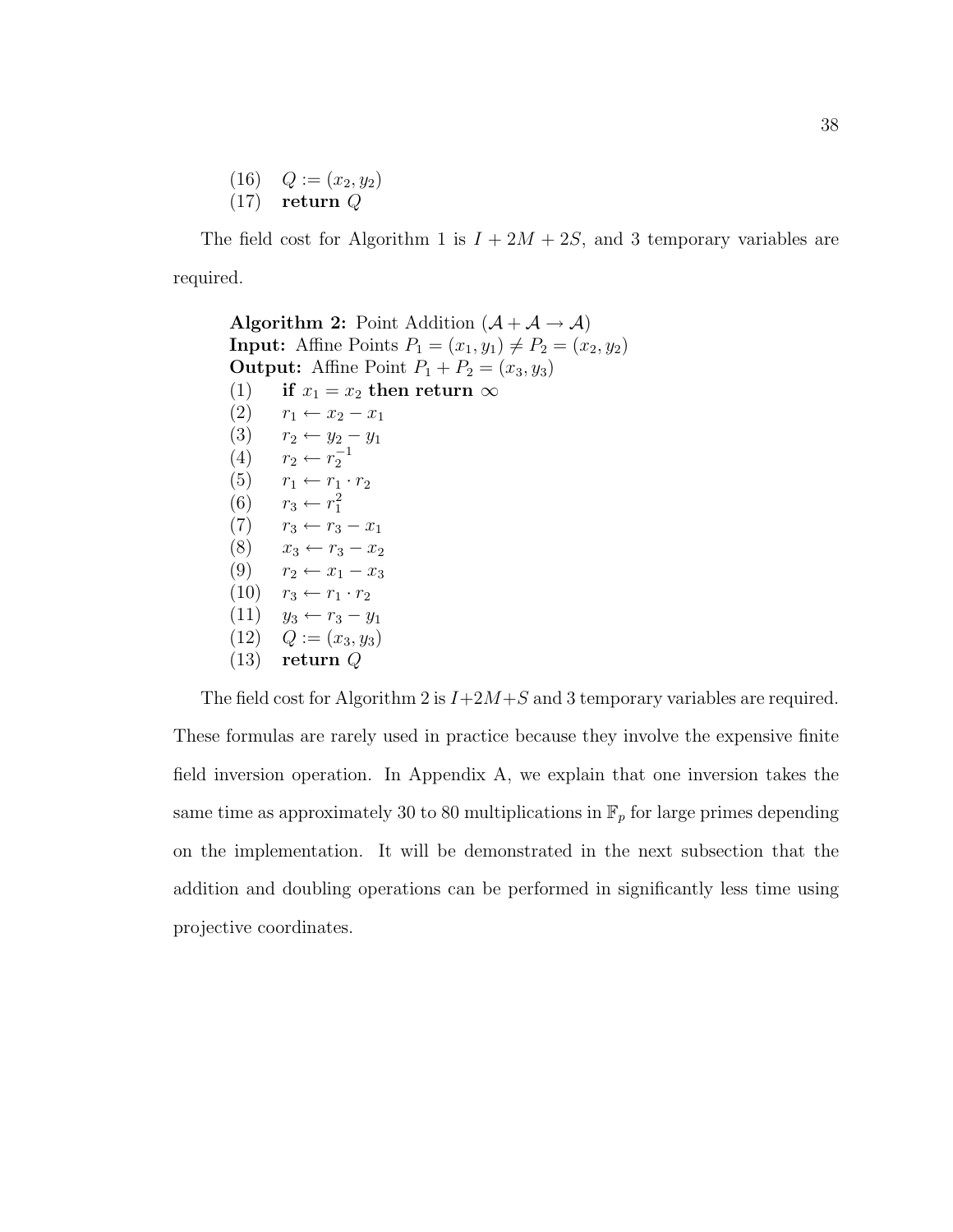## 2.4.2 Projective Operations

The formulas for point arithmetic in  $(c, d)$ -projective coordinates can be obtained from the formulas for affine coordinates with the substitutions  $x_i = X_i/Z_i^c$  and  $y_i =$  $Y_i/Z_i^d$  for input points  $(x_i, y_i)$ . This substitution leaves several terms with negative exponents in the formulas. Since the projective point is really an equivalence class of points, then for any value  $\alpha$ , the point  $(X\alpha^c, Y\alpha^d, Z\alpha)$  can also be returned. The formulas can therefore be modified to remove denominators by multiplying through by constants using a specifically chosen  $\alpha$ . The resulting formulas can be used to compute addition or doubling for points given in  $(c, d)$ -projective coordinates.

The Chudnovsky Jacobian  $((2, 3)$ -projective) form of the Weierstraß equation  $E: y^2 = x^3 + ax + b$  is

$$
E: Y^2 = X^3 + aXZ^4 + bZ^6,
$$

the point at infinity is  $(1:1:0)$  and the negative of  $(X:Y:Z)$  is  $(X:-Y:Z)$ . We will continue to assume that  $a = -3$ .

By replacing  $x_1$  by  $X_1/Z_1^2$  and  $y_1$  by  $Y_1/Z_1^3$  in Equation (2.11) and cancelling denominators, the formula for adding  $(X_1 : Y_1 : Z_1)$  to  $(X_2 : Y_2 : Z_2)$  becomes

$$
U_1 = X_1 Z_2^2, \quad U_2 = X_2 Z_1^2,
$$
  
\n
$$
S_1 = Y_1 Z_2^3, \quad S_2 = Y_2 Z_1^3,
$$
  
\n
$$
X = U_2 - U_1, \quad Y = S_2 - S_1,
$$
  
\n
$$
X_3 = -X^3 - 2U_1 X^2 + Y^2,
$$
  
\n
$$
Y_3 = -S_1 X^3 + Y(U_1 X^2 - X_3),
$$
  
\n
$$
Z_3 = Z_1 Z_2 X.
$$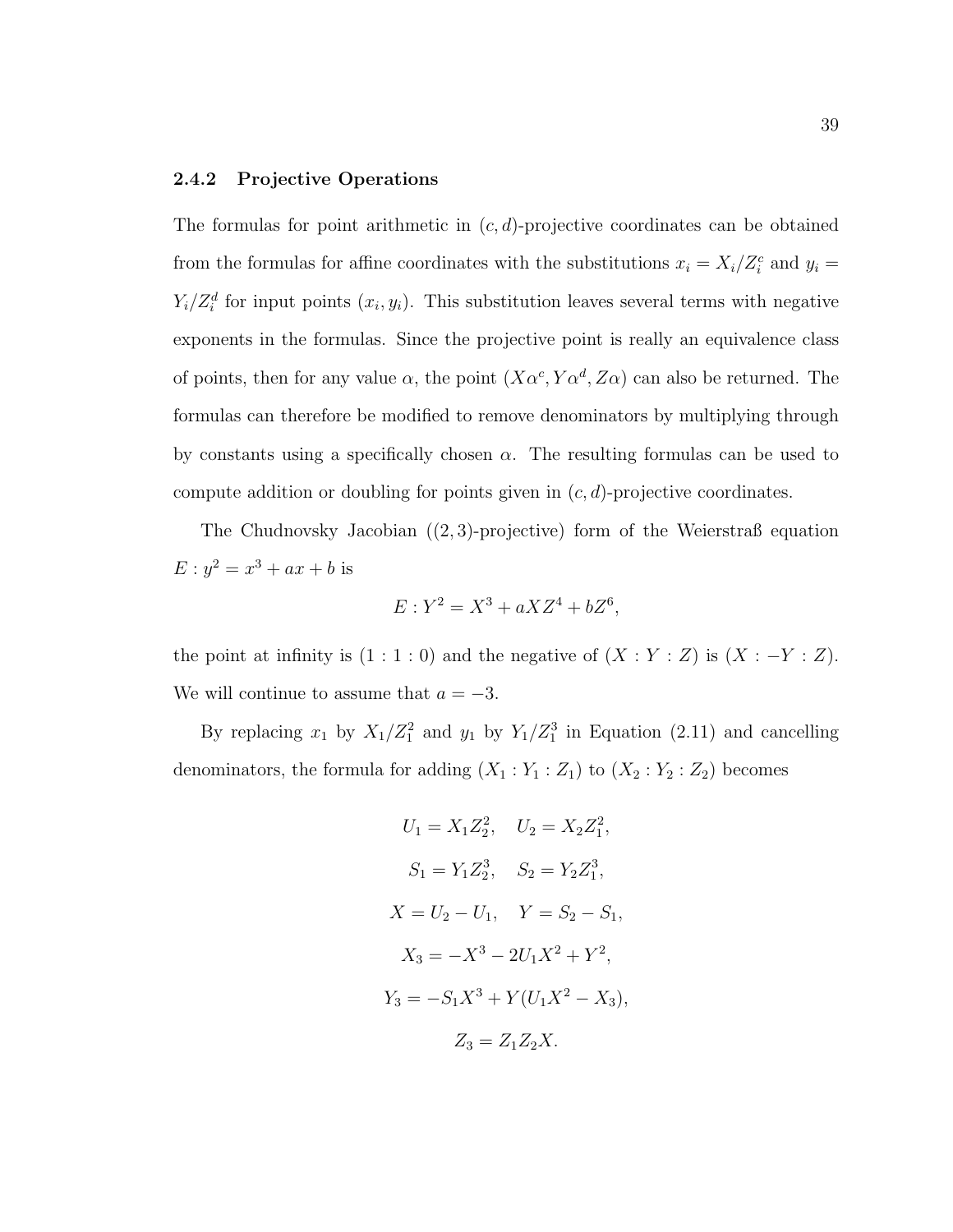One complication is that it is not immediately clear if two points given in projective form are equal. It is possible that two points are used as the input of an addition formula and that both points are the same. The algorithms we present determine whether  $P = \pm Q$  and call either the doubling algorithm or return  $\infty$ .

Similarly, by replacing  $x_1$  by  $X_1/Z_1^2$  and  $y_1$  by  $Y_1/Z_1^3$  in Equation (2.12) and cancelling denominators, the formula for doubling  $(X_1 : Y_1 : Z_1)$  becomes

$$
M = 3X_1^2 + aZ_1^4,
$$
  
\n
$$
S = 4X_1Y_1^2, \quad T = -2S + M^2,
$$
  
\n
$$
X_3 = T,
$$
  
\n
$$
Y_3 = -8Y_1^4 + M(S - T),
$$
  
\n
$$
Z_3 = 2Y_1Z_1.
$$

Algorithms 3 to 6 calculate point addition and doubling in Jacobian and Chudnovsky Jacobian coordinates on a curve  $E/\mathbb{F}_p$ . The algorithms are adapted from presentations in Hankerson et al. [43, Sec 3.2], and Hitchcock et al. [44].

Algorithm 3: Point Doubling  $(2\mathcal{J} \rightarrow \mathcal{J})$ **Input:** Jacobian Point  $P = (X_1 : Y_1 : Z_1)$ **Output:** Jacobian Point  $2P = Q = (X_3 : Y_3 : Z_3)$ (1) if  $Z_1 = 0$  then return  $P_1$  $(2)$   $r_1$  ←  $Z_1^2$ (3)  $Z_3 \leftarrow X_1 - r_1$ (4)  $r_1 \leftarrow X_1 + r_1$ (5)  $Z_3 \leftarrow r_1 \cdot Z_3$ (6)  $r_1 \leftarrow 2Z_3$  $(7)$   $r_1 \leftarrow r_1 + Z_3$ (8) if  $r_1 = 0$  then return  $(1 : 1 : 0)$  $(9)$   $Y_3 \leftarrow 2Y_1$  $(10)$   $Y_3 \leftarrow Y_3^2$  $(11)$   $Z_3 \leftarrow Y_3^2$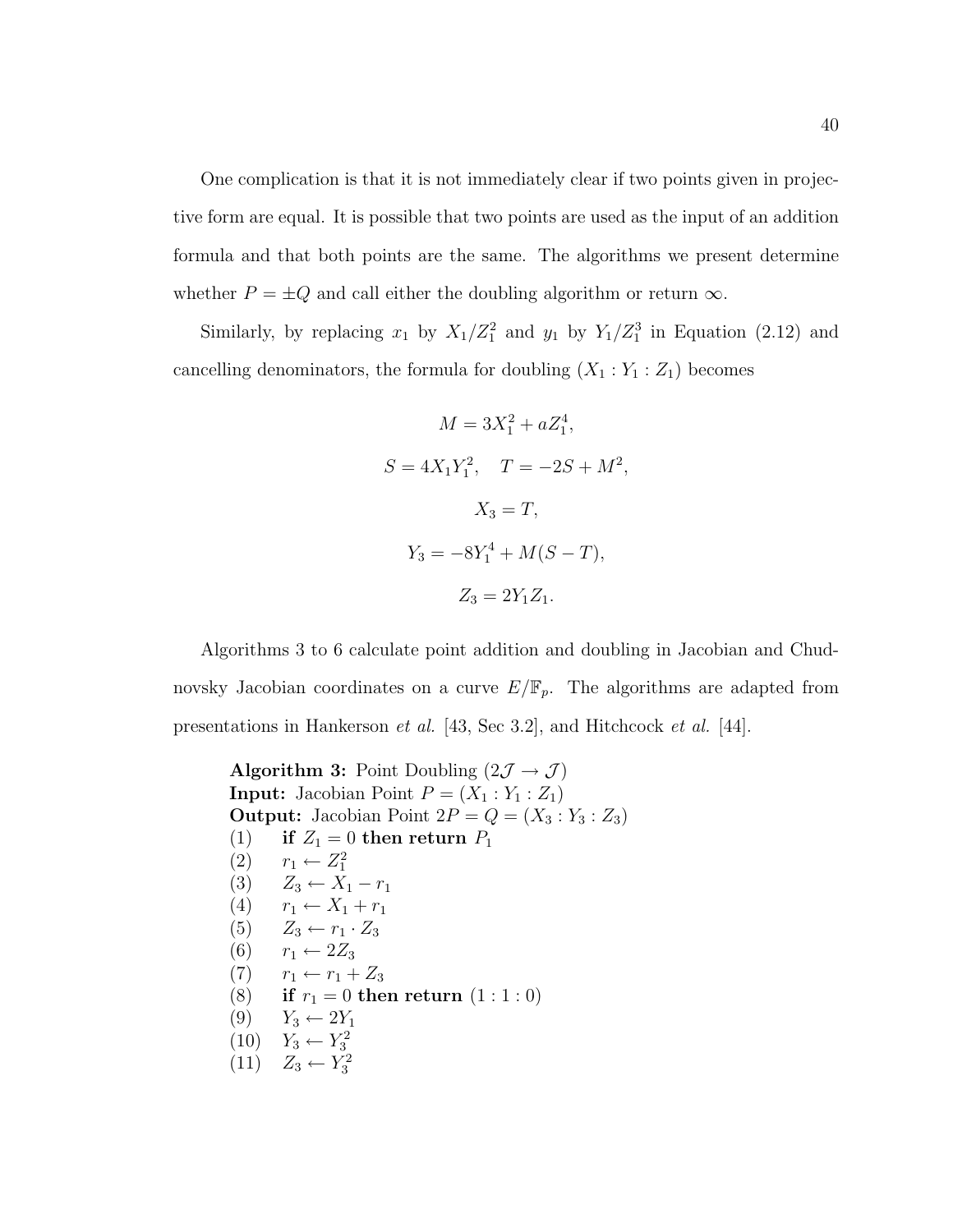$(12)$   $Y_3 \leftarrow Y_3 \cdot X_1$ (13)  $Z_3 \leftarrow Z_3/2$  $(14)$   $X_3 \leftarrow r_1^2$  $(15)$   $X_3 \leftarrow X_3 - Y_3$  $(16)$   $X_3 \leftarrow X_3 - Y_3$  $(17)$   $Y_3 \leftarrow Y_3 - X_3$  $(18)$   $Y_3 \leftarrow Y_3 \cdot r_1$  $(19)$   $Y_3 \leftarrow Y_3 - Z_3$  $(20)$   $Z_3 \leftarrow Y_1 \cdot Z_1$  $(21)$   $Z_3 \leftarrow 2Z_3$  $(22)$   $Q := (X_3 : Y_3 : Z_3)$ (23) return Q

The field cost Algorithm 3 is  $4M + 4S$  (or  $M + S$  if  $2P = \infty$ ) and only one temporary variable is required.

```
Algorithm 4: Point Addition (\mathcal{J} + \mathcal{J} \rightarrow \mathcal{J})Input: Jacobian Points P_1 = (X_1 : Y_1 : Z_1), P_2 = (X_2 : Y_2 : Z_2)Output: Jacobian Point P_1 + P_2 = (X_3 : Y_3 : Z_3)(1) if Z_1 = 0 then return P_2(2) if Z_2 = 0 then return P_1(3) r_1 \leftarrow Z_2^2(4) X_3 \leftarrow \overline{X}_1 \cdot r_1(5) r_1 \leftarrow Z_2 \cdot r_1(6) Y_3 \leftarrow Y_1 \cdot r_1(7) r_1 \leftarrow Z_1^2(8) r_2 \leftarrow X_2 \cdot r_1(9) r_1 \leftarrow Z_1 \cdot r_1(10) r_1 \leftarrow Y_2 \cdot r_1(11) r_1 \leftarrow r_1 - Y_3(12) r_2 \leftarrow r_2 - X_3(13) if r_2 = 0(14) if r_1 = 0(15) Q := 2P_1 \text{ using } 2\mathcal{J} \to \mathcal{J}(16) return Q
(17) else
(18) Q := (1:1:0)(19) return Q(20) Z_3 \leftarrow Z_1 \cdot Z_2
```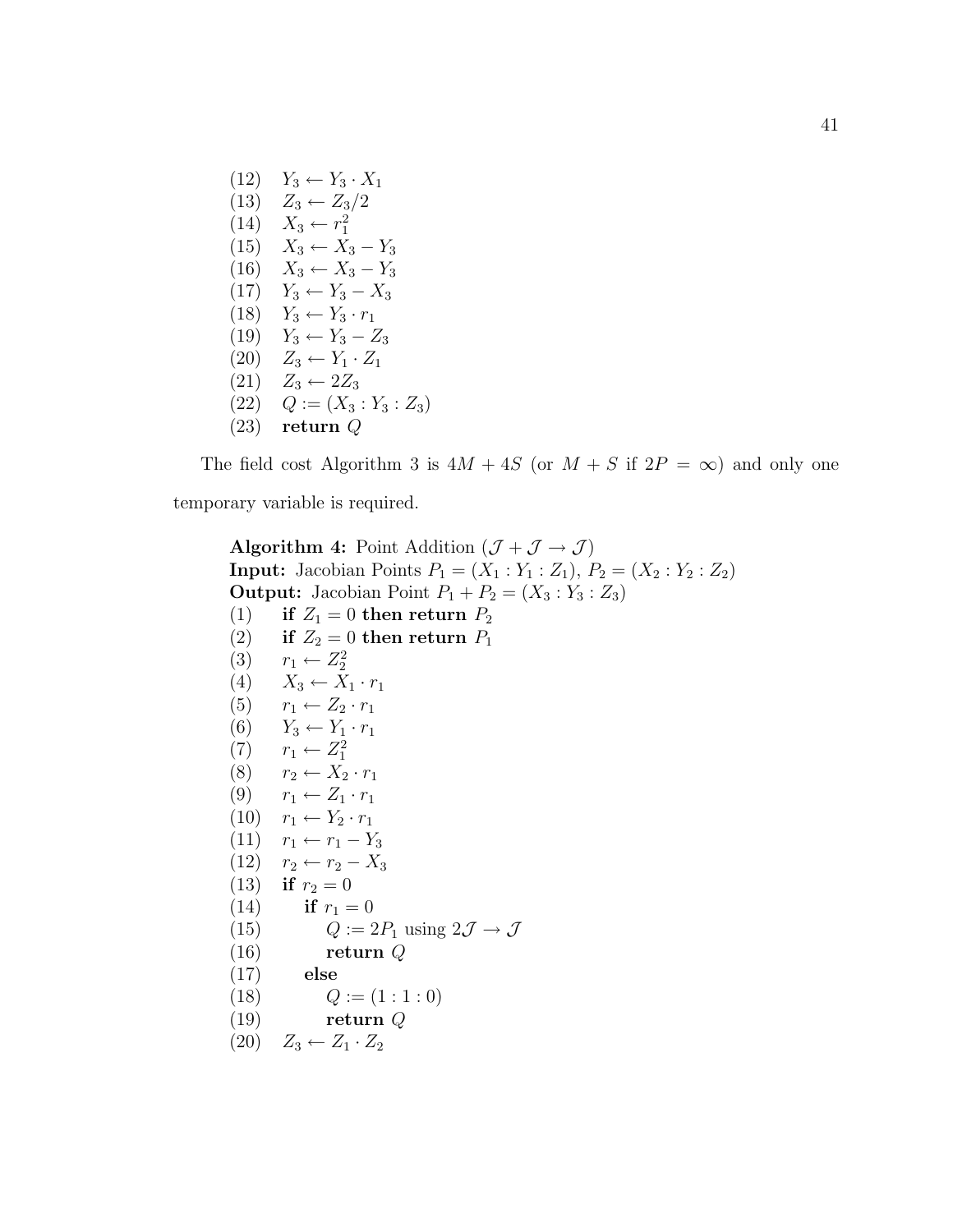$(21)$   $Z_3 \leftarrow Z_3 \cdot r_2$  $(22)$   $r_3 \leftarrow r_2^2$  $(23)$   $r_2 \leftarrow r_2 \cdot r_3$  $(24)$   $r_3 \leftarrow r_3 \cdot X_3$  $(25)$   $X_3 \leftarrow r_1^2$  $(26)$   $Y_3 \leftarrow r_2 \cdot Y_3$  $(27)$   $r_2 \leftarrow X_3 - r_2$  $(28)$   $X_3 \leftarrow 2r_3$  $(29)$   $X_3 \leftarrow r_2 - X_3$ (30)  $r_2 \leftarrow r_3 - X_3$  $(31)$   $r_2 \leftarrow r_1 \cdot r_2$  $(32)$   $Y_3 \leftarrow r_2 - Y_3$  $(33)$   $Q := (X_3 : Y_3 : Z_3)$ (34) return Q

The field cost for Algorithm 4 is  $12M + 4S$ , unless either  $P_1 \pm P_2$  or either point is  $\infty$ . In the case where  $P_1 = P_2$ , the field cost is  $6M + 2S$  plus the cost of  $2\mathcal{J} \rightarrow \mathcal{J}$ ,  $10M + 6S$  in total. When  $P_1 = -P_2$ , the field cost is  $6M + 2S$ . The operation does not require any additions or multiplications when either point is  $\infty$ .

The algorithms for  $\mathcal{J}^c$  are similar to those for  $\mathcal J$  but take advantage of the additional terms provided by the Chudnovsky representation. In Chudnovsky Jacobian representation, the terms  $Z_1^2, Z_1^3, Z_2^2$ , and  $Z_2^3$  are already computed, which saves  $2M + 2S$ , while  $Z_3^2$ ,  $Z_3^3$  have to be computed at the end, costing  $M + S$ .

Algorithm 5: Point Doubling  $(2\mathcal{J}^c \rightarrow \mathcal{J}^c)$ **Input:** Chudnovsky Jacobian Point  $P_1 = ((X_1 : Y_1 : Z_1), Z_1^2, Z_1^3)$ **Output:** Chudnovsky Jacobian Point  $2P_1 = ((X_3 : Y_3 : Z_3), Z_3^2, Z_3^3)$ (1) if  $Z_1 = 0$  then return  $P_1$  $(Z)$   $Z_3 \leftarrow Y_1 \cdot Z_1$  $(3)$   $Z_3 \leftarrow 2Z_3$ (4)  $(Z_3)^2 \leftarrow X_1 - (Z_1^2)$ (5)  $(Z_3)^3 \leftarrow X_1 + (Z_1^2)$ (6)  $(Z_3)^2 \leftarrow (Z_3)^3 \cdot (Z_3)^2$  $(7)$   $(Z_3)^3 \leftarrow 2(Z_3)^2$ (8)  $(Z_3)^3 \leftarrow (Z_3)^3 + (Z_3)^2$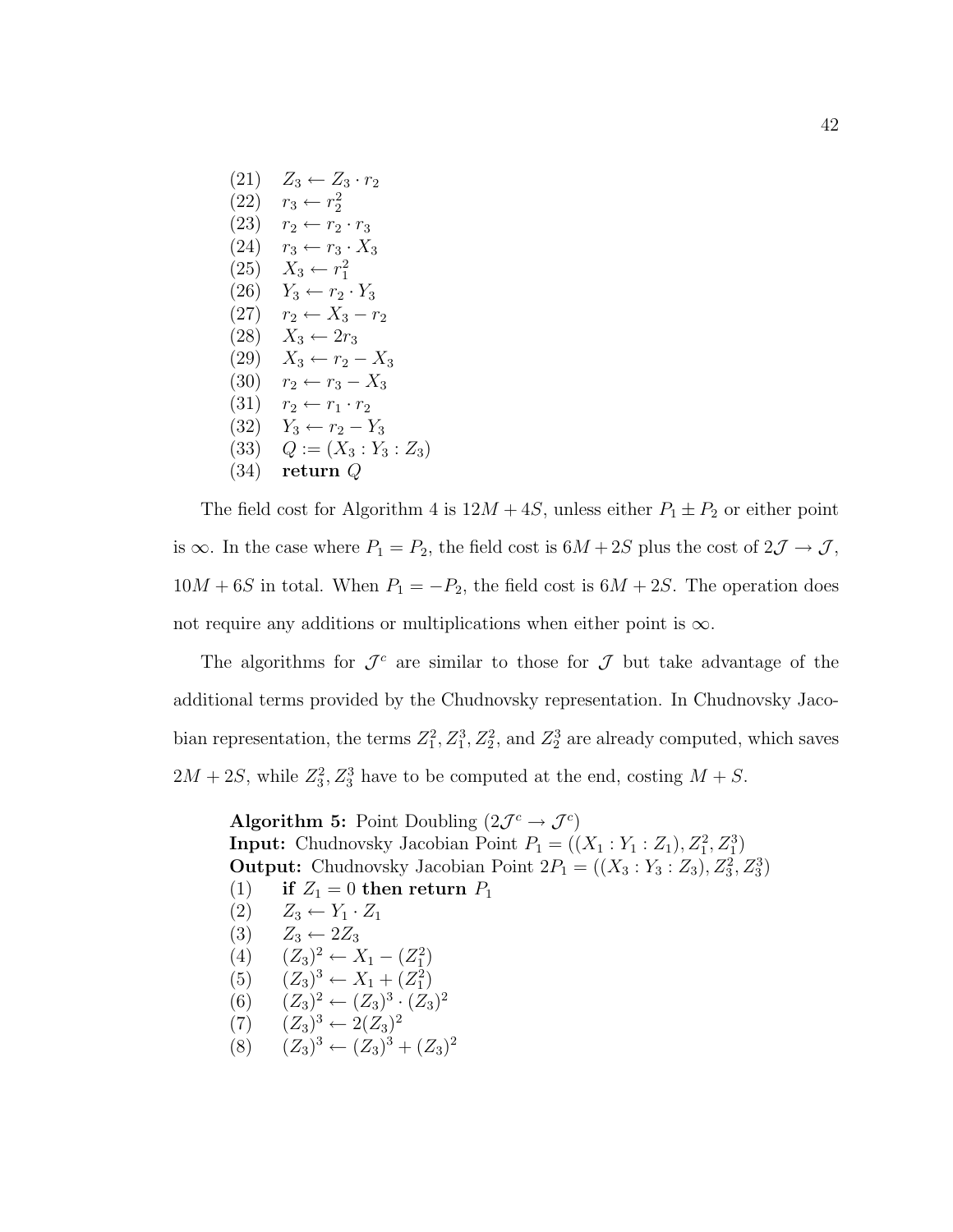(9) if  $(Z_3)^3 = 0$  then return  $(1:1:0)$  $(10)$   $Y_3 \leftarrow 2Y_1$  $(11)$  *Y*<sub>3</sub> ← *Y*<sub>3</sub><sup>2</sup>  $(12) \quad (Z_3)^2 \leftarrow Y_3^2$  $(13)$   $Y_3 \leftarrow Y_3 \cdot X_1$  $(14) \quad (Z_3)^2 \leftarrow (Z_3)^2/2$  $(15)$   $X_3 \leftarrow ((Z_3)^3)^2$  $(16)$   $X_3 \leftarrow X_3 - Y_3$  $(17)$   $X_3$  ←  $X_3$  −  $Y_3$  $(18)$   $Y_3 \leftarrow Y_3 - X_3$ (19)  $Y_3 \leftarrow Y_3 \cdot (Z_3)^3$  $(20)$  *Y*<sub>3</sub> ← *Y*<sub>3</sub> –  $(Z_3)^2$ (21)  $Z_3^2 \leftarrow (Z_3)^2$ (22)  $Z_3^3 \leftarrow (Z_3^2) \cdot (Z_3)$ (23)  $Q := ((X_3 : Y_3 : Z_3), Z_3^2, Z_3^3)$ (24) return Q

The field cost for Algorithm 5 is  $5M+4S$  and no temporary variables are required.

Algorithm 6: Point Addition  $(\mathcal{J}^c + \mathcal{J}^c \rightarrow \mathcal{J}^c)$ **Input:** Chudnovsky Jacobian Points  $P_1 = ((X_1 : Y_1 : Z_1), Z_1^2, Z_1^3)$ ,  $P_2 = ((X_2 : Y_2 : Z_2), Z_2^2, Z_2^3)$ **Output:** Chudnovsky Jacobian Point  $P_1 + P_2 = ((X_3 : Y_3 : Z_3), Z_3^2, Z_3^3)$ (1) if  $Z_1 = 0$  then return  $P_2$ (2) if  $Z_2 = 0$  then return  $P_1$ (3)  $X_3 \leftarrow X_1 \cdot (Z_2^2)$ (4)  $Y_3 \leftarrow Y_1 \cdot (Z_2^3)$ (5)  $(Z_3^3) \leftarrow X_2 \cdot (Z_1^2)$ (6)  $(Z_3^2) \leftarrow Y_2 \cdot (Z_1^3)$  $(7)$   $(Z_3^2) \leftarrow (Z_3^2) - Y_3$  $(8)$  $(S_3^3) \leftarrow (Z_3^3) - X_3$ (9) if  $(Z_3^3) = 0$ (10) if  $(Z_3^2) = 0$ (11)  $Q := 2P_1 \text{ using } 2\mathcal{J}^c \to \mathcal{J}^c$ (12) return Q (13) else (14)  $Q := ((1:1:0), 0, 0)$  $(15)$  return  $Q$  $(16)$   $Z_3 \leftarrow Z_1 \cdot Z_2$ 

 $(17)$   $Z_3 \leftarrow Z_3 \cdot (Z_3^3)$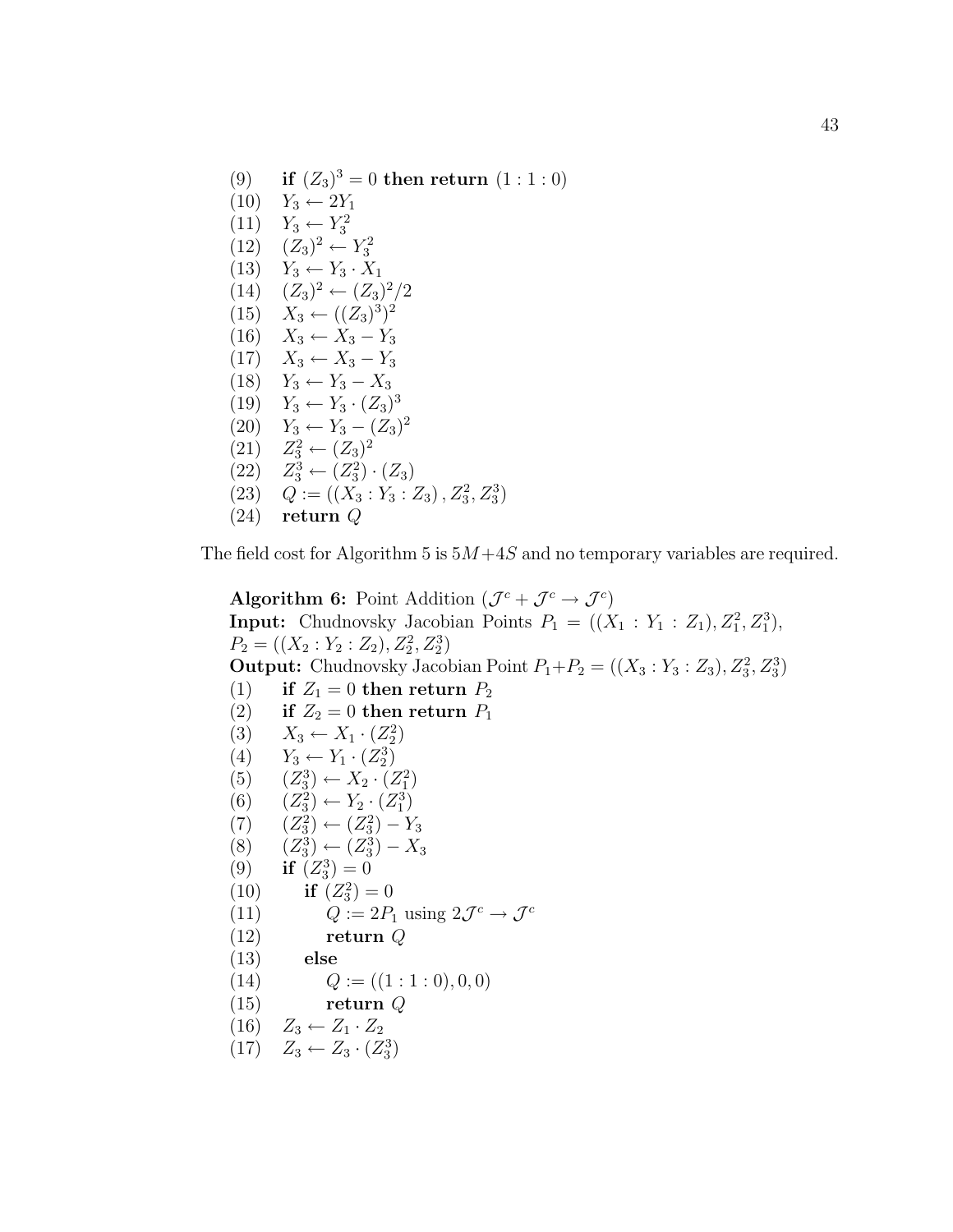$(18)$   $r_1 \leftarrow (Z_3^3)^2$  $(19) \quad (Z_3^3) \leftarrow (Z_3^3) \cdot r_1$  $(20)$   $r_1 \leftarrow r_1 \cdot X_3$  $(21)$   $X_3 \leftarrow (Z_3^2)^2$  $(22)$   $Y_3 \leftarrow (Z_3^3) \cdot Y_3$  $(23) \quad (Z_3^3) \leftarrow X_3 - (Z_3^3)$  $(24)$   $X_3 \leftarrow 2r_1$  $(25)$   $X_3 \leftarrow (Z_3^3) - X_3$  $(26) \quad (Z_3^3) \leftarrow r_1 - X_3$  $(27) \quad (Z_3^3) \leftarrow (Z_3^2) \cdot (Z_3^3)$ (28)  $Z_3^2 \leftarrow (Z_3)^2$ (29)  $Z_3^3 \leftarrow Z \cdot (Z_3^2)$ (30)  $Q := ((X_3 : Y_3 : Z_3), Z_3^2, Z_3^3)$ (31) return Q

The field cost for Algorithm 6 is  $11M + 3S$ , unless either  $P_1 = \pm P_2$  or either point is  $\infty$ , and the algorithm only requires one temporary variable. In the case where  $P_1 = P_2$ , the field cost is 4M plus the cost of  $2\mathcal{J}^c \rightarrow \mathcal{J}^c$ , or  $9M + 4S$  in total. When  $P_1 = -P_2$ , the field cost is 4M. The operation does not require any additions or multiplications when either point is  $\infty$ .

The addition formula for Chudnovsky Jacobian coordinates takes less computation than Algorithm 4 because  $Z_1^2, Z_1^3, Z_2^2$ , and  $Z_2^3$  are all precomputed.

#### 2.4.3 Mixed Coordinate Operations

Mixed coordinate operations were introduced by Cohen *et al.* [20]. The authors noted that in previous research, the arithmetic on the curve was performed using only one coordinate system. They then developed formulas for addition and doubling that would correctly add two points in different coordinate systems or take a point in one coordinate system and return its double in another.

The algorithms that are most useful in later chapters are described in complete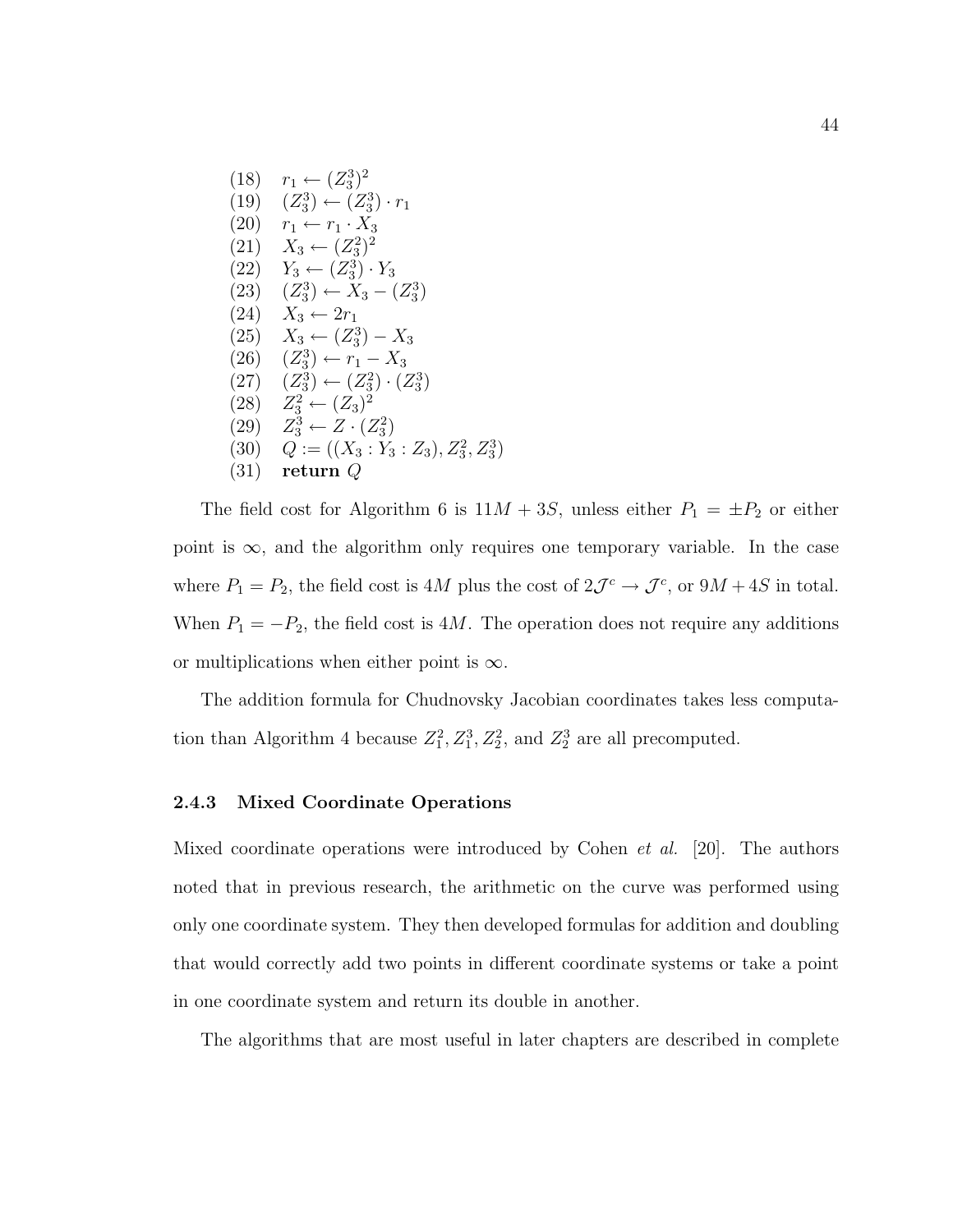detail with the number of finite field operations required by each of them. Algorithms 7 to 9 are mixed coordinate algorithms derived from Hankerson et al. [43, Sec. 3.2] and Hitchcock et al. [44]. The first mixed algorithm takes an affine point and returns its double in Jacobian form.

Algorithm 7: Point Doubling  $(2\mathcal{A} \rightarrow \mathcal{J})$ **Input:** Affine Point  $P_1 = (x_1, y_1)$ **Output:** Jacobian Point  $2P_1 = Q = (X_3 : Y_3 : Z_3)$ (1) if  $P = \infty$  or  $y_1 = 0$  then return  $(1:1:0)$ (2)  $r_1 \leftarrow x_1^2$ (3)  $Z_3 \leftarrow 2r_1$ (4)  $Z_3 \leftarrow Z_3 + r_1$  $(5)$   $Y_3 \leftarrow 2y_1$ (6)  $Z_3 \leftarrow Y_3 \cdot x_1$ (7)  $Y_3 \leftarrow Y_3^2$ (8)  $Y_3 \leftarrow Y_3^2$  $(9)$   $Y_3 \leftarrow Y_3/2$  $(10)$   $X_3 \leftarrow Z_3^2$  $(11)$   $r_1 \leftarrow 2Z_3$  $(12)$   $X_3 \leftarrow X_3 - r_1$ (13)  $r_1 \leftarrow r_3 - X_3$  $(14)$   $r_1 \leftarrow r_1 \cdot Z_3$  $(15)$   $Y_3 \leftarrow r_1 - Y_3$  $(16)$   $Z_3 \leftarrow y_1$  $(17)$   $Q := (X_3 : Y_3 : Z_3)$ (18) return Q

The field cost for Algorithm 7 is  $2M + 4S$ , a savings of two multiplications compared to the algorithm for  $2\mathcal{J} \rightarrow \mathcal{J}$ . Only one temporary variable is required.

Algorithm 8 takes two affine points and returns their sum in Jacobian form. It is assumed that these two points are distinct.

Algorithm 8: Point Addition  $(\mathcal{A} + \mathcal{A} \rightarrow \mathcal{J})$ **Input:** Two Affine Points  $P_1 = (x_1, y_1), P_2 = (x_2, y_2)$ **Output:** Jacobian Point  $P_1 + P_2 = Q = (X_3 : Y_3 : Z_3)$ (1) if  $P_1 = \infty$  then return  $P_2$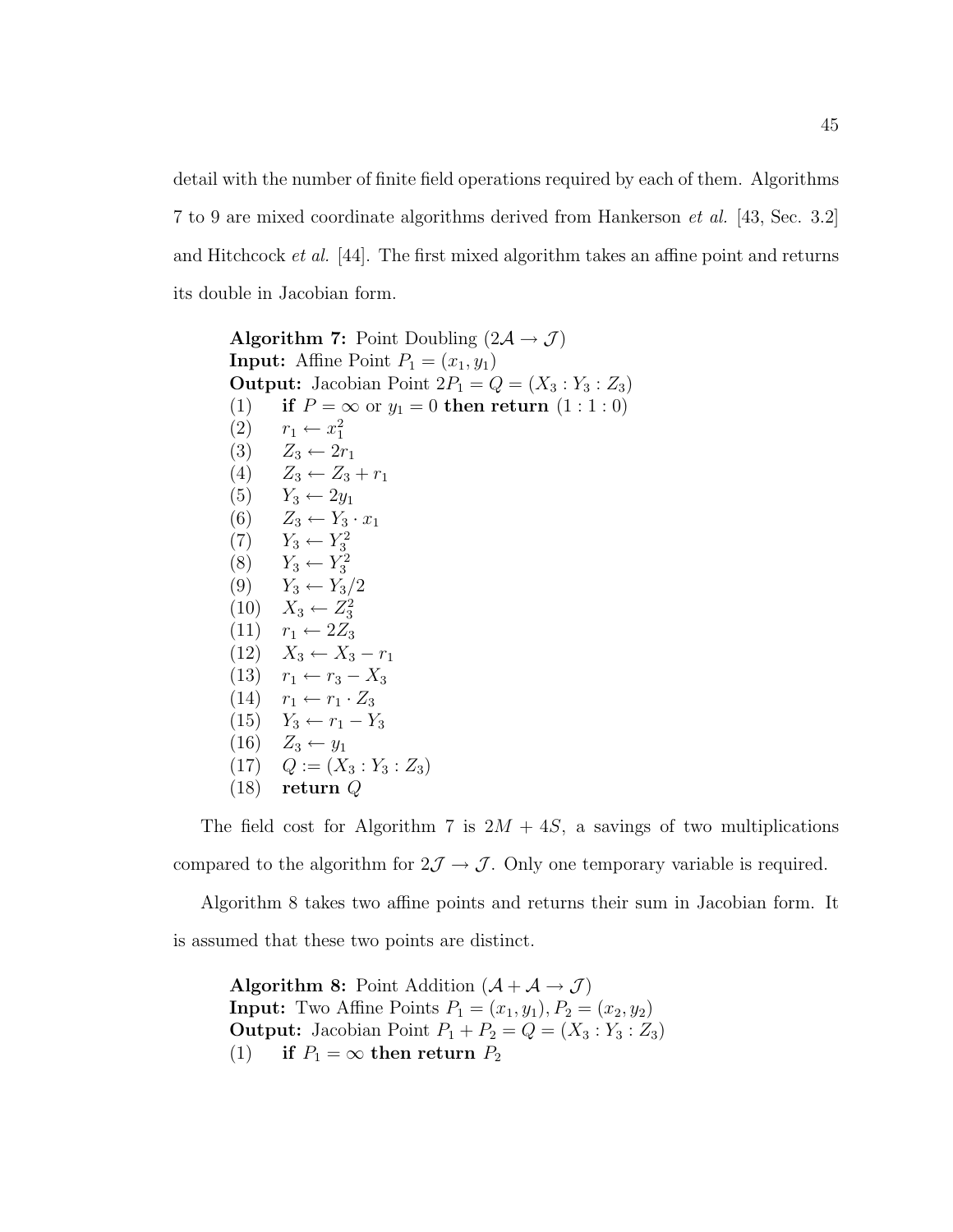(2) if  $P_2 = \infty$  then return  $P_2$ (3) if  $x_1 = x_2$  then return  $\infty$  $(4)$   $Z_3 \leftarrow x_2 - x_1$ (5)  $r_1 \leftarrow Z_3^2$ (6)  $r_2 \leftarrow Z_3 \cdot r_1$  $(7)$   $r_1 \leftarrow r_1 \cdot x_1$  $(8)$   $r_1 \leftarrow 2r_1$ (9)  $Y_3 \leftarrow y_1 - y_2$  $(10)$   $X_3$  ←  $Y_3^2$  $(11)$   $X_3 \leftarrow X_3 - r_1$  $(12)$   $X_3 \leftarrow X_3 - r_2$  $(13)$   $r_2 \leftarrow r_2 \cdot Y_1$  $(14)$   $r_1$  ←  $r_1$  −  $X_3$  $(15)$   $Y_3 \leftarrow Y_3 \cdot r_1$  $(16)$   $Y_3 \leftarrow Y_3 - r_2$  $(17)$   $Q := (X_3 : Y_3 : Z_3)$ (18) return Q

The field cost for Algorithm 8 is  $4M + 2S$ , a savings of 8 multiplications and 2 squarings compared to the algorithm for  $\mathcal{J} + \mathcal{J} \rightarrow \mathcal{J}$ . Only two temporary variables are required.

Algorithm 9 takes two affine points and a Jacobian point and returns their sum in Jacobian form.

Algorithm 9: Point Addition  $(\mathcal{J} + \mathcal{A} \rightarrow \mathcal{J})$ **Input:** Affine Points  $P_1 = (X_1 : Y_1 : Z_1), P_2 = (x_2, y_2)$ **Output:** Jacobian Point  $P_1 + P_2 = (X_3 : Y_3 : Z_3)$ (1) if  $Z_1 = 0$  then return  $P_2$ (2) if  $Z_2 = 0$  then return  $P_1$ (3)  $r_1 \leftarrow Z_1^2$ (4)  $r_2 \leftarrow x_2 \cdot r_1$  $(5)$   $r_1 \leftarrow Z_1 \cdot r_1$  $(6)$   $r_1 \leftarrow y_2 \cdot r_1$  $(7)$   $r_1 \leftarrow r_1 - Y_1$ (8)  $r_2 \leftarrow r_2 - X_1$ (9) if  $r_2 = 0$ (10) if  $r_1 = 0$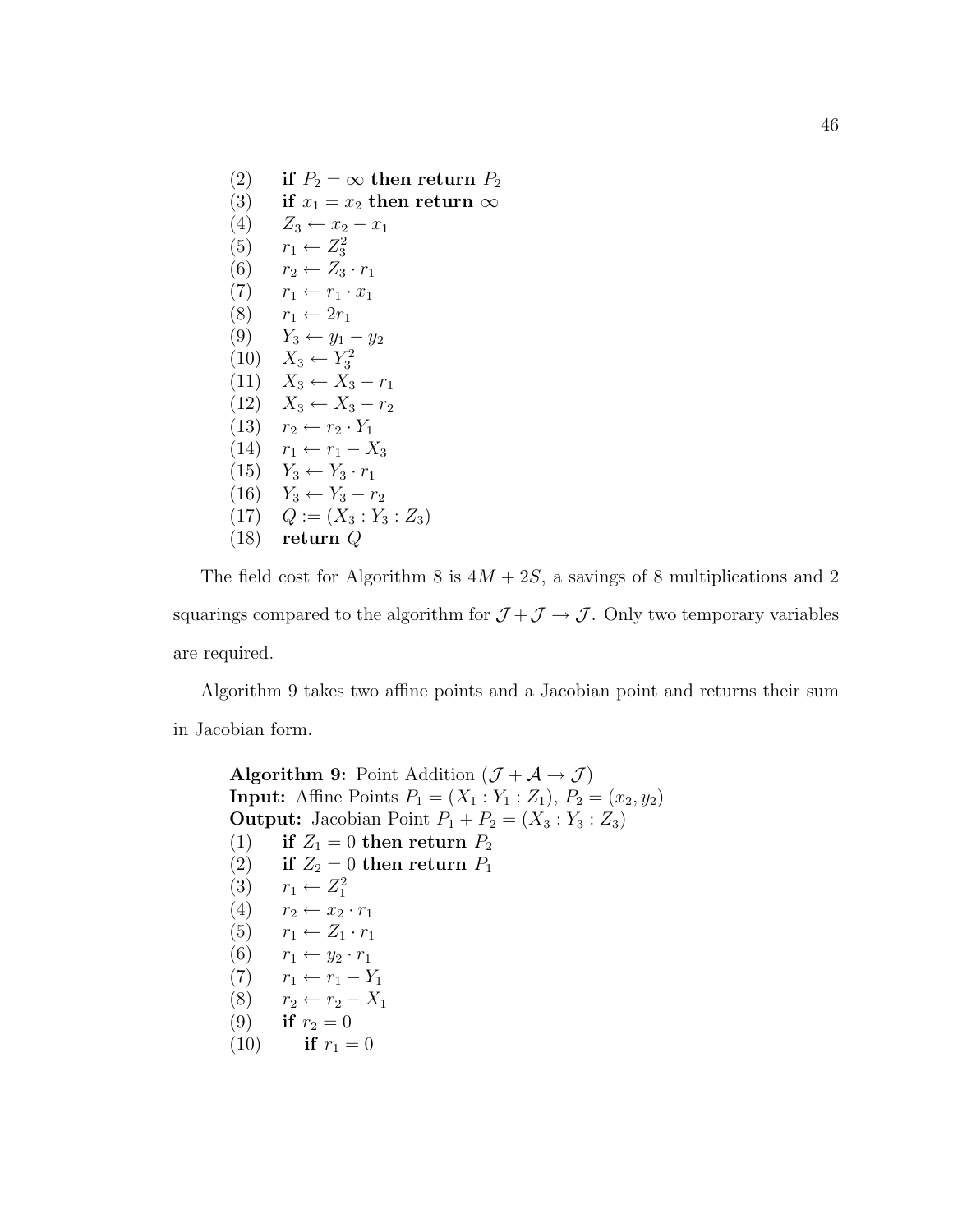(11)  $Q := 2P_1 \text{ using } 2\mathcal{A} \to \mathcal{J}$  $(12)$  return Q (13) else (14)  $Q := (1:1:0)$ (15) return Q (16)  $Z_3 \leftarrow Z_1 \cdot r_2$  $(17)$   $r_3 \leftarrow r_2^2$  $(18)$   $r_2 \leftarrow r_2 \cdot r_3$ (19)  $r_3 \leftarrow r_3 \cdot X_3$  $(20)$   $X_3 \leftarrow r_1^2$  $(21)$   $Y_3 \leftarrow r_2 \cdot Y_3$  $(22)$   $r_2 \leftarrow X_3 - r_2$  $(23)$   $X_3 \leftarrow 2r_3$  $(24)$   $X_3 \leftarrow r_2 - X_3$ (25)  $r_2 \leftarrow r_3 - X_3$  $(26)$   $r_2 \leftarrow r_1 \cdot r_2$  $(27)$   $Y_3 \leftarrow r_2 - Y_3$  $(28)$   $Q := (X_3 : Y_3 : Z_3)$ (29) return Q

The field cost for Algorithm 9 is  $8M + 3S$ , unless  $P_1 = \pm P_2$ . If  $P_1 = P_2$ , the field cost is  $5M + 5S$  and if  $P_1 = -P_2$ , the field cost is  $3M + S$ . The algorithm requires three temporary variables.

There are numerous other combinations of coordinate systems, most of which are listed by Cohen et al. [20]. The costs marked with ∗ were derived by the author. The modified Jacobian coordinate system  $\mathcal{J}^m$  was omitted because it does not provide any advantage over  $\mathcal J$  when  $a = -3$  in the Weierstraß Equation (2.4).

The results of Table 2.1 illustrate the advantages and disadvantages of each representation. Chudnovsky Jacobian coordinates provide the most efficient addition unless one of the points to be added is in affine coordinates. Jacobian coordinates provides the fastest doubling. For a large compound operation that requires significantly more doublings than additions, the Jacobian representation is likely to be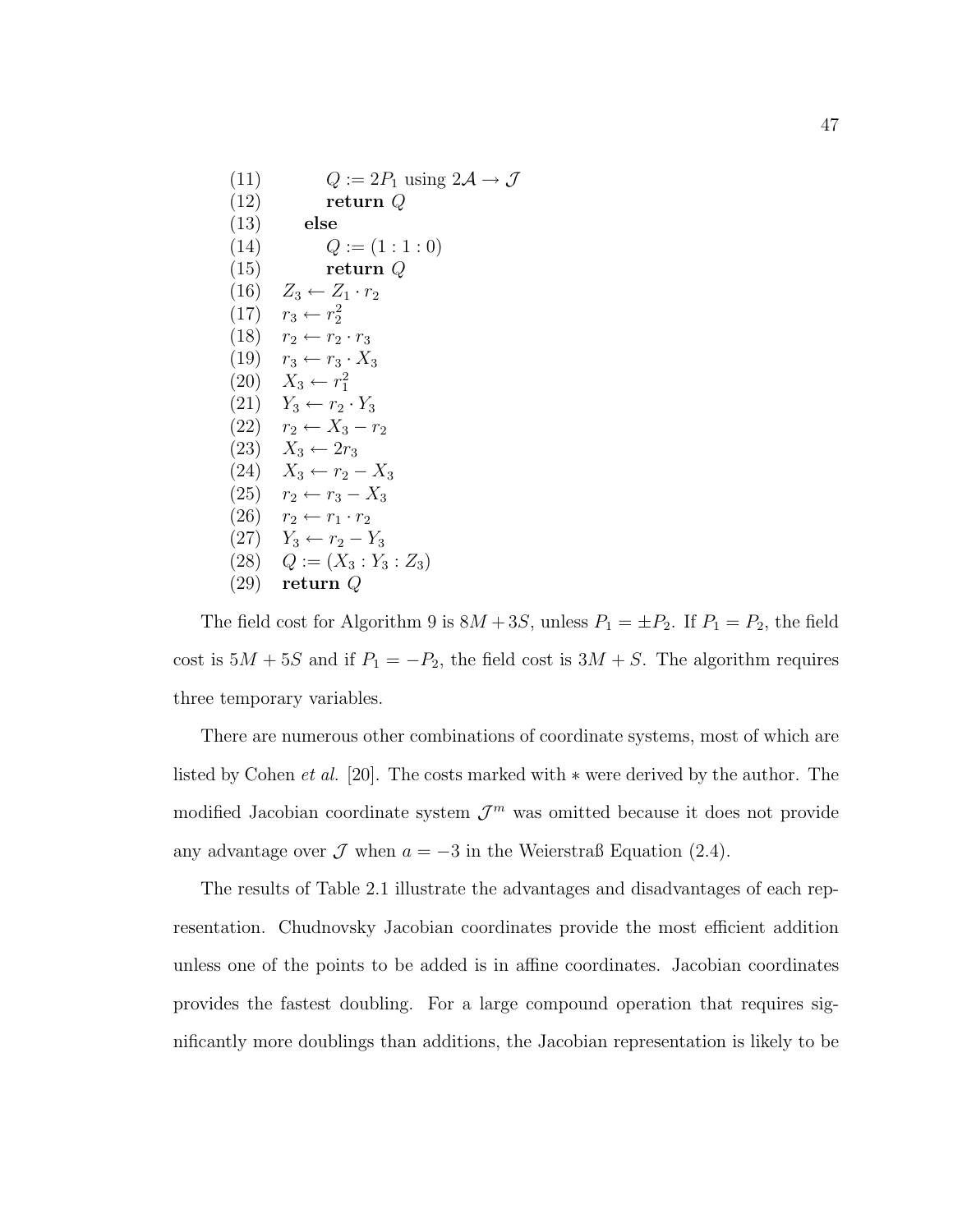| Doubling                                   |           | Addition                                                             |              |
|--------------------------------------------|-----------|----------------------------------------------------------------------|--------------|
| $2\mathcal{A} \rightarrow \mathcal{A}$     | $I+2M+2S$ | $\mathcal{A} + \mathcal{A} \rightarrow \mathcal{A}$                  | $I+2M+S$     |
| $2\mathcal{A} \rightarrow \mathcal{J}$     | $2M+4S$   | $\mathcal{A} + \mathcal{A} \rightarrow \mathcal{J}$                  | $4M + 2S^*$  |
| $2\mathcal{A} \rightarrow \mathcal{J}^c$   | $3M+5S$   | $\mathcal{A} + \mathcal{J} \rightarrow \mathcal{J}$                  | $8M+3S$      |
| $2\mathcal{J} \rightarrow \mathcal{J}$     | $4M+4S$   | $\mathcal{A} + \mathcal{J}^c \rightarrow \mathcal{J}$                | $7M + 2S^*$  |
| $2\mathcal{J} \rightarrow \mathcal{J}^c$   | $5M+5S$   | $\mathcal{J} + \mathcal{J} \rightarrow \mathcal{J}$                  | $12M + 4S$   |
| $2\mathcal{J}^c \rightarrow \mathcal{J}$   | $4M+3S$   | $\mathcal{J} + \mathcal{J}^c \rightarrow \mathcal{J}$                | $11M + 3S$   |
| $2\mathcal{J}^c \rightarrow \mathcal{J}^c$ | $5M+4S$   | $\mathcal{J}^c + \mathcal{J}^c \rightarrow \mathcal{J}$              | $10M + 2S$   |
|                                            |           | $\mathcal{A} + \mathcal{A} \rightarrow \mathcal{J}^c$                | $5M+3S$      |
|                                            |           | $\mathcal{A} + \mathcal{J} \rightarrow \mathcal{J}^c$                | $9M + 4S^*$  |
|                                            |           | $\mathcal{A} + \mathcal{J}^c \rightarrow \mathcal{J}^c$              | $8M + 3S$    |
|                                            |           | $\mathcal{J} + \mathcal{J} \rightarrow \mathcal{J}^c$                | $13M + 5S^*$ |
|                                            |           | $\mathcal{J} + \mathcal{J}^c \rightarrow \mathcal{J}^c$              | $12M + 4S^*$ |
|                                            |           | $\mathcal{J}^c + \mathcal{J}^c \rightarrow \overline{\mathcal{J}^c}$ | $11M+3S$     |

Table 2.1: Field Cost of Mixed Addition and Doubling

more efficient while Chudnovsky Jacobian or affine-Jacobian coordinates are likely to be more efficient for a compound operation requiring more additions than doublings.

The conversion from  $(X : Y : Z)$  in  $\mathcal J$  to  $(x, y)$  in  $\mathcal A$  with associated costs in parentheses is as follows:

- 1.  $Z^{-1}$  is computed  $(I)$ .
- 2.  $(Z^{-1})^2$ ,  $(Z^{-1})^3$  are computed  $(M + S)$ .
- 3.  $x = X \cdot (Z^{-2})$  and  $y = X \cdot (Z^{-3})$  are computed  $(2M)$ .

The total is  $I+3M+S$ . Some of the most useful operations that will be utilized in subsequent sections, with their respective field costs in parentheses, are the following:

•  $2\mathcal{A} \rightarrow \mathcal{J}$ ,  $(2M + 4S)$ : This is the fastest doubling operation; initial points are often given in affine coordinates.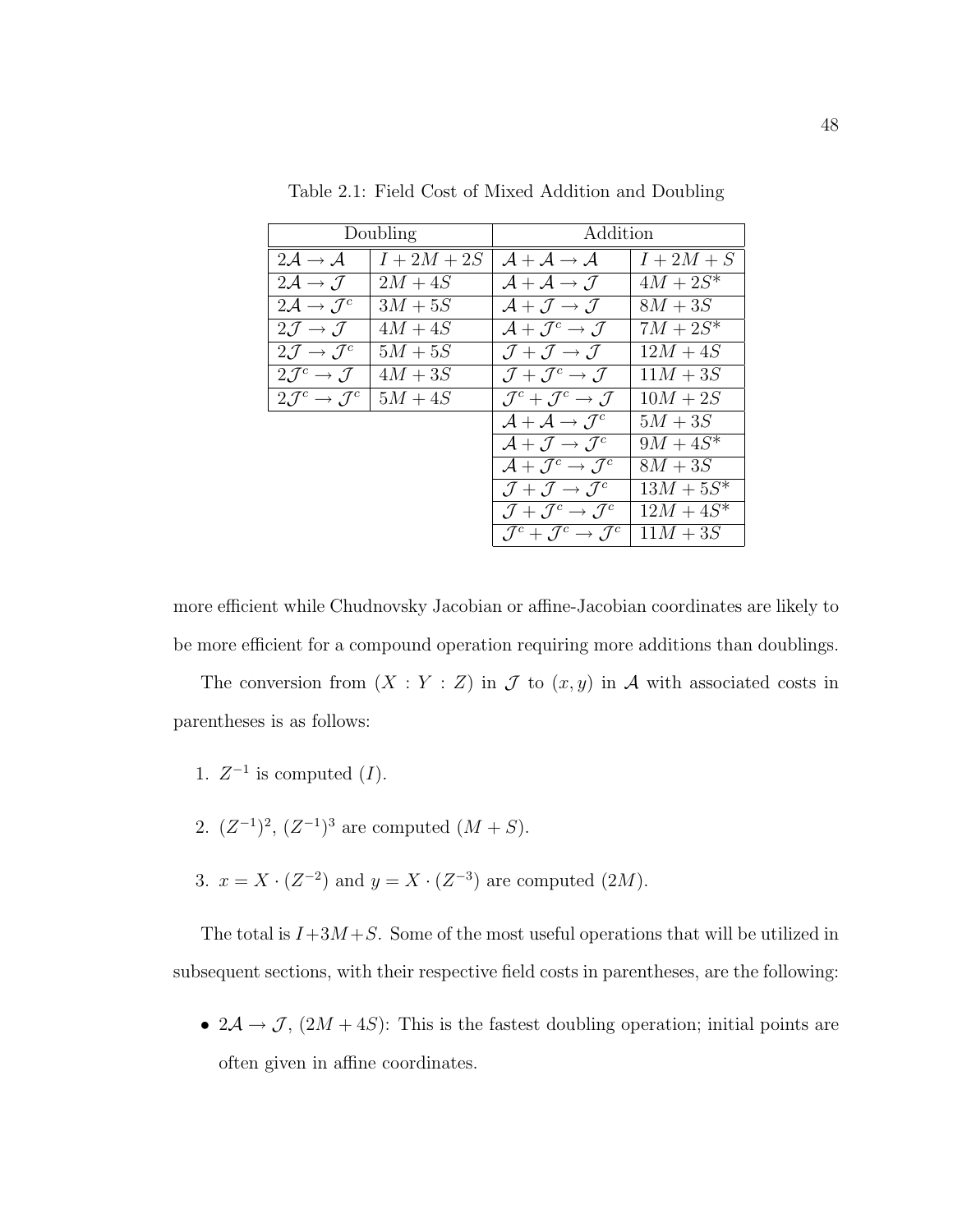- $2\mathcal{J} \rightarrow \mathcal{J}$ ,  $(4M + 4S)$ : In most of the algorithms for scalar multiplication, doubling will be featured more heavily than addition, therefore fast doubling is essential. This is the most efficient algorithm for doubling intermediate points when  $a = -3$ .
- $\mathcal{A} + \mathcal{A} \rightarrow \mathcal{J}$ ,  $(2M + 4S)$ : This is the fastest addition operation; initial points are often given in affine coordinates.
- $\mathcal{A}+\mathcal{J}\rightarrow\mathcal{J}$ ,  $(8M+3S)$ : The addition of points given in affine form with intermediate points in Jacobian form will be needed in certain scalar multiplication algorithms.
- $\mathcal{J} + \mathcal{J} \rightarrow \mathcal{J}$ ,  $(12M + 4S)$ : This addition algorithm is used for adding intermediate points that are in Jacobian form.
- $\mathcal{J}^c + \mathcal{J}^c \rightarrow \mathcal{J}^c$ , (11M + 3S): This algorithm is more efficient for the addition of intermediate points, but requires a conversion from Jacobian to Chudnovsky Jacobian coordinates. This addition is preferable when a long string of additions needs to be performed.
- $\mathcal{J}^c + \mathcal{J}^c \rightarrow \mathcal{J}$ ,  $(10M + 2S)$ : This operation can be used to terminate the long string of additions mentioned above and return the value in Jacobian coordinates.
- $\mathcal{J} \to \mathcal{J}^c$ ,  $(M + S)$ : This operation is used to convert Jacobian coordinates to Chudnovsky Jacobian coordinates when a number of repeated additions is needed such as in certain precomputations.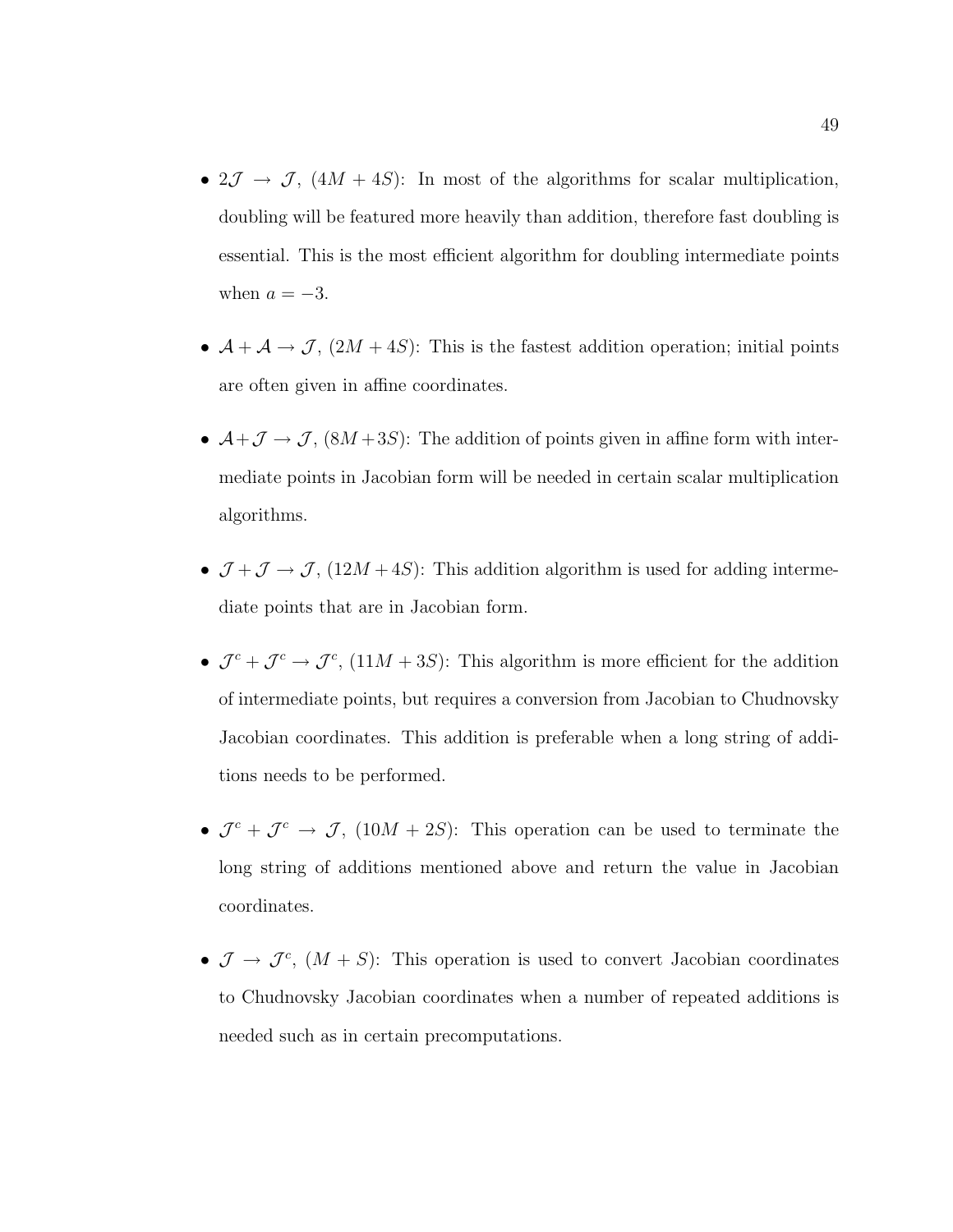•  $\mathcal{J} \to \mathcal{A}, (I + 3M + S)$ : This operation is needed to convert the intermediate points from Jacobian coordinates to affine coordinates.

## 2.4.4 Specialized Formulas

In this section, we focus on formulas for operations that involve two or more basic operations performed in sequence. Using custom formulas, certain operations can be performed faster when performed in sequence. Examples of this include a double followed by an add or an addition of a point to itself twice (tripling). If we treat these compound operations as a single operation, custom formulas can be found that reduce their complexity. Just like for doubling and addition, we will denote the sequenc double then add by  $2A + B \rightarrow C$  and triple by  $3A \rightarrow C$  for points given in coordinate systems  $A, B$  and  $C$ .

The formulas for  $3\mathcal{A} \rightarrow \mathcal{A}$  were introduced by Eisentrager *et al.* [31] and improved by Ciet et al. [19]. These formulas were used by Dimitrov et al. [28] to derive the following formula for tripling in Jacobian coordinates. Given  $P = (X_1 : Y_1 : Z_1)$ , we compute  $3P = (X_3 : Y_3 : Z_3)$  as

$$
M = 3X_1^2 + aZ_1^4,
$$
  
\n
$$
E = 12X_1Y_1^2 - M^2, T = 2Y_1^2 \cdot 4Y_1^2,
$$
  
\n
$$
X_3 = 8Y_1^2(T - ME) + X_1E^2,
$$
  
\n
$$
Y_3 = Y_1(4(ME - T)(2T - ME) - E^3),
$$
 and  
\n
$$
Z_3 = Z_1E.
$$

This formula computes the triple of a point for the case where  $a$  is an arbitrary value using  $10M + 6S$  operations. A repeated version that computes  $3^k \mathcal{J} \rightarrow \mathcal{J}$  was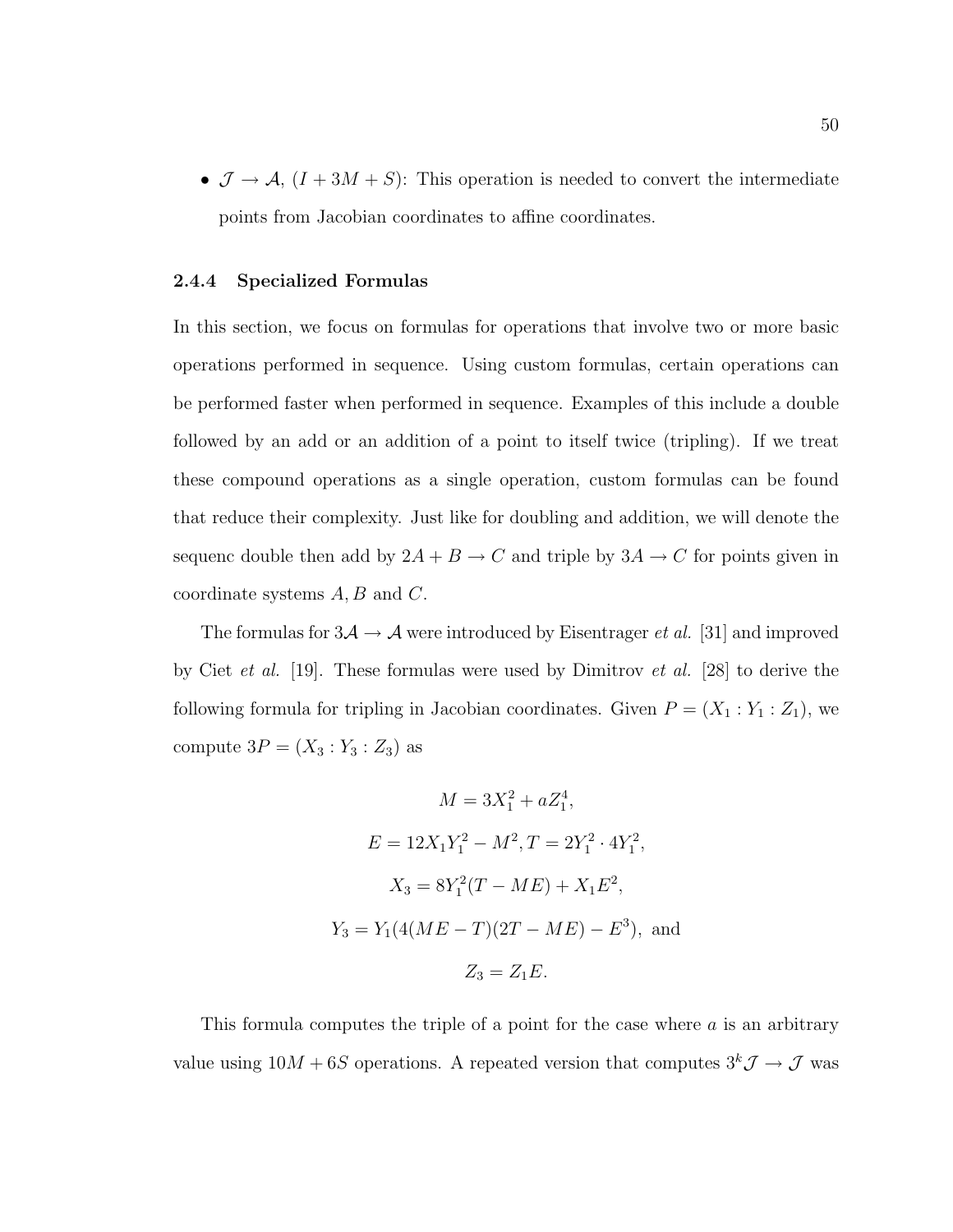described, with field cost  $(11k - 1)M + (4k + 2)S$ . The authors did not examine the case where  $a = -3$ . In this case, it is possible to reduce the cost of tripling an affine point to  $9M + 5S$ . We used this fact to derive two new algorithms for point tripling, Algorithms 10 and 11, that are not found in the literature. Algorithm 10 takes a point in affine form and returns its triple in Jacobian form. We will make the plausible assumption that  $P$  does not have order 3.

**Algorithm 10:** Point Tripling  $(3\mathcal{A} \rightarrow \mathcal{J})$ **Input:** Affine Point  $P_1 = (x_1, y_1)$ **Output:** Jacobian Point  $3P_1 = Q = (X_3 : Y_3 : Z_3)$ (1) if  $Z_1 = 0$  or  $y_1 = 0$  then return  $P_1$  $(2)$   $r_1 \leftarrow X_1^2$ (3)  $r_1 \leftarrow r_1 + (-1)$ (4)  $r_2 \leftarrow 2r_1$ (5)  $r_2 \leftarrow r_2 + r_1$ (6)  $r_1 \leftarrow Y_1^2$  $(7)$   $r_1 \leftarrow 2r_1$  $(8)$   $r_3 \leftarrow 2r_1$ (9)  $r_3 \leftarrow X_1 \cdot r_3$  $(10)$   $Y_3 \leftarrow 2r_3$  $(11)$   $r_3 \leftarrow r_3 + Y_3$  $(12)$   $Y_3 \leftarrow r_2^2$  $(13)$   $Y_3 \leftarrow -Y_3$  $(14)$   $r_3 \leftarrow r_3 + Y_3$  $(15)$   $r_4 \leftarrow r_1^2$  $(16)$   $r_4 \leftarrow 2r_4$  $(17)$   $Y_3 \leftarrow r_3^2$  $(18)$   $Z_3 \leftarrow X_1 \cdot Y_3$ (19)  $r_2 \leftarrow r_2 \cdot r_3$  $(20)$   $r_2 \leftarrow -r_2$  $(21)$   $r_2$  ←  $r_2$  +  $r_5$  $(22)$   $X_3 \leftarrow r_1 \cdot r_2$  $(23)$   $X_3 \leftarrow 2X_3$  $(24)$   $X_3 \leftarrow 2X_3$  $(25)$   $X_3 \leftarrow X_3 + Z_3$ (26)  $r_1 \leftarrow r_1 + r_2$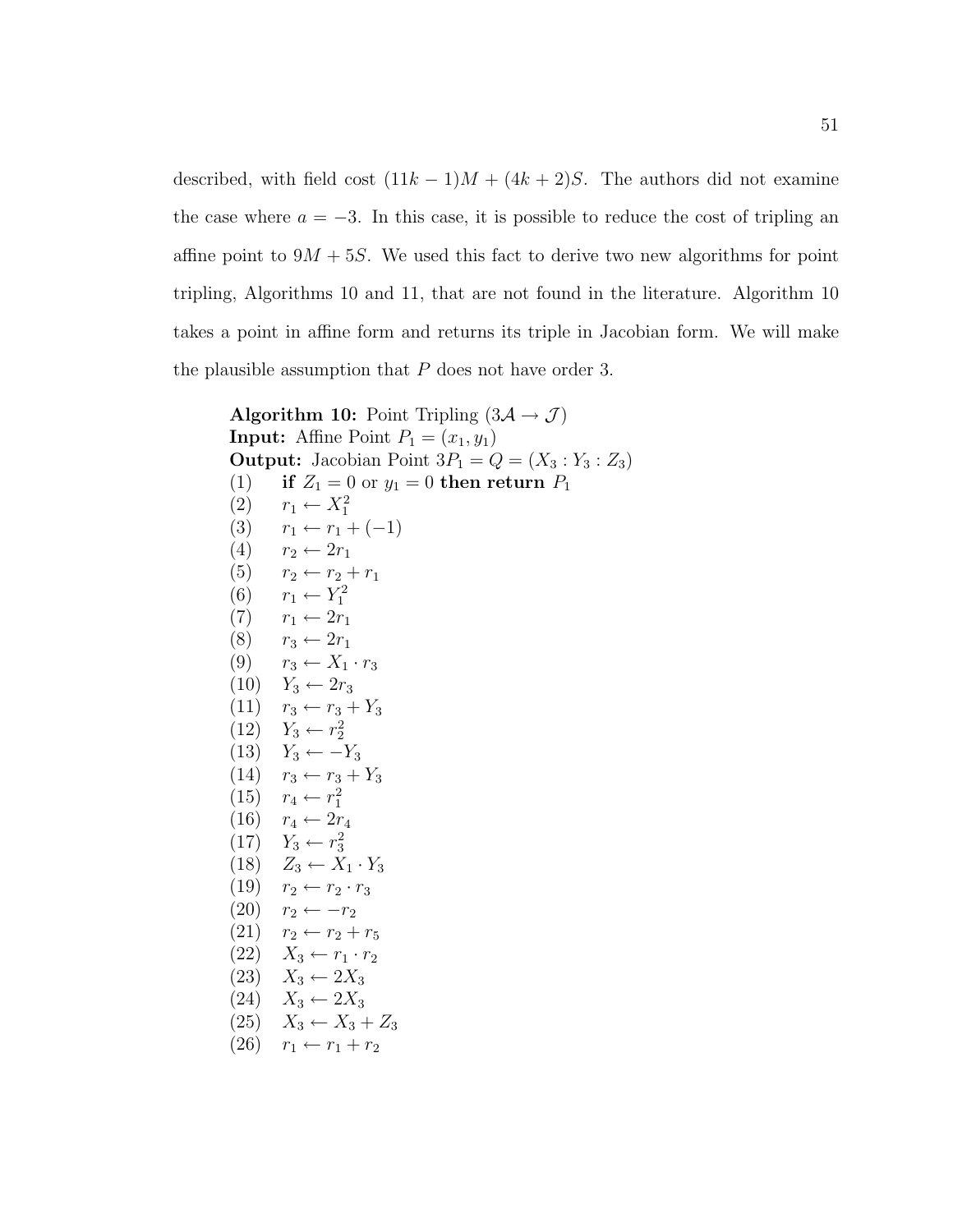$(27)$   $r_2 \leftarrow -r_2$  $(28)$   $Z_3 \leftarrow Z_3 \cdot r_3$  $(29)$   $r_1 \leftarrow r_1 \cdot r_2$  $(30)$   $r_1 \leftarrow 2r_1$  $(31)$   $r_1 \leftarrow 2r_1$  $(32)$   $Y_3$  ←  $r_1$  –  $Z_3$  $(33)$   $Y_3 \leftarrow Y_3 \cdot Y_1$  $(34)$   $Z_3 \leftarrow Z_1$  $(35)$   $Q := (X_3 : Y_3 : Z_3)$ (36) return Q

Algorithm 10 takes  $7M + 5S$  and 4 temporary variables or S when  $2P = \infty$ .

Algorithm 11: Point Tripling  $(3\mathcal{J} \rightarrow \mathcal{J})$ **Input:** Jacobian Points  $P_1 = (X_1 : Y_1 : Z_1)$ **Output:** Jacobian Point  $3P_1 = Q = (X_3 : Y_3 : Z_3)$ (1) if  $Z_1 = 0$  then return  $P_1$  $(2)$   $r_1 \leftarrow Z_1^2$ (3)  $r_2 \leftarrow X_1 - r_1$ (4)  $r_1 \leftarrow X_1 + r_1$ (5)  $r_1 \leftarrow r_1 \cdot r_2$ (6)  $r_2 \leftarrow 2r_1$  $(7)$   $r_2 \leftarrow r_2 + r_1$ (8) if  $r_2 = 0$  then return  $(1 : 1 : 0)$ (9)  $r_1 \leftarrow Y_1^2$  $(10)$   $r_1$  ←  $2r_1$  $(11)$   $r_3 \leftarrow 2r_1$  $(12)$   $r_3 \leftarrow X_1 \cdot r_3$  $(13)$   $Y_3 \leftarrow 2r_3$  $(14)$   $r_3 \leftarrow r_3 + Y_3$  $(15)$   $Y_3 \leftarrow r_2^2$  $(16)$   $Y_3 \leftarrow -Y_3$  $(17)$   $r_3 \leftarrow r_3 - Y_3$  $(18)$   $r_4 \leftarrow r_1^2$  $(19)$   $r_4 \leftarrow 2r_4$  $(20)$   $Y_3 \leftarrow r_3^2$  $(21)$   $Z_3 \leftarrow \tilde{X}_1 \cdot Y_3$  $(22)$   $r_2 \leftarrow r_2 \cdot r_3$ (23)  $r_2 \leftarrow -r_2$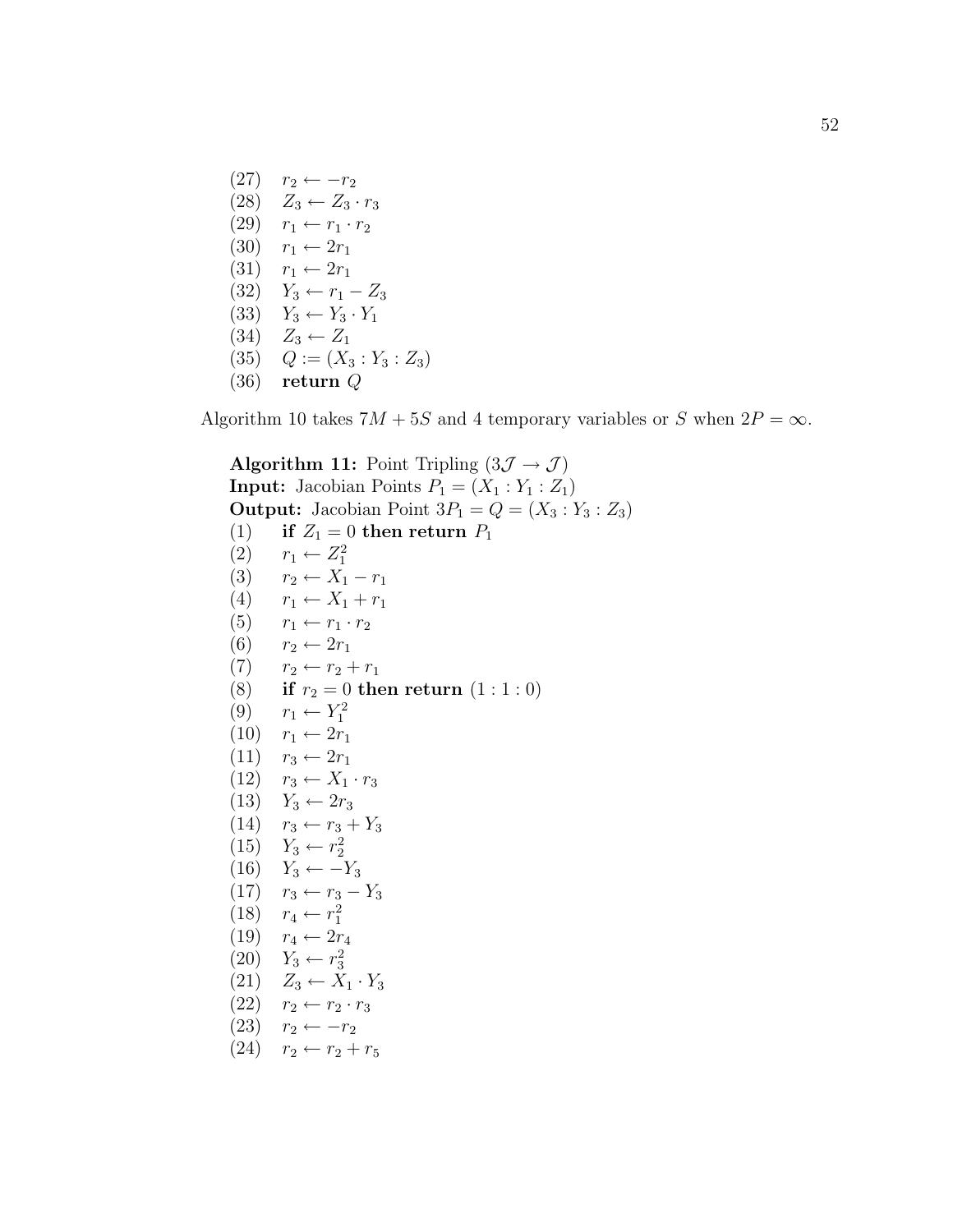$(25)$   $X_3 \leftarrow r_1 \cdot r_2$  $(26)$   $X_3 \leftarrow 2X_3$  $(27)$   $X_3 \leftarrow 2X_3$  $(28)$   $X_3 \leftarrow X_3 + Z_3$  $(29)$   $r_1 \leftarrow r_1 + r_2$  $(30)$   $r_2 \leftarrow -r_2$ (31)  $Z_3 \leftarrow Z_3 \cdot r_3$  $(32)$   $r_1 \leftarrow r_1 \cdot r_2$ (33)  $r_1 \leftarrow 2r_1$  $(34)$   $r_1 \leftarrow 2r_1$ (35)  $Y_3 \leftarrow r_1 - Z_3$  $(36)$   $Y_3 \leftarrow Y_3 \cdot Y_1$ (37)  $Z_3 \leftarrow Z_1 \cdot r_3$  $(38)$   $Q := (X_3 : Y_3 : Z_3)$ (39) return Q

Algorithm 11 has a field cost of  $9M+5S$  and uses 4 temporary variables, a savings of  $M + S$  and 3 temporary variables when compared with the formula by Dimitrov et al. [28].

Formulas for  $2\mathcal{A}+\mathcal{A}\rightarrow\mathcal{A}$  were introduced by Eisentrager *et al.* [31] and improved by Ciet *et al.* [19]. This algorithm was used to develop algorithms for  $2\mathcal{A} + \mathcal{A} \rightarrow$  $J$  and  $2\mathcal{A} + \mathcal{J} \rightarrow \mathcal{J}$  that take fewer field operations than any combination of doubling and addition algorithms. These are not included because they are not used in later chapters of the thesis and are generally not useful for elliptic curve scalar multiplication.

Table 2.2 illustrates the field cost of various special operations. The costs marked with ∗ were derived by the author. There are no known custom algorithms for  $2\mathcal{J} + \mathcal{A} \rightarrow \mathcal{J}$  and  $2\mathcal{J} + \mathcal{J} \rightarrow \mathcal{J}$  that take fewer operations than the combination of a double and an addition. The cost of these operations in Table 2.2 are given as the sum of the costs of the corresponding double and addition.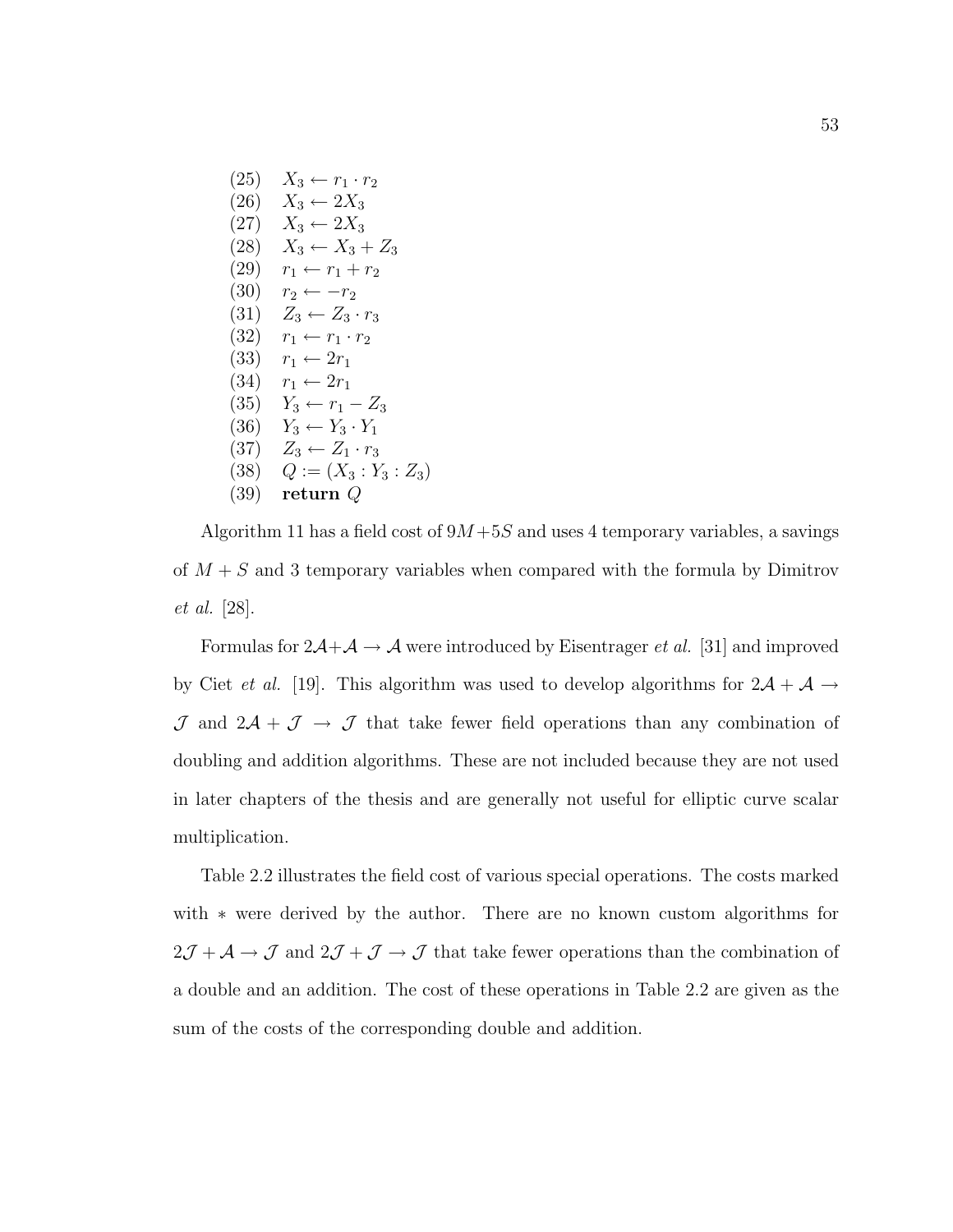| Operations                                             | Field Cost    |
|--------------------------------------------------------|---------------|
| $2\mathcal{A} + \mathcal{A} \rightarrow \mathcal{A}$   | $I+9M+2S$     |
| $2\mathcal{A} + \mathcal{A} \rightarrow \mathcal{J}^*$ | $11M + 3S$    |
| $2\mathcal{A} + \mathcal{J} \rightarrow \mathcal{J}^*$ | $15M + 4S$    |
| $2\mathcal{J} + \mathcal{A} \rightarrow \mathcal{J}$   | $12M + 7S$    |
| $2\mathcal{J} + \mathcal{J} \rightarrow \mathcal{J}$   | $16M + 8S$    |
| $3\mathcal{A} \rightarrow \mathcal{A}$                 | $I + 7M + 4S$ |
| $3\mathcal{A} \rightarrow \mathcal{J}^*$               | $7M+5S$       |
| $3\mathcal{J} \rightarrow \mathcal{J}^*$               | $9M+5S$       |

Table 2.2: Field Cost of Special Operations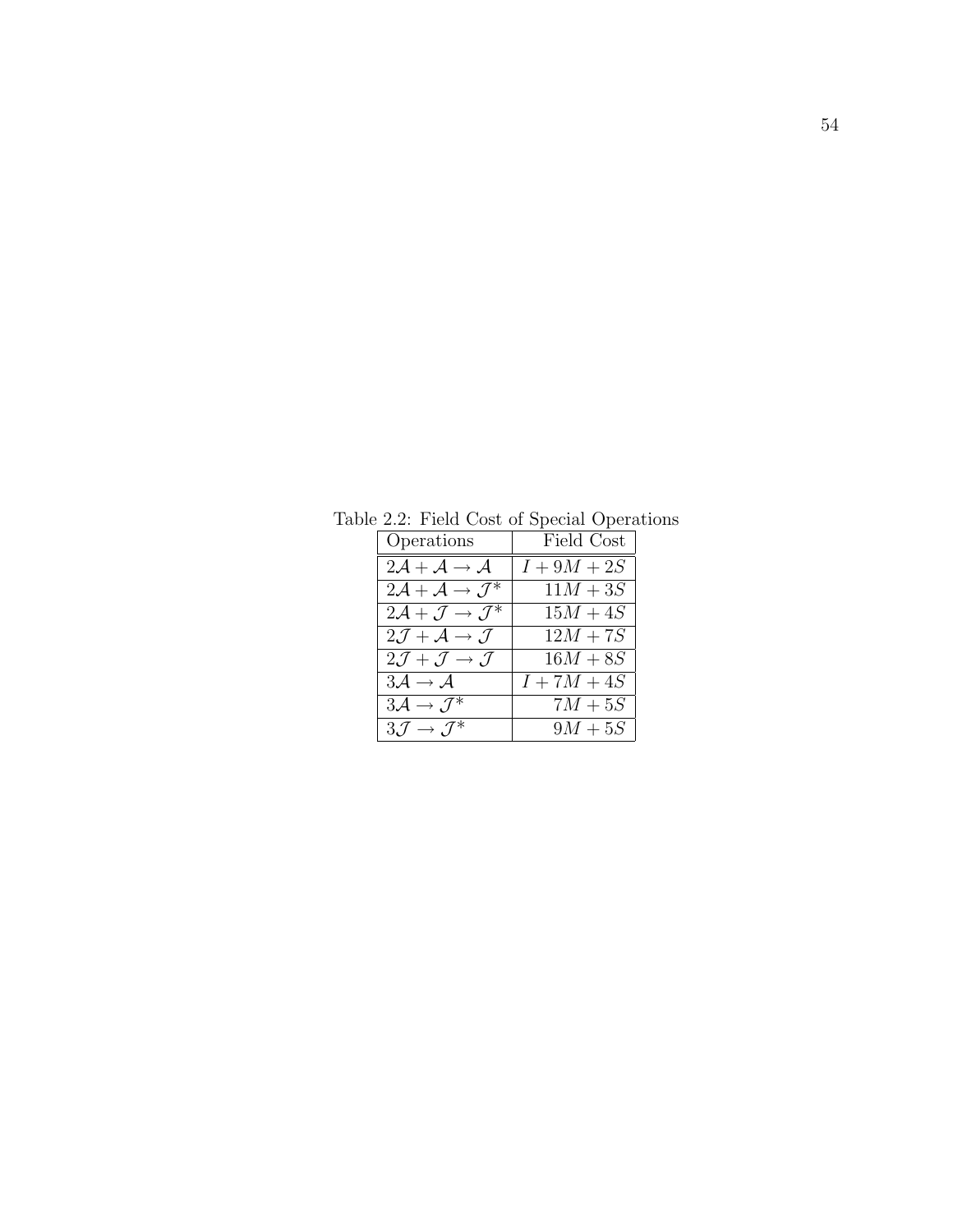# Chapter 3

# Elliptic Curve Scalar Multiplication

Scalar multiplication, adding a point  $P$  to itself  $k$  times, is an important operation on the group of points on an elliptic curve, especially for ECC. In this chapter, we describe, analyze and compare several algorithms to compute kP.

Scalar multiplication requires a point and an integer with which to multiply it. In certain situations, either the point or the multiplier is known in advance. The majority of the algorithms presented in this chapter are designed for the case in which neither the point nor the scalar multiplier are known in advance. This is called the unknown point case and any precomputation involving the point to be multiplied is included as part of the operation. We also describe algorithms for the known point case and the known multiplier case.

The unknown point methods introduced in this chapter are related to the classical binary scalar multiplication algorithm (see Knuth [52, Sec. 4.20]). The binary method computes the scalar multiple of a point by a sequence of successive doublings and additions determined by the digits of the binary representation of the multiplier. Improvements to this algorithm can be made by taking different binary representations of the multiplier such as the non-adjacent form (NAF) or the width w non-adjacent form  $(w\text{-}NAF)$ . These and similar representations lead to the binary NAF (Section 3.2.2), window NAF (3.2.3), sliding window (3.2.4), and fractional window (3.2.5) algorithms. An algorithm based on double-base number systems (3.2.6) generalizes the binary algorithm further.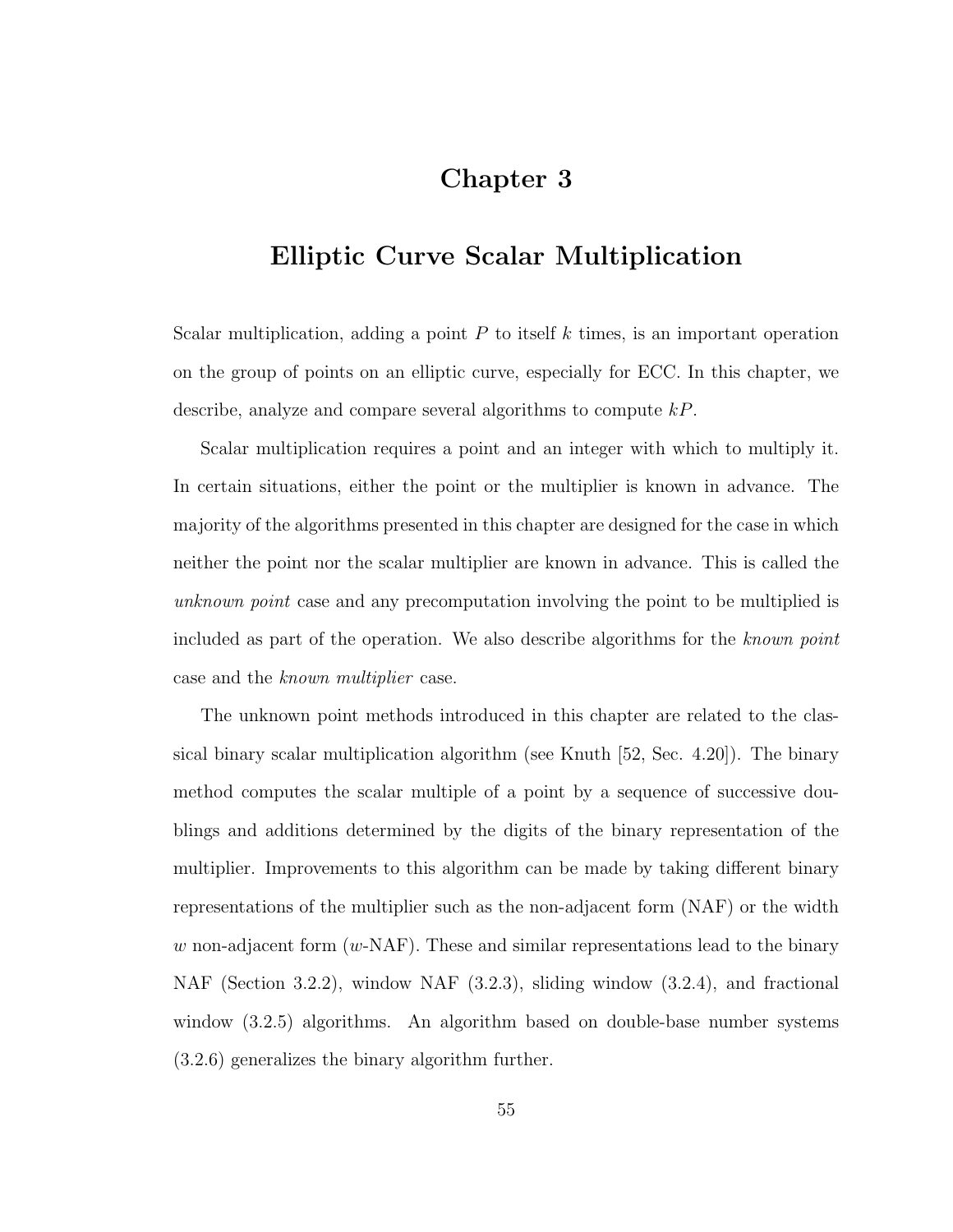In the known point or known multiplier cases, some steps can be taken to speed up scalar multiplication. We discuss techniques used in these special circumstances in Sections 3.3 and 3.4. The main techniques for the known point case are the fixed-base windowing technique and the comb method. These involve expensive precomputations and provide a significant speedup compared to the unknown point algorithms. The known multiplier algorithms rely on generating an addition chain for the multiplier.

The algorithms in this chapter will be analyzed in terms of two levels of complexity. First, we present the expected number of elliptic curve operations needed and second, the number of finite field operations needed. The number of finite field operations is determined by specifying the point representations and the elliptic curve operations used in the algorithms. The analyses in this chapter are all new. These estimates are average case estimates unless otherwise noted.

## 3.1 Conventions

In this chapter, we deal with elliptic curves over prime fields. Suppose that  $E/\mathbb{F}_p$  is such an elliptic curve where p is a large prime. In this case,  $E(\mathbb{F}_p)$  is the group of rational points. The focus of this chapter is computing the scalar multiple  $kP$  of a point  $P \in E(\mathbb{F}_p)$  where  $k \in \mathbb{N}$ . The time it takes to perform the scalar multiplication operation is related to the size of the integer  $k$ . We focus on the size of various representations of k, where the integer  $d = \lfloor \log_2 k \rfloor + 1$  is the bit-length of the binary representation of k.

In this chapter, we will deal with numbers and their base 2 representations.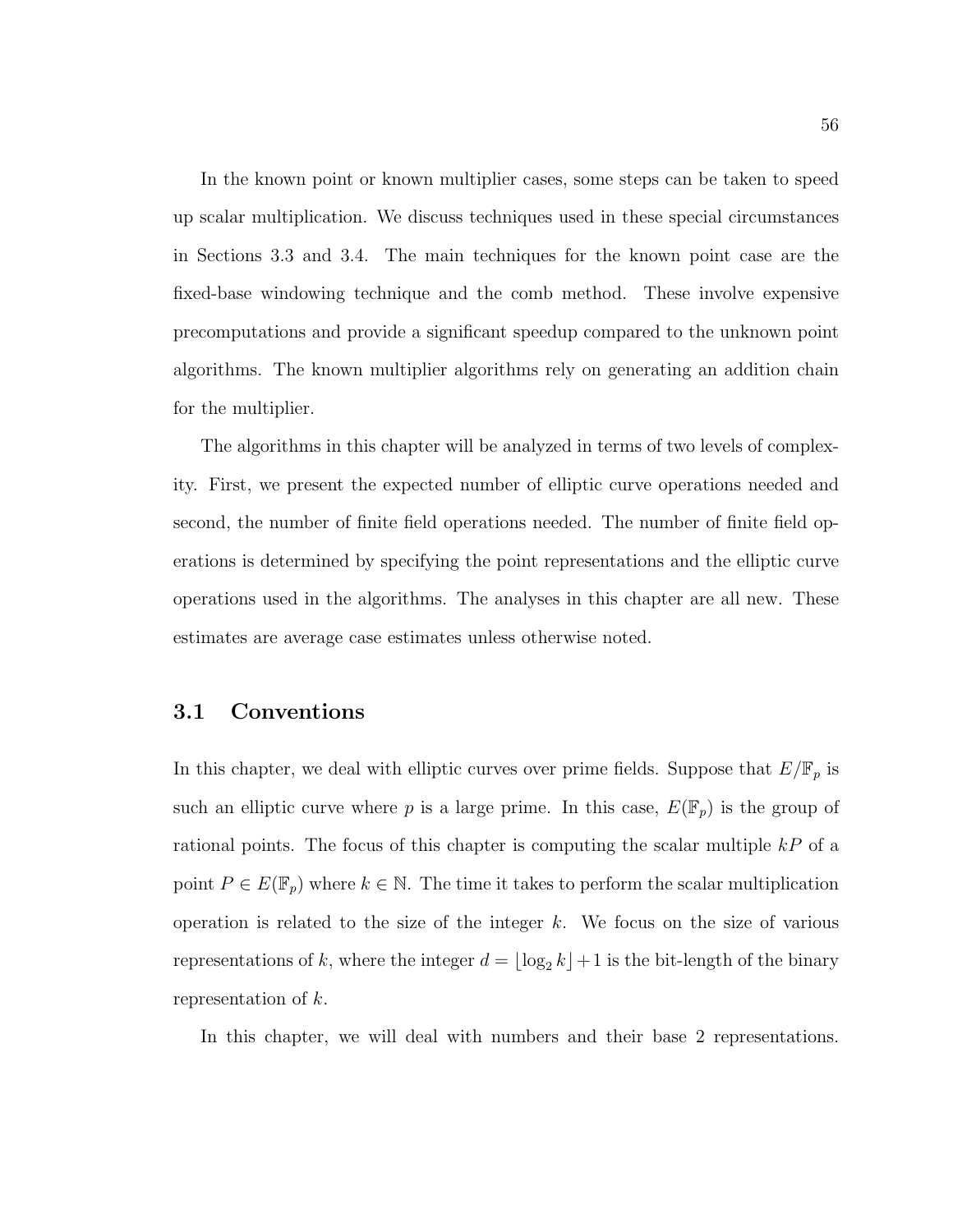Integers are represented using finite sums of the form  $\sum_{i\geq 0} a_i 2^i$ . If n is an integer and can be written as a finite sum  $n = \sum_{i\geq 0} a_i 2^i$ , we call  $n = \sum_{i\geq 0} a_i 2^i$  a base-2 representation of n. The following notation is used to denote base 2 representations:

$$
(\cdots, a_2, a_1, a_0)_2 = \cdots + a_2 2^2 + a_1 2^1 + a_0.
$$

Each  $a_i$  is called a *digit*. In the usual binary system, each digit is equal to 0 or 1. In this chapter, we deal with alternative systems for which the digits and the base can take on different values.

The running time analysis of scalar multiplication is based on two levels of complexity, elliptic curve operations and finite field operations. For the number of elliptic curve additions and doublings, the time needed to perform an addition will be denoted A, the time for a doubling  $D$  and the time needed for a tripling  $T$ . For finite field operations, as before, a finite field multiplication will be denoted  $M$ , a squaring  $S$  and an inversion I. Operations such as finite field addition, negation and doubling that take a negligible amount of time in comparison to multiplication will not be counted.

As explained in Section 2.2, there are different representations of elliptic curve points. Elliptic curve operations have different costs in different representations. For this discussion, we will only consider points in Chudnovsky Jacobian form  $(\mathcal{J}^c)$ , Jacobian form  $(\mathcal{J})$ , and affine form  $(\mathcal{A})$ . Projective coordinates  $(\mathcal{P})$  are not used because addition and doubling are both slower in this form than in Chudnovsky Jacobian form.

In the detailed analysis of an algorithm, we describe each step of the algorithm in terms of operations listed in Tables 2.1 and 2.2. Every elliptic curve operation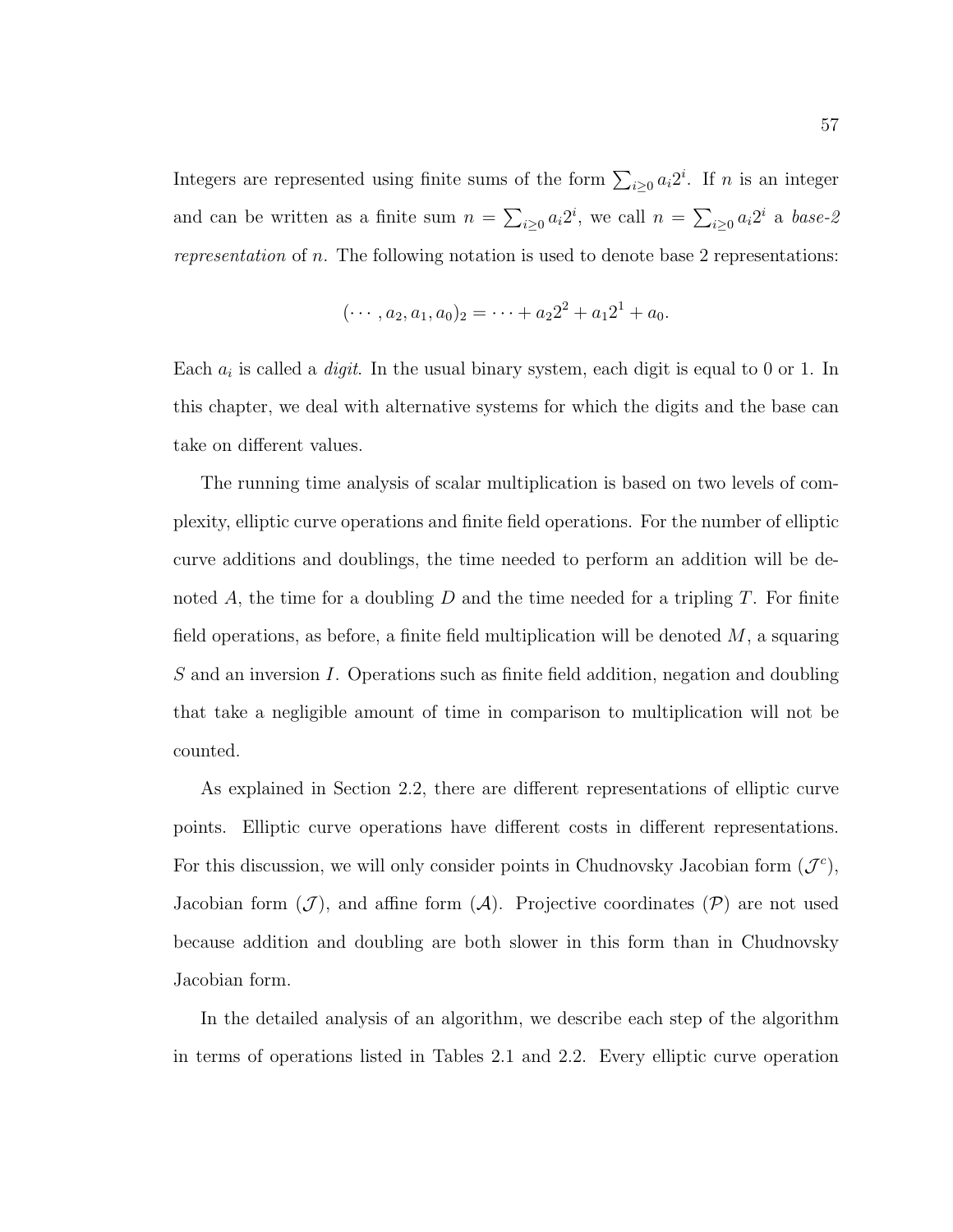has an associated cost in terms of the number of operations required in the base field. The total cost of an algorithm is the total of the costs of the required group operations. This total is called the field cost and the field cost with substitutions  $S = (4/5)M$  and  $I = 80M$  will be called the M-cost. These estimates are standard and are justified in Section A.4 and based on the findings of Brown  $et \ al.$  [16]. It must be emphasized that the field costs presented in this chapter are average case estimates. We must also note that while the standard substitution for  $I$  is  $80M$ , it may be as low as 30M in certain implementations and this consideration is noted when relevant.

In 1999, NIST [78] published a set of recommended primes for prime field elliptic curve cryptography that can be found in Section A.3.3 of the Appendix. These primes are denoted by P192, P224, P256, P384 and P521 and their bit-lengths are 192, 224, 256, 384 and 521, respectively. These primes are chosen because they have a specific form that permits faster modular reduction (see Appendix A for more details). In elliptic curve cryptography, the scalars used in scalar multiplication are approximately the same size as the underlying field of the curve. In each section of this chapter, we examine the field cost and M-cost of the scalar multiplication algorithms for multipliers of sizes 192, 224, 256, 384 and 521 bits, in order to correspond with curves over the corresponding NIST primes. In some algorithms, the multiplier is given in a base 2 representation other than the standard binary representation. In such cases, we assume the multipliers have length 192, 224, 256, 384 and 521 so that they have the same length as the corresponding NIST primes.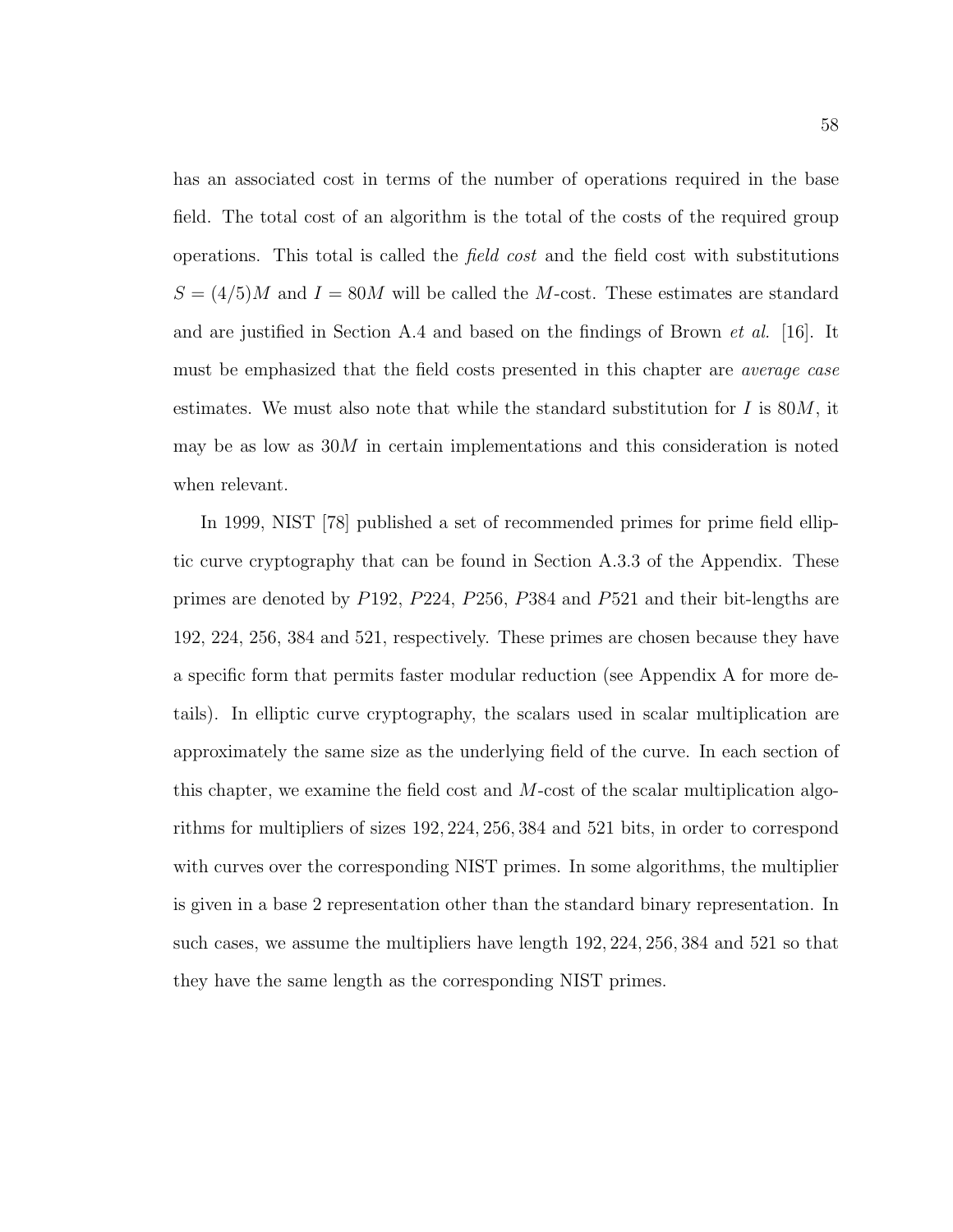# 3.2 Unknown Point Scalar Multiplication

In this section, we present algorithms for elliptic curve scalar multiplication when neither the point nor the multiplier are known in advance. A general overview of these algorithms is presented by Gordon [39].

Most of the algorithms in this section are variations of the binary algorithm presented in Section 3.2.1. The variations improve efficiency by utilizing other representations of integers for which the digits can be taken from a set larger than {0, 1}. Including −1 in the set of digits lead to the NAF algorithm (Section 3.2.2); using larger digits leads to the window NAF, sliding window, and fractional window algorithms (Sections 3.2.3, 3.2.4 and 3.2.5). The binary algorithm is generalized for binary-ternary representations of integers in the double-base chain algorithm (3.2.6). All the algorithms presented in this section are found in the literature in one form or another.

### 3.2.1 Binary Method

The naïve method for computing  $kP$  from P is to add P to itself k times. This method is inefficient since it takes  $k$  elliptic curve operations. Binary exponentiation is a simple method for exponentiation that requires on the order of  $log(k)$  elliptic curve operations. This algorithm is equivalent to the square-and-multiply method for modular exponentiation (see Gordon [39]) but described in additive form. It is sometimes referred to as the *double-and-add* algorithm. The algorithm relies on the fact that every integer k has a binary representation  $(k_{d-1}, \ldots, k_0)_2$  such that  $k = k_{d-1}2^{d-1} + \cdots + k_12 + k_0$  with  $k_{d-1} \neq 0$  and  $k_i \in \{0, 1\}$ . Using Horner's rule [52,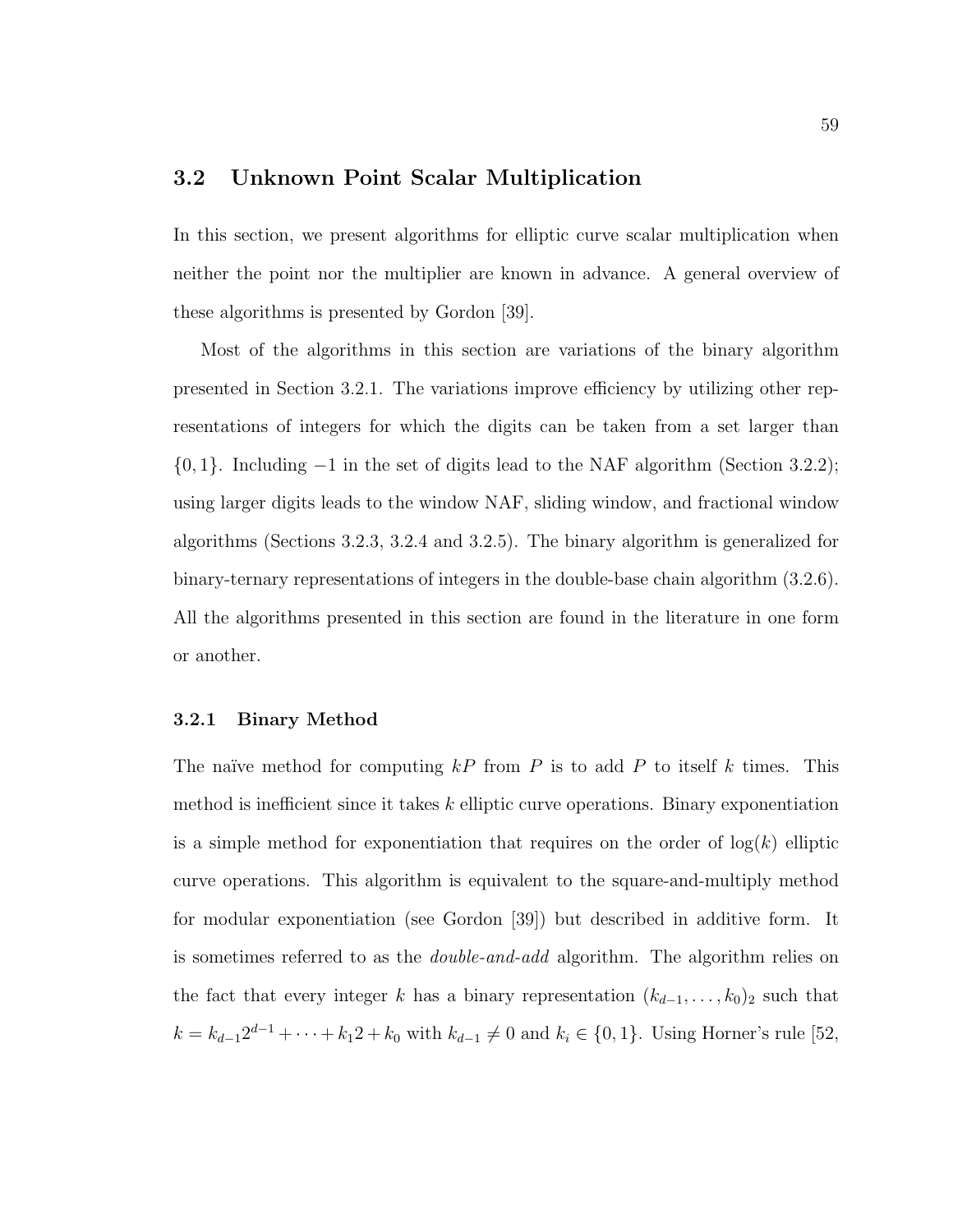Ch. 4] we can write

$$
kP = 2(2 \dots (2k_{d-1}P + k_{d-2}P) + \dots + k_1P) + k_0P,
$$

allowing  $kP$  to be computed using a sequence of doublings and additions.

In the right-to-left variant of this algorithm, based on Horner's rule, the computation begins with the least significant digits. Each binary power multiple of P is computed, and is added to the running total when the corresponding digit is 1. Algorithm 12 is adapted from Gordon [39].

Algorithm 12: Right-to-Left Binary Scalar Multiplication **Input:** Affine point  $P$ , positive integer  $k$  with binary representation  $(k_{d-1}, \ldots, k_0)_2$ **Output:** Affine point  $kP$ (1)  $Q \leftarrow \infty$  $(2)$   $T \leftarrow P$ (3) for  $i = 0$  down to  $d - 1$ (4) if  $k_i \neq 0$  then  $Q \leftarrow Q + T$ (5)  $T \leftarrow 2T$  $(6)$  return Q

The left-to-right variant of this algorithm begins with the most significant digits.

The point  $P$  is added to the running total for each non-zero digit and the total is doubled for every digit. Algorithm 13 is adapted from Gordon [39].

Algorithm 13: Left-to-Right Binary Scalar Multiplication **Input:** Affine point  $P$ , positive integer  $k$  with binary representation  $(k_{d-1}, \ldots, k_0)_2$ **Output:** Affine point  $kP$  $(1)$   $Q \leftarrow P$ (2) for  $i = d - 2$  to 0 (3) if  $k_i \neq 1$ (4)  $Q \leftarrow 2Q + P$ (5) else (6)  $Q \leftarrow 2Q$ (7) return Q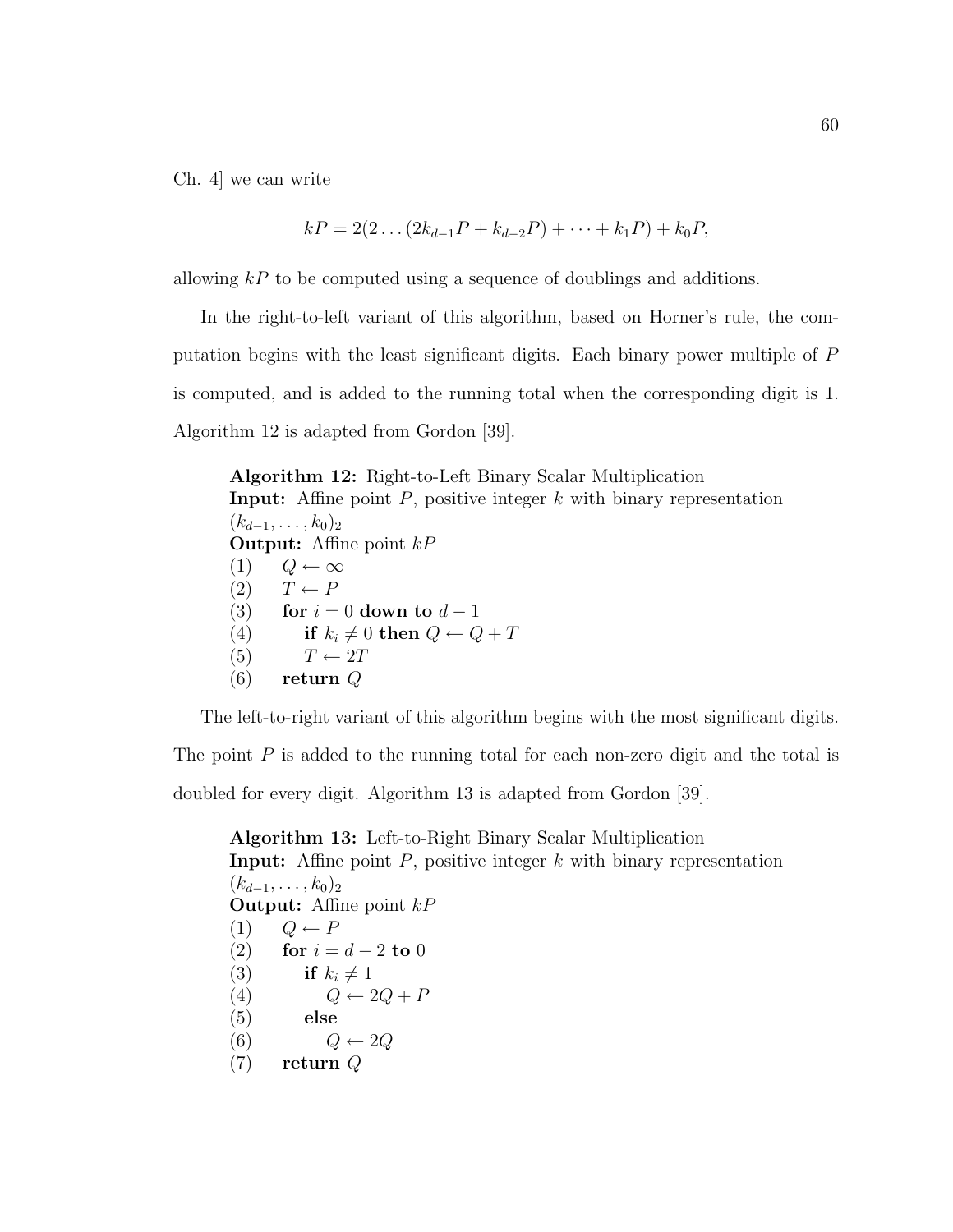Algorithms 12 and 13 both take  $d-1$  squarings and  $H(k) - 1$  additions where d is the bit-length of k and  $H(k)$  is the Hamming weight (i.e. the number of non-zero digits) of k.  $H(k)$  is  $(d+1)/2$  on average.

A more detailed analysis can be performed by determining the type of representation used for the elliptic curve points and the specific operations used to perform the computation. The following is a description of each step of the previous algorithms using operations from Tables 2.1 and 2.2. In Algorithm 12, there are approximately twice as many doublings as additions. The coordinate system with the fastest doubling is Jacobian coordinates, so this is the coordinate system we will use. Another option is Chudnovsky Jacobian coordinates, saving one multiplication and one squaring per addition, and costing an extra multiplication per doubling in comparison to Jacobian coordinates. Since  $M > S$ , this coordinate system is slower. Moreover, each point is represented by 5 finite field elements instead of 3.

Step 4 of Algorithm 12 defines Q the first time it is reached. The second time it is reached, it is performed with  $A + \mathcal{J} \to \mathcal{J}$  if k is odd and  $\mathcal{J} + \mathcal{J} \to \mathcal{J}$  if k is even. Every other time,  $\mathcal{J} + \mathcal{J} \to \mathcal{J}$  is used. Step 5 is performed with  $2\mathcal{A} \to \mathcal{J}$ the first time and  $2\mathcal{J} \rightarrow \mathcal{J}$  the rest of the time. The result of the algorithm is in Jacobian form, so  $\mathcal{J} \to \mathcal{A}$  is needed to return the required affine point. The mixed affine-Jacobian operations are used because the initial points are given in affine coordinates.

With this implementation, Algorithm 12 takes

$$
\left(\frac{d-1}{2}\right)A + (d-1)D,
$$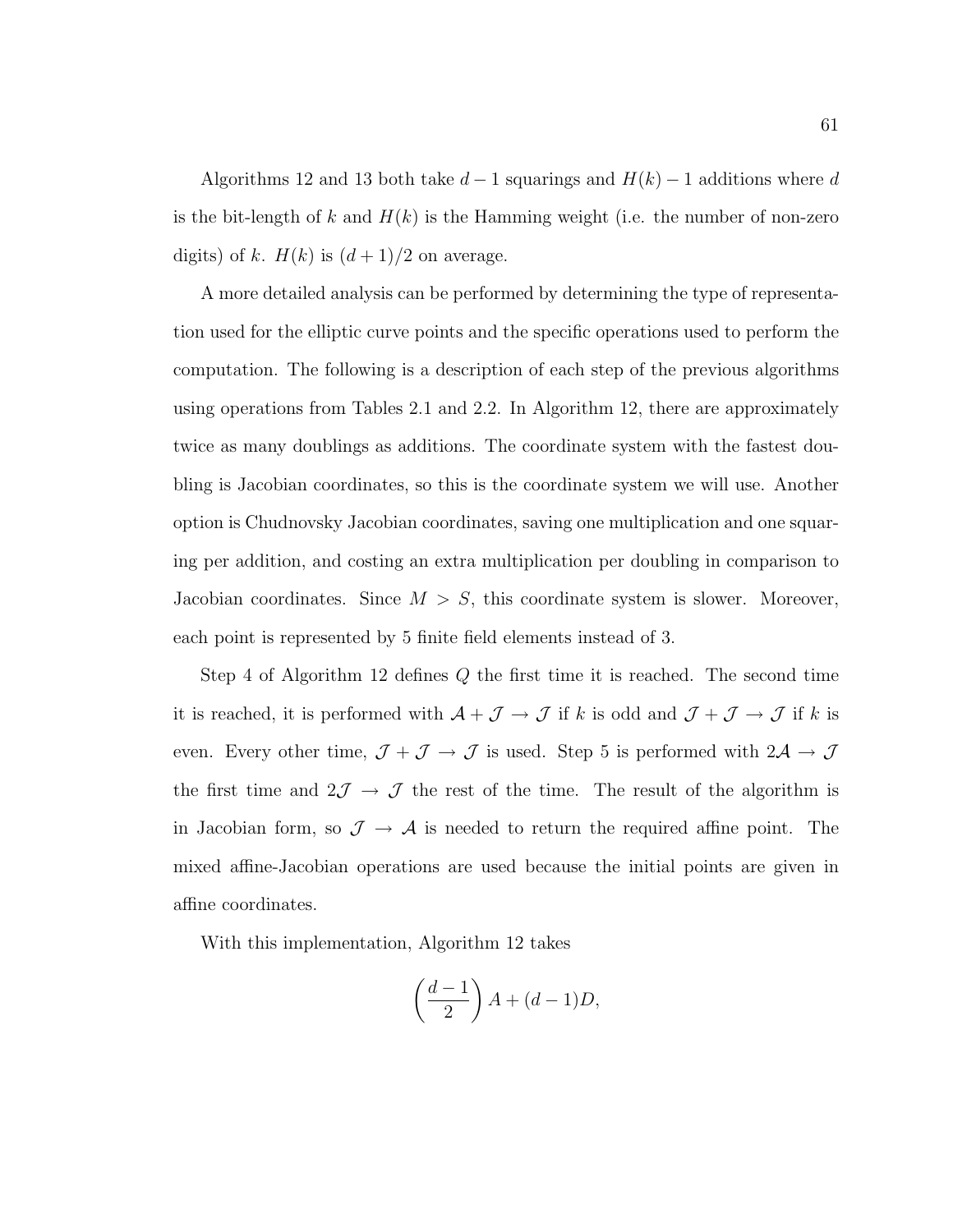which has field cost

$$
\left(\frac{d-3}{2}\right)(12M+4S) + (d-2)(4M+4S) + (8M+3S) + (2M+4S) + (I+3M+S)
$$
  
= I + (10d - 13)M + (6d - 6)S

when  $k$  is odd and

$$
\left(\frac{d-1}{2}\right)(12M+4S) + (d-2)(4M+4S) + (2M+4S) + (I+3M+S)
$$
  
= I + (10d-9)M + (6d-5)S

when  $k$  is even.

Step 4 of Algorithm 13 is performed with  $3\mathcal{A} \to \mathcal{J}$  if  $i = d-2$ , and  $2\mathcal{J} + \mathcal{A} \to \mathcal{J}$ otherwise. Step 6 is performed with  $2\mathcal{A} \to \mathcal{J}$  if  $i = d - 2$ , and  $2\mathcal{J} \to \mathcal{J}$  otherwise. The result of the algorithm is in Jacobian form, so  $\mathcal{J} \to \mathcal{A}$  is needed.

Algorithm 13 has field cost

$$
\left(\frac{d-3}{2}\right)(12M+7S) + (8M+4S) + \left(\frac{d-1}{2}\right)(4M+4S) + (I+3M+S)
$$
  
= I + (8d-5)M +  $\left(\frac{11}{2}d + \frac{11}{2}\right)S$ 

when  $k_{d-2}$  is 1 and

$$
\left(\frac{d-1}{2}\right)(12M+7S) + (2M+4S) + \left(\frac{d-3}{2}\right)(4M+4S) + (I+3M+S)
$$
  
= I + (8d-7)M +  $\left(\frac{11}{2}d - \frac{11}{2}\right)S$ 

when  $k_{d-2}$  is 0.

If we suppose that both  $k_{d-2}$  and  $k_0$  are 1 half the time as one would expect on average, then Table 3.1 describes the average field cost of these operations. The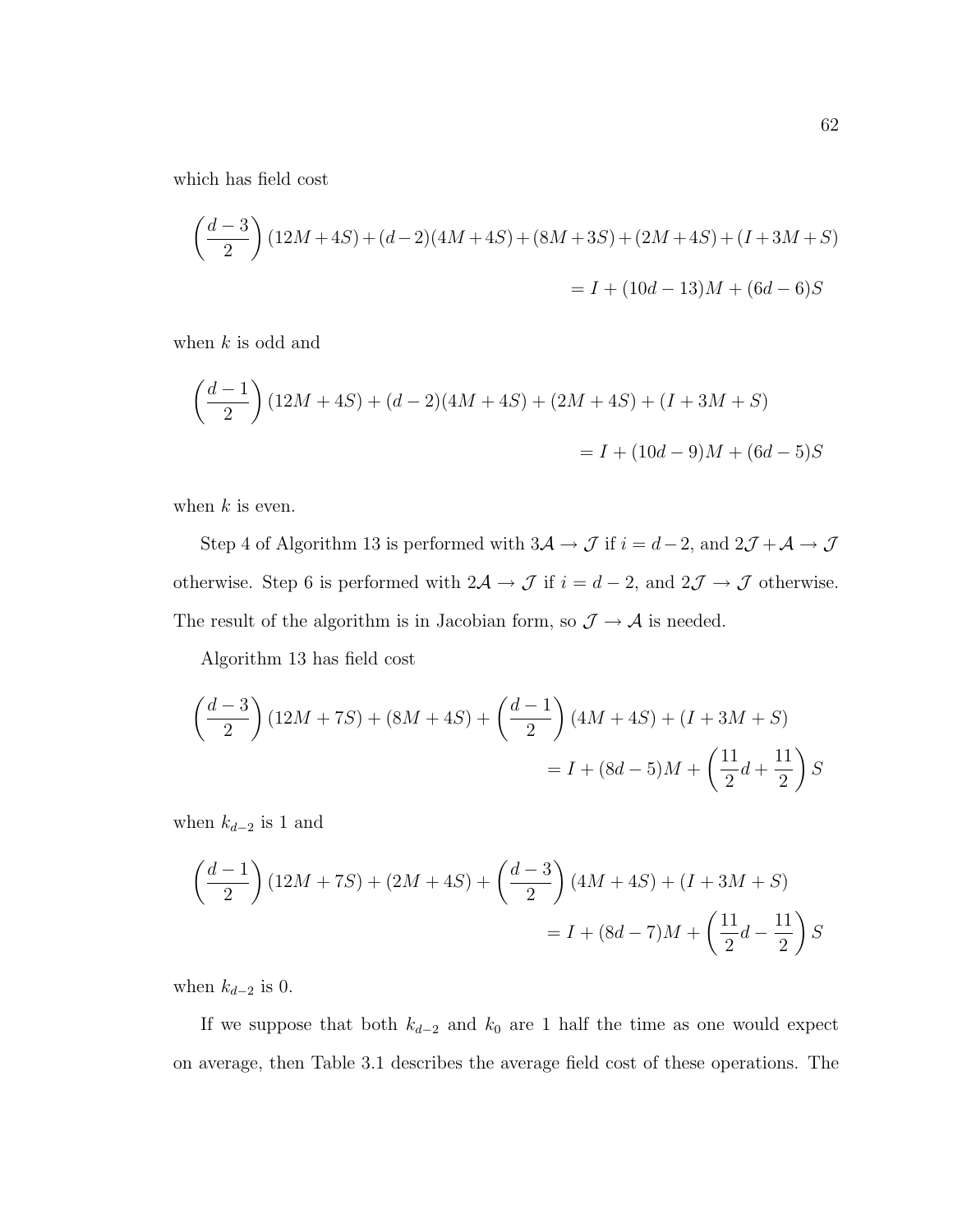| $\overline{d}$ | R2L                 |           | L2R                           |           |  |
|----------------|---------------------|-----------|-------------------------------|-----------|--|
|                | Field Cost          | $M$ -cost | Field Cost                    | $M$ -cost |  |
| 192            | $I+1909.0M+1146.5S$ |           | $2906.2M$   I+1516.0M+1043.0S | 2430.4M   |  |
| 224            | $I+2229.0M+1338.5S$ |           | $3379.8M$   I+1772.0M+1219.0S | 2827.2M   |  |
| 256            | $I+2549.0M+1530.5S$ |           | $3853.4M$   I+2028.0M+1395.0S | 3224.0M   |  |
| 384            | $I+3829.0M+2298.5S$ |           | $5747.8M$   I+3052.0M+2099.0S | 4811.2M   |  |
| 521            | $I+5199.0M+3120.5S$ | 7775.4M   | $I+4148.0M+2852.5S$           | 6510.0M   |  |

Table 3.1: Binary Method Average Cost

left-to-right binary algorithm is more efficient in this context because the point that is repeatedly added is the initial point  $P$ , given in affine form, which allows the faster Jacobian-affine addition formulas to be used.

# 3.2.2 Binary NAF

The signed binary representation is a redundant system for representing an integer. The standard base 2 representation for an integer  $k$  is

$$
k = \sum_{i=0}^{d-1} k_i 2^i,
$$

where  $k_i \in \{0, 1\}$ . This representation is unique. A signed binary system is a base 2 representation that allows  $k_i \in \{-1, 0, 1\}$ . Let  $(k_{d-1}, \ldots, k_0)$  denote a sequence of digits of such an integer k, where  $k_{d-1} \neq 0$ . The notation  $\overline{k}_i$  will represent the integer  $-k_i$ . Signed binary representations are highly redundant, for example

$$
3 = (1, 1) = (1, 0, \overline{1}) = (1, \overline{1}, 0, \overline{1}),
$$

in such a representation. If we make the additional restriction that no two consecutive digits can be non-zero, we find that this restricted signed binary representation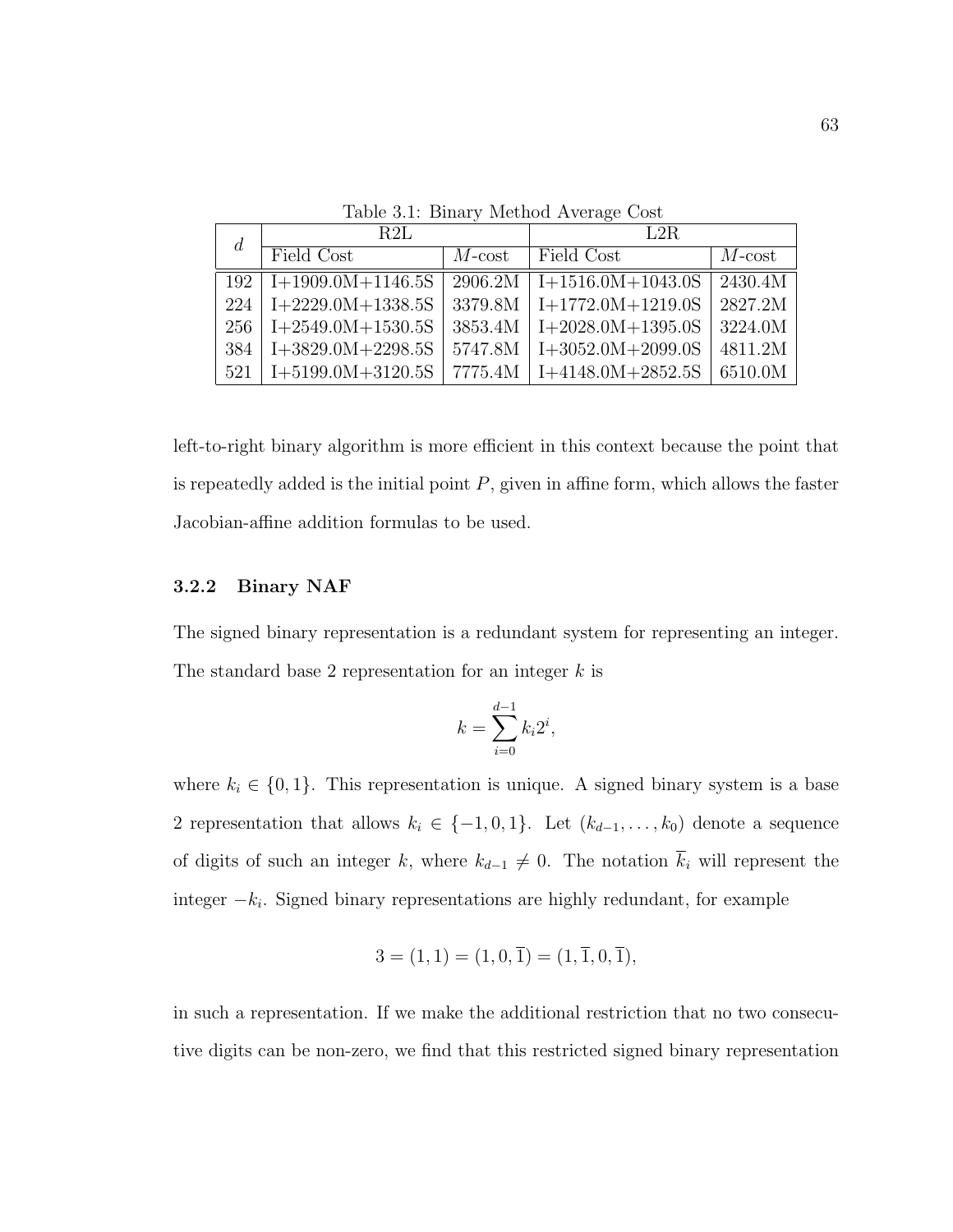not only exists, it is unique for all integers. A useful fact is that this representation requires at most one additional digit when compared to the standard binary representation. This representation is called the *non-adjacent form*  $(NAF)$  and its properties, summarized below in Theorem 3.2.1, were examined in depth by Bosma [13].

**Theorem 3.2.1.** Let  $k$  be a positive integer.

- 1. k has a unique NAF denoted  $NAF(k)$ .
- 2. NAF(k) has the fewest non-zero digits of any signed digit binary representation of  $k$ .
- 3. The length of  $NAF(k)$  is at most one more than the length of the binary representation of k.
- 4. If the length of  $NAF(k)$  is l, then  $2^{l}/3 < k < 2^{l+1}/3$ .
- 5. The average density of nonzero digits among all NAFs of length l is 1/3.

Since the first digit  $k_{d-1}$  of an NAF representation for a positive integer k is 1, then  $k_{d-2}$  is forced to be 0. Computing the NAF representation of an integer k is a straightforward process performed by Algorithm 14. This algorithm is adapted from Hankerson et al. [43, Alg. 3.35].

Algorithm 14: Computing the NAF of a Positive Integer **Input:** Positive integer  $k$ **Output:** NAF(k) as a signed binary representation  $(k_{d-1}, \ldots, k_0)$  $(1)$   $i \leftarrow 0$ (2) while  $k > 1$ (3) if k is odd (4)  $k_i \leftarrow 2 - (k \mod 4)$ (5)  $k \leftarrow k - k_i$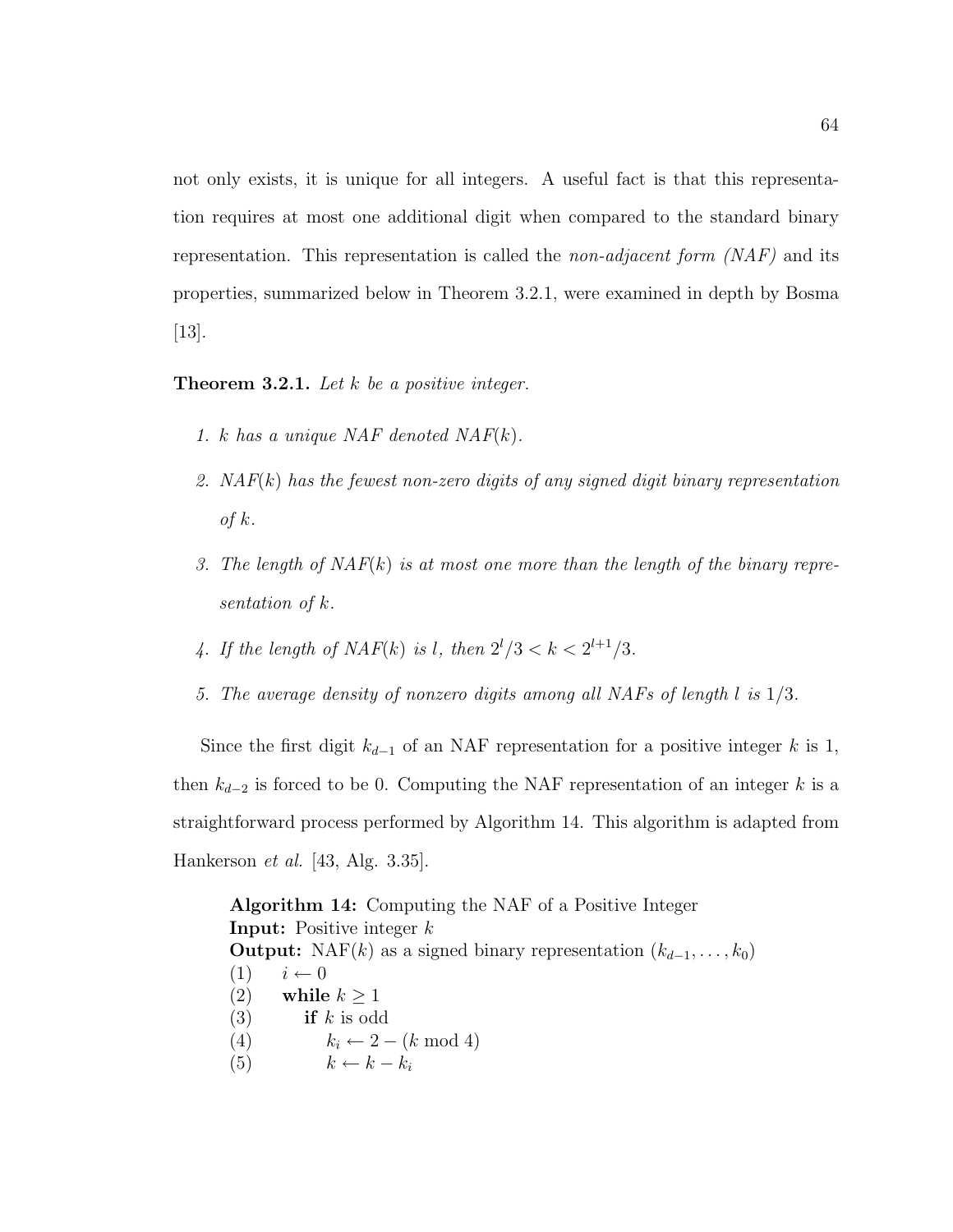| (6) | else                                 |
|-----|--------------------------------------|
| (7) | $k_i \leftarrow 0$                   |
| (8) | $k \leftarrow k/2, i \leftarrow i+1$ |
| (9) | return $(k_{d-1}, \ldots, k_0)$      |

Another signed binary encoding that was recently introduced by Okeya *et al.* [81] is the mutual opposite form (MOF). This representation has many of the same attributes as the NAF including length expansion and average density. The significant difference is that it is computed left-to-right rather than right-to-left. This could potentially lead to improvements as the MOF can be computed more easily on the fly. See Okeya et al. [81] for more details on the encoding. Since the density of this representation is identical to that of the NAF, we will not consider separate algorithms for left-to-right NAF scalar multiplication and left-to-right MOF scalar multiplication.

In the binary representation, the operation performed for each digit is either  $2P+Q$  or 2P. When -1 is allowed for a digit, the operations performed are  $2P+Q$ ,  $2P$  or  $2P - Q$ . The fact that negation is a fast operation in the group of rational points on an elliptic curve allows  $2P - Q$  to be computed in essentially the same amount of time as  $2P+Q$ . This allows for the binary algorithm to be adapted to using a signed digit representation with no additional computational cost. Algorithm 15 computes a scalar multiple of a point given the NAF of the scalar, adapted from Gordon [39].

```
Algorithm 15: Left-to-Right NAF
Input: Affine point P, positive integer k with \text{NAF}(k) = (k_{d-1}, \ldots, k_0)Output: Affine point kP(1) Q \leftarrow 2P(2) for i = d - 3 to 0
(3) if k_i = 1
```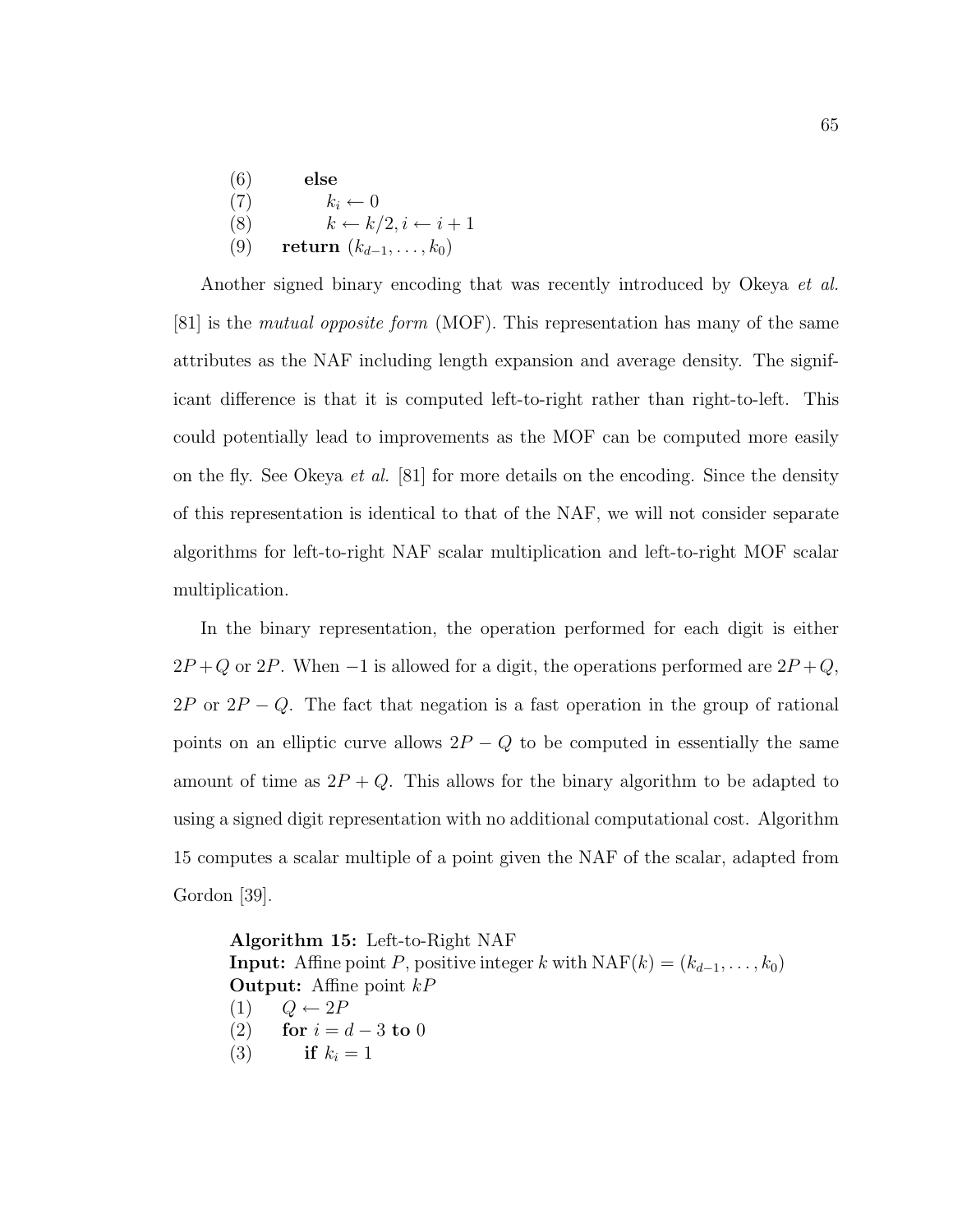| (4) | $Q \leftarrow 2Q + P$ |
|-----|-----------------------|
| (5) | else if $k_i = -1$    |
| (6) | $Q \leftarrow 2Q - P$ |
| (7) | else                  |
| (8) | $Q \leftarrow 2Q$     |
| (9) | return $Q$            |

The average proportion of non-zero digits in an NAF representation is 1/3 according to Bosma [13]. Therefore the approximate average running time of this algorithm will be

$$
\left(\frac{d}{3} - 1\right)A + (d - 1)D,
$$

where  $d$  is the length of  $k$ .

In Algorithm 15, there are approximately three times as many doublings as additions. The coordinate system with the fastest doubling is Jacobian coordinates, so this is the coordinate system we will use. Using the operations from Tables 2.1 and 2.2, a more detailed analysis of the previous algorithm can be performed.

Step 1 of Algorithm 13 is performed with  $2\mathcal{A} \rightarrow \mathcal{J}$ . Steps 4 and 6 are performed with  $2\mathcal{J} + \mathcal{A} \rightarrow \mathcal{J}$ , Step 8 is performed with  $2\mathcal{J} \rightarrow \mathcal{J}$ . The result of the algorithm is in Jacobian form, so  $\mathcal{J} \to \mathcal{A}$  is needed to return the result in affine form.

This algorithm takes the following number of operations on average:

$$
\left(\frac{d-3}{3}\right)(12M+7S) + (2M+4S) + \left(d-2 - \frac{d-3}{3}\right)(4M+4S) + (I+3M+S)
$$
  
=  $I + \left(\frac{20}{3}d - 11\right)M + \left(\frac{15}{3}d - 6\right)S.$ 

Table 3.2 describes the average field cost of NAF scalar multiplication for d corresponding to the 5 NIST primes, assuming  $d/3$  non-zero terms. The NAF method requires no extra storage space while remaining simple and quite fast. Because of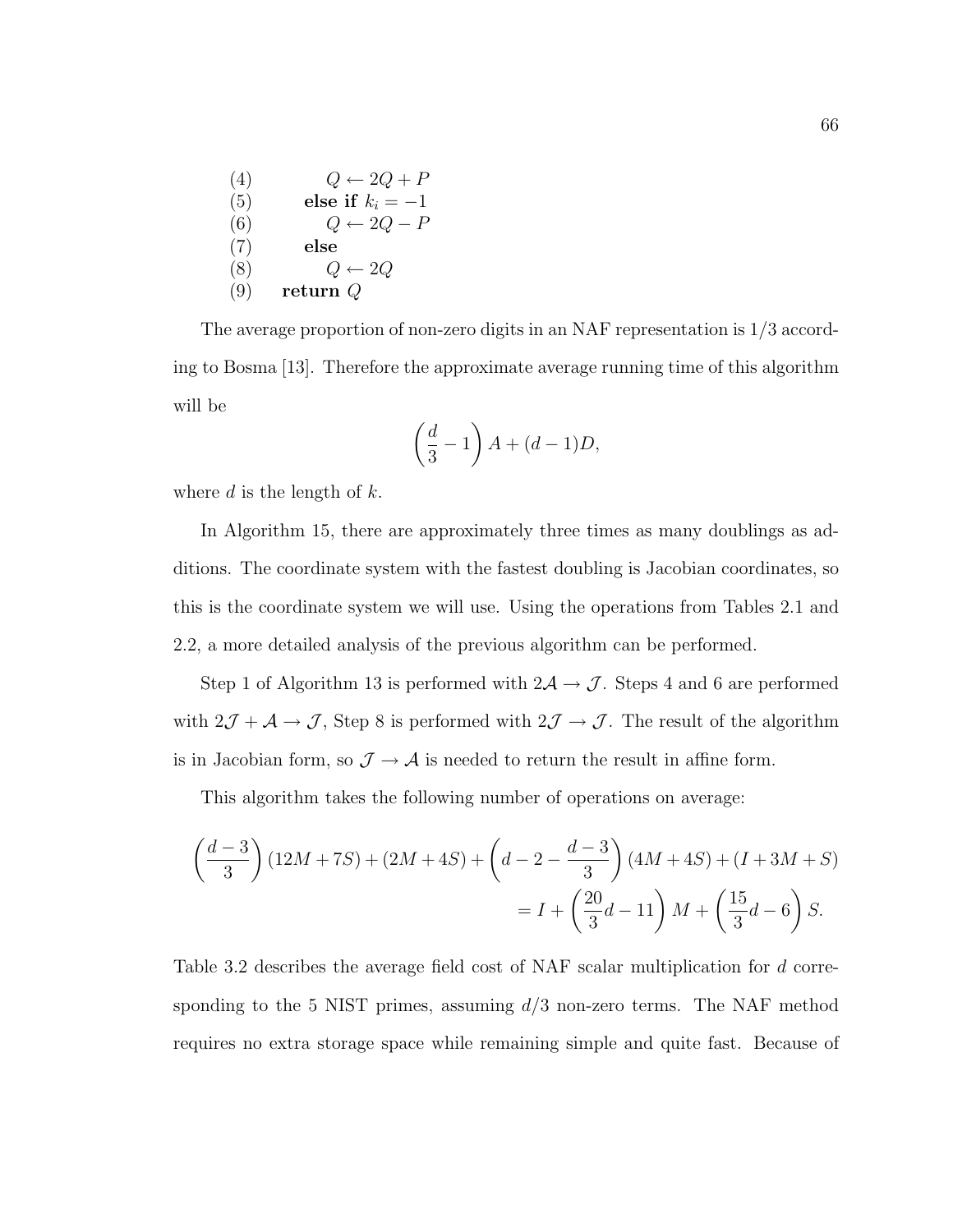Table 3.2: Binary NAF Method Average Cost

| d   | Field Cost          | $M$ -cost |
|-----|---------------------|-----------|
| 192 | $I+1269.0M+954.0S$  | 2112.2M   |
| 224 | $I+1482.3M+1114.0S$ | 2453.5M   |
| 256 | $I+1695.7M+1274.0S$ | 2794.9M   |
| 384 | $I+2549.0M+1914.0S$ | 4160.2M   |
| 521 | $I+3462.3M+2599.0S$ | 5621.5M   |

these properties, the NAF method is considered a benchmark for scalar multiplication. In the following sections, a number of algorithms will be described that are faster, but require either a certain amount of storage space or a more complicated precomputation.

## 3.2.3 Window NAF

Precomputation can potentially provide a speed boost in comparison to the NAF method. Given  $w \ge 2$ , a *width-w NAF* (or simply *w*-NAF) of an integer k is a base 2 representation

$$
k = \sum_{i=0}^{d-1} k_i 2^i,
$$

where  $w \geq 2$ ,  $k_i$  is odd,  $|k_i| < 2^{w-1}$  for all i and at most one of any w consecutive digits is non-zero. The set of possible values for  $k_i$  is called the *digit set* of the representation. Notice that when  $w = 2$ , this corresponds to the previously introduced NAF representation.

Every  $k \in \mathbb{N}$  has a unique width-w NAF, denoted  $NAF_w(k)$  (see Muir and Stinson [76]). This representation is a generalization of the NAF representation. Theorem 3.2.2 summarizes the properties of w-NAF from Muir and Stinson [76].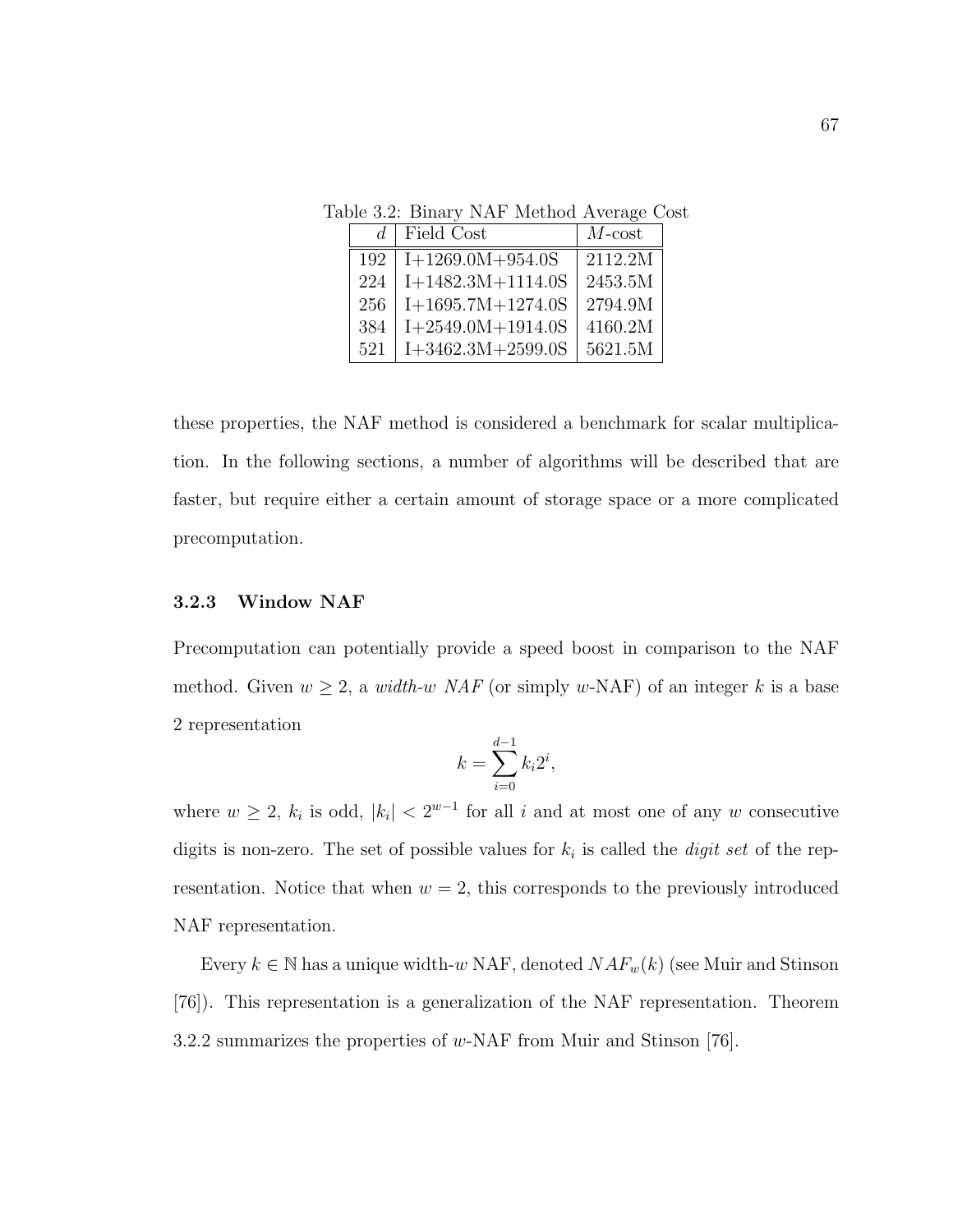**Theorem 3.2.2.** Let  $k, w$  be positive integers.

- 1. k has a unique width-w NAF.
- 2.  $NAF_2(k) = NAF(k)$ .
- 3. The length of  $NAF_w(k)$  is at most one more than the length of the binary representation of k.
- 4. The average density of nonzero digits among all width-w NAFs of length l is  $1/(w+1)$ .

Möller [71] and Bosma [13] discuss methods to eliminate the length expansion of a w-NAF expansion in around half the cases.

As with the NAF, there is a left-to-right analogue of the w-NAF, namely the w-MOF described in Okeya *et al.* [81]. This is simply the sliding window technique described in Section 3.2.4 performed on the MOF of a number. We will not examine this further since the w-MOF has the same non-zero density as the w-NAF.

Algorithm 16 computes the width-w NAF of an integer, from Hankerson et al. [43, Alg. 3.35].

**Algorithm 16:** Computing the Width- $w$  NAF of an Integer **Input:** Positive integers  $k, w$ **Output:** Width-w NAF of k,  $(k_{i-1}, \ldots, k_0)$  $(1)$   $i \leftarrow 0$ (2) while  $k \geq 1$ (3) if k is odd then  $k_i \leftarrow k \mod 2^w$  (signed),  $k \leftarrow k - k_i$ (4) else  $k_i \leftarrow 0$ (5)  $k \leftarrow k/2, i \leftarrow i+1$ (6) return  $(k_{i-1}, \ldots, k_0)$ 

The digit set B for this representation is the odd integers between  $-2^{w-1}$  and  $2^{w-1}$ . If the points bP are precomputed for every positive b in the digit set B,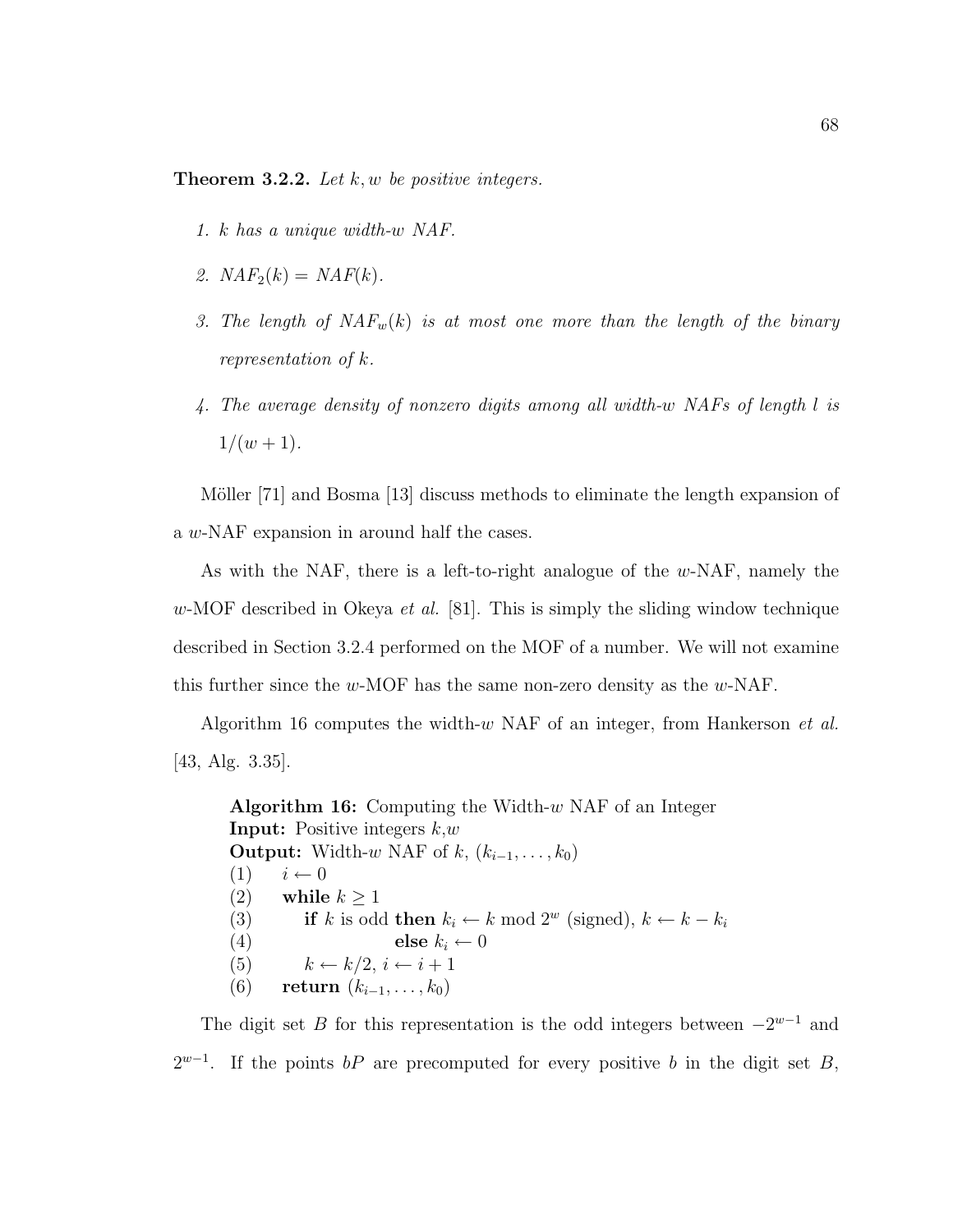the binary algorithm can again be applied. The advantage is that in this case, the number of non-zero digits and hence the number of additions needed is lower. This leads to Algorithm 17 for computing a scalar multiple of a point, given the w-NAF of the multiplier, adapted from Hankerson et al. [43, Alg. 3.36].

Algorithm 17: Left-to-Right Window NAF **Input:** Positive integer k with  $\text{NAF}_w(k) = (k_{d-1}, \ldots, k_0)$ , affine point P **Output:** Affine point  $kP$ (1) Precomputation: (2) Set  $P_1 \leftarrow P$ (3)  $P_2 \leftarrow 2P$ (4) for each  $i \in \{3, 5, \ldots, 2^{w-1} - 1\}$ (5)  $P_i \leftarrow P_{i-2} + P_2$ (6) Computation:  $(7)$   $Q \leftarrow P_{d-1}$ (8) for  $i = d - 2$  to 0 (9) if  $k_i > 0$ (10)  $Q \leftarrow 2Q + P_{k_i}$ (11) else if  $k_i < 0$ (12)  $Q \leftarrow 2Q - P_{ki}$ (13) else  $(14)$   $Q \leftarrow 2Q$ (15) return Q

The density of the non-zero width-w NAFs of length d is approximately  $d/(w+1)$ . This means that the running time of Algorithm 17 is approximately

$$
(D + (2^{w-2} - 1)A) + \left( \left( \frac{d}{w+1} - 1 \right) A + (d-1)D \right).
$$

Algorithm 17 also requires the storage of  $2^{w-2} - 1$  points.

There are many possibilities for the coordinate system in this algorithm. First, let us examine the possibilities for the precomputation stage. The precomputation consists of a large number of additions by the value  $2P$ , and the resulting values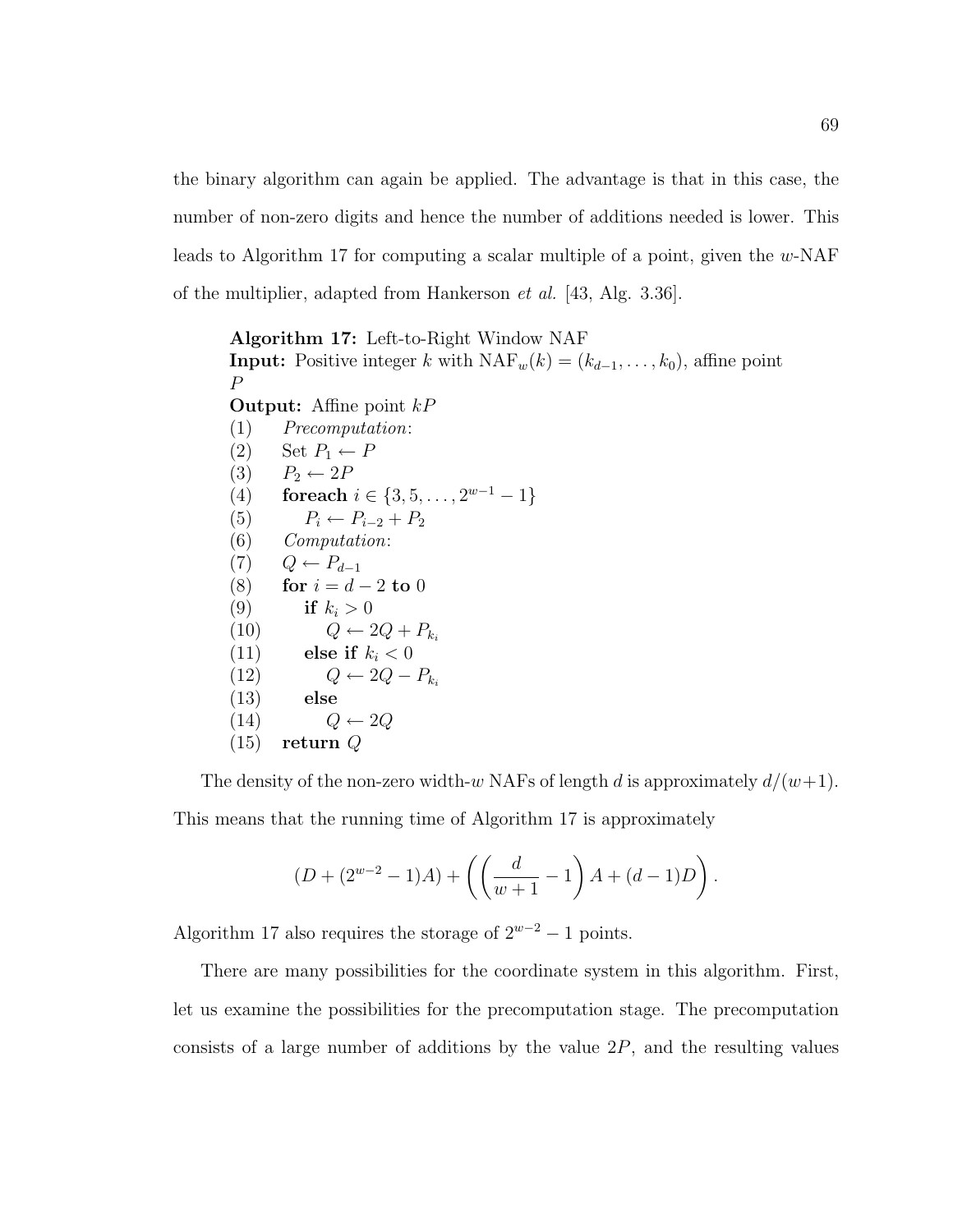are used in additions in the main stage. This suggests that the running total should be kept in Chudnovsky Jacobian coordinates for faster addition. There are two possibilities for the representation of 2P; it is either computed as  $2\mathcal{A} \rightarrow \mathcal{J}^c$  or  $2\mathcal{A} \rightarrow \mathcal{A}$ . In the former case, every addition in the precomputation will be of the form  $\mathcal{J}^c + \mathcal{J}^c \rightarrow \mathcal{J}^c$ , and cost  $11M + 3S$ . If 2P is stored in affine coordinates, every addition will use  $\mathcal{J}^c + \mathcal{A} \to \mathcal{J}^c$ , and cost  $8M + 3S$ . The trade-off is that  $2\mathcal{A} \to \mathcal{A}$ has an expensive inversion step. In fact, even if we assume I is as low as  $30M$ , then w must be at least 6 for this trade-off to be more efficient. Therefore, we will assume that for Algorithm 17, Step 3 is performed with  $2\mathcal{A} \rightarrow \mathcal{J}^c$ , Step 5 is performed with  $\mathcal{A} + \mathcal{J}^c \to \mathcal{J}^c$  for  $i = 3$ , and  $\mathcal{J}^c + \mathcal{J}^c \to \mathcal{J}^c$  otherwise.

For the main computation, there are approximately  $w+1$  times as many doublings as additions, therefore Jacobian coordinates are used for the temporary variable. If the precomputed values are kept in Chudnovsky Jacobian coordinates, the doubleand-add (for digits other than  $\pm 1$ ) will be performed with  $2\mathcal{J} + \mathcal{J}^c \rightarrow \mathcal{J}$ , and cost  $15M + 7S$ . Another option is to use simultaneous inversion to convert the precomputed values to affine coordinates. Montgomery [75] introduced a method for computing the inverses of k field elements using only one inverse and  $3(k-1)$ multiplications. The operation is described in Algorithm 54 in Section A.3.4 of the Appendix. Converting the precomputed points to affine coordinates would allow each addition to use  $2\mathcal{J} + \mathcal{A} \rightarrow \mathcal{J}$ , costing only  $12M + 7S$ . The trade-off for this is dependent on the size of the precomputed set and number of additions required. The optimal scheme to use for different parameters is identified in Tables 3.3 and 3.4.

If the precomputed points are kept in Chudnovsky Jacobian coordinates for Al-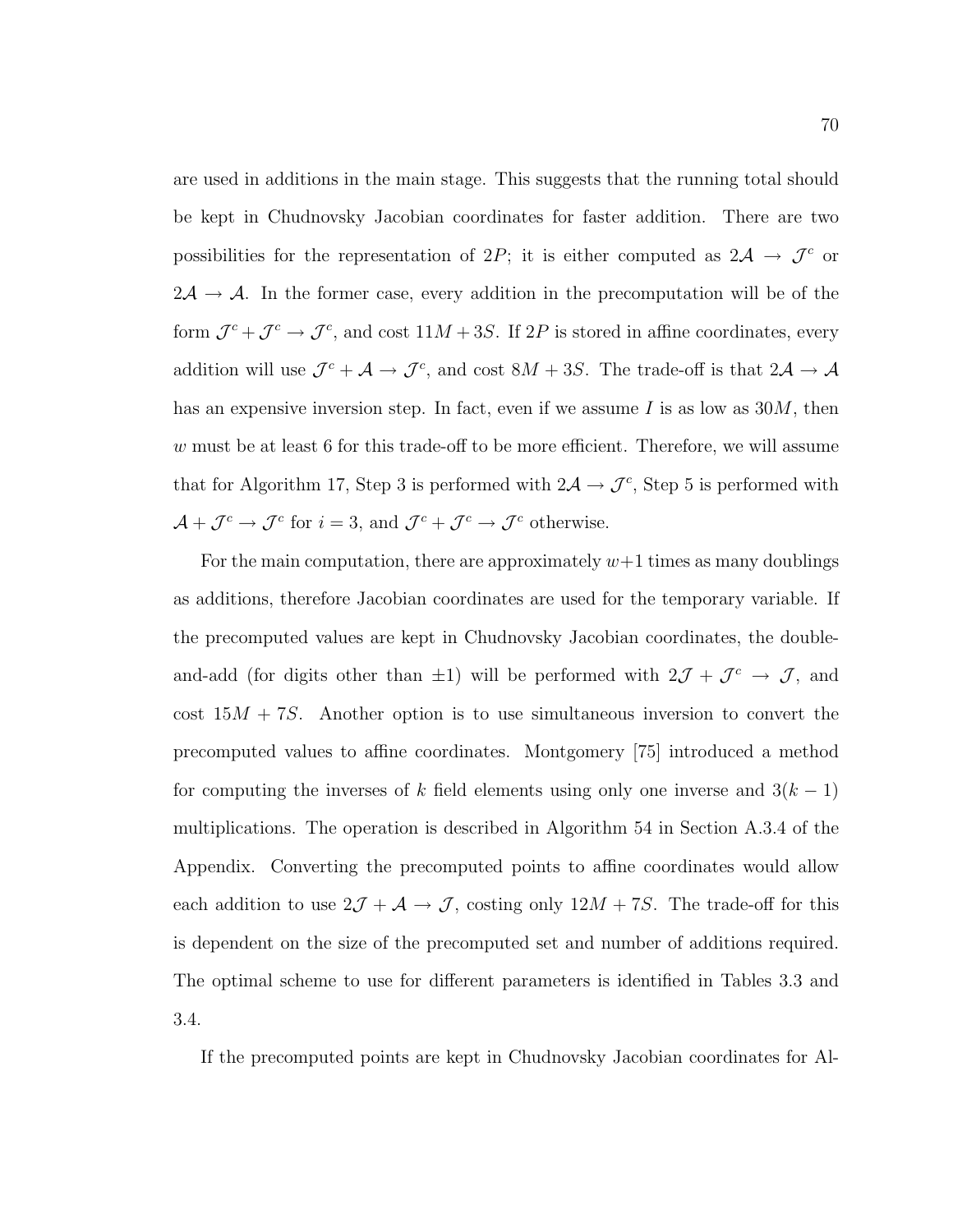gorithm 17, Step 10 is performed with  $2\mathcal{J} + \mathcal{A} \to \mathcal{J}$  if  $k_i = 1$ , and  $2\mathcal{J} + \mathcal{J}^c \to \mathcal{J}$ otherwise. Similarly, Step 12 is performed with  $2\mathcal{J} - \mathcal{A} \rightarrow \mathcal{J}$  if  $k_i = -1$ , and  $2\mathcal{J} - \mathcal{J}^c \rightarrow \mathcal{J}$  otherwise. Step 14 is performed with  $2\mathcal{A} \rightarrow \mathcal{J}$  the first time, and  $2J \rightarrow J$  otherwise.

If the precomputed points are converted to affine coordinates for Algorithm 17,  $(I+3(2^{w-2}-2)M)$  is required to compute  $Z_1^{-1}, Z_3^{-1}, \ldots, Z_{2^{w-1}-1}^{-1}$  using simultaneous inversion (Algorithm 54) and  $3(2^{w-2} - 1)M + (2^{w-2} - 1)S$  to compute the affine form of each  $P_i = (X_i Z_i^{-2})$  $i^{-2}$ ,  $Y_i Z_i^{-3}$  $\binom{-3}{i}$ . Once all the precomputed values are in affine coordinates, Step 10 is performed with  $2\mathcal{J} + \mathcal{A} \rightarrow \mathcal{J}$  and Step 12 is performed with  $2\mathcal{J} - \mathcal{A} \to \mathcal{J}$ . Step 14 is performed with  $2\mathcal{A} \to \mathcal{J}$  the first time and  $2\mathcal{J} \to \mathcal{J}$ otherwise. The final step is  $\mathcal{J} \rightarrow \mathcal{A}$ .

When  $k_i$  is non-zero,  $k_i = \pm 1$  happens with probability around  $(1/2^{w-2})$ . The precomputation for 17 has average field cost

$$
(3M + 5S) + (8M + 3S) + (2w-2 – 2)(11M + 3S)
$$
  
=  $(11 \cdot 2w-2 – 11)M + (3 \cdot 2w-2 + 2)S,$ 

converting the table of precomputed values to affine form has cost

$$
I + (6 \cdot (2^{w-2} - 1) - 3)M + (2^{w-2} - 1)S.
$$

With precomputed values in Chudnovsky Jacobian form, the rest of the algorithm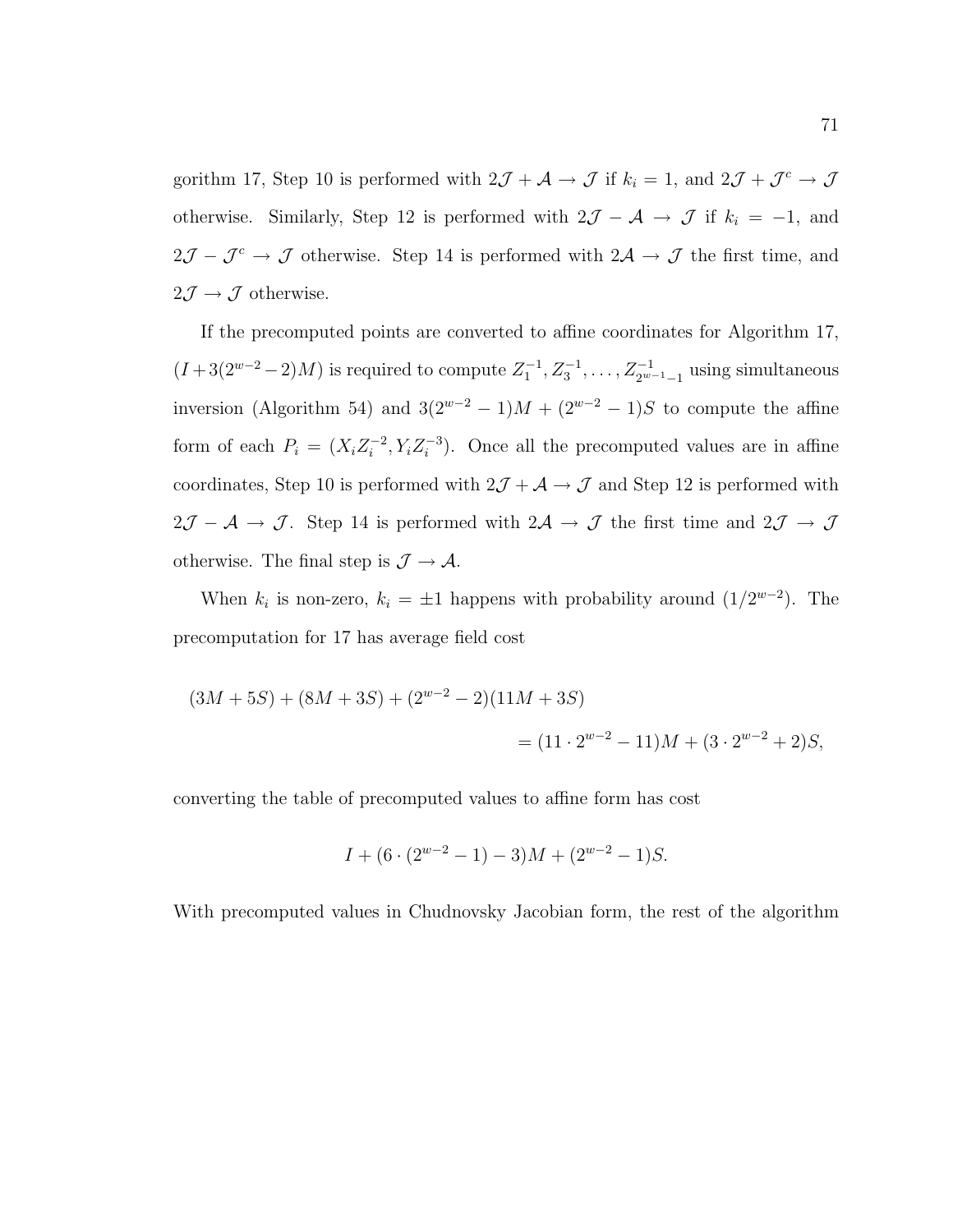has average field cost

$$
\left(\frac{1}{2^{w-2}}\right) \left(\frac{d}{w+1} - 1\right) (12M + 7S) +
$$
  

$$
\left(\frac{2^{w-2} - 1}{2^{w-2}}\right) \left(\frac{d}{w+1} - 1\right) (15M + 7S) + (2M + 4S) +
$$
  

$$
\left(d - \frac{d}{w+1} - 1\right) (4M + 4S) + (I + 3M + S)
$$

$$
= I + \left( \left( \frac{(12 + (2^{w-2} - 1)15)(d - (w+1)) - 4d2^{w-2}}{2^{w-2}(w+1)} \right) + 4d + 1 \right) M + \left( \left( \frac{(7 + (2^{w-2} - 1)7)(d - (w+1)) - 4d2^{w-2}}{2^{w-2}(w+1)} \right) + 4d + 1 \right) S.
$$

With the precomputed values in affine form, the rest of the algorithm has field cost

$$
\left(\frac{d}{w+1} - 1\right)(12M+7S) + (2M+4S) + \left(d - \frac{d}{w+1} - 1\right)(4M+4S) + (I+3M+S)
$$

$$
= I + \left(\frac{8d}{w+1} + 4d - 11\right)M + \left(\frac{3d}{w+1} + 4d - 6\right)S.
$$

Algorithm 54 requires the same number of temporary field elements as elements being inverted. For space-constrained implementations, this seems to pose a problem. A possible solution is to store the temporary values in the places of the coordinates  $Z^2, Z^3$  of the precomputed values, since these are not used.

Tables 3.3 and 3.4 describe the average field costs and average M-costs of the window NAF method with various window sizes and d chosen to correspond to the length of the NIST primes P192 and P521. Both versions of the algorithm are included; using the regular Chudnovsky Jacobian table and converting the table to affine form. By increasing  $w$ , the running time of the main portion of the algorithm decreases at the cost of the precomputation. This is advantageous until the precomputation, which has exponential cost in  $w$ , outweighs the gains in the main portion.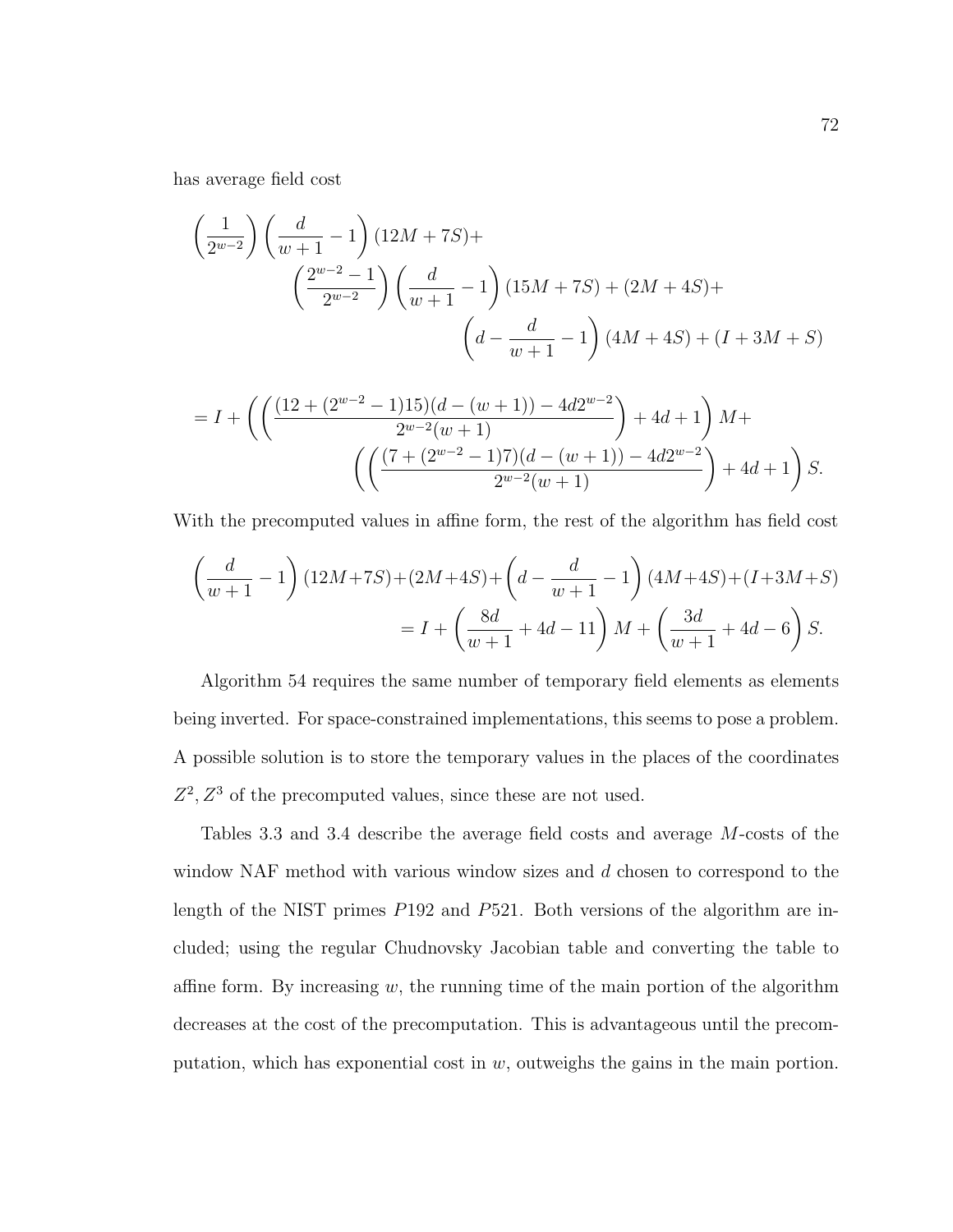|   | Regular Table      |           | Affine Table        | Storage   |    |
|---|--------------------|-----------|---------------------|-----------|----|
| w | Field Cost         | $M$ -cost | Field Cost          | $M$ -cost |    |
| 3 | $I+1152.0M+914.0S$ | 1963.2M   | $2I+1155.0M+915.0S$ | 2047.0M   |    |
| 4 | $I+1153.3M+891.2S$ | 1946.3M   | $2I+1112.2M+894.2S$ | 1987.6M   | -3 |
| 5 | $I+1159.8M+884.0S$ | 1947.0M   | $2I+1129.0M+891.0S$ | 2001.8M   |    |
|   | $I+1210.8M+894.3S$ | 2006.2M   | $2I+1228.4M+909.3S$ | 2115.9M   | 15 |
|   | $I+1354.7M+932.0S$ | 2180.3M   | $2I+1473.0M+963.0S$ | 2403.4M   | 31 |

Table 3.3: Window NAF Method Average Cost  $(d = 192)$ 

Table 3.4: Window NAF Method Average Cost  $(d = 521)$ 

| $\overline{w}$ | Regular Table       |                          | Affine Table         |           | Storage |
|----------------|---------------------|--------------------------|----------------------|-----------|---------|
|                | Field Cost          | $M\text{-}\mathrm{cost}$ | Field Cost           | $M$ -cost |         |
|                | $I+3126.0M+2476.8S$ | 5187.4M                  | $2I+3129.0M+2477.8S$ | 5271.2M   |         |
|                | $I+3094.4M+2404.6S$ | 5098.1M                  | $2I+2954.6M+2407.6S$ | 5040.7M   | -3      |
| 5              | $I+3037.8M+2364.5S$ | 5009.4M                  | $2I+2883.7M+2371.5S$ | 4940.9M   | 7       |
| 6              | $I+3026.2M+2351.3S$ | 4987.2M                  | $2I+2920.4M+2366.3S$ | 4973.5M   | 15      |
|                | $I+3115.4M+2371.4S$ | 5092.5M                  | $2I+3118.0M+2402.4S$ | 5199.9M   | 31      |

the gains in the main The fastest version for a given amount of storage space (in terms of Chudnovsky Jacobian points) is written in bold. If none of the terms in a row are bold, then there is a faster set of parameters requiring less storage space in bold earlier in the table. For example, in row 4 of Table 3.4, the M-cost using an affine table is  $4973.5M$ , using 15 points of storage. This is not in bold because in the previous row, an M-cost of 4940.9M was achieved using only 7 points of storage. The tables for d chosen to correspond with P224, P256 and P384 are similar and can be found in Appendix B.

Notice that the choice of whether or not to convert the table of precomputed values to affine coordinates depends on the d value and the amount of storage space available. It may be noted that the storage list in these tables denotes Chudnovsky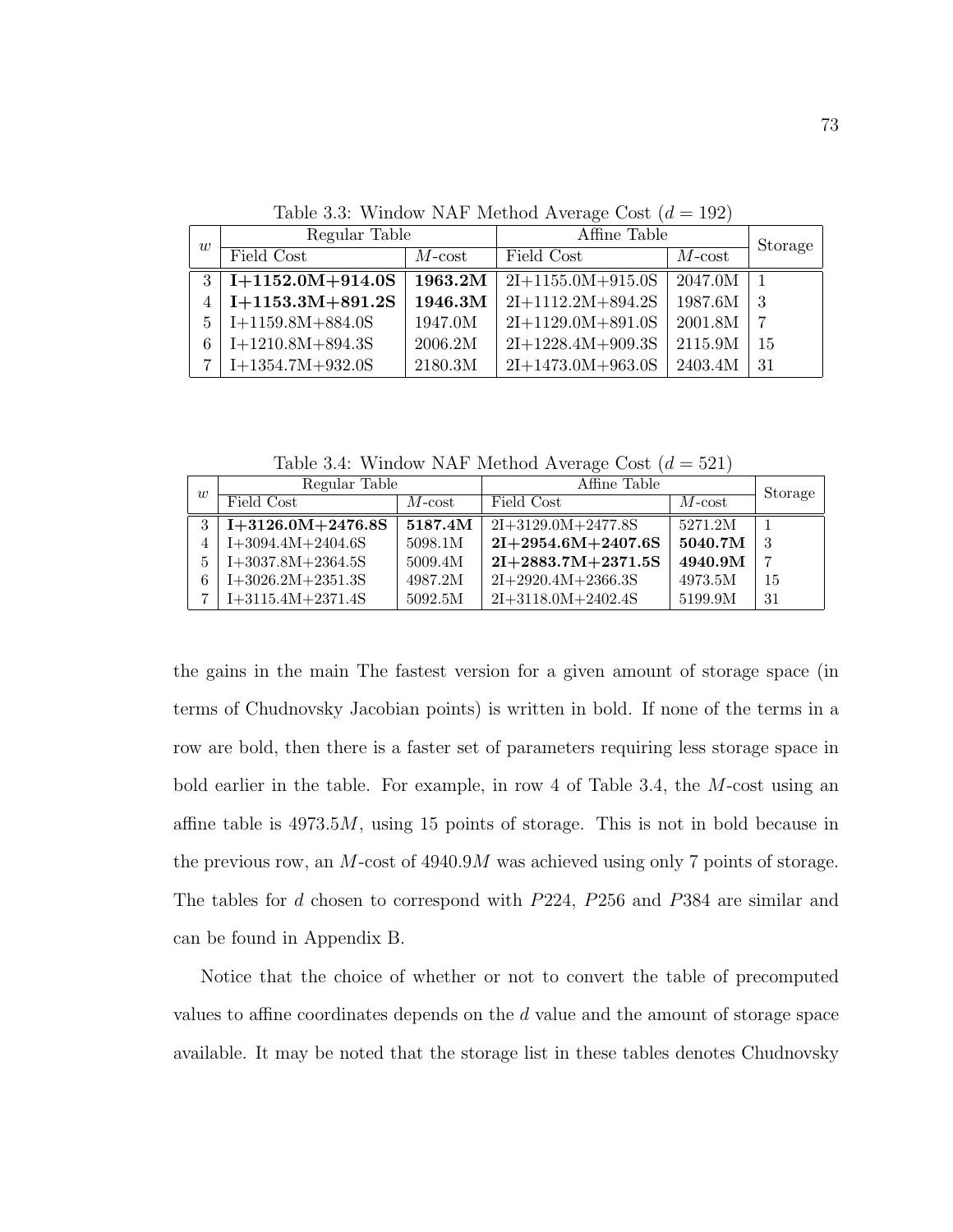Jacobian points. This choice can also be affected by the computation time of an inversion relative to a multiplication. If  $I \approx 80M$  is assumed, the parameters in bold remain the fastest, but when  $I$  is as low as  $30M$ , the affine table becomes slightly more advantageous.

For each NIST prime, given a reasonably small, finite amount of storage space, the window NAF method is faster than the NAF method. The next method we will examine is the sliding window method. The sliding window method has comparable running time to the window NAF.

#### 3.2.4 Sliding Window

The window NAF technique uses the width- $w$  NAF of an integer to compute the scalar multiple of a point P. The digit set of the base 2 representation is

$$
\{-2^{w-1}+1, -2^{w-1}+3, \dots, -1, 1, \dots, 2^{w-1}-3, 2^{w-1}-1\},\
$$

and therefore the points  $3P, 5P, \ldots, (2^{w-1}-1)P$  have to be precomputed. The sliding window technique is similar, but uses the NAF of an integer to determine the digits of the representation.

The sliding window takes advantage of the fact that in the NAF representation of an integer, no two consecutive digits are non-zero. This means that if any  $w$ consecutive digits are taken from the NAF of an integer  $n$ , the number it represents will be between  $-2^{w+1}/3$  and  $2^{w+1}/3$ . This follows from the fact that any number that is greater than  $2^{w+1}/3$  has a NAF that is at least  $w + 1$  digits according to Bosma [13].

The digits of the NAF representation of  $n$  can be grouped into sets of consecutive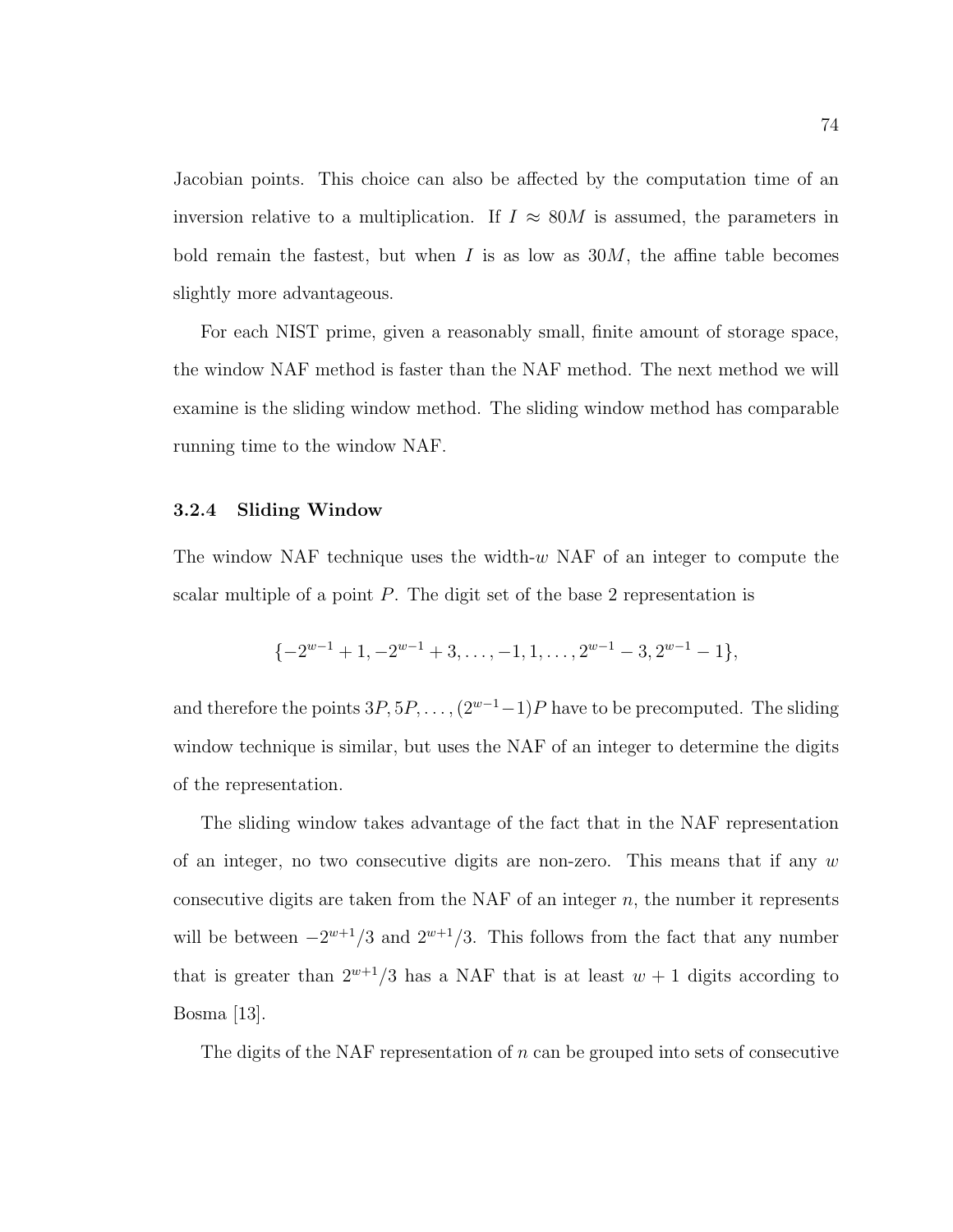digits of length at most  $w$ , with placement so that the lowest order digit in each set is odd. In the sliding window technique, the integers represented by these sets are used as the digits for a base 2 representation of n, and the scalar multiple  $nP$  is computed as in the previous algorithms.

The choice of w determines the number of points that have to be precomputed. When the minimum window width is chosen to be  $w$ , the number of points needed in the precomputation is around a third more than in the window NAF method with parameter w (all odd points up to  $2^{w+1}/3$  versus the odd point up to  $2^{w+1}/4$ ). The advantage of this method is that the average density of non-zero digits is lower than in the w-NAF representation, causing the number of additions needed to compute the scalar multiple to decrease.

Algorithm 18 is a left-to-right version of the sliding window NAF algorithm adapted from Hankerson et al. [43, Alg. 3.38].

Algorithm 18: Left-to-Right Sliding Window NAF **Input:** Affine point P, positive integer k with  $\text{NAF}(k) = (k_{d-1}, \ldots, k_0)$ , window width  $w \in \mathbb{N}$ **Output:** Affine point  $kP$ (1) Precomputation: (2)  $P_1 \leftarrow P$ (3)  $P_2 \leftarrow 2P$ (4) for each  $i \in \{3, 5, \ldots, 2(2^w - (-1)^w)/3 - 1\}$ (5)  $P_i = P_{i-2} + P_2$ (6) Computation:  $(7)$   $Q \leftarrow \infty$ (8)  $i \leftarrow d-1$ (9) while  $i \geq 0$ (10) find the largest  $t \leq w$  such that  $u \to (k_i, \ldots, k_{i-t+1})$  is odd. (11)  $Q \leftarrow 2^{t-1}Q$ (12) if  $u > 0$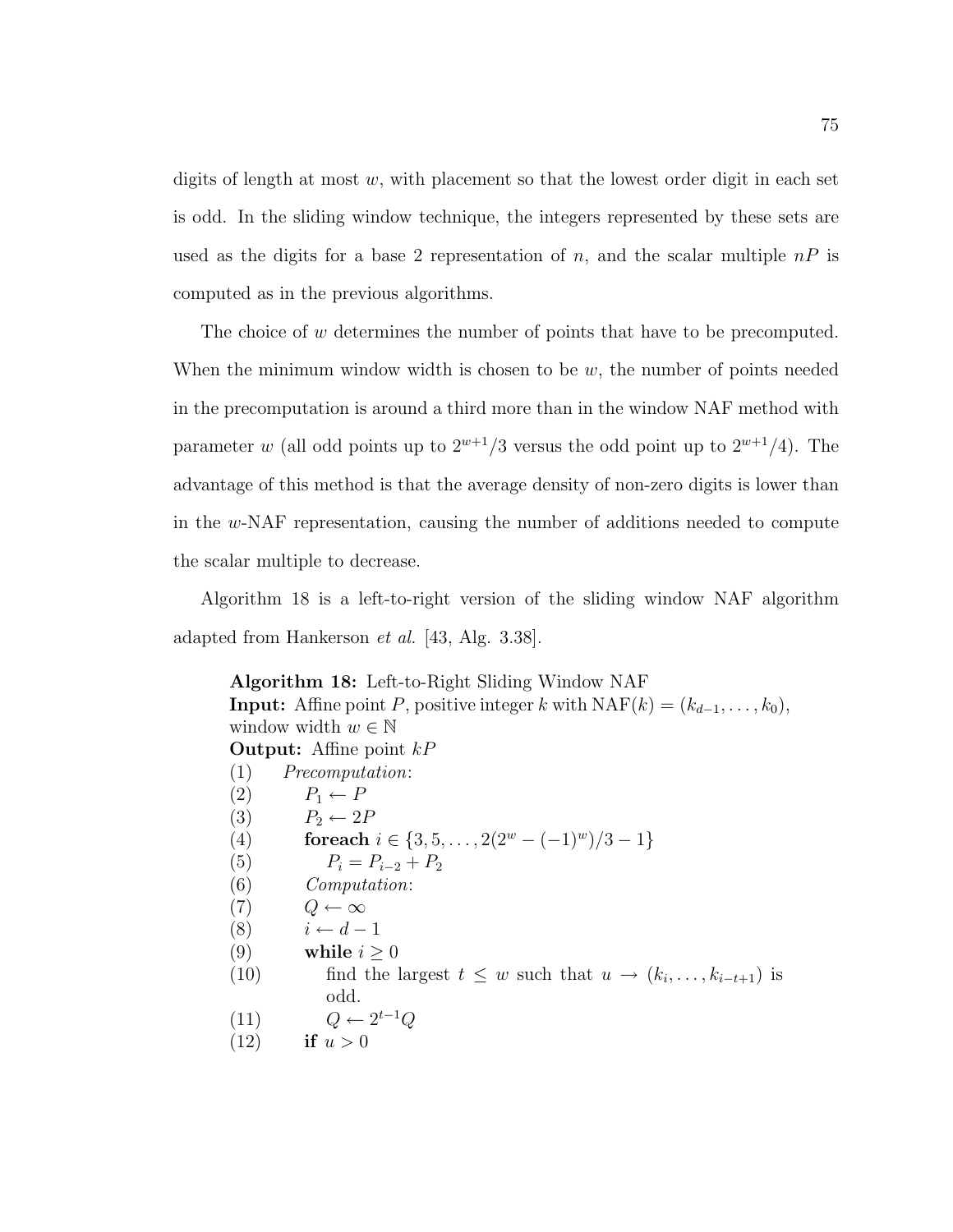(13)  $Q \leftarrow 2Q + P_u$ (14) else if  $u < 0$ (15)  $Q \leftarrow 2Q - P_{-u}$ (16) else  $(17)$   $Q \leftarrow 2Q$ (18)  $i \leftarrow i - t$  $(19)$  return Q

According to Hankerson et al. [43, Sec 3.3.1], the average length of a run of zeros between windows is

$$
\nu(w) = \frac{4}{3} - \frac{(-1)^w}{3 \cdot 2^{w-2}},
$$

and the running time for Algorithm 18 is approximately

$$
\left(D + \left(\frac{2^w - (-1)^w}{3} - 1\right)A\right) + \left(\left(\frac{d}{w + \nu(w)} - 1\right)A + (d - 1)D\right)
$$

The steps of this algorithm are analogous to those of Algorithm 17 and the points are represented in the same way. The two options are to keep the precomputed values in Chudnovsky Jacobian coordinates or to use simultaneous inversion to convert them to affine coordinates.

The precomputation for Algorithm 18 has average cost

$$
(3M+5S) + (8M+3S) + \left(\frac{2^w - (-1)^w}{3} - 2\right)(11M+3S)
$$
  
=  $\left(11 \cdot \frac{2^w - (-1)^w}{3} - 11\right)M + \left(3 \cdot \frac{2^w - (-1)^w}{3} + 2\right)S.$ 

Converting the table of precomputed values to affine form has cost

$$
I + \left(6\left(\frac{2^w - (-1)^w}{3} - 1\right) - 3\right)M + \left(\frac{2^w - (-1)^w}{3} - 1\right)S.
$$

With the precomputed values in Chudnovsky Jacobian form, the rest of the algorithm

.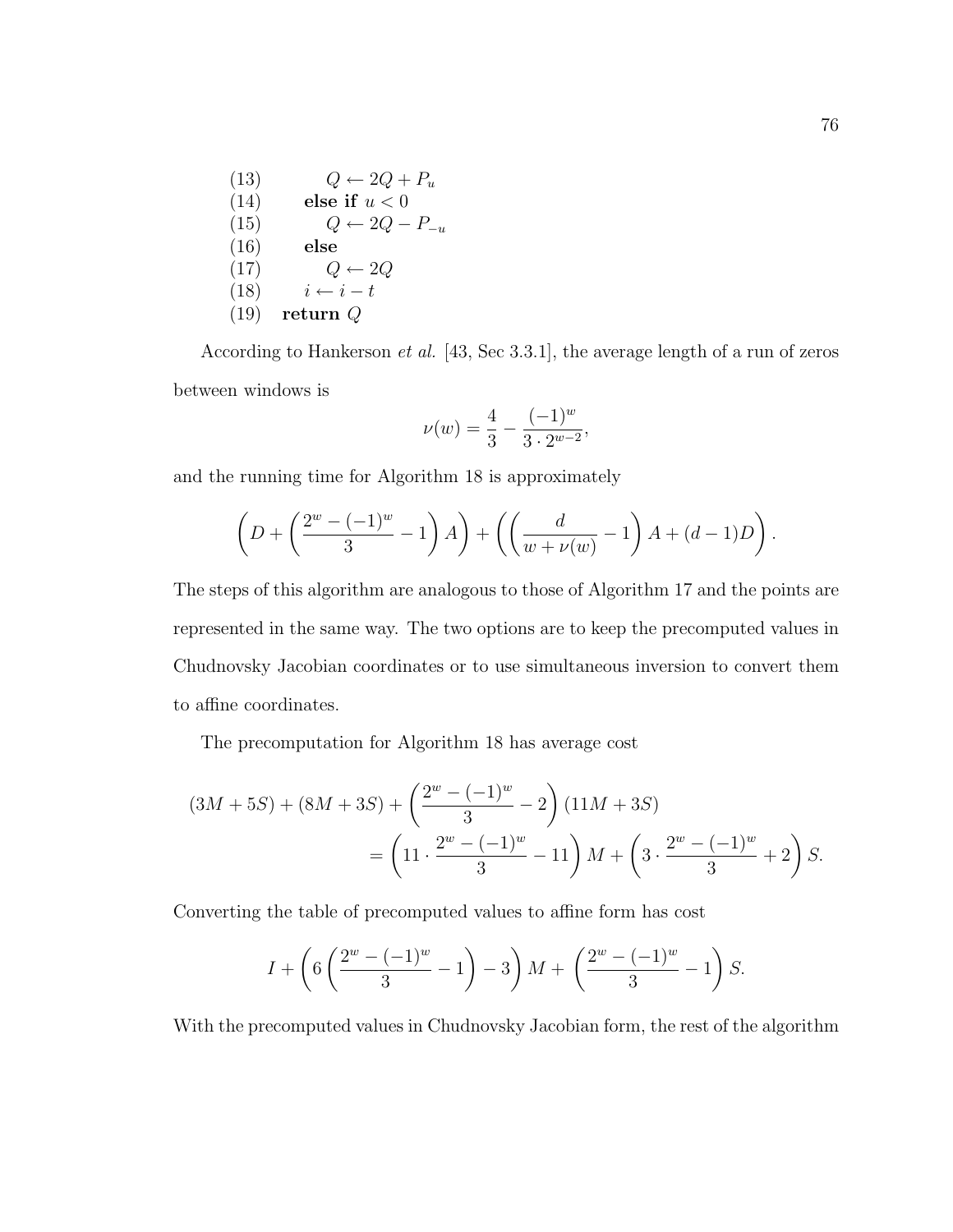has a field cost of

$$
\left(\frac{6}{2^w - (-1)^w}\right) \left(\frac{d}{w + \nu(w)} - 1\right) (12M + 7S) +
$$
\n
$$
\left(1 - \frac{6}{2^w - (-1)^w}\right) \left(\frac{d}{w + \nu(w)} - 1\right) (15M + 7S) + (2M + 4S) +
$$
\n
$$
\left(d - \frac{d}{w + \nu(w)} - 1\right) (4M + 4S) + (I + 3M + S)
$$

$$
= I + \left( \left( 15 - 3\frac{6}{2^w - (-1)^w} \right) \left( \frac{d}{w + \nu(w)} - 1 \right) + 4d - \frac{4d}{w + \nu(w)} + 1 \right) S +
$$
  

$$
7 \left( \frac{d}{w + \nu(w)} - 1 \right) + 4d - \left( \frac{4d}{w + \nu(w)} + 1 \right) S,
$$

and with the precomputed values in affine form, the rest of the algorithm has cost

$$
\left(\frac{d}{w+\nu(w)}-1\right)(12M+7S) + (2M+4S) +
$$
\n
$$
\left(m - \frac{d}{w+\nu(w)} - 1\right)(4M+4S) + (I+3M+S).
$$
\n
$$
= I + \left(3m + \frac{8d}{w+\nu(w)} + 1\right)M + \left(4d + \frac{3d}{w+\nu(w)} + 1\right)S.
$$

Tables 3.5 and 3.6 describe the average field costs and average M-costs of the sliding window method with various window sizes and d chosen to correspond to the length of the NIST primes P192 and P521, respectively. Both versions of the algorithm are included; using the regular Chudnovsky Jacobian table and converting the table to affine form. The fastest version for a given amount of storage space is written in bold. If none of the terms are bold, then there is a version requiring less storage space that is faster listed earlier in the table. The tables for d chosen to correspond with P224, P256 and P384 are similar and can be found in Appendix B.

As with the w-NAF, the choice of whether or not to convert the table of precomputed values to affine coordinates depends on the d value and the amount of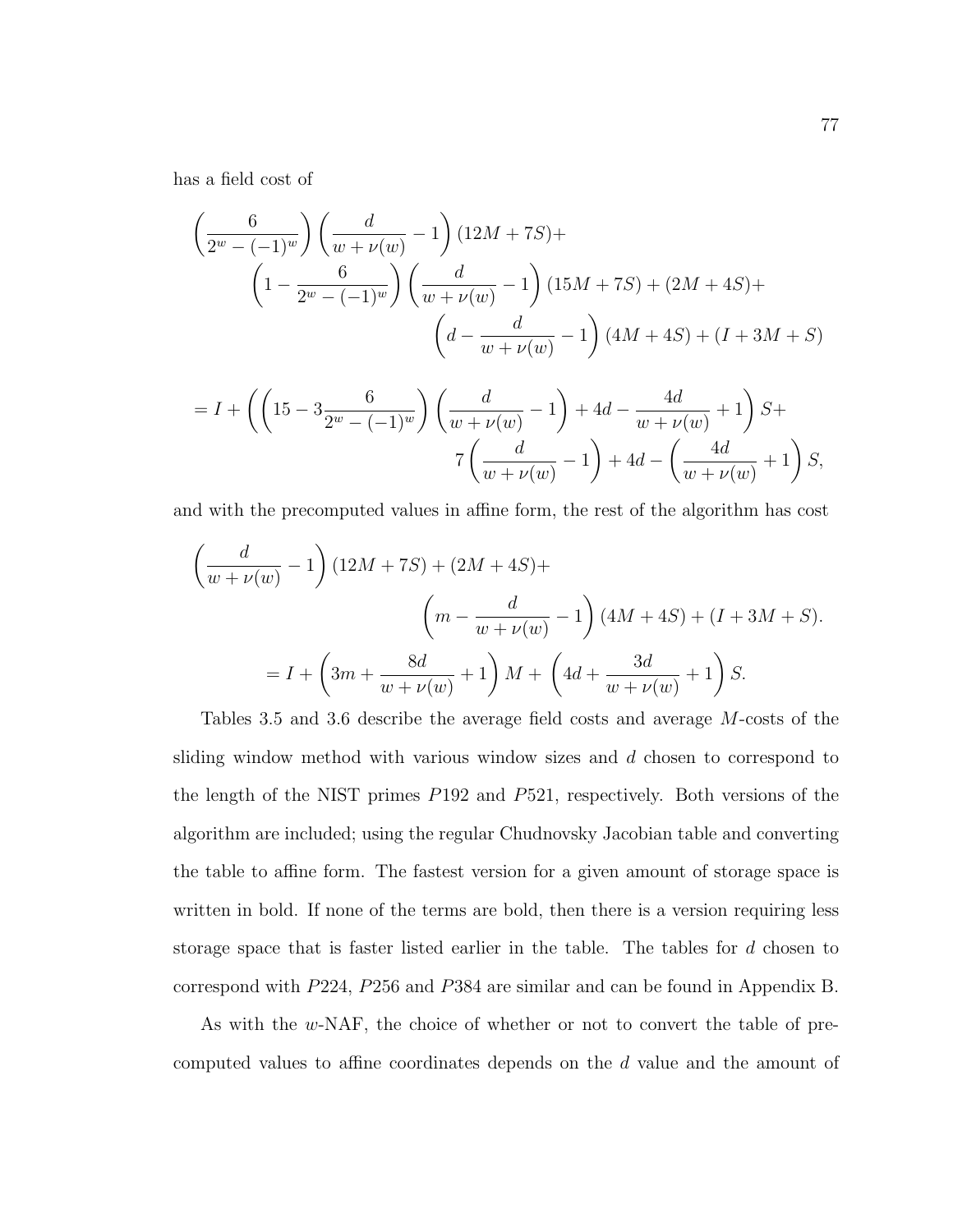| w | Regular Table      |                 | Affine Table         |           | Storage       |
|---|--------------------|-----------------|----------------------|-----------|---------------|
|   | Field Cost         | $M\text{-cost}$ | Field Cost           | $M$ -cost |               |
| 3 | $I+1162.0M+901.0S$ | 1962.8M         | $2I+1129.3M+903.0S$  | 2011.7M   | $\mathcal{D}$ |
|   | $I+1157.6M+888.7S$ | 1948.6M         | $2I+1114.6M+892.7S$  | 1988.7M   | 4             |
| 5 | $I+1179.4M+887.4S$ | 1969.3M         | $2I+1164.9M+897.4S$  | 2042.8M   | 10            |
| 6 | $I+1255.6M+905.8S$ | 2060.2M         | $2I+1304.1M+925.8S$  | 2204.7M   | 20            |
|   | $I+1466.1M+962.0S$ | 2315.7M         | $2I+1652.1M+1004.0S$ | 2615.3M   | 42            |

Table 3.5: Sliding Window Method Average Cost  $(d = 192)$ 

Table 3.6: Sliding Window Method Average Cost  $(d = 521)$ 

|   | Regular Table       |                | Affine Table         | Storage   |                |
|---|---------------------|----------------|----------------------|-----------|----------------|
| w | Field Cost          | $M$ - $\cos t$ | Field Cost           | $M$ -cost |                |
|   | $I+3136.0M+2436.3S$ | 5165.1M        | $2I+3030.2M+2438.3S$ | 5140.9M   | -2             |
|   | $I+3087.7M+2392.7S$ | 5081.9M        | $2I+2931.9M+2396.7S$ | 5009.3M   | $\overline{4}$ |
| 5 | $I+3034.9M+2358.2S$ | $5001.5M$      | $2I+2893.8M+2368.2S$ | 4948.3M   | 10             |
| 6 | $I+3053.7M+2356.7S$ | 5019.1M        | $2I+2980.0M+2376.7S$ | 5041.4M   | 20             |
|   | $I+3210.3M+2396.3S$ | 5207.3M        | $2I+3283.5M+2438.3S$ | 5394.2M   | 42             |

storage space available. This choice can also be affected by the computation time of an inversion relative to a multiplication; for example, when  $I$  is as low as  $30M$ , the affine table becomes slightly more advantageous.

The M-costs of the sliding window technique are comparable to the window NAF method. The next method we will examine is the fractional window method. The fractional window technique is a generalization of both the window NAF and the sliding window techniques and will tie the results of both algorithms together.

## 3.2.5 Fractional Window

For a given value  $w$ , the window NAF and sliding window techniques require a fixed number of precomputed points. For each successive value of  $w$ , the number of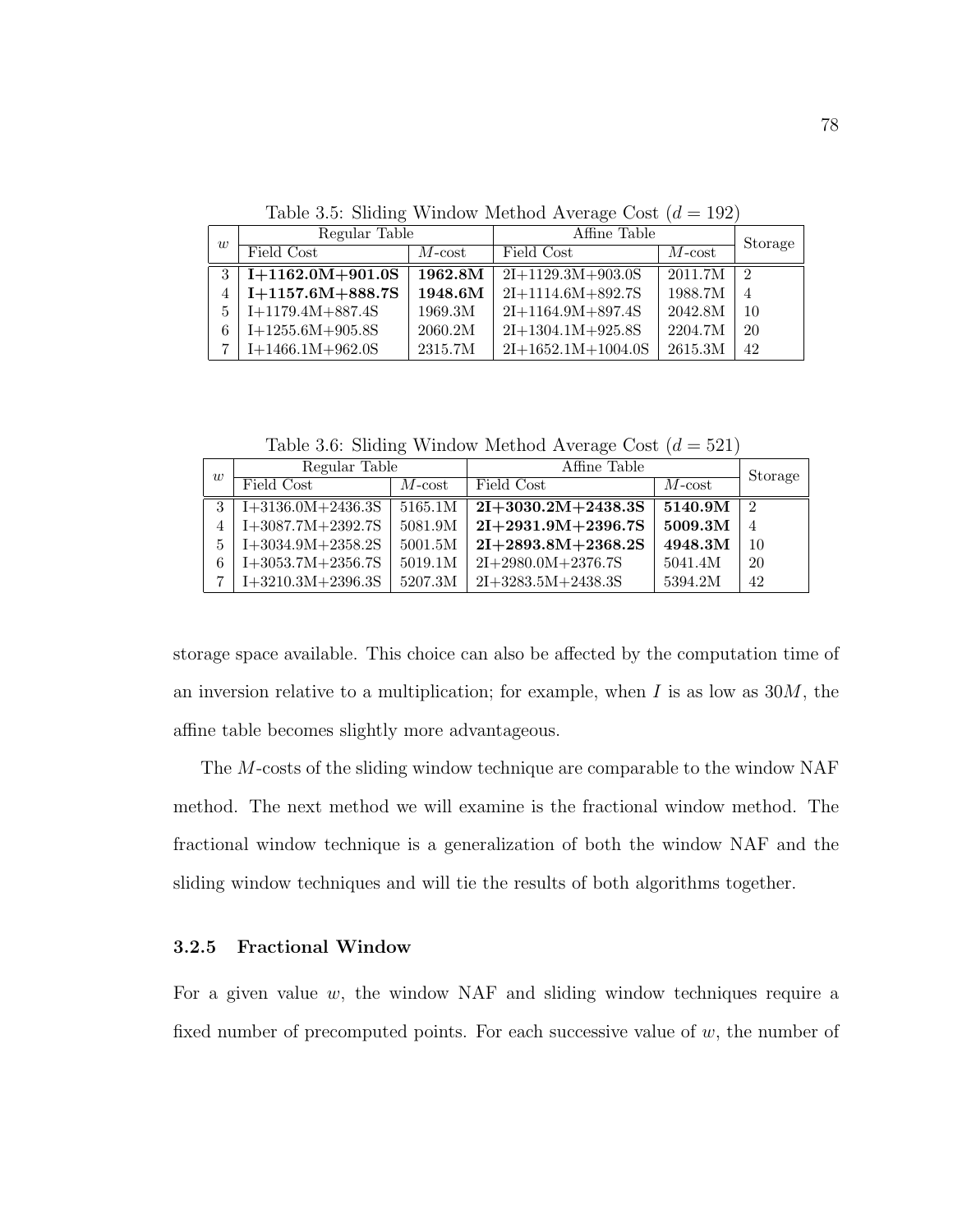values that need to be precomputed doubles. The fractional window technique was introduced by Möller  $[72]$ , and is a generalization of the window NAF and sliding window techniques. This representation allows more flexibility in the number of precomputed values while providing a computation time that is at least as fast.

Let  $w \ge 2$  be an integer and m an odd integer such that  $1 \le m \le 2^w - 1$ . The  $(m, w)$ -ary fractional window representation is a base 2 representation with digits in the set

$$
B = \{\pm 1, \pm 3, \dots, \pm (2^w + m)\}.
$$

Let the map  $\eta: \{0, 1, \ldots, 2^{w+2}\} \to B \cup \{0\}$  be defined as follows:

- If x is even, then  $\eta(x) = 0$ .
- If  $0 < x \leq 2^w + m$ , then  $\eta(x) = x$ .
- If  $2^w + m < x < 3 \cdot 2^w m$ , then  $\eta(x) = x 2^{w+1}$ .
- If  $3 \cdot 2^w m \le x < 2^{w+2}$ , then  $\eta(x) = x 2^{w+2}$ .

Algorithm 19, from Möller [71], encodes the integer  $k$  into signed fractional window representation. Starting with the lowest  $w+2$  digits, the algorithm identifies the appropriate digit by applying  $\eta$  and subtracts this from the number. The set of digits that is examined is shifted by one and the process is repeated. This is not unlike the encoding process for window NAF (Algorithm 16) except that in this case the encoding function guarantees that the digit is in the range  $\{-2^w - m, \ldots, 2^w + m\}.$ 

Algorithm 19: Encoding Signed Fractional Window **Input:** Integer k, width  $w \in \mathbb{N}$ , parameter  $m \in \{1, 3, ..., 2^w - 1\}$ **Output:** Signed  $(m, w)$ -ary fractional representation  $(b_{i-1}, \ldots, b_0)$  of k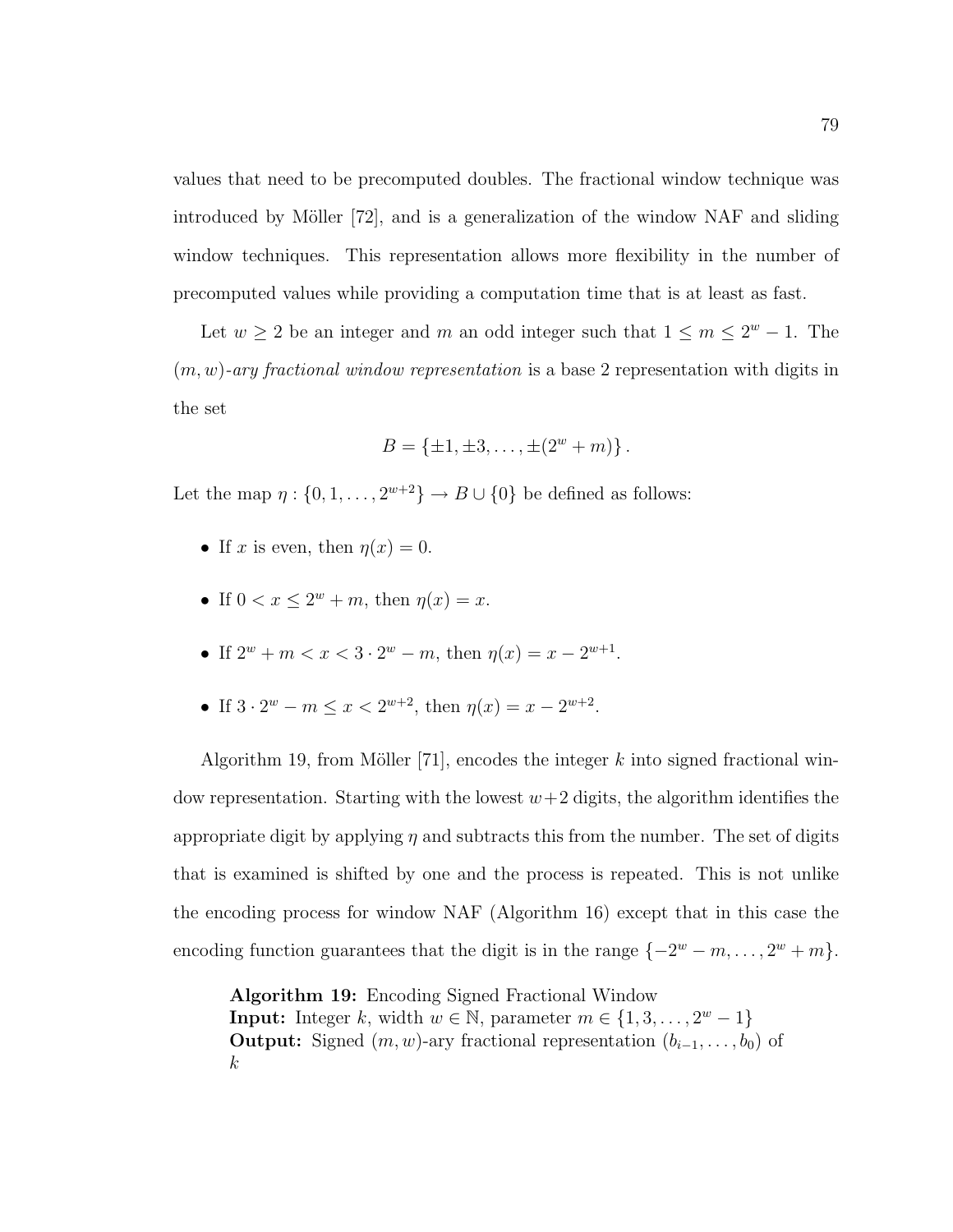(1)  $d \leftarrow k \mod 2^{w+2}$  $(2)$   $c \leftarrow \lfloor k/2^{w+2} \rfloor$  $(3)$   $i \leftarrow 0$ (4) while  $d \neq 0$  and  $c \neq 0$ (5)  $b_i \leftarrow \eta(d)$ (6)  $d \leftarrow d - b_1$ (7)  $i \leftarrow i + 1$ (8)  $d \leftarrow (c \mod 2) \cdot 2^{w+1} + d/2$ (9)  $c \leftarrow |c/2|$ (10) return  $(b_{i-1}, \ldots, b_0)$ 

Just like with the w-NAF encoding, the length of the fractional window encoding of an integer is at most one digit longer than the length of the binary representation. Algorithm 20, from Möller  $[71]$ , is the algorithm for computing the scalar multiple kP of a point P when  $k \in \mathbb{N}$  is given in signed fractional window representation. It is nearly identical to that of left-to-right window NAF except for the different representation of  $k$  and the values that have to be precomputed. The precomputed values are  $\{3P, 5P, \ldots, (2^w + m)P\}.$ 

Algorithm 20: Left-to-Right Fractional Window NAF **Input:** Affine point  $P$ , positive integer  $k$  with signed  $m, w$ -ary fractional representation  $(k_{d-1}, \ldots, k_0)$ **Output:** Affine point  $kP$ (1) Precomputation:  $(2)$   $P_1 \leftarrow P$ (3)  $P_2 \leftarrow 2P$ (4) for each  $i \in \{3, 5, ..., 2^w + m\}$ (5) compute  $P_i \leftarrow P_{i-2} + P_2$ 

(6) Computation:  $(7)$   $Q \leftarrow P$ 

- (8) for  $i = d 2$  to 0
- (9) if  $k_i > 0$
- $(10) \t Q \leftarrow 2Q + P_{k_i}$
- (11) else if  $k_i < 0$
- (12)  $Q \leftarrow 2Q P_{ki}$
- (13) else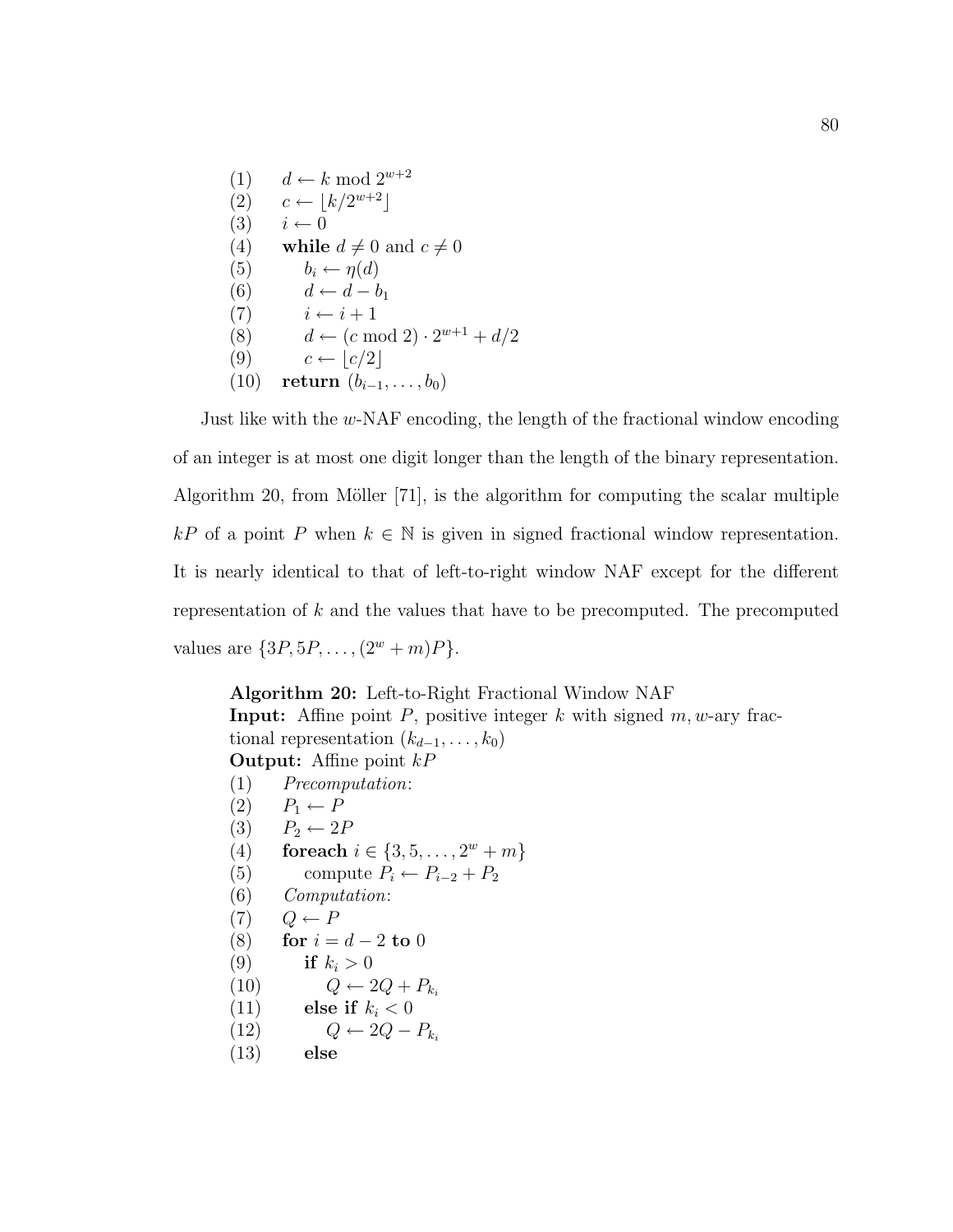$$
\begin{array}{ll} (14) & Q \leftarrow 2Q \\ (15) & \text{return } Q \end{array}
$$

According to Möller [71], the average density of non-zero entries achieved by the signed fractional window representation with parameters  $w$  and  $m$  is

$$
\left(\frac{1}{w+\frac{m+1}{2^w}+2}\right),\
$$

so the running time for Algorithm 18 is approximately

$$
\left(D + \left(\frac{2^w + m + 1}{2} - 1\right)A\right) + \left(\left(\frac{1}{w + \frac{m+1}{2^w}} - 1\right)A + (d-1)D\right).
$$

The steps of this algorithm are analogous to those of Algorithms 17 and 18, and the points are represented in the same way. The two options are to keep the precomputed values in Chudnovsky Jacobian coordinates or to use simultaneous inversion to convert them to affine coordinates.

Algorithm 20 has field cost

$$
(3M+5S) + (8M+3S) + 11\left(\frac{2^w+m+1}{2} - 11\right)M + 3\left(\frac{2^w+m+1}{2} + 2\right)S
$$

in the precomputation stage, and converting the table of precomputed values to affine form has field cost

$$
I + \left(6\left(\frac{2^w + m + 1}{2} - 1\right) - 3\right)M + \left(\frac{2^w + m + 1}{2} - 1\right)S.
$$

With the precomputed values in Chudnovsky Jacobian form, the rest of the algorithm has field cost

$$
\left(\frac{1}{2^{w}+m+1}\right)\left(\frac{d}{w+\frac{m+1}{2^{w}}+2}-1\right)(12M+7S)+
$$
\n
$$
\left(1-\frac{1}{2^{w}+m+1}\right)\left(\frac{d}{w+\frac{m+1}{2^{w}}+2}-1\right)(15M+7S)+(2M+4S)
$$
\n
$$
+\left(d-\frac{d}{w+\frac{m+1}{2^{w}}+2}-1\right)(4M+4S)+(I+3M+S)
$$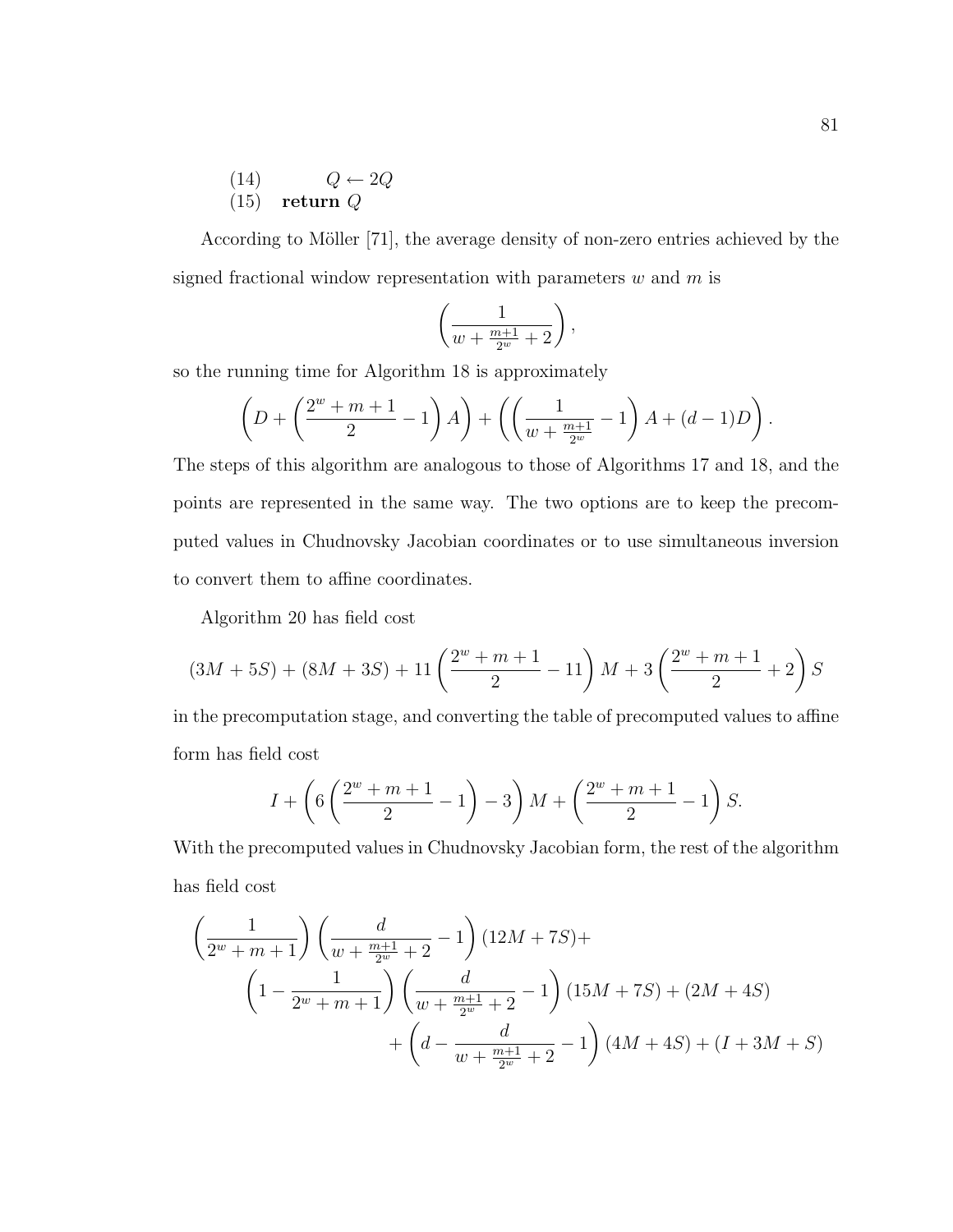$$
= I + \left( \left( 15 - 3\frac{1}{2^w + m + 1} \right) \left( \frac{d}{w + \frac{m+1}{2^w} + 2} - 1 \right) + 4d - \frac{4d}{w + \frac{m+1}{2^w} + 2} + 1 \right) S +
$$
  

$$
7 \left( \frac{d}{w + \frac{m+1}{2^w} + 2} - 1 \right) + 4d - \left( \frac{4d}{w + \frac{m+1}{2^w} + 2} + 1 \right) S
$$

With the precomputed values in affine form, the rest of the algorithm has field cost

$$
\left(\frac{d}{w + \frac{m+1}{2^w} + 2} - 1\right) \left(12M + 7S\right) + \left(2M + 4S\right) \n+ \left(d - \frac{d}{w + \frac{m+1}{2^w} + 2} - 1\right) \left(4M + 4S\right) + \left(I + 3M + S\right) \n= I + \left(3m + \frac{8m}{w + \frac{m+1}{2^w} + 2} + 1\right)M + \left(4m + \frac{3m}{w + \frac{m+1}{2^w} + 2} + 1\right)S.
$$

Tables 3.7 and 3.8 describe the average field costs and average M-costs of the fractional window method with different values of  $w$  and  $m$  with  $d$  chosen to correspond to the length of the NIST primes  $P192$  and  $P521$ , respectively. Both versions of the algorithm are included; using the Chudnovsky Jacobian table and using the table converted to affine coordinates. The fastest version for a given amount of storage space is written in bold. If none of the terms are bold, then there is a faster version requiring less storage. The tables for d chosen to correspond to P224, P256 and P384 are similar and can be found in Appendix B.

It must be noted that for a given amount of storage space, the average cost of the fractional window algorithm agrees exactly with that of the window NAF (Section 3.2.3) and sliding window (Section 3.2.4) algorithms. This demonstrates how the fractional window technique is a generalization of both previous methods.

As we will show in Section 3.2.7, if storage space is disregarded, the fractional window method is the fastest algorithm for unknown point scalar multiplication.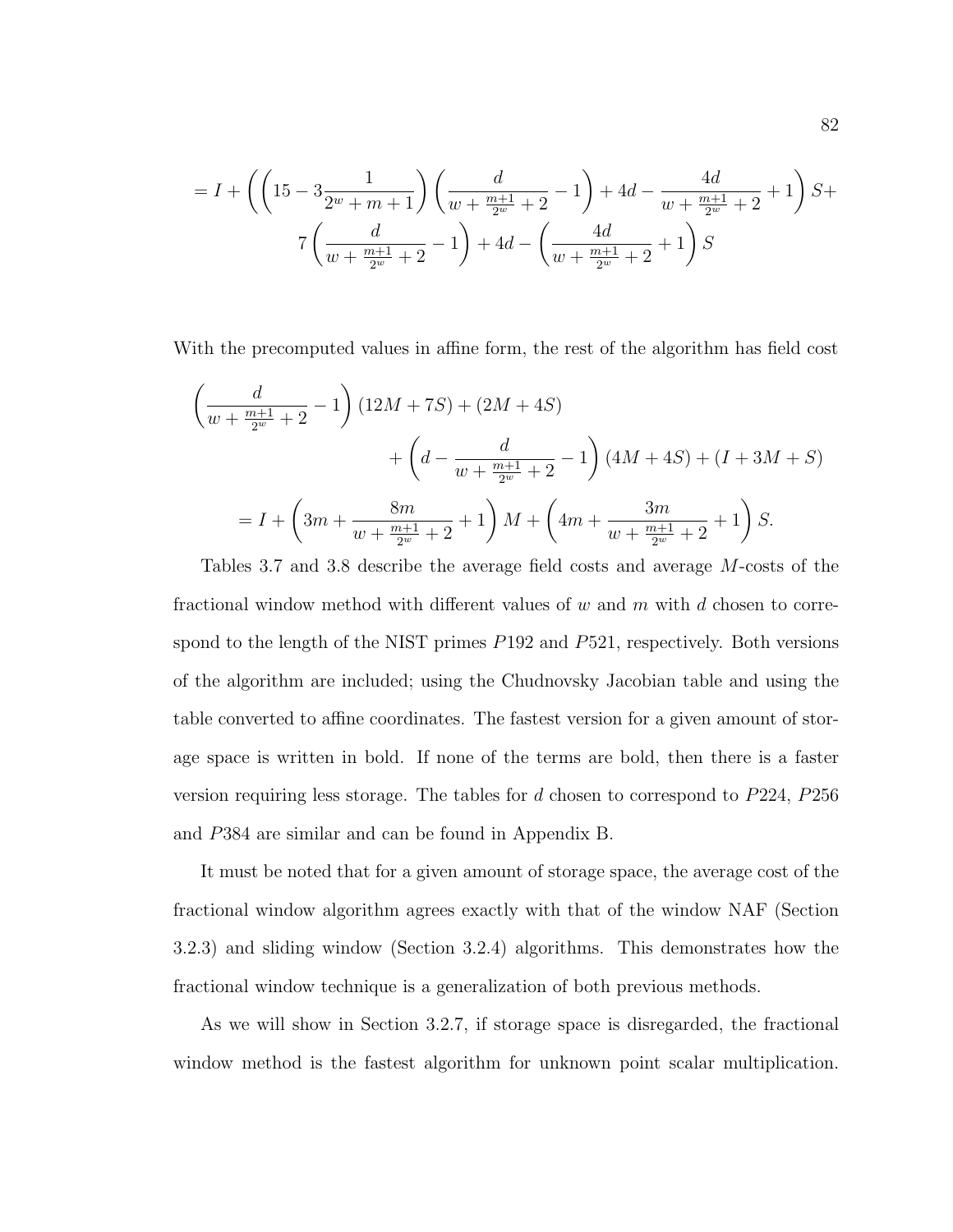| $\overline{w}$ | m | Regular Table      |           | Affine Table        |           | Sto.           |
|----------------|---|--------------------|-----------|---------------------|-----------|----------------|
|                |   | Field Cost         | $M$ -cost | Field Cost          | $M$ -cost |                |
|                |   | $I+1152.0M+914.0S$ | 1963.2M   | $2I+1155.0M+915.0S$ | 2047.0M   |                |
| $\mathfrak{D}$ | 1 | $1+1162.0M+901.0S$ | 1962.8M   | $2I+1129.3M+903.0S$ | 2011.7M   | $\mathfrak{D}$ |
|                | 3 | $I+1153.3M+891.2S$ | 1946.3M   | $2I+1112.2M+894.2S$ | 1987.6M   | 3              |
|                | 1 | $I+1157.6M+888.7S$ | 1948.6M   | $2I+1114.6M+892.7S$ | 1988.7M   | $\overline{4}$ |
| 3              | 3 | $I+1159.1M+886.7S$ | 1948.5M   | $2I+1118.3M+891.7S$ | 1991.7M   | 5              |
|                | 5 | $I+1159.5M+885.2S$ | 1947.7M   | $2I+1123.1M+891.2S$ | 1996.1M   | 6              |
|                | 7 | $I+1159.8M+884.0S$ | 1947.0M   | $2I+1129.0M+891.0S$ | 2001.8M   | 7              |
|                |   | $I+1166.6M+885.0S$ | 1954.6M   | $2I+1140.8M+893.0S$ | 2015.2M   | 8              |
| $\overline{4}$ | 3 | $I+1173.1M+886.2S$ | 1962.0M   | $2I+1152.8M+895.2S$ | 2028.9M   | 9              |
|                | 5 | $I+1179.4M+887.4S$ | 1969.3M   | $2I+1164.9M+897.4S$ | 2042.8M   | 10             |
|                | 7 | $I+1185.7M+888.6S$ | 1976.5M   | $2I+1177.3M+899.6S$ | 2057.0M   | 11             |

Table 3.7: Fractional Window Method Average Cost  $(d = 192)$ 

Table 3.8: Fractional Window Method Average Cost  $(d = 521)$ 

| $\overline{w}$ |                  | Regular Table       |           | Affine Table         |           | Sto.           |
|----------------|------------------|---------------------|-----------|----------------------|-----------|----------------|
|                | $\boldsymbol{m}$ | Field Cost          | $M$ -cost | Field Cost           | $M$ -cost |                |
|                |                  | $I+3126.0M+2476.8S$ | 5187.4M   | $2I+3129.0M+2477.8S$ | 5271.2M   | 1              |
| 2              | 1                | $I+3136.0M+2436.3S$ | 5165.1M   | $2I+3030.2M+2438.3S$ | 5140.9M   | $\mathfrak{D}$ |
|                | 3                | $I+3094.4M+2404.6S$ | 5098.1M   | $2I+2954.6M+2407.6S$ | 5040.7M   | 3              |
|                | 1                | $I+3087.7M+2392.7S$ | 5081.9M   | $2I+2931.9M+2396.7S$ | 5009.3M   | 4              |
| 3              | 3                | $I+3073.3M+2382.2S$ | 5059.0M   | $2I+2912.8M+2387.2S$ | 4982.6M   | 5              |
|                | 5                | $I+3055.9M+2372.8S$ | 5034.1M   | $2I+2896.9M+2378.8S$ | 4959.9M   | 6              |
|                | 7                | $I+3037.8M+2364.5S$ | 5009.4M   | $2I+2883.7M+2371.5S$ | 4940.9M   | 7              |
|                | 1                | $I+3037.6M+2362.2S$ | 5007.4M   | $2I+2886.5M+2370.2S$ | 4942.6M   | 8              |
| 4              | 3                | $I+3036.5M+2360.1S$ | 5004.6M   | $2I+2889.9M+2369.1S$ | 4945.1M   | 9              |
|                | 5                | $I+3034.9M+2358.2S$ | 5001.5M   | $2I+2893.8M+2368.2S$ | 4948.3M   | 10             |
|                |                  | $I+3033.1M+2356.5S$ | 4998.3M   | $2I+2898.2M+2367.5S$ | 4952.2M   | 11             |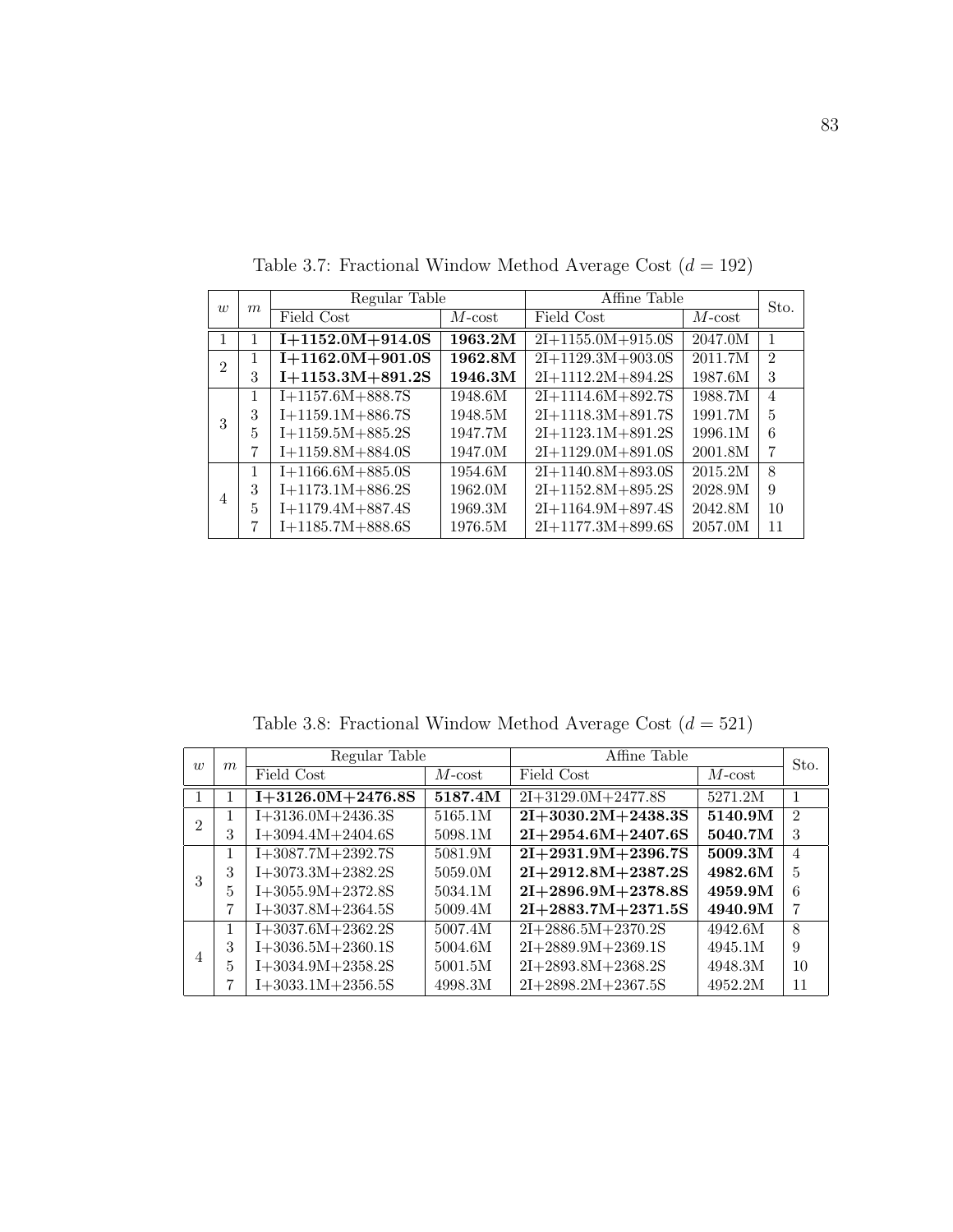When comparing algorithms with a fixed amount of storage space, the fractional window algorithm can possibly be beaten by the algorithm described in Section 3.2.6, double-base chain scalar multiplication.

#### 3.2.6 Double-Base Representation

In recent years, research has been done on a highly redundant system for representing integers, the double-base number system (DBNS). Rather than representing an integer by a sum of powers of two, it is represented by a sum of mixed powers of two and three (see Dimitrov *et al.* [30]). An integer k is represented as

$$
k = \sum_{i=1}^{m} s_i 2^{b_i} 3^{t_i} \text{ with } s_i \in \{-1, 1\} \text{ and } b_i, t_i \ge 0.
$$

The DBNS can result in very sparse representations of integers, as evidenced by the following theorem of Dimitrov et al. [29].

**Theorem 3.2.3.** Every positive integer  $k$  can be represented as the sum of at most  $O\left(\frac{\log k}{\log \log k}\right)$  $\frac{\log k}{\log \log k}$  numbers of the form  $2^b 3^t$ .

The proof is based on a result by Tijdeman [93] that states that given the ordered sequence  $\{n_1, n_2, \ldots\}$  of integers that are powers of the same two primes, the maximal distance between  $n_i$  and  $n_{i+1}$  is sub-linear in  $n_i$ . Of all the representations discussed in this thesis, DBNS is the only one for which the optimal number of terms is provably sublinear in  $log(k)$ .

A *canonical* representation for an integer  $k$  is a representation that has a minimal number of terms. It seems that finding a canonical DBNS representation of a large integer is a hard problem. There is, however, a greedy algorithm (see Dimitrov et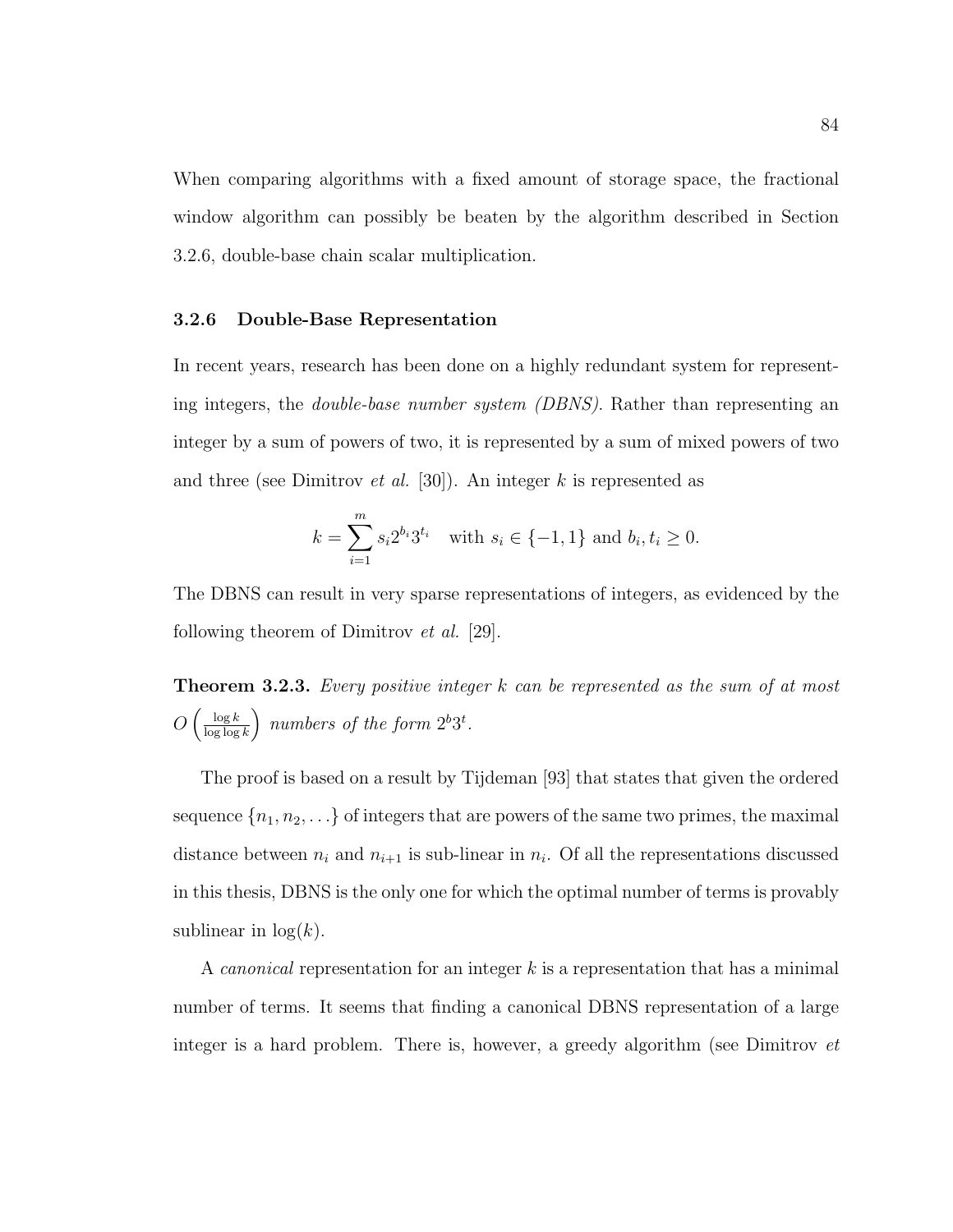al. [28]) that can find a relatively sparse representation that satisfies the asymptotic bound from Theorem 3.2.3.

A more useful class of DBNS representations in our context is the class of doublebase chains.

**Definition 3.2.4.** Given  $k \in \mathbb{N}$ , a double-base chain for k is a sequence of triples  $((s_m, b_m, t_m), \ldots, (s_1, b_1, t_1))$  where  $s_i \in \{1, -1\}$  for all  $i, 0 \leq b_1 \leq b_2 \leq \cdots \leq b_m$  and  $0 \le t_1 \le t_2 \le \cdots \le t_m$  such that

$$
k = \sum_{i=1}^{m} s_i 2^{b_i} 3^{t_i}.
$$

The length of a double-base-chain is m. Each  $s_i 2^{b_i} 3^{t_i}$  is called a term of the chain.

A double-base chain can be uniquely identified by the differences  $b_i - b_{i-1}$  and  $t_i - t_{i-1}$  for  $2 \leq i \leq m$ , resulting in a compact representation of k. Dimitrov [28, Alg. 1] describes a variation of the greedy algorithm that returns a double-base chain for an integer with a small number of terms. This algorithm is included here as Algorithm 21.

When given the parameters  $b_{max}$  and  $t_{max}$ , Algorithm 21 returns a double-base chain for k for which the largest term is  $2^b 3^t$  with  $b \leq b_{max}$ ,  $t \leq t_{max}$ . The algorithm begins by finding the closest power of two and three  $2^b 3^t$  to k with  $b \leq b_{max}$ ,  $t \leq t_{max}$ . This term is taken as the first term of the DBNS representation. The number  $k$  is updated by subtracting the term from k. The values  $b_{max}$  and  $t_{max}$  are updated to b and t respectively. The process is repeated until  $k$  is exactly a power of two and three.

Algorithm 21: Conversion to DBNS with Restricted Exponents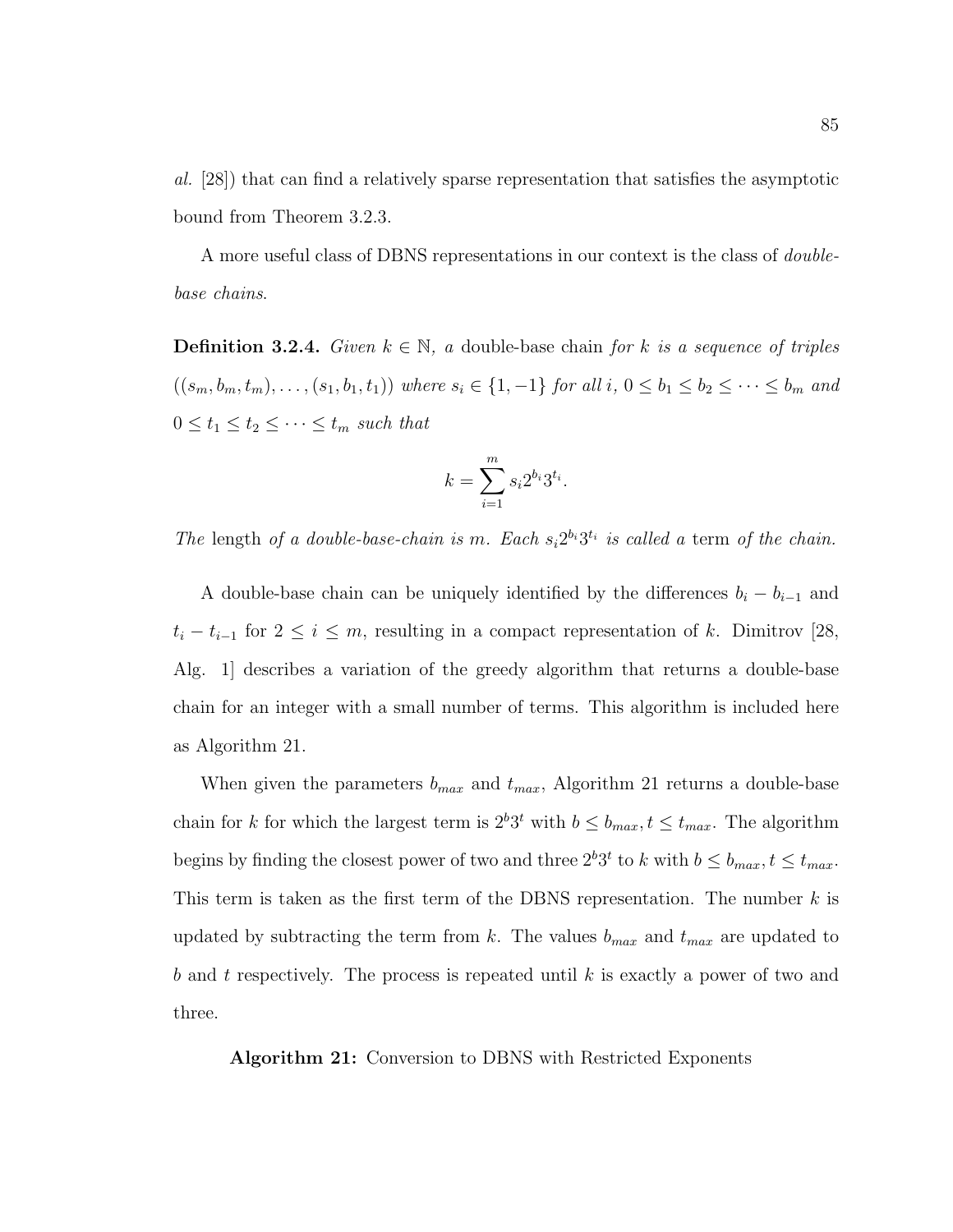**Input:** Positive integer k, positive integers  $b_{max}$ ,  $t_{max}$ , the largest allowed binary and ternary exponents

**Output:** A sequence of triples  $((s_m, b_m, t_m), \ldots, (s_1, b_1, t_1))$  such that  $k = \sum_{i=1}^m s_i 2^{b_i} 3^{t_i}$ , where  $b_1 \leq b_2 \leq \cdots \leq b_m$ ,  $t_1 \leq t_2 \leq \cdots \leq t_m$  and  $s_i \in \{-1, 1\}$  $(1)$   $s \leftarrow 0$  $(2)$   $i \leftarrow 1$ (3) while  $k > 0$ (4) define  $z = 2^b 3^t$ , to be the best approximation of k with  $0 \le$  $b \le b_{max}$  and  $0 \le t \le t_{max}$ (5)  $(s_i, b_i, t_i) \leftarrow (s, b, t)$ (6)  $i \leftarrow i + 1$ (7)  $b_{max} \leftarrow b, \quad t_{max} \leftarrow t$ (8) if  $k < z$  then  $s \leftarrow -s$ (9)  $k \leftarrow |k - z|$ (10) return  $(s_i, b_i, t_i)_{i>0}$ 

The complexity of Algorithm 21 depends greatly on the implementation of Step 4. If it is feasible to store all the mixed powers of 2 and 3, then this can be done with a simple search. Less memory-intensive algorithms have been developed by Berthé and Imbert [12]. In any case, the complexity of Algorithm 21 can be made insignificant in comparison with the time it takes for scalar multiplication. In situations where a random integer multiplier needs to be generated, it may be possible to securely generate a random double-base chain, avoiding the need for this algorithm.

Table 3.9 presents the results of the greedy algorithm on a set of random integers of lengths  $d = 192, 224, 256, 384$  and 521 with various choices for  $b_{max}$  and  $t_{max}$ . The values of  $b_{max}$ ,  $t_{max}$  are chosen so that  $2^{b_{max}}3^{t_{max}}$  closely approximates the corresponding NIST prime. For Table 3.9, all  $2^{b}3^{t}$  were enumerated and a few of the closest values to  $2^{192}$ ,  $2^{224}$ ,  $2^{256}$ ,  $2^{384}$  and  $2^{512}$  were chosen. This choice ensures that the first term of the double-base chain is most likely  $(1, b_{max}, t_{max})$  and high enough so that the remainder after subtracting  $(b_{max}, t_{max})$  is not too high. The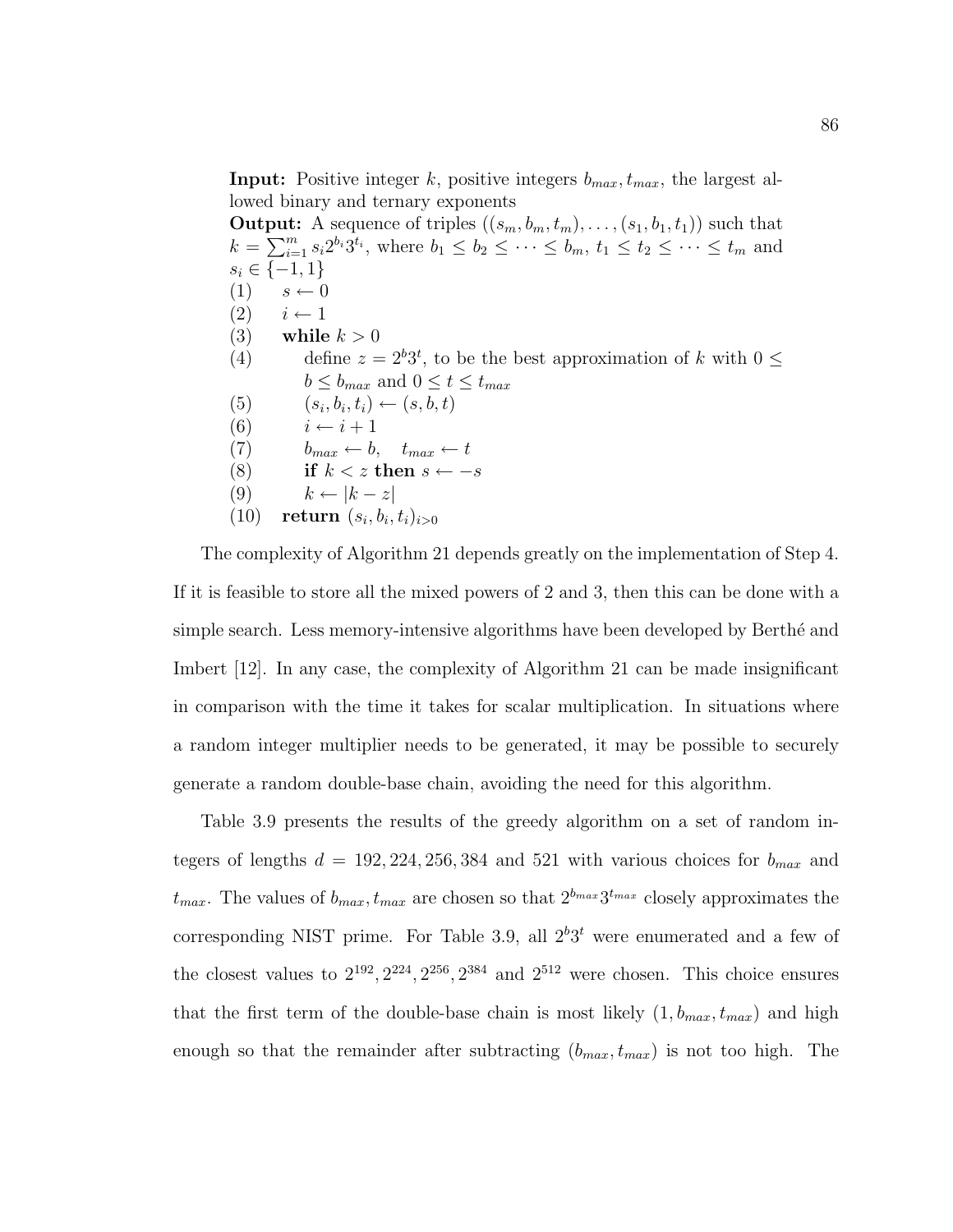| $\boldsymbol{d}$ | $b_{max}$ |             | terms  |
|------------------|-----------|-------------|--------|
|                  | 135       | 36          | 48.73  |
| 192              | 116       | 48          | 44.07  |
|                  | 89        | 65          | 44.98  |
|                  | 51        | 89          | 59.64  |
|                  | 140       | 53          | 52.58  |
| 224              | 121       | 65<br>49.75 |        |
|                  | 102       | 77          | 53.04  |
|                  | 199       | 36          | 70.05  |
| 256              | 172       | 53          | 63.00  |
|                  | 134       | 77          | 56.49  |
|                  | 88        | 106         | 71.74  |
|                  | 300       | 53          | 105.84 |
| 384              | 216       | 106         | 84.60  |
|                  | 197       | 118         | 84.57  |
|                  | 132       | 159         | 107.82 |
|                  | 437       | 53          | 151.29 |
| 521              | 353       | 106         | 128.91 |
|                  | 269       | 159         | 113.43 |
|                  | 183       | 212         | 143.84 |

Table 3.9: Results of Greedy Algorithm on 2500 Integers

point of Table 3.9 is to find optimal values of  $b_{max}$ ,  $t_{max}$  for Algorithm 22, the scalar multiplication algorithm presented below. The results of Table 3.9 were computed by the author with an implementation of Algorithm 21 with a precomputed table of powers of two and three. This algorithm was applied to 2500 random integers of with bit-size  $d$  for  $d$  corresponding to the NIST primes. The mean number of terms for each set of parameter was computed and included as column 4 of table 3.9.

Algorithm 22, adapted from Dimitrov et al. [28], computes the scalar multiple of a point when given the multiplier as a double-base chain. This is computed in an analogous way to left-to-right binary multiplication. In the binary algorithm, a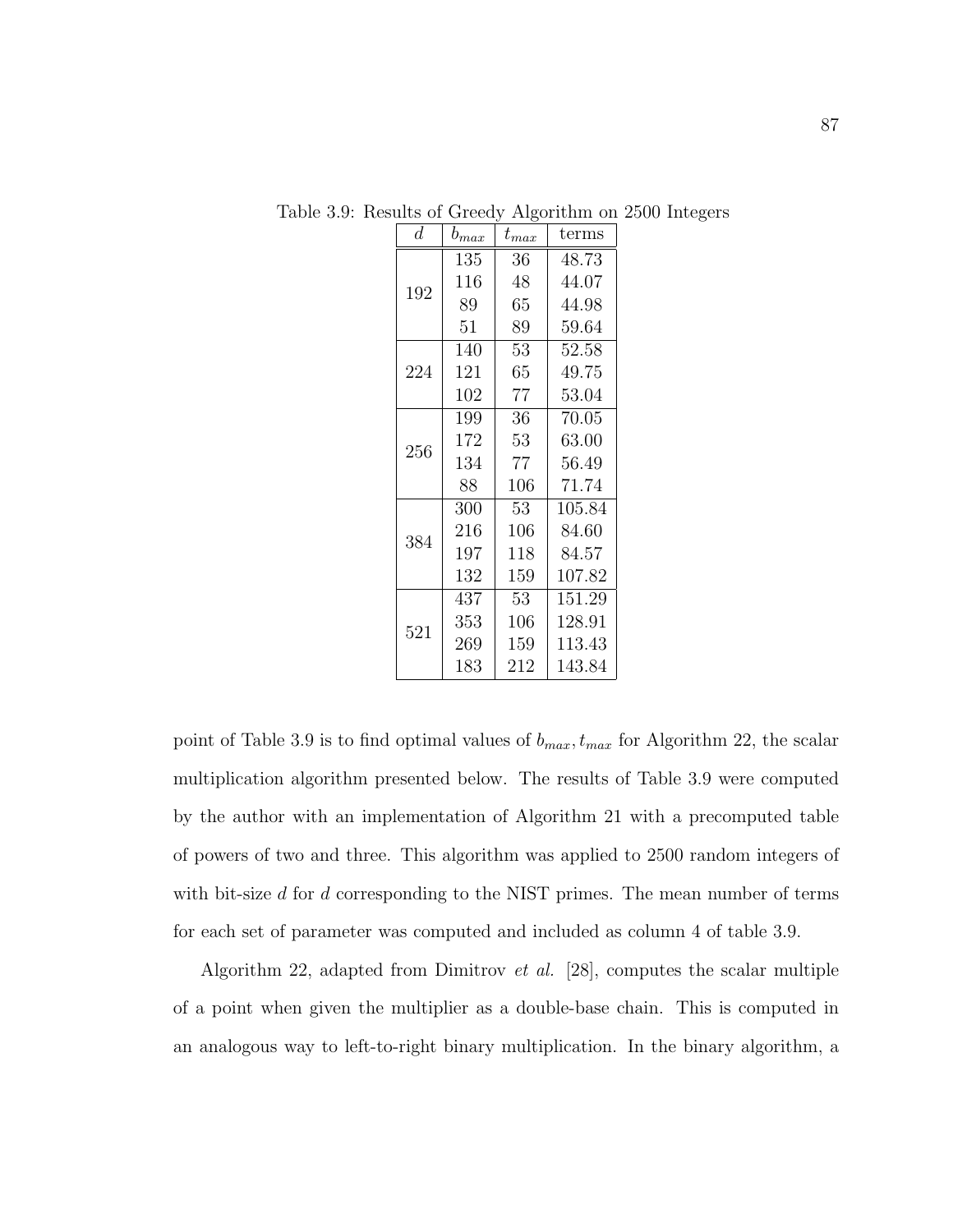temporary variable stores the initial point and is doubled a number of times corresponding to the difference in the powers of the non-zero terms. In Algorithm 22, the temporary variable is doubled and tripled for the difference between successive terms. The sign of each term determines whether the base point is added or subtracted.

Algorithm 22: Double-Base Chain Scalar Multiplication **Input:** Affine point  $P$ , positive integer  $k$  with DBNS representation  $k = \sum_{i=1}^{m} s_i 2^{b_i} 3^{t_i}$ , where  $b_1 \leq b_2 \leq \cdots \leq b_m$  and  $t_1 \leq t_2 \leq \cdots \leq t_m$ ,  $s_i \in \{\pm 1\}$ **Output:** Affine point  $kP$  $(1)$   $Q \leftarrow s_1 P$ (2) for  $i = 1$  to  $m - 1$ (3)  $u \leftarrow b_i - b_{i+1}, \quad v \leftarrow t_i - t_{i+1}$ (4)  $Q \leftarrow 2^u 3^v Q$ (5) if  $s_{i+1} = 1$ (6)  $Q \leftarrow Q + P$ (7) if  $s_{i+1} = -1$ (8)  $Q \leftarrow Q - P$  $(9)$  return  $Q$ 

For an integer with m terms, maximal binary exponent  $b_m$  and maximal ternary exponent  $t_m$ , Algorithm 22 will have estimated computation time

$$
(m-1)A + b_m D + t_m T.
$$

Algorithm 22 requires a large number of doublings and triplings, and a smaller number of additions. The fastest coordinate system for doubling and tripling is Jacobian. We will therefore use the formulas for  $\mathcal{J} + \mathcal{A} \rightarrow \mathcal{J}$ ,  $2\mathcal{J} \rightarrow \mathcal{J}$ , and  $3J \rightarrow \mathcal{J}$  to execute Algorithm 22. The field cost of Algorithm 22 is exactly

$$
(m-1)(8M+3S) + (2M+4S) + (b_m-1)(4M+4S) + t_m(9M+5S) + (I+3M+S)
$$
  
=  $I + (8M+4b_m+9t_m-7)M + (3m+4b_m+5t_m-2)S.$  (3.1)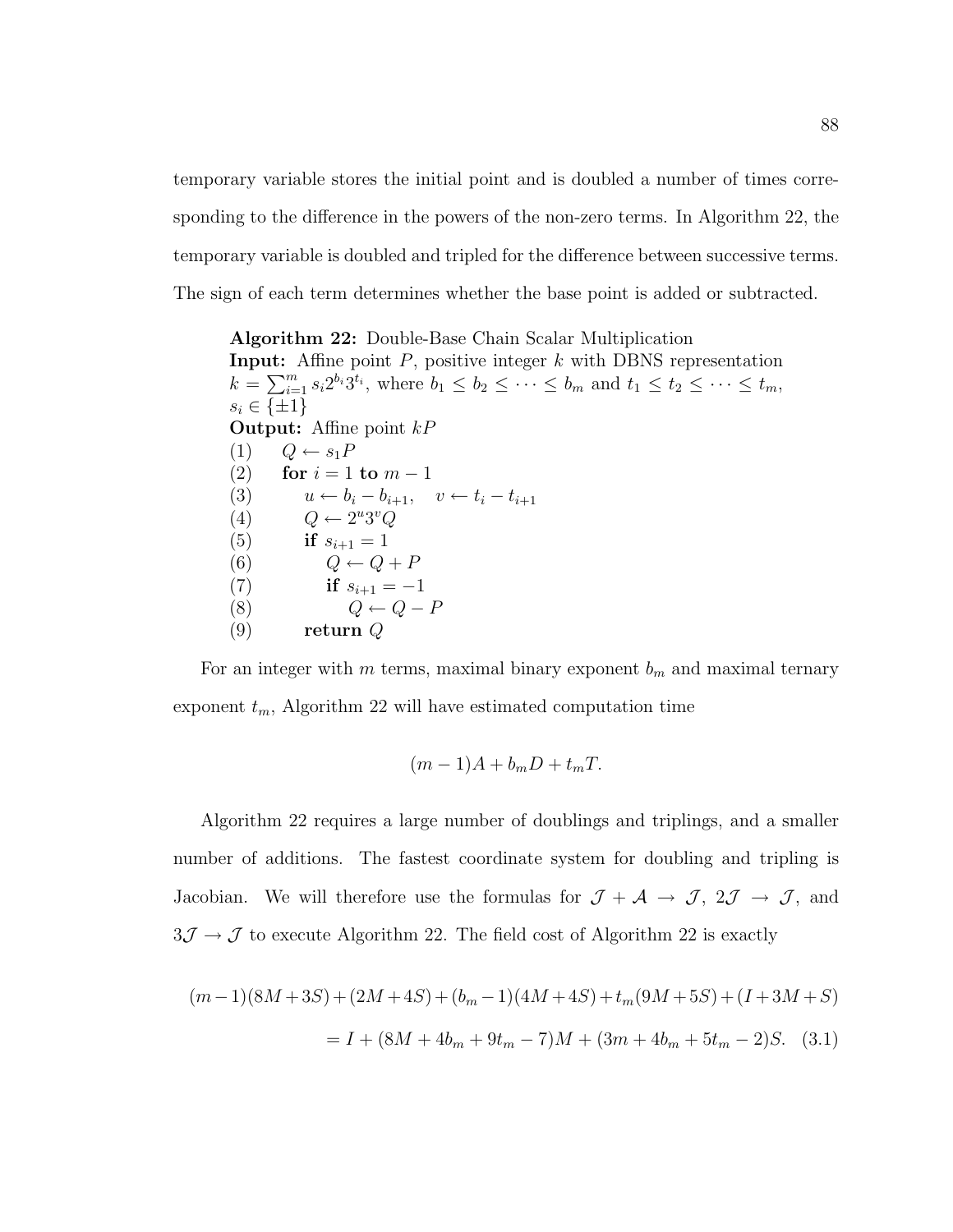| d   | $b_m$ | $t_{m}$ | $\boldsymbol{m}$ | Field Cost          | $M\text{-}\mathrm{cost}$ |
|-----|-------|---------|------------------|---------------------|--------------------------|
|     | 135   | 36      | 48.73            | $I+1246.8M+864.2S$  | 2018.2M                  |
| 192 | 116   | 48      | 44.07            | $I+1241.6M+834.2S$  | 1988.9M                  |
|     | 89    | 65      | 44.98            | $I+1293.8M+813.9S$  | 2025.0M                  |
|     | 51    | 89      | 59.64            | $I+1475.1M+825.9S$  | 2215.9M                  |
|     | 140   | 53      | 52.58            | $I+1450.6M+980.7S$  | 2315.2M                  |
| 224 | 121   | 65      | 49.75            | $I+1460.0M+956.2S$  | 2305.0M                  |
|     | 102   | 77      | 53.04            | $I+1518.3M+950.1S$  | 2358.4M                  |
|     | 199   | 36      | 70.05            | $I+1673.4M+1184.2S$ | 2700.7M                  |
|     | 172   | 53      | 63.00            | $I+1662.0M+1140.0S$ | 2654.0M                  |
| 256 | 134   | 77      | 56.49            | $I+1673.9M+1088.5S$ | 2624.7M                  |
|     | 88    | 106     | 71.74            | $I+1872.9M+1095.2S$ | 2829.1M                  |
|     | 300   | 53      | 105.84           | $I+2516.7M+1780.5S$ | 4021.1M                  |
| 384 | 216   | 106     | 84.60            | $I+2487.8M+1645.8S$ | 3884.4M                  |
|     | 197   | 118     | 84.57            | $I+2519.6M+1629.7S$ | 3903.3M                  |
|     | 132   | 159     | 107.82           | $I+2814.6M+1644.5S$ | 4210.1M                  |
|     | 437   | 53      | 151.29           | $I+3428.3M+2464.9S$ | 5480.2M                  |
| 521 | 353   | 106     | 128.91           | $I+3390.3M+2326.7S$ | 5331.7M                  |
|     | 269   | 158     | 113.43           | $I+3398.4M+2204.3S$ | 5241.9M                  |
|     | 183   | 212     | 143.84           | $I+3783.7M+2221.5S$ | 5640.9M                  |

Table 3.10: Double-Base Chain Average Cost

From Table 3.9, we obtain estimates for the values of m given certain  $b_m, t_m$  for the NIST primes. By evaluating Equation (3.1) with these values and comparing the M-costs, we can determine the average running time for the selected values of  $(b_m, t_m)$ . These values are presented in Table 3.10.

The optimal values for  $(b_m, t_m)$  in terms of M-cost are listed in bold in Table 3.10. For multipliers of length  $d = 192$  the optimal value of  $(b_m, t_m)$  is  $(116, 48)$ , for  $d = 224$  it is (121, 65), for  $d = 256$  it is (134, 77), for  $d = 384$  it is (216, 106) and for  $d = 521$  it is (269, 159). Table 3.10 demonstrates that Algorithm 22 for scalar multiplication is slightly slower than the fastest methods based on the binary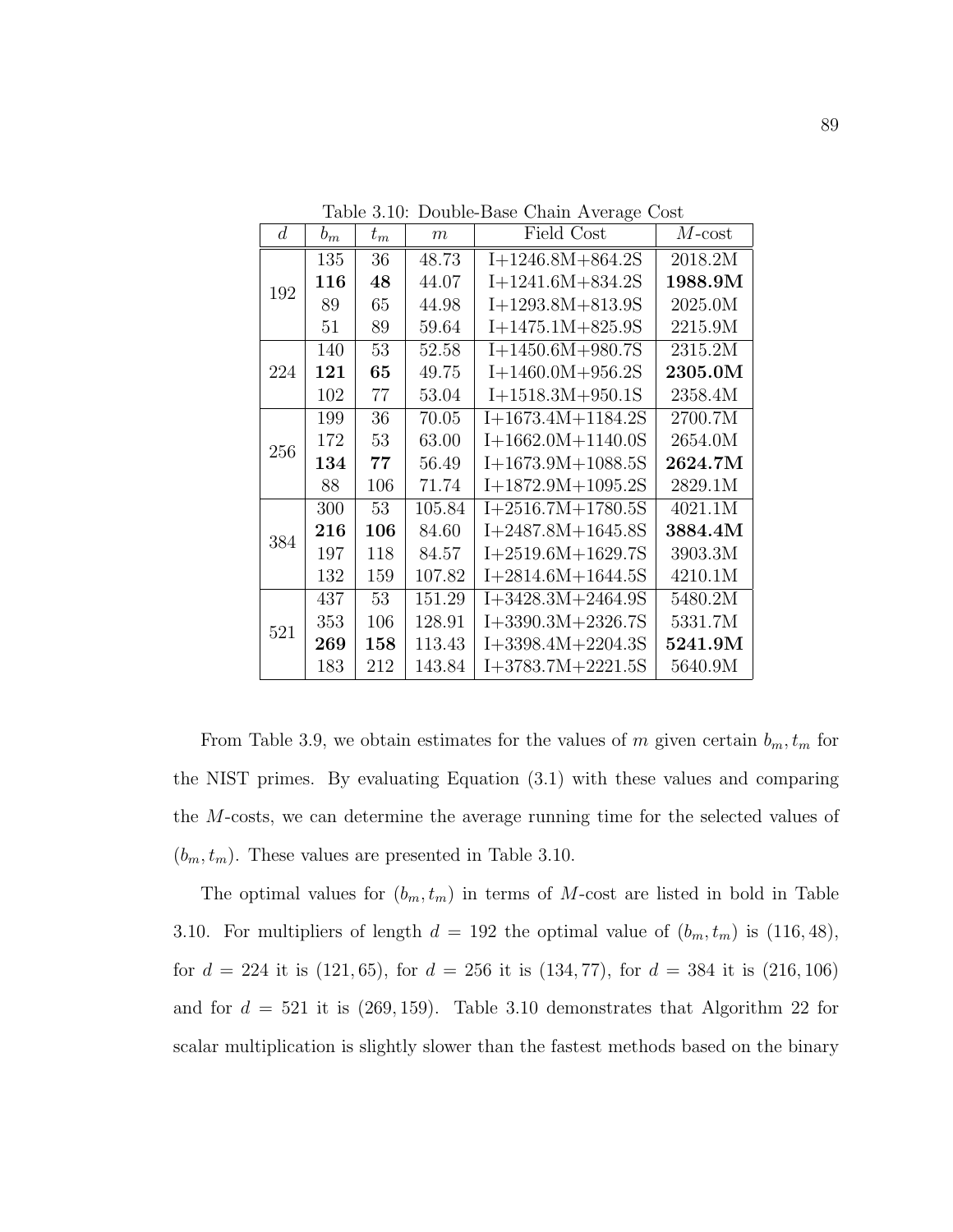| Algorithm                   | Variables                     | Storage | Field Cost          | $M$ -cost |
|-----------------------------|-------------------------------|---------|---------------------|-----------|
| $R2L$ Binary $(12)$         |                               |         | $I+1909.0M+1146.5S$ | 2906.2M   |
| L2R Binary $(13)$           |                               |         | $I+1516.0M+1043.0S$ | 2430.4M   |
| L <sub>2</sub> R NAF $(15)$ |                               |         | $I+1269.0M+954.0S$  | 2112.2M   |
| $w\text{-NAF}$ (17)         | $w=4, \mathcal{J}^c$          | 3       | $I+1153.3M+891.2S$  | 1946.3M   |
| swNAF(18)                   | $w=4, \mathcal{J}^c$          | 4       | $I+1157.6M+888.7S$  | 1948.6M   |
| fwNAF $(20)$                | $w=2, c=3, \mathcal{J}^c$     | 3       | $I+1153.3M+891.2S$  | 1946.3M   |
| DBChain $(22)$              | $b_{max} = 116, t_{max} = 48$ |         | $I+1242.2M+834.5S$  | 1988.9M   |

Table 3.11: Scalar Multiplication (P192)

algorithm.

# 3.2.7 Summary

Table 3.11 provides a summary of the algorithms for scalar multiplication of unknown points in terms of their storage requirements (in points), their field costs and their  $M$ -costs. For each algorithm, the parameters that result in the smallest  $M$ -costs are chosen. The parameters are chosen to correspond to the curve over the NIST prime P192. The results for elliptic curves over the NIST primes P224, P256, P384 and P521 are presented in Appendix B and mirror the results of Table 3.11.

The "Variables" column lists the specific parameters that are used to give the results in the row. Storage is measured in Chudnovsky Jacobian points. For the window methods,  $A$  means that the precomputed table of values is converted to affine form (only appears in Appendix tables) and  $\mathcal{J}^c$  means that it is kept in Chudnovsky Jacobian form.

The storage column shows the number of points stored. The only storage required for the NAF and double-base chain methods are the representations of the multiplier.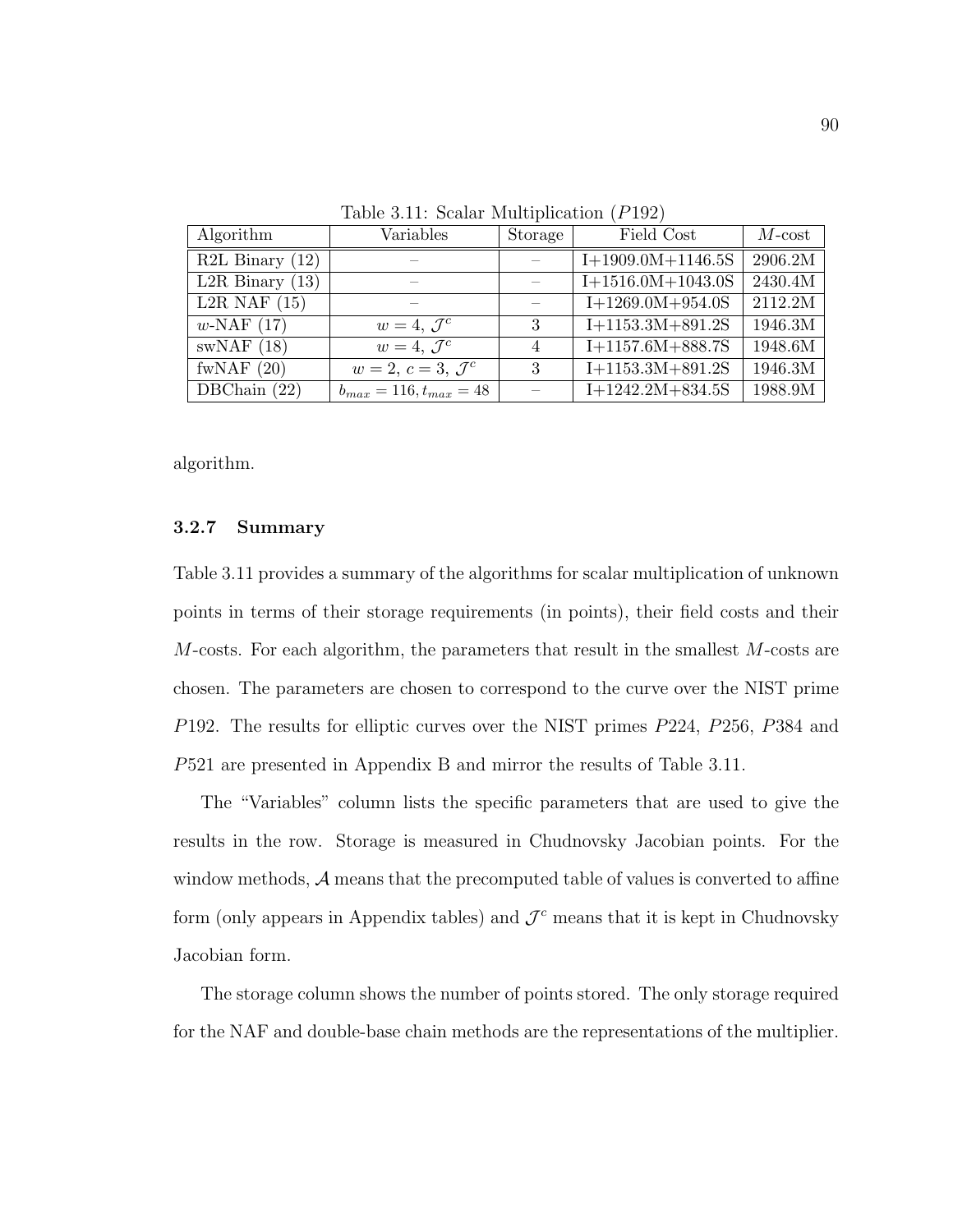|  | d.  | Algorithm      | Storage        | $M$ - $cost$ |
|--|-----|----------------|----------------|--------------|
|  | 192 | fwNAF          | 1              | 1963.2M      |
|  |     |                | $\overline{2}$ | 1962.8M      |
|  |     | DBChain        | 0              | 1988.9M      |
|  | 224 | fwNAF          | 1              | 2276.8M      |
|  |     |                | $\overline{2}$ | 2274.3M      |
|  |     | <b>DBChain</b> | 0              | 2305.0M      |
|  | 256 | fwNAF          | 1              | 2590.4M      |
|  |     |                | $\overline{2}$ | 2585.7M      |
|  |     | <b>DBChain</b> | 0              | 2624.7M      |
|  | 384 | fwNAF          | 1              | 3844.8M      |
|  |     |                | $\overline{2}$ | 3831.6M      |
|  |     | <b>DBChain</b> | 0              | 3884.4M      |
|  | 512 | fwNAF          | 1              | 5187.4M      |
|  |     |                | $\overline{2}$ | 5140.9M      |
|  |     | <b>DBChain</b> |                | 5241.9M      |

Table 3.12: Low Storage Scalar Multiplication Comparison

The storage space for each of these is usually less than that of two field elements and can be ignored.

Table 3.11 demonstrates that under the assumptions made about the relative costs of field operations, the fractional window method (Algorithm 20) is the fastest algorithm for computing scalar multiples of unknown points on elliptic curves over P192. The fastest algorithm requiring no storage is the double-base chain method (Algorithm 22). These results are similar for the NIST primes P224, P256, P384 and P521 in Tables B.10 to B.13. The results from Tables 3.7, B.7, B.8, B.9 and 3.8 for the fractional window algorithm and Table 3.10 for the double-base chain algorithm are combined in Table 3.12 to demonstrate the M-cost of both algorithms when storage space is limited. Table 3.12 shows that for a given non-zero amount of storage space, the fractional window algorithm has a lower M-cost than the double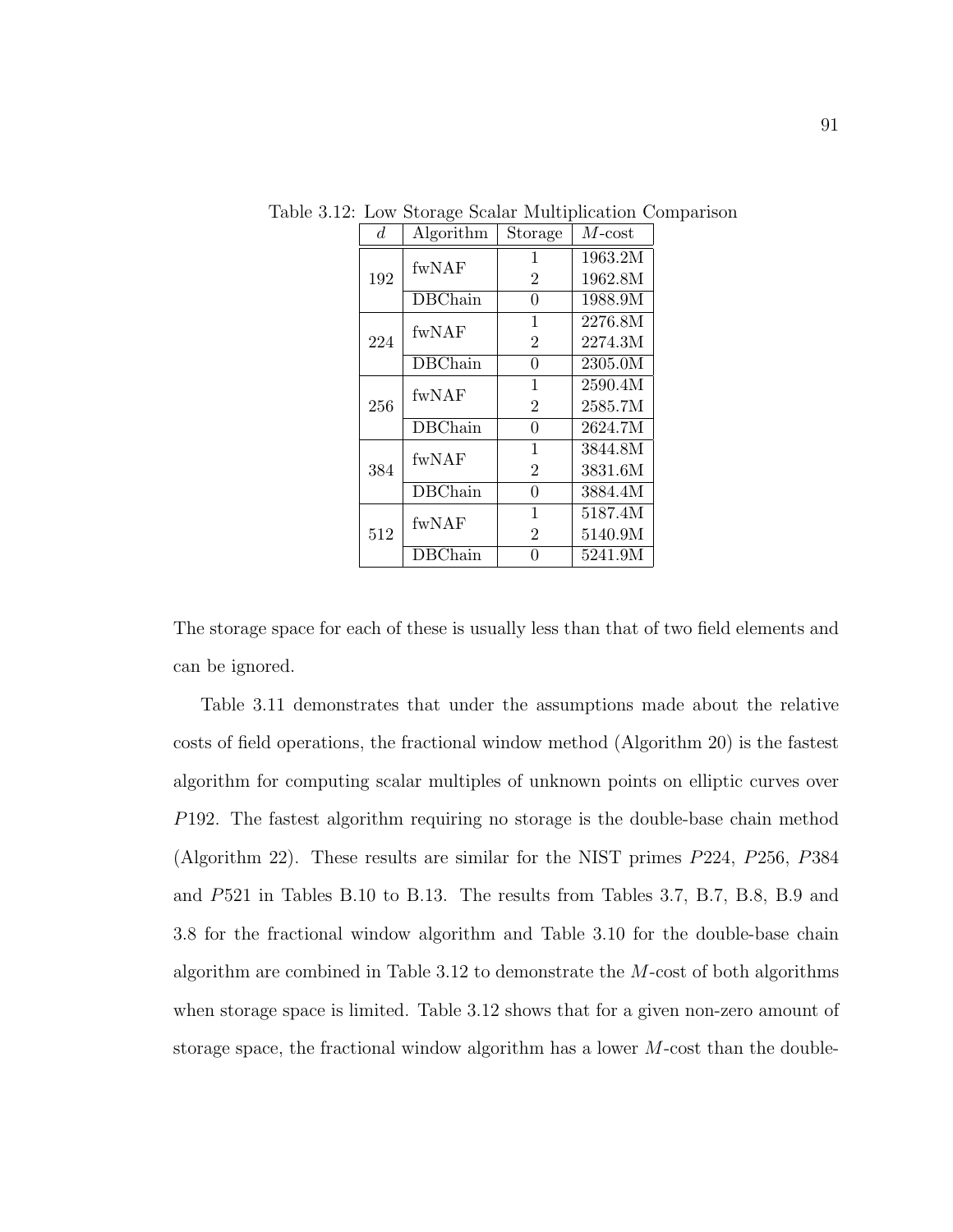base chain algorithm.

# 3.3 Known Point Scalar Multiplication

In this section, we study methods for scalar multiplication that can be used when the point is known in advance. The main theoretical difference in this case compared to the unknown point case is that precomputations are not included in the running time of the algorithms. This allows for more expensive precomputation steps that can be used to speed up computation considerably.

The methods we focus on in this section are the windowing method and the comb method. Windowing works by precomputing a number of the binary power multiples of the fixed point to eliminate the need for doubling. In the comb method, expensive sums of certain multiples of  $P$  are stored in order to reduce the number of operations needed.

#### 3.3.1 Fixed-Base Windowing

The naïve method for computing a scalar multiple of a point using precomputation would be to compute  $2^{i}P$  for as many i's as are needed and to apply the right-to-left binary algorithm from Section 3.2.1 without any doubling. For a  $d$ -bit multiplier, this would cost approximately  $\frac{d-1}{2}A$  and require the storage of  $d-1$  extra points. Brickell *et al.* [14] proposed a version of this algorithm that uses the same idea but allows for more flexibility in the number of points stored. This idea was originally proposed by Yao [98].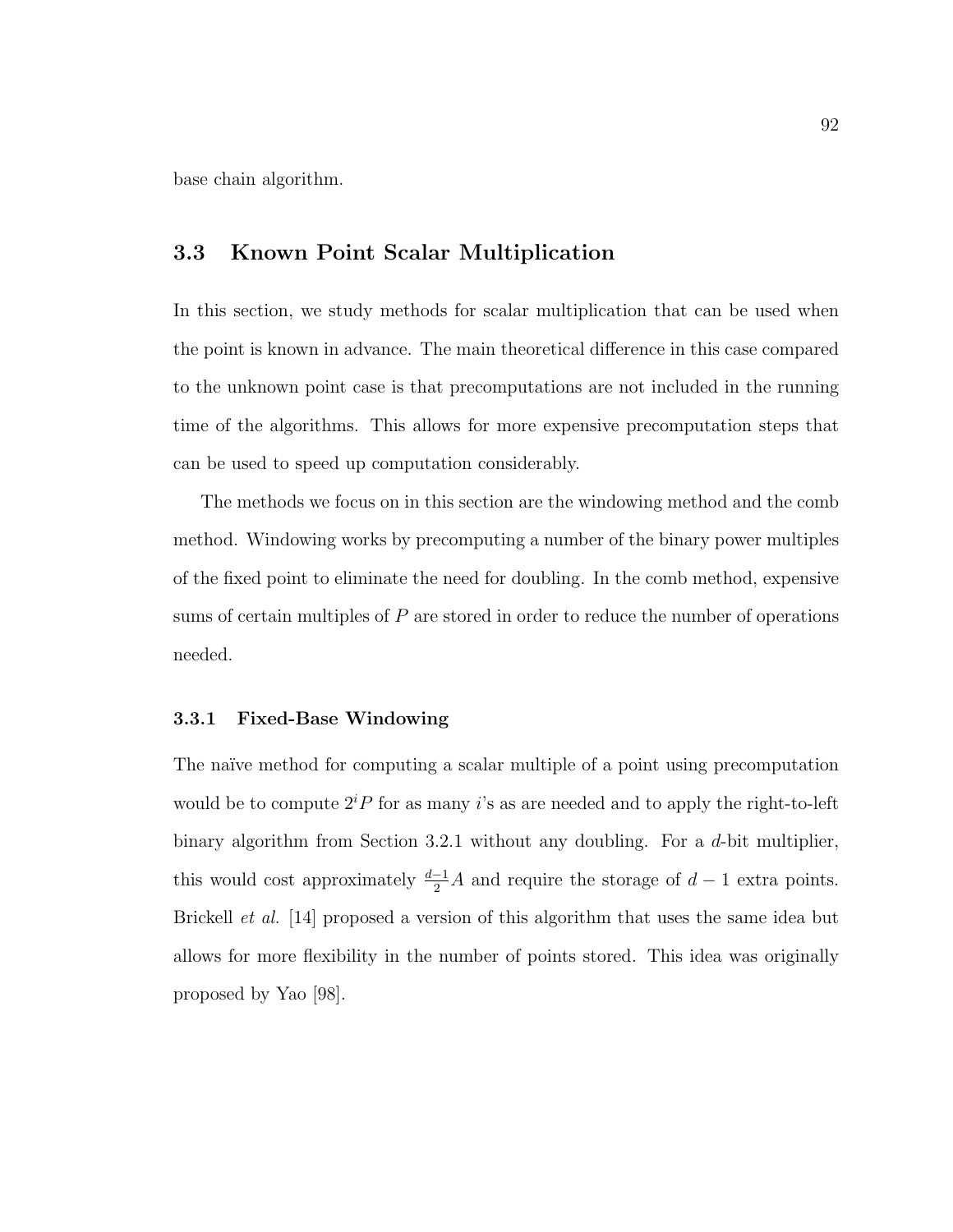Suppose  $k \in \mathbb{N}$  is written as

$$
k = \sum_{i=0}^{l-1} b_i 2^{wi},
$$

for  $b_i$  in some digit set B. Let B' denote the set of absolute values of non-zero digits in B. We can write

$$
k = \sum_{b \in B'} b\left(\sum_{i:b_i=b} 2^{wi} - \sum_{i:b_i=-b} 2^{wi}\right).
$$

Define the points

$$
P_b = \left(\sum_{i:b_i=b} 2^{wi} - \sum_{i:b_i=-b} 2^{wi}\right) P.
$$

We can then calculate  $kP = \sum_{b \in B'} bP_b$ .

The digits  $b_i$  can be computed by taking the NAF of the point k and partitioning the digits into blocks of length w. By writing NAF(k) =  $K_{l-1}||K_{l-2}||\cdots||K_1||K_0$ and taking the integers represented by the blocks  $K_i$  as the digits  $b_i$  we obtain

$$
b_i \in B = \{-K, -K+1, \dots, -1, 0, 1, \dots, K-1, K\},\
$$

for  $0 \le i \le l-1$  and  $K = (2^{w+1}-2)/3$  if w is even and  $K = (2^{w+1}-1)/3$  otherwise.

Algorithm 23 computes the scalar multiple of a point using fixed-base windowing. It proceeds in two steps, the precomputation stage and the result stage. In the precomputation stage, we compute  $2^{iw}P$  for  $1 \leq i \leq l-1$  by repeated doubling. In the result stage, the final sum  $\sum_{b \in B} bP_b$  is computed from the precomputed values. Algorithm 23 is adapted from Hankerson et al. [43, Alg. 3.42] and Brickell et al. [14].

Algorithm 23: Fixed-Base NAF Windowing **Input:** Affine point P, positive integer k with  $NAF(k)$  written as l singed bit-strings of length w:  $K_{l-1}||K_{l-2}||\cdots||K_1||K_0$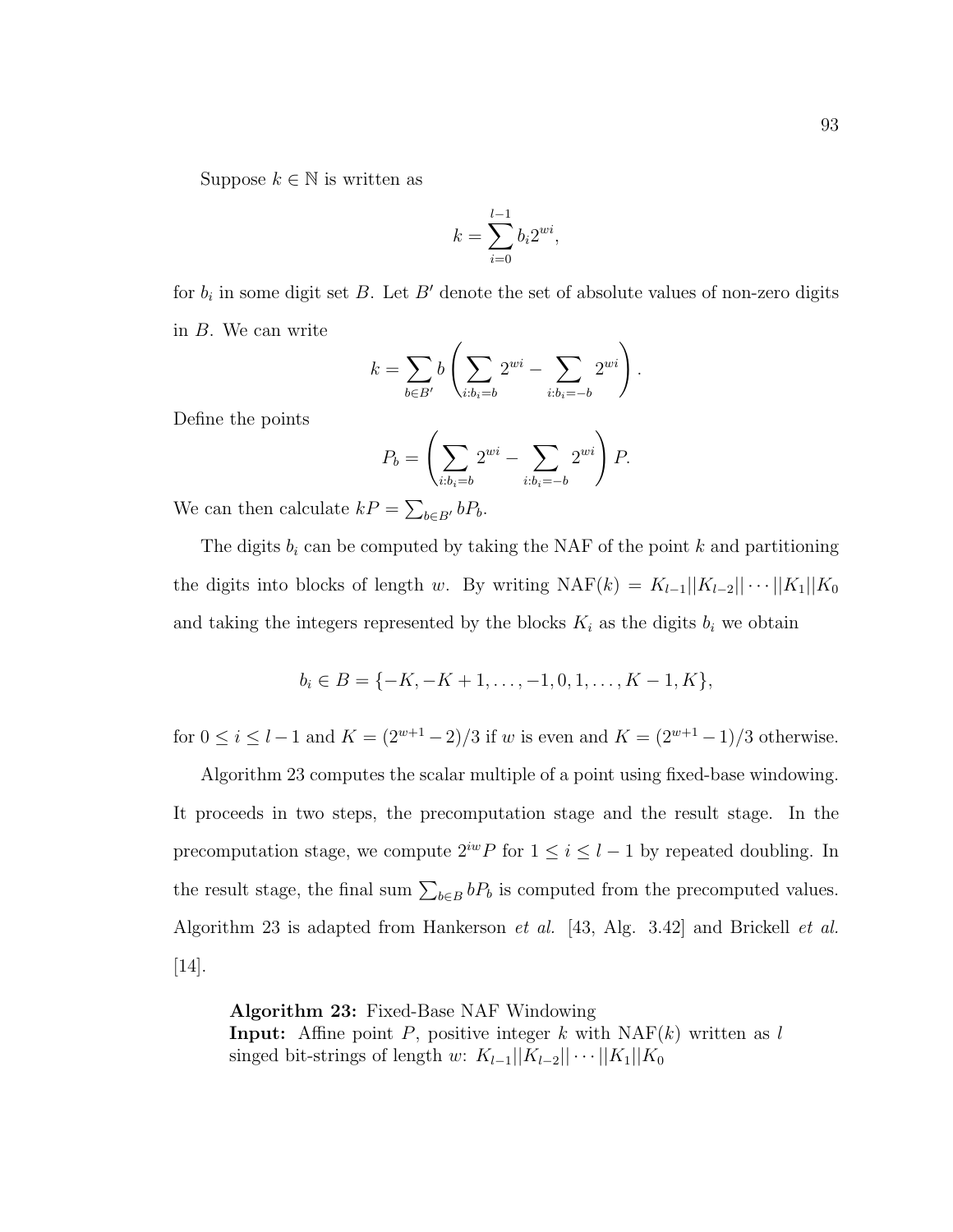## **Output:** Affine point  $kP$

(1) Offline Precomputation: (2) for each  $0 \leq i \leq l-1$ (3)  $P_i = 2^{wi}P$  $(4)$   $A \leftarrow \infty, B \leftarrow \infty$ (5) for each j from K down to 1 (6) **for each** i for which  $K_i = j$ (7)  $B \leftarrow B + P_j$ (8) **for each** i for which  $K_i = -j$ (9)  $B \leftarrow B - P_j$  $(10)$   $A \leftarrow A + B$ (11) return A

The the average running time of Algorithm 23 is

$$
\left(K - \frac{2K+1}{4l} + \left(l\frac{2K}{2K+1}\right)\right)A.
$$

The  $l\left(\frac{2K}{2K+1}\right)$  additions come from Steps 7 and 9 when  $P_i$  is non-zero. One of these steps is executed once for each of the l blocks  $K_i$ , each of which has a  $1/(2K+1)$ chance of being 0 and contributing nothing.

The other  $K - \frac{2K+1}{4}$  $\frac{K+1}{4l}$  additions come from Step 10. The total number of times that this step is applied is K, but if the digits  $\{K, K-1, \ldots, K-T+1\}$  do not occur as some  $|K_i|$ , then the B value is  $\infty$  and no addition is performed for the first T applications of this step. Since the digits  $K_i$  are essentially chosen at random among  $-K, \ldots, K$ , the typical gap between two represented numbers should be  $(2K+1)/L$ . Therefore, the average highest value will be  $K-(2K+1)/2L$  and the average lowest value will be  $-K + (2K + 1)/2L$ . This leads to an average highest absolute value of  $K-(2K+1)/4L$ , from which we get  $T=(2K+1)/4L$ . In this case, the variable B will be  $\infty$  for Step 10 the first T times. Therefore the number of additions contributed by this step is  $K - \frac{2K+1}{4}$  $\frac{K+1}{4l}$ . The algorithm also requires the storage of  $l-1$  temporary points. The cases where either  $P_i$  or B are  $\infty$  are not examined in Hankerson *et al.*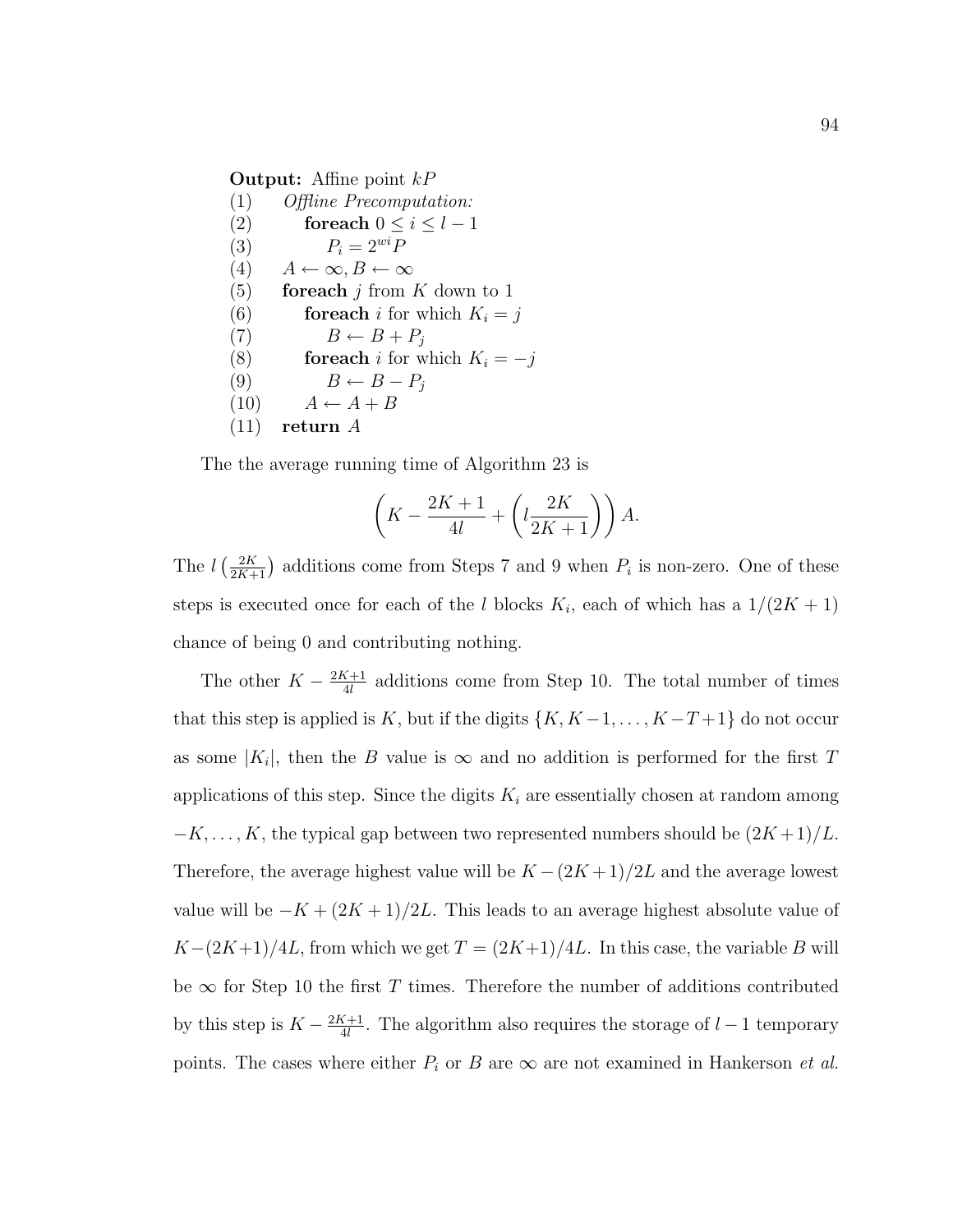| w                       | Storage | Field Cost         | $M$ -cost |
|-------------------------|---------|--------------------|-----------|
| 2                       | 95      | $I+639.3M+237.4S$  | 909.1M    |
| 3                       | 63      | $I+523.0M+190.4S$  | 755.3M    |
| $\overline{\mathbf{4}}$ | 47      | $I+477.5M+167.8S$  | 691.8M    |
| 5                       | 38      | $I+535.7M+177.5S$  | 757.7M    |
| 6                       | 31      | $I+710.7M+219.9S$  | 966.6M    |
| 7                       | 27      | $I+1143.9M+334.9S$ | 1491.8M   |
| 8                       | 23      | $I+2025.4M+572.1S$ | 2563.1M   |

Table 3.13: Fixed-Base Window Average Cost  $(d = 192)$ 

[43].

Since precomputation is not an issue, we will assume that the precomputed points are stored in affine coordinates to allow faster addition. Since the only operation performed is addition, the intermediate points are stored in Chudnovsky Jacobian coordinates. The additions of  $P_i$  will be  $\mathcal{J}^c + \mathcal{A} \to \mathcal{J}^c$  and the other additions  $\mathcal{J}^c + \mathcal{J}^c \rightarrow \mathcal{J}^c$ . The average field cost of this algorithm is therefore

$$
\left(l\left(\frac{2K}{2K+1}\right)\right)(8M+3S) + \left(K - \frac{2K+1}{4l}\right)(11M+3S) + (I + 3M + S)
$$
  
=  $I + \left((8l)\left(\frac{2K}{2K+1}\right) - 11\frac{2K+1}{4l} + 11K + 3\right)M + \left((3l)\left(\frac{2K}{2K+1}\right) - 3\frac{2K+1}{4l} + 3K + 1\right)S.$ 

Table 3.13 lists the cost of fixed-base windowing for values of d that correspond to the length of the NIST prime P192. Here,  $l = \frac{d}{dt}$  $\frac{d}{w}$  where d is the size of the input and  $w$  is the fixed windowing size. The row in bold represents the parameters that produce the lowest M-cost. The tables for d chosen to correspond to  $P224$ ,  $P256$ , P384 and P521 are similar and can be found in Appendix B.

These results demonstrate that with enough precomputation, scalar multiplica-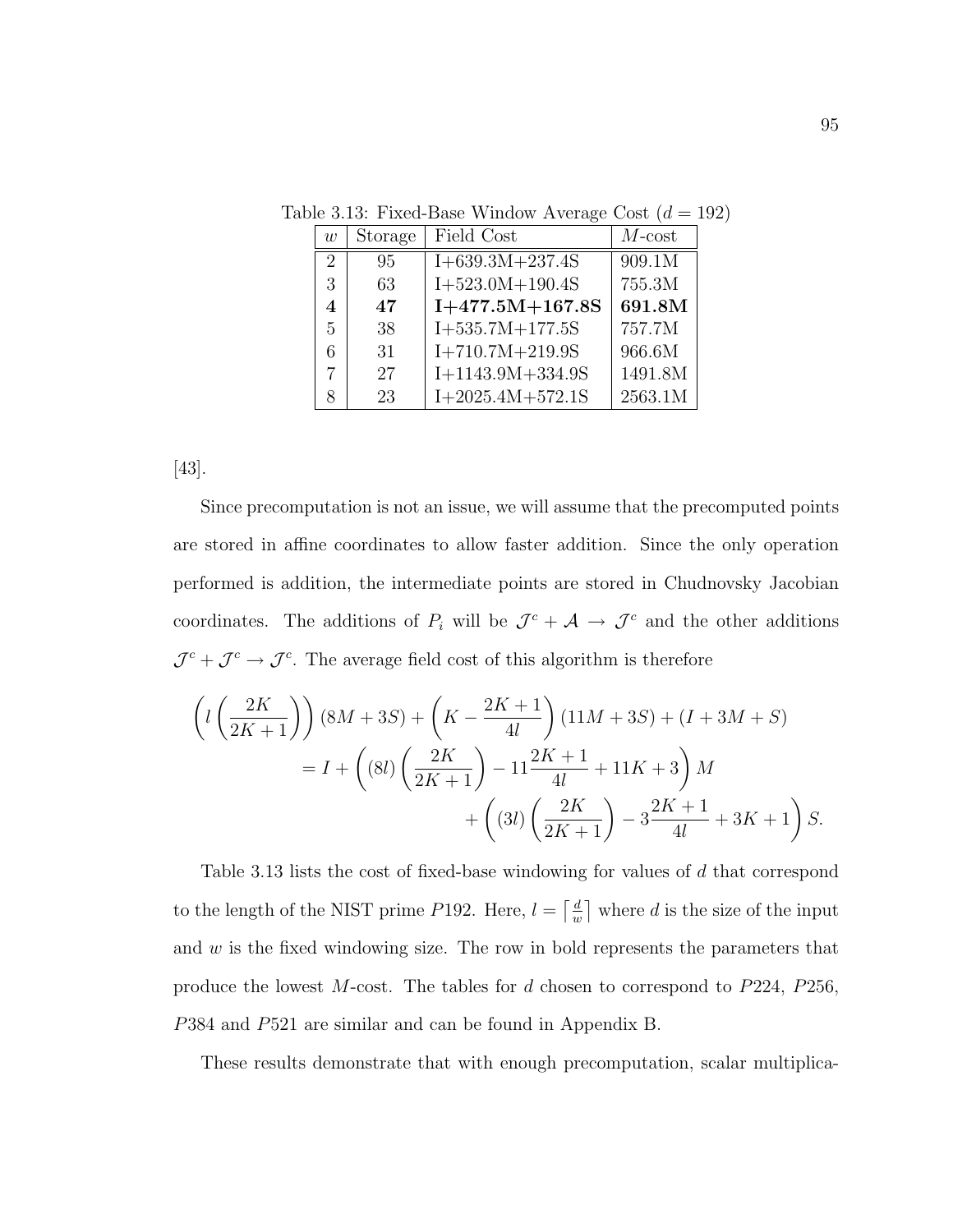tion can be performed much more quickly than with unknown point methods. The cost of the fixed-base window method is high for very small and very large amounts of precomputation. In the next section, we examine another algorithm that is faster than fixed-base windowing in some situations.

# 3.3.2 Fixed-Base Comb

In the fixed-base windowing method, the values  $2^{wi}P$  are computed and combined with addition to form  $kP$ . In the fixed-base comb method, rather than eliminating all the doublings, the goal is to use precomputation to utilize the doublings more efficiently. This idea was originally proposed by Lim and Lee [64].

Suppose that  $k \in \mathbb{N}$  is represented by l bit-strings of length w, i.e.

$$
k = K_{l-1}||K_{l-2}||\cdots||K_1||K_0,
$$

where  $K_i = K_{i,w-1}||K_{i,w-2}|| \cdots ||K_{i,1}$  and  $K_{i,j} \in \{0,1\}$ . We can write k as follows:

$$
k = \sum_{i=0}^{l-1} \sum_{j=0}^{w-1} K_{i,j} 2^{w i+j}
$$
  
= 
$$
\sum_{j=0}^{w-1} \left( \sum_{i=0}^{l-1} K_{i,j} 2^{w i+j} \right)
$$
  
= 
$$
\sum_{j=0}^{w-1} 2^j \left( \sum_{i=0}^{l-1} K_{i,j} 2^{w i} \right).
$$

By precomputing all the possible values for  $\sum_{i=0}^{l-1} K_{i,j} 2^{wi}$ , it takes  $w-1$  doubles and  $w - 1$  additions on average to compute  $kP$ .

In order to simplify the notation, we define

$$
[a_{l-1}, a_{l-2}, \dots, a_1, a_0]P := a_{l-1}2^{(l-1)w}P + a_{l-2}2^{(l-2)w}P + \dots + a_12^wP + a_0P.
$$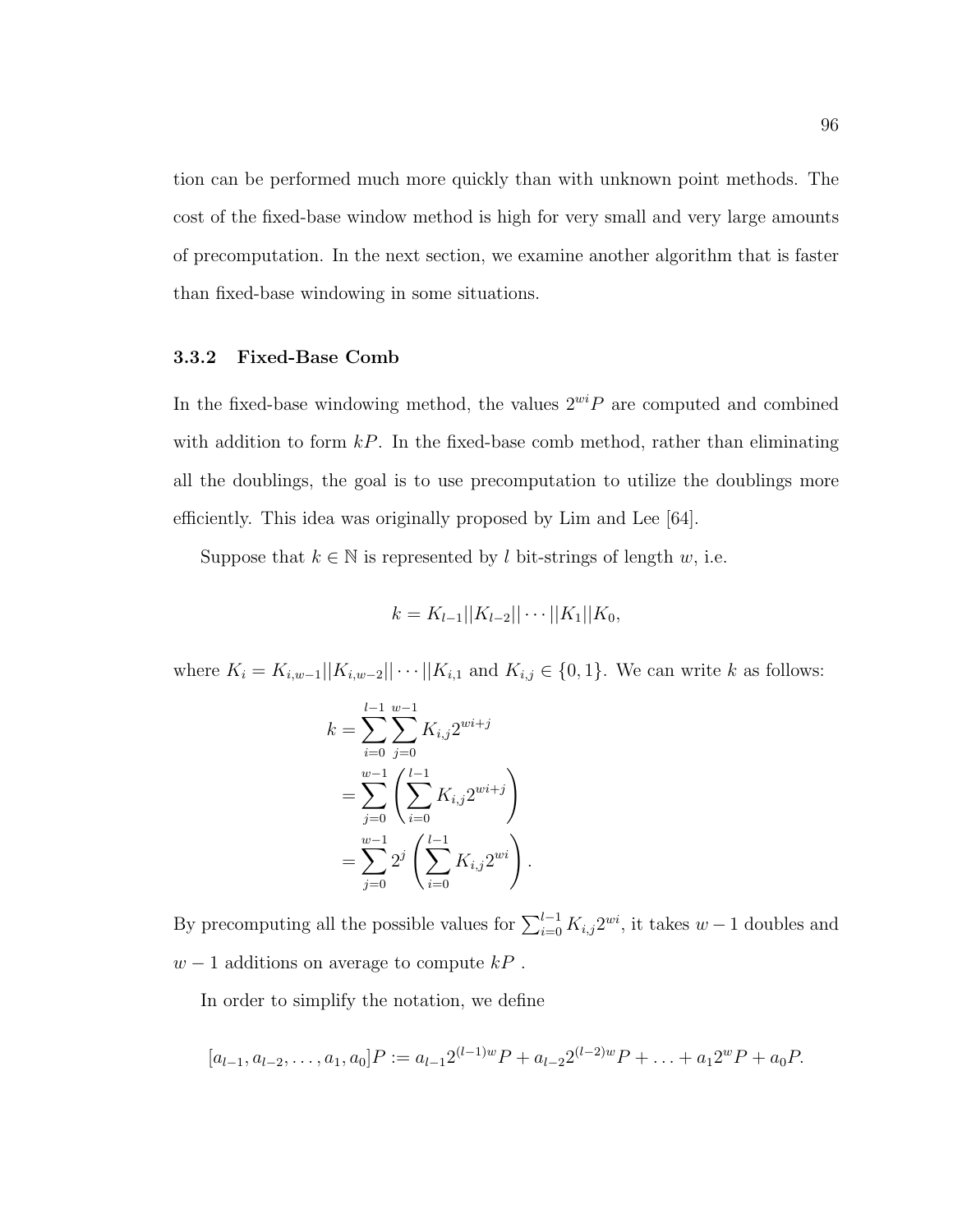These values are precomputed for all possible  $(a_{l-1},..., a_0) \in \{0,1\}^l$ , resulting in Algorithm 24, adapted from Hankerson et al. [43, Alg. 3.44].

Algorithm 24: Fixed-Base Comb **Input:** Affine point  $P$ , positive integer  $k$  with  $k$  written as  $l$  bit-strings of length w:  $K_{l-1}||K_{l-2}||\cdots||K_1||K_0$ **Output:** Affine point  $kP$ (1) Offline Precomputation: (2) Compute  $[a_{l-1}, a_{l-2}, \ldots, a_1, a_0]$ P for all  $(a_{l-1}, \ldots, a_0) \in \{0, 1\}^l$  $(3)$   $Q \leftarrow \infty$ (4) for each j from  $w - 1$  down to 0 (5)  $Q \leftarrow 2Q + [K_{l-1,j}, \ldots, K_{0,j}]P$  $(6)$  return Q

The average running time of Algorithm 24 is

$$
\left(\frac{2^l - 1}{2^l}(w - 1)\right)A + (w - 1)D.
$$

The algorithm also requires the storage of  $2<sup>l</sup> - 2$  temporary points.

Precomputing the points in affine form and taking  $2\mathcal{J} + \mathcal{A} \rightarrow \mathcal{J}$  as the operation when the point added is non-zero and  $2\mathcal{J}\rightarrow\mathcal{J}$  otherwise, the average field cost of this algorithm is

$$
\left(\frac{2^l-1}{2^l}(w-1)\right)(12M+7S) + \left((w-1) - \frac{2^l-1}{2^l}(w-1)\right)(4M+4S) + (I+3M+S).
$$

Table 3.14 lists the cost of Algorithm 24 for d chosen to correspond to the length of the NIST prime P192. The variable  $w = \lceil \frac{d}{l} \rceil$  $\frac{d}{l}$  where d is the size of the input and l is given. The tables for d chosen to correspond with  $P224$ ,  $P256$ ,  $P384$  and  $P521$ are similar and can be found in Appendix B.

In comparison to the fixed-base window, the comb method is generally faster. Fixed-base windowing is only competitive with the comb method when the amount of storage space available is in the optimal range for fixed-base windowing.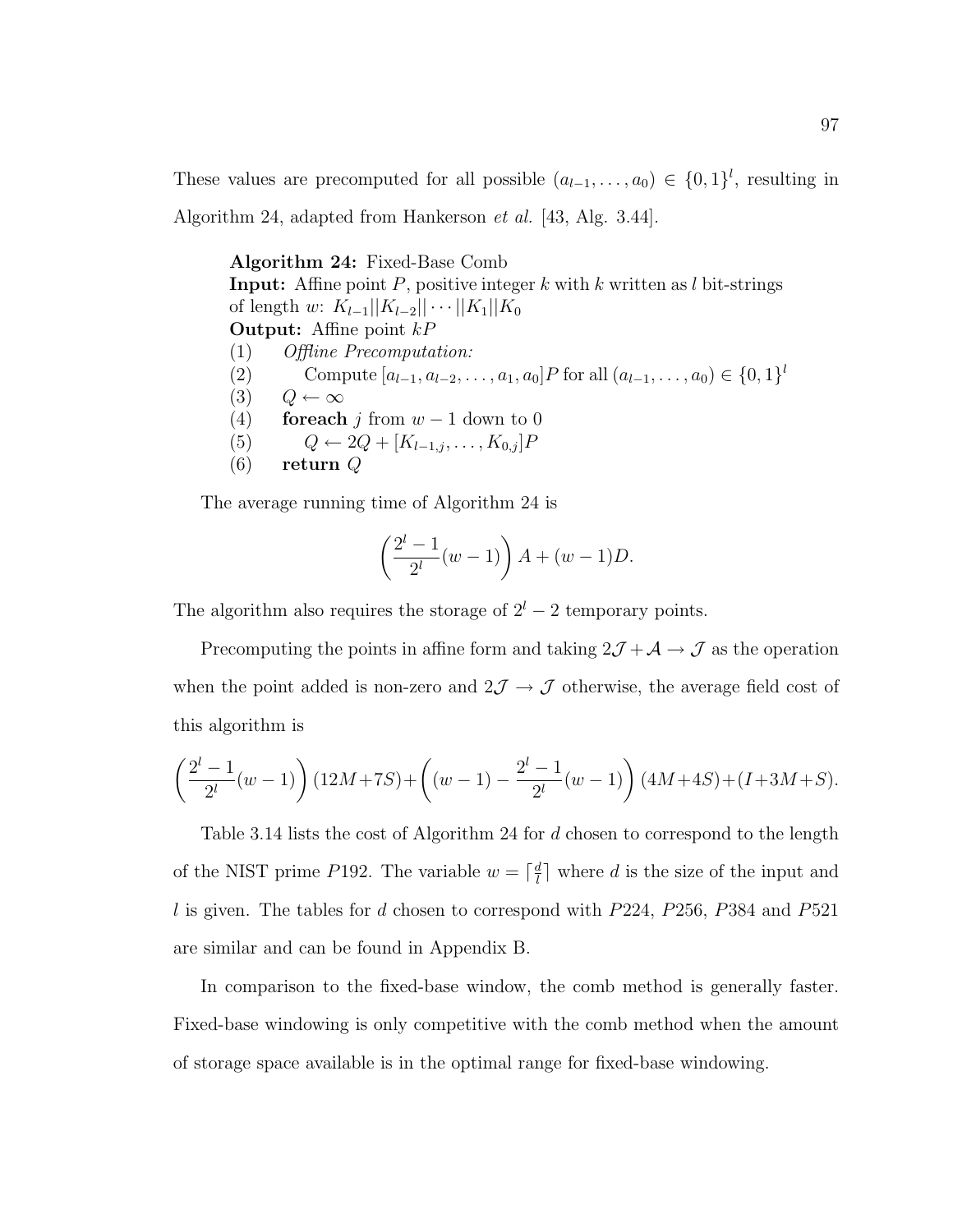|                             | Storage | Field Cost        | $M$ -cost |
|-----------------------------|---------|-------------------|-----------|
| $\mathcal{D}_{\mathcal{L}}$ | 2       | $I+953.0M+594.8S$ | 1508.8M   |
| 3                           | 6       | $I+696.0M+418.4S$ | 1110.7M   |
| 4                           | 14      | $I+543.5M+321.2S$ | 880.5M    |
| 5                           | 30      | $I+449.5M+263.4S$ | 740.2M    |
| 6                           | 62      | $I+371.1M+216.5S$ | 624.4M    |
|                             | 126     | $I+325.3M+189.4S$ | 556.8M    |
| x                           | 254     | $I+278.3M+161.7S$ | 487.7M    |

Table 3.14: Fixed-Base Comb Average Cost  $(d = 192)$ 

# 3.4 Known Multiplier Scalar Multiplication

The case when a multiplier is known in advance occurs in certain elliptic curve protocols such as ECIES [9]. In this section, we describe some techniques for computing a scalar multiple of a point using information precomputed from the multiplier. The mathematical construct that is used to do this is an addition chain.

# 3.4.1 Addition Chains

**Definition 3.4.1.** An addition chain for an integer  $k$  is given by a pair of sequences  $(c, d)$  such that

$$
c = (c_0, \dots, c_s), c_0 = 1, c_s = k
$$
  
\n
$$
c_i = c_{j_i} + c_{k_i} \quad \text{for all} \quad 1 \le i \le s \text{ with respect to}
$$
  
\n
$$
d = (d_0, \dots, d_s), d_i = (j_i, k_i) \quad \text{and} \quad 0 \le j, k \le i - 1.
$$
\n(3.2)

The length of the addition chain is s.

An addition chain for  $k$  is a sequence of integers, with each element a sum of two previous elements, 1 as the first element, and  $k$  as the last. The vector  $c$  holds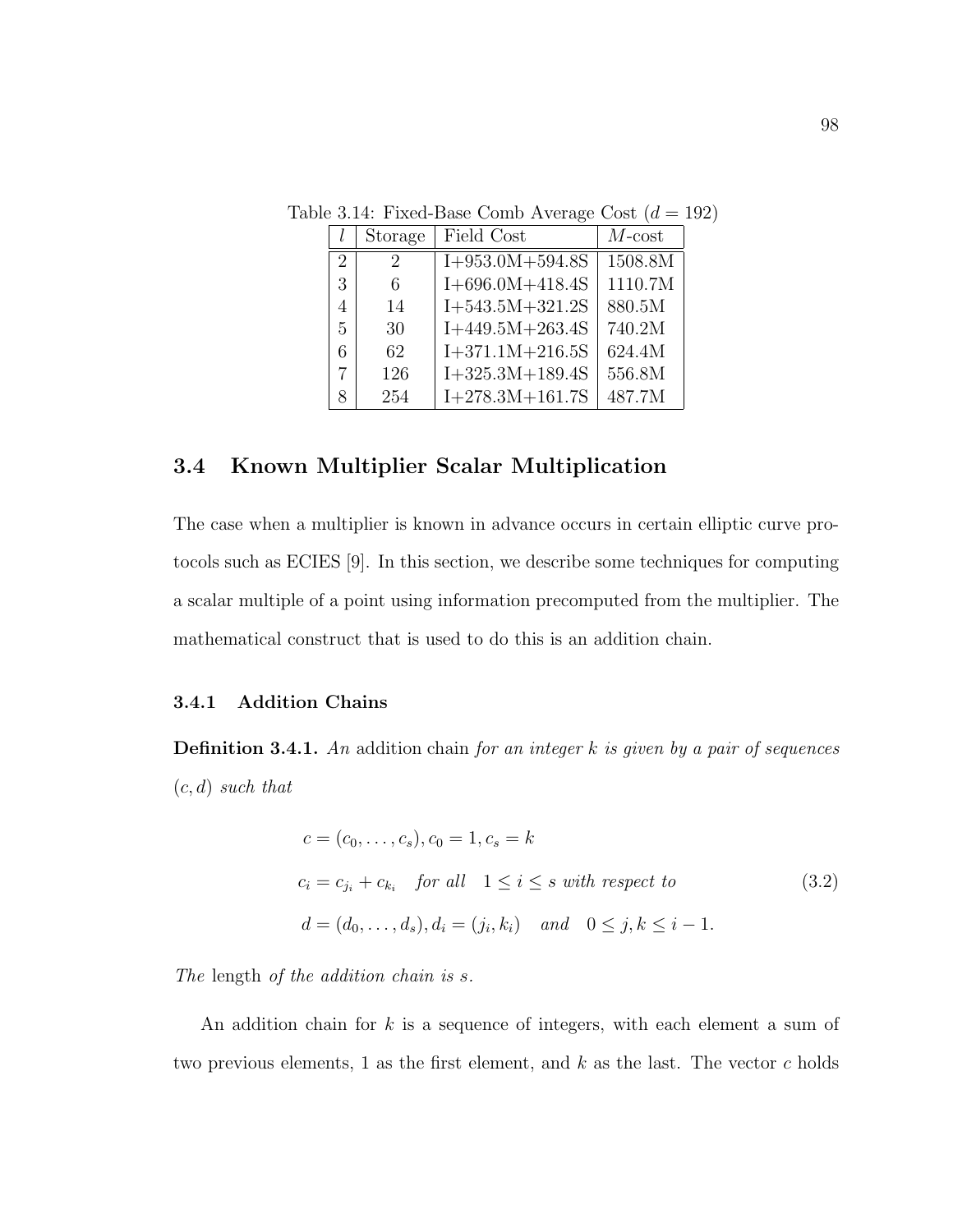the sequence of integers in the chain and d describes which previous two integers are summed to get the corresponding integer in  $c$ . Often, only  $c$  is given since it is easy to derive a sequence d from c.

An addition chain provides a method for computing the scalar multiple of a point, namely by computing each scalar multiple in the chain. For example, the following three sequences are addition chains for 15:  $c_a = (1, 2, 3, 4, 7, 8, 15), c_b =$  $(1, 2, 3, 6, 7, 14, 15), c_c = (1, 2, 3, 6, 12, 15).$  Notice that  $c_a$  corresponds to the rightto-left binary algorithm and  $c_2$  corresponds to the left-to right binary algorithm. In fact, the binary representation of an integer k corresponds to a specific type of addition chain for k. Also notice that the length of  $c_1$  and  $c_2$  are 6 and that the length of  $c_3$  is 5.

For a given k, the smallest s such that there exists an addition chain of length s is denoted by  $l(k)$ . By exhaustive search, we see that  $l(15) = 5$ , but the determination of  $l(k)$  for larger k can be quite difficult. Since the cost for addition and doubling can be different, it can be relevant to count the number of additions and doublings in the chain. Say that  $w(k) = (a_k, b_k)$  where  $a_k$  is the number of times that  $j_i \neq k_i$ and  $b_k$  is the number of times that  $j_i = k_i$ .

For elliptic curves, subtraction is the same speed as addition, so a useful generalization of an addition chain is an addition-subtraction chain.

**Definition 3.4.2.** An addition-subtraction chain for an integer  $k$  is given by a triple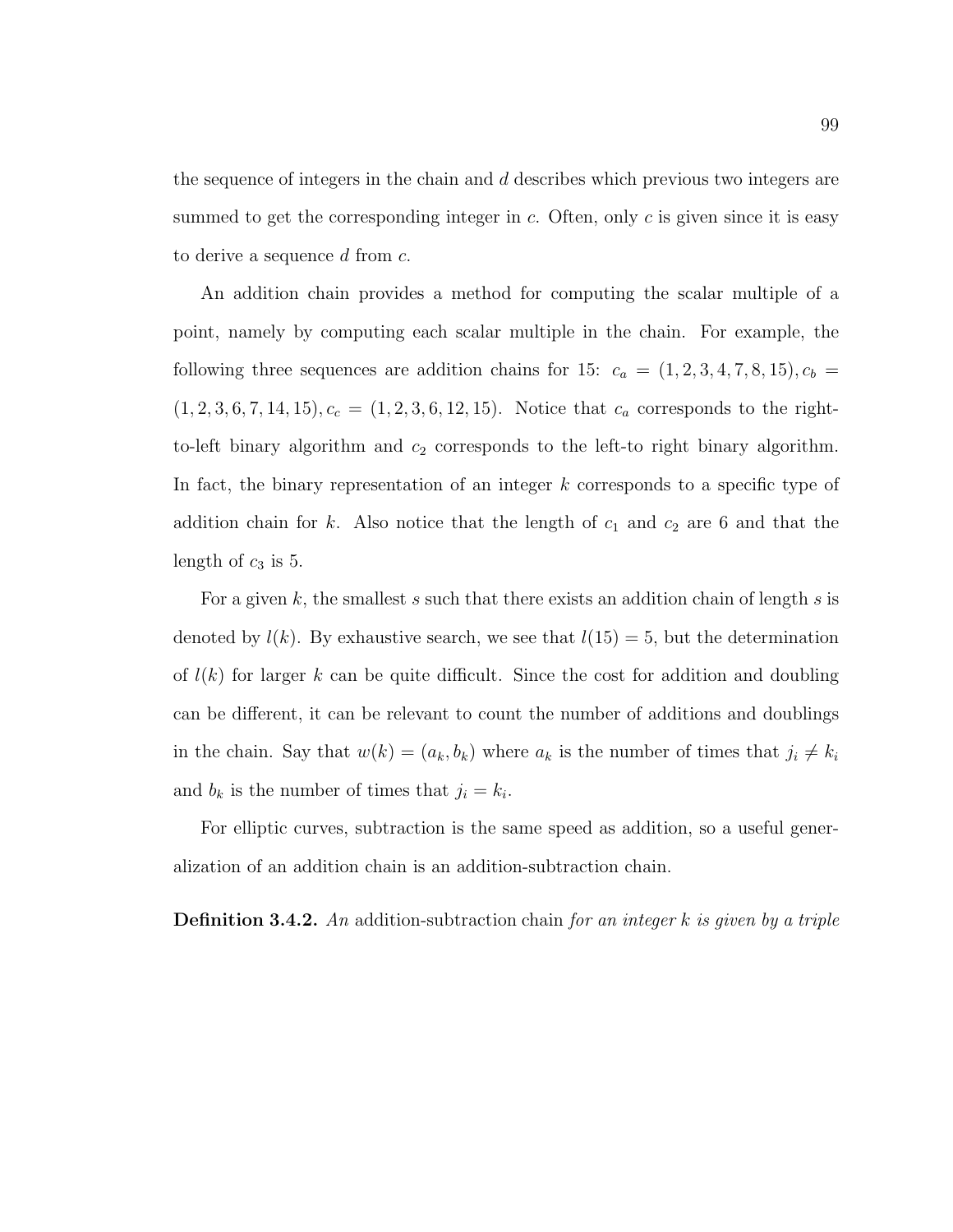of sequences  $(c, d, e)$  such that

$$
c = (c_0, \dots, c_s), c_0 = 1, c_s = k
$$
  
\n
$$
c_i = c_{j_i} + e_i c_{k_i} \quad \text{for all} \quad 1 \le i \le s \text{ with respect to}
$$
  
\n
$$
d = (d_0, \dots, d_s), d_i = (j_i, k_i) \quad \text{and} \quad 0 \le j, k \le i - 1,
$$
  
\n
$$
e = (e_0, \dots, e_s), e_i = \pm 1.
$$

The length of the addition-subtraction chain is s.

Addition-subtraction chains are useful for elliptic curve scalar multiplication because negation is essentially free on an elliptic curve. A minimal addition-subtraction chain can be shorter than a minimal addition chain for a given integer. For example,  $c = (1, 2, 4, 8, 16, 32, 31)$  is an addition-subtraction chain for 31 with length 6 while  $l(31) = 7.$ 

We will present a method by Bergeron *et al.* [11] for computing a short addition chain for an integer. First, we must introduce two operations on addition chains, ⊕ and  $\otimes$ . If  $c = (c_0, \ldots, c_s)$  and  $c' = (c'_0, \ldots, c'_t)$ , then

$$
c \otimes c' = (c_0, \ldots, c_s, c_s c'_0, \ldots, c_s c'_t),
$$

and if  $j$  is an integer in the chain  $c$ ,

$$
c \oplus j = (c_0, \ldots, c_s, c_s + j).
$$

Suppose that  $(1, \ldots, n \mod k, \ldots, k)$  is an addition chain for k and  $(1, \ldots, \lfloor n/k \rfloor)$  is a chain for  $\lfloor n/k \rfloor$  for integers k, n, then

$$
(1, \ldots, n \bmod k, \ldots, k) \otimes (1, \ldots, \lfloor n/k \rfloor) \oplus (n \bmod k), \tag{3.3}
$$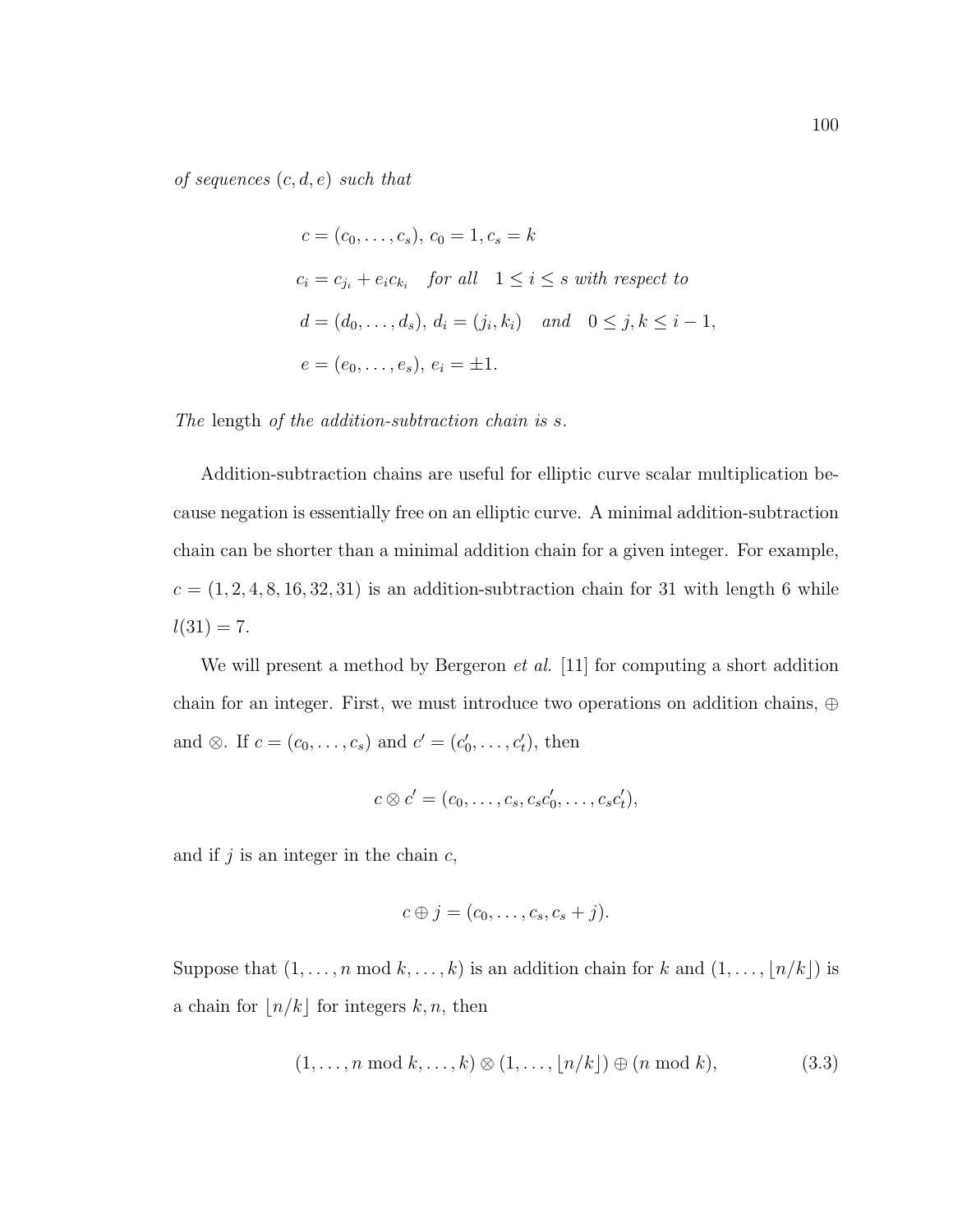is a chain for n. The method proposed by Bergeron  $et$  al. is to choose the value of k appropriately and apply Equation (3.3) recursively. When  $k = \lfloor n/2 \rfloor$ , then this method produces the addition chain used in the left-to-right binary algorithm. Bergeron *et al.* proposed a method based on two procedures, *minchain* and *chain*. The *minchain(n)* procedure proceeds by producing a short addition chain for  $n$ . The *chain*(n, k) procedure computes  $r = n \mod k$ , and if  $r = 0$ , then *minchain* is applied recursively to n and  $n/k$  and these chains are combined with ⊗. If  $r \neq 0$ , then Equation (3.3) is applied, which recursively calls  $chain(k, r)$  and  $minchain(q)$ and combines them with  $chain(k, r) \otimes minchain(q) \oplus r$ .

 $minchain(n)$ 

- (1) if  $n = 2^l$  then return  $(1, 2, 4, ..., 2^l)$
- (2) if  $n = 3$  then return  $(1, 2, 3)$
- (3) return chain $(n, 2^{\lfloor \log n/2 \rfloor})$
- $chain(n, k)$

(1)  $q \leftarrow |n/k|$  and  $r \leftarrow n \mod k$ 

- (2) if  $r = 0$  then return (minchain(k) ⊗ minchain(q))
- (3) else return chain $(k, r)$ ⊗ minchain $(q) \oplus r$

More advanced variants on this method are described by Bergeron *et al.* [10]. Methods for determining a short chain for a given integer include Knuth's power tree method [52], Kunihiro and Yamamoto's method [57] and Yacobi's variation on the Lempel-Ziv compression algorithm [97]. Nedjah [77] examines methods based on genetic algorithms.

The shortness of an addition-subtraction chain can be measured in different ways. For known multiplier elliptic curve scalar multiplication, the natural measure would be to equate an addition-subtraction chain with the operations required to compute it. For each term of an addition chain, when  $d_i = (j_i, k_i)$  has  $j_i = k_i$ , then the term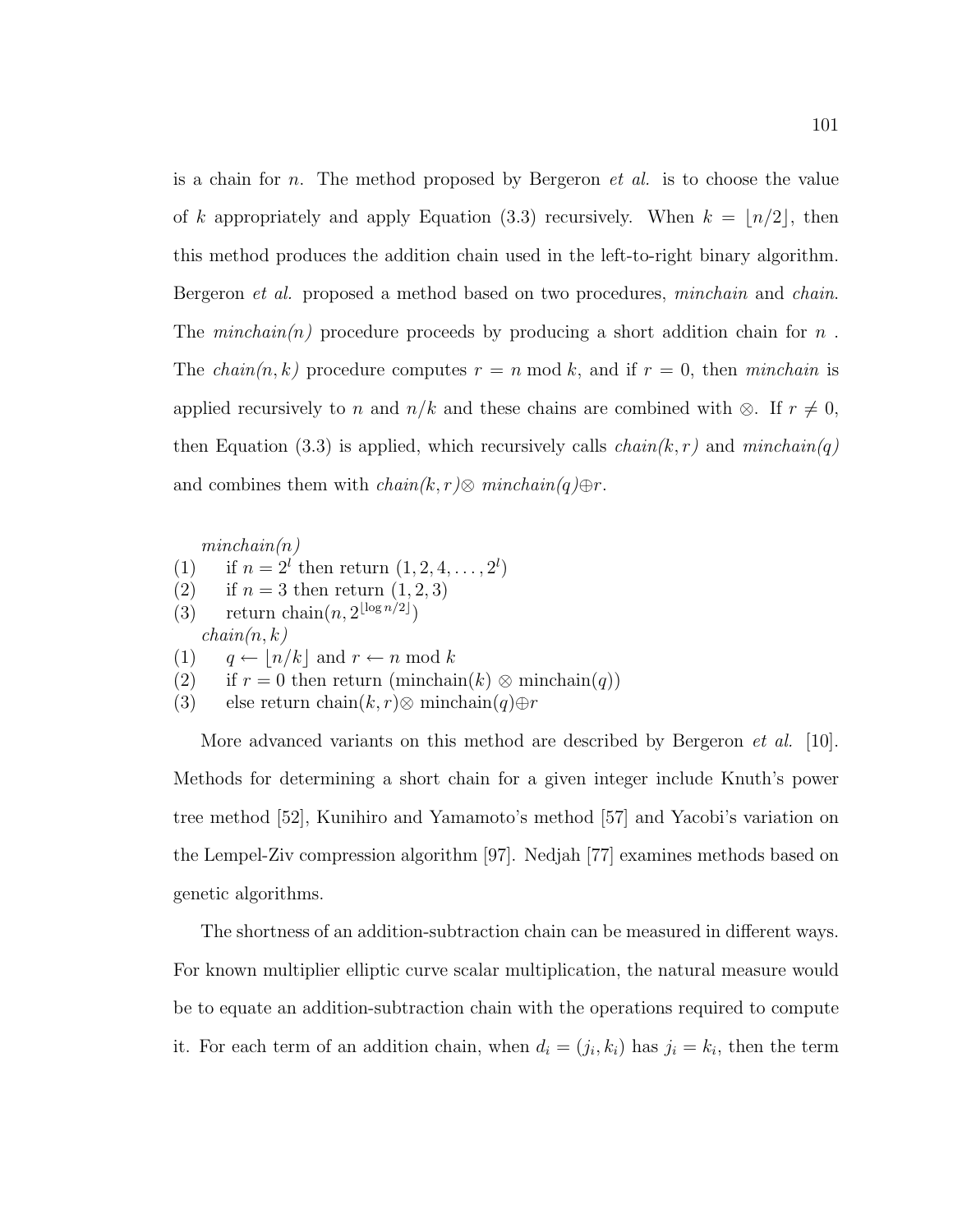corresponds to a doubling, and when  $j_i \neq k_i$ , then it corresponds to an addition. We can also measure the storage space required to compute the scalar multiplication.

In Algorithm 25 we compute the scalar multiple of a point when given an additionsubtraction chain  $(c, d, e)$  for the multiplier. The algorithm works by mirroring the construction of the chain. For each  $c_i$ , we compute  $c_i P$  by doing the following: if  $e_i = 1$ , we add  $c_{j_i}P$  to  $c_{k_i}P$ ; if  $e_i = -1$ , we subtract, and if  $j_i = k_i$  we double  $c_{j_i}P$ . This algorithm is adapted from Cohen *et al.* [6, Alg. 9.41].

Algorithm 25: Scalar Multiplication Using Addition Chains **Input:** Affine point  $P$ , integer  $k$  with addition-subtraction chain  $(c, d, e)$ , as defined in Def. 3.4.2 **Output:** Affine point  $kP$ (1)  $Q_0 \leftarrow P$ (2) for i from 1 to s (3) if  $j_i = k_i$  then  $Q_i \leftarrow 2Q_{j_i}$ (4) else  $Q_i \leftarrow Q_{j_i} + e_i Q_{k_i}$  $(5)$  return  $Q_s$ 

If a is the number of terms for which  $j_i = k_i$  then the estimated running time of Algorithm 25 is

$$
aA + (s - a)D.
$$

The choice of coordinates used depends on the values of a and s. Generally, Chudnovsky Jacobian coordinates should be used for large values of a relative to s and Jacobian coordinates otherwise.

For suitably chosen addition-subtraction chains, Algorithm 25 can be faster than the algorithms for unknown point scalar multiplication. Bergeron's method will compute a short addition chain for an integer but not an addition-subtraction chain. An algorithm for determining an efficient addition-subtraction chain for elliptic curve scalar multiplication needs to take into account the length of the chain as well as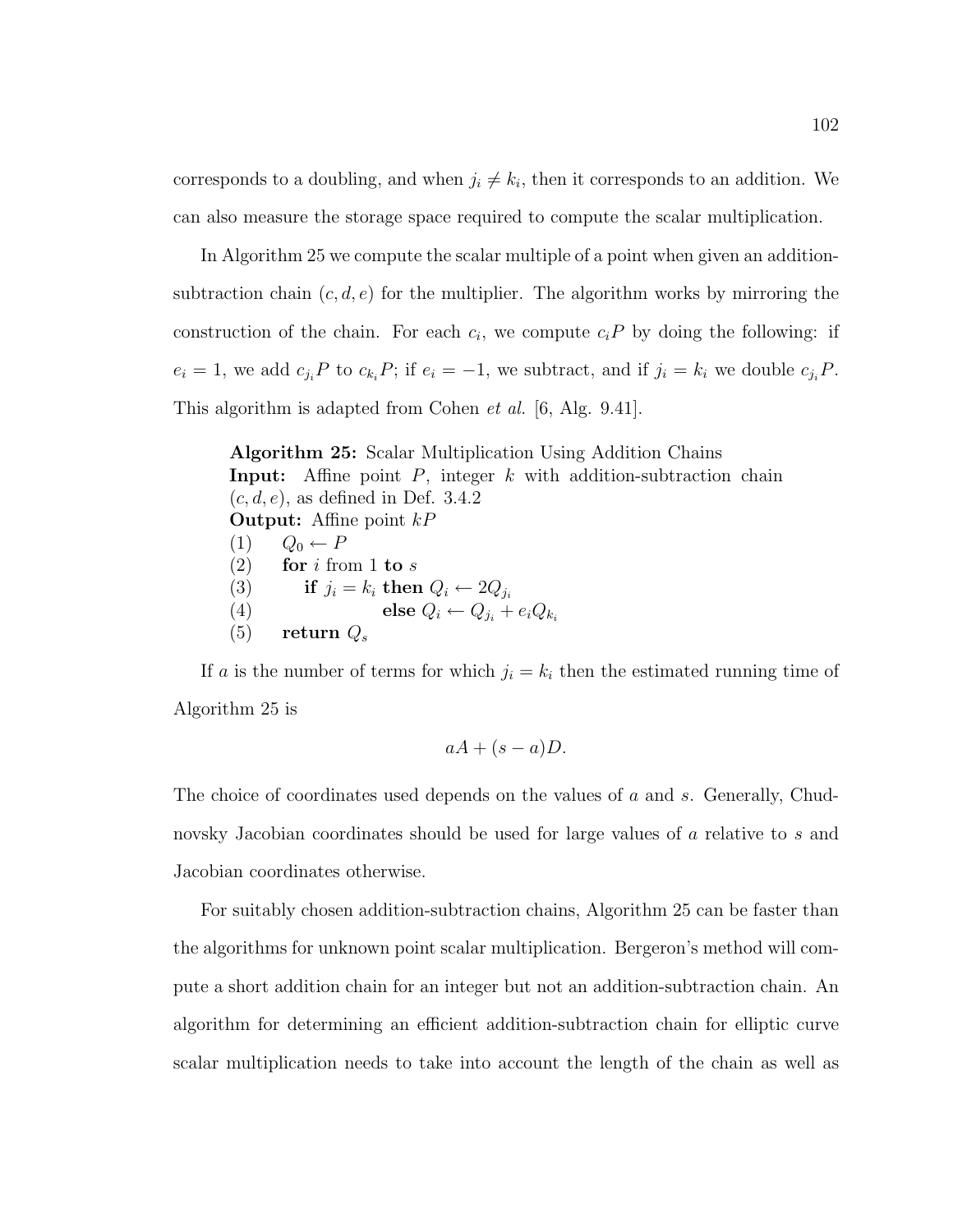the number of additions versus doublings in the chain. As of yet, there is no thorough analysis of efficient algorithms to compute addition-subtraction chains that are optimal in this fashion. This is an interesting avenue of future research.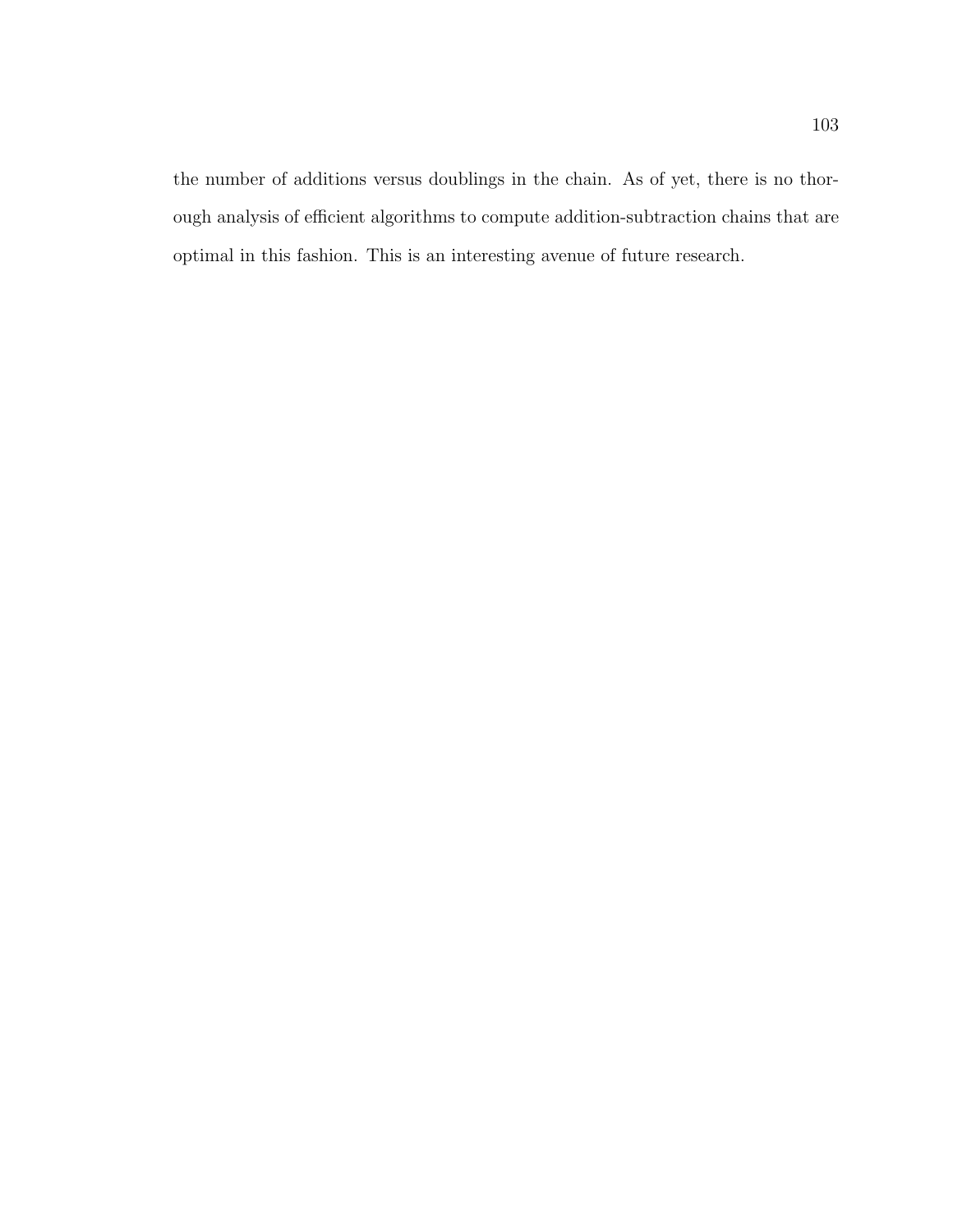# Chapter 4

# Parallel Scalar Multiplication Methods

In this chapter, we apply parallel methods to the problem of elliptic curve scalar multiplication. Parallel computation is used to reduce the total time required to perform a calculation by using multiple processors working in tandem. Optimally, the computation is split evenly between processors. Many elliptic curve scalar multiplication algorithms cannot be optimally parallelized because of the inherent structure of the operation, but some advantages can be obtained by parallelization.

The goal of this chapter is to present, analyze and compare several techniques for improving the running time of scalar multiplication using parallelization. Parallelization can be done on two levels, the elliptic curve operation level and the finite field operation level. We will focus only on the elliptic curve operation level; that is, we will assume that the elliptic curve operations are primitive.

Our analysis is based on a variant of the shared memory parallel computation model with non-uniform memory access  $(NUMA)$  (see [85]). In our variant of this model, there are multiple processors with their own memory and some shared memory accessible to all processors. Communication between processors is performed by reading and writing to the shared memory, which has a fixed cost. The algorithms in this chapter require a small number of processors and only share elliptic curve points. This model is similar to the standard PRAM theoretical model for parallel complexity (see Karp and Ramachandran [51]) in that it is highly abstract and provides an estimate for the cost of the algorithm with minimal designated computer properties.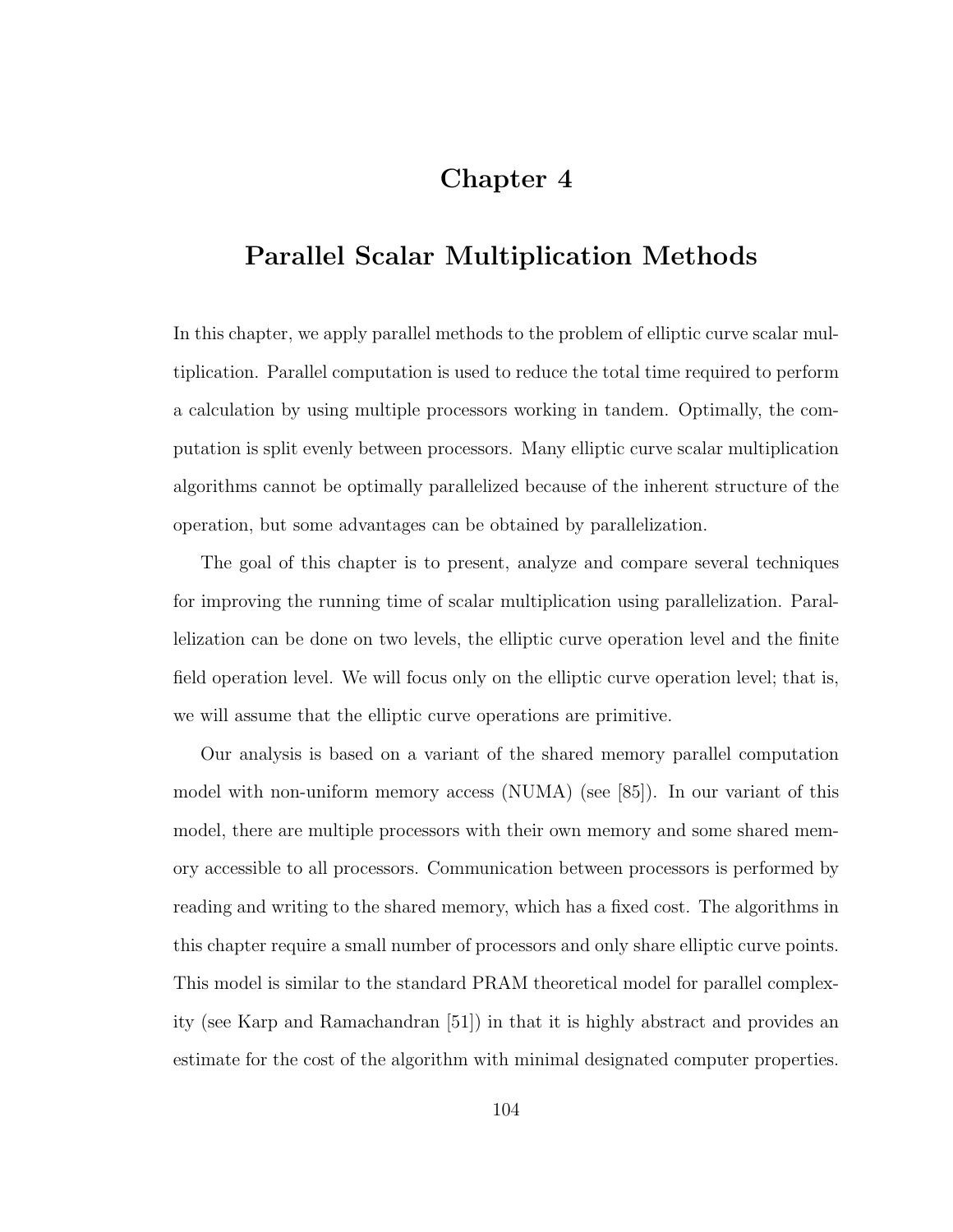This model is more realistic than the PRAM model because it considers the cost of communication between processors. We use this model because it is simple to use for comparing algorithms and it is more robust than the standard model.

The first task to which we apply parallelization is precomputing tables of points, for example, to be used with methods such as width-w NAF. New algorithms are presented for both computing the table of elements and for converting the table from Chudnovsky Jacobian to affine coordinates.

The next task to which parallelism is applied to is unknown point scalar multiplication. Although there is no known way to perfectly distribute the computation needed for scalar multiplication over several processors in the unknown point case, several methods exist to distribute some of the computation over several processors resulting in an overall faster computing time. These algorithms are based on extensions of both right-to-left and left-to-right binary methods, windowing techniques and double-base chain techniques. Other than the  $p^{th}$  order method, the two-processor window right-to-left and the parallel Montgomery ladder technique, all the algorithms in this chapter are new.

# 4.1 Computing Model

A parallel computing model provides a framework for analyzing a parallel algorithm. In this chapter, we will use a model resembling shared memory architecture with non-uniform memory access (NUMA) (see [85]). In our parallel computation model, there is a set amount of shared memory and each processor has a certain amount of memory that it can access in a fast manner. A processor can read from or write to the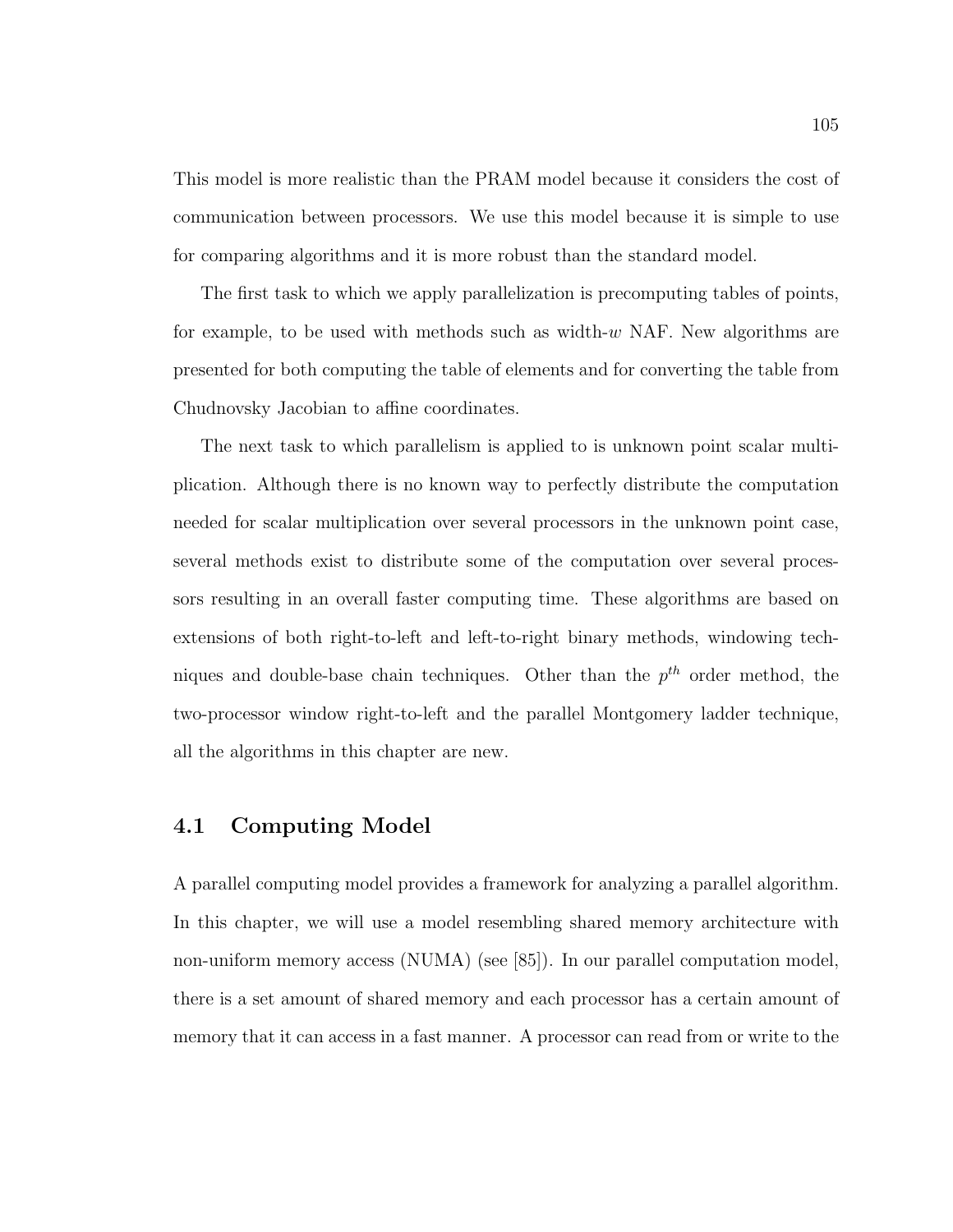shared memory, but there is a cost for doing so. We will use the variable  $s_1$  to denote the cost associated with one processor reading or writing in the shared memory space. Since the cost of reading from and writing to shared memory depends on the amount of data to read or write, we will assume that  $s_1$  is the cost of reading or writing one Chudnovsky Jacobian point because it is the most common representation used in this chapter and because it requires the most space of any representation.

Our model is compatible with the standard shared memory computing model, where all processors can read and write to the same memory space at no cost. This is achieved by simply setting  $s_1$  to zero.

Just as in Chapter 3, we provide estimates for the number of additions  $(A)$ , doubles  $(D)$  and triples  $(T)$  needed to execute the algorithms. Also, we determine the average field cost and M-cost of the algorithms for multipliers of sizes 192, 224, 256, 384 and 521 bits, in order to correspond with curves over the NIST primes. We will determine the computational cost of an algorithm by determining the time from the start of the first processor to the end of the last processor in terms of field cost. Assuming this processor begins immediately and has no waiting time, we call this cost the *effective cost* of the algorithm. This is the first careful comparison of these algorithms.

We are also concerned with the granularity of the algorithm; that is, the total number of communications needed between processors. In addition to the computation cost, the average number of reads and writes to the shared memory in terms of  $s_1$  is estimated and included in the analysis. Since this value is indeterminate, we make certain reasonable assumptions about the maximal value of  $s<sub>1</sub>$ . These are noted as they are needed.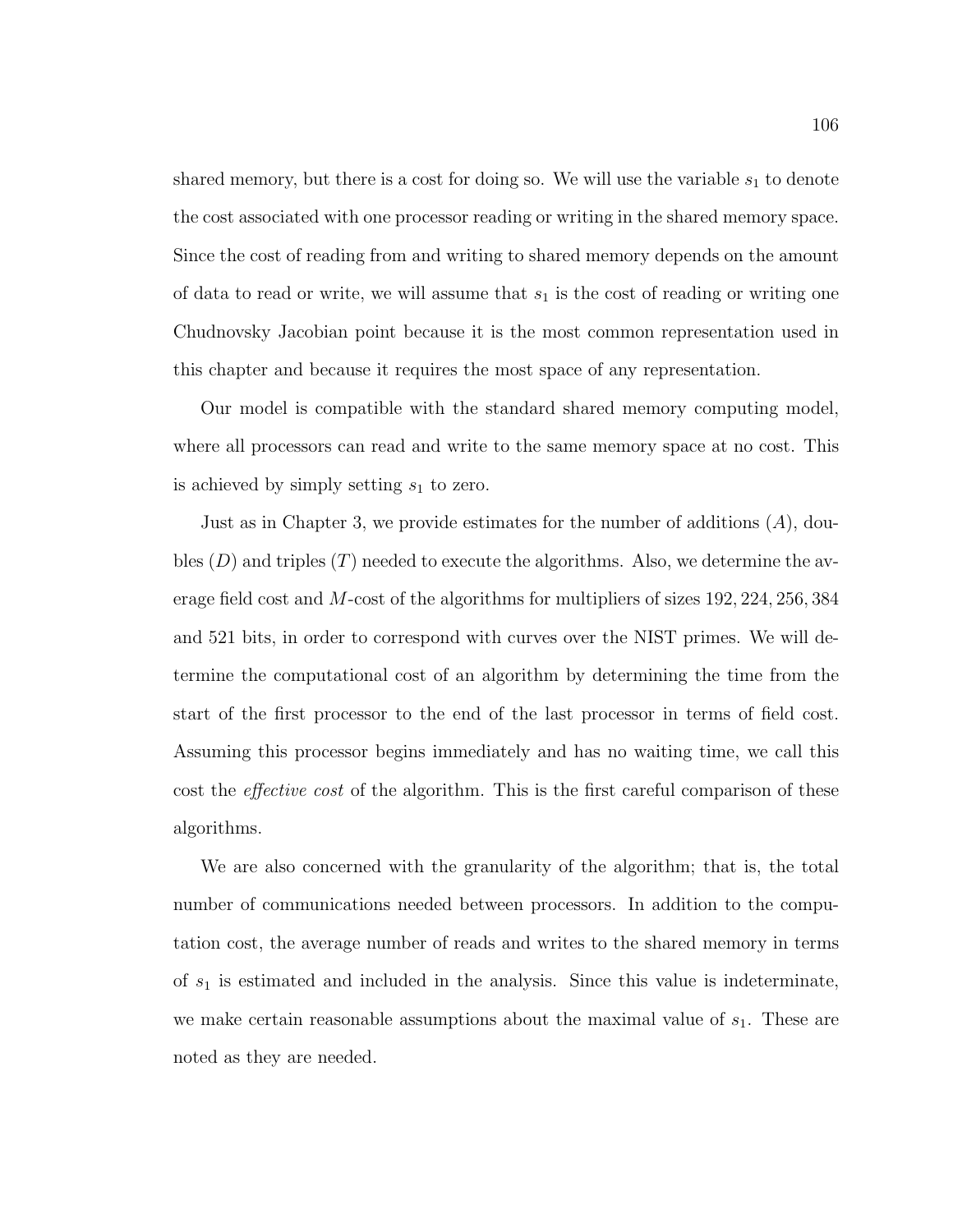# 4.2 Parallel Precomputation

The precomputation step in the window NAF algorithm from Section 3.2.3 can be efficiently parallelized. The values that need to be precomputed are  $P_i = iP$  for  $i \in \{1, 3, 5, \ldots, 2^w - 1\}$ . The algorithms presented in this section for parallelizing the precomputation are new and are not found in the literature.

Algorithm 26 computes this set of points using two processors by computing 4P on the first processor,  $3P$  on the second processor and then all multiples of P that are 1 mod 4 on the first processor and 3 mod 4 on the second processor by repeatedly adding  $4P$  to P and  $3P$  respectively.

Algorithm 26: Two-Processor Table Computation **Input:** Affine point  $P$ , integer  $w$ **Output:** Chudnovsky Jacobian points  $P_i = iP$  for  $i \in \{1, 3, ..., 2^{w-1} -$ 1}  $(1)$   $P_1 \leftarrow P$ (2) processor 1: (3)  $P_4 \leftarrow 2P_1$ (4)  $P_4 \leftarrow 2P_4$ (5) write  $P_4$  to shared memory (6) for each  $i \in \{5, 9, \ldots, 2^{w-1} - 3\}$ (7)  $P_i \leftarrow P_{i-4} + P_4$ (8) processor 2:  $(9)$   $P_3 \leftarrow 2P_1$ (10)  $P_3 \leftarrow P_1 + P_3$  $(11)$  wait for  $P_4$  to be written to memory, read (12) for each  $i \in \{7, 11, \ldots, 2^{w-1} - 1\}$ (13)  $P_i \leftarrow P_{i-4} + P_4$ (14) return  $\{P_1, P_3, \ldots, P_{2^{w-1}-1}\}\$ 

Reading  $P_4$  in Step 11 causes the second processor to be the last to finish, because both processors perform the same number of additions after  $P_4$  is obtained. Assuming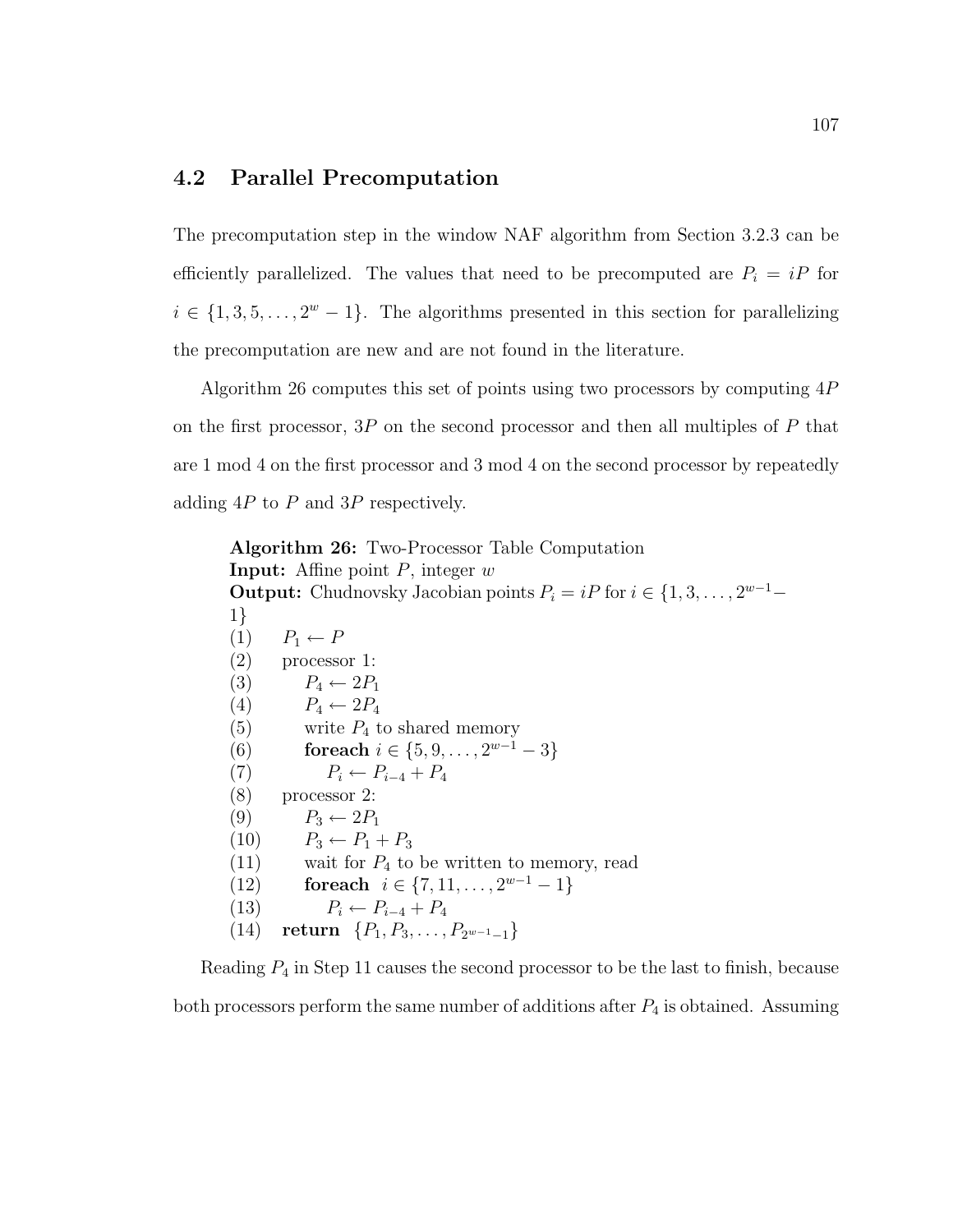$A > D$ , the time requirement for Algorithm 26 is

$$
D + A + (2^{w-3} - 1)A,
$$

with communication time  $2s_1$ . This is nearly twice as fast as the precomputation using one processor in Algorithm 17, which requires  $(D + (2^{w-2} – 1)A)$ .

This algorithm can be generalized to  $N = 2<sup>n</sup>$  processors as long as  $w > n$ . On processors  $2^i$  for  $2 \le i \le n$ , compute  $2^{i+1}P$ . Using these values, compute  $(2i-1)P$ on processor  $i$ . The points

$$
P, 3P, \ldots, (2i-1)P, \ldots, (2^{n+1}-1)P
$$

will form a set similar to a spanning set or basis for the points  $P, 3P, \ldots, (2^{w-1}-1)P$ . Once  $2^{n+1}P$  is computed, we compute all kP where  $k \equiv 2i-1 \mod 2^{n+1}$  by repeatedly adding  $2^{n+1}P$  to  $(2i-1)P$  on processor i. Continue computing kP for  $k \leq 2^{w-1}-1$ . When  $n = 1$ , the points P, 3P, and 4P are computed, then 4P is added to P and 3P repeatedly to compute all the kP where  $k \equiv 2i - 1 \mod 4$ , just like in Algorithm 26. Algorithm 27 performs this operation.

Algorithm 27:  $2^n$ -Processor Table Computation **Input:** Affine point  $P$ , integer  $w$ **Output:** Chudnovsky Jacobian points  $P_i = iP$  for  $i \in \{1, 3, ..., 2^{w-1} -$ 1}  $(1)$   $P_1 \leftarrow P$  $(2)$  processor *i*: (3) for  $i \in \{1, ..., 2^n\}$  do: (4) if  $i \geq 2^l$  and  $i < 2^{l+1}$  for some integer  $l > 0$  $(5)$  $l+1 \leftarrow 2^{l+1}F$ (6) find the number of digits in  $2i + 1$ ,  $d_i \leftarrow \lfloor \log_2(2i + 1) \rfloor + 1$  $(7)$   $P_{2i+1} \leftarrow \infty$ (8) wait for processor  $i - 2^{d_i - 1}$  to write  $(2i + 1 - 2^{d_i})P$  to memory then read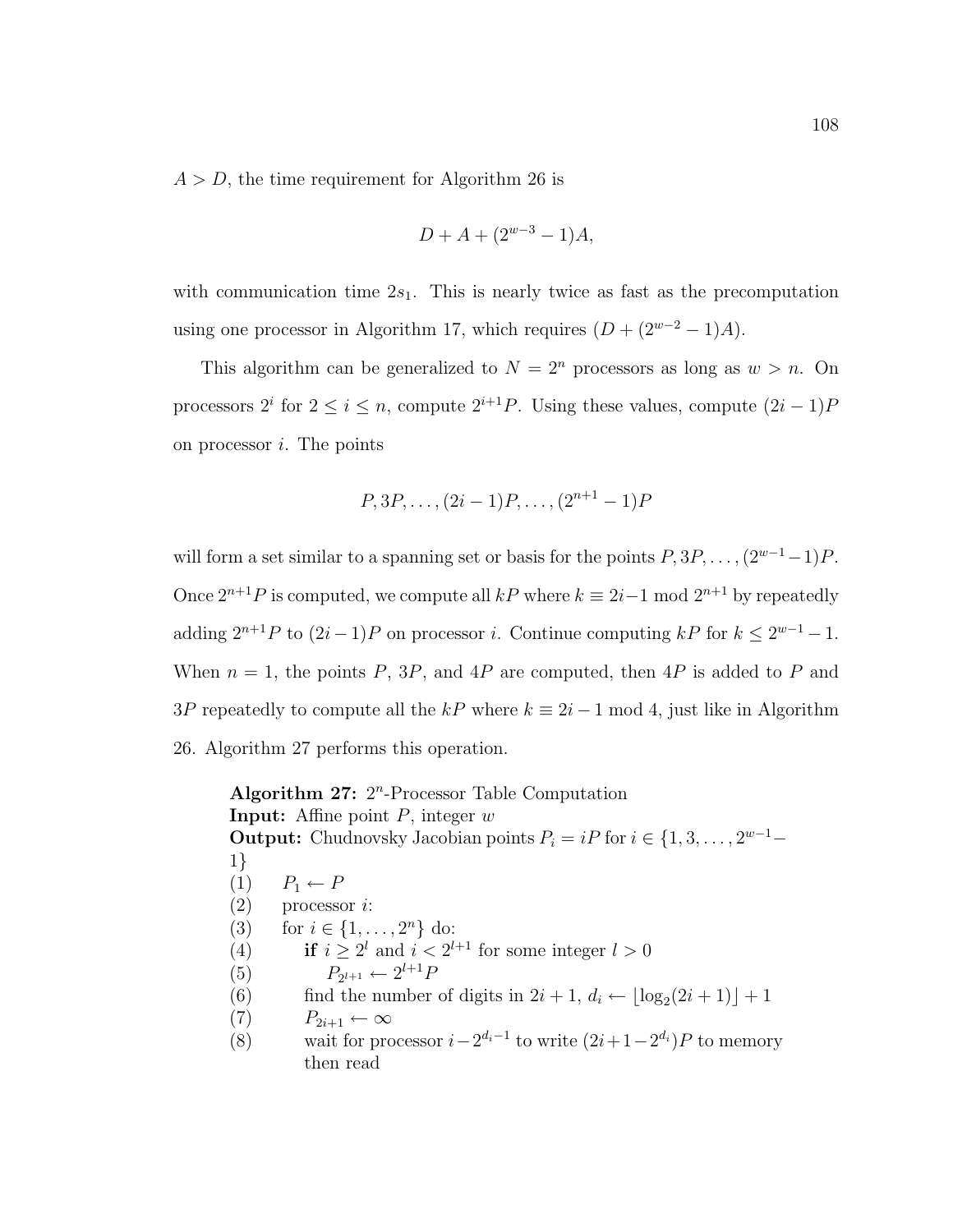- (9)  $P_{2i+1} \leftarrow 2^{d_i} P + (2i + 1 2^{d_i}) P = (2i + 1) P$
- (10) write  $P_{2i+1}$  to shared memory
- (11) wait for  $2^{n+1}P$  to be written to memory by processor  $2^n$ , read
- (12) for each  $j \in \{(2i+1)+2^{n+1}, \ldots, (2i+1)+(2^{w-n-1}-1)2^{n+1}\}\$
- (13)  $P_j \leftarrow P_{j-2^{n+1}} + 2^{n+1}F$
- (14) return  $\{P_1, P_3, \ldots, P_{2^{w-1}-1}\}\$

Algorithm 27 is equivalent to Algorithm 26 when  $n = 1$ . The time that processor i will have to wait in Step 8 is maximal when  $i = 2<sup>n</sup> - 1$  since it needs to wait for processor  $2^{n-1} - 1$ , which in turn needs to wait for processor  $2^{n-2} - 1$ , etc. which has to wait for processor 3 which needs to wait for processor 2. Processor  $2^n$  only needs to compute  $n + 1$  doublings and one addition. Processor 2 adds a doubling and each other processor adds an addition. For this case, the time needed to wait is thus  $D + (n-1)A$ . Therefore the worst case running time of Steps 1 through 9 is at most

$$
D + nA,
$$

with  $(n-1)s_1$  reads/writes. Step 11 will have running time

$$
(2^{w-2-n}-1)A
$$

for each processor and therefore the last processor to finish calculations will do so in

$$
D + nA + (2^{w-2-n} - 1)A,
$$

with communication cost  $((n + 1) + (2<sup>w-2-n</sup> - 1))s_1$ . Algorithm 27 is fast when you disregard the communication cost since it essentially reduces the number of additions by a factor of nearly N while adding only  $\log_2 N$  additions in comparison with the serial version.

Just as in the serial version of this algorithm, the point representation used in Algorithm 27 is designed to take advantage of the fact that the most common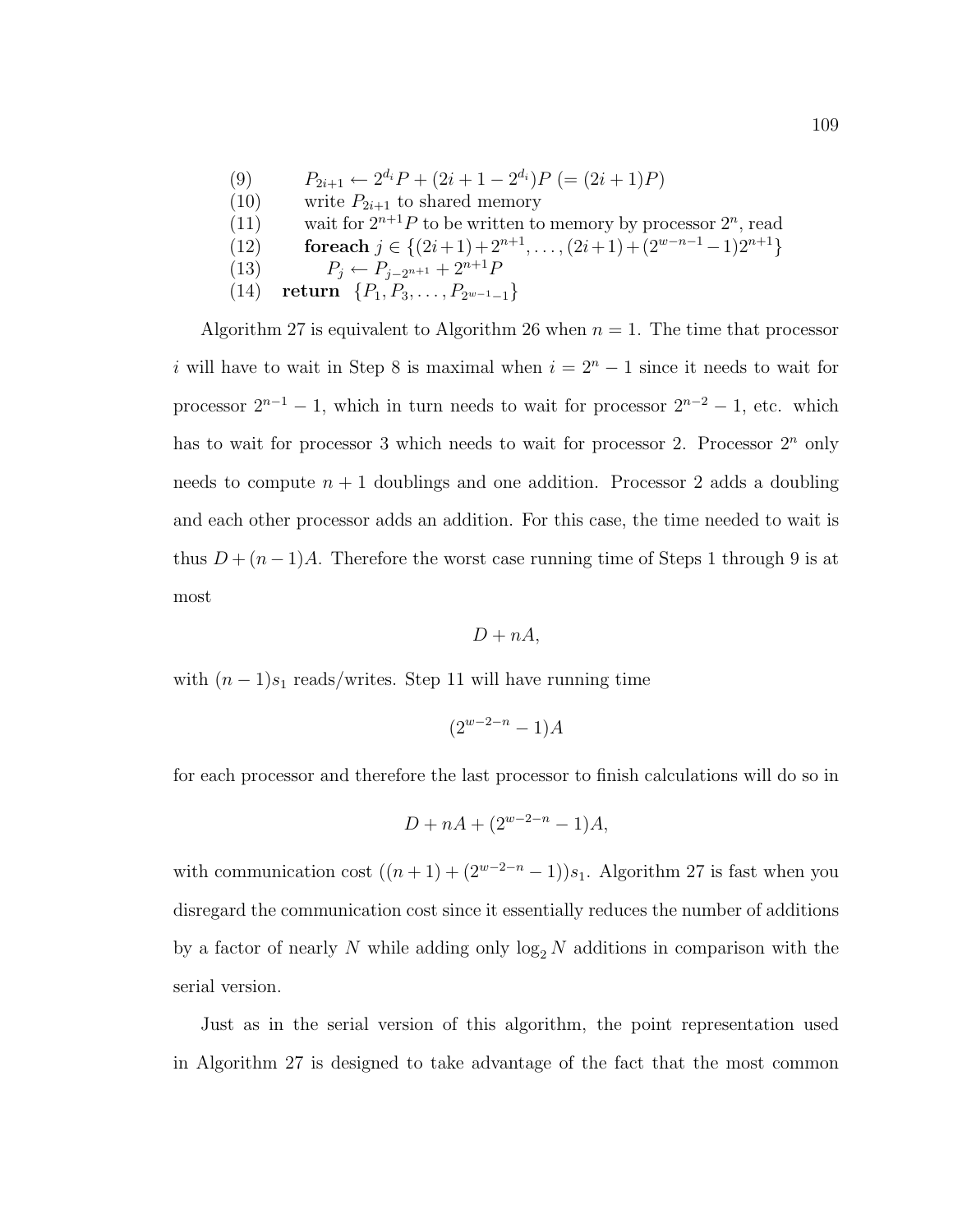operation is point addition. Arithmetic using Chudnovsky Jacobian coordinates allows for the most efficient addition, and Jacobian coordinates allow for the fastest doubling, therefore the scheme we use is a combined affine-Chudnovsky-Jacobian scheme. The formula used for the first doubling is  $(2\mathcal{A} \rightarrow \mathcal{J})$ , the repeated doubling to  $2^{n}P$  will be  $2\mathcal{J} \to \mathcal{J}$ , and the final double to  $2^{n+1}P$  will be  $2\mathcal{J} \to \mathcal{J}^{c}$ . The first addition will be either  $(A + \mathcal{J}^c \rightarrow \mathcal{J}^c)$  or  $(\mathcal{J}^c + \mathcal{J}^c \rightarrow \mathcal{J}^c)$ , and the repeated addition will be  $\mathcal{J}^c + \mathcal{J}^c \rightarrow \mathcal{J}^c$ . This results in an effective field cost of

$$
(2M+4S) + n(11M+3S) + (2^{w-2-n} - 1)(11M+3S)
$$
  
=  $(11n + 11 \cdot 2^{w-2-n} - 9)M + (3n + 3 \cdot 2^{w-2-n} + 1)S.$ 

If we consider the time it takes to send information from one processor to another, there is an additional factor of  $(n+1)s_1$ , with  $(2^{w-2-n}-1) \cdot s_1$  if all the precomputed values are subsequently written to shared memory.

It may be useful to convert the table of precomputed values from the previous section to affine form, as was done in Section 3.2.3. This can be parallelized to  $2<sup>n</sup>$ processors by splitting the set of points into  $2<sup>n</sup>$  equal sets and applying Algorithm 54 to each set using a different processor. Notice that at the end of Algorithm 27, the set of points computed in parallel is already conveniently partitioned into these sets.

The effective field cost of converting  $2^{w-2} - 1$  points  $P_i$  from Chudnovsky Jacobian to affine form for  $i \in \{3, \ldots, 2^{w-1} - 1\}$  on  $2^n$  processors is the cost of Algorithm 54 on the largest partition. The set of points is partitioned into  $2<sup>n</sup>$  sets, so the largest set is of size  $2^{w-2-n}$ . Therefore the effective field cost is

$$
I + (6 \cdot 2^{w-2-n} - 3) M + (2^{w-2-n}) S.
$$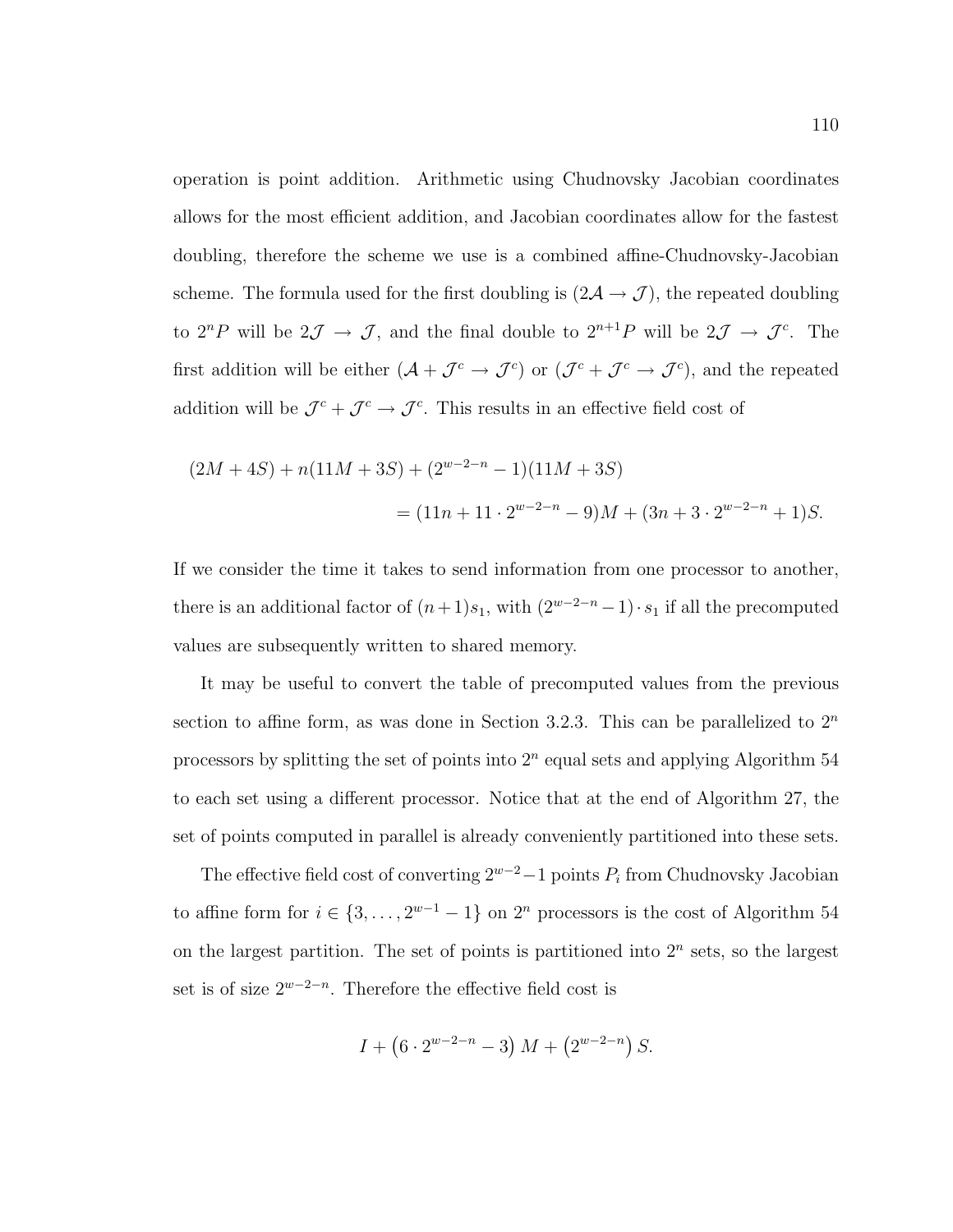This method for the parallel precomputation of a table will be useful in the next section, which deals with the parallelization of scalar multiplication.

# 4.3 Parallel Unknown Point Scalar Multiplication

Unknown point scalar multiplication was introduced in Section 3.2. In this section we examine parallel algorithms for this operation derived mostly from variations of the binary algorithm.

In order to create a parallelized version of a task, we must examine the sequence of dependencies in the algorithm's execution. In the case of the binary algorithm for unknown point scalar multiplication, we can not overcome the need for performing a large number of doublings in sequence. The gain that can be achieved by parallelization in this case stems from the parallelization of additions. Since not all of the algorithm can be parallelized, Amdahl's law [2] implies that massive parallelization brings diminishing returns. We therefore limit our parallelization to a small number of processors. Specifically, we will examine algorithms on 2 to 8 processors.

The algorithms we examine are the  $p^{th}$  order binary method (Section 4.3.1), several right-to-left and left-to-right algorithms (Sections 4.3.2 to 4.3.7), the doublebase n-chain method (Section 4.3.9) and Montgomery's method (Section 4.3.10). Many of the left-to-right, right-to-left and double-base n-chain methods are new and can not be found in the literature. The two results we are concerned with in this section are effective field cost and granularity. A summary of the results of this section are presented in Section 4.3.11.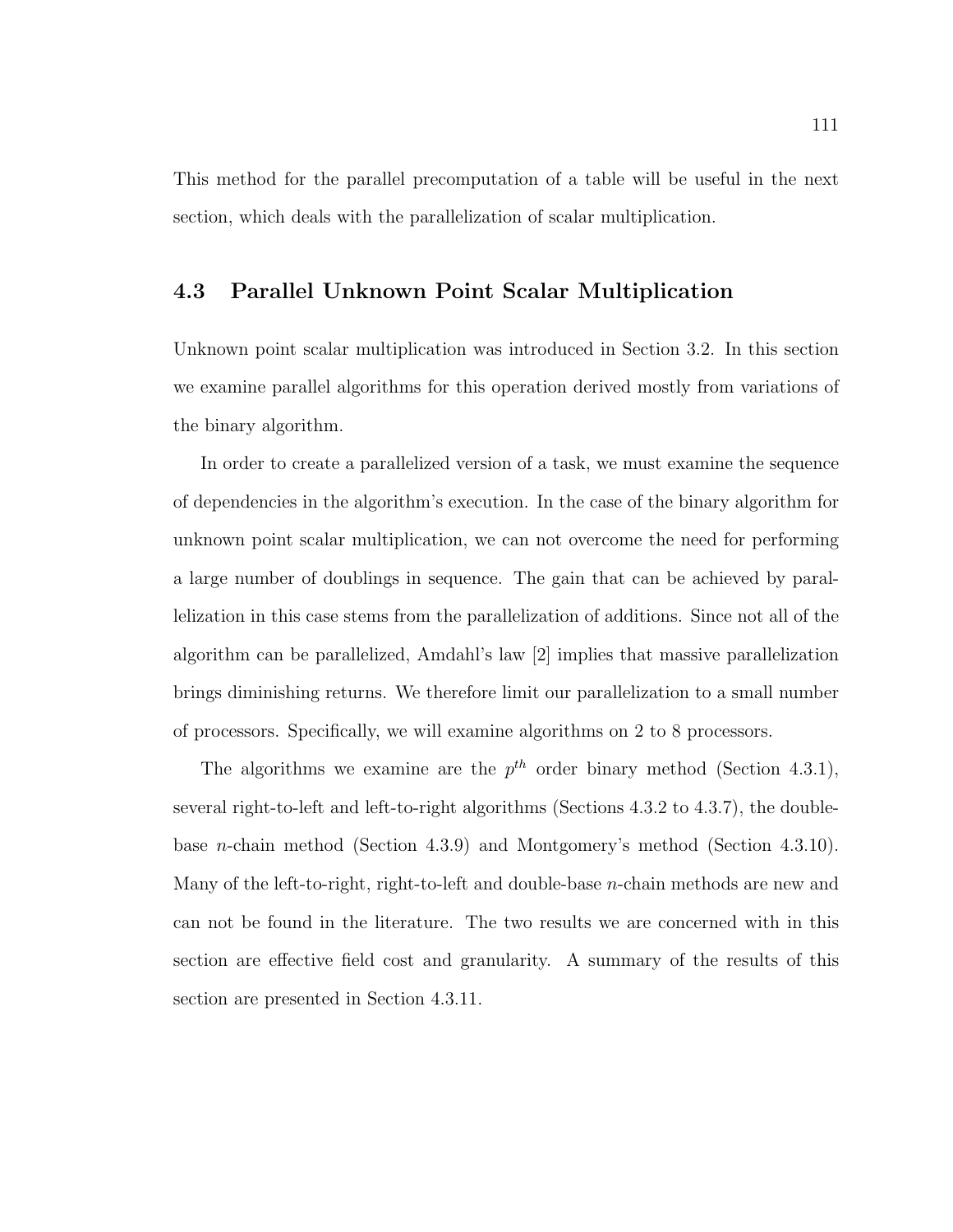#### 4.3.1 p  $p^{th}$  Order Binary

This method was introduced by Garcia and Garcia [38] as a way to reduce the number of additions needed to calculate a scalar multiplication using additional processors. The term  $p^{th}$  order is in reference to using p processors. In this thesis we use the variable  $N$  to represent the number of processors. This method is based on splitting the multiplier  $k$  into a number of integers with a small number of non-zero digits that sum to k. We present a novel algorithm that improves on that of Garcia and Garcia by using the NAF of the multiplier rather than the binary representation.

Let k be the multiplier and w be a parameter denoting window size. Suppose  $d$ is the length of NAF(k). Define  $l := [d/w]$ . Then NAF(k) =  $K_{l-1}|| \dots ||K_0$  where each  $K_i$  is a signed bitstring of length w, padded with zeros if needed.

Each  $K_i$  can be written as  $K_{i,0} + K_{i,1}2 + \cdots K_{i,w-1}2^{w-1}$  for  $K_{i,j} \in \{-1,0,1\}.$ Notice that

$$
k = \sum_{\substack{0 \le i \le l-1, \\ 0 \le j \le w-1}} K_{i,j} 2^{iw+j}.
$$

If we define

$$
g_j = \sum_{0 \le i \le l-1} K_{i,j} 2^{iw+j}
$$

for  $0 \le j \le w - 1$ , then

$$
k = \sum_{0 \le j \le w-1} g_j.
$$

Each  $g_j$  is zero for all but  $1/w$  of the digits of k, and therefore has approximately w times fewer non-zero digits in its binary representation than  $k$ . For example, if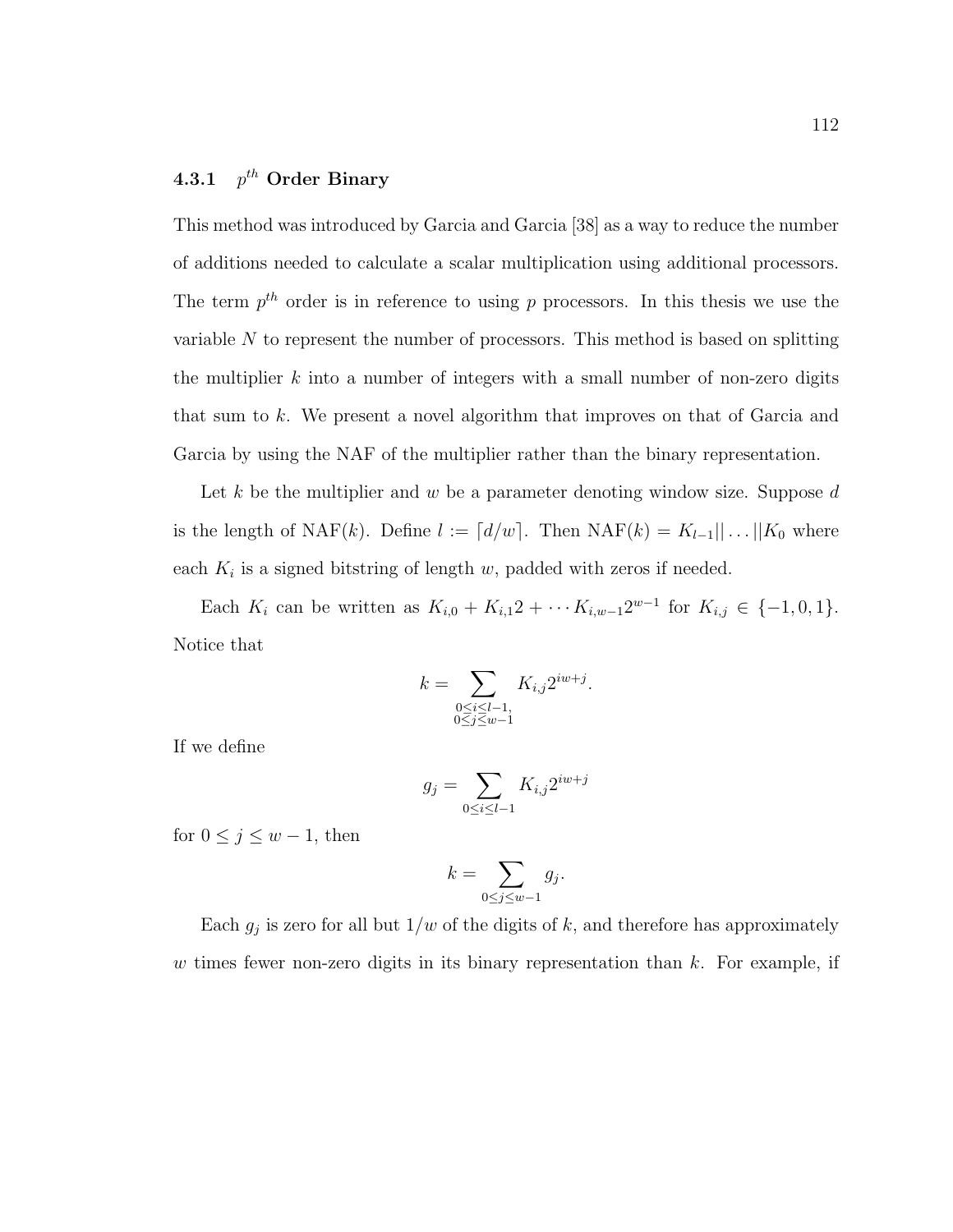$w = 4$  and  $NAF(k) = (1, 0, \overline{1}, 0, 0, 0, 0, \overline{1}, 0, 1, 0, 1)$ , we obtain

$$
g_0 = (1, 0, 0, 0, 0, 0, 0, 0, 0, 0, 0, 0)
$$
  
\n
$$
g_1 = (0, 0, 0, 0, 0, 0, 0, 0, 0, 1, 0, 0)
$$
  
\n
$$
g_2 = (0, 0, 1, 0, 0, 0, 0, 0, 0, 0, 0, 0, 0)
$$
  
\n
$$
g_3 = (0, 0, 0, 0, 0, 0, 0, 1, 0, 0, 0, 1).
$$

Every  $w^{\text{th}}$  digit of each  $g_j$  agrees with k, and the rest of the digits are 0. Calculating  $g_jP$  using the binary NAF method should require around the same number of doublings as computing  $kP$  but with w times fewer additions.

The algorithm involves two main stages:

1. Bit scattering: Compute the set  ${g_0, \ldots, g_{w-1}}$  as described above. Using  $N =$ w processors, compute the set

$$
\{g_0P, g_1P, \ldots, g_{w-1}P\}.
$$

2. Recombination: Using  $\lceil w/2 \rceil$  processors, calculate  $\sum_{0 \leq j \leq w-1} g_j P$ . This can be done in the time it takes for  $\lceil \log_2 w \rceil$  additions using a recursive algorithm. Calculate  $P_{1,j} = g_{2j}P + g_{2j+1}P$  on processor j for  $0 \le j \le \lfloor (w - 1)/2 \rfloor$ , (if there is no  $g_jP$  to add, add  $\infty$ ). Then calculate  $P_{2,j} = P_{1,2j} + P_{1,2j+1}$  for  $0 \le 2j \le \lfloor (w - 1)/2 \rfloor$  when defined. Continue with  $P_{i,j} = P_{i-1,2j} + P_{i-1,2j+1}$ for  $0 \le 2^i j \le \lfloor (w-1)/2 \rfloor$ . Once  $2^i j > \lfloor (w-1)/2 \rfloor$ , then  $P_{i,1} = kP$ .

Algorithm 28 performs this by first computing every  $g_i$  from the bit-scattering step, then computing  $g_iP$  with the binary NAF algorithm (Algorithm 15) on processor i. The recombination stage is performed in successive steps by processors with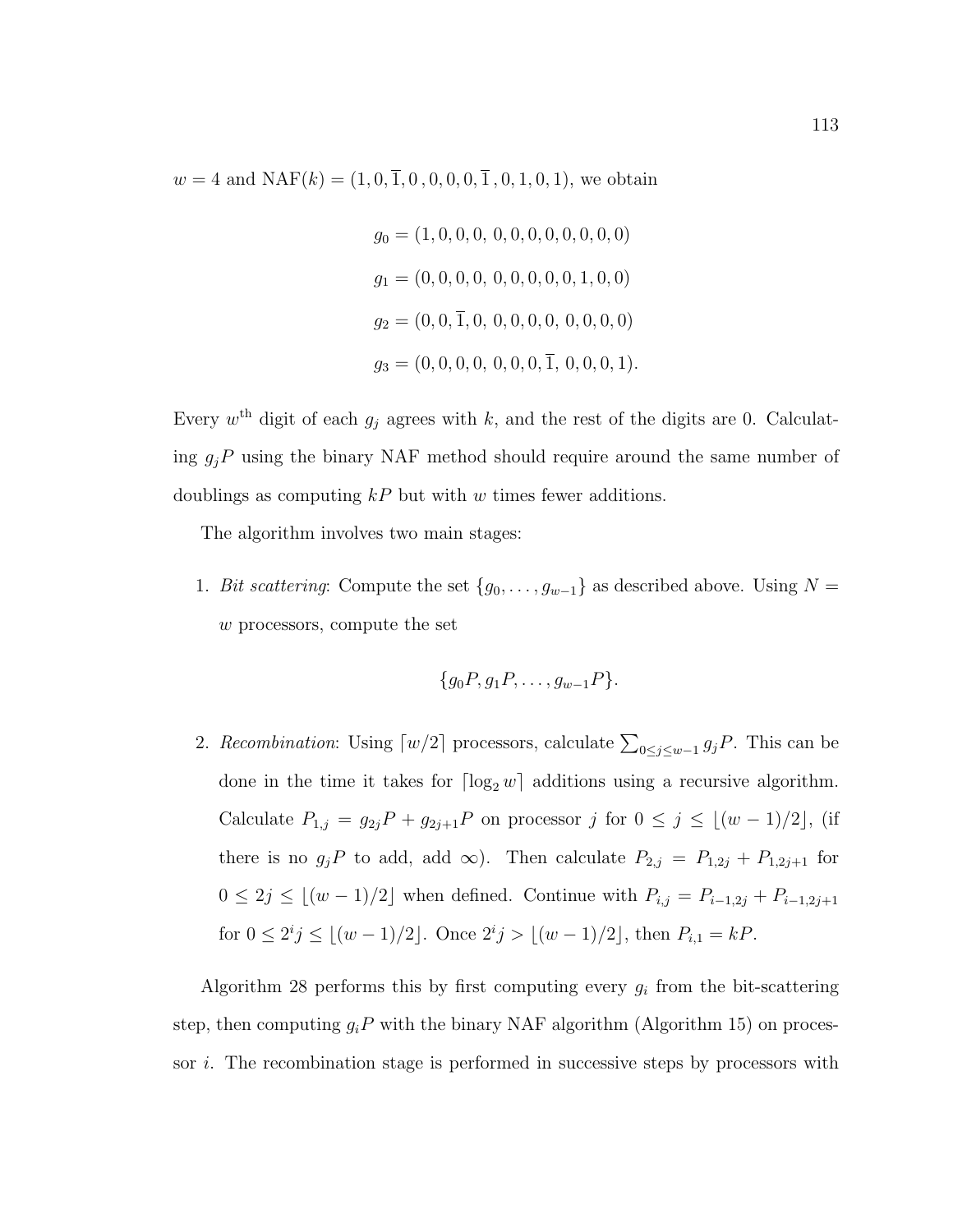numbers divisible by powers of 2. Algorithm 28 is adapted almost directly from the ideas from Garcia and Garcia [38], with the NAF replacing the standard binary representation.

Algorithm 28:  $p^{th}$  Order Binary **Input:** Affine point P and signed bitstrings  $K_0, \ldots, K_{l-1}$  of length  $w(= N)$ **Output:** Affine point  $kP$ (1)  $g_m \leftarrow K_{l-1,m}||\cdots||K_{0,m}$  where  $K_{i,j}$  matches  $K_i$  at binary digit  $j$  and has 0 for every other digit. (2) for each processor  $j \in \{0, \ldots, N-1\}$  do: (3) calculate  $P_j \leftarrow g_j P$  using binary NAF, write to memory. (4) for  $i = 1$  to  $\lceil \log_2 w \rceil$  $(5)$  processor *j*: (6) for each  $j \in \{0, \ldots, \lfloor (w-1)/2 \rfloor 2^{-i} \}$ (7) if  $2^i j + 2^{i-1} \leq l$  then  $Q_j \leftarrow P_{2^i j + 2^{i-1}}$  read from memory (8) else  $Q_j \leftarrow \infty$ (9)  $P_{2^i j} \leftarrow P_{2^i j} + Q_j$ , write to memory  $(10)$  return  $P_0$ 

The average running time of Algorithm 28 is approximately

$$
\left((d-1)D+\frac{d-1}{3w}A\right)+\left(\lceil\log_2 w\rceil A\right),
$$

with communication overhead of  $((2\lceil \log_2 w \rceil) + 1) s_1$ . The first term comes from computing  $g_iP$  and the second from the recombination stage. This reduces the number of additions in the main section by a factor of w in exchange for  $\lceil \log_2 w \rceil$ additions.

For a detailed analysis of Algorithm 28 we will chose an appropriate coordinate system. The binary NAF portion of the algorithm uses the mixed Jacobian-Affine coordinate system described in the analysis of Algorithm 15, with the exception that the final result is converted to Chudnovsky Jacobian rather than affine. This is preferable because the next steps are all additions and Chudnovsky Jacobian coor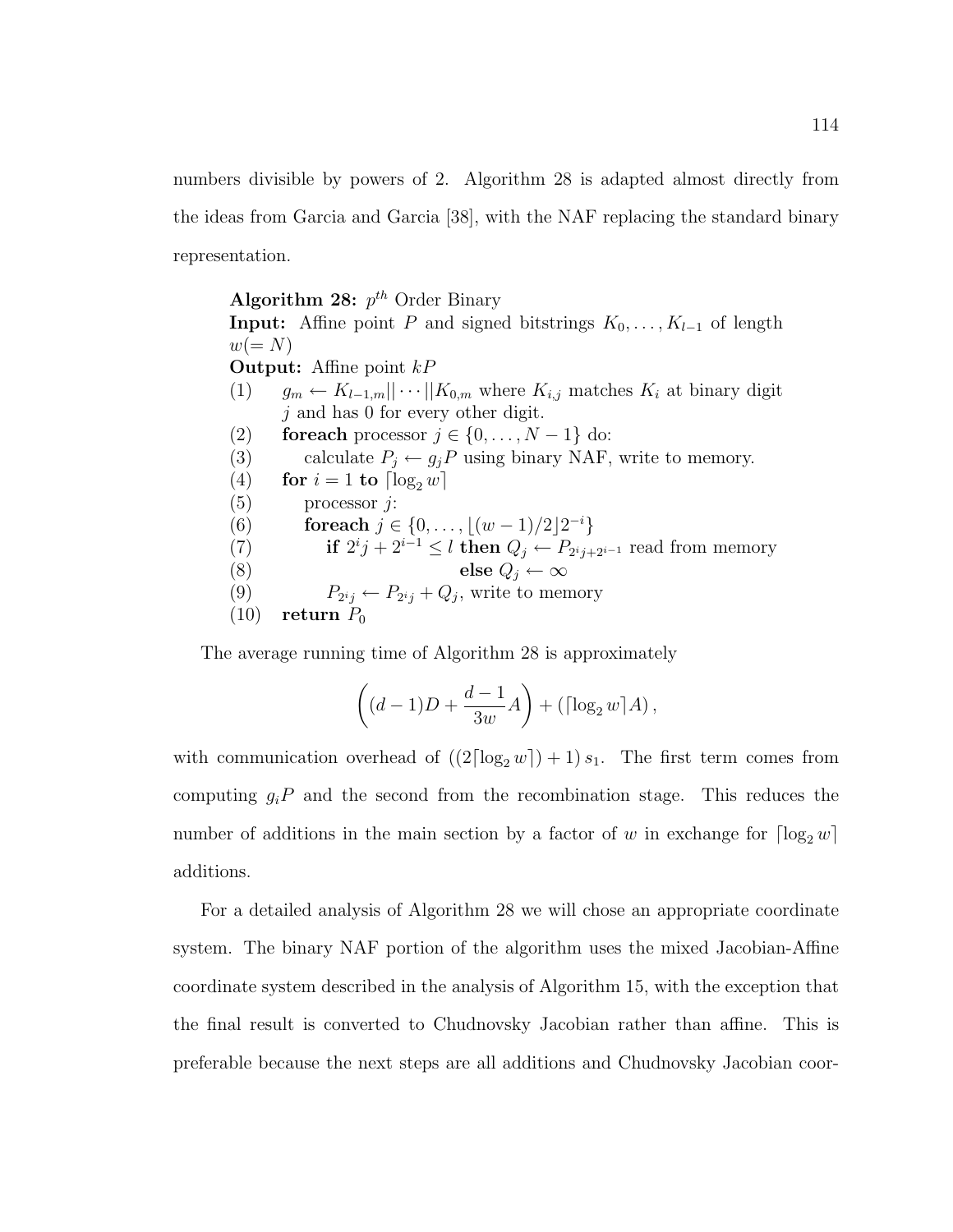dinates allow for the fastest addition.

With these choices for coordinates, the average cost for Step 3 is

$$
\left(\frac{d-3}{3w}\right)(12M+7S) + (2M+4S) + \left(d-2 - \frac{d-3}{3w}\right)(4M+4S) + (M+S)
$$

for each processor with communication overhead  $s_1$ . Each execution of Steps 6 to 8 will cost  $(\mathcal{J}^c + \mathcal{J}^c \to \mathcal{J}^c)$  and  $(2s_1)$ , and the return step costs  $(I + 3M + S)$ . This results in an effective field cost of

$$
\left(\frac{d-3}{3w}\right)(12M+7S) + (2M+4S) + \left(d-2-\frac{d-3}{3w}\right)(4M+4S) + (M+S) + ([\log_2 w])(12M+4S) + (I+3M+S)
$$

$$
= I + \left(4d + 8 \cdot \frac{d-3}{3w} + 12\left[\log_2 w\right] - 2\right)M + \left(4d + 3 \cdot \frac{d-3}{3w} + 4\left[\log_2 w\right] - 2\right)S,
$$

with communication overhead of  $((2\lceil \log_2 w \rceil) + 1) s_1$ .

Tables 4.1 describes the field costs and M-costs of Algorithm 28 with d corresponding to the length of the NIST prime P192. Recall that the M-cost is the field cost with substitutions  $S \leftarrow (4/5)M$  and  $I \leftarrow 80M$ . The tables for d chosen to correspond to P224, P256, P384 and P521 are similar and can be found in Appendix B. The advantages of this algorithm are that it outperforms the fastest one-processor algorithms and it has a relatively low amount of communication overhead. The next algorithm takes an orthogonal view to splitting up the additions.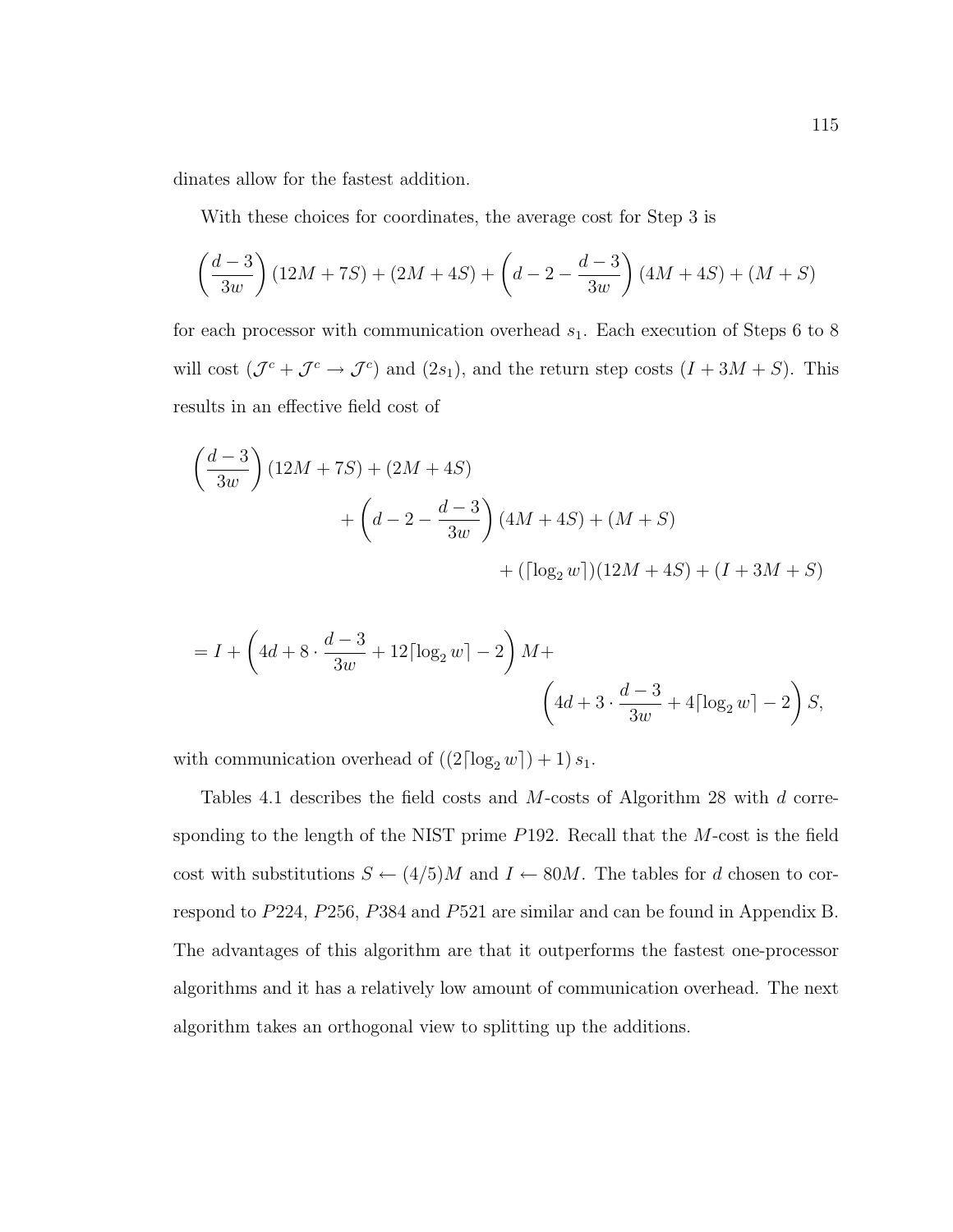| N                           | Field Cost         | $M$ -cost | s <sub>1</sub> |
|-----------------------------|--------------------|-----------|----------------|
| $\mathcal{D}_{\mathcal{L}}$ | $I+1030.0M+864.5S$ | 1801.6M   | $\mathbf{R}$   |
| 3                           | $I+958.0M+837.0S$  | 1707.6M   | $\overline{5}$ |
| 4                           | $I+916.0M+821.2S$  | 1653.0M   | $\overline{5}$ |
| 5                           | $I+902.8M+815.8S$  | 1635.4M   | 7              |
| 6                           | $I+886.0M+809.5S$  | 1613.6M   | 7              |
| 7                           | $I+874.0M+805.0S$  | 1598.0M   | 7              |
| 8                           | $I+865.0M+801.6S$  | 1586.3M   |                |

Table 4.1:  $p^{th}$  Order Binary Method Average Cost  $(d = 192)$ 

## 4.3.2 Right-to-Left Parallel

The troublesome part of the  $p^{th}$  order method is the recombination stage (Steps 4) to 8). This stage can be avoided by taking an alternative approach to bit-scattering that is reminiscent of the right-to-left binary algorithm. In this section, we present a new algorithm that implements this idea.

As in the previous section, suppose d is the length of  $NAF(k)$ . Define  $w \in \mathbb{N}$  to be the word length, and define  $l := [d/w]$  to be the number of words in NAF(k). Then  $NAF(k) = K_{l-1} \dots | K_0$  where each  $K_i$  is a signed bitstring of length w, padded with zeros if needed.

The key observation for this algorithm is that  $k = K_0 + K_1||0_w + \cdots + K_{l-1}||0_{(l-1)w}$ where  $0_k$  represents k consecutive zeros. Rather than splitting the multiplier into a set of long sparse integers, it can be split into  $K_0, K_1||0_w, \cdots, K_{l-1}||0_{(l-1)w}$ . Each of these integers has a low Hamming weight, but they are not all the same length as  $k$ .

Each  $K_iP$  is calculated in parallel for  $0 \le i \le l-1$  with  $N = l$  processors. Then a repeated doubling algorithm is used to calculate  $(K_j||0_w)P$  on processor j. Once  $K_0P$  is calculated, it is written to shared memory to be read by the processor cal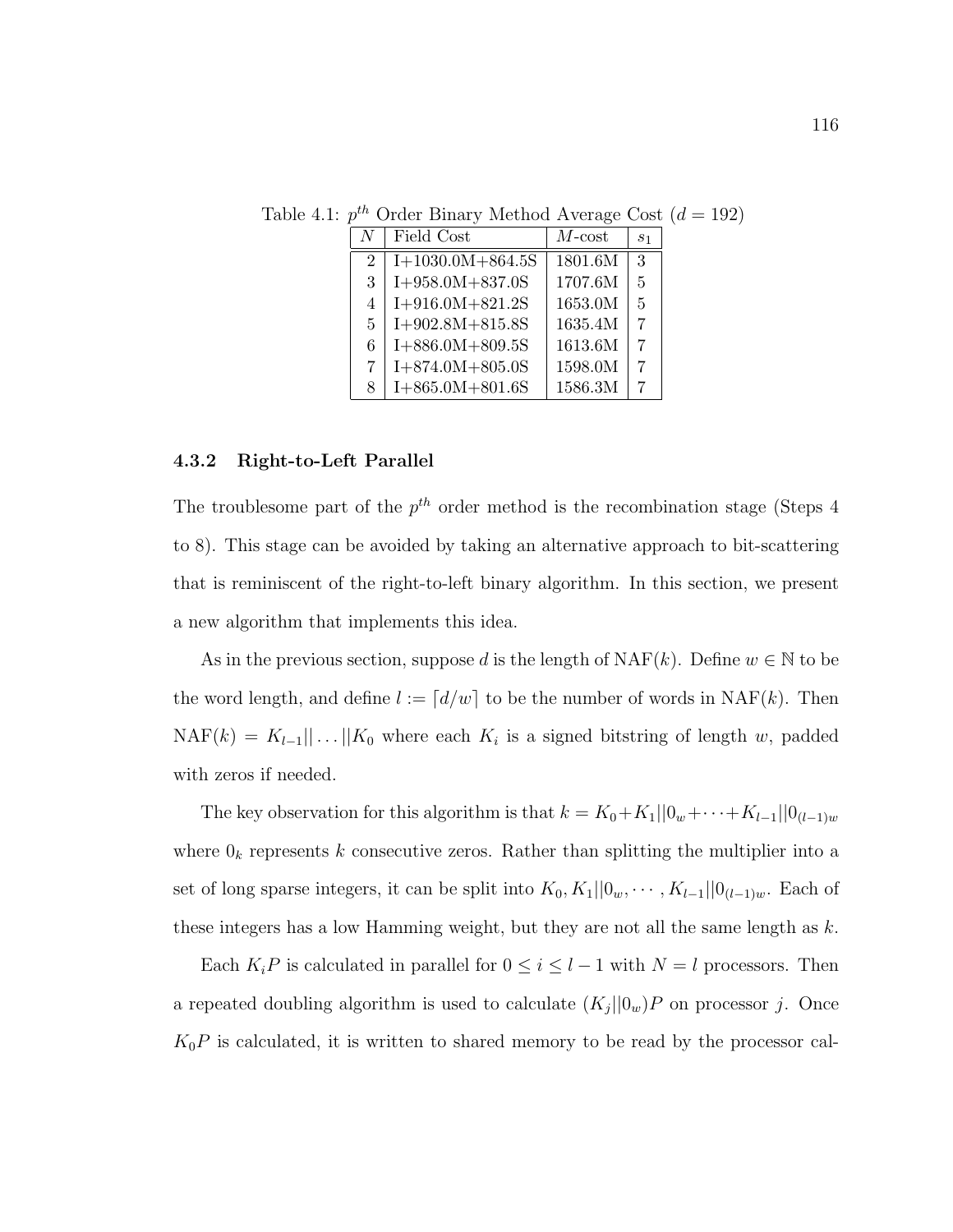culating  $(K_1||0_w)P$ . That processor then calculates  $K_0P + (K_1||0_w)P = (K_1||K_0)P$ and sends the result to the next processor, which computes  $(K_1||K_0)P + (K_2||0_{2w}) =$  $(K_2||K_1||K_0)P$ , and so on. In this arrangement, each processor is in use only as long as doubling is needed, so the recombination is performed by processors that have finished early, eliminating the need for a recombination stage. The implicit assumption we have made is that j doublings take longer than 2 reads from shared memory. Algorithm 29, which does not appear in the literature, performs this operation.

Algorithm 29: Right-to-Left Parallel **Input:** Affine point  $P$ ,  $l(= N)$  signed bitstrings  $K_0, \ldots, K_{l-1}$  of length  $\boldsymbol{w}$ **Output:** Affine point  $kP$ (1) for each processor  $i \in \{0, \ldots, l-1\}$ , simultaneously perform the following: (2)  $P_i \leftarrow K_i P$  using the binary NAF algorithm (3)  $P_i \leftarrow 2^{iw} P_i$  using consecutive doubling (4) if  $i = 0$ (5) write  $P_i$  to memory (6) else (7) wait until  $P_{i-1}$  is written to memory, read (8) calculate  $P_i \leftarrow P_i + P_{i-1}$ (9) if  $i < l-1$  then write  $P_i$  to memory (10) return  $P_{l-1}$ 

The average running time of Algorithm 29 is

$$
\left( (w-1)D + \frac{w-3}{3}A \right) + ((l-1)wD + A).
$$

The first term comes from computing  $K_{l-1}P$  and the second from the repeated doubling and final addition. The coordinate system used for Algorithm 29 is the standard Jacobian-affine for the binary NAF algorithm and Jacobian for the doubling. Before the final point is sent to processor  $l-1$ , it is converted to Chudnovsky Jacobian coordinates so  $\mathcal{J} + \mathcal{J}^c \rightarrow \mathcal{J}$  is used for the final addition.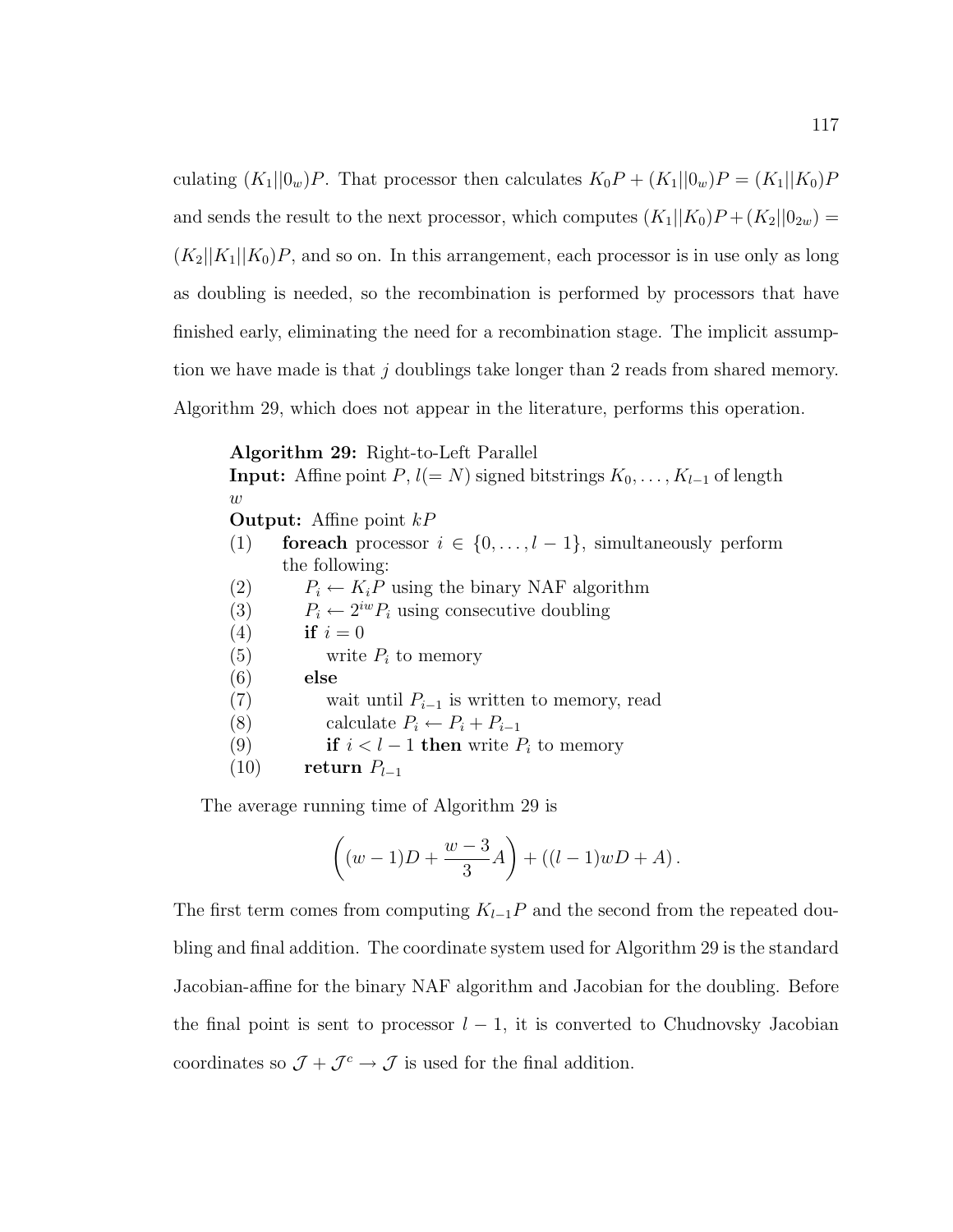| N              | Field Cost         | $M$ -cost | S <sub>1</sub> |
|----------------|--------------------|-----------|----------------|
| $\overline{2}$ | $I+1024.0M+861.0S$ | 1792.8M   | $\mathbf{1}$   |
| 3              | $I+938.7M+829.0S$  | 1681.9M   | $\mathbf{1}$   |
| $\overline{4}$ | $I+896.0M+813.0S$  | 1626.4M   | $\mathbf{1}$   |
| 5              | $I+884.0M+816.0S$  | 1616.8M   | $\mathbf{1}$   |
| 6              | $I+853.3M+797.0S$  | 1570.9M   | $\mathbf{1}$   |
| 7              | $I+858.7M+809.0S$  | 1585.9M   | 1              |
| 8              | $I+832.0M+789.0S$  | 1543.2M   | 1              |

Table 4.2: Right-to-Left Parallel Method Average Cost  $(d = 192)$ 

With this configuration, Step 2 has average field cost

$$
\left(\frac{w-3}{3}\right)(12M+7S) + (2M+4S) + \left(w-2-\frac{w-3}{3}\right)(4M+4S).
$$

For processor  $l-1$ , Step 3 requires  $(d-1)w(2\mathcal{J} \to \mathcal{J})$  and Step  $7 \mathcal{J} + \mathcal{J}^c \to \mathcal{J}$ . The return step costs  $(I + 3M + S)$ . This results in an effective field cost of

$$
\left(\frac{w-3}{3}\right)(12M+7S) + (2M+4S) + \left(w-2-\frac{w-3}{3}\right)(4M+4S) +
$$
  

$$
(l-1)w(4M+4S) + (11M+3S) + (I+3M+S),
$$
  

$$
= I + \left(\frac{8w}{3} + 4lw\right)M + (w+1+4lw)S
$$

with communication overhead  $s_1$ .

Table 4.2 describes the field costs and M-costs of Algorithm 28 with d corresponding to the length of the NIST prime P192. The tables for d chosen to correspond with P224, P256, P384 and P521 are similar and can be found in Appendix B.

This new algorithm has all the advantages of the  $p^{th}$  order algorithm as well as a lower cost and communication time due to the elimination of the recombination step. Note that it might be possible to reduce the effective cost of this algorithm by using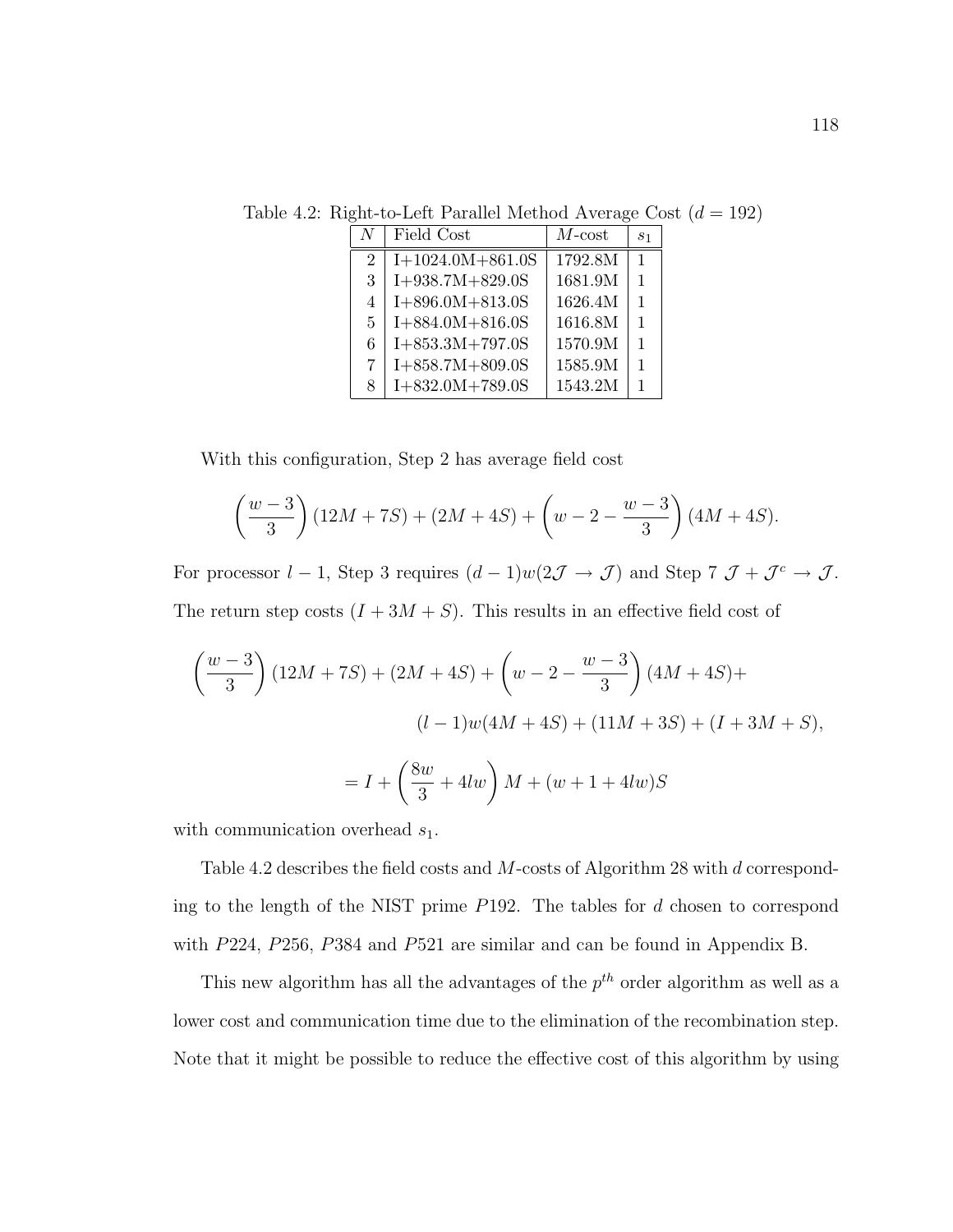the parallel precomputation algorithm from Section 4.2. In the next algorithm, we will attempt to reduce the total running time of this algorithm.

# 4.3.3 Right-to-Left Parallel With Hedging

In Algorithm 29, the processors finished in succession with the last processor containing the final result. This allowed the additions performed on the other processors to essentially have no net effect on the total running time of the operation. The only time spent on additions on the first processor was in calculating  $K_{l-1}P$  for the most significant block  $K_{l-1}$  and performing the final addition. One way to reduce this first cost is to vary the size of the blocks in such a way that the processors still finish in sequence but the most significant block is small. We introduce a new algorithm in this section based on this idea.

The key part of the algorithm is changing the sizes of the blocks  $K_i$  so that each processor will finish almost immediately before the result is needed. This is achieved by making the lower order blocks longer so that the computation takes longer on the processors that compute them.

Let us suppose that performing a scalar multiplication of  $P$  by an  $n$  digit number takes time  $nC$  and the calculation of  $2^{n}P$  takes time  $nD$ . If the largest block  $K_1$  has length  $L_1$ , then the calculation of  $K_1P$  will take time  $L_1C$ . The next processor must compute  $2^{L_1}(K_2P)$ . For this to take the same amount of time,  $K_2$  should be length  $L_2$  where  $L_2C + L_1D \approx L_1C$ . Solving this gives  $L_2 \approx L_1(1 - D/C)$ .

The next processor needs to compute  $2^{L_2}2^{L_1}(K_3P)$  in the same time as the previous processor computed  $2^{L_1}(K_2P) + K_1P$ . Therefore, we need  $L_3C + (L_1 + L_2)D \approx$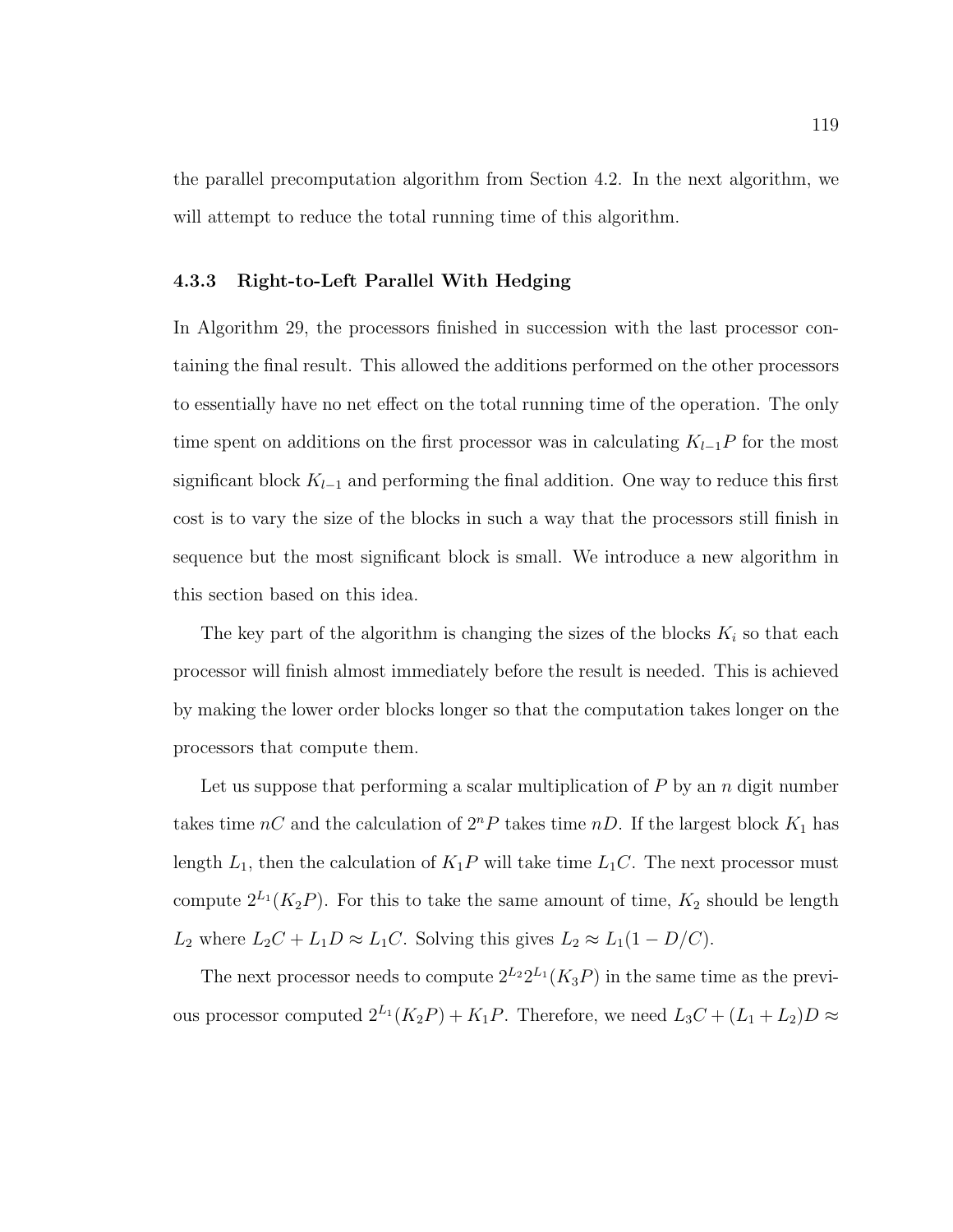$L_1D + L_2C + A$ . Solving this, we obtain

$$
L_3 \approx (1 - D/C)L_2 + A/C \approx (1 - D/C)^2 L_1 + A/C.
$$

By comparing processors  $n$  and  $n - 1$ , we obtain

$$
L_n \approx (1 - D/C)L_{n-1} + A/C.
$$

Evaluating this recursively, we arrive at:

$$
L_n \approx \left(1 - \frac{D}{C}\right)^{n-1} L_1 + \sum_{i=0}^{n-3} \left(1 - \frac{D}{C}\right)^i \frac{A}{C}
$$
  
=  $\left(1 - \frac{D}{C}\right)^{n-1} L_1 + \frac{1 - \left(1 - \frac{D}{C}\right)^{n-2} A}{1 - \left(1 - \frac{D}{C}\right)^{n-1} C}$   
=  $\left(1 - \frac{D}{C}\right)^{n-1} L_1 + \frac{C}{D} \left(1 - \left(1 - \frac{D}{C}\right)^{n-1}\right) \frac{A}{C}$   
=  $\left(1 - \frac{D}{C}\right)^{n-1} L_1 + \left(1 - \left(1 - \frac{D}{C}\right)^{n-1}\right) \frac{A}{D}$   
=  $\left(1 - \frac{D}{C}\right)^{n-1} L_1 + \frac{A}{D} - \left(1 - \frac{D}{C}\right)^{n-1} \frac{A}{D}$   
=  $\left(1 - \frac{D}{C}\right)^{n-2} \left(\left(1 - \frac{D}{C}\right) L_1 - \frac{A}{D}\right) + \frac{A}{D}$ 

The relationship between the maximal length of the multiplier L and the number of processors  $N$  is

$$
L = L_1 + \sum_{i=2}^{N} \left[ (1 - \frac{D}{C})^{i-2} \left( \left( 1 - \frac{D}{C} \right) L_1 - \frac{A}{D} \right) + \frac{A}{D} \right].
$$
 (4.1)

If we assume that  $D = 7.2M$ ,  $A = 15.2M$  from the M-cost of  $2\mathcal{J} \rightarrow \mathcal{J}$  and  $\mathcal{J} + \mathcal{J} \to \mathcal{J}$  and  $C = 10.7M$  from  $(2\mathcal{J} \to \mathcal{J}) + (1/3)(\mathcal{J} + \mathcal{A} \to \mathcal{J})$ , we obtain some estimates on the number of processors needed for the final word to be of length 1 for the NIST primes.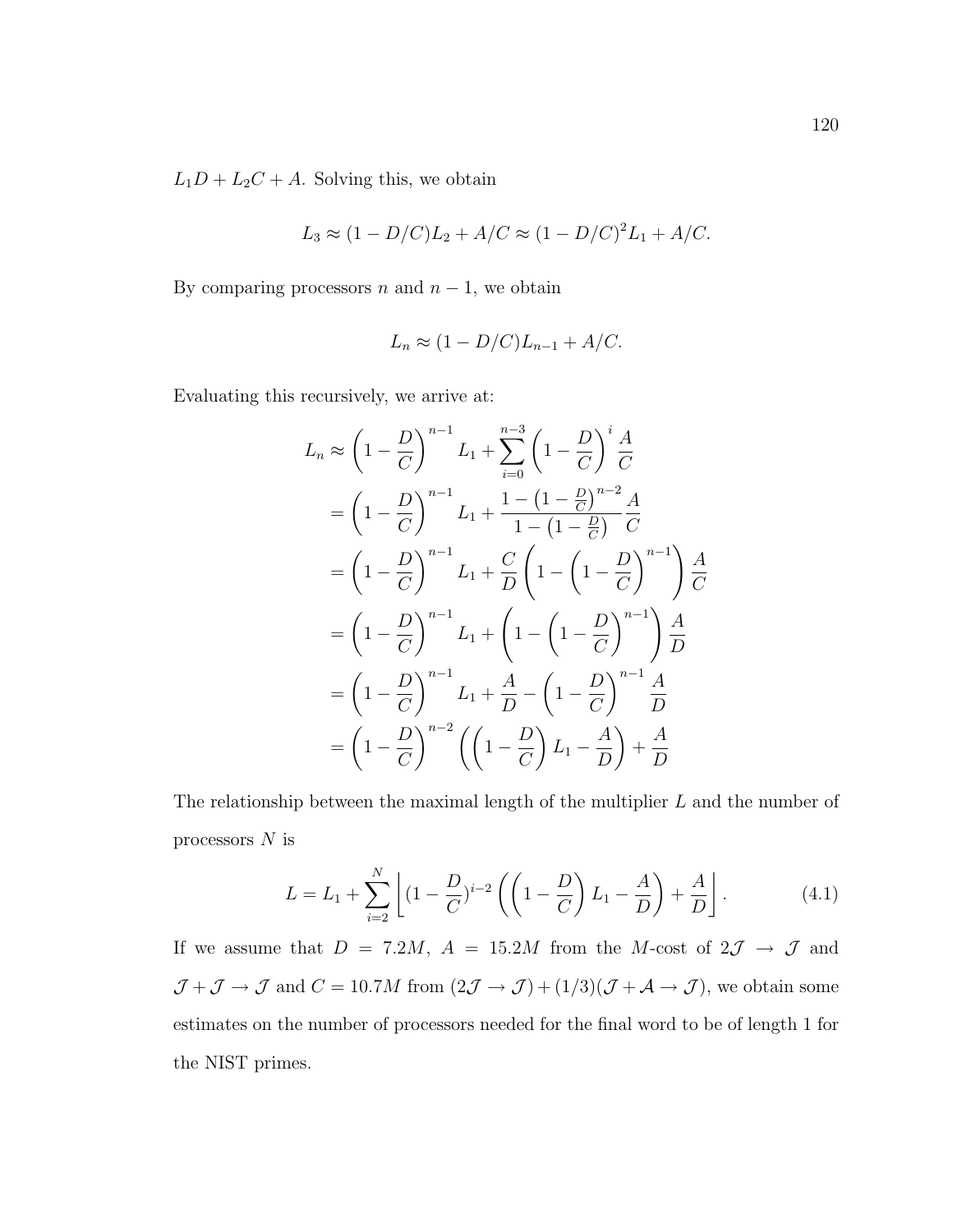By choosing the length of the largest block  $L_1$  in Equation (4.1), we can calculate when the block size  $L_i$  is 2 and when the total length of the multiplier,  $L$ , is larger than that of a given NIST prime. The value of  $L_1$  can be determined by trial and error. If we set  $L_1 = 123$ , then  $L_8 = 2$  and  $L = 192$ ,  $L_1 = 146$  gives  $L_8 = 2$  and  $L = 225, L_1 = 168$  gives  $L_8 = 2$  and  $L = 257, L_1 = 253$  gives  $L_8 = 2$  and  $l = 384$ , and finally  $L_1 = 352$  gives  $L_8 = 2$  and  $L = 521$ . These values are estimates, but they indicate that even given a small cost for writing to memory, 7 or 8 processors should be enough for this algorithm. If we consider communication cost, each addition step comes with one read from memory and one write to memory, therefore we set  $A = 15.2M + 2s<sub>1</sub>$ . Except for very large values of  $s<sub>1</sub>$ , the block sizes can still be chosen so that at most 8 processors are needed.

Once the NAF of the integer multiplier  $k$  is split into appropriate length signed bit-strings, Algorithm 30 computes the scalar multiple of a given point in the same manner as Algorithm 29. Algorithm 30 is new and does not appear in the literature.

Algorithm 30: Right-to-Left Parallel with Hedging **Input:** Affine point  $P, l = N$  signed bitstrings  $K_i$  of length  $L_i, i \in$  $\{0, \ldots, l-1\}$  such that  $\sum_{i=0}^{l-1} 2^{L_i} K_i = k$  and  $\sum_{i=0}^{l-1} L_i = d$ **Output:** Affine point  $kP$ (1) for each processor  $i \in \{0, \ldots, l-1\}$ (2)  $P_i \leftarrow K_i P$  using the binary NAF algorithm (3)  $P_i \leftarrow 2^{\sum_{i=0}^{i-1} L_i} P_i$  using consecutive doubling (4) if  $i = 0$ (5) write  $P_i$  to memory (6) else (7) wait until  $P_{i-1}$  is written to memory, read (8)  $P_i \leftarrow P_i + P_{i-1}$ (9) if  $i < l - 1$  then write  $P_i$  to memory (10) return  $P_{l-1}$ 

If the parameters are correctly set, then processor  $l-1$  will most likely not need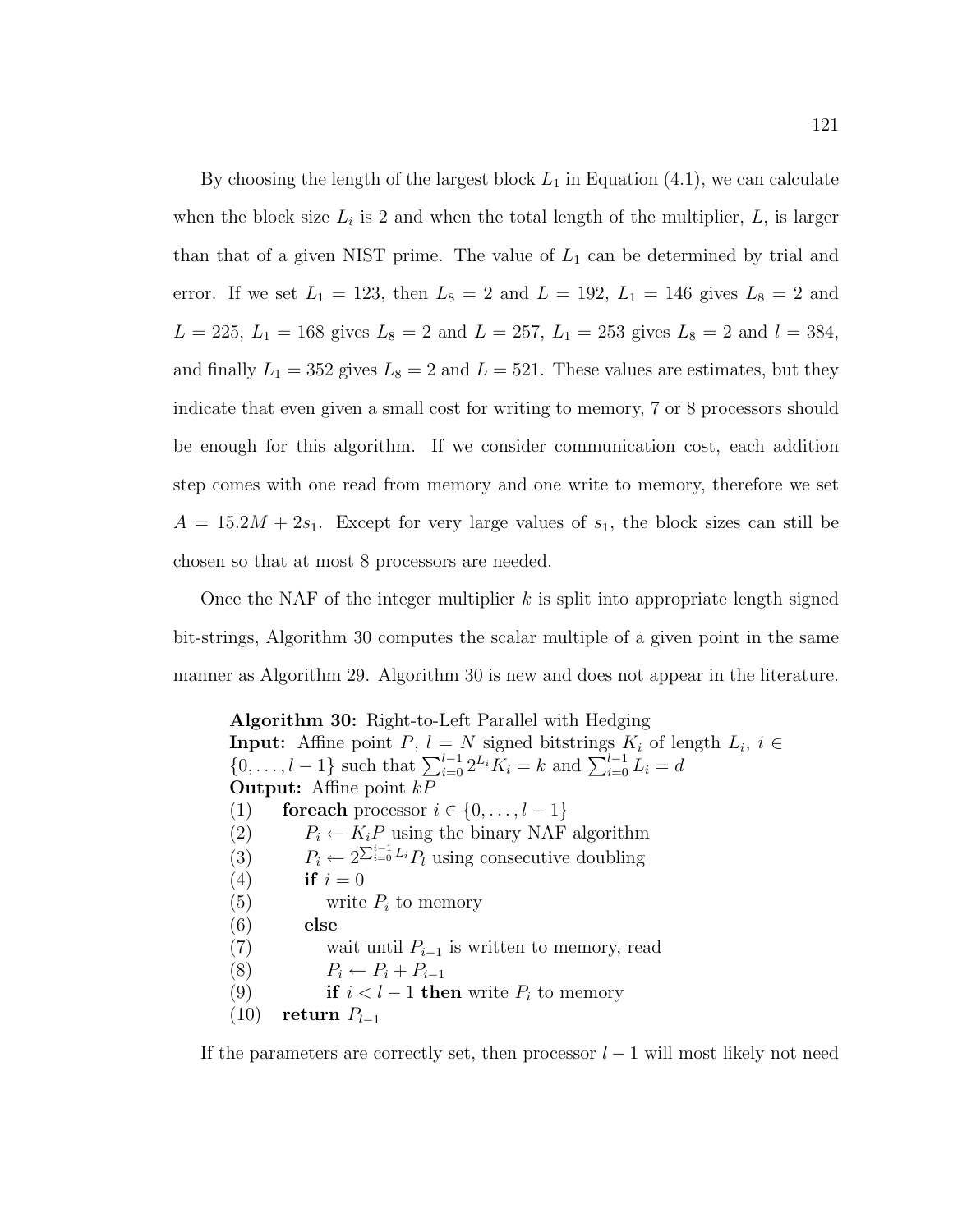to wait, and the running time of the whole algorithm is the running time of processor  $l-1$ . Thus the average running time of Algorithm 30 is

$$
(d-1)D+A.
$$

Using the same coordinate choices as in Section 4.3.2 results in an effective field cost of

$$
(d-2)(4M+4S)+(2M+4S)+(12M+4S)+(I+3M+S)=I+(4d+9)M+(4d+1)S,
$$

with communication overhead of  $s_1$ . Table 4.3 describes the field costs and Mcosts of Algorithm 30 with d corresponding to the NIST primes. Since there is only one addition contributing to the effective cost of the algorithm, this seems to be a reasonable lower bound for computing an unknown point scalar multiple in parallelizing. It must be noted that if the processor needs to wait, then this cost may be slightly higher. The next algorithms will attempt to approach the effective cost of this algorithm with fewer processors.

### 4.3.4 Two-Processor Right-to-Left

The parallelization achieved in Algorithms 29 and 30 works by spreading the addition steps throughout the processors. The two-processor algorithm takes a different

|     | Field Cost          | $M$ -cost | S <sub>1</sub> |
|-----|---------------------|-----------|----------------|
| 192 | $I+777.0M+769.0S$   | 1472.2M   |                |
| 224 | $I+905.0M+897.0S$   | 1702.6M   | 1              |
| 256 | $I+1033.0M+1025.0S$ | 1933.0M   |                |
| 384 | $I+1545.0M+1537.0S$ | 2854.6M   | $\mathbf{1}$   |
| 521 | $I+2093.0M+2085.0S$ | 3841.0M   |                |

Table 4.3: Right-to-Left Parallel Method Average Cost (8 Processors)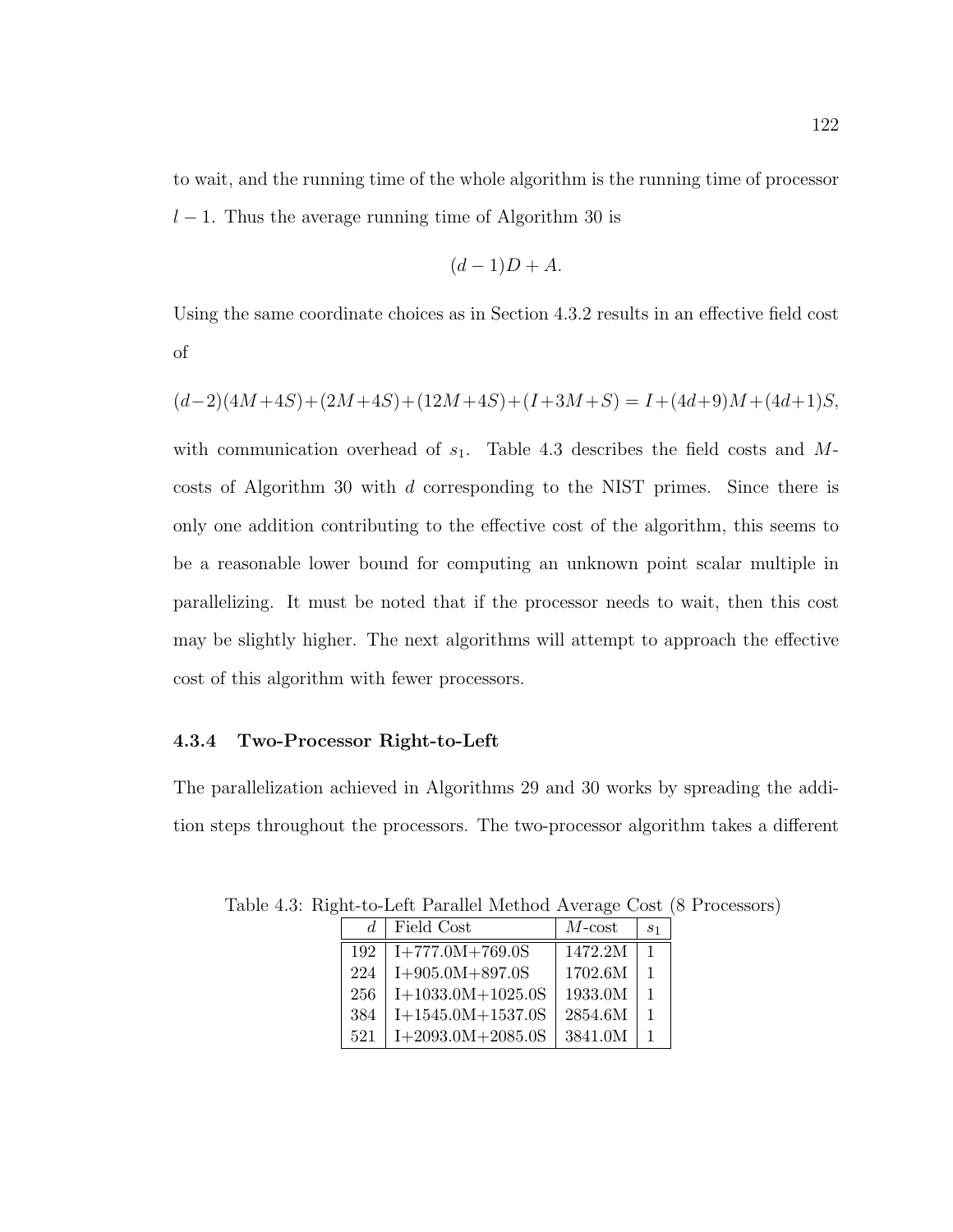approach. All the doubling steps are performed on one processor and the results are periodically sent to the other processor in order to combine them using additions.

In an NAF scalar multiplication, there are on average three times as many doublings as additions. If a doubling takes around half the time of that of an addition, the addition processor should not be slower than the the doubling processor.

Algorithm 31 performs scalar multiplication in this manner. One processor computes the points  $2P, 4P, 8P, \ldots$  by repeated addition and writes  $2^{i}P$  to memory when  $k_i \neq 0$  while the other adds  $k_i 2^i P$  whenever it is written to memory. This algorithm is not found in this form in the literature.

Algorithm 31: Two-Processor Right-to-Left NAF **Input:** Affine point  $P$ , integer  $k$  with signed binary representation  $(k_{d-1}, \ldots, k_0)$ **Output:** Affine point  $kP$ (1) processor 1:  $(2)$   $Q_1 \leftarrow P$ (3) for  $i = 1$  to  $d - 1$ (4) if  $k_i = 1$  then write  $Q_1$  to memory (5)  $Q_1 \leftarrow 2Q_1$ (6) processor 2:  $(7)$   $Q_2 \leftarrow \infty$ (8) for every  $Q_1$  written to memory:  $Q_2 \leftarrow Q_2 + Q_1$ (9) return  $Q_2$ 

A feature of the NAF representation of integers is that no two consecutive bits in the representation are non-zero. This provides a worst-case scenario in which the representation of the integer k alternates between zero and non-zero values. In such a case, the second processor would compute  $d/2$  additions and the first would compute  $d-1$  doubles. In the typical case, only  $d/3$  additions would be required, including a final addition that needs the result of the last doubling on the other processor in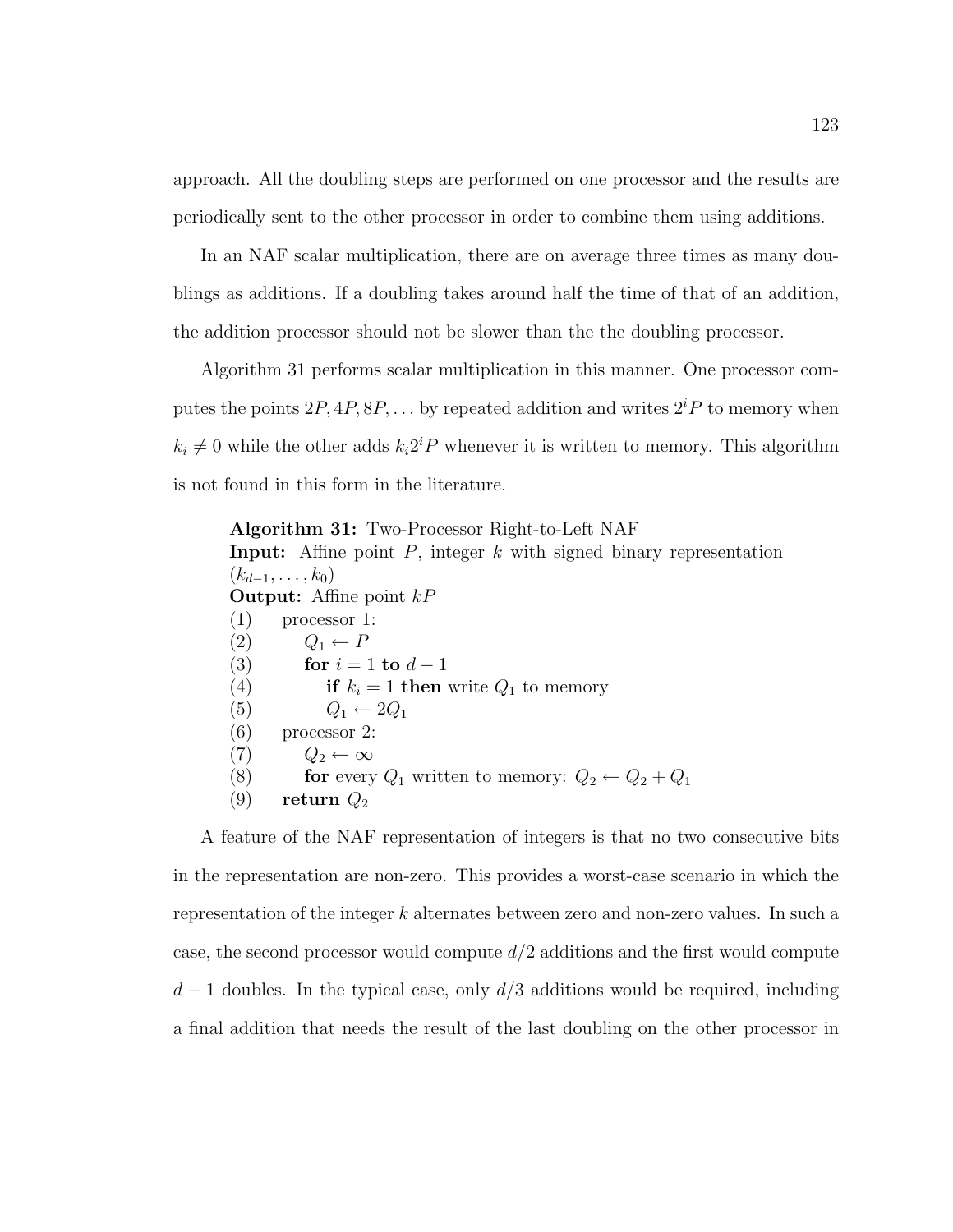Table 4.4: Two-Processor Right-to-Left Average Cost

|     | Field Cost          | $M$ -cost | S <sub>1</sub> |
|-----|---------------------|-----------|----------------|
| 192 | $I+777.0M+769.0S$   | 1472.2M   | 63             |
| 224 | $I+905.0M+897.0S$   | 1702.6M   | 74             |
| 256 | $I+1033.0M+1025.0S$ | 1933.0M   | 84             |
| 384 | $I+1545.0M+1537.0S$ | 2854.6M   | 127            |
| 521 | $I+2093.0M+2085.0S$ | 3841.0M   | 173            |

order to continue. Algorithm 31 has an average-case running time of

$$
(d-1)D+A,
$$

Since the bulk of the effective cost is being performed by the doubling, we take  $D$  to be  $2\mathcal{J} \to \mathcal{J}$  and A to be  $\mathcal{J} + \mathcal{J} \to \mathcal{J}$ . This results in a best case field cost of

$$
(d-2)(4M+4S)+(2M+4S)+(12M+4S)+(I+3M+S)=I+(4d+9)M+(4d+1)S
$$

There is also  $(d/3-1)s_1$  in communication overhead on average. Table 4.4 describes the average cost of Algorithm 31.

Aside from the communication overhead, Algorithm 31 has the same effective field cost as Algorithm 30. This algorithm is therefore well suited to a shared-memory parallel implementation where  $s_1$  is negligible. However, when  $s_1$  is more costly, this algorithm will be significantly slower as it has rather fine granularity. The next section examines an algorithm that lowers the communication overhead at the cost of more elliptic curve operations.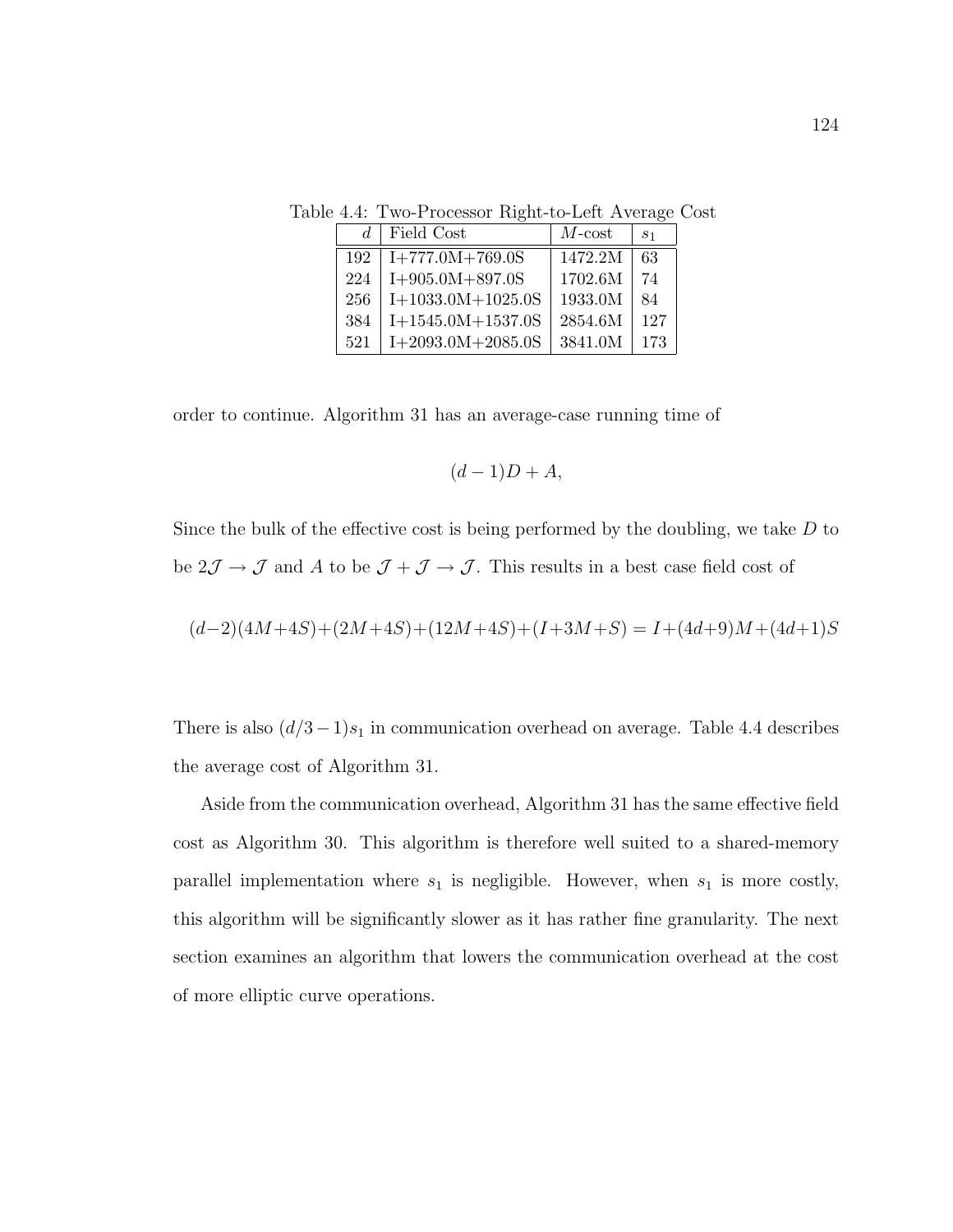## 4.3.5 Two-Processor Window Right-to-Left

Recall the windowing technique for known point scalar multiplication from Section 3.3.1. This algorithm can be modified so that the precomputation is included in the computation time. Möller  $[72]$  introduced a variant of this algorithm that can be parallelized to two processors and has some useful properties that protect against side-channel attacks (see Section 5.1.2). We will present a simplified version of his algorithm.

In Algorithm 31, to compute  $kP$  for  $\text{NAF}(k) = (k_{d-1}, \ldots, k_0)$ , the first processor computes  $2^{i}P$  for all  $1 \leq i \leq d-1$  and sends  $2^{i}P$  for  $k_i \neq 0$  to the other processor. The second processor then adds the points it receives together to obtain  $kP$ . In this algorithm, the digits of k are grouped into windows and the second processor computes the sums of the  $2^{i}P$  corresponding to each digit separately.

Suppose  $k \in \mathbb{N}$  is written as

$$
k = \sum_{i=0}^{l-1} b_i 2^{wi},
$$

for  $b_i \in B$ , for some digit set B. For simplicity, assume

$$
B = \{-2^{w-1}, \ldots, -1, 0, 1, \ldots, 2^{w-1}\}.
$$

Let B' denote the set  $\{|b| \mid b \in B\}$  of absolute values of digits. We can write

$$
k = \sum_{b \in B'} b\left(\sum_{i:b_i=b}^{l-1} 2^{wi} - \sum_{i:b_i=-b}^{l-1} 2^{wi}\right).
$$

Just as  $kP$  is calculated in Algorithm 31, the points

$$
P_b = \sum_{i:b_i=b}^{l-1} 2^{wi} - \sum_{i:b_i=-b}^{l-1} 2^{wi}
$$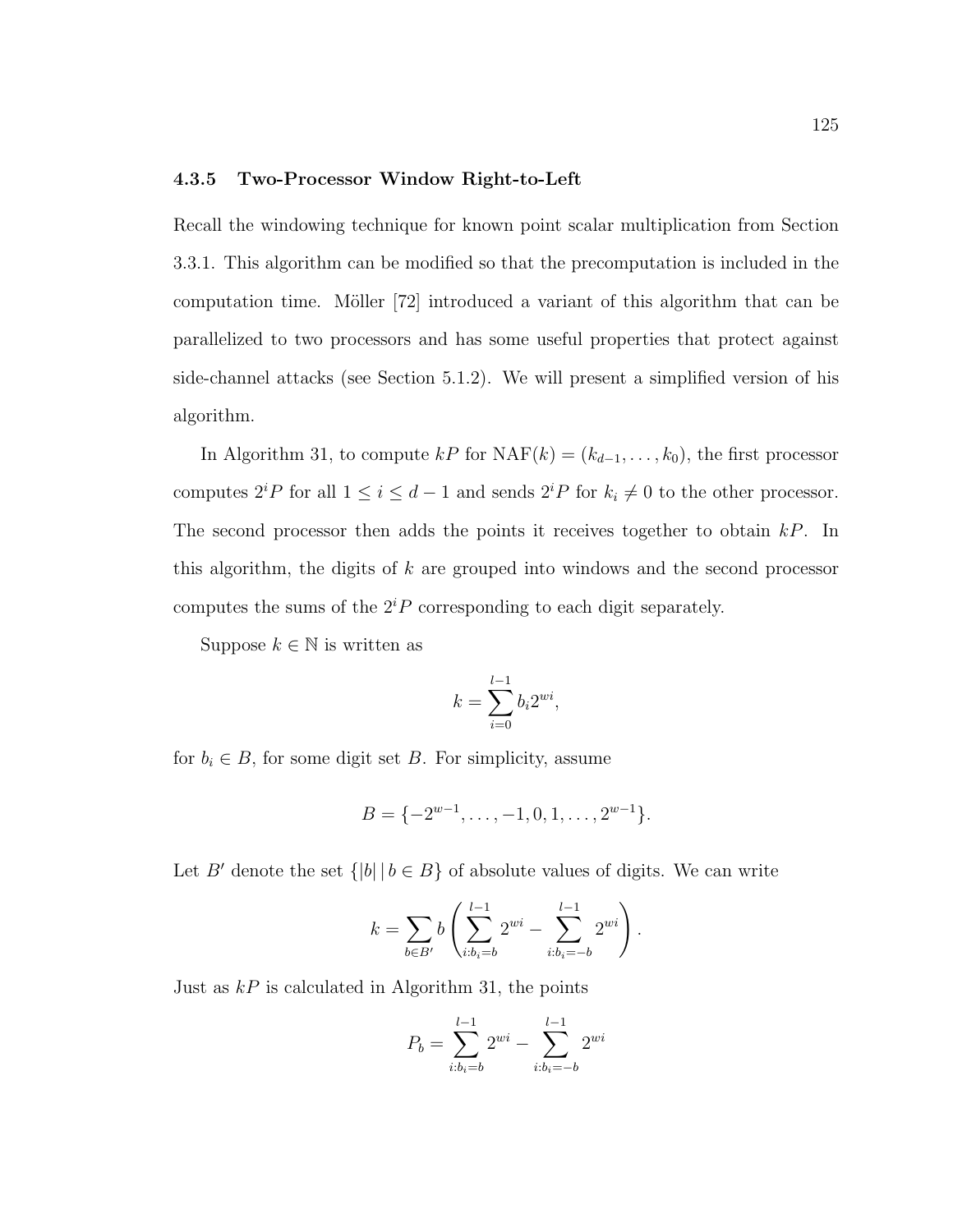can be computed with two processors, one performing the point doublings and the other performing the point additions and subtractions. We can then calculate

$$
kP = \sum_{b=0}^{2^{w-1}} bP_b = \sum_{b=0}^{2^{w-1}} \sum_{j=1}^{b} P_b.
$$

The algorithm proceeds in two steps, the right-to-left stage and the result stage. The right-to-left stage involves the first processor computing  $2^{iw}P$  for  $1 \leq i \leq l-1$ and sending the results to processor 2, which computes the points  $P_b$  for  $b \in B'$ . In the result stage, the point  $\sum_{b \in B'} bP_b$  is computed. The result stage is performed exclusively on the second processor.

Algorithm 32 performs this operation; it is a simplified version of that described by Möller [72] in that it does not use randomization to protect from side-channel attacks.

Algorithm 32: Two-Processor Window Right-to-Left **Input:** Affine point P, integer k with signed  $2^w$ -ary representation  $(k_{l-1}, \ldots, k_0)_{2^w}$ **Output:** Affine point  $kP$ (1) processor 1:  $(2)$   $Q \leftarrow P$ (3) for  $i = 1$  to  $l - 1$ (4) if  $k_i \neq 0$  then write  $Q, k_i$ (5)  $Q \leftarrow 2^w Q$ (6) processor 2: (7) for each  $0 \leq b \leq 2^{w-1}$ (8)  $P_b \leftarrow \infty$ (9) **for each**  $Q, k_i$  written in memory, read (10) if  $k_i > 0$ (11)  $P_{k_i} \leftarrow P_{k_i} + Q$ (12) else if  $k_i < 0$ (13)  $P_{-k_i} \leftarrow P_{-k_i} - Q$ (14) for  $i = 2^{w-1} - 1$  down to 2 (15)  $P_i \leftarrow P_i + P_{i+1}$ (16) for  $i = 2$  to  $2^{w-1}$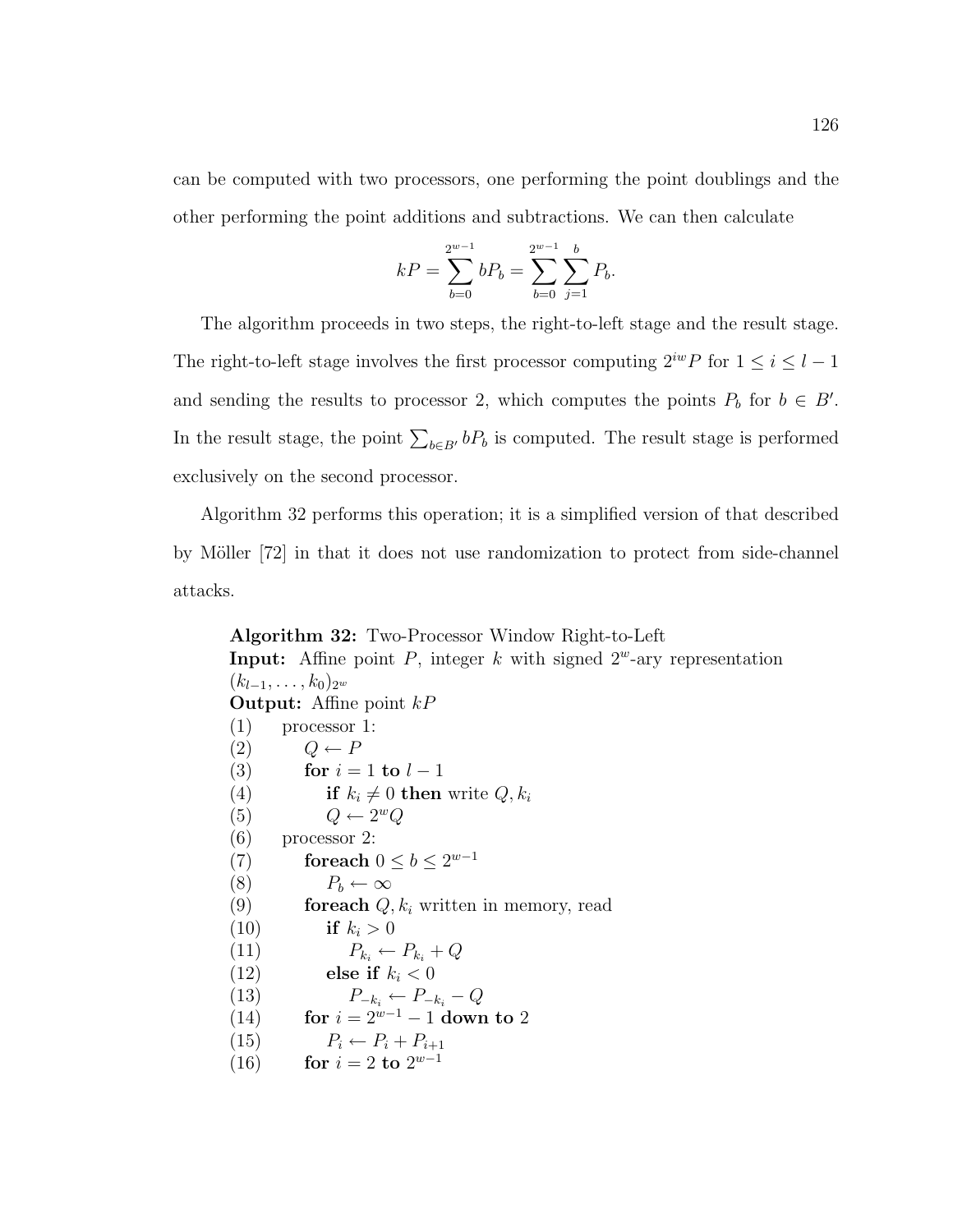(17) 
$$
P_1 \leftarrow P_1 + P_i
$$
  
(18) return  $P_1$ 

Similarly to the previous algorithm, the second processor is the last to finish. As long as  $w \ge 2$ , the running time of Algorithm 32 is approximately

$$
((l-1)w)D + (2^w - 2)A,
$$

with communication overhead  $(l-1)s_1$ . The algorithm also requires the storage of  $2^{w-1}$  temporary points. Assuming D is performed with the  $2\mathcal{J} \rightarrow \mathcal{J}$  operation and A with  $\mathcal{J} + \mathcal{J} \rightarrow \mathcal{J}$ , the average effective running time of this algorithm is

$$
(w(l-1)-1)(4M+4S) + (2M+4S) + (2^w - 2)(11M+3S) + (I+3M+S)
$$
  
= I + (4wl – 4w + 11 · 2<sup>w</sup> – 21)M + (4wl – 4w + 3 · 2<sup>w</sup> – 5)S.

In addition,  $(l-1)s_1$  is required for passing points between processors.

Table 4.5 describes the field costs and M-costs of Algorithm 32 with d corresponding to the length of the NIST prime P192. The tables for d chosen to correspond to P224, P256, P384 and P521 are similar and can be found in Appendix B.

The results show that Algorithm 32 has a higher effective M-cost than Algorithm 31, but a lower communication overhead when  $w \geq 3$ . The main advantages of the windowed method are the savings in the number of transfers between processors and

| $\eta$                      | Field Cost         | $M$ -cost | $\mathcal{S}$ 1 |
|-----------------------------|--------------------|-----------|-----------------|
| $\mathcal{D}_{\mathcal{L}}$ | $I+783.0M+767.0S$  | 1476.6M   | 95              |
| 3                           | $I+823.0M+775.0S$  | 1523.0M   | 63              |
| 4                           | $I+907.0M+795.0S$  | 1623.0M   | 47              |
| 5                           | $I+1091.0M+851.0S$ | 1851.8M   | 38              |

Table 4.5: Right-to-Left Windowing Method Average Cost  $(d = 192)$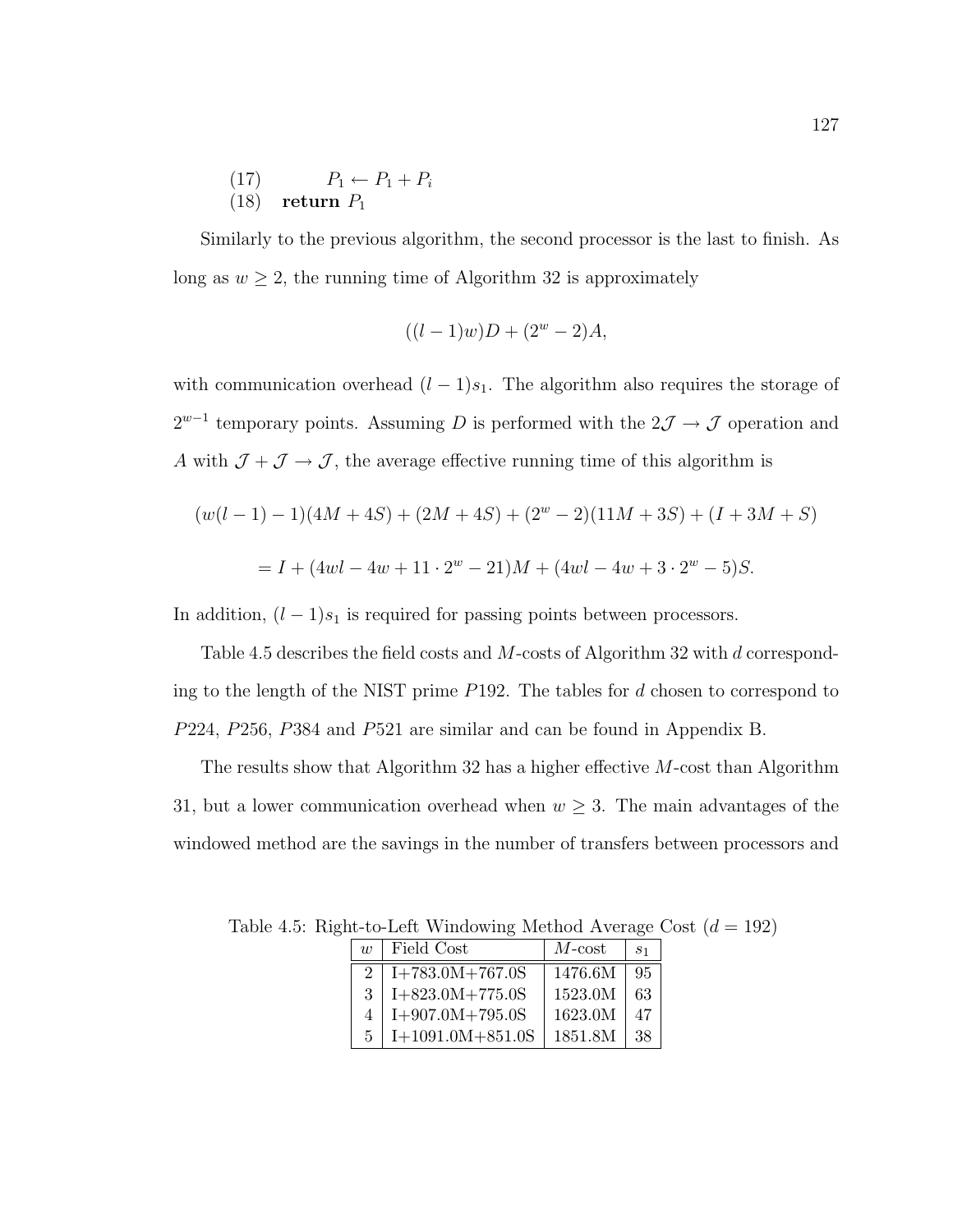the measures that can be taken against side-channel attacks. However, the sidechannel resistant version of this algorithm presented by Möller is more costly than the version presented here.

### 4.3.6 Left-to-Right Parallel

Algorithm 32 used a technique analogous to the right-to-left binary algorithm for modular exponentiation. In Sections 4.3.1 to 4.3.5, we will examine algorithms that take an alternative approach analogous to the left-to-right binary algorithm.

Let k be an integer multiplier with  $NAF(k) = (k_{d-1}, \ldots, k_0)$ . Then we can write  $k$  in terms of blocks of length  $w$  as follows

$$
K_0 = (k_{w-1}, \ldots, k_0), \ldots, K_{l-1} = (0, \ldots, k_{d-1}, \ldots, k_{(l-1)w}),
$$

where  $K_{l-1}$  is padded with zeros as needed.

The first step of the w-bit left-to-right algorithm uses  $l = N$  processors to calculate the values  $K_iP$  for  $0 \leq i < l-1$ . The point kP is calculated by taking  $K_{l-1}P$ , doubling it w times, adding the value  $K_{l-2}P$ , then doubling w times and repeating for each  $K_iP$  until finally  $K_0$  is added, obtaining  $kP$ .

Algorithm 33 is a new algorithm that performs scalar multiplication in this manner.

Algorithm 33: Left-to-Right Parallel **Input:** Affine point  $P$ ,  $l(= N)$  signed bitstrings  $K_0, \ldots, K_{l-1}$  of length  $\boldsymbol{w}$ **Output:** Affine point  $kP$ (1) for each processor  $i \in \{0, \ldots, l-1\}$ (2)  $P_i \leftarrow K_i P$  using the binary NAF algorithm (3) if  $i < l - 1$  then write  $P_l$  to memory (4) if  $i = l - 1$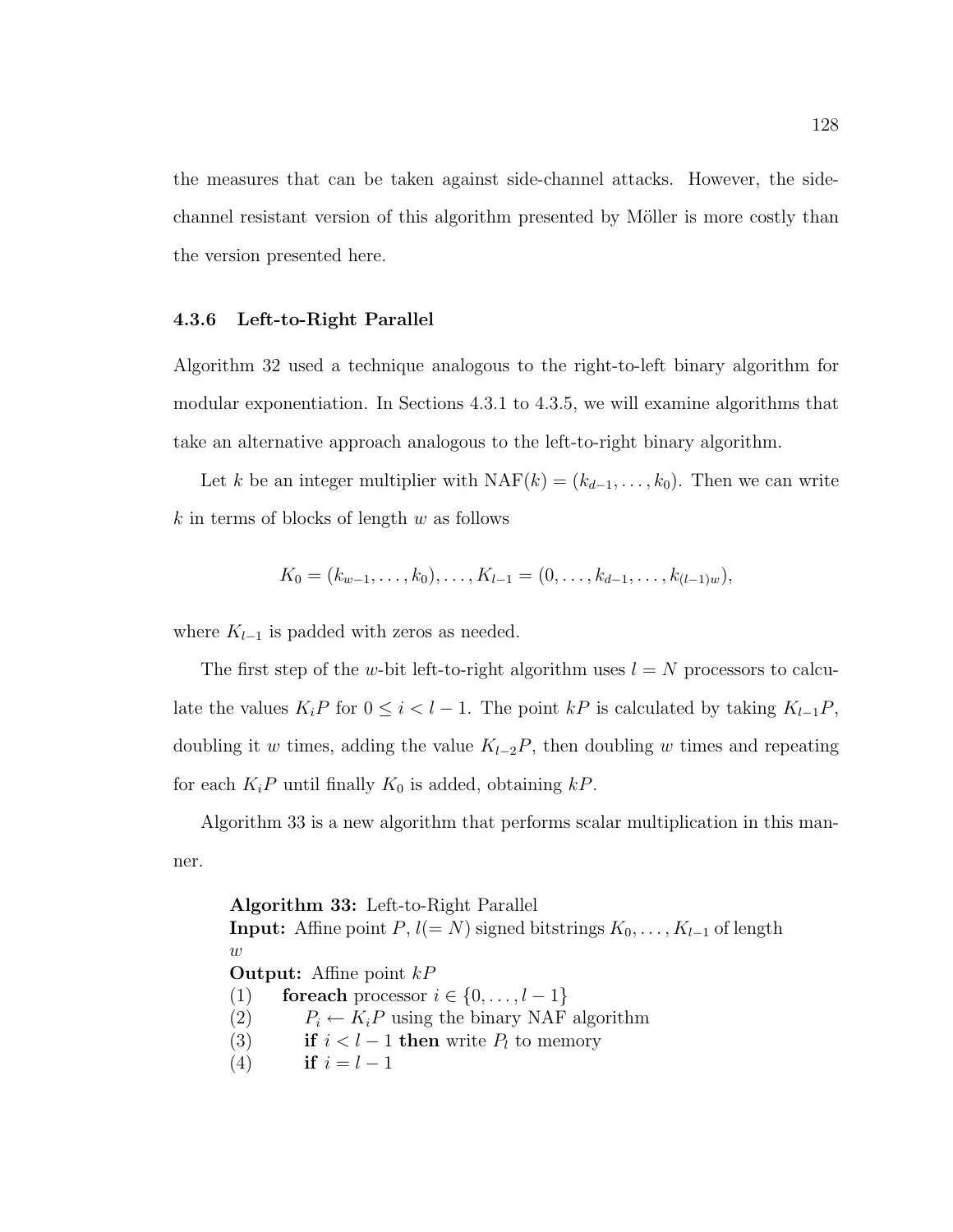| (5) | <b>for each</b> i from $l-2$ down to 0                      |
|-----|-------------------------------------------------------------|
| (6) | wait until $P_i$ is written and read                        |
| (7) | $P_{l-1} \leftarrow 2^w P_{l-1}$ using consecutive doubling |
| (8) | $P_{l-1} \leftarrow P_{l-1} + P_i$                          |
| (9) | return $P_{l-1}$                                            |

The average running time of Algorithm 33 is

$$
\left(wD + \frac{w-3}{3}A\right) + ((l-1)wD + (l-1)A),
$$

with communication overhead  $(l-1)s_1$ . The first term comes from computing  $K_{l-1}P$ , the second term is from the repeated doubling and the addition of the other  $K_iP$ to the total. The drawback of this algorithm compared to Algorithm 29 is that the additions used to combine the values computed on each processor are performed on the main processor  $l-1$  and therefore contribute to the total running time. Specifically,  $l - 2$  additional additions are needed in comparison with Algorithm 33.

After the initial computation of the values  $K_iP$ , all the processors except for  $l-1$ are idle. This observation leads to the next algorithm, which has the same running time but only uses 3 processors.

### 4.3.7 Left-to-Right (3 Processors)

In Algorithm 33, all but one of the processors are idle for most of the computation. Also, the values computed by the other processors are not needed immediately. These two facts allow the number of processors to be reduced to three.

The algorithm below consists of the same operations as the previous one except that the values  $K_0P, \ldots, K_{l-2}P$  are computed by two processors concurrently while another processor performs the doubling. Three processors are needed rather than two because the time required to compute  $K_iP$  is on average more than the time it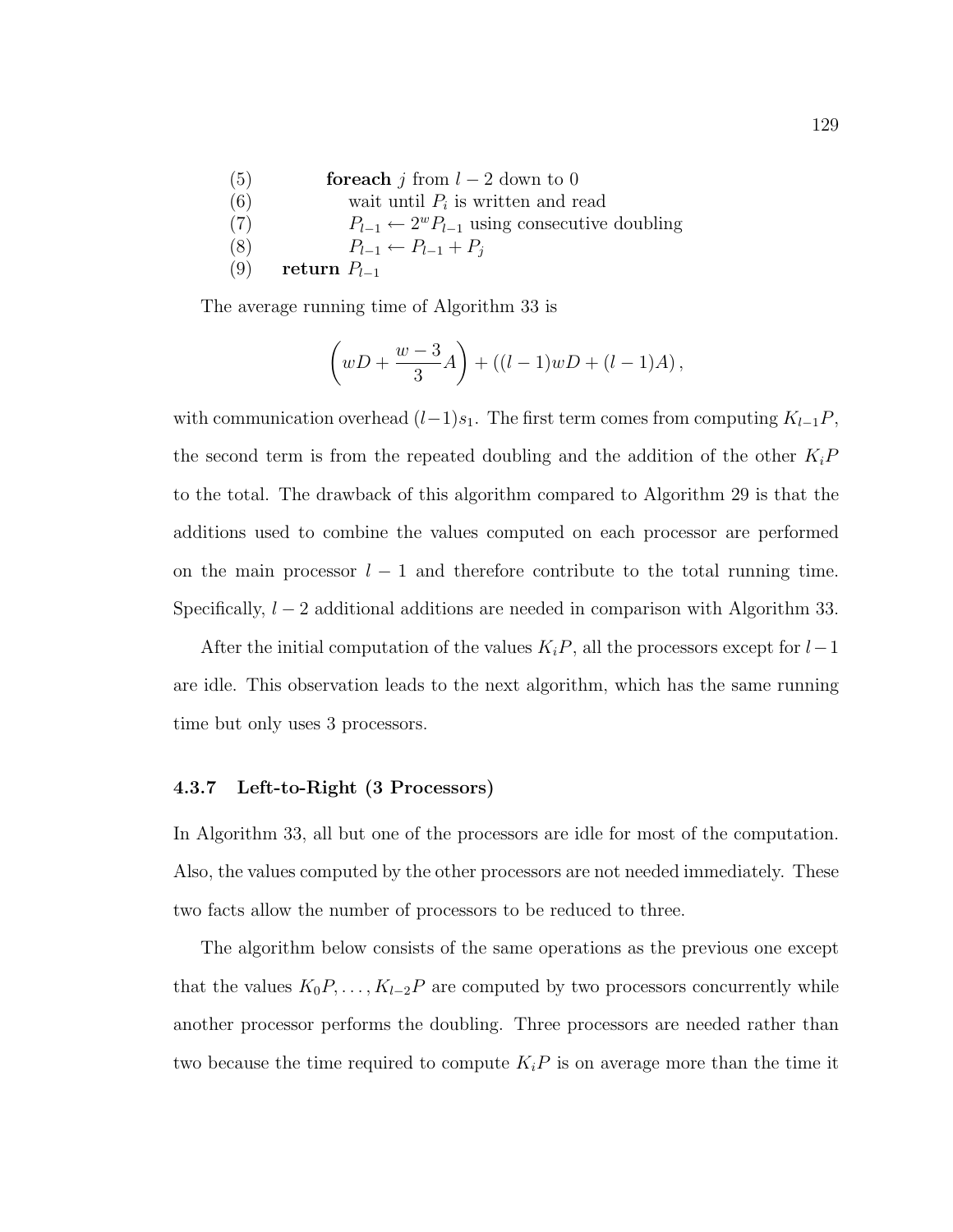takes to compute w doubles and one add.

Algorithm 34 is a new algorithm that performs this operation.

| Algorithm 34: Left-to-Right (3 Processors)                                           |  |  |  |  |
|--------------------------------------------------------------------------------------|--|--|--|--|
| <b>Input:</b> Affine point P, l signed bitstrings $K_0, \ldots, K_{l-1}$ of length w |  |  |  |  |
| <b>Output:</b> Affine point $kP$                                                     |  |  |  |  |
| <b>for each</b> processor $j \in \{0, 1\}$ simultaneously perform<br>(1)             |  |  |  |  |
| (2)<br>for $i = l - 3 + j$ down to 0 or 1 by 2                                       |  |  |  |  |
| (3)<br>$P_i \leftarrow K_i P$ using the binary NAF algorithm, write to mem-          |  |  |  |  |
| ory                                                                                  |  |  |  |  |
| (4)<br>for processor 2 simultaneously perform                                        |  |  |  |  |
| (5)<br>$P_i \leftarrow K_{i-1}P$ using the binary NAF algorithm                      |  |  |  |  |
| (6)<br>for $i=l-2$ to 0                                                              |  |  |  |  |
| (7)<br>wait until $P_i$ is written to memory, read                                   |  |  |  |  |
| (8)<br>$P_{l-1} \leftarrow 2^w P_{l-1}$ using consecutive doubling                   |  |  |  |  |
| (9)<br>$P_{l-1} \leftarrow P_{l-1} + P_i$                                            |  |  |  |  |
| (10)<br>return $P_{l-1}$                                                             |  |  |  |  |

The average running time of Algorithm 34 is

$$
\left(wD+\frac{w}{3}A\right)+((l-1)wD+(l-1)A),
$$

the same as Algorithm 33. The first term comes from computing  $K_{l-1}P$ , the second term is from the repeated doubling and the addition of the other  $K_iP$  to the total. Assuming that each block takes approximately the same amount of time, the first processor should not have to wait.

The coordinate system used is affine-Jacobian for the binary NAF algorithm, with the return value in Chudnovsky Jacobian coordinates. The repeated doubling is performed with  $2\mathcal{J} \to \mathcal{J}$  and the addition is  $\mathcal{J} + \mathcal{J}^c \to \mathcal{J}$ .

The average cost for Step 3 is

$$
\left(\frac{w-3}{3}\right)(12M+7S) + (2M+4S) + \left(w-2-\frac{w-3}{3}\right)(4M+4S) + (M+S),
$$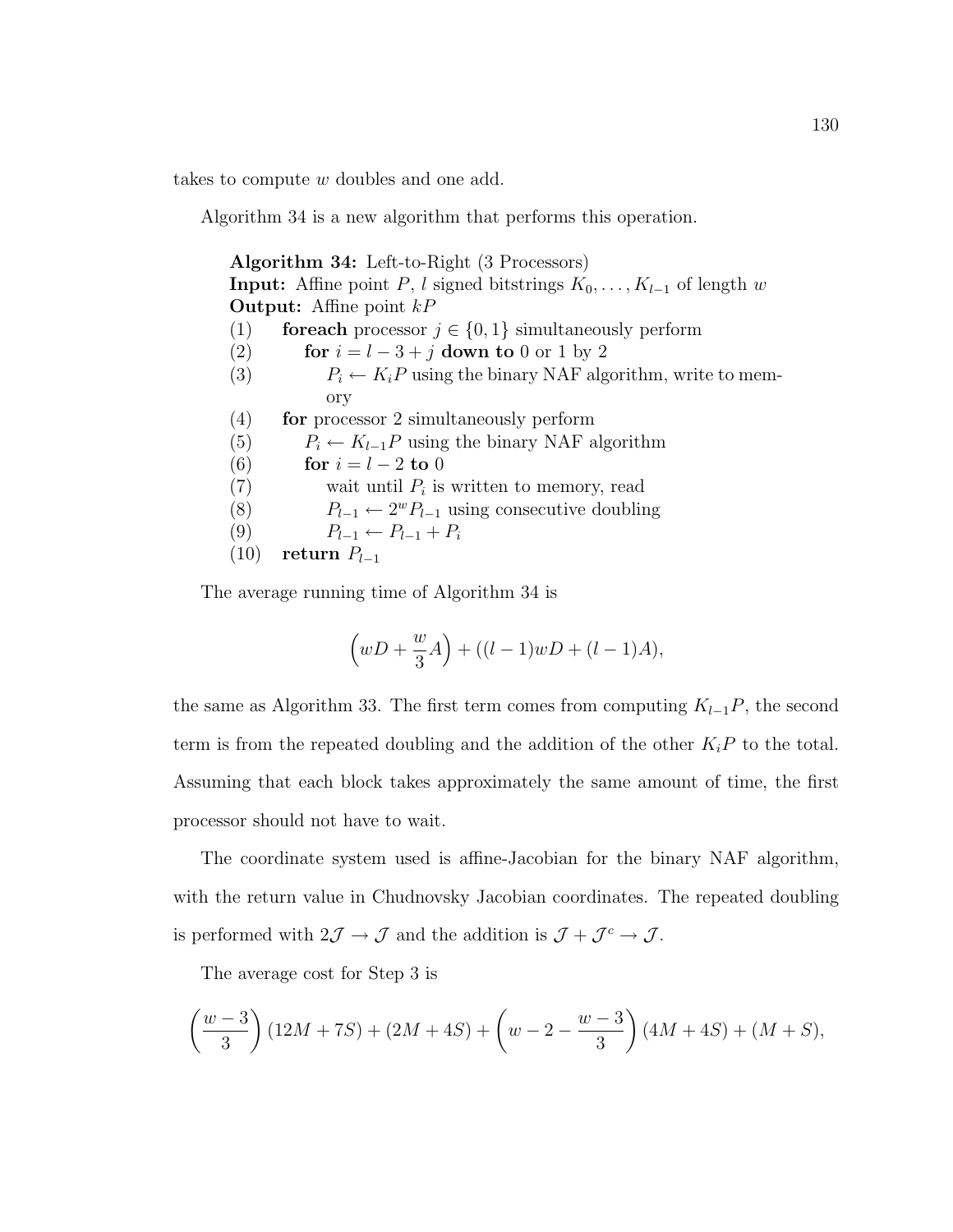Table 4.6: Left-to-Right (3 Processors) Average Cost  $(d = 192)$ 

|   | Field Cost        | $M$ -cost | S <sub>1</sub>              |
|---|-------------------|-----------|-----------------------------|
| 3 | $I+951.7M+834.0S$ | 1698.9M   | $\mathcal{D}_{\mathcal{L}}$ |
| 4 | $I+921.0M+822.0S$ | 1658.6M   | 3                           |
| 5 | $I+921.0M+829.0S$ | 1664.2M   | $\overline{A}$              |
| 6 | $I+902.3M+814.0S$ | 1633.5M   | $\overline{5}$              |
| 7 | $I+919.7M+830.0S$ | 1663.7M   | 6                           |
| 8 | $I+905.0M+814.0S$ | 1636.2M   | 7                           |
| 9 | $I+935.7M+840.0S$ | 1687.7M   | 8                           |

with  $s_1$  for communication. Since each processor only performs this step at most  $\lceil \frac{l-3}{2} \rceil$  $\frac{-3}{2}$ ] times, they should all finish before processor two. The cost of Step 5 for processor 2 is

$$
\left(\frac{w-3}{3}\right)(12M+7S) + (2M+4S) + \left(w-2-\frac{w-3}{3}\right)(4M+4S).
$$

Step 8 costs  $w(4M + 4S)$  and Step 9 costs  $12M + 4S$  with  $s_1$  to read from memory. This results in an effective cost for Algorithm 34 of

$$
\left(\frac{w-3}{3}\right)(12M+7S) + (2M+4S) + \left(w-2-\frac{w-3}{3}\right)(4M+4S) +
$$
  

$$
w(l-1)(4M+4S) + (l-1)(12M+4S) + (I+3M+S)
$$
  

$$
= I + \left(\frac{8w}{3} + 4lw + 12l - 23\right)M + (w + 4lw + 4l - 10)S,
$$

with communication overhead  $(d-1) \cdot s_1$ .

Table 4.6 describes the field costs and M-costs of Algorithm 34 with d corresponding to the length of the NIST prime P192. The tables for d chosen to correspond with P224, P256, P384 and P521 are similar and can be found in Appendix B.

The advantage of this algorithm is that is is relatively fast compared to other parallel implementations with a small number of processors and less communication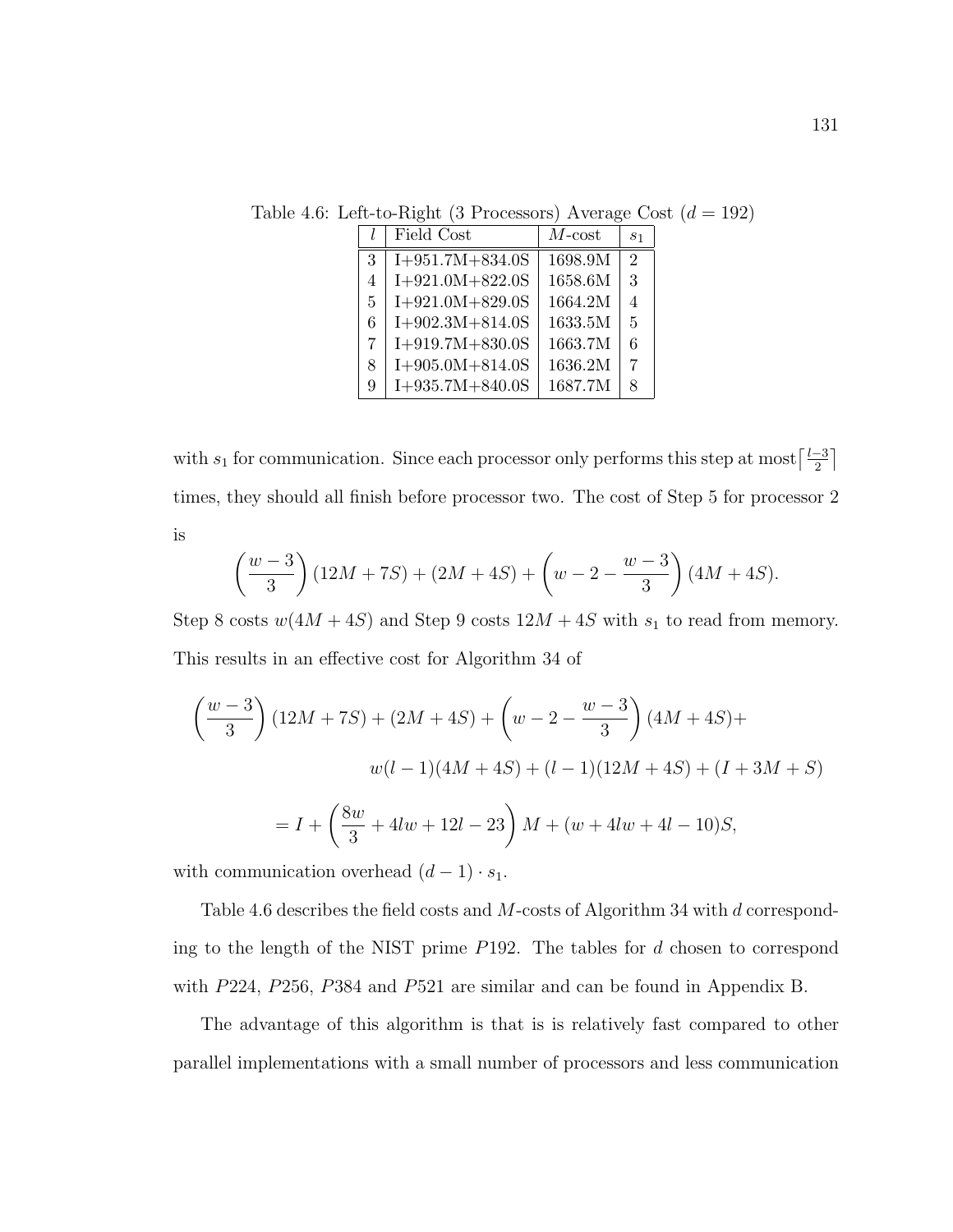time. Since the number of blocks  $l$  is variable, a trade-off can be made between the effective field cost (the cost on processor 2) and the communication time, providing more flexibility. In the next section, we will examine a version of this algorithm that only needs two processors but uses precomputation.

## 4.3.8 Two-Processor Left-to-Right Parallel with Precomputation

In the previous algorithm, scalar multiplication is split into two parts. The multiplier k is split into blocks  $K_0, \ldots, K_{l-1}$  of length w. Computation of each  $K_iP$  is performed on two processors and the results are sent to another processor which computes  $2^wQ + R$ . The reason that the previous algorithm required three processors instead of two is that  $K_iP$  in general takes more time to compute than  $2^wQ + R$ . With precomputed values available, it is possible to make sure that only one processor is needed to compute the values  $K_i$ .

To achieve this, we must look at the width-v NAF of the multiplier. Suppose that  $v\text{-NAF}(k) = (k_{d-1}, \ldots, k_0)$ . Let  $(k_{d-1} = k_{v_s}, k_{v_{s-1}}, \ldots, k_{v_1})$  be the non-zero digits of  $v\text{-NAF}(k)$ . The value s is the number of non-zero digits. Let w be a small positive integer and  $r = \lfloor s/w \rfloor$ , then define

$$
K_0 = (k_{v_s}, \dots, k_{v_{s-w}}),
$$
  
\n
$$
K_1 = (k_{v_{s-w-1}}, \dots, k_{v_{s-2w}}),
$$
  
\n
$$
\vdots
$$
  
\n
$$
K_r = (k_{v_{s-rw-1}}, \dots, k_{v_1}).
$$

These values are blocks of consecutive digits of  $k$ . The values needed for  $v$ -NAF are precomputed with Algorithm 27. The algorithm will proceed by computing  $K_0P$  on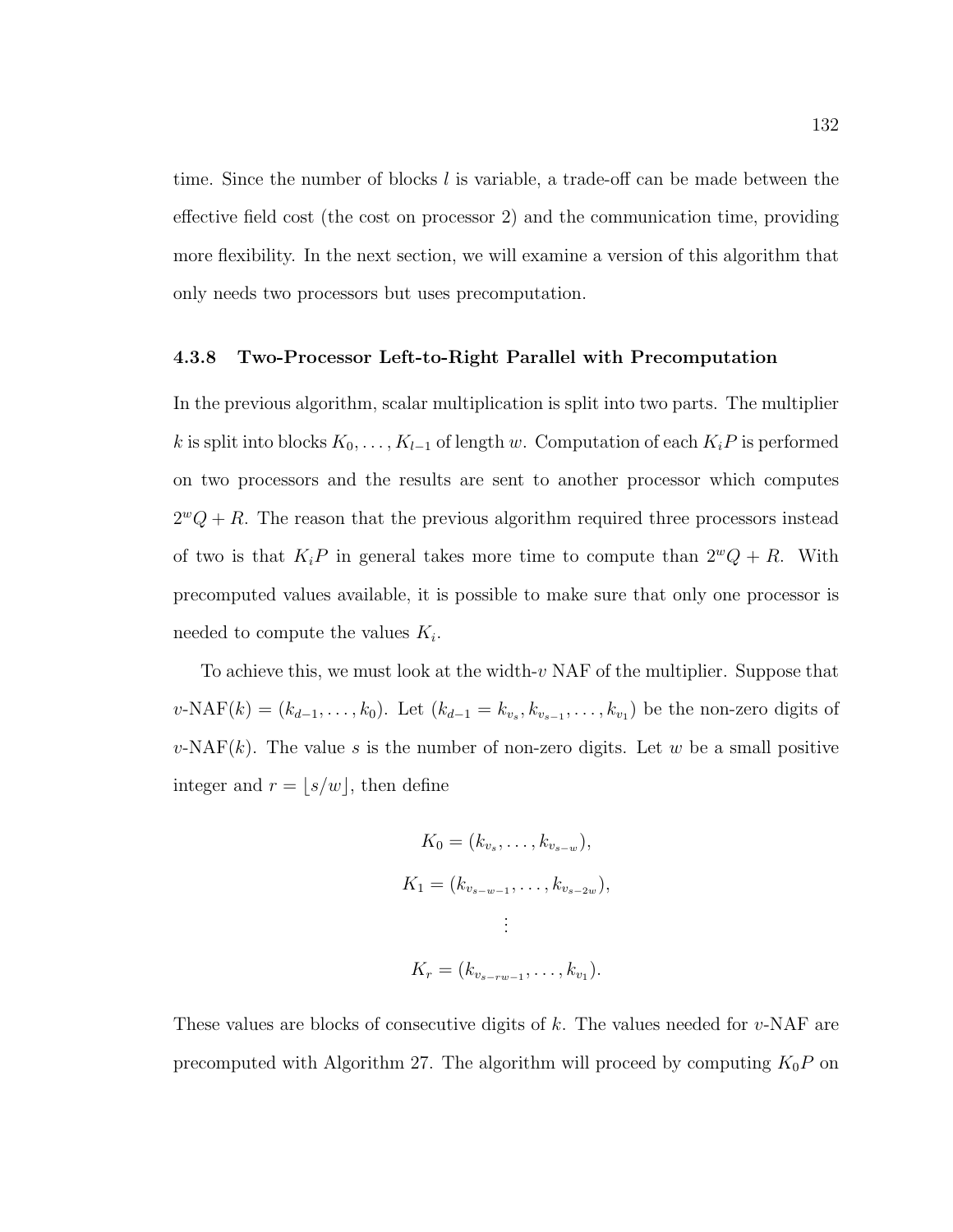processor 1, then doubling  $v_{s-w}-v_{s-2w}$  times and adding  $K_1P, K_2P, \ldots, K_rP$ . while processor 2 computes  $K_1P, K_2P, \ldots, K_rP$ . Each  $K_iP$  is computed with  $v_{s-iw-1}$  –  $v_{s-(i+1)w}$  doublings and  $w-1$  additions. The goal is to select w and v appropriately so that processor 2 finishes before processor 1.

In the worst case, the number of zeros between two non-zero values in a  $v$ -NAF representation of an integer is  $v - 1$ . For now, we will assume that this is always the case. This gives us worst case estimates for our choices of  $w$  and  $v$ , so that the parameter choices work for any input. In this case, we assume  $s = d/v$ , and  $r = d/wv$ ; we are looking at the average results, so these do not have to be integers.

After precomputation, processor 1 uses  $(w-1)A + (w-1)vD$  to compute  $K_0P$ , then  $(d - wv)D$  and  $(d/ wv)A$ . Processor 2 uses  $(d/ wv)((w - 1)A + (w - 1)vD)$ . In the computation of  $K_iP$ , the additions are  $\mathcal{J} + \mathcal{A} \to \mathcal{J}$ . The doublings are  $2\mathcal{J} \to \mathcal{J}$ and all other additions are  $\mathcal{J} + \mathcal{J} \rightarrow \mathcal{J}.$  The total field cost for processor 1 is

$$
(d - wv)(4M + 4S) + {d \choose wv} (12M + 4S) +
$$
  

$$
((w - 1)v(4M + 4S) + (w - 1)(8M + 3S)).
$$

The total field cost for processor 2 is

$$
\left(\frac{d}{wv}\right)((w-1)v(4M+4S) + (w-1)(8M+3S)).
$$

We need to find the values for v and w such that the field cost for processor 1 is minimal, while being larger than that of processor 2. Keep in mind that a higher value for v translates into a larger precomputation, so we keep v small. Also, lower values of w translate into more additions on processor 1, so we wish to keep  $w$  large. Table 4.7 shows the smallest  $w$  for a given  $v$  and  $d$  that satisfies the above equation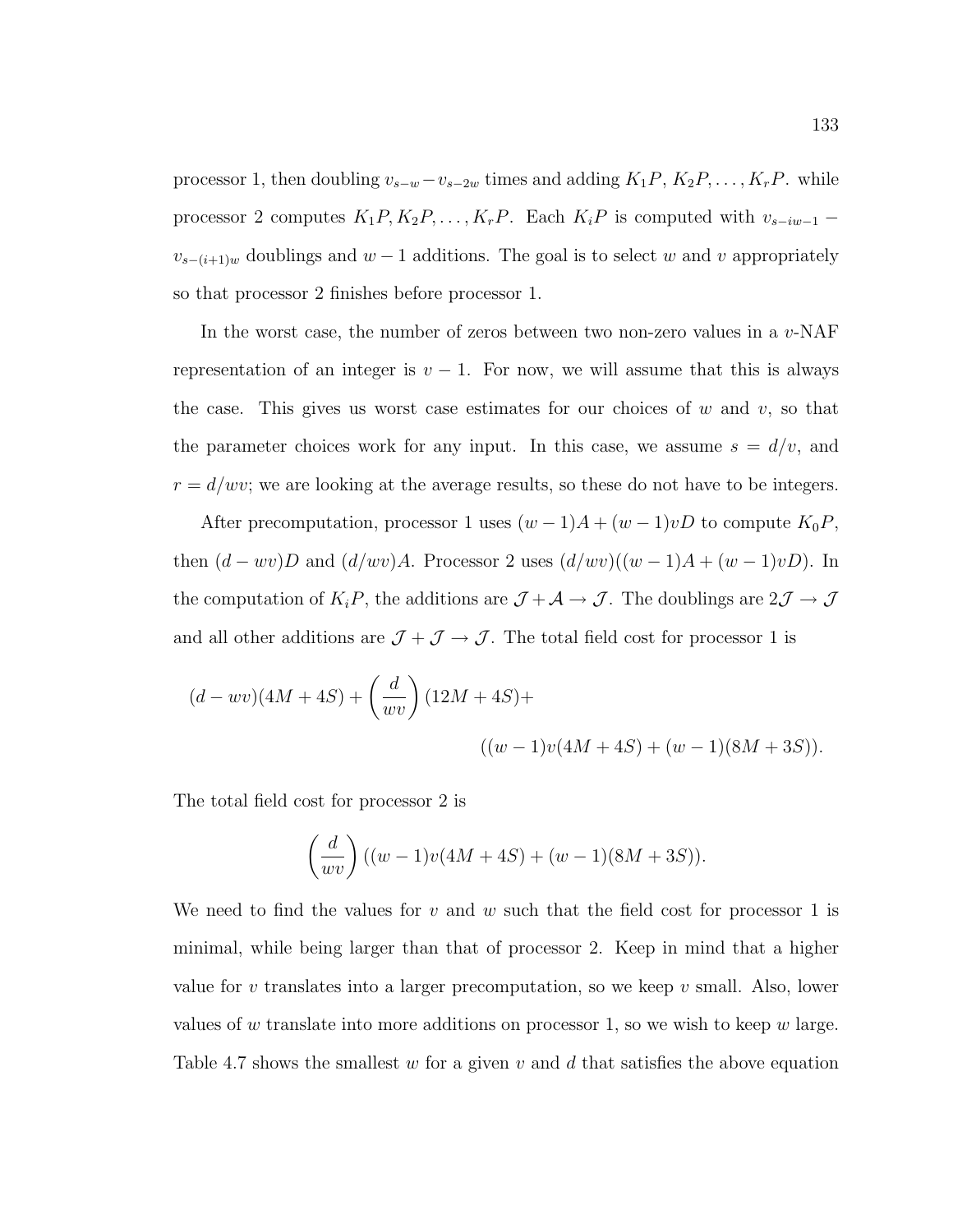Table 4.7: Largest Values of  $w$  for a given  $v, d$ 

| а                          |        |                      |                      |               |   |              |               | ہ ۔<br>ັ                           |             |               |             |                       |        | ٢c                              |                 |                 |
|----------------------------|--------|----------------------|----------------------|---------------|---|--------------|---------------|------------------------------------|-------------|---------------|-------------|-----------------------|--------|---------------------------------|-----------------|-----------------|
| $\theta$                   | ິ<br>ບ | ı                    | $\tilde{}$<br>∽<br>ω | $\Omega$<br>ಀ | ᅩ | -<br>ь<br>IJ | $\Omega$<br>⊍ | -<br>ı                             | ۔<br>ь<br>◡ | $\Omega$<br>◡ | л.          | $\check{ }$<br>∽<br>ບ | ິ<br>ບ | л.                              | ۰<br>h<br>∪     | ⌒<br>v          |
| $\overline{a}$<br>$\omega$ | ᅩ      | $\tilde{}$<br>n<br>◡ | $\sqrt{2}$<br>v      |               | ◡ | ⌒<br>U       | ᅩ             | $\overline{\phantom{0}}$<br>∽<br>U | ⌒<br>0      | ı             | ۔<br>h<br>◡ | v                     | ᅩ      | $\tilde{\phantom{a}}$<br>∽<br>U | $\sqrt{2}$<br>ັ | $\sqrt{2}$<br>v |

for given bit length d.

Algorithm 35 is a new algorithm that computes the scalar multiple of a point in the manner described above given the values  $K_0, \ldots, K_r$  as above with bit lengths  $l_0, \ldots, l_r$ .

Algorithm 35: Two-Processor Left-to-Right Parallel with Precomputation **Input:** Affine point P,  $r + 1$  signed binary digit strings  $K_0, \ldots, K_r$  of lengths  $l_0, \ldots, l_r$ **Output:** Affine point  $kP$ (1) precomputation: (2) compute  $P_i = iP$  for  $i \in \{1, 3, ..., 2^v - 1\}$  using 2-processor precomputation (Algorithm 26). (3) for processor 1 perform the following: (4)  $Q_0 \leftarrow K_0 P$  using binary v-NAF algorithm (5) for  $j = 1$  to r (6)  $Q \leftarrow 2^{l_j}Q$ (7) wait until  $Q_j$  is written to memory, read (8)  $Q \leftarrow Q + Q_j$  $(9)$  for processor 2 do the following: (10) for  $j = 1$  to r (11)  $Q_j \leftarrow K_j P$  using binary v-NAF algorithm (12) write  $Q_i$  to memory  $(13)$  return Q

This algorithm will finish without waiting with appropriate choices for  $w, v$  and  $K_i$ . As described above, in the worst case  $r \approx \lceil t/(vw) \rceil$ . In the average case, the number of zero terms between successive points is v, not  $v - 1$ , so we can assume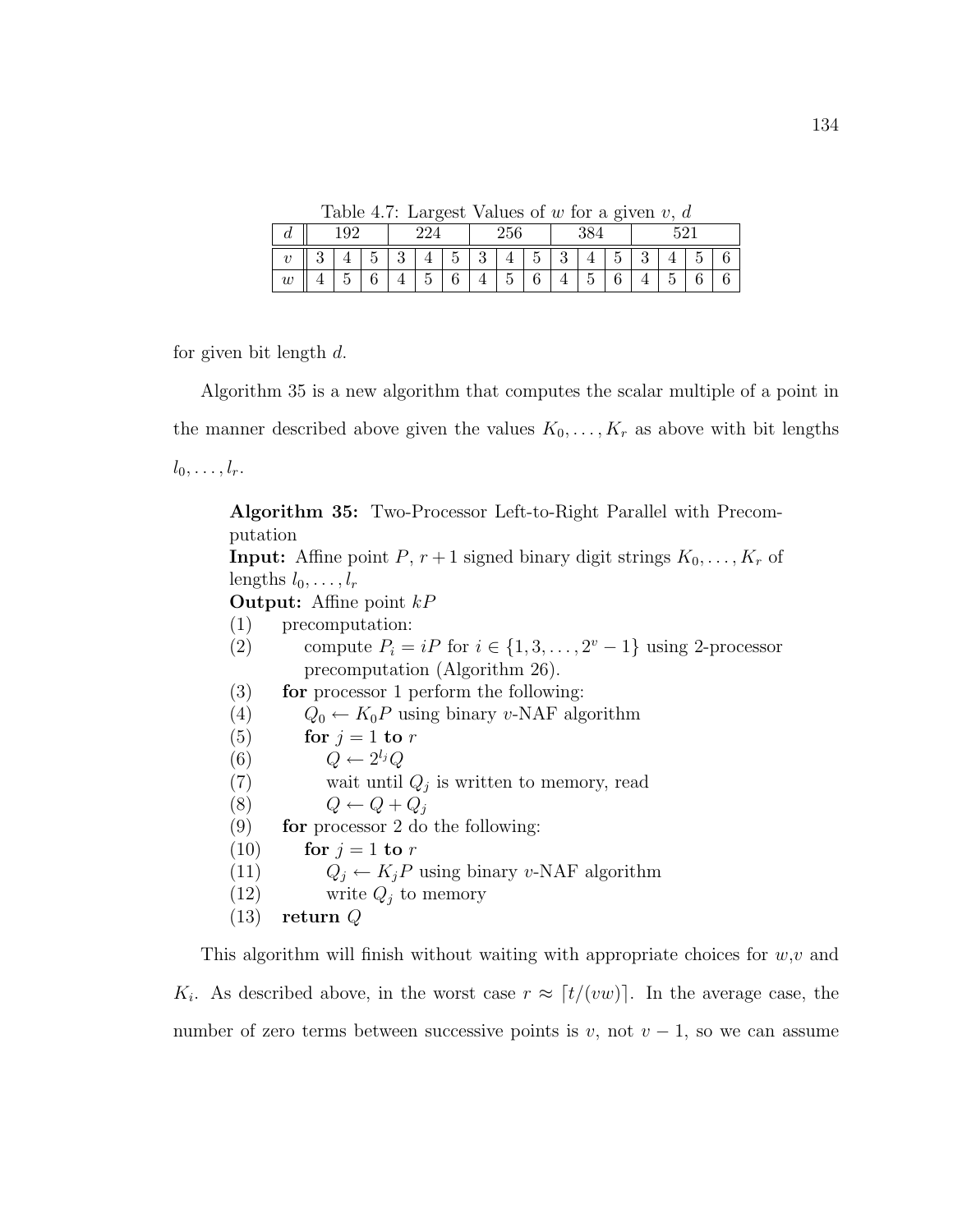$r = d/((v + 1)w)$ . The effective field cost of the non-precomputation portion of Algorithm 32 is

$$
(d-w(v+1))D + (d/((v+1)w))A + ((w-1)(v+1)D + (w-1)A)
$$

on average.

The repeated doubling in Step 6 is performed with Jacobian coordinates. Each block  $K_iP$  is computed with the binary v-NAF algorithm by doubling a point in Jacobian coordinates and adding the precomputed affine points. The points  $K_iP$ are given in Jacobian coordinates to processor 1 and added.

With these coordinate systems, the effective field cost of Algorithm 35 without the precomputation is

$$
(d - w(v + 1))(4M + 4S) + ((d/((v + 1)w))(12M + 4S) +
$$
  
\n
$$
(w - 1)(v + 1)(4M + 4S) + (w - 1)(8M + 3S) + (S + 3M + I),
$$
  
\n
$$
= I + \left(4d - 4v + 8w + \frac{12d}{vw + w} - 9\right)M + \left(4d - 4v + 3w + \frac{4d}{vw + w} - 2\right)S,
$$

with communication overhead  $d/((w+1)v)s_1$ . The generation of the precomputation table has field cost

$$
(2M + 4S) + (11M + 3S) + (2^{v-3} - 1)(11M + 3S)
$$

$$
= (2 + 11 \cdot 2^{w-3})M + (4 + 3 \cdot 2^{w-3})S,
$$

and converting the table to affine coordinates costs

$$
I + (6 \cdot 2^{v-3} - 3) M + (2^{v-3}) S,
$$

with a communication overhead of  $(3 + 2<sup>v-3</sup> - 1)s_1$ .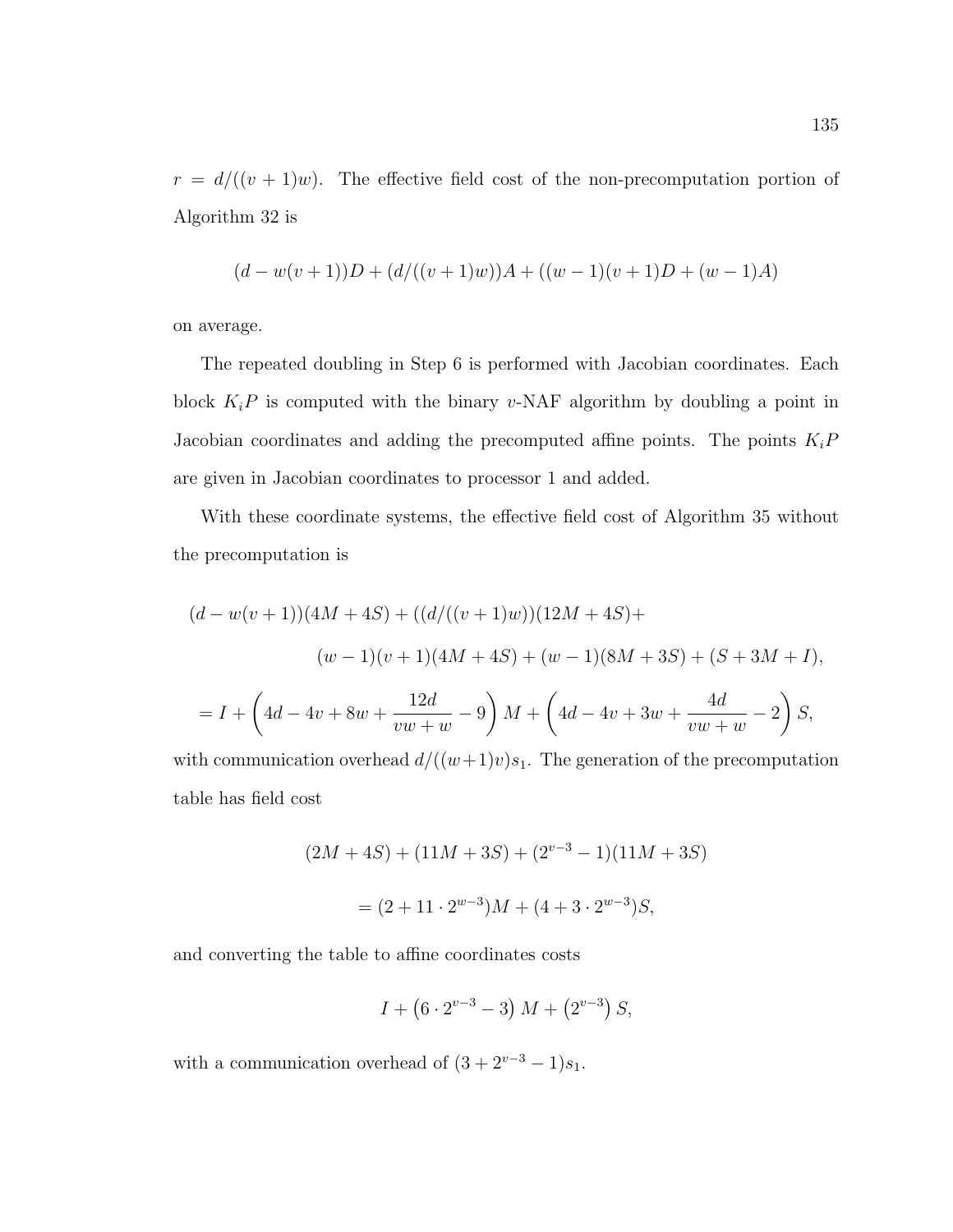| d.  | $\boldsymbol{v}$ | w | Field Cost             | $M\text{-}\mathrm{cost}$ | $s_1$ |
|-----|------------------|---|------------------------|--------------------------|-------|
|     | 3                | 4 | $2I+922.0M+820.0S$     | 1738.0M                  | 16    |
| 192 | 4                | 5 | $2I + 891.2M + 805.7S$ | 1695.7M                  | 12    |
|     | 5                | 6 | $2I + 901.0M + 803.3S$ | 1703.7M                  | 12    |
|     | 3                | 4 | $2I+1074.0M+956.0S$    | 1998.8M                  | 18    |
| 224 | 4                | 5 | $2I+1034.5M+938.8S$    | 1945.6M                  | 14    |
|     | 5                | 6 | $2I+1039.7M+934.9S$    | 1947.6M                  | 13    |
|     | 3                | 4 | $2I+1226.0M+1092.0S$   | 2259.6M                  | 21    |
| 256 | 4                | 5 | $2I+1177.9M+1072.0S$   | 2195.4M                  | 15    |
|     | 5                | 6 | $2I+1178.3M+1066.4S$   | 2191.5M                  | 14    |
|     | 3                | 4 | $2I+1834.0M+1636.0S$   | 3302.8M                  | 29    |
| 384 | 4                | 5 | $2I+1751.3M+1604.4S$   | 3194.9M                  | 20    |
|     | 5                | 6 | 2I+1733.0M+1592.7S     | 3167.1M                  | 17    |
|     | 3                | 4 | $2I+2484.8M+2218.2S$   | 4419.4M                  | 38    |
| 521 | 4                | 5 | $2I+2365.1M+2174.4S$   | 4264.6M                  | 26    |
|     | 5                | 6 | $2I+2326.7M+2155.9S$   | 4211.4M                  | 21    |
|     | 6                | 6 | $2I+2365.9M+2159.6S$   | 4253.6M                  | 23    |

Table 4.8: Left-to-Right (2 Processors) Average Cost

Table 4.8 describes the field costs and M-costs of Algorithm 35 with d corresponding to the NIST primes and  $v, w$  determined from Table 4.7. The results of Table 4.8 demonstrate that this algorithm improves upon using a single processor, at the expense of a small number of communications. This is the last algorithm we examine based on the binary algorithm.

## 4.3.9 Parallel Double-Base Representation

Double-base chain multiplication introduced in Section 3.2.6 can be generalized to multiple processors in an analogous way to the  $p^{th}$  order binary algorithm using a generalization of a double-base chain. The material in this section is new and is not found in the literature. The key concept is a double-base n-chain.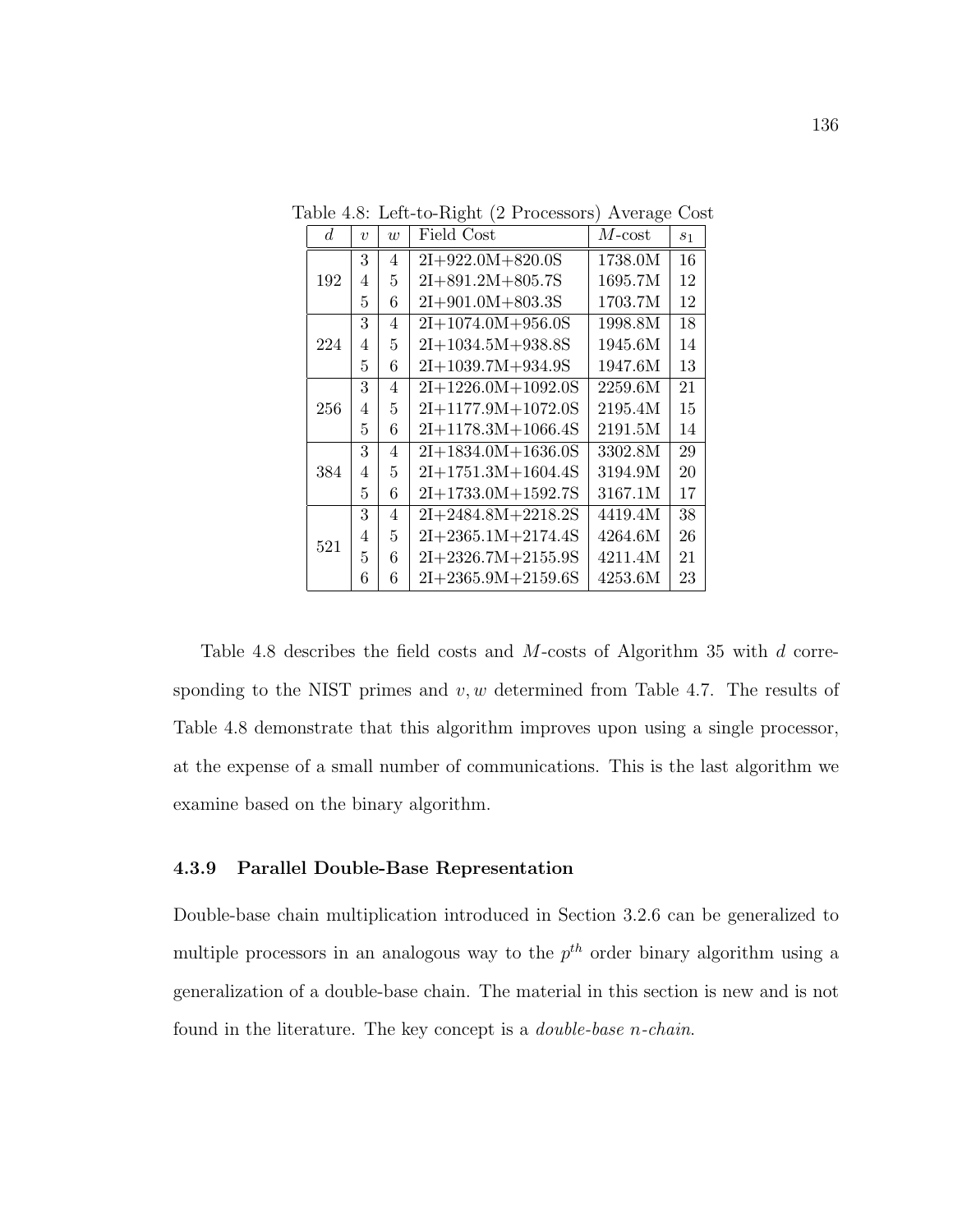**Definition 4.3.1.** A double-base *n*-chain for an integer  $k$  is a set of n double-base *chains for integers*  $g_1, \ldots, g_n$  *such that*  $\sum_{i=1}^n g_i = k$ .

Double-base n-chains can be generated in a number of ways. They can be computed by applying a relaxed version of Algorithm 21 or by taking a double-base chain and partitioning the chain into  $n$  sub-chains. There has not been any extensive study of the density of double-base n-chains.

Computing a multiple of a point using double-base n-chains can be performed in a manner analogous to the  $p^{th}$  order binary method. If  $g_1, \ldots, g_n$  form a double-base *n*-chain for k, then  $k \in \mathbb{R}$  can be computed with n processors in parallel by computing  $g_iP$  on processor i. The point kP is the sum of each of the points  $g_iP$ . If the integers  $g_i$  are chosen correctly, then the technique introduced in Section 4.3.2 can be applied. With this method, the integers  $g_1, \ldots, g_n$  are arranged so that  $g_1P$ finishes first, then  $g_2P$ , and so forth with  $g_nP$  finishing last. With this arrangement, processor 1 sends  $g_1P$  to processor 2, which then computes  $g_1P + g_2P$  and sends the result to the next processor. The final processor receives  $\sum_{k=1}^{n-1} g_i P$  and computes  $kP = g_n P + \sum_{k=1}^{n-1} g_i P$  with one addition.

Algorithm 36 is a new algorithm that computes the scalar multiple of an integer on  $N$  processors when given a double-base  $N$ -chain by computing the scalar multiple of each chain and then adding them together once they are all completed.

Algorithm 36: n-Chain Scalar Multiplication **Input:** Affine point P, positive integer  $k = \sum_{i=1}^{N} g_i$  with DBNS representations  $g_i = \sum_{j=1}^{m_i} g_{i_j} 2^{b_{i_j}} 3^{t_{i_j}}$ **Output:** Affine point  $kP$ (1) for each processor  $i \in \{1, \ldots, N\}$  do: (2) calculate  $P_i \leftarrow g_i P$  using Algorithm 22. (3) if  $N > i > 1$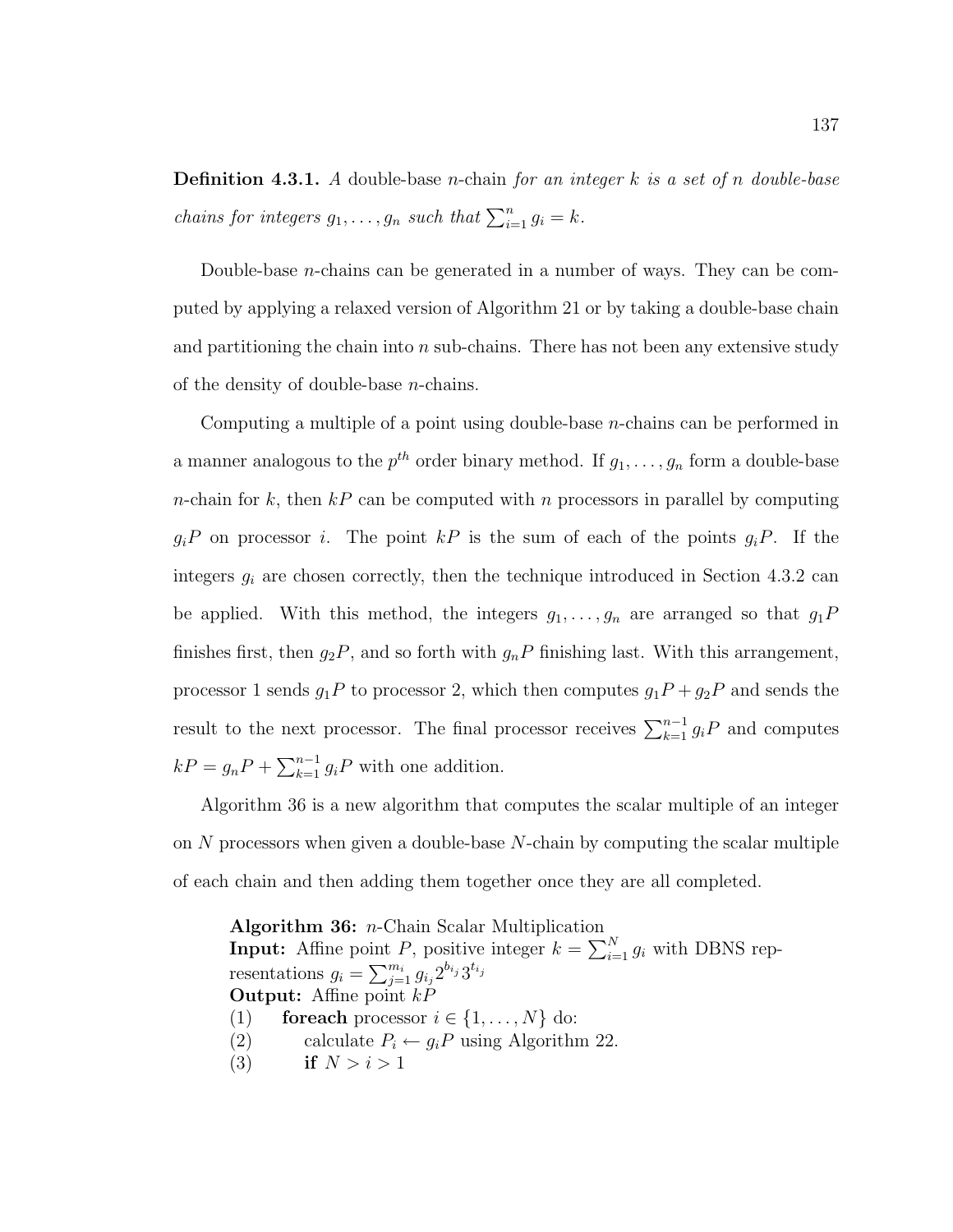| (4)  | read $P_{i-1}$ from memory     |
|------|--------------------------------|
| (5)  | $P_i \leftarrow P_i + P_{i-1}$ |
| (6)  | write $P_i$ to memory          |
| (7)  | if $i = N$                     |
| (8)  | read $P_{i-1}$ from memory     |
| (9)  | $P_i \leftarrow P_i + P_{i-1}$ |
| (10) | return $P_n$                   |

The cost of Algorithm 36 depends on the chains that are given. One possibility is to take the double-base chain derived from the greedy algorithm and to split it into N different chains. For instance, if the chain has  $m_{max}$  terms, take the smallest  $m_{max}/N$  terms for the first chain, the next smallest  $m_{max}/N$  terms for the second, etc. In this case, if  $b_{max}$ ,  $t_{max}$ , and  $m_{max}$  represent the maximal binary exponent, the maximal ternary exponent and the number of terms, then the average running time is

$$
\left\lceil \frac{m_{max} - 1}{N} + 1 \right\rceil A + b_{max} D + t_{max} T.
$$

Algorithm 36 requires a large number of doublings and triplings and a smaller number of additions. The fastest coordinate system for doubling and tripling is Jacobian. We will therefore use the formulas for  $\mathcal{J} + \mathcal{A} \rightarrow \mathcal{J}$ ,  $2\mathcal{J} \rightarrow \mathcal{J}$ , and  $3\mathcal{J}\rightarrow\mathcal{J}$  to execute Algorithm 36. The field cost of Algorithm 36 is on average

$$
\left\lceil \frac{m_{max} - 1}{N} \right\rceil (8M + 3S) + (2M + 4S) + (b_{max} - 1)(4M + 4S) +
$$
  

$$
t_{max}(9M + 5S) + (12M + 4S) + (I + 3M + S)
$$

$$
= I + \left(8\left\lceil \frac{m_{max} - 1}{N} \right\rceil + 4b_{max} + 9t_{max} + 13\right)M + \left(3\left\lceil \frac{m_{max} - 1}{N} \right\rceil + 4b_{max} + 5t_{max} + 5\right)S,
$$

and a communication overhead of  $s_1$ .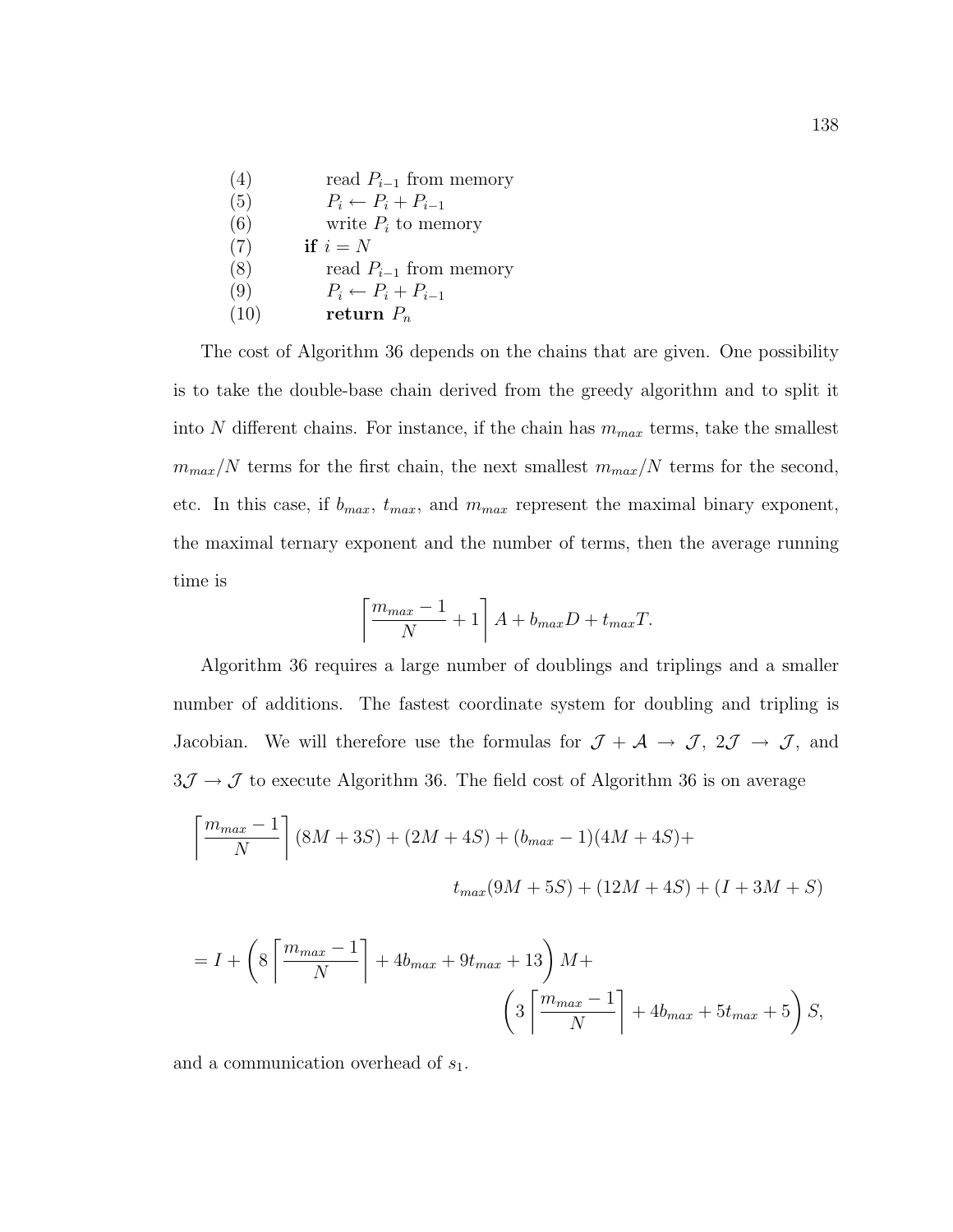|                | Field Cost         | $M$ -cost | s <sub>1</sub> |
|----------------|--------------------|-----------|----------------|
| $\overline{2}$ | $I+1085.0M+775.0S$ | 1785.0M   | 1              |
| 3              | $I+1029.0M+754.0S$ | 1712.2M   | 1              |
| $\overline{4}$ | $I+997.0M+742.0S$  | 1670.6M   | 1              |
| $\mathbf{5}$   | $I+981.0M+736.0S$  | 1649.8M   | 1              |
| 6              | $I+973.0M+733.0S$  | 1639.4M   | 1              |
| 7              | $I+965.0M+730.0S$  | 1629.0M   | 1              |
| 8              | $I+957.0M+727.0S$  | 1618.6M   | 1              |

Table 4.9: Double-Base *n*-Chain Average Cost  $(d = 192)$ 

Table 4.9 describes the field costs and M-costs of the variant of Algorithm 36 with no recombination stage. For each d corresponding to a NIST prime,  $b_{max}$ ,  $t_{max}$ ,  $m_{max}$ are chosen optimally. For multipliers of length 192 the optimal value of  $(b_{max}, t_{max})$ is  $(116, 48)$ , see Table 3.10. The tables for d chosen to correspond with  $P224$ ,  $P256$ , P384 and P521 are similar and can be found in Appendix B.

Using the double-base chain results from Table 3.9, some estimates can be made about the effective field cost of Algorithm 36. Note that finding a double-base  $n$ chain by splitting a double-base chain is not necessarily the best method of finding one, and that it is almost always possible to find a double-base n-chain that is less dense and therefore faster by using a modified greedy algorithm.

## 4.3.10 Parallel Montgomery Ladder

Montgomery [74] introduced a technique for scalar multiplication of points on curves in a form called Montgomery form now referred to as Montgomery's Ladder. The technique involves special formulas for addition and doubling that rely on only the X and Z coordinates of a point in projective form. The Y coordinate is derived from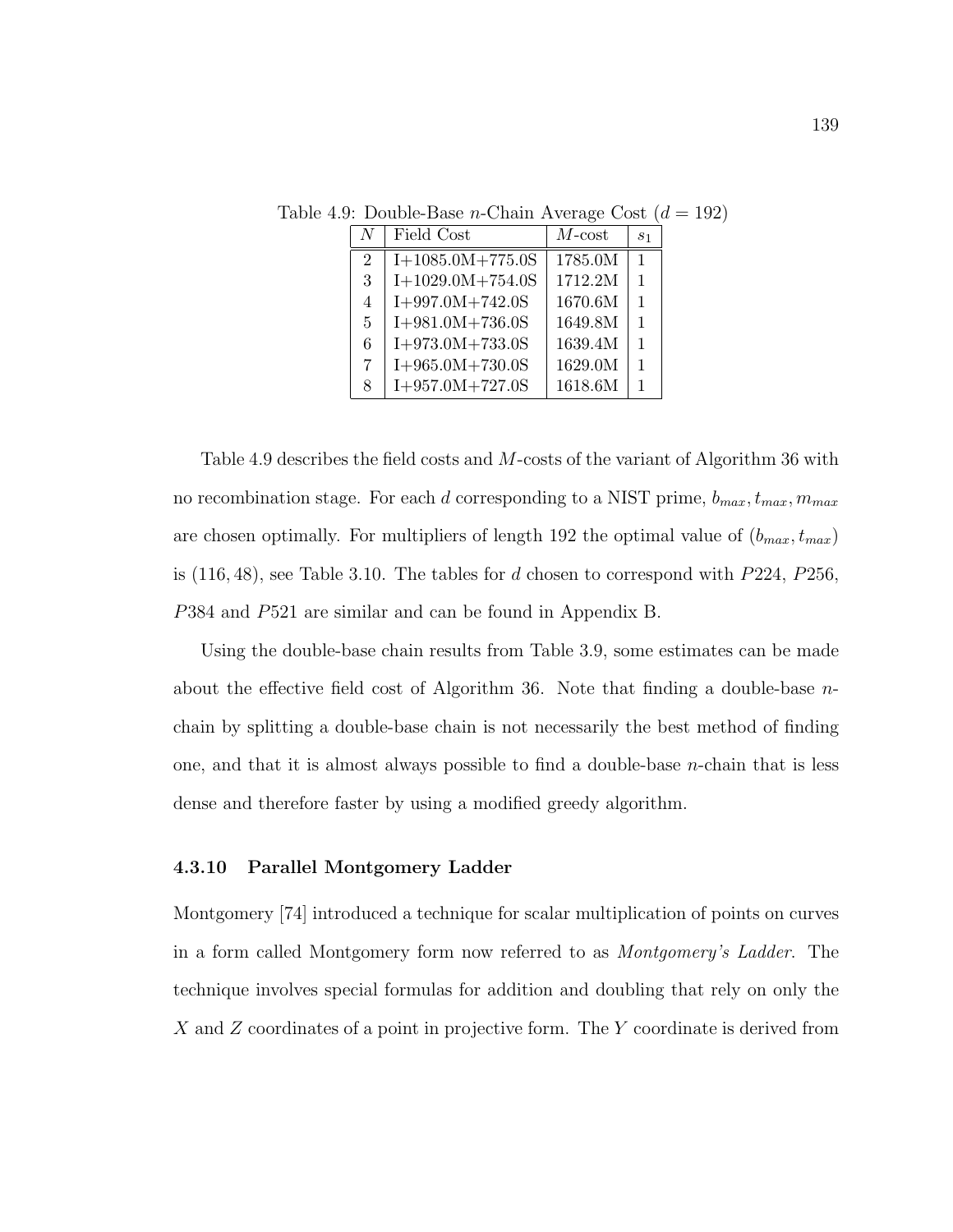the X and Z coordinates after the calculation.

Brier and Joye [15] generalized Montgomery's formulas to any curve with short Weierstraß equation  $y^2 = x^3 + ax + b$ . If we write  $nP$  in projective coordinates as  $(X_n : Y_n : Z_n)$ , then the following formulas hold:

Addition:

$$
X_{m+n} = Z_{m-n}(-4bZ_mZ_n(X_mZ_n + X_nZ_m) + (X_mX_n - aZ_mZ_n)^2),
$$
  

$$
Z_{m+n} = X_{m-n}(X_mZ_n - X_nZ_m)^2,
$$

Doubling:

$$
X_{2n} = (X_n^2 - aZ_n^2)^2 - 8bX_nZ_n^3,
$$
  

$$
Z_{2n} = 4Z_n(X_n(X_n^2 + aZ_n^4) + bZ_n^3).
$$

The advantage of these formulas is that the Y-coordinate of a point is never needed. If  $a = -3$ , then an addition requires  $8M + 2S$  and a doubling requires  $5M + 3S$ . We want to recover the affine coordinates for  $nP = (x_n, y_n)$ . Given the x coordinates  $x_n, x_{n+1}$  of  $nP$  and  $(n+1)P$ , respectively,  $y_n$  is recovered by

$$
y_n = \frac{2b + (x_1x_n + a)(x_1 + x_n) - (x_1 - x_n)^2 x_{n+1}}{2y_1}.
$$

To find these values, we compute  $T = (Z_n Z_{n+1}(2y_1))^{-1}$ , then  $(Z_n)^{-1} = T Z_{n+1}(2y_1)$ and  $Z_{n+1}^{-1} = TZ_n(2y_1),(2y_1)^{-1} = TZ_nZ_{n+1}$ . This allows us to compute  $x_n = X_nZ_n^{-1}$ and  $x_{n+1} = X_{n+1} Z_{n+1}^{-1}$ . Therefore, given  $x_1$ ,  $(X_n, Z_n)$  and  $(X_{n+1}, Z_{n+1})$ , computing  $y_n$  takes

$$
(6M+I) + 4M + S.
$$

The left-to-right binary method can be applied with these formulas for doubling and addition. Doubling only requires the point  $nP$ , but addition requires the points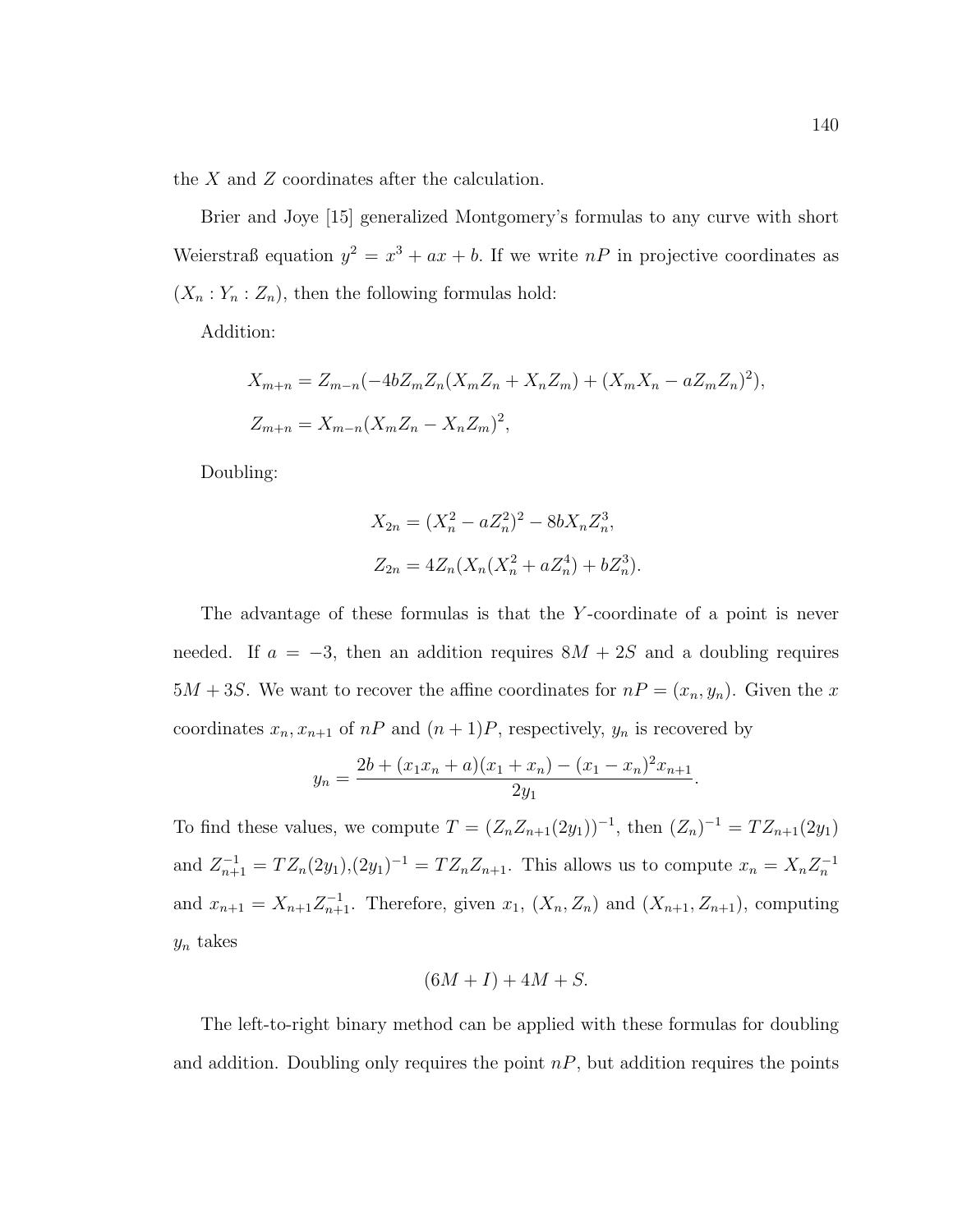$nP, mP$  and  $(n - m)P$ . In Montgomery's ladder, two points are stored:  $P_1$  and  $P_2$ . The point  $P_1$  corresponds to the temporary multiple  $nP$  and  $P_2$  corresponds to  $(n+1)P$ . Given a multiplier  $k = (k_{d-1}, \ldots, k_0)_2$ , the left-to-right binary method proceeds by scanning the digits from  $k_{d-1}$  down to  $k_0$ . Starting with  $P_1 = P$ , if  $k_i = 0$ , then  $P_1$  is doubled, and if  $k_i = 1$ , then  $P_1$  is doubled and P is added. Since  $P_2 = P_1 + P$ , the double and add step can be computed by adding  $P_2$  to  $P_1$ . Since we are adding  $nP$  to  $(n+1)P$ , we need the point  $(n+1-n)P = P$ . Notice that  $P_2$ needs to be kept as  $P_1 + P$  for the new  $P_1$ . When  $k_i = 0$ ,  $P_1$  is set to  $2P_1$ , so setting  $P_2$  to  $P_1 + P_2$  results in  $P_2 = 2P_1 + P$ . When  $k_i = 0$ ,  $P_1$  is set to  $2P_1 + P$ , so setting  $P_2$  to  $2P_2$  results in  $P_2 = (2P_1 + P) + P$ .

If this algorithm is implemented with the special Montgomery operations, then  $P_1 - P_2$  is equal to P at each step, so that  $Z_{m-n} = Z_1$ . Since P is given in affine form,  $Z_1 = 1$ ; therefore, the addition requires one less multiplication  $(7M + 2S)$ .

Algorithm 37 computes a scalar multiple of a point using the operations; it is adapted from Brier and Joye [15]. Processor 1 computes the successive values of  $P_1$ and processor 2 computes the successive values of  $P_2$ .

Algorithm 37: Parallel Montgomery Ladder Scalar Multiplication **Input:** Affine point  $P$ , positive integer  $k$  with binary representation  $k = (k_{d-1}, \ldots, k_0)_2$ **Output:** Affine point  $kP$  $(1)$   $P_1 \leftarrow P$  $(2)$   $P_2 \leftarrow 2P$ (3) for  $i = d - 2$  to 0 (4) if  $k_i = 0$ (5) processor 1: (6)  $P_1 \leftarrow 2P_1$ (7) write  $P_1$  to shared memory (8) processor 2: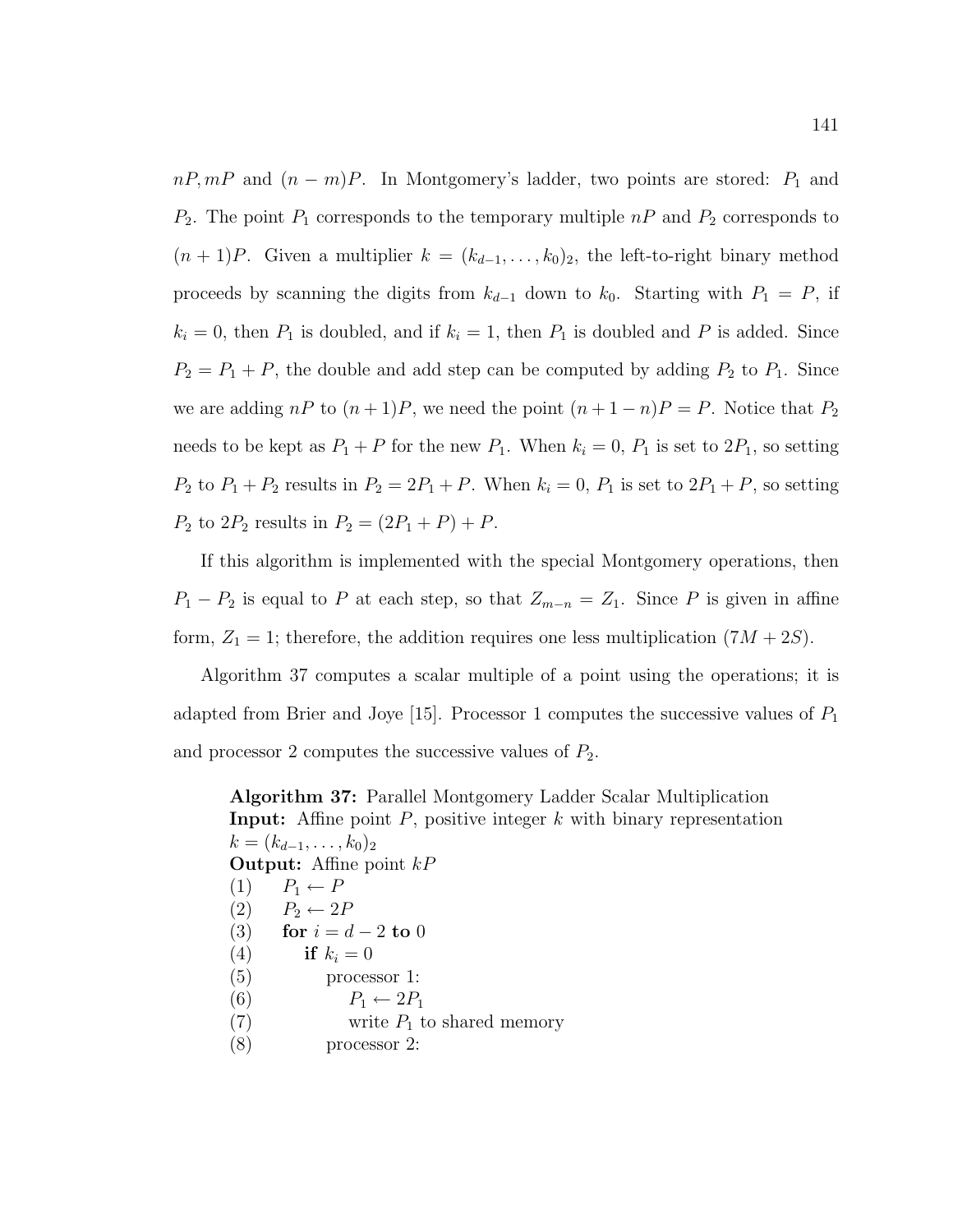| (9)  | read $P_1$ from shared memory        |
|------|--------------------------------------|
| (10) | $P_2 \leftarrow P_1 + P_2$           |
| (11) | write $P_2$ to shared memory         |
| (12) | else                                 |
| (13) | processor 1:                         |
| (14) | read $P_2$ from shared memory        |
| (15) | $P_1 \leftarrow P_1 + P_2$           |
| (16) | write $P_1$ to shared memory         |
| (17) | processor 2:                         |
| (18) | $P_2 \leftarrow 2P_2$                |
| (19) | write $P_2$ to shared memory         |
| (20) | compute $(x_n, y_n)$ from $P_1, P_2$ |
| (21) | return $P_1$                         |

For each step of the loop, the processor performing addition will take the longest time. The effective running time of Algorithm 37 in terms of elliptic curve operations is  $(d-1)A$ .

Using Montgomery operations for each double and add, the effective field cost of Algorithm 37 is

$$
(d-2)(7M+3S) + (5M+3S) + (I+10M+S)
$$
  
= I + (7d+1)M + (3d-2)S,

with  $2(d-1)s_1$  in communication overhead. Table 4.10 describes the field costs and  $M$ -costs of Algorithm 37 on two processors with  $d$  corresponding to the length of the NIST primes.

The main advantage of this algorithm is that it has good side-channel resistance (see Section 5.1.2). However, the algorithm has very fine granularity in that it requires many communications and hence is not practical when  $s_1$  is large.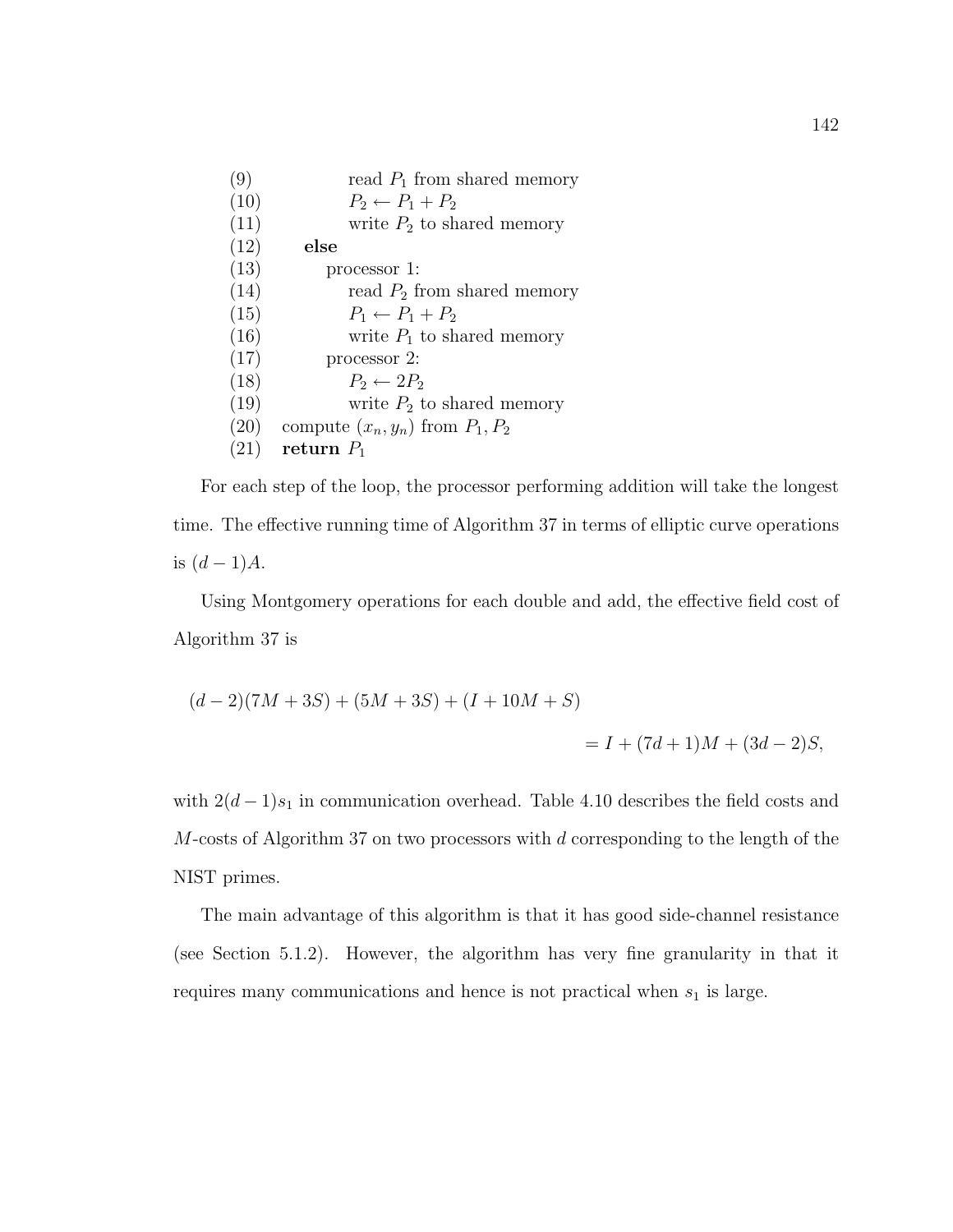### 4.3.11 Summary

This section compares the running times of the various algorithms described in this chapter. Tables 4.11 and 4.12 describe these results for parameters corresponding to the NIST primes P192 and P521 in terms of their field costs and their M-costs. The tables for d chosen to correspond with P224, P256 and P384 are similar and can be found in Appendix B. The amount of shared memory needed is one Chudnovsky point for every algorithm except 2P L2R, in which  $2^{v-2} - 1$  Chudnovsky points need to be stored.

If we take a more in depth look at Tables 4.11 and 4.12, we can determine the theoretical speedup of these algorithms in comparison with their serial counterparts. The theoretical speedup is computed as  $c_1/c_N$  where  $c_1$  is the M-cost of the comparable serial algorithm and  $c_N$  is the M-cost of the algorithm on N processors in question.

Let us first look at Table 4.11. The first case to consider is when the communication time is very low  $(s_1 < 2M)$ . In this case, the two-processor right-to-left algorithm (Algorithm 31) has cost less than  $1472.2M + 2M \cdot 63 = 1598.2M$ , which is lower than that of any algorithm using 5 or fewer processors and is comparable with

| $d_{\cdot}$ | Field Cost          | $M$ - $cost$ | S <sub>1</sub> |
|-------------|---------------------|--------------|----------------|
| 192         | $I+1345.0M+574.0S$  | 1884.2M      | 382            |
| 224         | $I+1569.0M+670.0S$  | 2185.0M      | 446            |
| 256         | $I+1793.0M+766.0S$  | 2485.8M      | 510            |
| 384         | $I+2689.0M+1150.0S$ | 3689.0M      | 766            |
| 521         | $I+3648.0M+1561.0S$ | 4976.8M      | 1040           |

Table 4.10: Parallel Montgomery Ladder Average Cost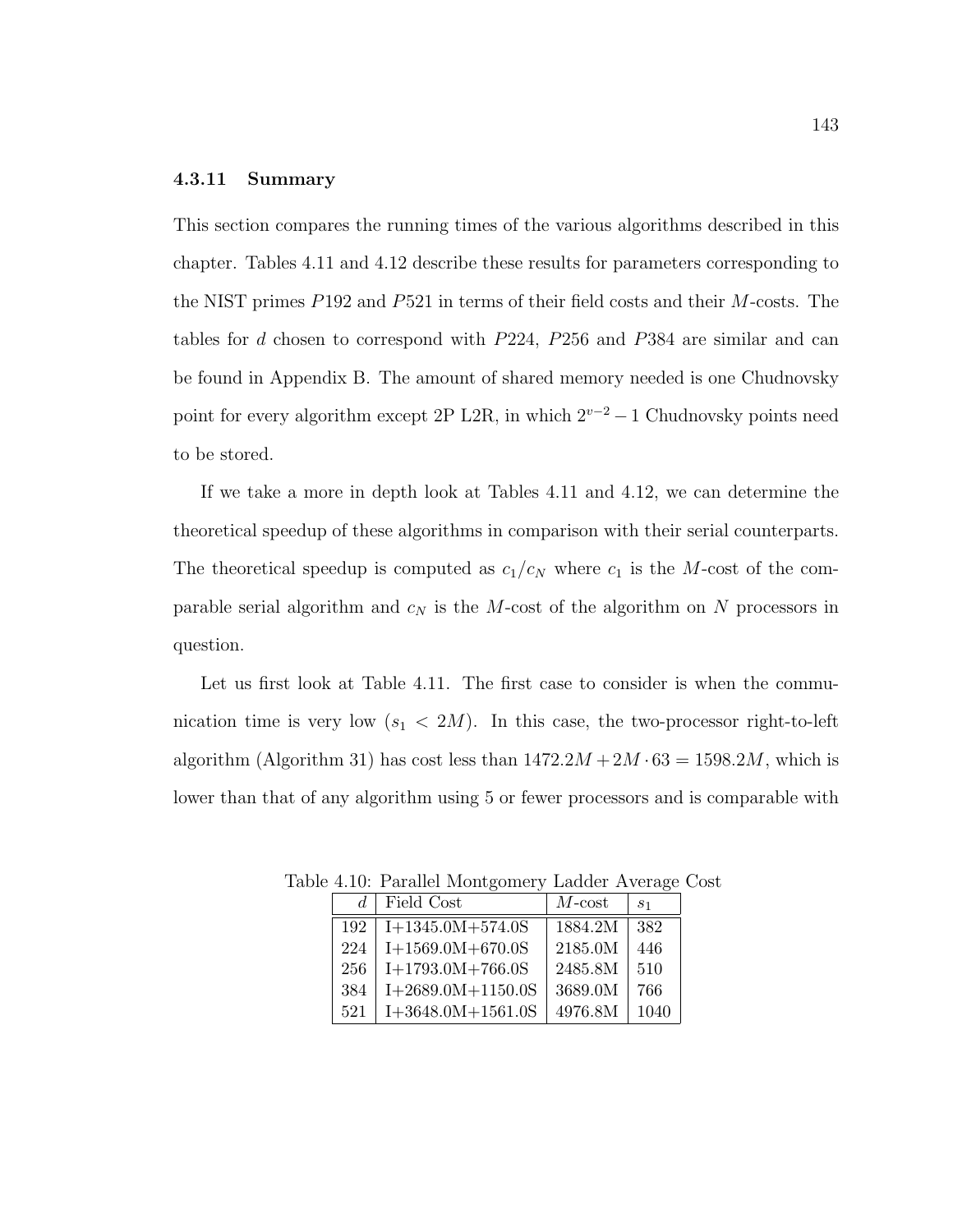| Processors     | Algorithm                                  | Variables                | Field Cost             | $M$ -cost | $s_1$          |
|----------------|--------------------------------------------|--------------------------|------------------------|-----------|----------------|
|                | $p^{th}$ (28)                              |                          | $I+1030.0M+864.5S$     | 1801.6M   | 3              |
|                | R2L Par. $(29)$                            | $\overline{\phantom{0}}$ | $I+1024.0M+861.0S$     | 1792.8M   | $\overline{1}$ |
|                | $2P$ R2L $(31)$                            | $\equiv$                 | $I+777.0M+769.0S$      | 1472.2M   | 63             |
|                | 2P Win R2L (32)                            | $w=4$                    | $I+907.0M+795.0S$      | 1623.0M   | 47             |
| $\overline{2}$ |                                            | $w=5$                    | $I+1091.0M+851.0S$     | 1851.8M   | 38             |
|                |                                            | $\overline{v=3,w=4}$     | $2I + 922.0M + 820.0S$ | 1738.0M   | 16             |
|                | 2P L2R (35)                                | $v = 4, w = 5$           | $2I + 891.2M + 805.7S$ | 1695.7M   | 12             |
|                |                                            | $v = 5, w = 6$           | 2I+901.0M+803.3S       | 1703.7M   | 12             |
|                | DB2Chain (36)                              |                          | $I+1085.0M+775.0S$     | 1785.0M   | $\overline{1}$ |
|                | MontLad $(37)$                             |                          | $I+1345.0M+574.0S$     | 1884.2M   | 382            |
|                | $\overline{p^{th}(28)}$                    |                          | $I+958.0M+837.0S$      | 1707.6M   | $\overline{5}$ |
|                | $R2L$ Par. $(29)$                          |                          | $I+938.7M+829.0S$      | 1681.9M   | $\overline{1}$ |
|                |                                            | $l=3$                    | $I+951.7M+834.0S$      | 1698.9M   | $\overline{2}$ |
| 3              | 3P L2R (34)                                | $l = 4$                  | $I+921.0M+822.0S$      | 1658.6M   | 3              |
|                |                                            | $l=5$                    | $I+921.0M+829.0S$      | 1664.2M   | $\overline{4}$ |
|                |                                            | $l=6$                    | $I+902.3M+814.0S$      | $1633.5M$ | $\bf 5$        |
|                | DB3Chain $(36)$                            |                          | $I+1029.0M+754.0S$     | 1712.2M   | $\overline{1}$ |
|                | $p^{th}$ (28)                              |                          | $I+916.0M+821.2S$      | 1653.0M   | $\overline{5}$ |
| $\overline{4}$ | R <sub>2L</sub> Par.<br>(29)               |                          | $1+896.0M+813.0S$      | 1626.4M   | $\overline{1}$ |
|                | $DB4Chain$ (36)                            | $\equiv$                 | $I+997.0M+742.0S$      | 1670.6M   | $\overline{1}$ |
|                | $\overline{p^{th}(28)}$                    |                          | $I+902.8M+815.8S$      | 1635.4M   | $\overline{7}$ |
| $\overline{5}$ | $R2L$ Par. (29)                            |                          | $1+884.0M+816.0S$      | 1616.8M   | $\mathbf{1}$   |
|                | $DB5Chain$ (36)                            |                          | $I+981.0M+736.0S$      | 1649.8M   | $\overline{1}$ |
|                | $\overline{p^{th}(28)}$                    |                          | $1+886.0M+809.5S$      | 1613.6M   | $\overline{7}$ |
| $\,6\,$        | R <sub>2</sub> L Par.<br>$\overline{(29)}$ | $\overline{\phantom{0}}$ | $I+853.3M+797.0S$      | 1570.9M   | $\overline{1}$ |
|                | DB6Chain (36)                              | $\qquad \qquad -$        | $I+973.0M+733.0S$      | 1639.4M   | $\overline{1}$ |
|                | $p^{th}$ (28)                              |                          | $I+874.0M+805.0S$      | 1598.0M   | $\overline{7}$ |
| $\overline{7}$ | R <sub>2L</sub> Par.<br>(29)               |                          | $I+858.7M+809.0S$      | 1585.9M   | $\overline{1}$ |
|                | DB7Chain $(36)$                            |                          | $I+965.0M+730.0S$      | 1629.0M   | $\overline{1}$ |
|                | $p^{th}$ (28)                              |                          | $I+865.0M+801.6S$      | 1586.3M   | $\overline{7}$ |
| $8\,$          | R <sub>2L</sub> Par.<br>(29)               |                          | $I + 832.0M + 789.0S$  | 1543.2M   | $\overline{1}$ |
|                | R <sub>2</sub> L Hed.<br>(30)              |                          | $I+777.0M+769.0S$      | 1472.2M   | $\overline{1}$ |
|                | $\overline{\text{DB8Chain}(36)}$           |                          | $I+957.0M+727.0S$      | 1618.6M   | $\overline{1}$ |

Table 4.11: Parallel Scalar Multiplication (P192)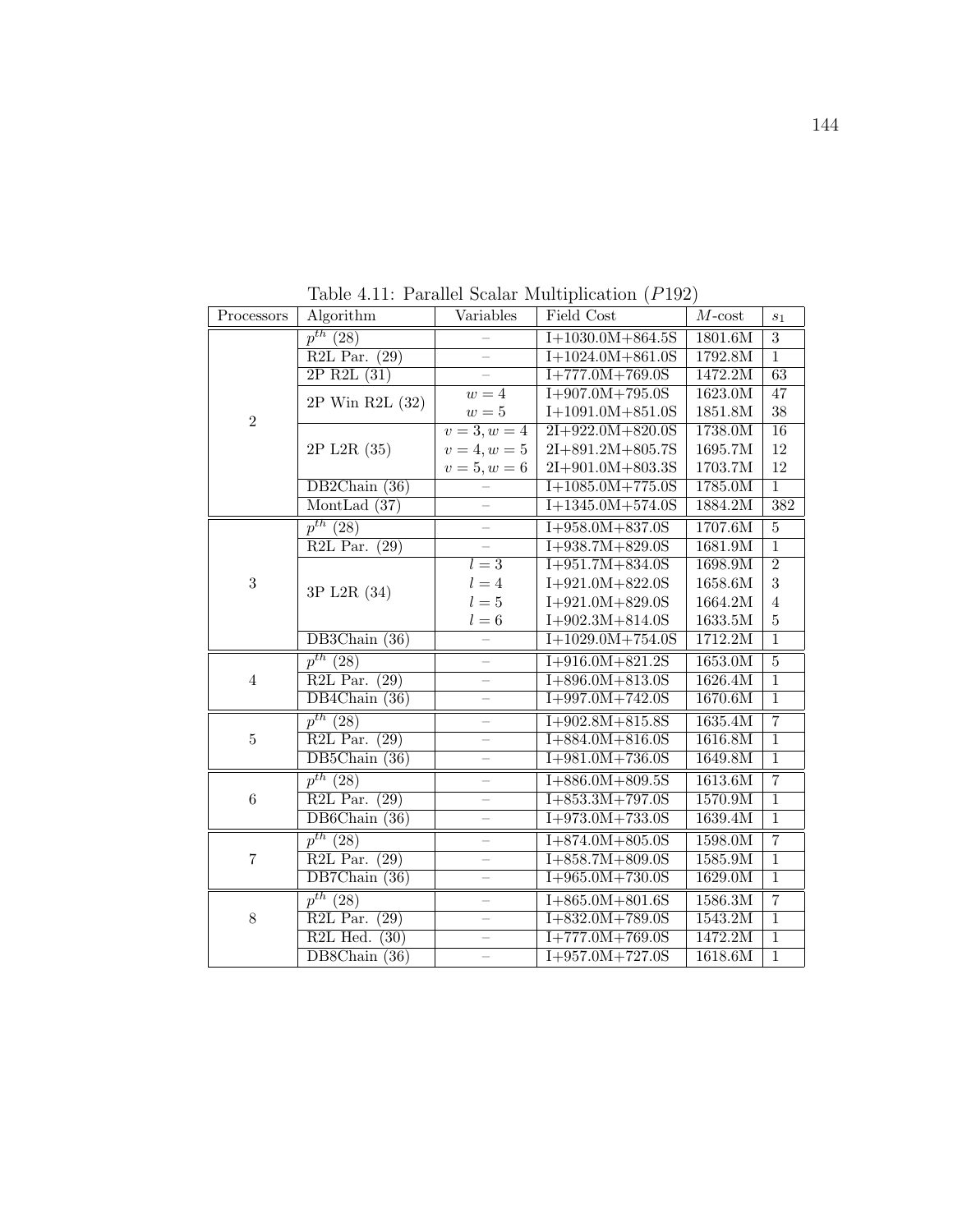| Processors     | Algorithm                                 | Variables                | Field Cost           | $M$ -cost | $s_1$           |
|----------------|-------------------------------------------|--------------------------|----------------------|-----------|-----------------|
|                | $p^{th}$ (28)                             |                          | $I+2784.7M+2345.0S$  | 4740.7M   | $\overline{3}$  |
|                | R2L Par. $(29)$                           | $\equiv$                 | $I+2784.0M+2346.0S$  | 4740.8M   | $\overline{1}$  |
|                | $2P$ R2L $(31)$                           |                          | $I+2093.0M+2085.0S$  | 3841.0M   | 173             |
| $\overline{2}$ | 2P Win R2L (32)                           | $w=4$                    | $I+2235.0M+2123.0S$  | 4013.4M   | 130             |
|                |                                           | $w=5$                    | $I+2411.0M+2171.0S$  | 4227.8M   | 104             |
|                |                                           | $v=3, w=4$               | $2I+2484.8M+2218.2S$ | 4419.4M   | $\overline{38}$ |
|                | 2P L2R (35)                               | $v = 4, w = 5$           | $2I+2365.1M+2174.4S$ | 4264.6M   | 26              |
|                |                                           | $v = 5, w = 6$           | $2I+2326.7M+2155.9S$ | 4211.4M   | 21              |
|                |                                           | $v = 6, w = 6$           | $2I+2365.9M+2159.6S$ | 4253.6M   | 23              |
|                | DB2Chain (36)                             |                          | $I+2967.0M+2042.0S$  | 4680.6M   | $\overline{1}$  |
|                | MontLad $(37)$                            | $\overline{\phantom{0}}$ | $I+3648.0M+1561.0S$  | 4976.8M   | 1040            |
|                | $p^{th}$ (28)                             | $\overline{\phantom{0}}$ | $I+2566.4M+2262.7S$  | 4456.6M   | $\overline{5}$  |
|                | $R2L$ Par. $(29)$                         |                          | $I+2552.0M+2259.0S$  | 4439.2M   | $\overline{1}$  |
| $\sqrt{3}$     |                                           | $l=6$                    | $I+2369.0M+2189.0S$  | 4200.2M   | $\overline{5}$  |
|                | 3P L2R (34)                               | $l=7$                    | $I+2361.0M+2193.0S$  | 4195.4M   | $\,6$           |
|                |                                           | $l=9$                    | $I+2327.7M+2172.0S$  | 4145.3M   | $8\,$           |
|                | DB3Chain $(36)$                           |                          | $I+2815.0M+1985.0S$  | 4483.0M   | $\overline{1}$  |
|                | $p^{th}$ (28)                             | $\qquad \qquad -$        | $I+2451.3M+2219.5S$  | 4306.9M   | $\overline{5}$  |
| $\overline{4}$ | $R2L$ Par.<br>(29)                        | $\overline{\phantom{0}}$ | $I+2445.3M+2224.0S$  | 4304.5M   | $\overline{1}$  |
|                | DB4Chain (36)                             | $\equiv$                 | $I+2743.0M+1958.0S$  | 4389.4M   | $\overline{1}$  |
|                | $p^{th}$ (28)                             | $\overline{\phantom{0}}$ | $I+2394.3M+2197.6S$  | 4232.3M   | $\overline{7}$  |
| $\bf 5$        | $R2L$ Par. $(29)$                         | $\overline{\phantom{0}}$ | $I+2380.0M+2202.0S$  | 4221.6M   | $\overline{1}$  |
|                | DB5Chain (36)                             | $\equiv$                 | $I+2695.0M+1940.0S$  | 4327.0M   | $\overline{1}$  |
|                | $p^{th}$ (28)                             |                          | $I+2348.2M+2180.3S$  | 4172.5M   | $\overline{7}$  |
| $\,6\,$        | R2L Par.<br>(29)                          |                          | $I+2320.0M+2172.0S$  | 4137.6M   | $\overline{1}$  |
|                | DB6Chain (36)                             | $\overline{\phantom{0}}$ | $1+2663.0M+1928.0S$  | 4285.4M   | $\overline{1}$  |
|                | $p^{th}$ (28)                             |                          | $I+2315.3M+2168.0S$  | 4129.7M   | $\overline{7}$  |
| $\overline{7}$ | (29)<br>$R2L$ Par.                        |                          | $I+2300.0M+2172.0S$  | 4117.6M   | $\overline{1}$  |
|                | DB7Chain $(36)$                           |                          | $I+2647.0M+1922.0S$  | 4264.6M   | $\overline{1}$  |
|                | $p^{th}$ (28)                             |                          | $I+2290.7M+2158.8S$  | 4097.7M   | $\overline{7}$  |
| $8\,$          | R <sub>2L</sub> Par.<br>$\overline{(29)}$ |                          | $I+2288.0M+2175.0S$  | 4108.0M   | $\overline{1}$  |
|                | R <sub>2</sub> L Hed.<br>(30)             |                          | $I+2093.0M+2085.0S$  | 3841.0M   | $\overline{1}$  |
|                | DB8Chain<br>(36)                          |                          | $I+2631.0M+1916.0S$  | 4243.8M   | $\overline{1}$  |

Table 4.12: Parallel Scalar Multiplication (P521)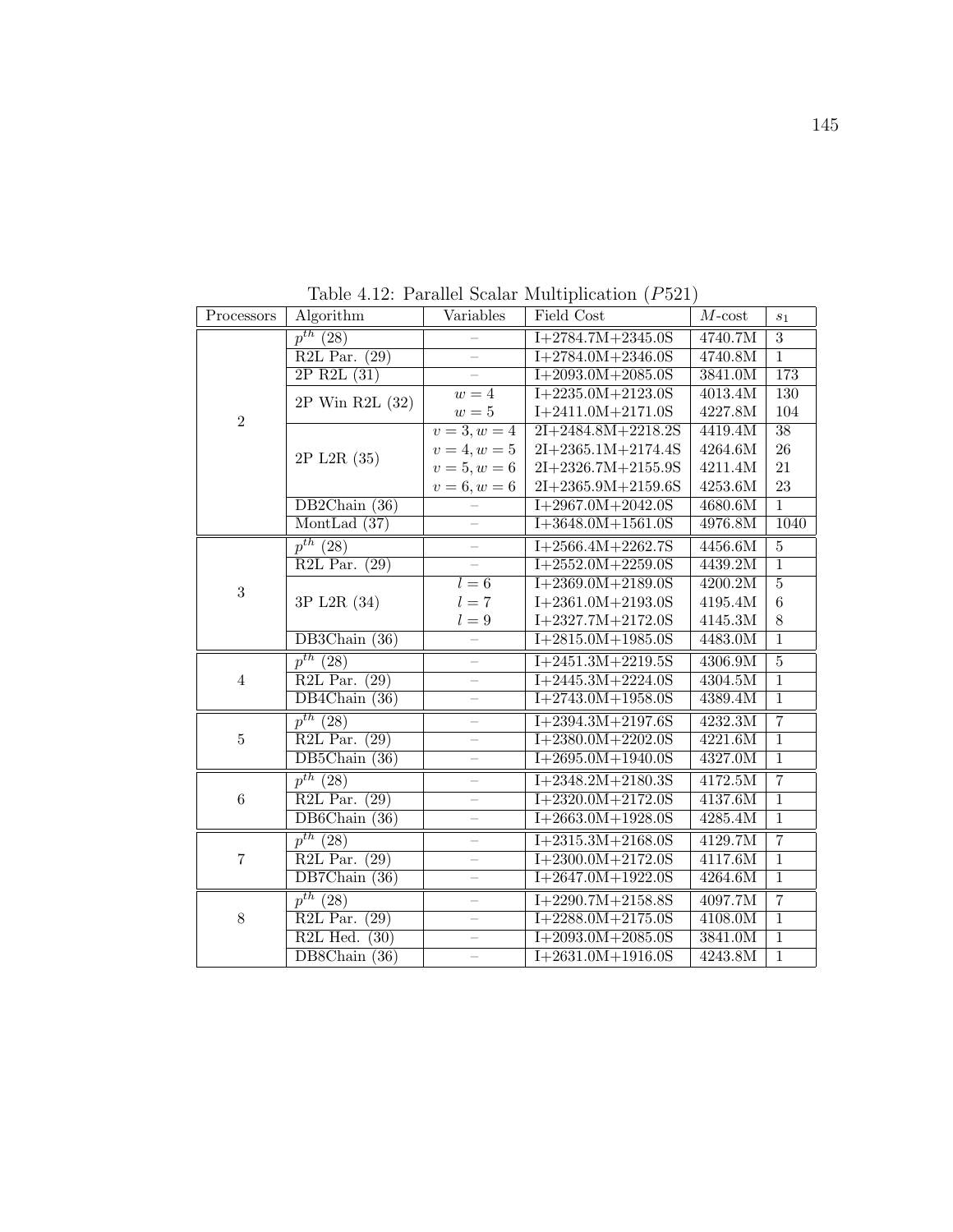| Processors     | Algorithm               | S <sub>1</sub> | $M\text{-}\mathrm{cost}$ | $1P$ Alg | Speedup       |
|----------------|-------------------------|----------------|--------------------------|----------|---------------|
|                | $2P$ R $2L$             | $0M-2M$        | 1472.2M-1598.2M          | 1946.3M  | $1.32 - 1.22$ |
| $\overline{2}$ |                         | $2M-4M$        | 1598.2M-1734.2M          | 1946.3M  | $1.22 - 1.12$ |
|                | 2P L2R $(v = 4, w = 5)$ | $3M-10M$       | 1731.7M-1815.7M          | 1946.3M  | $1.12 - 1.07$ |
|                | DB2Chain                | >10M           | >1795M                   | 1946.3M  | $1.08 - 1.00$ |
| 3              | $3P$ L2R $(l = 6)$      | $0M-12M$       | 1633.5M-1693.5M          | 1946.3M  | $1.19 - 1.15$ |
|                | R <sub>2</sub> L Par.   | >10M           | >1691.9M                 | 1946.3M  | $1.15 - 1.00$ |

Table 4.13: Scalar Multiplication Speedup (P192)

the fastest algorithms for 6 or 7 processors. The speedup is at least 1.22 versus the fractional window algorithm (Algorithm 20) in this case. If 8 processors are available, the right-to-left with hedging algorithm (Algorithm 30) is always faster with a speedup of 1.32, as long as the value of  $s_1$  is not too large.

The more complicated case is when there is a limited number of processors and  $s_1 > 2M$ . Table 4.13 describes the resulting cost of the fastest algorithms using two or three processors for the possible ranges of  $s<sub>1</sub>$ . In this case, we assume that there are 3 available spaces of storage for precomputation. With a smaller amount of storage space, the fractional window algorithm to which we are comparing would not be available and the two-processor left-to-right algorithm with  $v = 4$  would not be available. The fastest serial scalar multiplication algorithm with no storage space is the double-base chain algorithm (Algorithm 22) with a cost of 1988.9M.

Table 4.13 indicates that if two processors are available, 2P R2L is the fastest algorithm for  $s_1 = 0$  up to around  $s_1 \approx 3M$ , 2P L2R is faster for  $s_1 \approx 3M$  up to  $s_1 \approx 10M$  and DB2Chain is faster for  $s_1 > 10M$ . If three processors are available then 2P R2L is the fastest algorithm for  $s_1 = 0$  up to around  $s_1 \approx 3M$ , 3P L2R is faster for  $s_1 \approx 3M$  up to  $s_1 \approx 11M$ , and R2L Parallel is faster for  $s_1 > 10M$ .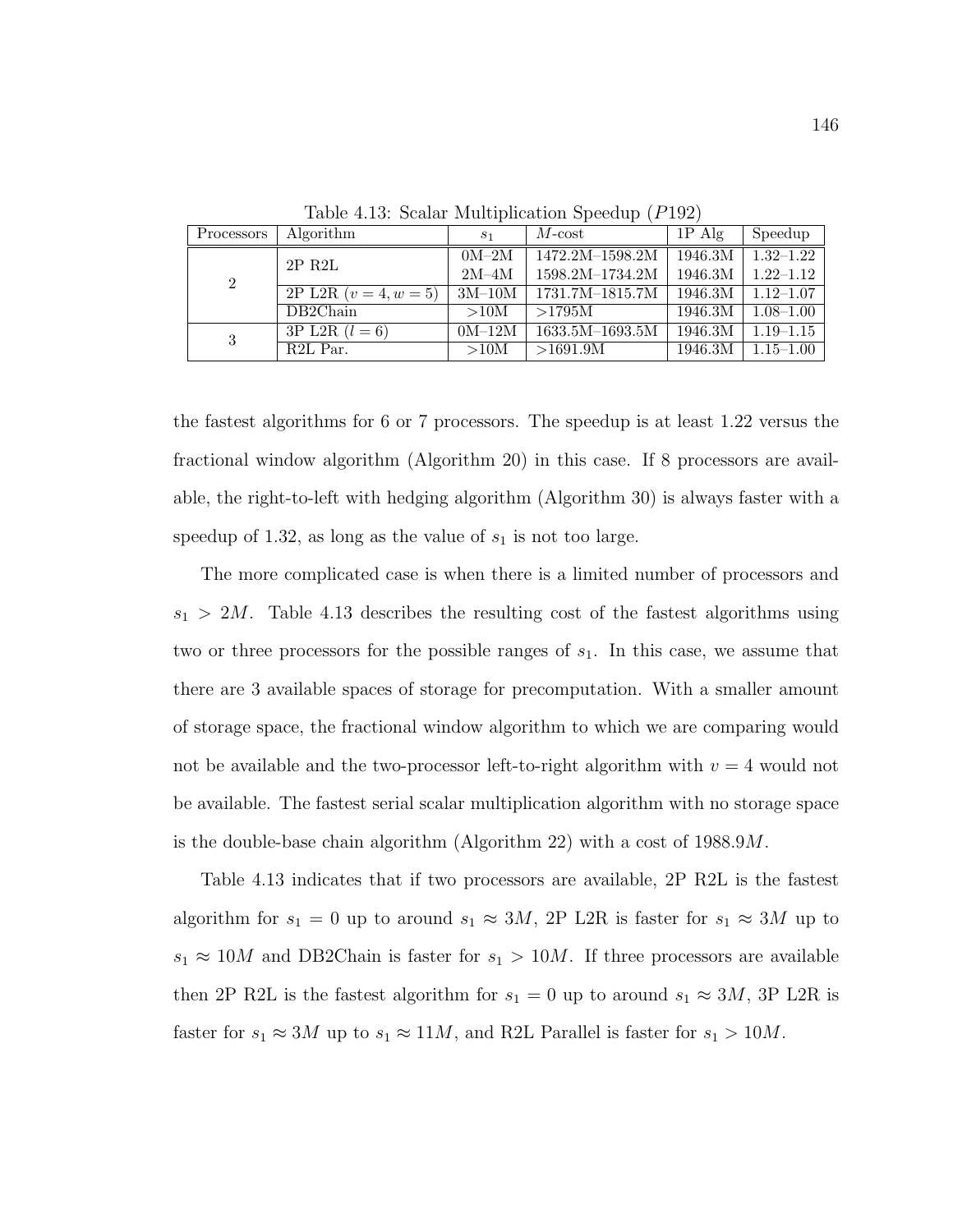| Processors     | Algorithm                      | S <sub>1</sub> | $M\text{-}\mathrm{cost}$ | $1P$ Alg | Speedup       |
|----------------|--------------------------------|----------------|--------------------------|----------|---------------|
|                | $2P$ R2L                       | $0M-2M$        | 3841M-4187M              | 4940.9M  | $1.29 - 1.18$ |
| $\overline{2}$ |                                | $2M-4M$        | 4187M-4533M              | 4940.9M  | $1.18 - 1.09$ |
|                | $\overline{2P L2R (v=4, w=5)}$ | $3M-25M$       | 4274.4M-4631.4M          | 4940.9M  | $1.16 - 1.04$ |
|                | DB2Chain                       | >25M           | >4705.6M                 | 4940.9M  | $1.05 - 1.00$ |
| 3              | $\overline{3P L2R}$ $(l = 9)$  | $2M-40M$       | 4157.3M-4461.3M          | 4940.9M  | $1.19 - 1.11$ |
|                | R <sub>2</sub> L Par.          | >40M           | >4479.2M                 | 4940.9M  | $1.10 - 1.00$ |

Table 4.14: Scalar Multiplication Speedup (P521)

Table 4.12 gives similar results when the communication time is very low ( $s_1$  < 2M). In this case, the two-processor right-to-left algorithm (Algorithm 31) still has cost  $3841.0M + 173s_1$  which is less than  $4187M$ , and lower than that of any algorithm using 5 or fewer processors and is comparable with the fastest algorithms for 6 or 7 processors. The speedup is at least 1.18 versus the fractional window algorithm (Algorithm 20) in this case. If 8 processors are available, the right-to-left with hedging algorithm (Algorithm 30) is always faster with a speedup of 1.29.

Again, the complicated case is when there is a limited number of processors and  $s_1 > 2M$ . Table 4.14 describes the resulting cost of the fastest algorithms using two or three processors for the possible ranges of  $s<sub>1</sub>$ . In this case, we assume that there are 7 available spaces of storage for precomputation. With a smaller amount of storage space, the fractional window algorithm we are comparing to would not be available and the two processor right-to-left algorithm with  $v = 4$  would not be available. The fastest serial scalar multiplication algorithm with no storage space is the double-base chain algorithm (Algorithm 22) with a cost of 5241.9M.

This table indicates that if two processors are available, 2P R2L is the fastest algorithm for  $s_1 = 0$  up to around  $s_1 \approx 3M$ , 2P L2R is faster for  $s_1 \approx 3M$  up to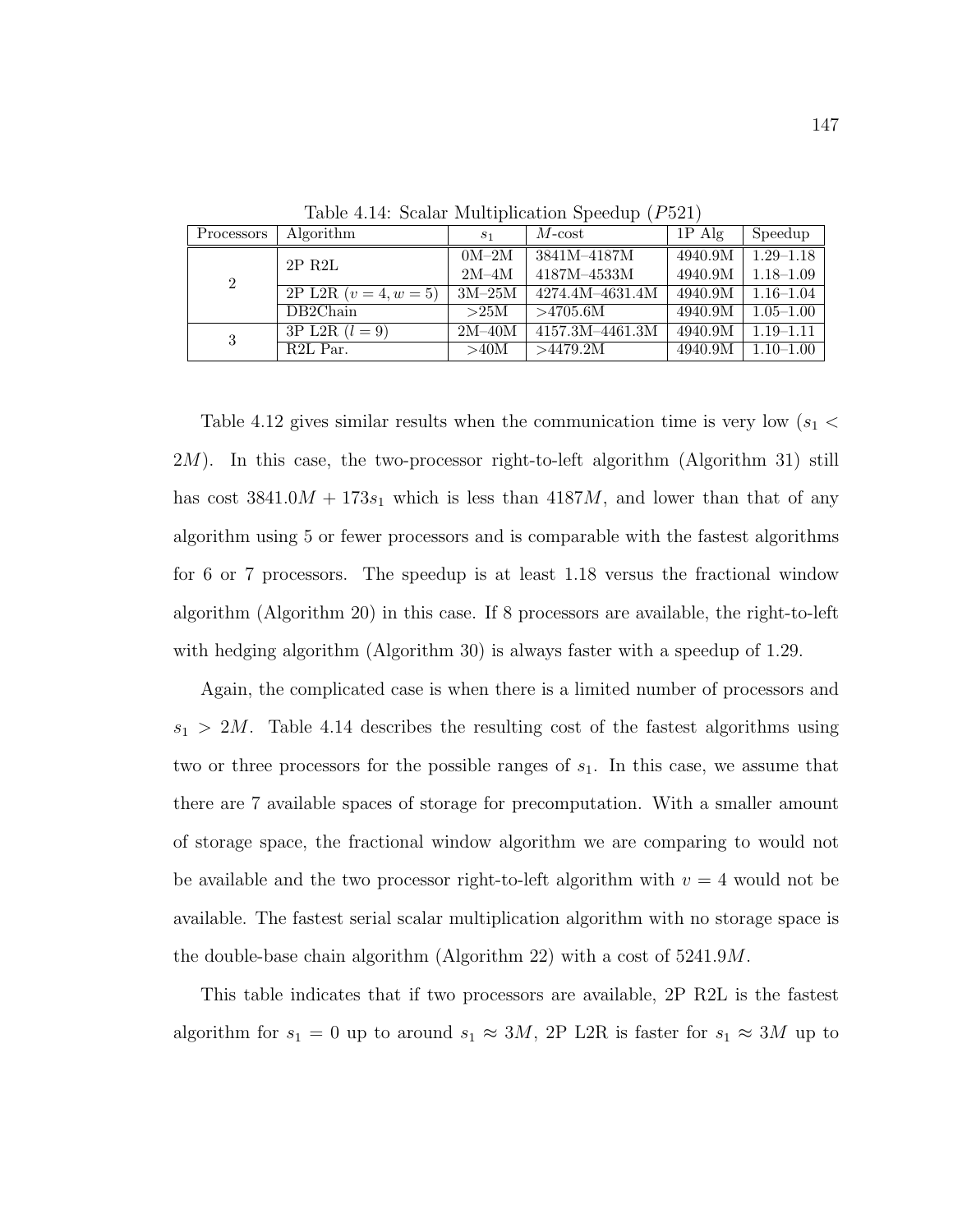$s_1 \approx 25M$ , and DB2Chain is faster for  $s_1 > 25M$ . If three processors are available, then 2P R2L is the fastest algorithm for  $s_1 = 0$  up to around  $s_1 \approx 3M$ , 3P L2R is faster for  $s_1 > 3M$  up to  $s_1 \approx 40M$ , and R2L Parallel is faster for  $s_1 > 40M$ .

The consistency of the results of these two tables suggest that the following general conclusions hold for all the NIST primes:

- 2P R2L is the fastest algorithm for fewer than 8 processors when  $s_1$  is very small.
- R2L Hed. is the fastest algorithm for 8 processors.
- 2P L2R and 3P L2R are the fastest algorithms for 2 and 3 processors, respectively, when  $s_1$  is small.
- DB2Chain and R2L Par. are the fastest algorithms for 2 and 3 processors respectively when  $s_1$  is large.
- R2L Par. is the fastest algorithm for 3 to 7 processors when  $s_1$  is not very small.
- Using more than 8 processors does not offer any advantage over using 8 processors.

It must be noted that these estimates are based on very specific assumptions. Implementations of the algorithms are needed to determine the practical speedup that is obtained.

The results of this chapter suggest that a speedup can be obtained as long as the communication time  $s_1$  is small. The maximum speedup is around 1.30, and this can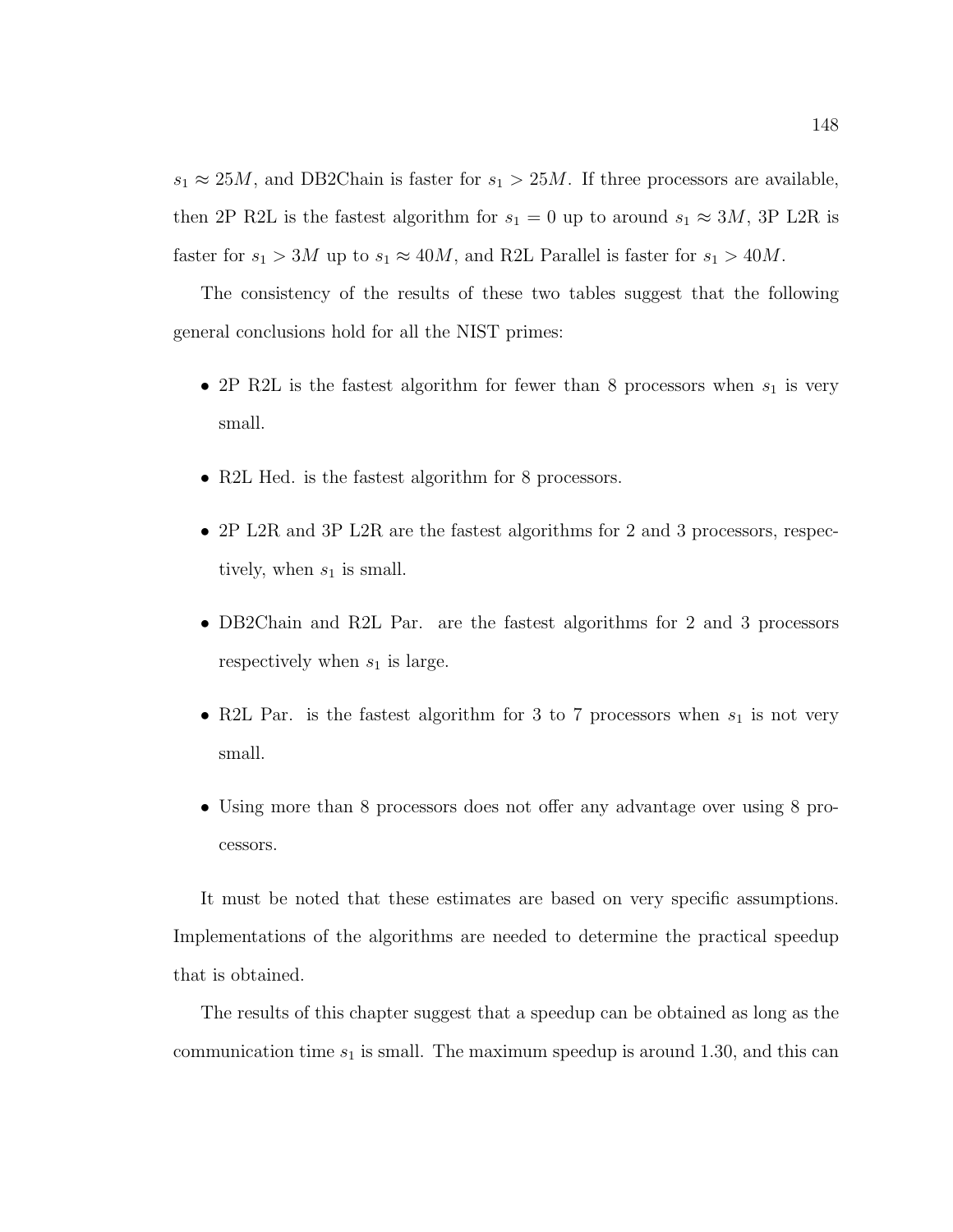be achieved with at most 8 processors. If speed of computation is a high priority and multiple processors are available, it may be useful to implement one of these parallel algorithms.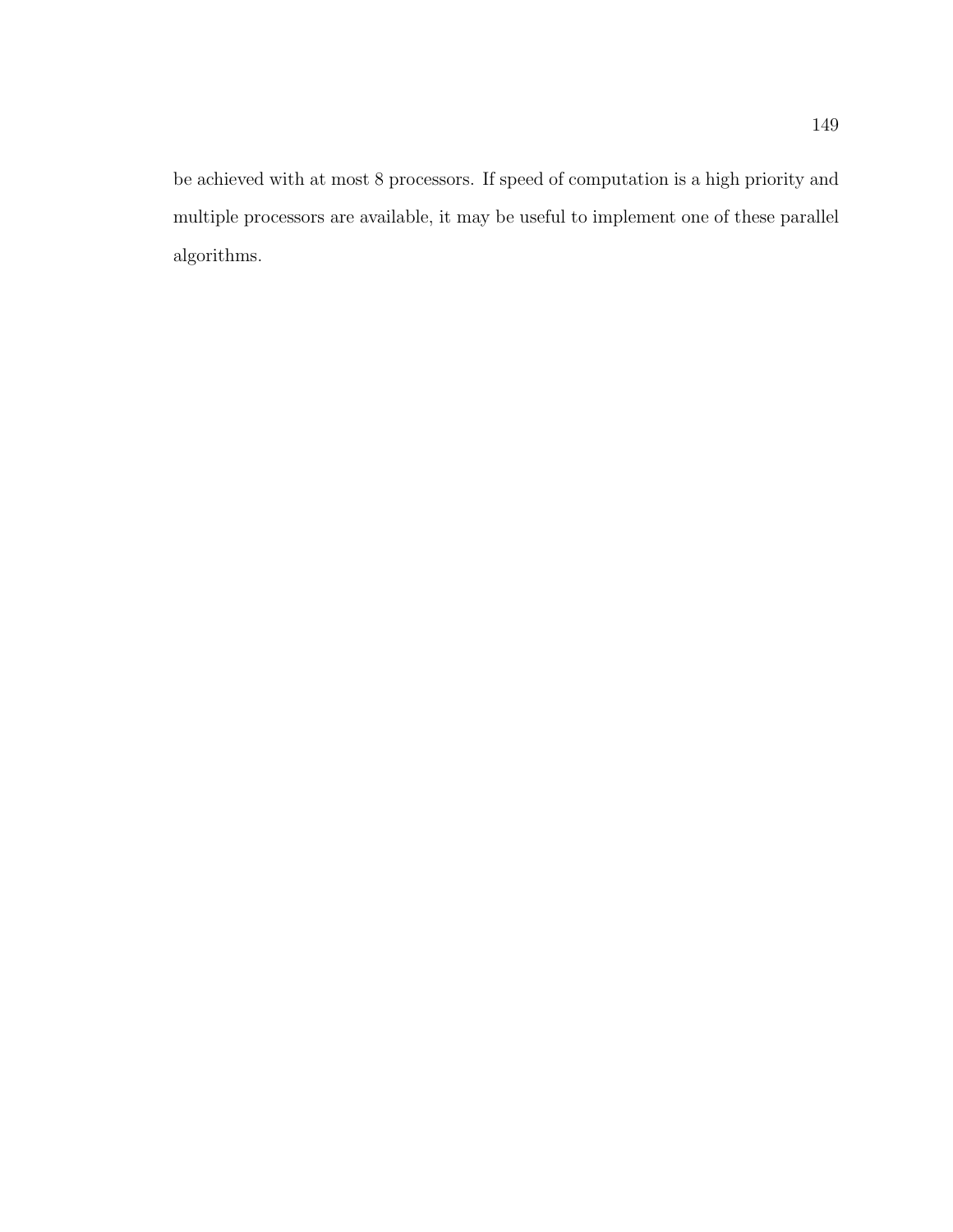# Chapter 5

# Conclusion

In this thesis, we presented results on the comparative speed of several serial and parallel scalar multiplication algorithms for elliptic curves over prime fields. A metric called the M-cost was developed and used to compare the running time of different algorithms using estimates of  $S = (4/5)M$  and  $I = 80$  for the relative speed of prime field squaring, multiplication and inversion. These assumptions are standard (Okeya and Sakurai [80] and Lim and Hwang [65]) and hold for most software implementations of prime field arithmetic.

Using this metric, we examined elliptic curve scalar multiplication in three situations: unknown point, known point and known multiplier scalar multiplication. For all three scenarios, we performed a detailed analysis of the performance of scalar multiplication algorithms. In the unknown point case, we found that the fastest algorithm requiring precomputation and storage space is the fractional window algorithm (Algorithm 20), and using the new tripling formulas, the fastest algorithm not requiring storage space is the double-base chain algorithm (Algorithm 22). In the known point case, we examined fixed-base windowing and the comb method and found that the comb method is faster for a given amount of storage space except for a small range of parameters where fixed-base windowing is faster. The results for unknown point and known point scalar multiplication were shown to hold for scalars with lengths corresponding with all five NIST primes. In the known multiplier case, there are no definitive results in the literature on computing optimal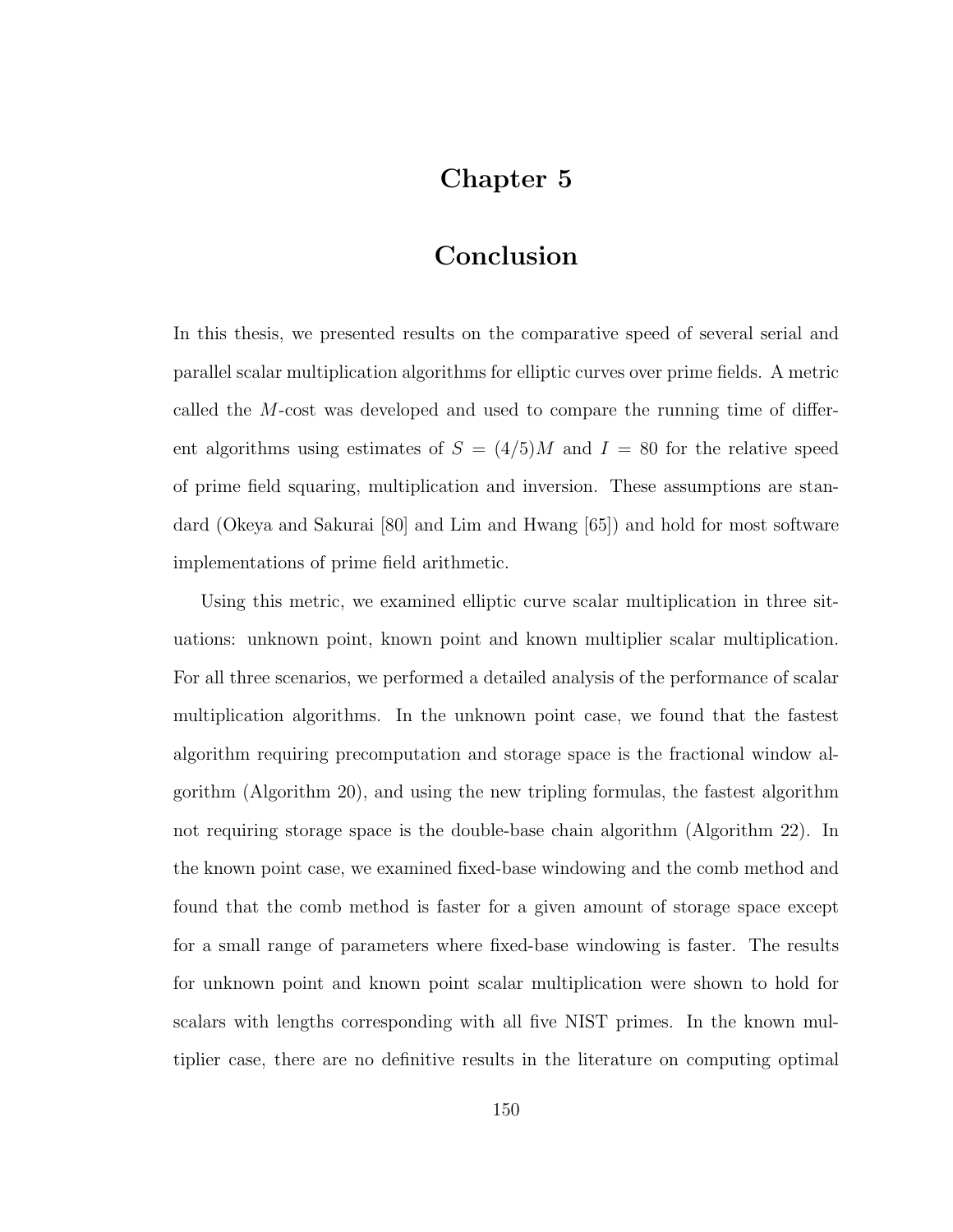addition-subtraction chains, so a full analysis could not be made.

In Chapter 4, we presented several algorithms for unknown point scalar multiplication using multiple processors. We used a computation model in which there are a small number of processors that each have their own memory and access to a shared memory bank. Combining this model with the M-cost metric, we were able to determine the fastest algorithms given different memory access costs. Using two processors, the two processor right-to-left algorithm (Algorithm 31) was shown fastest when memory access is fast, two processor left-to-right (Algorithm 35) is fastest when memory access is slower, and double-base *n*-chain (Algorithm 36) is fastest when writing to memory is very slow. For three processors, three processor right-to-left (Algorithm 34) is fastest when memory access is fast, and right-to-left parallel is fastest otherwise. For 4 to 7 processors, the right-to-left parallel algorithm (Algorithm 29) is fastest and for 8 processors, right-to-left parallel with hedging (Algorithm 30) is fastest. The results of this chapter show that a speedup can be obtained for scalar multiplication by using multiple processors, but the speedup is not linear in the number of processors. Instead, it appears to approach an upper bound as the number of processors increases.

These results are significant because they show that there are high level parallel algorithms that can increase the speed of scalar multiplication. Also, using the modified tripling formulas, the double-base chain algorithm becomes the most efficient serial algorithm for scalar multiplication that does not need extra storage space. This thesis demonstrates that although much progress has been made, there is still more work to be done in the area of fast elliptic curve arithmetic.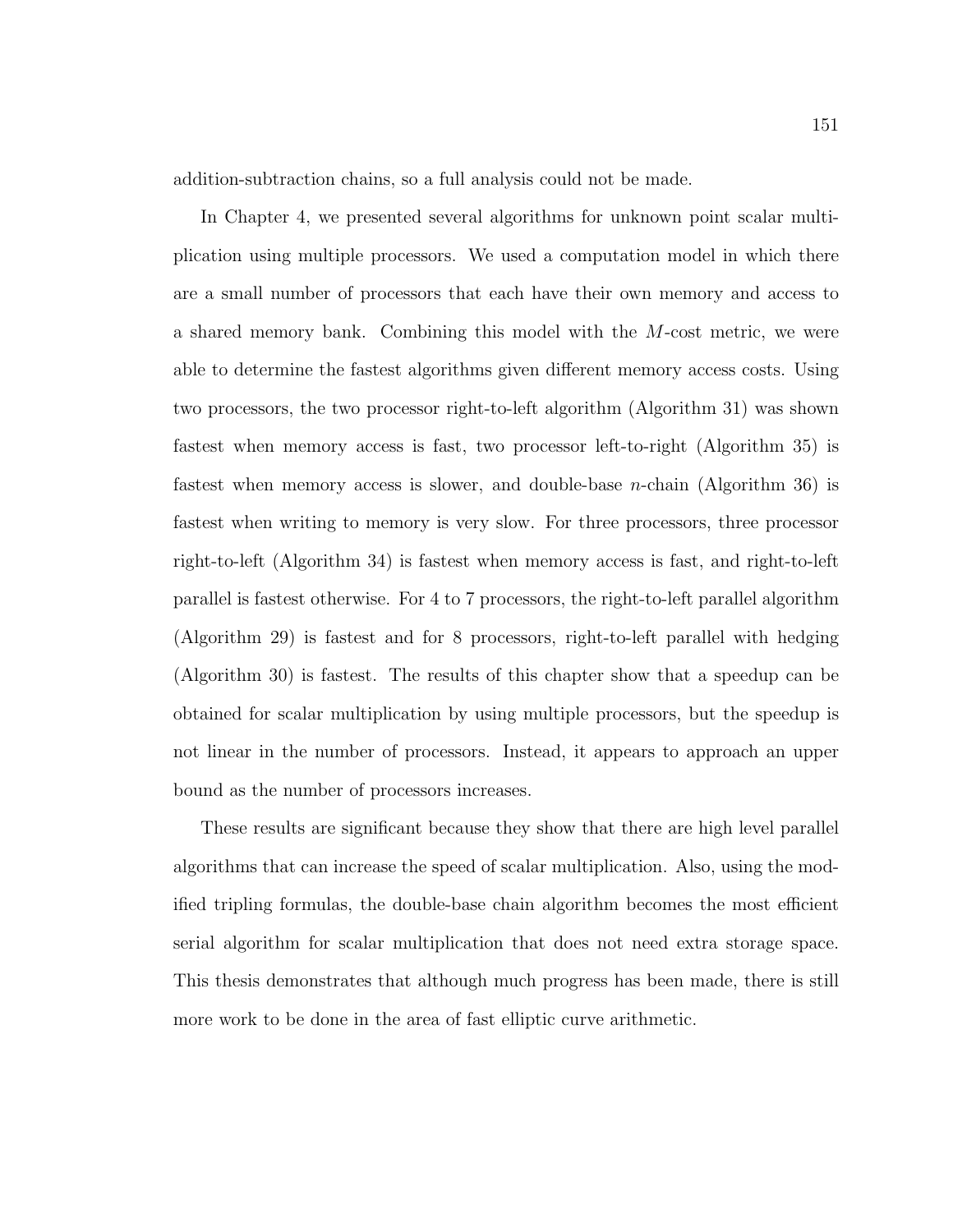# 5.1 Further Work

In this section, we will examine several topics that are relevant to elliptic curve arithmetic and ECC but were not examined in this thesis.

## 5.1.1 Simultaneous Multiplication

One operation that we did not discuss in this thesis is simultaneous scalar multiplication. Simultaneous multiplication is a specialized algorithm for computing  $aP + bQ$ that is used in signature verification, for example ECDSA [46]. We now briefly mention some of the standard techniques for performing simultaneous multiplication and discuss further avenues of study.

In some elliptic curve signature schemes, the value  $aP + bQ$  needs to be computed, where  $a, b \in \mathbb{N}$  and  $P, Q$  are points on an elliptic curve. One method that was suggested by ElGamal [32] is what is often referred to as Shamir's trick. The idea is similar to that of the left-to-right binary algorithm. NAF representations  $(a_{k-1}, \ldots, a_0), (b_{k-1}, \ldots, a_0)$  of a and b are taken (padding a or b with zeros if necessary), and the points  $P + Q$ ,  $P - Q$ ,  $-P - Q$  are precomputed. The algorithm begins by examining the highest order digits of  $a$  and  $b$ , and setting an accumulator  $R = a_{k-1}P + b_{k-1}Q$ . The algorithm proceeds by doubling the accumulator and adding  $a_iP + b_iQ$  for each i from  $k - 2$  down to 0.

We now discuss the current methods for encoding the digits of  $P$  and  $Q$  to increase the efficiency of Shamir's trick. The joint sparse form is an optimal signed encoding that reduces the average number of digits in which  $(a_i, b_i) \neq (0, 0)$ . Interleaving is a method that allows window NAF and other techniques to be combined by performing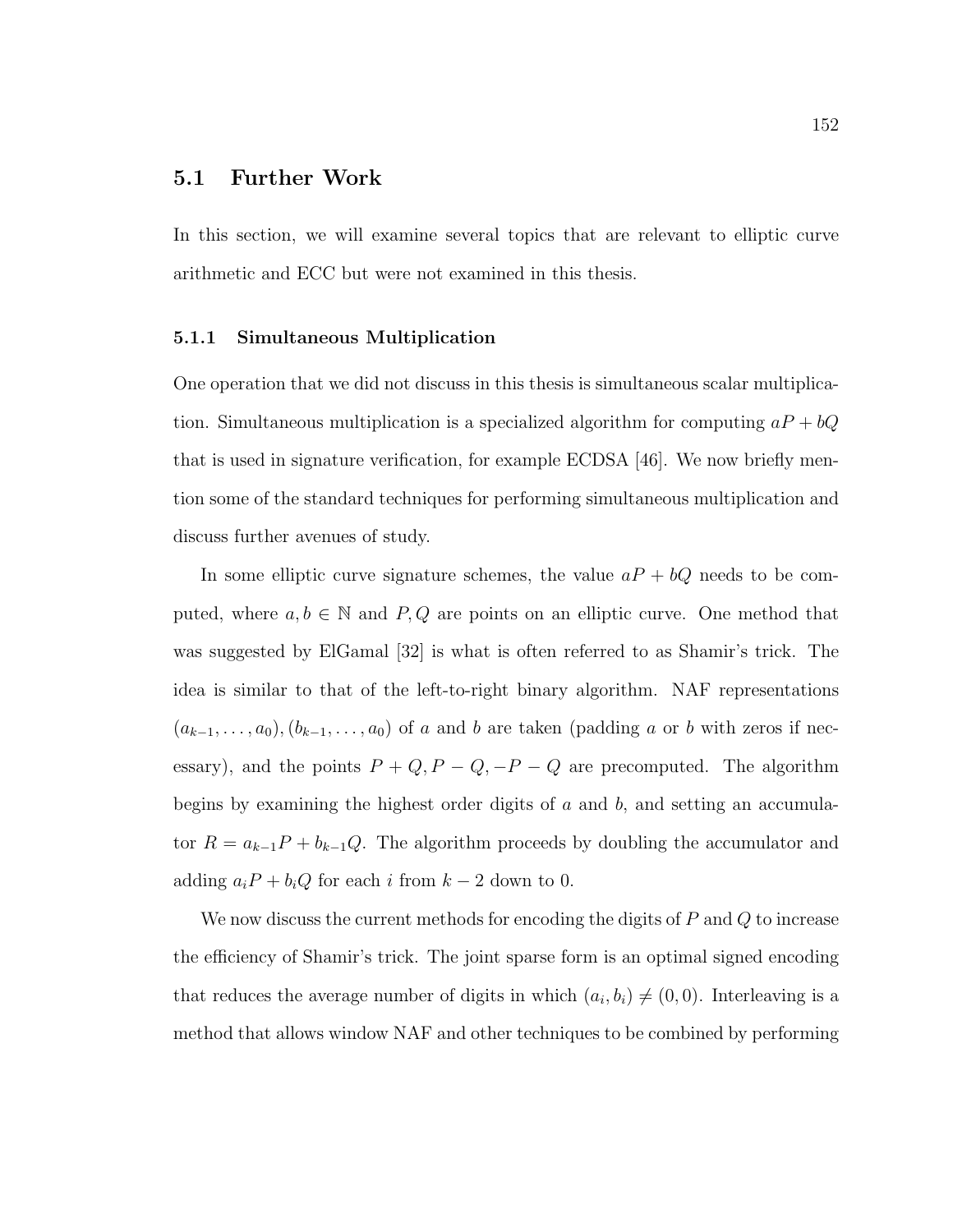the doublings jointly.

## Joint Sparse Form

For simplicity, we write the NAF representations of a and b jointly in a  $2 \times n$  coefficient matrix:

$$
\left(\begin{array}{c}a\\b\end{array}\right)=\left(\begin{array}{cccc}a_{k-1}&\ldots&a_0\\b_{k-1}&\ldots&b_0\end{array}\right).
$$

The non-zero columns of this matrix correspond to additions when computing the joint scalar multiplication. The joint sparse form is a representation of the two integers chosen to minimize the number of non-zero columns. The following definition was introduced by Solinas [90].

**Definition 5.1.1.** The joint sparse form (or JSF) of the *l*-bit integers a and b is a representation of the form

$$
\left(\begin{array}{c}a\\b\end{array}\right)=\left(\begin{array}{cccc}a_{k-1}&\ldots&a_0\\b_{k-1}&\ldots&b_0\end{array}\right)
$$

such that  $a_i, b_i \in \{0, \pm 1\}$  and

- 1. At least one of any three consecutive columns is zero.
- 2. Consecutive terms in a row do not have opposite signs.
- 3. If  $a_{j+1}a_j \neq 0$  then  $b_{j+1} \neq 0$  and  $b_j = 0$ .

Note that the JSF of two given integers is unique and the average number of non-zero columns is  $k/2$ . There is also a variant on the JSF called *simple JSF* that is due to Grabner et al. [40] that is easier to compute in practice.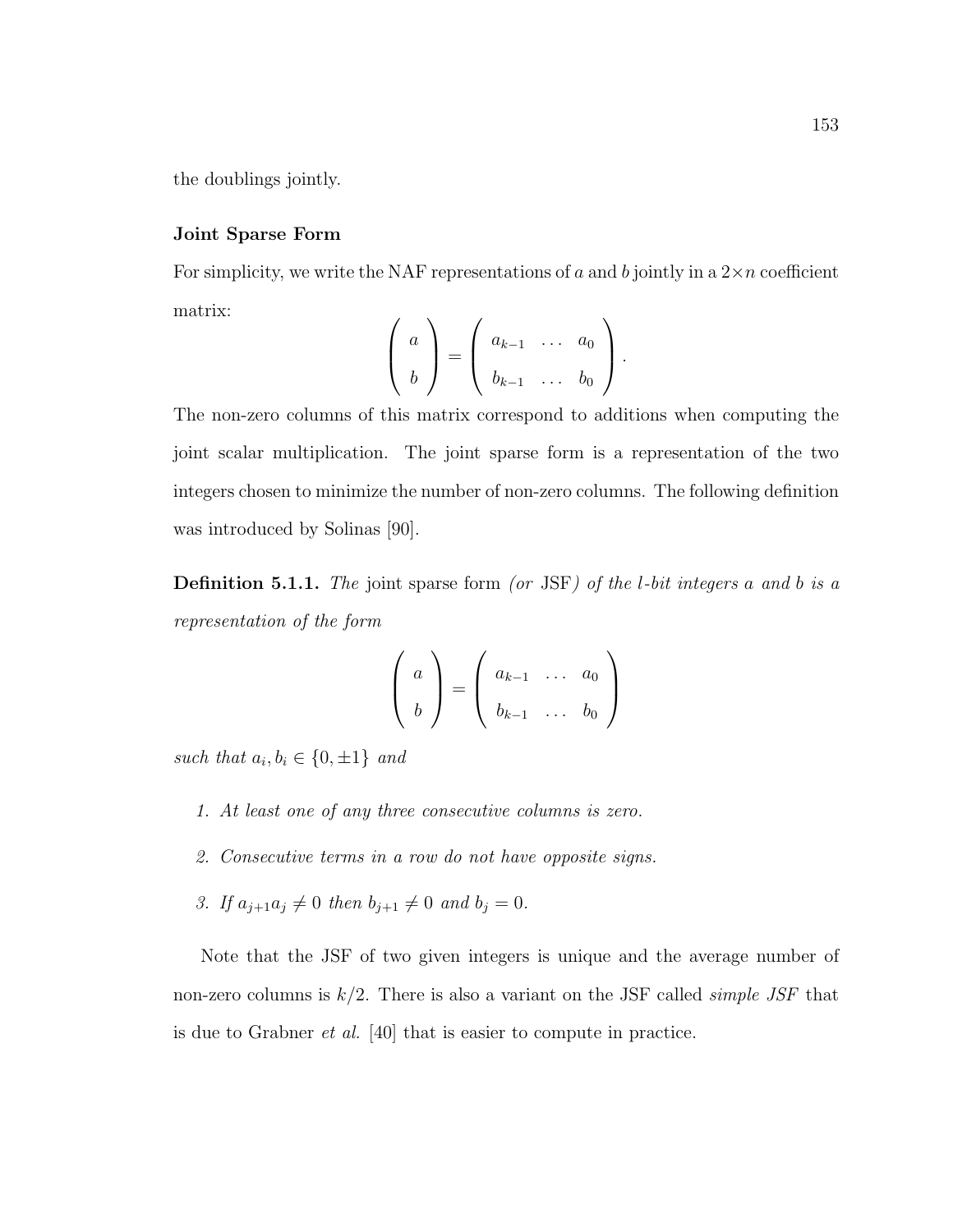## Interleaving

Interleaving is a method for simultaneous multiplication in which window methods are used for computing additions and doublings jointly. It is due to Gallant et al.  $[37]$  and Möller  $[69]$ .

Suppose  $a$  and  $b$  have base 2 representations

$$
a = (a_{k-1}, \ldots, a_0)_2, \quad b = (b_{l-1}, \ldots, b_0)_2
$$

where the coefficients  $a_i \in A$ ,  $b_i \in B$  and  $A$ ,  $B$  are specific digit sets. These representations can be taken from window NAF, fractional window or other representations. Interleaving involves precomputing all the multiples of  $P$  in  $A$  and all the multiples of Q in B, and then applying Shamir's trick. Interleaving is discussed in Hankerson et al. [43, Sec. 3.3.3].

#### Further Research

It would be useful to have a full analysis of the JSF and interleaving algorithms for elliptic curve scalar multiplication in order to do a full analysis signature verification by comparing different multiple point multiplication algorithms.

There are possible generalizations of the JSF that have yet to be fully explored, including window and fractional window analogues. There is also work to be done to create efficient parallel versions of multiple point multiplication. Another potentially relevant issue specific to ECDSA [46] is finding algorithms for computing  $aP + bQ$ when one or both of the points are known.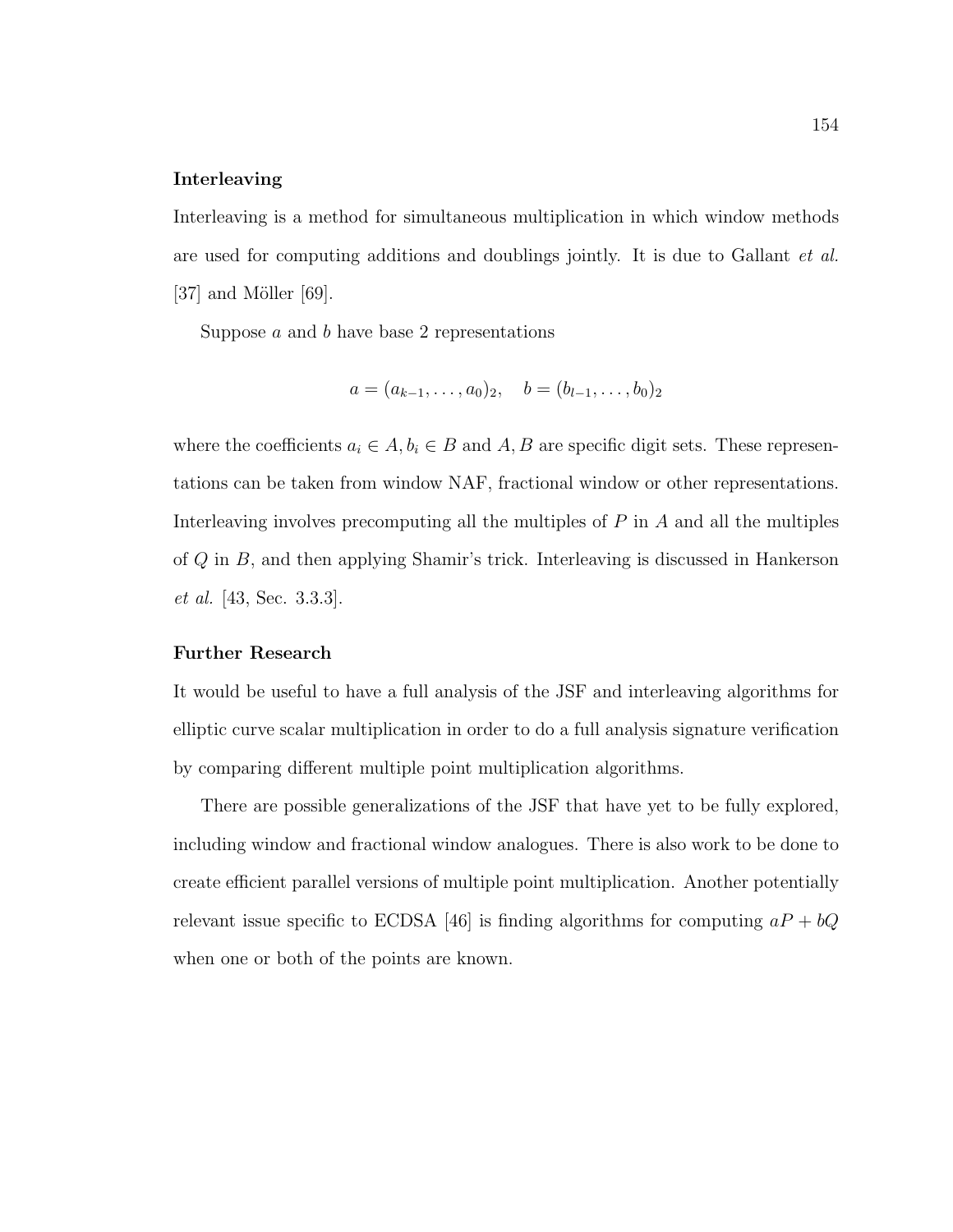## 5.1.2 Side Channel Attacks

Another point of interest that was briefly mentioned but not discussed in detail is the issue of side channel attacks. This has become a popular area of research in recent years. Implementations of cryptographic algorithms can be susceptible to leaking data through what are called side channels.

An overview of side-channel attacks on curves and their countermeasures can be found in a report by Avanzi [5]. We briefly discuss the different types of side channel attacks and describe a number of available mathematical solutions.

### Simple Power Analysis

Power analysis is a technique in which the power consumption of a cryptographic device is measured while it is in use in order to determine the secret key, first introduced by Kocher et al. [56]. With statistical tools, the information obtained from the raw power consumption graph is used to determine which operations were performed by the device. A simple power analysis attack involves analyzing the power trace of one cryptographic operation.

Since different operations (multiplication, addition, cyclic shift, etc.) require different amounts of power, an attacker may be able to derive information about the operation performed. For example, in binary scalar multiplication, a sequence of additions and doublings is performed based on the binary representation of the scalar multiple. If an attacker can distinguish the power curve of an addition from a doubling, he can determine the sequence of operations performed and hence the binary representation of the secret key.

One possible countermeasure to this attack is the introduction of dummy elliptic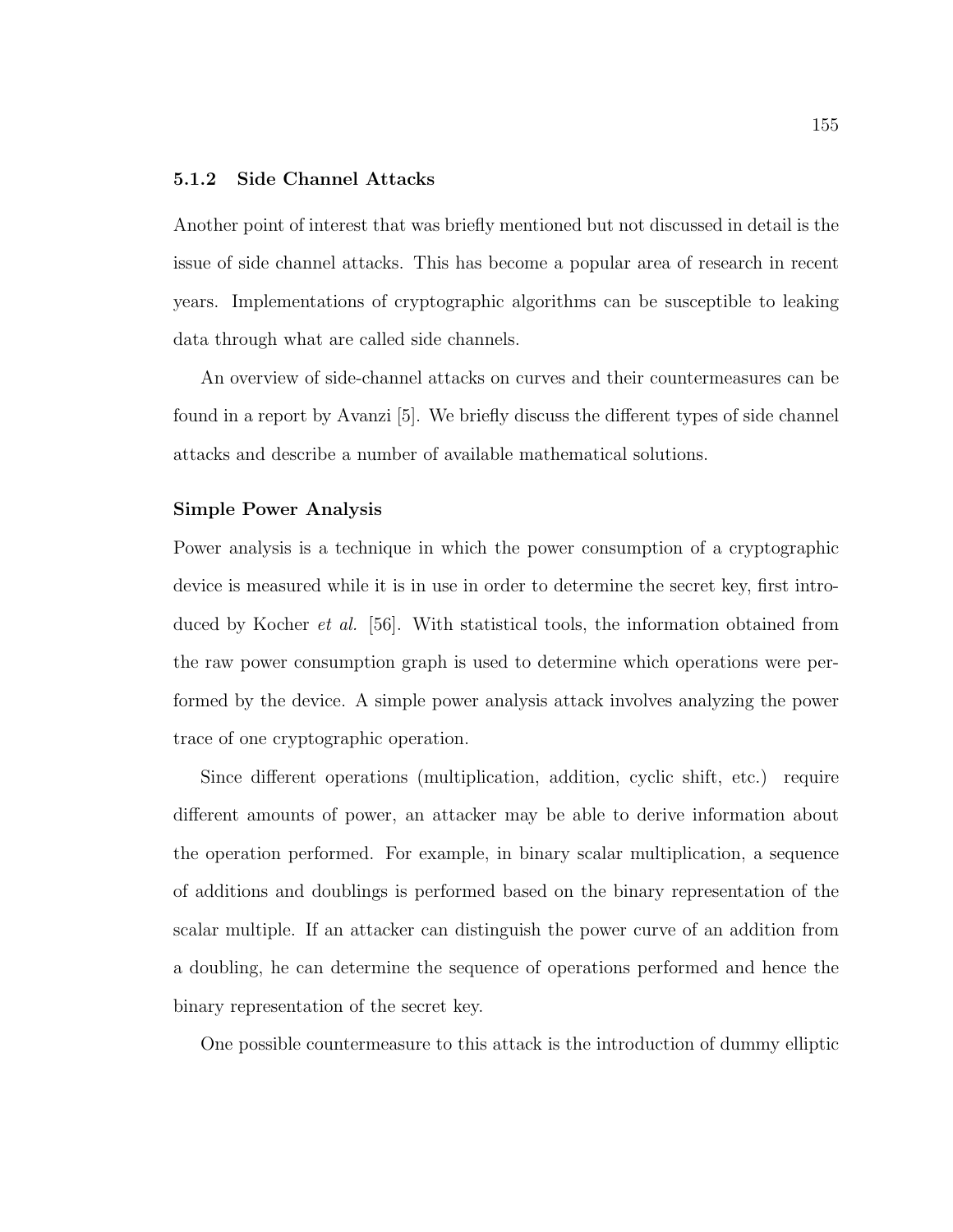curve operations. The simplest version of this is the double-and-always-add algorithm. This is similar to the double-and-add algorithm, except that when a zero digit occurs, a dummy addition is performed. This causes the power curve to look like an alternating sequence of doubles and additions. Lange mentions a method of Giessmann [6, page 689] for introducing dummy operations to the NAF method that does not introduce as many additions.

There are related methods that do not require dummy operations but present the same sequence of elliptic curve operations to a side channel attacker. The Montgomery ladder method presented in Section 4.3.10 is one of these methods. Möller [70] also presented some ideas based on windowing methods for which there is no digit 0 in the digit set. Okeya and Tagagi [82] achieve expansions without the digit 0 in a window NAF type expansion.

Another countermeasure is the introduction of dummy *finite field* operations. Chevallier-Mames et al. [17] introduced the concept of side-channel atomicity. In side channel atomicity, instead of making the sequence of elliptic curve operations uniform, each operation is split up into a number of identical blocks. To a sidechannel attacker, a sequence of operations made up of atomic blocks looks uniform.

Brier *et al.* [15] presented a set of unified formulas for addition and doubling. Using these formulas, addition and doubling are indistinguishable in terms of simple power analysis. Joye and Quisquater [47] examined similar unified formulas for Hessian curves, and Liardet and Smart [62] examined such formulas in the Jacobi model.

The simplest and least costly mathematical defence against simple power analysis seems to be that of side-channel atomicity, since it only introduces a few field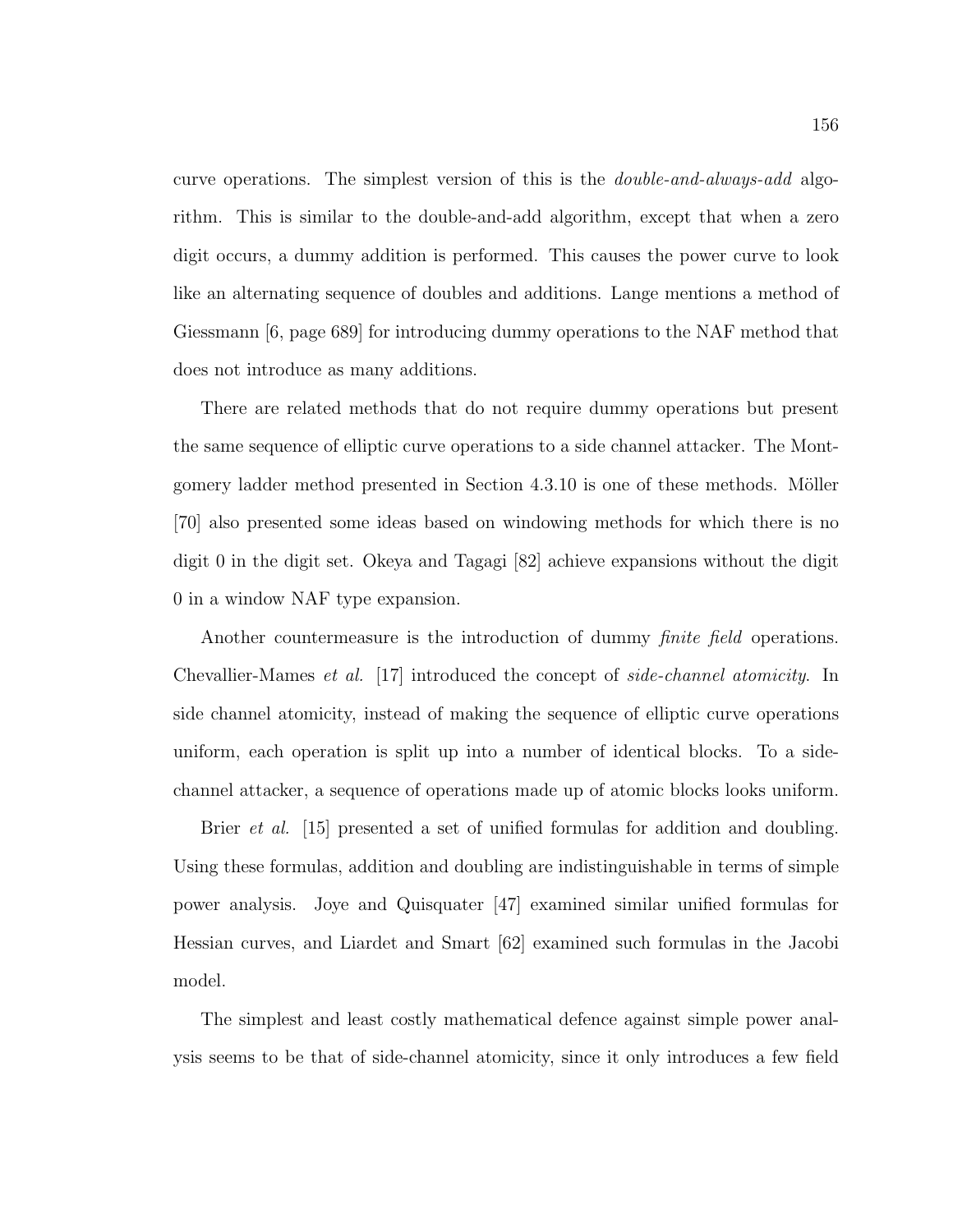additions and no multiplications to the formulas for Jacobian, Chudnovsky Jacobian, and mixed affine-Jacobian operations.

## Differential Side Channel Attacks

Differential power analysis was also introduced by Kocher et al. [56] and involves taking a large number of power traces of a cryptographic device in order to determine information about the secret key.

To defend against differential power analysis, the representation of the scalar must be varied from one execution to another. This makes the information obtained from each operation unrelated, diffusing the effect of differential attacks to obtain information.

Coron's first countermeasure [22] is a method for varying the scalar as long as the group order is known. If l is the group order and  $k_1, k_2$  are random integers, then  $kP = (k + k_1 + k_2l)P - k_1P$ . The performance penalty is linear in the bit-lengths of  $k_1$  and  $k_2$ .

Coron's second countermeasure  $[22]$  is called blinding of group elements. Let k be the hidden exponent, and store  $(Q, kQ)$  for a set of points Q. To compute  $kP$ , compute  $k(Q + P) - kQ$  for some stored Q. Changing Q each time ensures that the computation of  $kP$  is hidden. The cost is two additions.

Projective randomization is another technique by which the base point is given in Jacobian (or projective) coordinates  $(X:Y:Z)$  and replaced with an equivalent element  $(\lambda^2 X : \lambda^3 Y : \lambda Z)$  (or  $(\lambda X : \lambda Y : \lambda Z)$ , respectively) for some random  $\lambda$ . See Joye and Tymen [23].

Another option is the randomization of the curve equation. In Section 2.3.1, we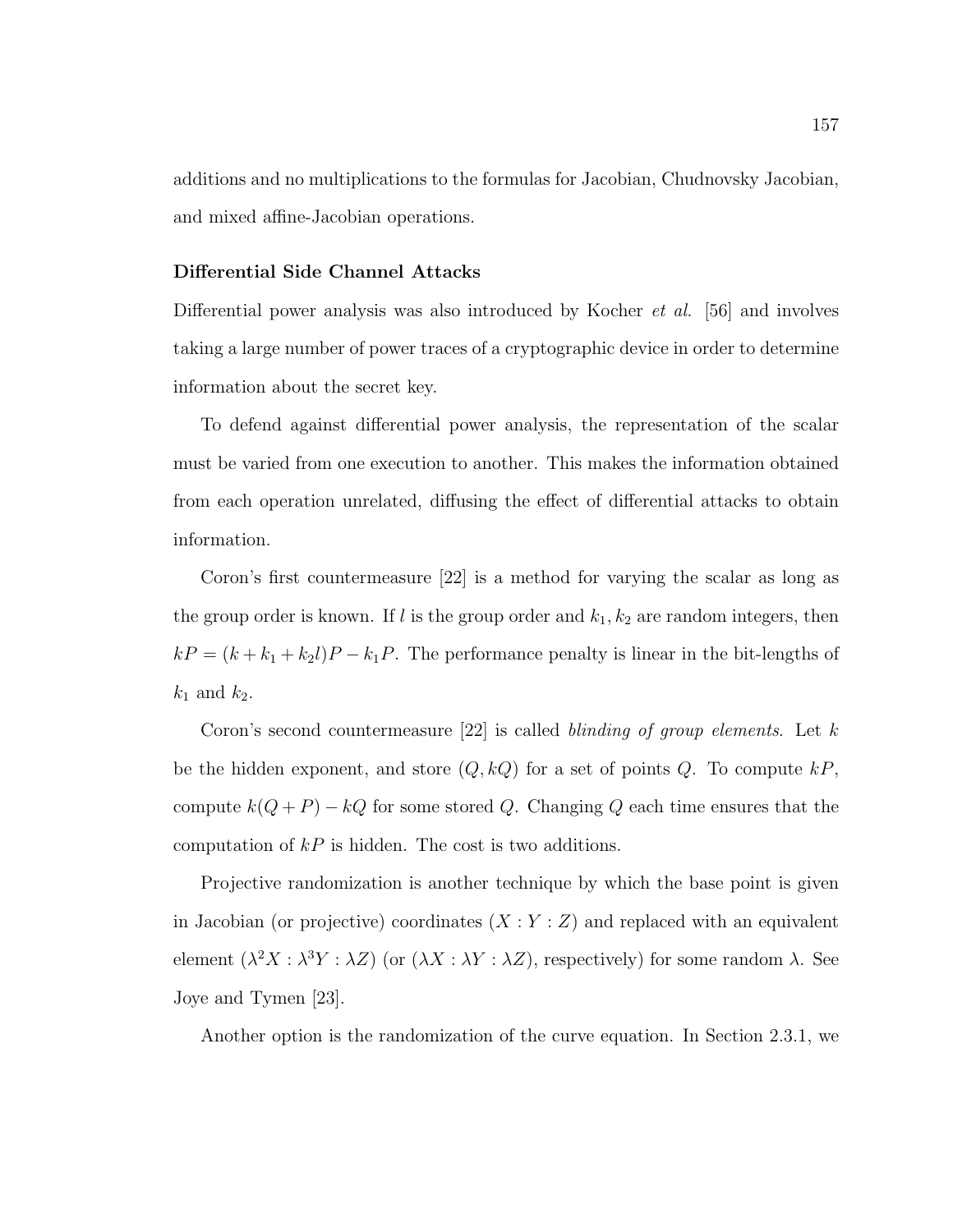discussed curve isomorphism. Joye and Tymen [23] introduced a way to work under a different isomorphic curve equation for each execution of the curve in order to counter differential analysis.

It should be noted that differential side channel analysis requires a large number of power traces of scalar multiplications by the same exponent in order to be effective. In many cryptographic primitives (such as ECDH [96]), the private key is ephemeral and used only once. In these cases, differential side channel analysis is not effective.

#### Other attacks

Simple and differential power analysis attacks are the most common attacks referred to in the literature, but there are many more side-channel attacks. See Cohen et al. [6, Ch. 29] for a details about Goubin type attacks, higher order differential attacks, timing attacks and fault attacks; some of the mathematical countermeasures are also discussed.

## Further Work

There are many possible countermeasures to side channel attacks. Choosing which countermeasure is useful is determined by the implementation, by the protocol, and by the required security parameters. Integrating the computational cost of the side channel protection measures with the cost of the algorithms presented in this thesis is an avenue for further research.

## 5.1.3 Binary Curves

Elliptic curves over prime fields are often preferred to elliptic curves over binary fields for software implementations. The reason is that prime field arithmetic is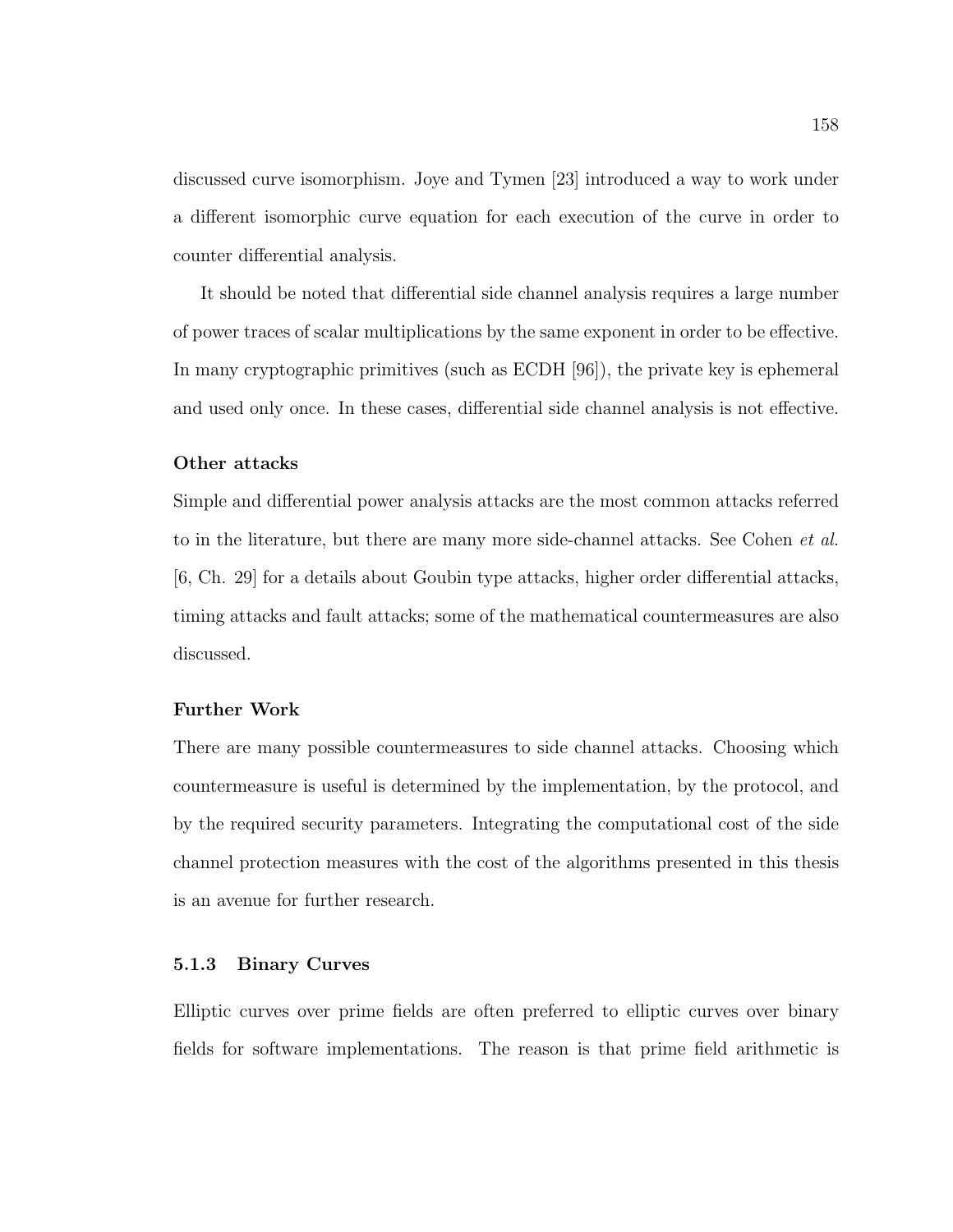often faster than binary field arithmetic in software implementations (see Brown et al. [16] versus Hankerson *et al.* [42]). Binary fields are still in use, however. A useful endeavour would be to revisit the questions of this thesis with a focus on binary field arithmetic.

One major difference to the prime field scenario is the ratios of the time it takes for finite field operations in binary field arithmetic. The relative speed of multiplication, squaring and inversion is different in binary fields: rather than  $S = 0.8M$ , and  $I =$ 80*M*, in binary fields the ratios are closer to  $S = 0.1M$ , and  $I = 8M$ . For these ratios, squaring cost can be neglected.

Chapter 2 provided a general introduction to elliptic curves that also applies to binary curves up to Section 2.3.3. The general group law formulas (2.10) and (2.11) can be customized for elliptic curves over binary fields. Projective coordinates (López-Dahab [66]) are also useful for binary curves; however, they are not always preferable because affine coordinates are competitive with the low cost of inversion.

Most of the algorithms in Chapter 3 are generic in the sense that they do not require the elliptic curve to be defined over a prime field. The choices for coordinate systems and the field cost analysis could be redone for binary fields. The same could be done for many of the algorithms from Chapter 4.

#### 5.1.4 Parallelization

The algorithms in Chapter 4 are essentially generic, and rely on properties about the speed of doubling and addition. Most of this framework could possibly be improved in some ways. For example, the parallel precomputation algorithm on two, four or eight processors could be combined with a version of the right-to-left parallel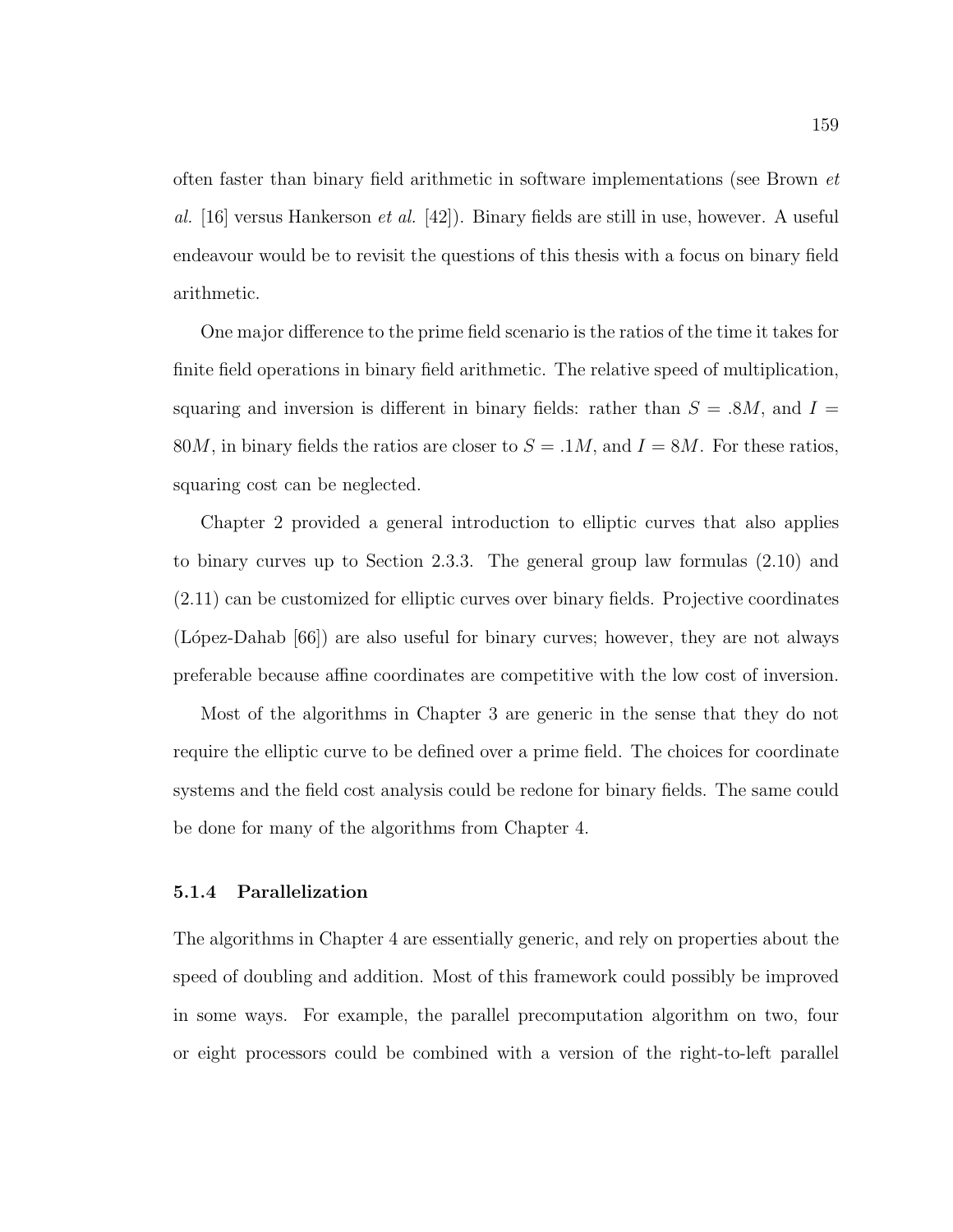algorithm modified to use window NAF.

A possible two-processor parallel system could be derived from a radix-2 system for integers, so that the higher order digits are small and grow progressively larger towards the lower order digits. The first processor would do the work of the precomputation by computing multiples of the base point while the other processor would compute the scalar multiple of the point using the left-to-right binary algorithm, reading precomputed points from shared memory as needed. Since the digits are initially small and grow progressively larger, the points will have been precomputed by the time they are needed to add to the total.

Chapter 4 only dealt with algorithms for unknown point scalar multiplication. There is potential to parallelize known point methods such as the comb method.

We have not dealt with parallelizing elliptic curve scalar multiplication on a lower level although there have been some successful attempts to do this in the literature. Mishra et al. [68] introduced a method for pipelining the elliptic curve operations on two processors. Aoki et al. [3] introduced algorithms to reduce the computation time of certain elliptic curve operations using SIMD operations. One avenue of research is to combine low level parallelizations with the high level parallel algorithms from Chapter 4.

Another aspect that we have not examined is the implementation of these parallel algorithms. Our analysis of the parallel algorithms in Chapter 4 is based on many assumptions about the parallel model. It would be interesting to implement the algorithms from Chapter 4 in order to see if estimates for  $s_1$  can be obtained and how well the theoretical assumptions bear out in reality.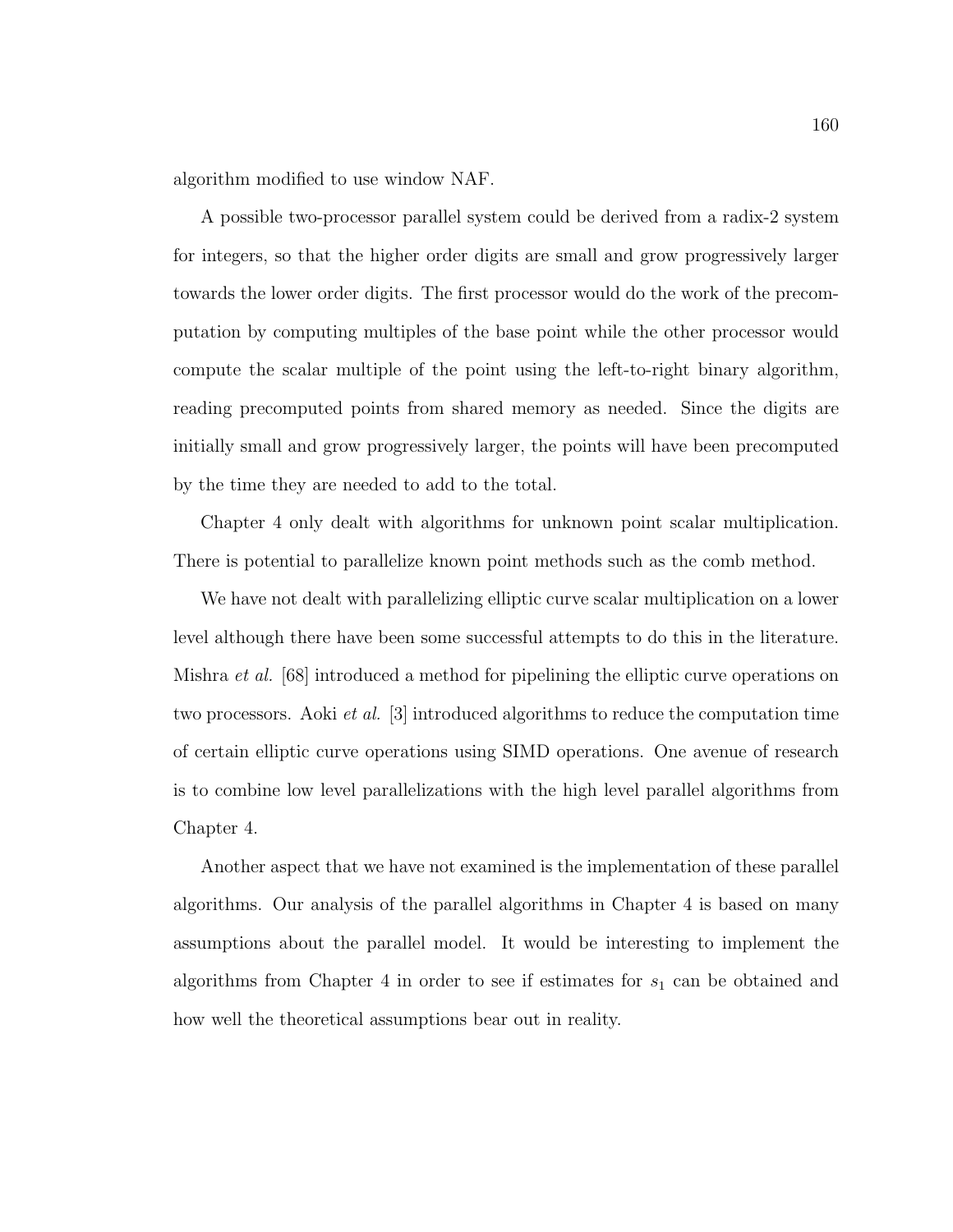# Bibliography

- [1] L. M. Adleman and H. W. Lenstra, Finding irreducible polynomials over finite fields, STOC '86: Proceedings of the eighteenth annual ACM symposium on Theory of computing (New York, NY, USA), ACM Press, 1986, pp. 350–355.
- [2] G. M. Amdahl, Validity of the single processor approach to achieving large scale computing capabilities, Proc. AFIPS, vol. 30, 1967, pp. 483–485.
- [3] K. Aoki, F. Hoshino, T. Kobayashi, and H. Oguro, Elliptic curve arithmetic using SIMD, ISC '01: Proceedings of the 4th International Conference on Information Security (London, UK), Springer-Verlag, 2001, pp. 235–247.
- [4] M. Artin, Algebra, Prentice Hall, 1991.
- [5] R. Avanzi, Side channel attacks on implementations of curve-based cryptographic primitives, preprint, http://eprint.iacr.org/2005/017/, 2005.
- [6] R. M. Avanzi, H. Cohen, C. Doche, G. Frey, T. Lange, K. Nguyen, and F. Vercauteren, Handbook of Elliptic and Hyperelliptic Curve Cryptography, Chapman and Hall/CRC, 2006.
- [7] D. Bailey and C. Paar, Optimal extension fields for fast arithmetic in public-key algorithms, Advances in Cryptology – CRYPTO '98, Lecture Notes in Computer Science, vol. 1462, 1998, pp. 472–485.
- [8] P. Barrett, Implementing the Rivest, Shamir and Adleman public key encryption algorithm on a standard digital signal processor, Proceedings on Advances in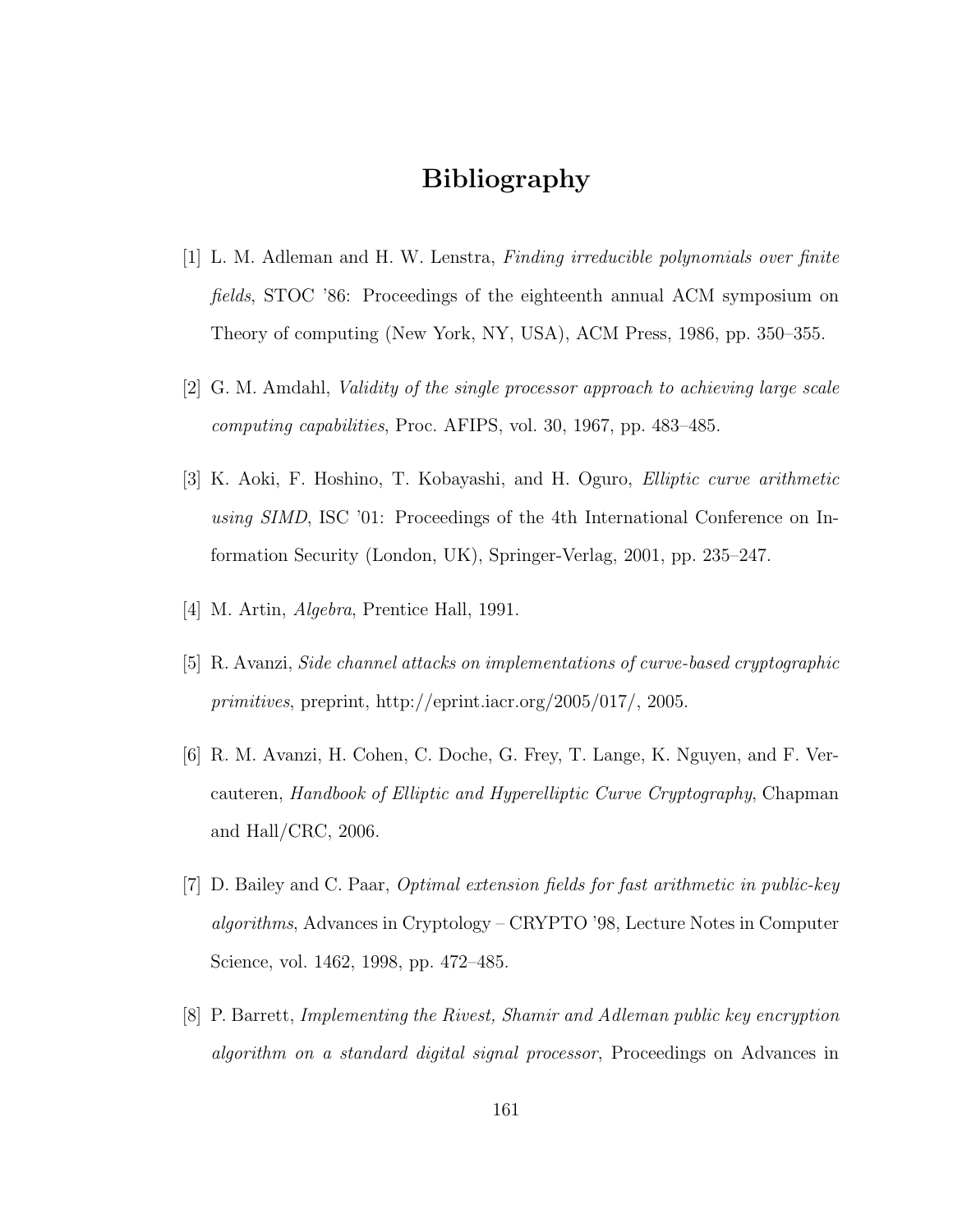Cryptology—CRYPTO '86 (London, UK), Lecture Notes in Computer Science, vol. 263, Springer-Verlag, 1987, pp. 311–323.

- [9] M. Bellare and P. Rogaway, Minimizing the use of random oracles in authenticated encryption schemes, Information and Communications Security '97, vol. 1334, Lecture Notes in Computer Science, no. 188, 1997, pp. 1–16.
- [10] F. Bergeron, J. Berstel, and S. Brlek, *Efficient computation of addition chains*, J. Théor. Nombres Bordeaux **6** (1994), 21–38.
- [11] F. Bergeron, J. Berstel, S. Brlek, and C. Duboc, Addition chains using continued fractions, J. Algorithms 10 (1989), no. 3, 403–412.
- $[12]$  V. Berthé and L. Imbert, On converting numbers to the double base number system, Advanced Signal Processing Algorithms, Architecture and Implementations XIV, Proceedings of SPIE, vol. 5559, 2004, pp. 70–78.
- [13] W. Bosma, *Signed bits and fast exponentiation*, J. Théor. Nombres Bordeaux 13 (2001), 27–41.
- [14] E. F. Brickell, D. M. Gordon, K. S. McCurley, and D. B. Wilson, Fast exponentiation with precomputation, Advances in Cryptology - EUROCRYPT '92, Lecture Notes in Computer Science, vol. 657, 1992, pp. 200–217.
- [15] E. Brier, I. Déchène, and M. Joye, Unified point addition formulae for elliptic curve cryptosystems, Embedded Cryptographic Hardware: Methodologies and Architectures (2004), 247–256.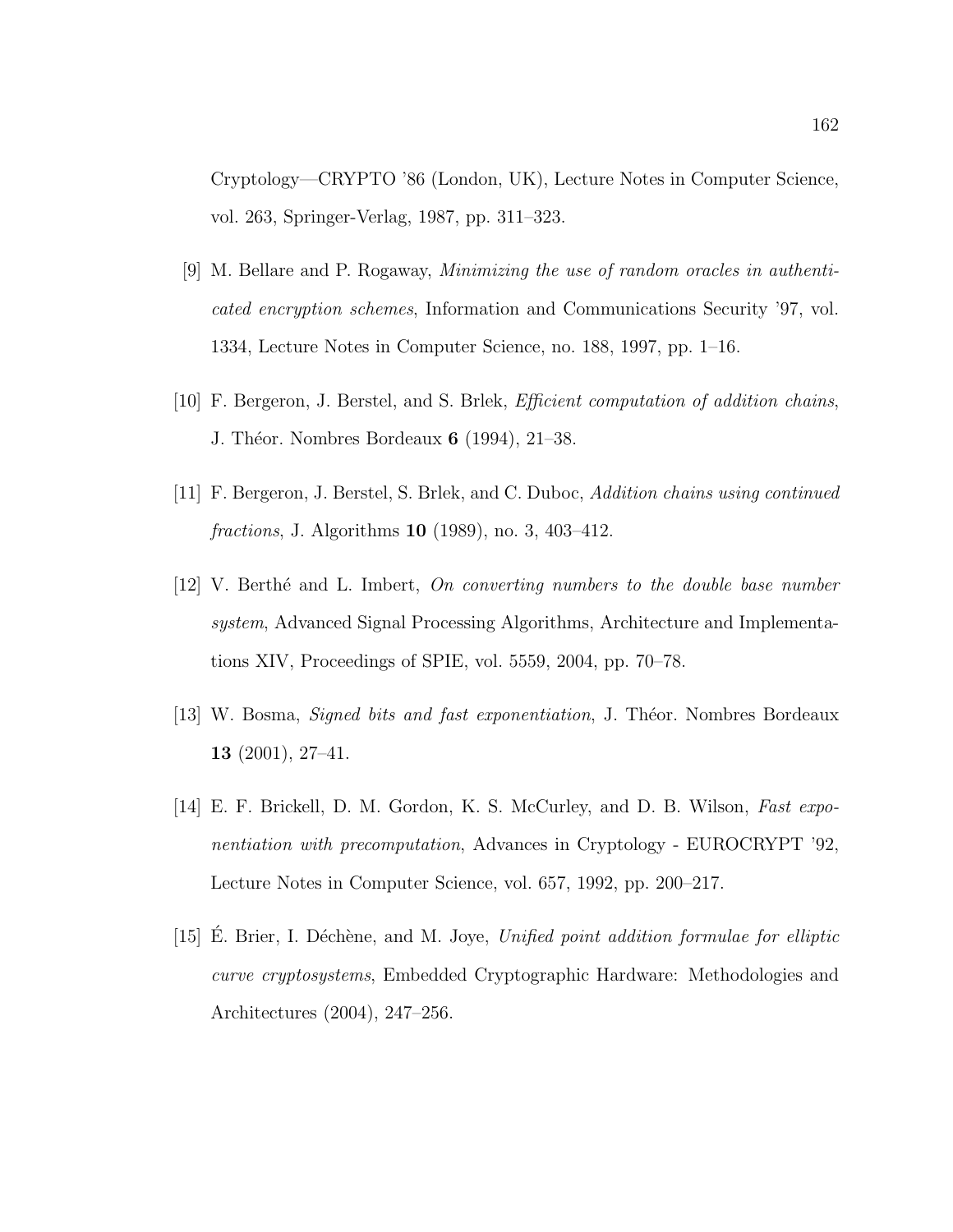- [16] M. Brown, D. Hankerson, J. L´opez, and A. Menezes, Software implementation of the NIST elliptic curves over finite fields, Lecture Notes in Computer Science, vol. 1965, 2001, pp. 250–265.
- [17] B. Chevallier-Mames, M. Ciet, and M. Joye, Low-cost solutions for preventing simple side-channel analysis: Side-channel atomicity, IEEE Trans. on Computers 53 (2004), 760–768.
- [18] D. Chudnovsky and G. Chudnovsky, Sequences of numbers generated by addition in formal groups and new primality and factoring tests, Advances in Applied Mathematics 6 (1987), 385–434.
- [19] M. Ciet, M. Joye, K. Lauter, and P. Montgomery, Trading inversions for multiplications in elliptic curve cryptography, Designs, Codes and Cryptography 39  $(2006)$ , no. 2,  $189 - 206$ .
- [20] H. Cohen, A Miyaji, and T. Ono, Efficient elliptic curve exponentiation using mixed coordinates, Advances in Cryptology – ASIACRYPT '98: International Conference on the Theory and Application of Cryptology, Lecture Notes in Computer Science, vol. 1514, January 1998, p. 51.
- [21] P. G. Comba, Exponentiation cryptosystems on the IBM PC, IBM Syst. J. 29 (1990), no. 4, 526–538.
- [22] J.-S. Coron, Resistance against differential power analysis for elliptic curve cryptosystems, Cryptographic Hardware and Embedded Systems – CHES '99, Lecture Notes In Computer Science, vol. 1717, 1999, pp. 392–402.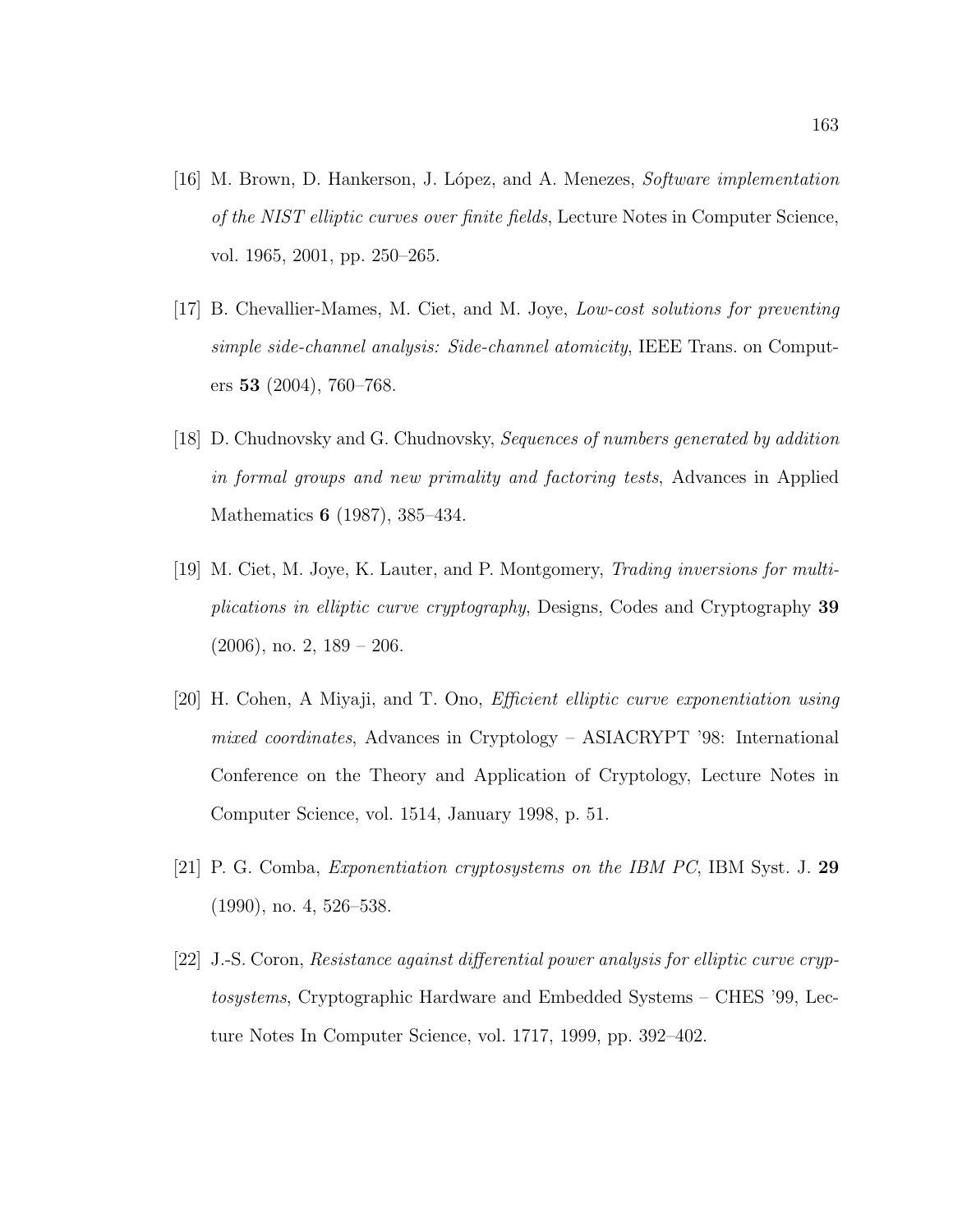- [23]  $\_\_\_\_\_\$ gainst differential analysis for elliptic curve cryptography  $- An algebraic approach, Cryptographic Hardware and Embedded Systems –\n$ CHES '99, Lecture Notes In Computer Science, vol. 2162, 2002, pp. 377–390.
- [24] R. Crandall, Method and apparatus for public key exchange in a cryptographic system, United States Patent 5, 159, 632, Oct. 27th 1992.
- [25] R. Crandall and C. Pomerance, Prime Numbers, A Computational Perspective, Springer-Verlag, Berlin, 2001.
- [26] J.-F. Dhem, Design of an efficient public key cryptographic library for RISCbased smart cards, Ph.D. thesis, Université Catholique de Louvain-la-Neuve, Belgique, 1998.
- [27] W. Diffie and M. Hellman, New directions in cryptography, IEEE Transactions on Information Theory 22 (1976), 644–654.
- [28] V. Dimitrov, L. Imbert, and P. K. Mishra, Efficient and secure elliptic curve point multiplication using double-base chains, Advances in Cryptology – ASI-ACRYPT '05, Lecture Notes In Computer Science, vol. 3788, 2005, pp. 59–78.
- [29] V. Dimitrov, G. Jullien, and W. Miller, An algorithm for modular exponentia*tion*, Information Processing Letters  $66$  (1998), no. 3, 155–159.
- [30]  $\_\_\_\_\_\$ neory and applications of the double base number system, IEEE Transactions on Computers 48 (1999), no. 10, 1098–1106.
- [31] K. Eisenträger, K. Lauter, and P. Montgomery, Fast elliptic curve arithmetic and improved weil pairing evaluation, Topics in Cryptography–CT-RSA 2003,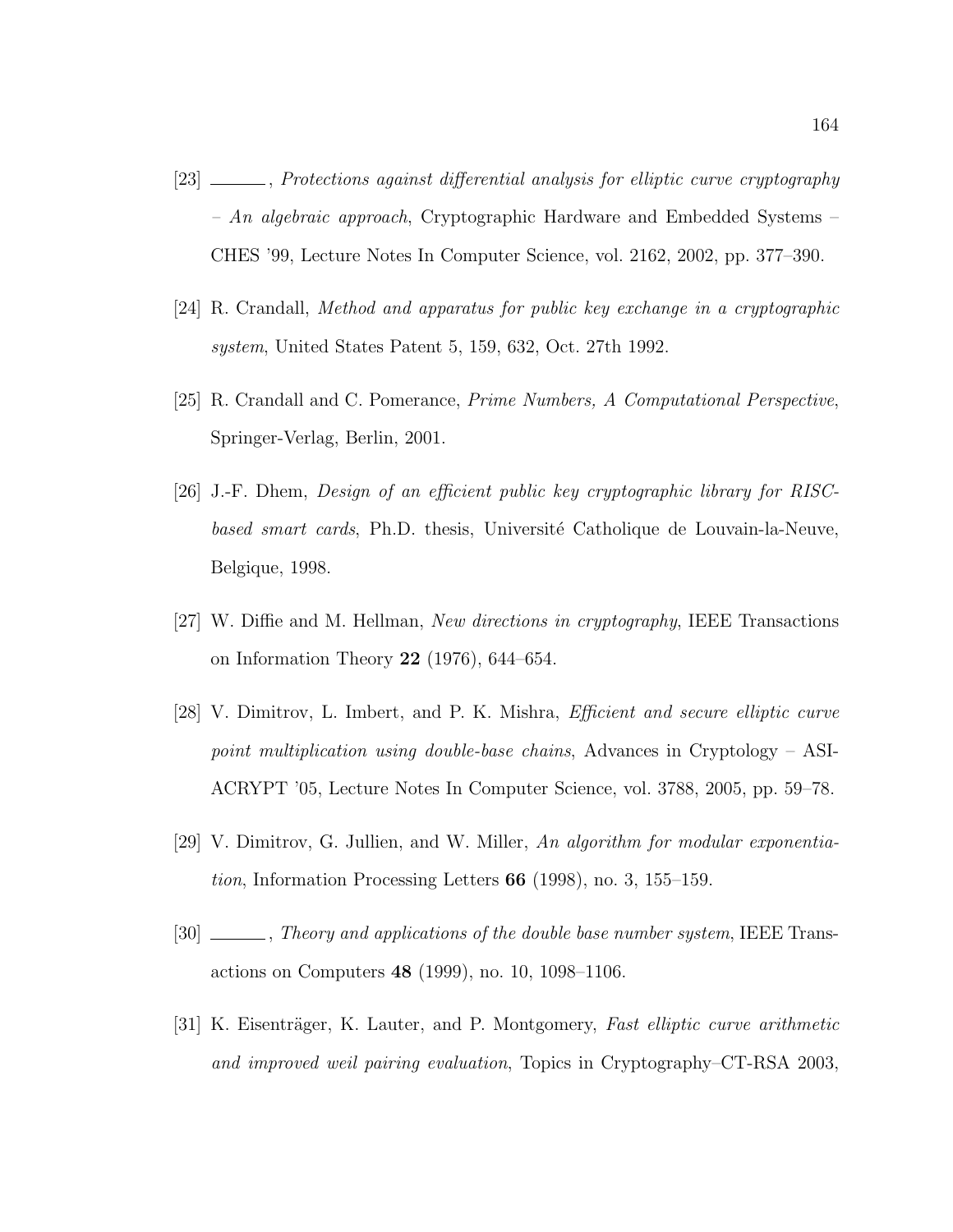vol. 2612, Lecture Notes in Computer Science, no. 230, 2003, pp. 343–354.

- [32] T. ElGamal, A public key cryptosystem and a signature scheme based on discrete  $logarithms$ , IEEE Trans. Inform. Theory IT-31 (1985), 469–472.
- [33] E. Fujisaki and T. Okamoto, Secure integration of asymmetric and symmetric encryption schemes, Advances in Cryptology–CRYPTO '99, vol. 1666, Lecture Notes in Computer Science, no. 480, 1999, pp. 537–554.
- [34] W. Fulton, Algebraic Curves, Benjamin, New York, 1969.
- [35] S. D. Galbraith, Supersingular curves in cryptography, Advances in Cryptology ASIACRYPT 2001, Lecture Notes In Computer Science, vol. 2248, 2001, p. 495.
- [36] S. D. Galbraith and J. McKee, The probability that the number of points on an elliptic curve over a finite field is a prime, J. London Math. Soc.  $63$  (2000), no. 3, 671–684.
- [37] R. Gallant, R. Imbert, and S. Vanstone, Faster point multiplication on elliptic curves with efficient endomorphisms, Advances in Cryptology – CRYPTO 2001, vol. 2139, Lecture Notes in Computer Science, no. 241, 2001, pp. 190–200.
- [38] J. M. G. Garcia and R. M. Garcia, *Parallel algorithm for multiplication on ellip*tic curves, Cryptology ePrint Archive, Report 2002/179, http://eprint.iacr.org.
- [39] D. M. Gordon, A survey of fast exponentiation method, Journal of Algorithms 27 (1998), 129–146.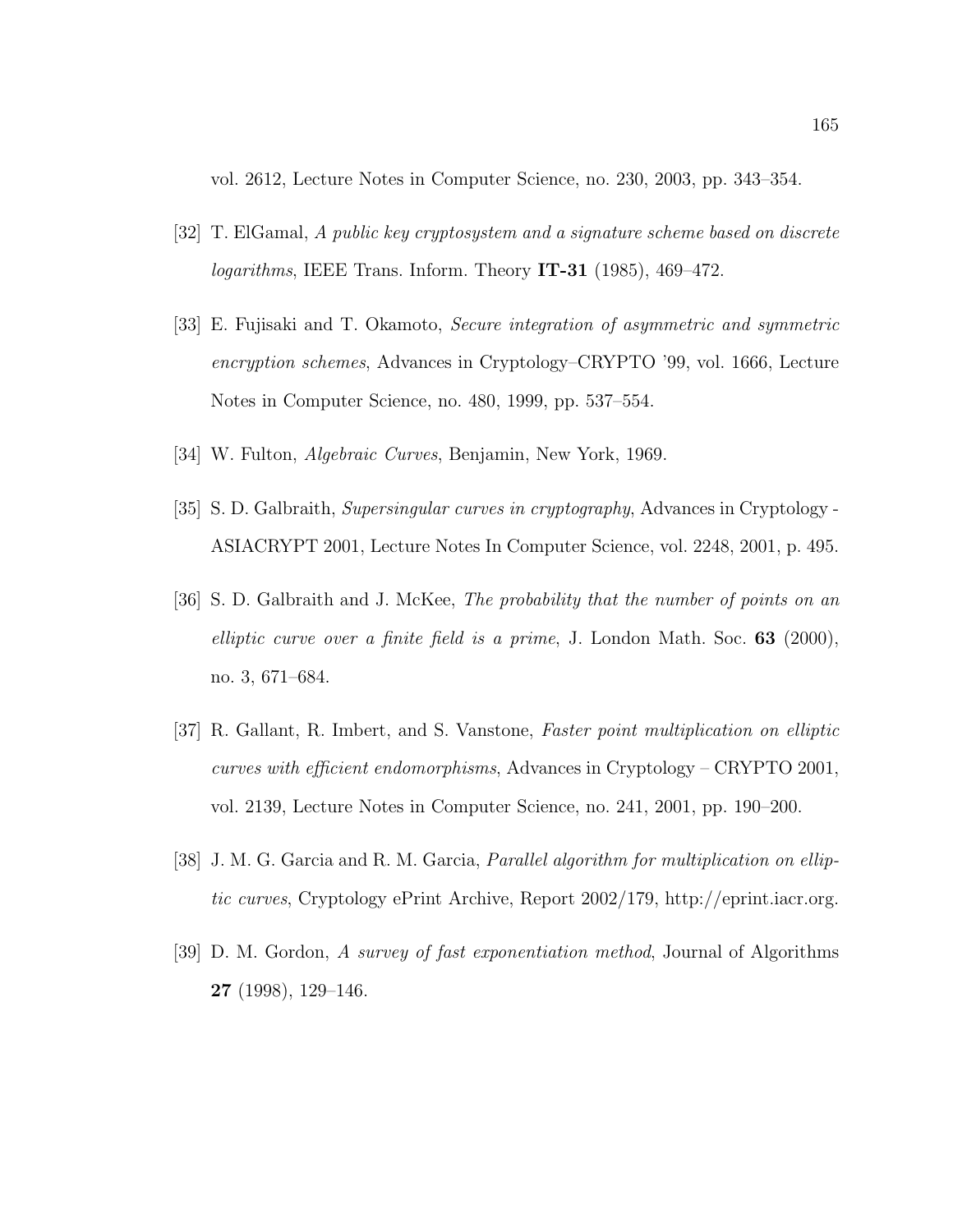- [40] P. Grabner, C. Heuberger, and H. Prodinger, Distribution results for low weight binary representations for pairs of integers, Theorer. Comput. Sci. 319 (2004), 307–331.
- [41] T. Granlund, The GNU multiple precision arithmetic library, http://www.swox.com/gmp, 2004, version 4.1.4.
- [42] D. Hankerson and A. Menezes J. L. Hernandez, Software implementation of elliptic curve cryptography over binary fields, Lecture Notes in Computer Science, vol. 1965, 2001.
- [43] D. Hankerson, A. Menezes, and S. Vanstone, Guide to Elliptic Curve Cryptography, Springer-Verlag New York, Inc., 2004.
- [44] Y. Hitchcock, E. Dawson, A. Clark, and P. Montague, Implementing an efficient elliptic curve cryptosystem over  $GF(p)$  on a smart card, Proc. of 10th Computational Techniques and Applications Conference CTAC-2001, ANZIAM J., vol. 44, 2003, pp. C354–C377.
- [45] K. Ireland and M. Rosen, A Classical Introduction to Modern Number Theory, 2 ed., Springer-Verlag, 1990.
- [46] D. Johnson, A. Menezes, and S. Vanstone, The elliptic curve digital signature algorithm (ECDSA), International Journal of Information Security 1 (2001), 36–63.
- [47] M. Joye and J.-J. Quisquater, Hessian elliptic curves and side-channel attacks, Cryptographic Hardware and Embedded Systems - CHES 2001, Lecture Notes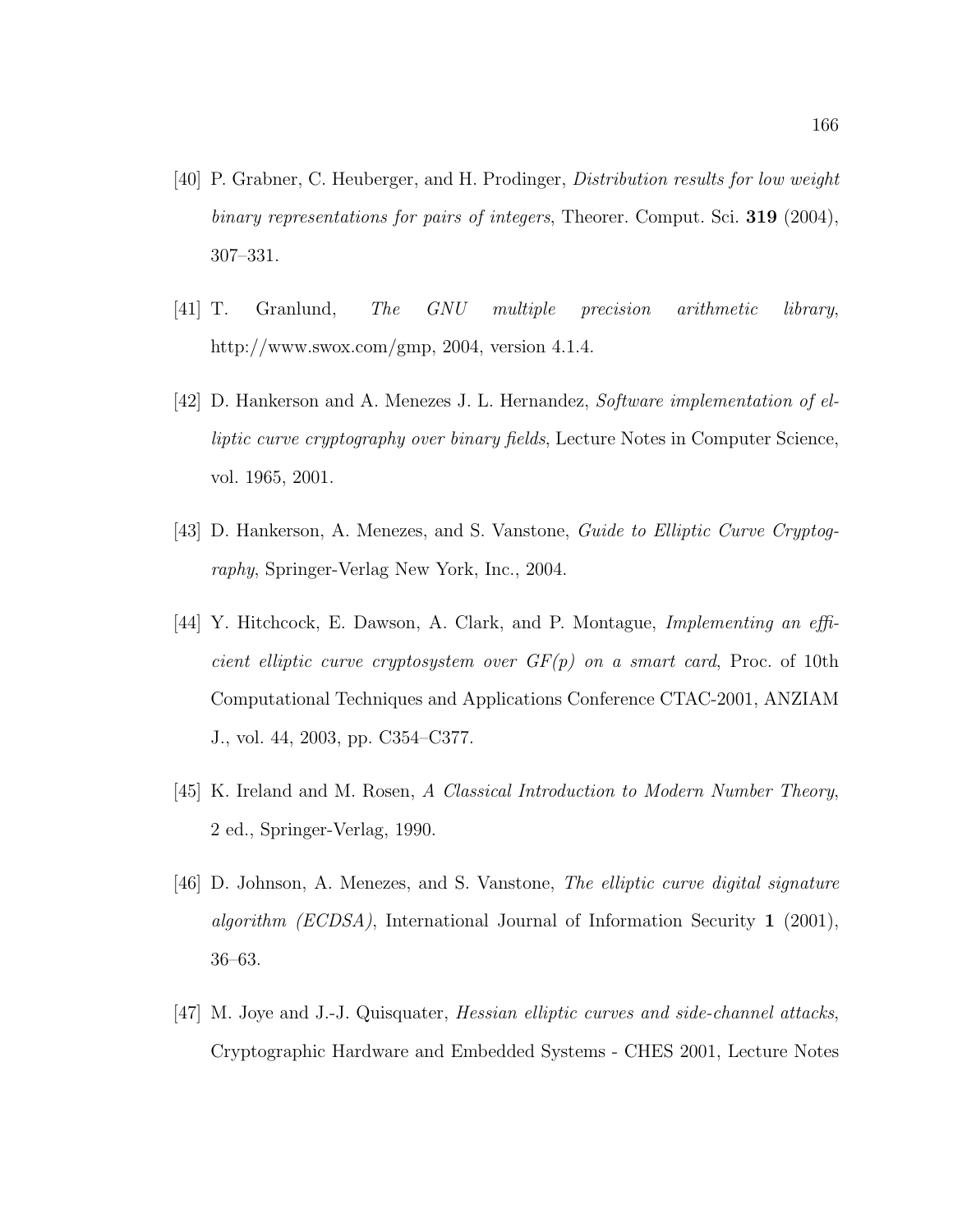in Computer Science, vol. 2162, 2001, p. 402.

- [48] D. Jungnickel, Finite Fields, B.I.-Wissenschaftverlag, 1993.
- [49] A. Karatsuba, The complexity of computations, Trudy Mat. Inst. Steklov. 211 (1995), 186–202.
- [50] A. Karatsuba and Y. Ofman, Multiplication of multiplace numbers on automata, Dokl. Acad. Nauk SSSR 145 (1962), no. 2, 293–294.
- [51] R. M. Karp and V. Ramachandran, Handbook of theoretical computer science (vol. a): algorithms and complexity, ch. Parallel algorithms for shared-memory machines, MIT Press, Cambridge, MA, 1991.
- [52] D. Knuth, The Art of Computer Programming Seminumerical Algorithms, 3 ed., Addison-Wesley, 1998.
- [53] N. Koblitz, Elliptic curve cryptosystems, Mathematics of Computation 48 (1987), no. 177, 203–209.
- [54]  $\_\_\_\_\$ , Algebraic Aspects of Cryptography, Springer-Verlag, Berlin, 1998.
- [55] C. K. Ko c, T. Acar, and B. S. Kalinski, Analyzing and comparing Montgomery multiplication algorithms, IEEE Micro 16 (1996), no. 3, 26–33.
- [56] P. Kocher, J. Jaffe, and B. Jun, Differential power analysis, Advances in Cryptology – CRYPTO '99, Lecture Noted In Computer Science, vol. 1666, 1999, pp. 388–397.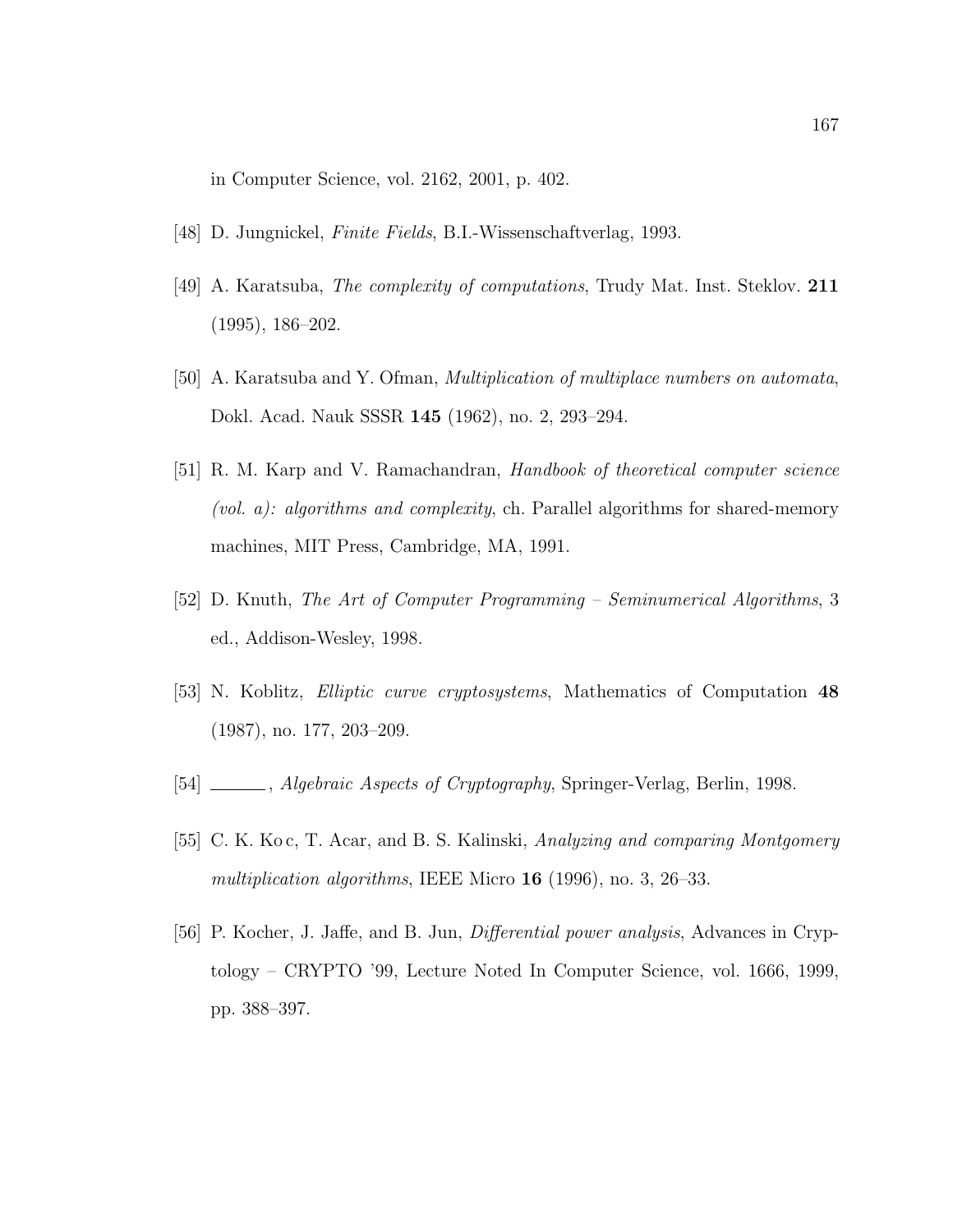- [57] N. Kunihiro and H. Yamamoto, Window and extended window methods for addition chain and addition-subtraction chain, IEICE Trans. Fundamentals **E81-A** (1998), no. 1902, 72–81.
- [58] S. Lang, Algebra, 3 ed., Graduate Texts In Mathematics, vol. 211, Springer-Verlag Berlin, 2001.
- [59] L. Law, A. Menezes, M. Qu, J. Solinas, and S. Vanstone, An efficient protocol for authenticated key agreement, Designs, Codes and Cryptography 28 (2003), 119–134.
- [60] D. Lehmer, Euclid's algorithm for large numbers, American Mathematical Monthly 45 (1938), 227–233.
- [61] A. K. Lenstra, H. W. Lenstra Jr., M. S. Manasse, and J. M. Pollard, The number field sieve, STOC '90: Proceedings of the twenty-second annual ACM symposium on theory of computing (New York, NY, USA), ACM Press, 1990, pp. 564–572.
- [62] P.-Y. Liardet and N. P. Smart, Preventing SPA/DPA in ECC systems using the Jacobi form, Cryptographic Hardware and Embedded Systems - CHES 2001, Lecture Notes in Computer Science, vol. 2162, 2001, p. 391.
- [63] R. Lidl and H. Neiderreiter, Finite Fields, 2 ed., Cambridge University Press, 1997.
- [64] C. Lim and P. Lee, More flexible exponentiation with precomputation, CRYPTO '94, Lecture Notes in Computer Science, vol. 839, 1994, pp. 95–107.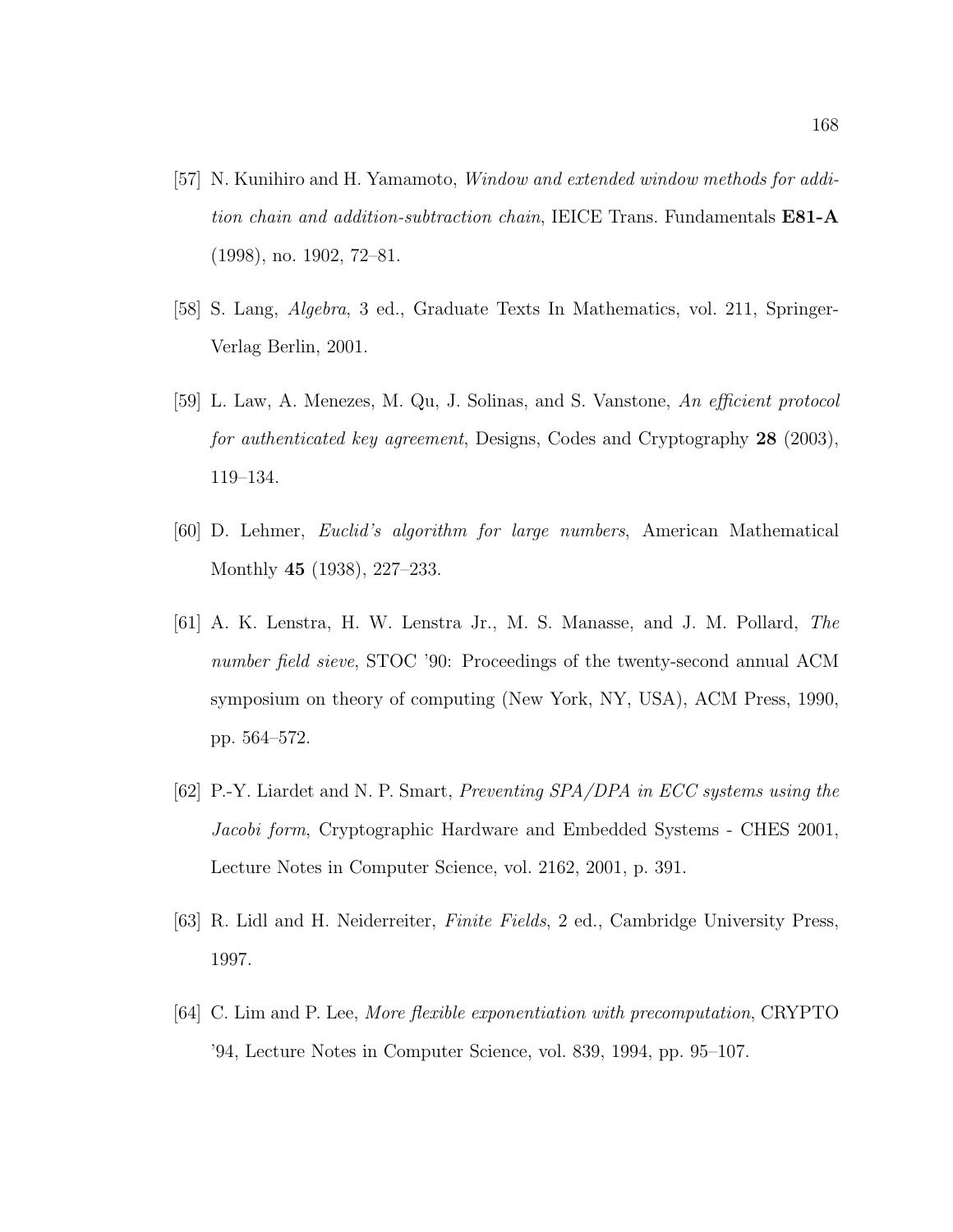- [65] C. H. Lim and H. S. Hwang, Fast implementation of elliptic curve arithmetic in  $GF(p^m)$ , Public Key Cryptography (PKC2000), Lecture Notes In Computer Science, vol. 1751, 2000, pp. 405–421.
- [66] J. Lopez and R. Dahab, Improved algorithms for elliptic curve arithmetic in  $GF(2<sup>n</sup>)$ , Selected Areas in Cryptography (SAC98), 1998, pp. 201-212.
- [67] V. Miller, Use of elliptic curves in cryptography, Advances in Cryptology-CRYPTO '85, Lecture Notes in Computer Science, vol. 218, 1985, pp. 203–209.
- [68] P. K. Mishra, Pipelined computation of scalar multiplication in elliptic curve cryptosystems, Cryptographic Hardware and Embedded Systems - CHES 2004, Lecture Notes in Computer Science, vol. 3156, January 2004, pp. 328–342.
- [69] B. Möller, *Algorithms for multi-exponentiation*, Selected Areas in Cryptography – SAC 2001, vol. 2259, Lecture Notes in Computer Science, no. 468, 2001, pp. 165–180.
- [70] B. Möller, *Securing elliptic curve point multiplication against side-channel at*tacks, Information Security - ISC 2001, Lecture Notes In Computer Science, vol. 2200, 2001, pp. 324–333.
- [71] \_\_\_\_\_, *Improved techniques for fast exponentiation*, Information Security and Cryptology - ISICS 2002, Lecture Notes in Computer Science, vol. 2587, 2002, pp. 282–290.
- [72] , Parallelizable elliptic curve point multiplication method with resistance against side-channel attacks, Information Security - ISC 2002, Lecture Notes in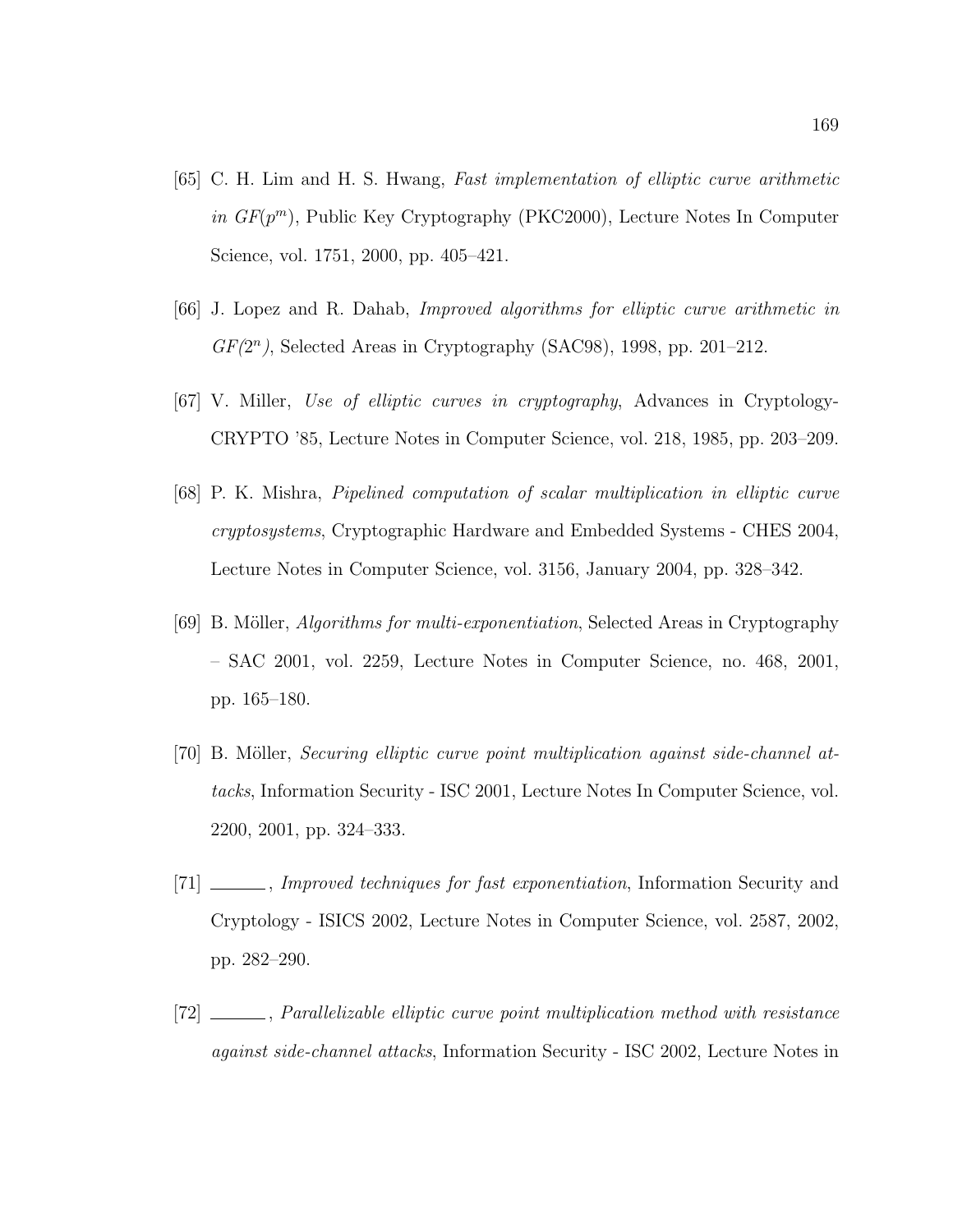Computer Science, vol. 2433, 2002, pp. 402–413.

- [73] P. Montgomery, Modular multiplication without trial division, Mathematics of Computation 44 (1985), no. 170, 519–521.
- [74] \_\_\_\_\_, Modular multiplication without trial division, Mathematics of Computation 48 (1987), 243–264.
- [75] \_\_\_\_, Speeding the Pollard and elliptic curve methods of factorization, Mathematics of Computation 48 (1987), no. 177, 243–264.
- [76] J. A. Muir and D. R. Stinson, Minimality and other properties of the width-w nonadjacent form, Mathematics of Computation 75 (2006), 369–384.
- [77] N. Nedjah and L. de Macedo Mourelle, Minimal addition chain for modular exponentiation using genetic algorithms, Proceedings of the 2002 Industrial and Engineering, Applications of Artificial Intelligence and Expert Systems Conference, Lecture Notes In Computer Science, vol. 2358, 2002, pp. 88–89.
- [78] National Institute of Standard and Technology, Recommended elliptic curves for federal government use, 1999, http://www.csrc.nist.gov/encryption/.
- [79] K. Okeya, H. Kurumatani, and K. Sakurai, Elliptic curves with the Montgomeryform and their cryptographic applications, Public Key Cryptography: Third International Workshop on Practise and Theory in Public Key Cryptosystems, PKC 2000, Lecture Notes in Computer Science, vol. 1751, 2000, pp. 238–257.
- [80] K. Okeya and K. Sakurai, Efficient elliptic curve cryptosystems from a scalar multiplication algorithm with recovery of the y-coordinate on a Montgomery-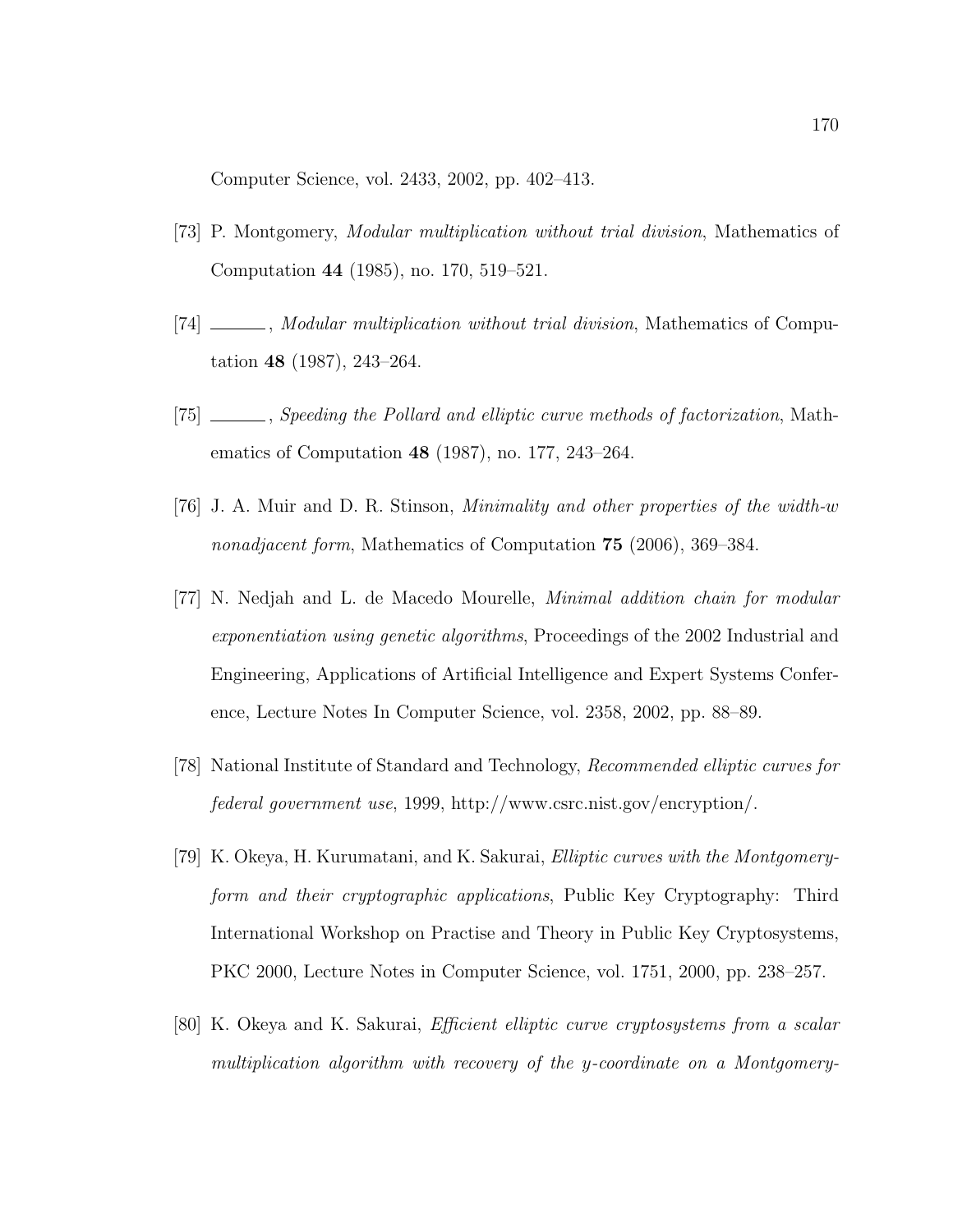form elliptic curve, Proceedings of the Third International Workshop on Cryptographic Hardware and Embedded Systems – CHES '01, vol. 2020, Lecture Notes In Computer Science, no. 338, 2001, pp. 126–141.

- [81] K. Okeya, K. Schmidt-Samoa, C. Spahn, and T. Takagi, Signed binary representations revisited, Advances in Cryptology - CRYPTO 2004, Lecture Notes in Computer Science, vol. 3152, 2004, pp. 123–139.
- [82] K. Okeya and T. Tagagi, The width-w NAF provides small memory and fast elliptic scalar multiplication secure against side channel attacks, Topics In Cryptology – CT-RSA 2003, Lecture Notes In Computer Science, vol. 2612, 2003, pp. 328–342.
- [83] S. C. Pohlig and M. E. Hellman, An improved algorithm for computing logarithms over  $GF(p)$  and its cryptographic significance, IEEE Trans. Inf. Theory IT-24 (1978), 106–110.
- $[84]$  J. Pollard, Monte carlo methods for index computation (mod p), Mathematics of Computation 32 (1978), 918–924.
- [85] J. Protic, M. Tomasevic, and V. Milutinovic, Distributed shared memory: Concepts and systems, Parallel and Distributed Technology: Systems and Applications, IEEE 4 (1996), no. 2, 63–71.
- [86] Victor Shoup, Fast construction of irreducible polynomials over finite fields, SODA '93: Proceedings of the fourth annual ACM-SIAM Symposium on Discrete algorithms (Philadelphia, PA, USA), Society for Industrial and Applied Mathematics, 1993, pp. 484–492.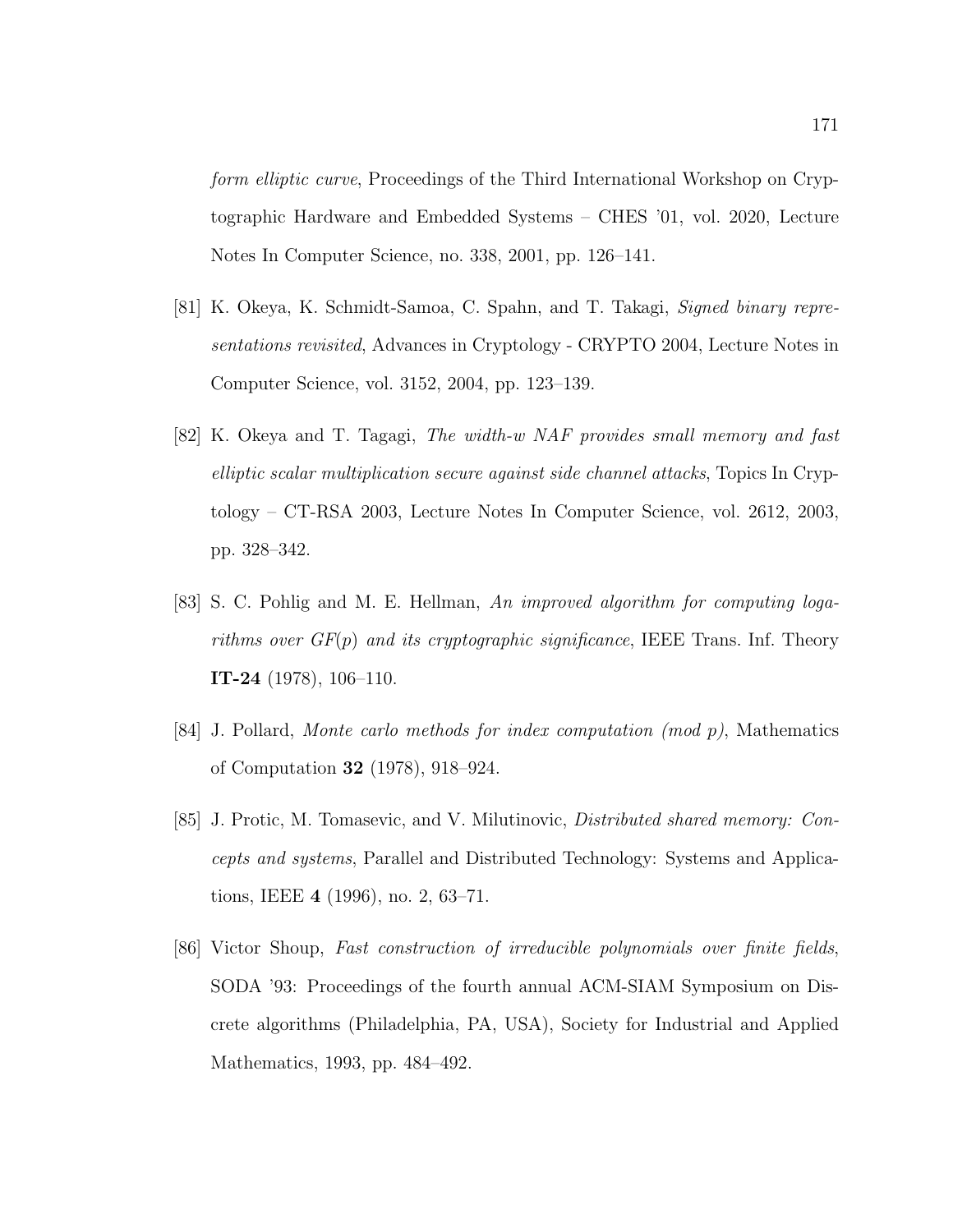- [87] I. E. Shparlinski, Finite Fields: Theory and Computation, Kluwer Academic Publishers, 1999.
- [88] J. H. Silverman, The Arithmetic of Elliptic Curves, GTM, no. 106, Springer-Verlag, 1986.
- [89] J. H. Silverman and J. Tate, Rational Points on Elliptic Curves, Springer-Verlag New York Inc., 1992.
- [90] J. Solinas, Low-weight binary representations for pairs of integers, Tech. Report CORR 2001-41, Department of Combinatorics and Optimization, University of Waterloo, Canada, 2001.
- [91] J. Stein, Computational problems associated with Racah algebra, Journal of Computational Physics 1 (1967), 397–405.
- [92] J. J. Thomas, J. M. Keller, and G. N. Larsen, The calculation of multiplicative inverses over  $GF(p)$  efficiently where p is a Mersenne prime, IEEE Transactions on Computers 35 (1986), no. 5, 478–482.
- [93] R. Tijdeman, On the maximal distance between integers composed of small primes, Compositio Mathematica 28 (1974), 159–162.
- [94] L. Washington, Elliptic Curves: Number Theory and Cryptography, CRC Press, 2003.
- [95] W. Waterhouse, Abelian varieties over finite fields, Ann. Sci. Ecole Norm. Sup. ´  $4^e$  série (1969), no. 2, 521–560.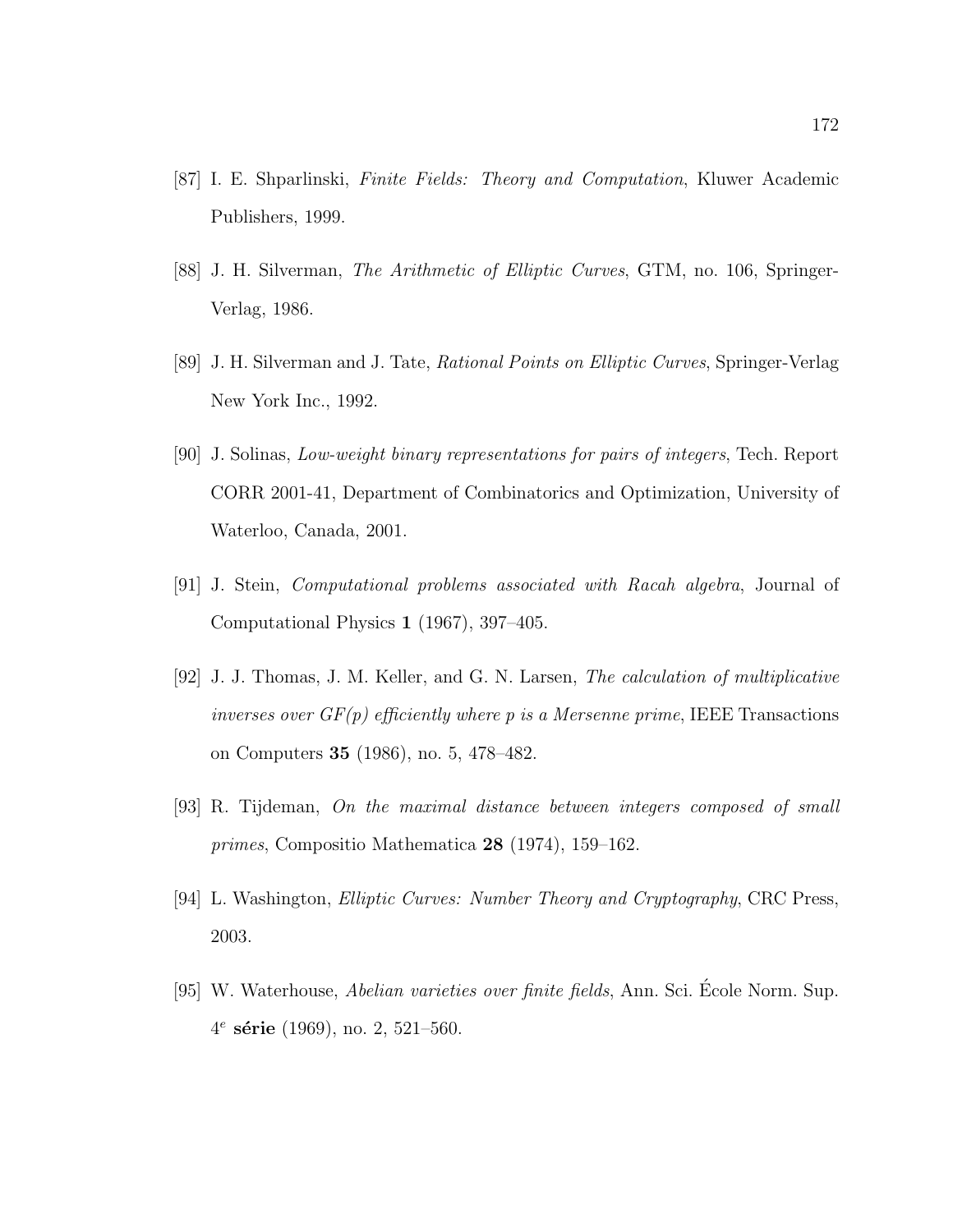- [96] ANSI X9.42-2000, Public key cryptography for the financial services industry: Agreement of symmetric keys using discrete logarithm cryptography, December 1999.
- [97] Y. Yacobi, Fast exponentiation using data compression, SIAM J. Comput. 28 (1998), no. 2, 700–703.
- [98] A. C. Yao, *On the evaluation of powers*, SIAMJC **5** (1976), 100–103.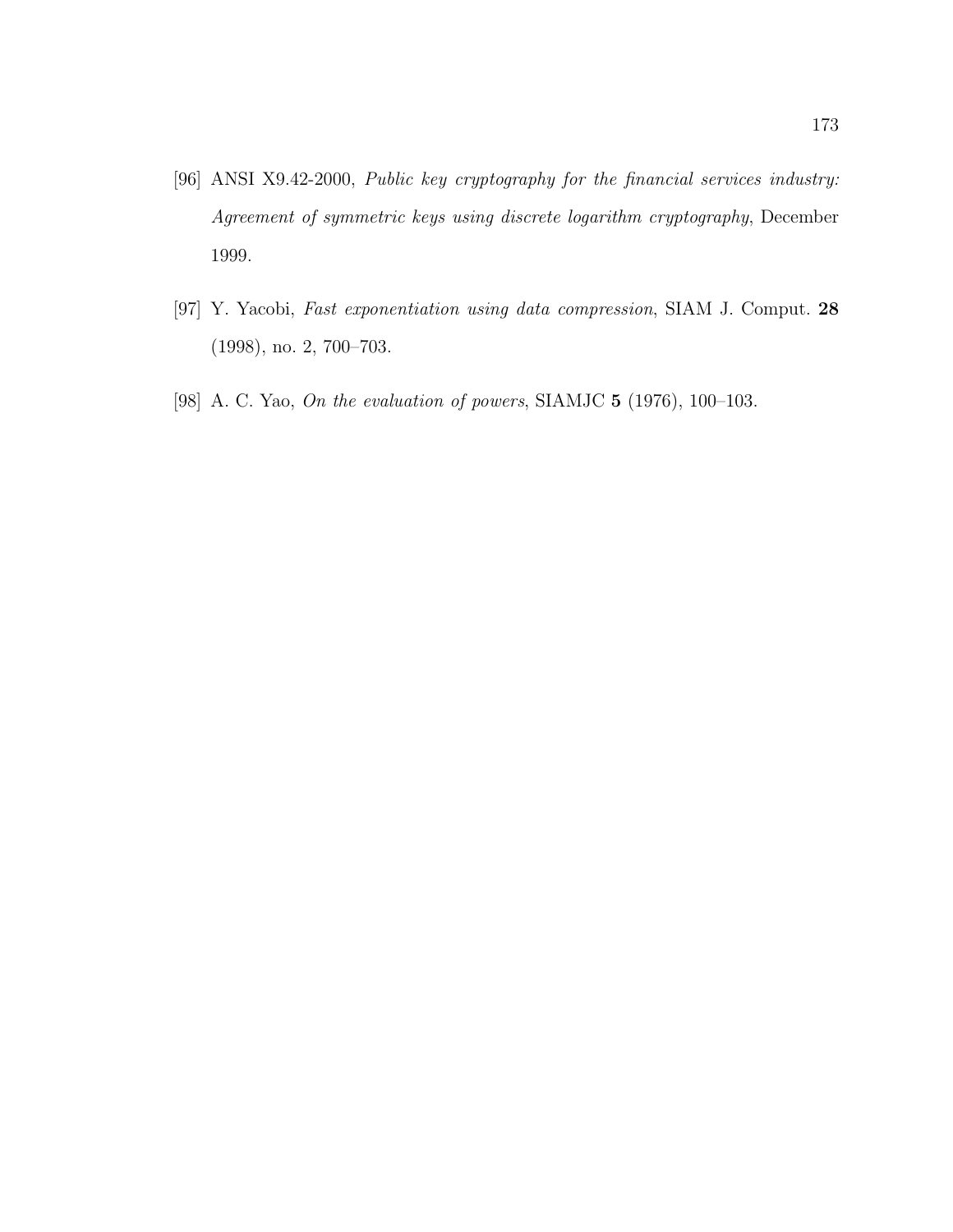# Appendix A

## Finite Fields

## A.1 Introduction

This appendix provides an introduction to the theory of finite fields. We will focus on the application of finite fields to elliptic curve arithmetic.

A field is a triple consisting of a non-empty set in conjunction with two binary operations. These two operations are called addition  $(+)$  and multiplication  $(\times)$ . The operations must satisfy certain field axioms.

Examples of fields include the rational numbers  $\mathbb Q$  and the real numbers  $\mathbb R$ , both with standard addition and multiplication. Another example of a field is  $\mathbb{Z}/(p)$ , the set of integers modulo  $p$  where  $p$  is a prime number. A field is called finite when the underlying set is finite. For every prime number p, we know that  $\mathbb{Z}/(p)$  is a field with p elements. In fact, we will show that  $\mathbb{Z}/(p)$  is the only field of size p up to isomorphism. There is a unique field of size  $p^k$  for all prime numbers p and positive integers k, denoted by  $\mathbb{F}_{p^k}$ .

This appendix provides an introduction to finite fields and will single out prime fields ( $\mathbb{F}_p$  for p prime) for special consideration. There are other finite fields that are relevant for elliptic curve cryptography, including binary fields (see Hankerson *et al.*) [42]) and optimal extension fields (see Bailey and Paar [7]), but these are beyond the scope of this thesis.

To implement a finite field for use in cryptography, an efficient representation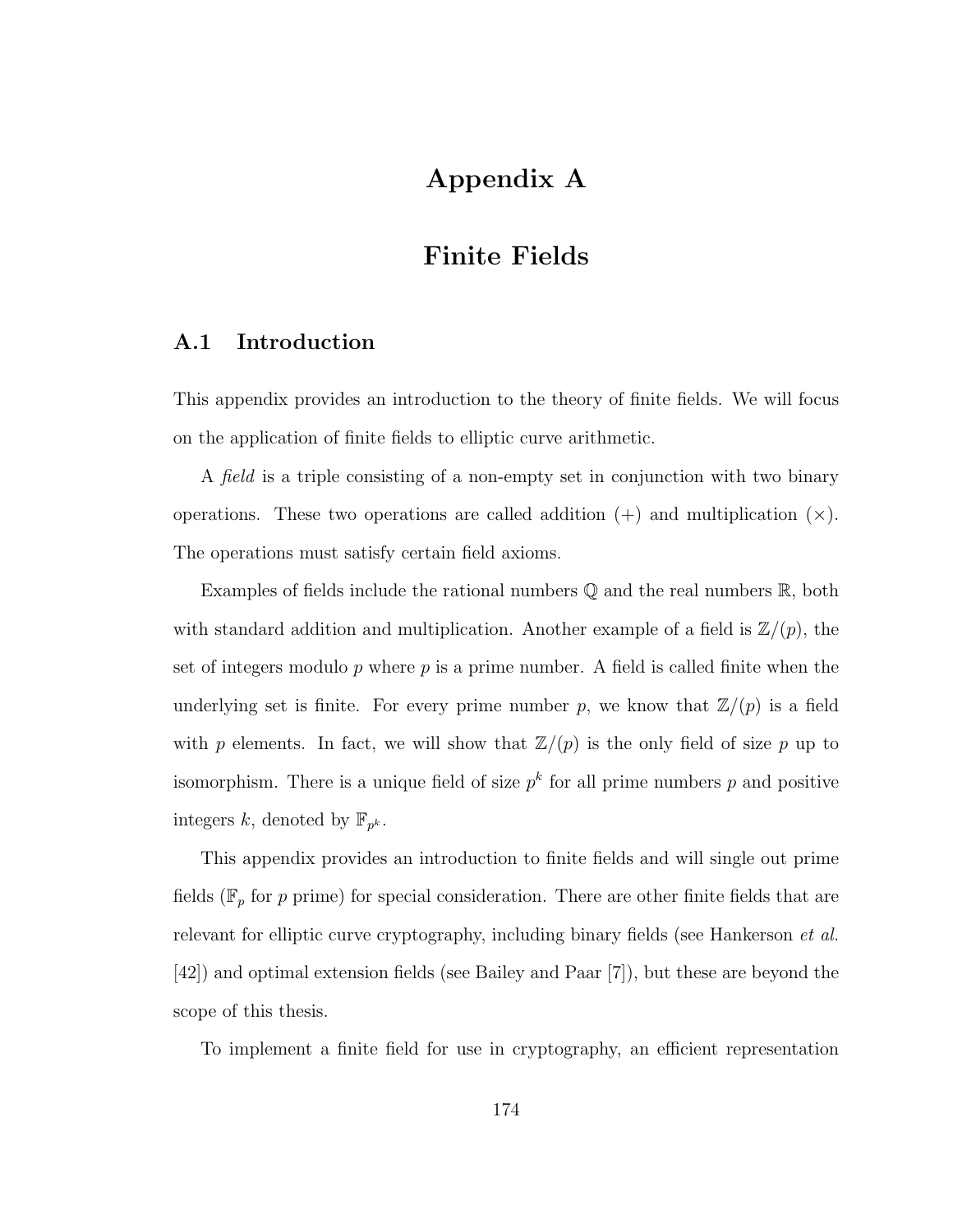of elements is needed, as well as efficient algorithms for performing addition, subtraction, multiplication, squaring, inversion and modular reduction. Elements of a prime field are be represented by multi-precision integers. Multi-precision integers are stored as an array of word-sized integers, where the word size is often chosen to correspond with the hardware word size.

In Section A.3, we present algorithms for addition, subtraction, multiplication, inversion and modular reduction for field elements given in this form. Operations such as addition and multiplication are computed on the integer representatives of the field elements and then reduced to canonical form with a modular reduction algorithm. We describe algorithms for addition and subtraction on the multi-precision integer representatives in Section A.3.1 and we describe multiplication and squaring for multi-precision integers in Section A.3.2.

Modular reduction algorithms are examined in Section A.3.3. The operation is performed for all moduli with generic algorithms such as Barrett reduction and Montgomery reduction. For special moduli, such as those suggested by NIST, we present specialized algorithms.

Inversion is performed with a number of variants of the Euclidean algorithm. We will present these algorithms and an algorithm for simultaneous inversion in Section A.3.4.

The algorithms presented in this section are well suited to software implementation and are necessary precursors to the algorithms for elliptic curve arithmetic presented in Chapter 2.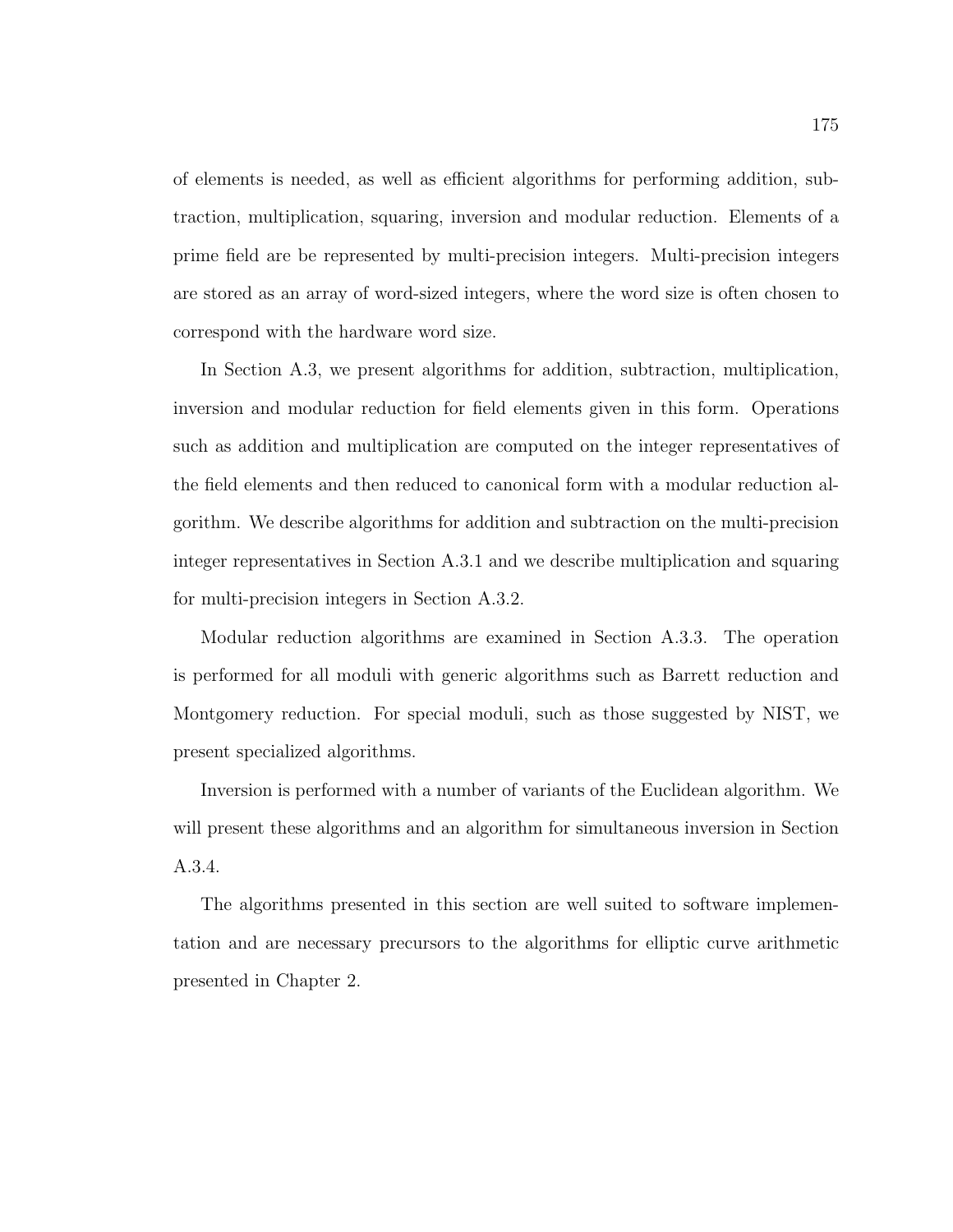## A.2 Finite Field Basics

The results in this appendix can be found in most introductory algebra books such as Artin [4] or Lang [58]. To define a finite field, we must first recall the definition of a field.

**Definition A.2.1.** A field is a triple  $(F, +_F, \times_F)$  consisting of a set F and two binary operations  $+_F$  and  $\times_F$  on F that satisfy the following properties:

- $(F, +_F)$  forms an Abelian group with identity denoted by  $0_F$ .
- $(F \setminus \{0_F\}, \times_F)$  forms an Abelian group with identity denoted by  $1_F$ .
- The distributive law holds:  $(a+_{F} b) \times_{F} c = (a \times_{F} c) +_{F} (a \times_{F} b)$  for all  $a, b, c \in F$ .

The field is often denoted by the set alone. If  $F$  is finite, then it is called a finite field and the size of the set F, denoted by  $|F|$ , is the order of the field.

Every field has an associated number called the characteristic of the field.

**Definition A.2.2.** The characteristic of a field  $F$  is the smallest integer p such that  $1 + F 1 + F \cdots + F 1$  $\overrightarrow{p \ times}$  $= 0$ . If there is no such p, then the characteristic of the field is 0.

For example,  $\mathbb{Z}/(p)$ , the set of integers modulo p with standard addition and multiplication modulo  $p$ , is a field of characteristic  $p$  when  $p$  is prime. Proposition A.2.3 is from Ireland and Rosen [45, Ch. 7] and demonstrates that a field can be constructed with a prime power order  $p^k$  for every prime p and positive integer k.

#### Proposition A.2.3.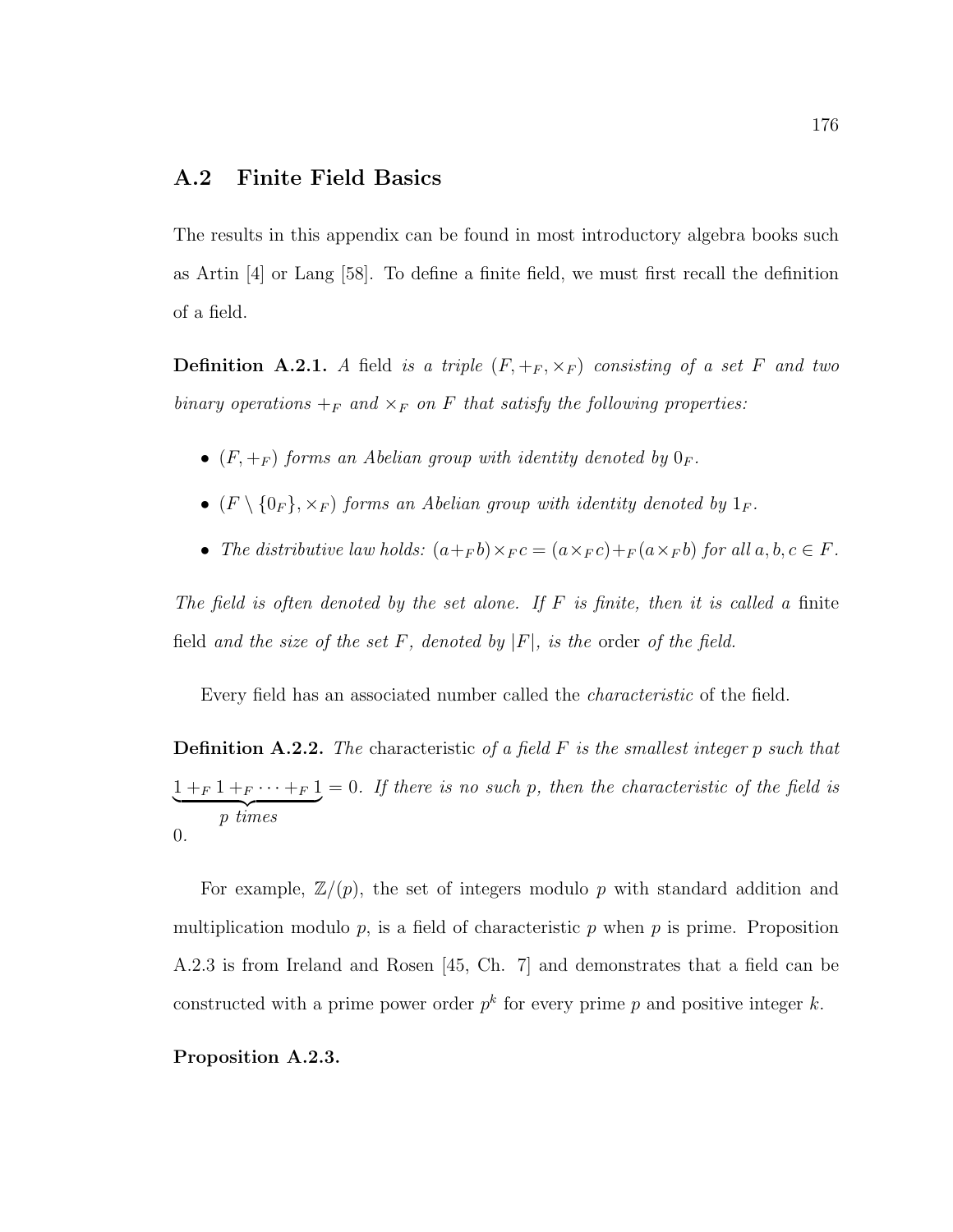• For any prime p, the set  $\mathbb{Z}/(p) = \{0, 1, \ldots, p-1\}$  along with the operations  $+_{\mathbb{Z}/(p)}$  and  $\times_{\mathbb{Z}/(p)}$  form a field. The operations are defined for  $a, b \in \mathbb{Z}/(p)$  as follows:

$$
a +_{\mathbb{Z}/(p)} b = a + b \mod p,
$$
  

$$
a \times_{\mathbb{Z}/(p)} b = a \times b \mod p.
$$

• Given an irreducible polynomial  $f \in (\mathbb{Z}/(p))[x]$  of degree k, define the set  $(\mathbb{Z}/(p))[x]/(f)$  to be the set of polynomials of degree less than k with the operations  $+(\mathbb{Z}/(p))\times |\mathcal{L}(f)|$  and  $\times (\mathbb{Z}/(p))\times |\mathcal{L}(f)|$  forms a field. The operations are defined for  $a, b \in (\mathbb{Z}/(p))[x]/(f)$  as follows:

$$
a +_{(\mathbb{Z}/(p))[x]/(f)} b = a + b \mod f,
$$
  

$$
a \times_{(\mathbb{Z}/(p))[x]/(f)} b = a \times b \mod f.
$$

The field  $(\mathbb{Z}/(p))[x]/(f)$  is a vector space of dimension k over  $\mathbb{Z}/(p)$ . Note that there are irreducible polynomials over  $\mathbb{Z}/(p)$  of every positive degree, see Adleman and Lenstra [1] and Shoup [86] for methods to find such polynomials. Since irreducible polynomials of every degree are easy to find, there exist explicitly computable finite fields of order  $p^k$  for every prime p and positive integer k. We now define field isomorphism.

**Definition A.2.4.** Let F and G be fields. A map  $\phi$  from F to G is called an isomorphism if it satisfies the following properties:

- $\phi(a +_F b) = \phi(a) +_G \phi(b)$ ,
- $\phi(a \times_F b) = \phi(a) \times_G \phi(b)$ , and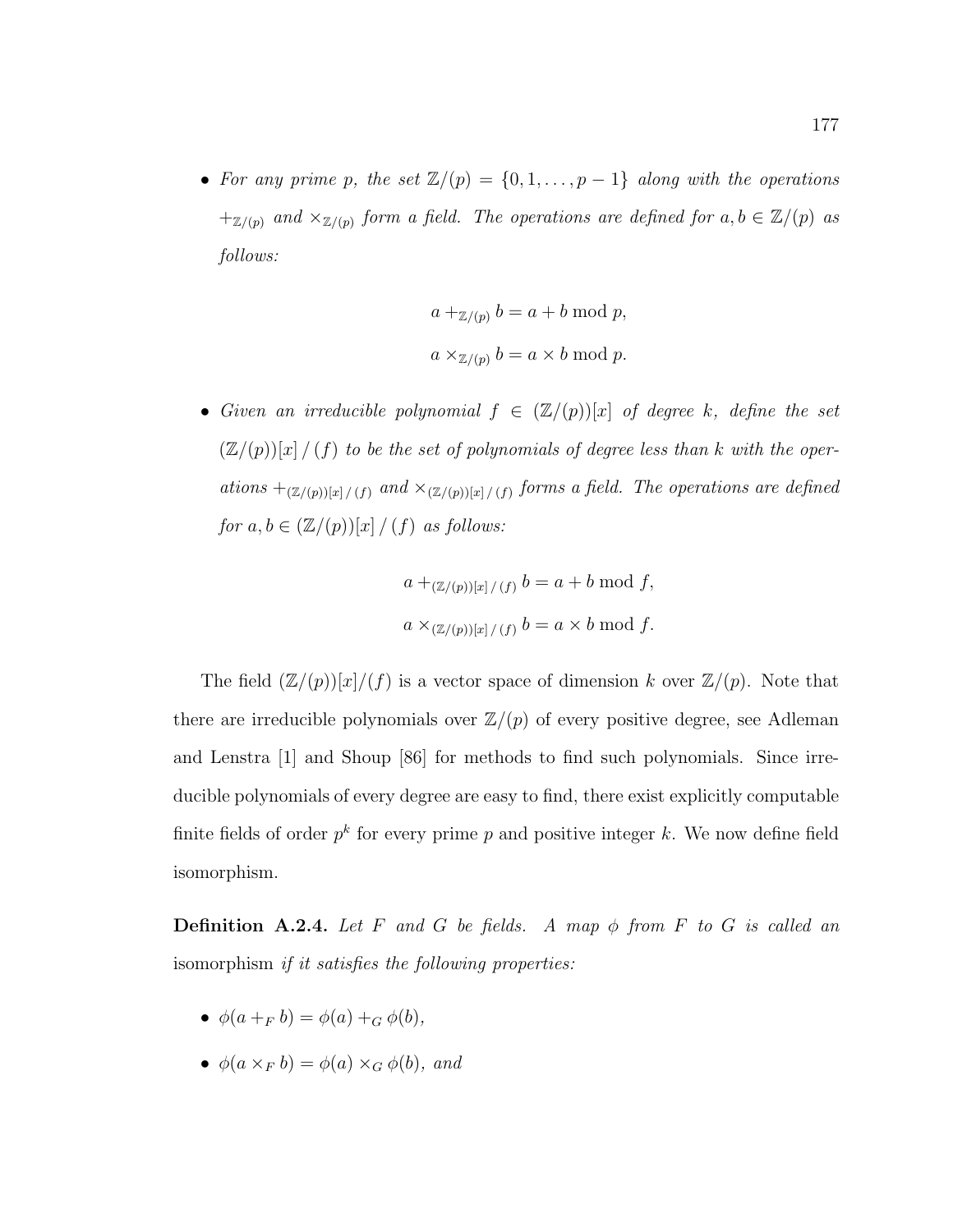$\bullet$   $\phi$  is onto

for all  $a, b \in F$ . Two fields F and G are called isomorphic if there exists an isomorphism from F onto G.

With this notion of isomorphism, it is possible to characterize all finite fields with Theorem A.2.5 taken from Artin [4, Thm. 6.4].

**Theorem A.2.5.** Every finite field F has characteristic p for some prime integer p and order  $p^k$  for some positive integer k. Any two finite fields with the same order are isomorphic. The "unique" finite field of order  $p^k$  will be denoted by  $\mathbb{F}_{p^k}$ .

Theorem A.2.5 demonstrates that every finite field is isomorphic to one of the fields defined in Proposition A.2.3. If p is prime, then  $\mathbb{F}_p$  is called a prime field. For the remainder of this appendix, we will drop the subscripts on  $+_F$ ,  $\times_F$ ,  $0_F$  and  $1_F$  if the context is clear.

**Definition A.2.6.** For a given field  $F$ , a subfield  $G$  of  $F$  is a subset of  $F$  such that G is a subgroup of F under + and  $G \setminus \{0\}$  is a subgroup of  $F \setminus \{0\}$  under  $\times$ , i.e.

- $1 \in G$  and
- if  $a, b \in G \setminus \{0\}$ , then  $a b \in G \setminus \{0\}$  and  $a \times b^{-1} \in G \setminus \{0\}$

If  $G$  is a subfield of  $F$ , we say that  $F$  is an extension of  $G$ .

Another relevant fact is that the multiplicative group of a finite field is cyclic. This is stated as Theorem A.2.7 and is taken from Artin [4, Thm. 6.4].

**Theorem A.2.7.** The multiplicative group of a finite field  $\mathbb{F}_{p^k}$ , denoted by  $\mathbb{F}_p^*$  $_{p^{k}}^* =$  $(\mathbb{F}_{p^k} \setminus \{0\}, \times)$  is a cyclic group of order  $p^k - 1$ .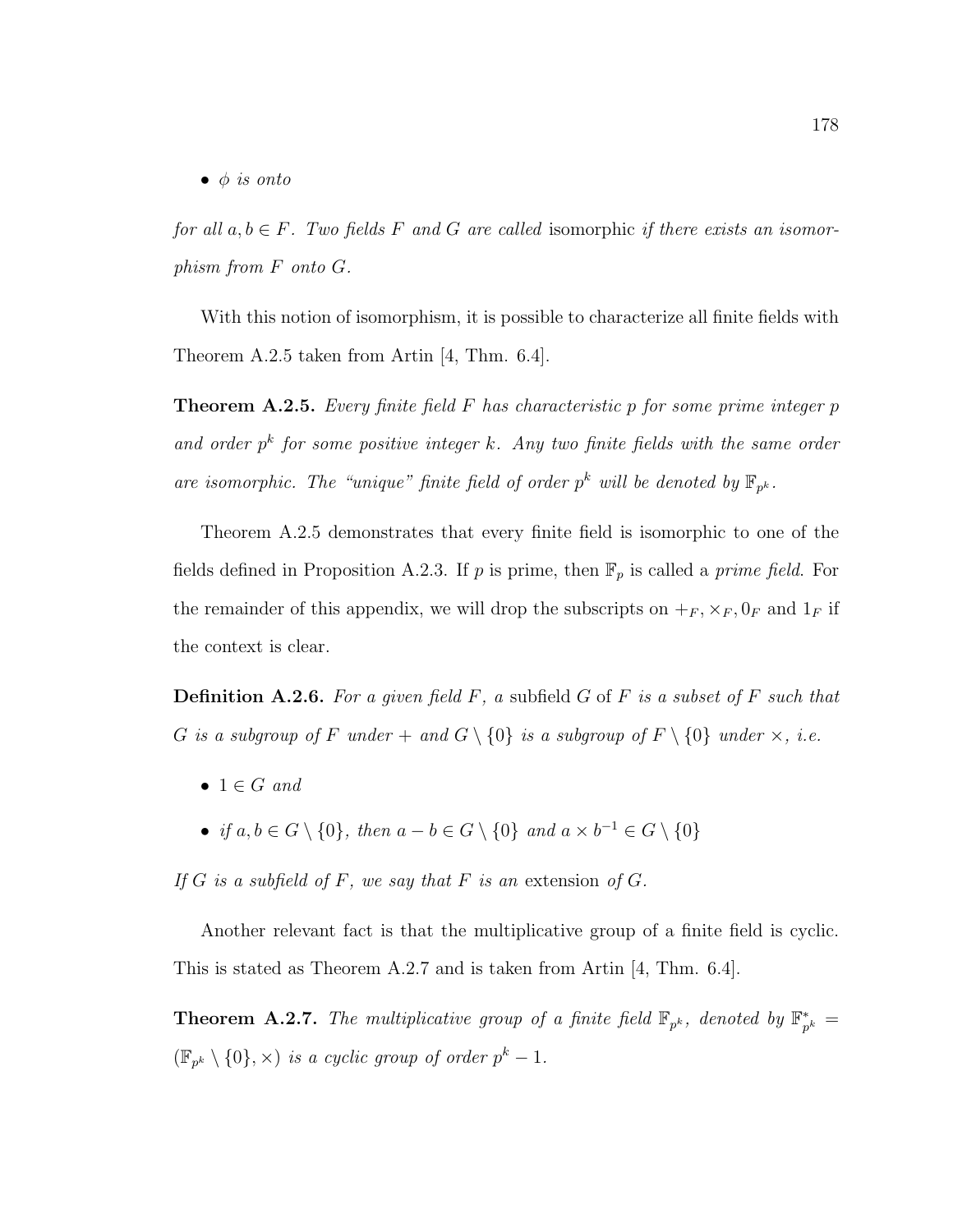## A.3 Prime Fields

In this section, we describe explicit algorithms for performing calculations in prime fields and specialized reduction algorithms for certain finite fields that are relevant to elliptic curve cryptography. For this discussion, we only consider finite fields  $\mathbb{F}_p$ where  $p$  is prime. Here we describe a method to represent prime fields efficiently on a computer and the algorithms to perform the basic field operations using this representation. This subject has been widely examined (see [48], [63], [87]) and is of great importance to elliptic curve arithmetic.

The field elements are represented by their residues modulo  $p$ , namely, the numbers  $\{0, 1, \ldots, p-1\}$ . These field element representatives are stored on a computer as multi-precision integers. A multi-precision integer is a representation of an integer as a sequence of integers from 0 to  $W - 1$ , where W is a value called the *word size*. If

$$
k=(k_{n-1},\ldots,k_0)_W
$$

is the base  $W$  representation of  $k$ , then the multi-precision integer representation of k is the sequence  $(k_{n-1}, \ldots, k_0)$ .

In practice, the word length  $W$  is chosen to agree with the physical word size of the processor, but in general, W could be any positive integer. We will assume henceforth that the word size is the wth power of 2 for an arbitrary positive integer w. An integer  $k$  with binary representation

$$
k=(k_{l-1},\ldots,k_0)_2,
$$

is stored as a number of words. For word-size  $2^w$ , the integer k is represented by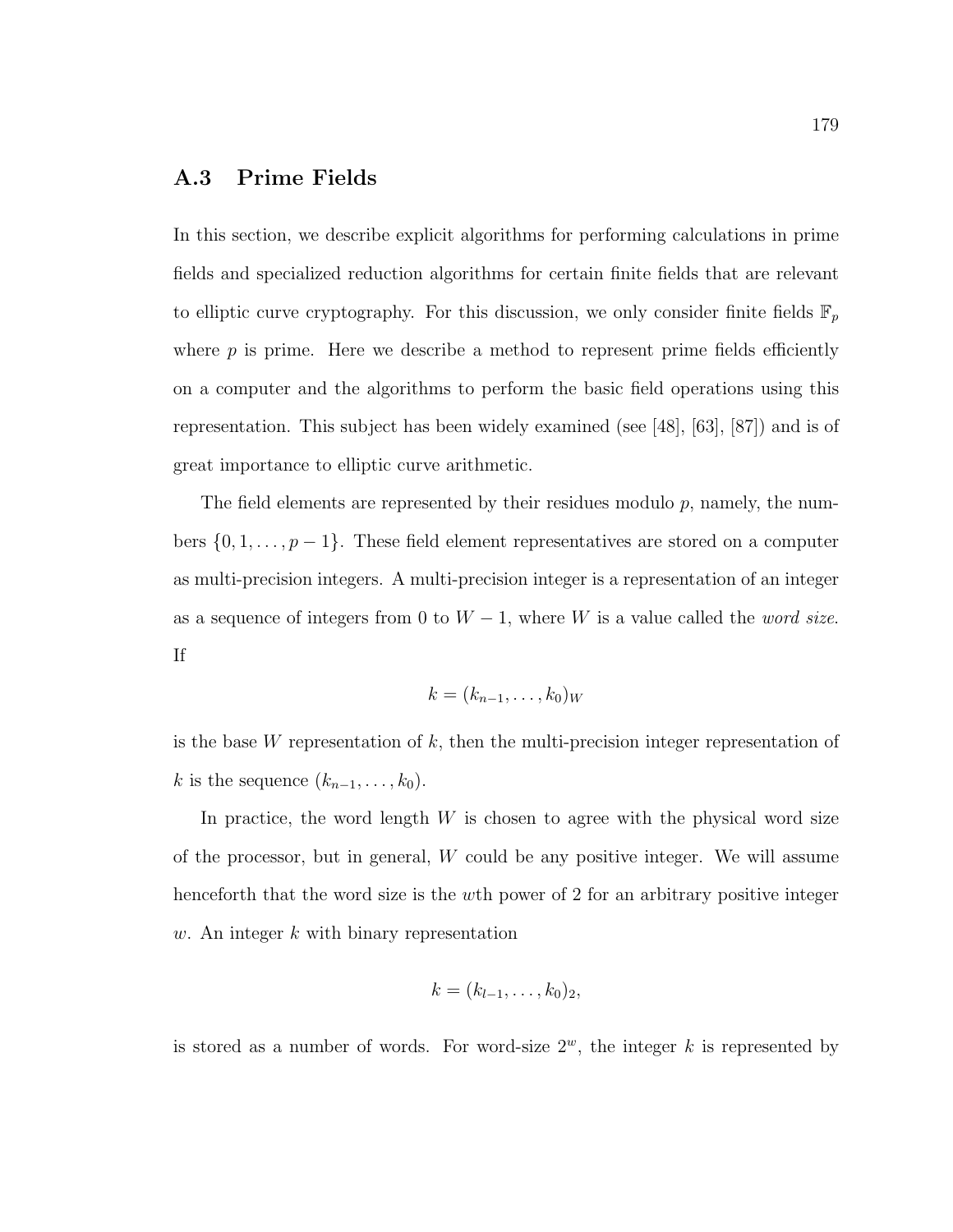$d = \lceil \frac{l}{u} \rceil$  $\frac{l}{w}$  integers  $K_i$  with bit-length at most w, or

$$
(K_{d-1},\cdots,K_0),
$$

where

$$
K_0 = (k_{w-1}, \dots, k_0),
$$
  
\n
$$
K_1 = (k_{2w-1}, \dots, k_w),
$$
  
\n
$$
\vdots
$$
  
\n
$$
K_{d-1} = (0, \dots, 0, k_{l-1}, \dots, k_{(d-1)w-1}).
$$

To perform operations on multi-precision integers, we will assume that the following operations can be performed:

- 1. Addition of two one-word integers.
- 2. Subtraction of two one-word integers.
- 3. Multiplication of two one-word integers resulting in a two-word integer.

An overview of some of the algorithms in this section can be found in Knuth [52, Ch. 4] and Cohen et al. [6, Ch. 10 and 11].

Addition and subtraction is performed on field elements by adding or subtracting their integer representatives word-by-word and keeping track of carry bits. If the total is larger than p, then p is subtracted to obtain a representative in  $\{0, \ldots, p-1\}$ . In the subtraction of a from b, if  $a < b$ , the result is obtained by subtracting b from p and adding the result to a.

Classical integer multiplication is performed in one of two modes, operand scanning and product scanning. Karatsuba-Ofman multiplication can also be used for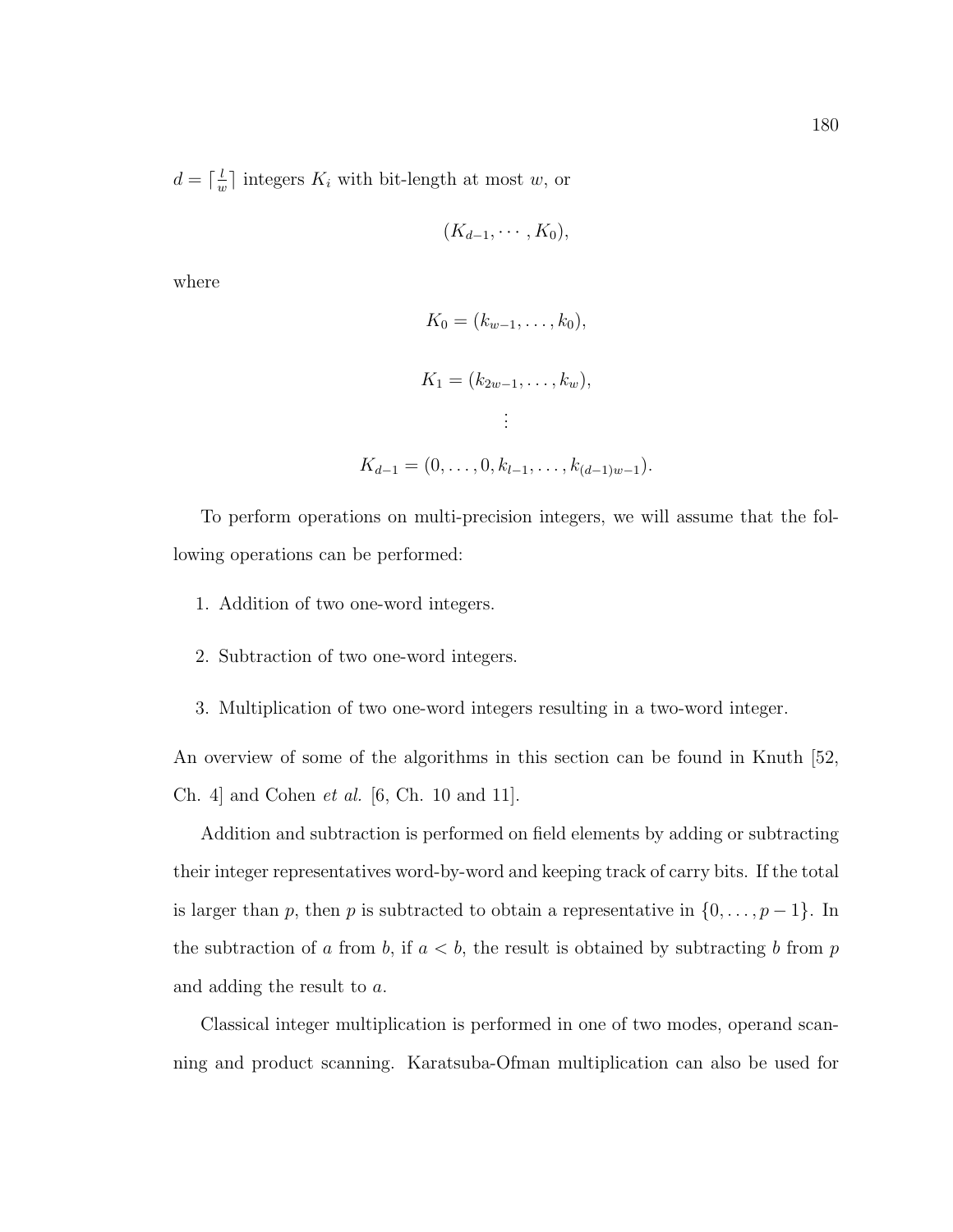large integers. Squaring is performed in much the same way as classical multiplication with a modification to take advantage of the fact that both multiplicands are identical. The results of integer multiplication and squaring will be around twice the length of the multiplicands, so a modular reduction step is performed to return an element in  $\{0, \ldots, p-1\}$ .

Barrett reduction or Montgomery reduction are used to perform modular reduction in the general case. We will also introduce a reduction techniques for primes of a special form, such as those proposed by NIST [78].

Inversion is performed using the binary extended GCD algorithm. Simultaneous inversion can be performed to invert a set of elements at the cost of one inversion and extra multiplications.

With this set of algorithms, we have explicit methods to compute every finite field operation needed for elliptic curve arithmetic.

#### A.3.1 Addition

Multi-precision addition and subtraction are algorithms for arithmetic on multiprecision integers. Addition and subtraction are performed in the same manner as addition by hand, with the difference that each digit is a word rather than a decimal digit. The lowest order words are added modulo the word size, and if their sum exceeds the word size, a carry bit is set to one, otherwise the carry bit is zero. The next words are added together modulo the word size again, the carry is added and the new carry bit is set to one or zero as before. This process is repeated for all the words to obtain the sum.

We are working modulo a prime  $p$ , so if the total exceeds the prime modulus  $p$ ,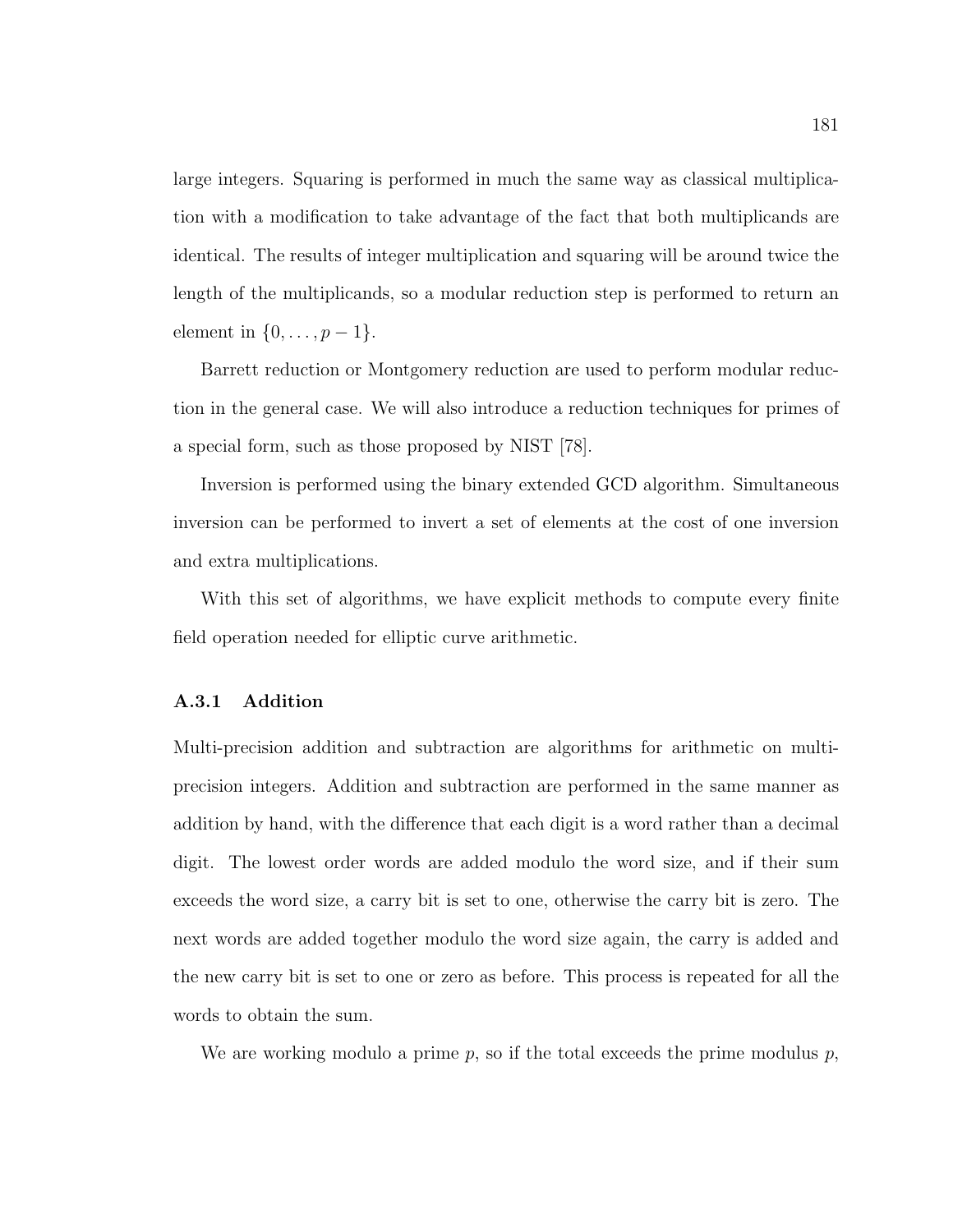then  $p$  is subtracted once to obtain an integer in the correct range.

Algorithm 38 performs multi-precision addition on two integers. If both integers are different lengths, then the smaller integer is padded with zeros so that their lengths are equal, taken from Cohen et al. [6, Alg. 10.3].

Algorithm 38: Multi-Precision Addition **Input:**  $a, b \in \{0, ..., 2^{dw} - 1\}$ , given as  $a = (a_{d-1}, ..., a_0)_{2^w}, b =$  $(b_{d-1}, \ldots, b_0)_{2^w}, a_{d-1} \neq 0$ **Output:**  $(c_{d-1}, \ldots, c_0)_{2^w} = a + b \bmod 2^{dw}$ , carry bit c  $(1)$   $c \leftarrow 0$ (2) for  $i = 0$  to  $d - 1$ (3)  $c_i \leftarrow (a_i + b_i + c) \mod 2^w$ (4)  $c \leftarrow \lfloor (a_i + b_i + c)/2^w \rfloor$ (5) return  $(c, c_{d-1}, \ldots, c_0)_{2^w}$ 

If the resulting number exceeds  $p$ , then a subtraction by  $p$  is necessary in order to obtain the canonical representation.

Algorithm 39: Multi-Precision Subtraction **Input:**  $a, b \in \{0, ..., 2^{dw} - 1\}$ , given as  $a = (a_{d-1}, ..., a_0)_{2^w}, b =$  $(b_{d-1}, \ldots, b_0)_{2^w}$  and  $a \ge b$ **Output:**  $(c_{d-1}, \ldots, c_0)_{2^w} = a - b \bmod 2^{dw}$  $(1)$   $c \leftarrow 0$ (2) for  $i = 0$  to  $d - 1$ (3)  $c_i \leftarrow (a_i - b_i + c) \mod 2^w$ (4)  $c \leftarrow \lfloor (a_i - b_i + c)/2^w \rfloor$ (5) return  $(c_{d-1}, \ldots, c_0)_{2^w}$ 

Addition and subtraction require a number of word operations that is linear in the word size of the largest input value.

#### A.3.2 Multiplication

Multiplication of elements in  $\mathbb{F}_p$  is computed in two ways; either the two integer representatives are multiplied in  $\mathbb Z$  and the result is reduced modulo p, or the reduction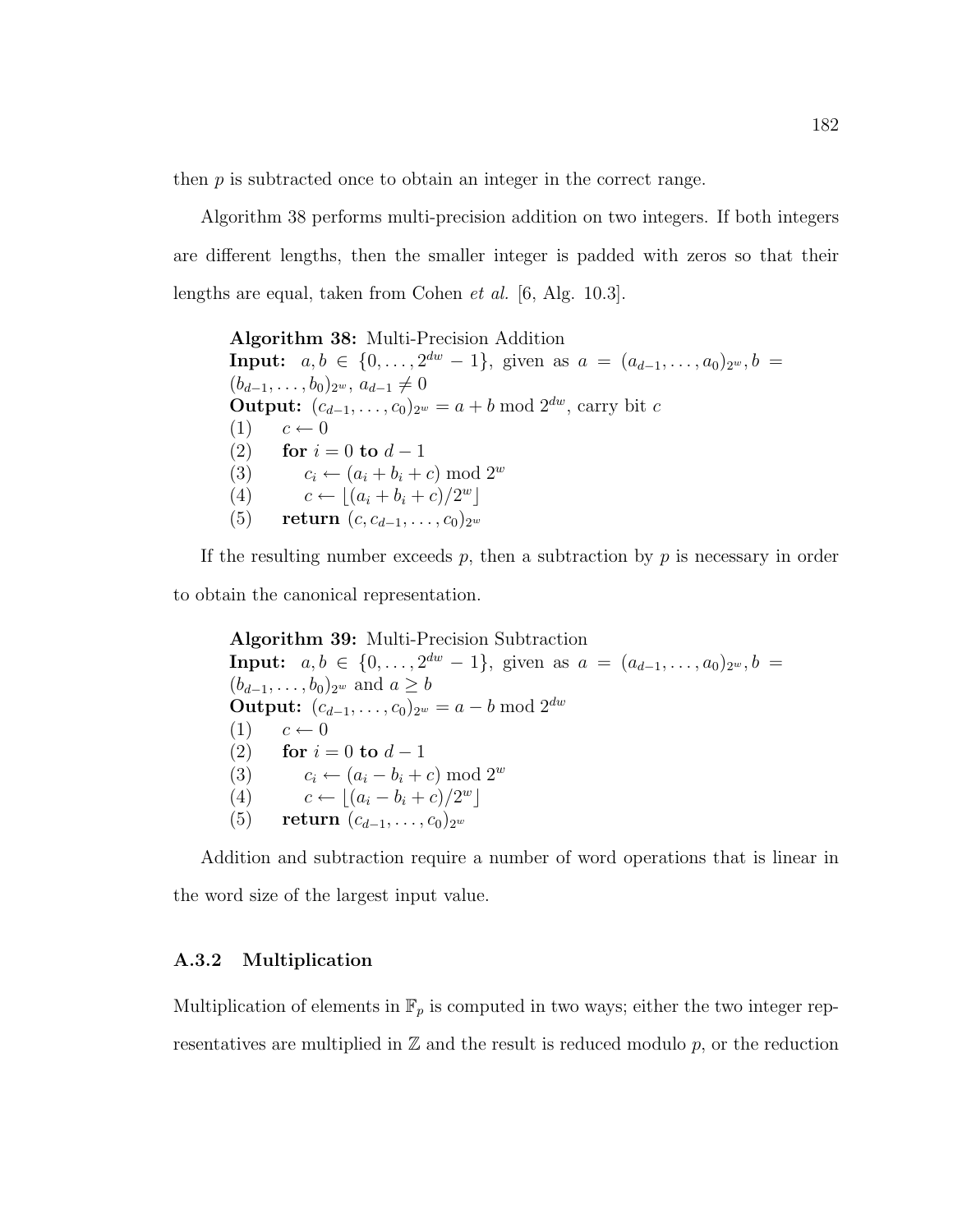is performed at every step of the multiplication.

There are a number methods for multiplication in prime fields that we will not examine in depth. Dhem [26] describes a method called interleaving for prime field multiplication. Montgomery [73] described a different representation of integers that can be used to perform multiplication and reduction. Koç et al. [55] provide a summary of Montgomery multiplication techniques. Modular reduction can be expensive to repeat after every step, so we only deal with multiplying the integer representatives.

In this section we present some algorithms for multiplying two multi-precision integers. These are two forms of schoolbook multiplication and Karatsuba multiplication. Reducing the product modulo a prime  $p$  is dealt with in Section A.3.3.

#### Schoolbook Multiplication

The first type of multiplication is schoolbook multiplication in operand scanning mode. A one-word number  $a$  can be multiplied with a multi-word integer  $b$  by multiplying the lowest order word of b by a and saving the carry, then multiplying the next lowest order integer by  $a$  and adding the carry and continuing until all the words are calculated. In operand scanning mode, each word of the first number is multiplied by the second number. The sum of these products gives the product of the two multi-precision numbers. Algorithm 40 carries out this operation, taken from Cohen  $et \ al.$  [6, Alg. 10.8].

Algorithm 40: Multi-Precision Multiplication (Operand Scanning) Input:  $a \in \{0, \ldots, 2^{d_1w} - 1\}, b \in \{0, \ldots, 2^{d_2w} - 1\},$  given as  $a =$  $(a_{d_1-1}, \ldots, a_0)_{2^w}, b = (b_{d_2-1}, \ldots, b_0)_{2^w}$  and  $a \ge b$ Output:  $(c_{d_1+d_2-1},...,c_0)_{2^w} = a \times b$ (1) for  $i = 0$  to  $d_2 - 1$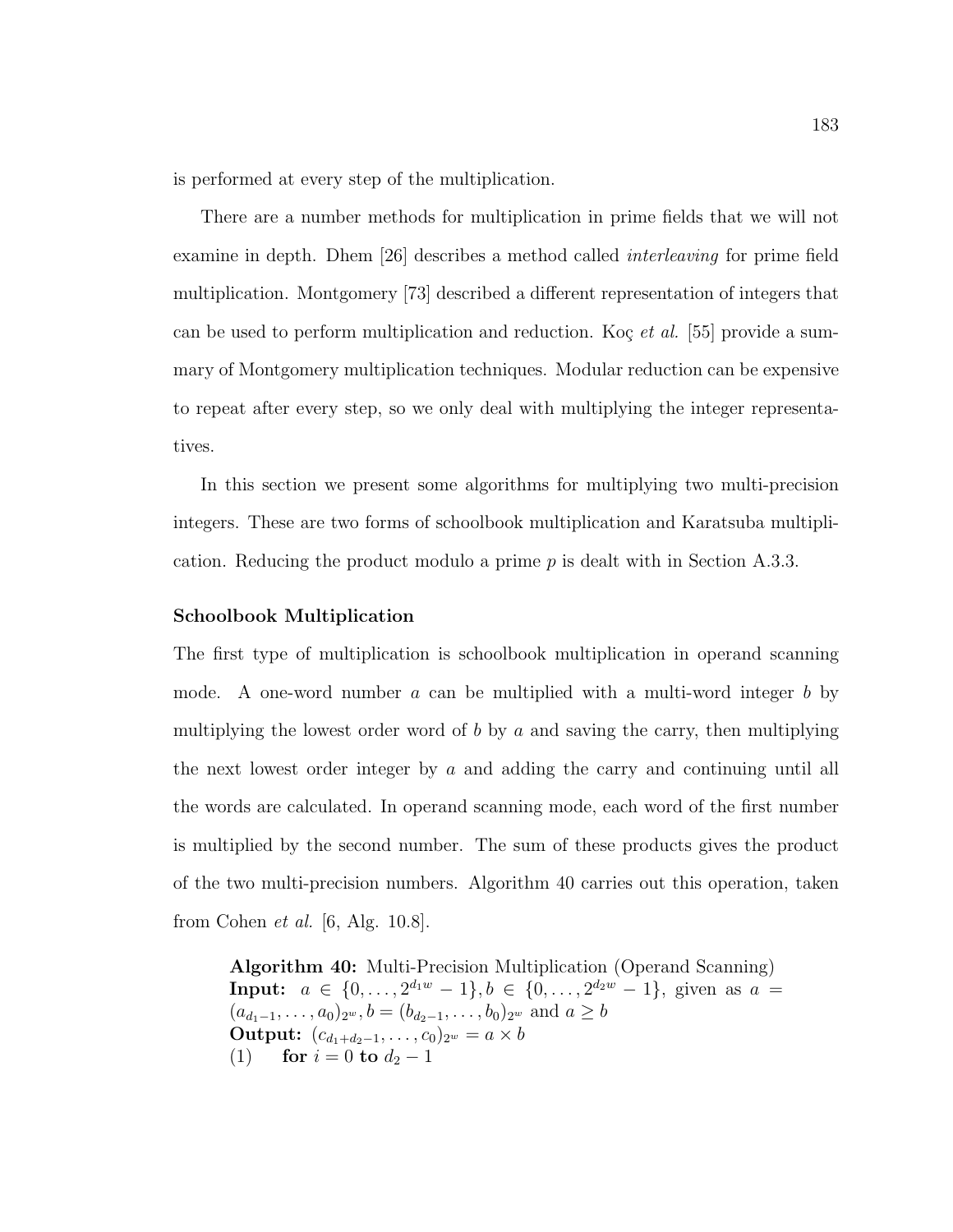$(2)$   $c_i \leftarrow 0$ (3) for  $i = 0$  to  $d_2 - 1$  $(4)$   $c \leftarrow 0$ (5) if  $a_i = 0$ (6)  $b_{d_2-1} \leftarrow 0$ (7) else (8) **for**  $j = 0$  to  $m - 1$ (9)  $t \leftarrow a_i b_j + c_{i+j} + c$ (10)  $c_{i+j} \leftarrow t \mod 2^w$ (11)  $c \leftarrow |t/2^w|$  $(12)$   $c_{d_2+1} \leftarrow c$ (13) return  $(c_{d_1+d_2-1}, \ldots, c_0)_{2^w}$ 

The second mode for integer multiplication is product scanning, sometimes called Comba's method [21]. This method is analogous to polynomial multiplication, each word of the *product* is computed in sequence.

The product of two t-word integers will have at most  $2t-1$  words. The lowest order word of the product is computed as the product of the lowest order words of the multiplicands modulo the word size. Anything exceeding the word size is carried on to later words. The  $k^{\text{th}}$  word of the product is computed from the sum of the products of the i<sup>th</sup> and j<sup>th</sup> words of the multiplicands for all  $i + j = k$ , plus the carries from the previous words. This is taken modulo the word size and the excess is carried on to the next word. Algorithm 41 carries out this operation, adapted from Hankerson  $et \ al.$  [43, Alg. 2.10].

Algorithm 41: Multi-Precision Multiplication (Product Scanning) Input:  $a \in \{0, \ldots, 2^{d_1w} - 1\}, b \in \{0, \ldots, 2^{d_2w} - 1\},$  given as  $a =$  $(a_{d_1-1}, \ldots, a_0)_{2^w}, b = (b_{d_2-1}, \ldots, b_0)_{2^w}$  and  $a \ge b$ Output:  $(c_{d_1+d_2-1},...,c_0)_{2^w} = a \times b$ (1) for  $i = 0$  to  $d_2 - 1$  $(2)$   $c_i \leftarrow 0$ (3)  $r_0 \leftarrow 0, r_1 \leftarrow 0, r_2 \leftarrow 0$ (4)  $d \leftarrow \max(d_1, d_2)$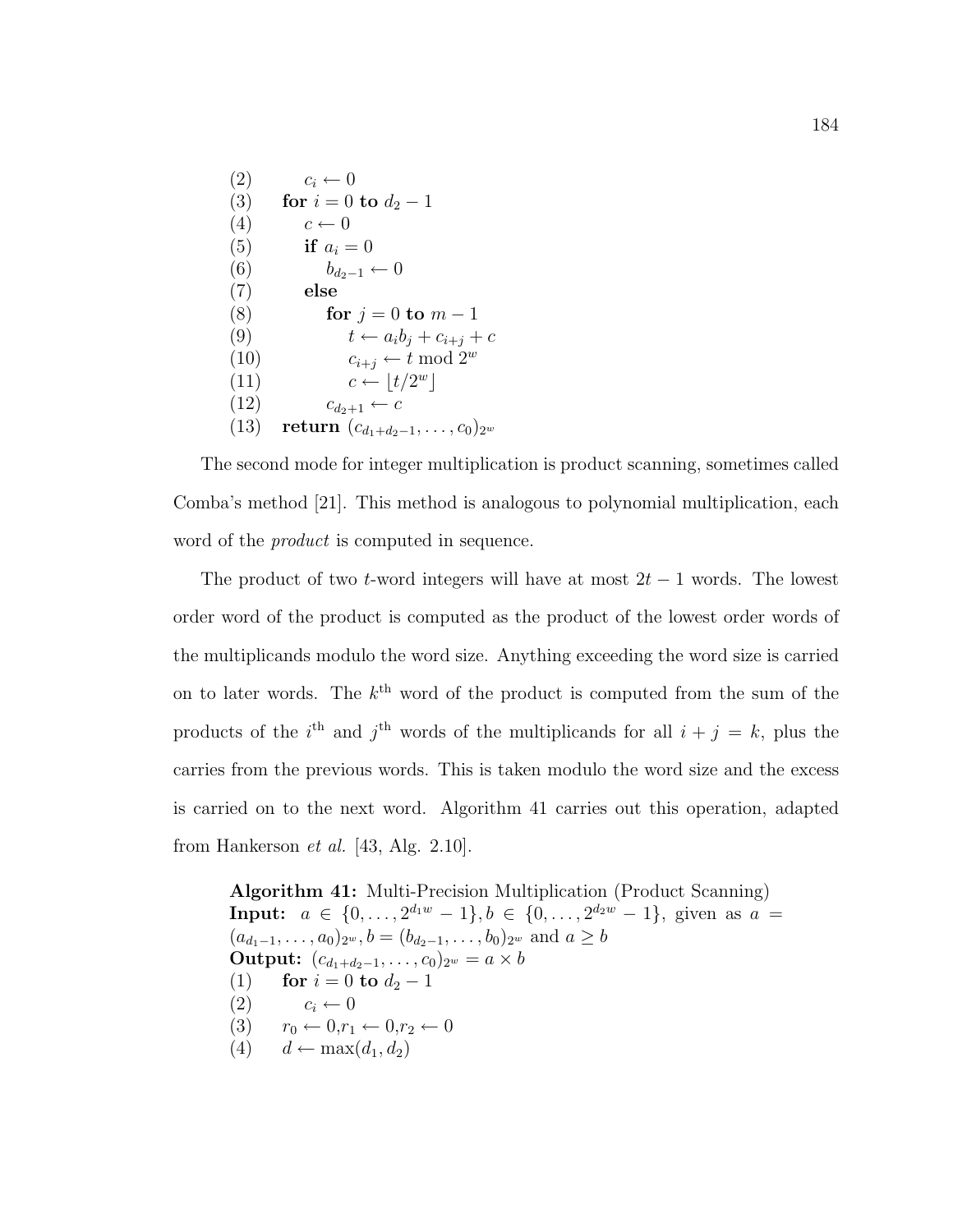(5) **for** 
$$
k = 0
$$
 **to**  $2d - 2$   
\n(6) **for each**  $0 \le i \le \min(d - 1, k)$   
\n(7)  $t \leftarrow a_i b_{k-i}$   
\n(8)  $r_0 \leftarrow t + r_0 \mod 2^w$   
\n(9)  $c \leftarrow \lfloor (t \mod 2^w + r_0)/2^w \rfloor$   
\n(10)  $r_1 \leftarrow r_1 + \lfloor t/2^w \rfloor + c \mod 2^w$   
\n(11)  $c \leftarrow \lfloor (r_1 + \lfloor t/2^w \rfloor + c)/2^w \rfloor$   
\n(12)  $r_2 \leftarrow r_2 + c \mod 2^w$   
\n(13)  $c_k \leftarrow r_0, r_0 \leftarrow r_1, r_1 \leftarrow r_2, r_2 \leftarrow 0$   
\n(14)  $c_{2d-1} \leftarrow r_0$   
\n(15) **return**  $(c_{2d-1}, \ldots, c_0)_{2^w}$ 

Comba [21] compared these two modes of multiplication for IBM PCs and found that in practice product scanning is often faster than operand scanning.

#### Karatsuba-Ofman Multiplication

Karatsuba-Ofman multiplication is an algorithm to multiply two n-bit numbers that takes less time asymptotically than the previous algorithms.

Suppose that j, k are 2l-word integers and  $k = k_1 2^{wl} + k_0$ ,  $j = j_1 2^{wl} + j_0$  where  $k_1, k_0, j_1, j_0$  are l word integers. The key observation is that

$$
jk = (j_1 2^{wl} + j_0)(k_1 2^{wl} + k_0),
$$
  
=  $j_1 k_1 2^{2wl} + j_0 k_0 + (j_0 k_1 + j_1 k_0) 2^{wl},$   
=  $j_1 k_1 2^{2wl} + j_0 k_0 +$   
 $((j_0 + j_1)(k_0 + k_1) - j_0 k_0 - j_1 k_1) 2^{wl}.$ 

The value *jk* can therefore be computed using only three multiplications of  $l$  word integers, namely the products  $j_0k_0$ ,  $j_1k_1$  and  $(j_0 + j_1)(k_0 + k_1)$ . These are combined to form the product using a few single-word additions, subtractions and two multiplications by powers of  $2^w$ . Multiplying one multi-precision integer by the word size is done by appending a word consisting of zeros on as the low order word.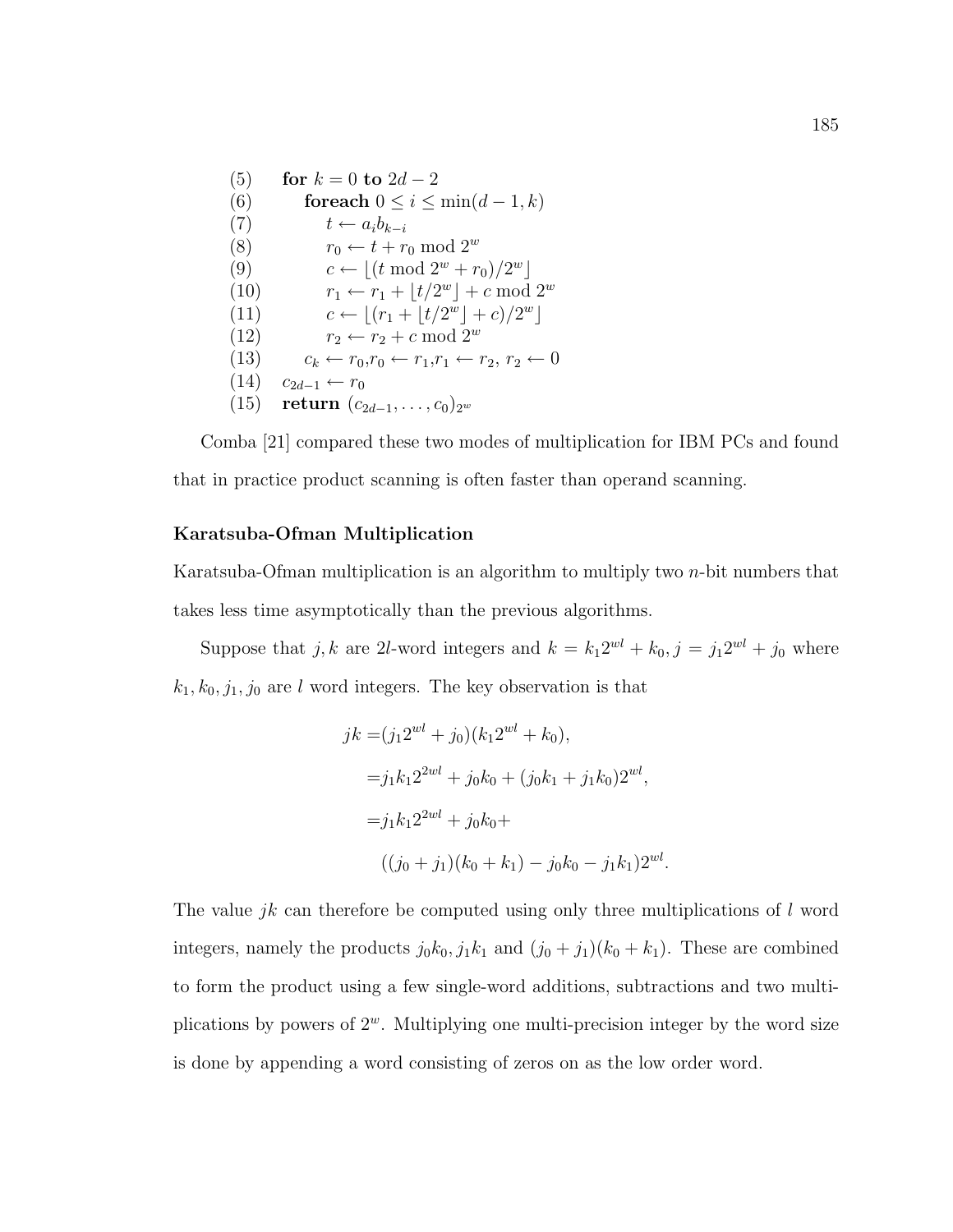Karatsuba [50, 49] introduced a method to use this decomposition recursively to reduce the complexity of integer multiplication. Instead of computing the product using schoolbook multiplication, requiring the equivalent of four l-word integer multiplications, we compute the three *l*-word multiplications  $j_0k_0$ ,  $j_1k_1$  and  $(j_0+j_1)(k_0+k_1)$ as described above. Moreover, compute each of these smaller multiplications recursively, reducing each to three  $\lceil l/2 \rceil$ -word integer multiplications.

The complexity of Karatsuba-Ofman multiplication is  $O(d^{\log_2 3})$  for d-word integers, compared to  $O(d^2)$  for classical multiplication (see Knuth [52, Ch. 4]). However, the crossover point where this algorithm is faster than classical multiplication can be quite high, depending on the implementation and hardware. Some of these considerations are described in the manual for the GMP library [41]; the results suggest that the crossover for d can range from 8 up to more than 100. In Brown *et al.* [16], it was found that Karatsuba multiplication is not efficient for elliptic curve cryptography for current ranges, although this could change in the future. Since classical multiplication is faster for smaller words, a threshold is set so that Karatsuba-Ofman is used recursively for multiplications of integers larger than the threshold and schoolbook multiplication is used for the rest. This threshold is set experimentally. Algorithm 42 is a recursive algorithm for Karatsuba-Ofman multiplication from Cohen et al. [6, Alg. 10.11].

Algorithm 42: Multi-Precision Multiplication (Karatsuba-Ofman) **Input:**  $a, b \in \{0, ..., 2^{dw} - 1\}$ , given as  $a = (a_{d_1-1}, ..., a_0)_{2^w}, b =$  $(b_{d_2-1}, \ldots, b_0)_{2^w}$ , threshold  $t, d = \max(d_1, d_2)$ **Output:**  $(c_{d_1+d_2-1},...,c_0)_{2^w} = a \times b$ (1) if  $d \leq t$  then compute ab using Algorithm 40 or 41  $(2)$   $p \leftarrow |d/2|$  $(3)$   $q \leftarrow \lceil d/2 \rceil$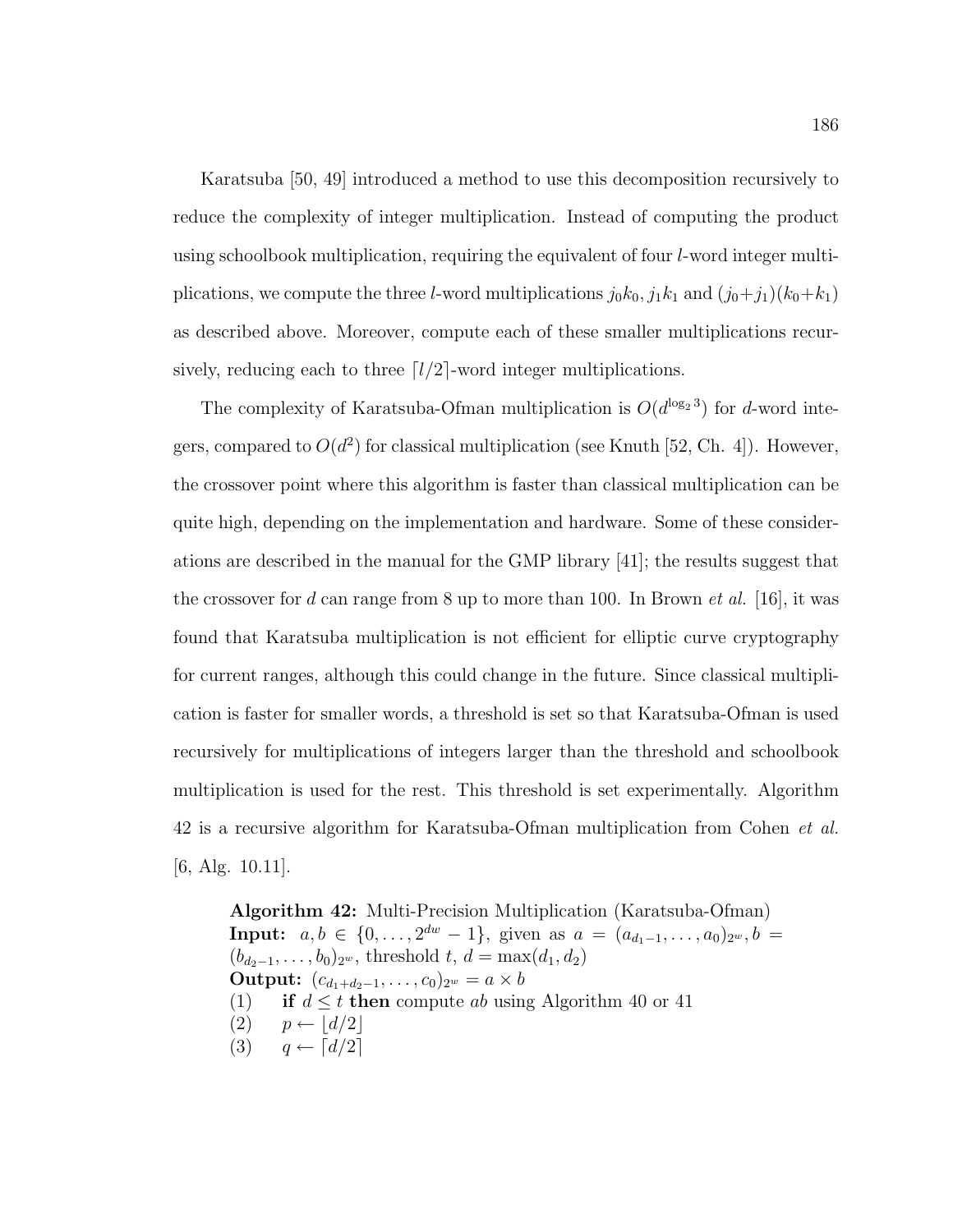$(4)$  A<sub>0</sub> ←  $(a_{q-1},...,a_0)_2$  $(5)$  B<sub>0</sub> ←  $(b_{q-1}, \ldots, b_0)_2$ (6)  $A_1 \leftarrow (a_{p+q-1}, \ldots, a_q)_2$  $(7)$  B<sub>1</sub> ←  $(b_{p+q-1},...,b_q)_2$ (8)  $A_s \leftarrow A_0 + A_1$  $(9)$   $B_s \leftarrow B_0 + B_1$ (10) Compute  $A_0B_0$ ,  $A_1B_1$ ,  $A_sB_s$  recursively (11) return  $A_1B_12^{2q} + (A_sB_s - A_1B_1 - A_0B_0)2^q + A_0B_0$ 

Algorithm 42 can be very efficient in practice, especially for large inputs.

#### Squaring

Squaring is a special case of multiplication. The fact that both multiplicands are the same allows for time-saving modifications.

Both the operand scanning and product scanning modes of multiplication translate to squaring algorithms. Algorithms 43 (derived from Algorithm 40) and 44 (from Hankerson *et al.* [43, Alg. 2.13]) are the multi-precision squaring algorithms in operand scanning mode and product scanning mode, respectively. They follow Algorithms 40 and 41 with modifications to reduce the complexity. Since  $a_i b_j = a_j b_i$ , only one of these products needs to be computed. Instead of looping through all i and j, the modified algorithm loops through all  $i \leq j$  and computes  $2a_i a_j$  when  $i < j$ . This reduces the number of single-word multiplications needed by a factor of roughly two.

Algorithm 43: Multi-Precision Squaring (Operand Scanning) **Input:**  $a \in \{0, \ldots, 2^{dw} - 1\}$ , given as  $a = (a_{d-1}, \ldots, a_0)_{2^w}$ Output:  $(c_{2d-1}, \ldots, c_0)_{2^w} = a^2$ (1) for  $i = 0$  to  $2d - 1$  $(2)$   $c_i \leftarrow 0$ (3) for  $i = 0$  to  $d - 1$ (4)  $t \leftarrow a_i^2 + b_{2i}$ (5)  $b_{2i} \leftarrow c \mod 2^w$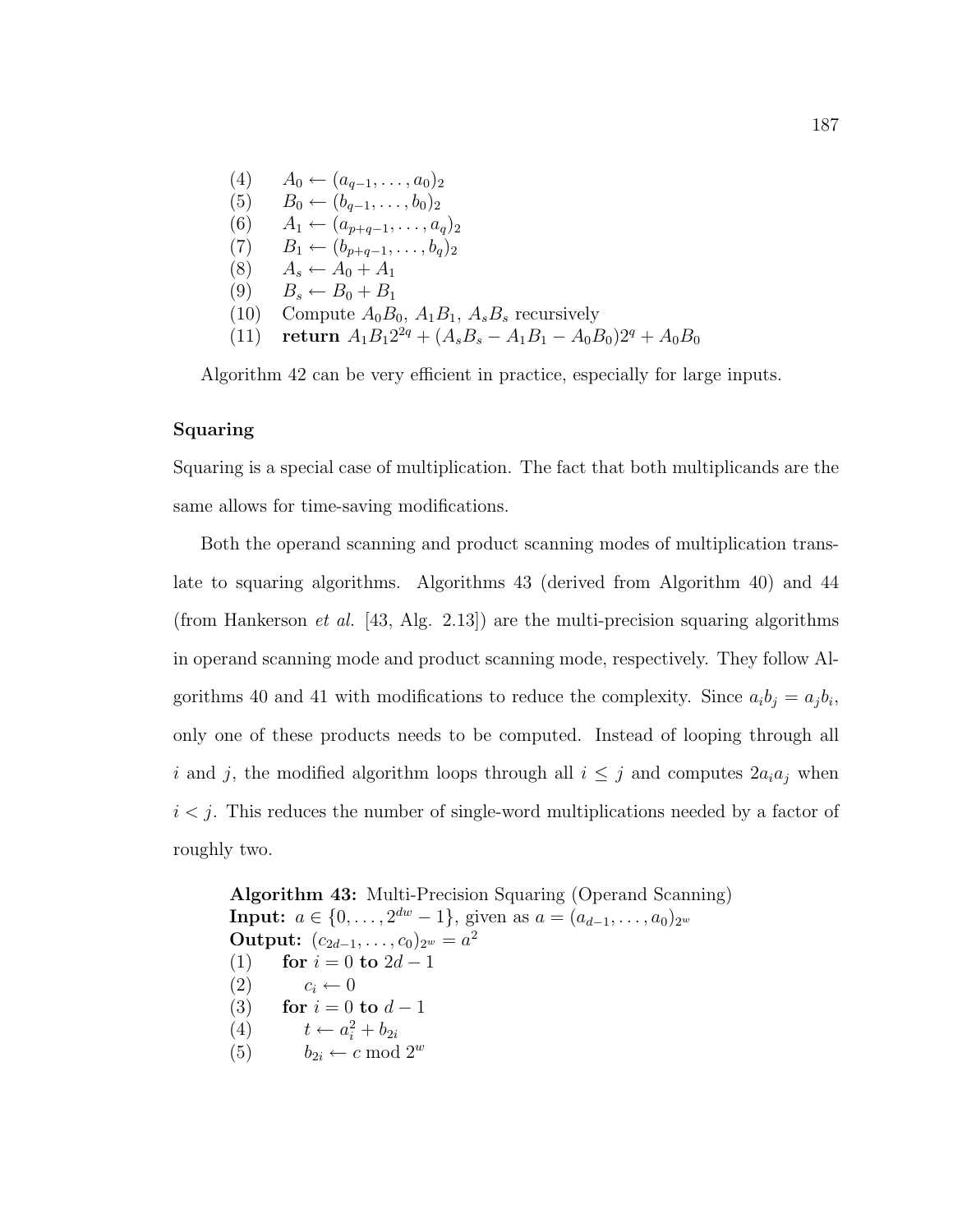(6) 
$$
c \leftarrow \lfloor t/2^w \rfloor
$$
  
\n(7) **for**  $j = i + 1$  **to**  $d - 1$   
\n(8) 
$$
t \leftarrow 2a_i a_j + c_{i+j} + c
$$
  
\n(9) 
$$
c_{i+j} \leftarrow t \mod 2^w
$$
  
\n(10) 
$$
c \leftarrow \lfloor t/2^w \rfloor
$$

$$
(11) \qquad c_{i+n} \leftarrow c
$$

(12) return  $(c_{2d-1}, \ldots, c_0)_{2^w}$ 

Algorithm 44: Multi-Precision Squaring (Product Scanning) **Input:**  $a \in \{0, \ldots, 2^{dw} - 1\}$ , given as  $a = (a_{d-1}, \ldots, a_0)_{2^w}$ Output:  $(c_{2d-1}, \ldots, c_0)_{2^w} = a^2$ (1) for  $i = 0$  to  $d - 1$  $(2)$   $c_i \leftarrow 0$ (3)  $r_0 \leftarrow 0, r_1 \leftarrow 0, r_2 \leftarrow 0$ (4) for  $k = 0$  to  $2d - 2$ (5) for each  $0 \leq i \leq \min(d-1, k-i)$ (6) if  $i = k - i$ (7)  $t \leftarrow a_i^2$ (8) else (9)  $t \leftarrow 2a_ib_{k-i}$ (10)  $c \leftarrow \lfloor t/2^{2w} \rfloor$ (11)  $r_2 \leftarrow r_2 + c \mod 2^w$ (12)  $t \leftarrow t \mod 2^{2w}$ (13)  $r_0 \leftarrow t + r_0 \mod 2^w$ (14)  $c \leftarrow \lfloor (t \mod 2^w + r_0)/2^w \rfloor$ (15)  $r_1 \leftarrow r_1 + \lfloor t/2^w \rfloor + c \mod 2^w$ (16)  $c \leftarrow \lfloor (r_1 + \lfloor t/2^w \rfloor + c)/2^w \rfloor$ (17)  $r_2 \leftarrow r_2 + c \mod 2^w$ (18)  $c_k \leftarrow r_0, r_0 \leftarrow r_1, r_1 \leftarrow r_2, r_2 \leftarrow 0$  $(19)$   $c_{2d-1}$  ←  $r_0$ (20) return  $(c_{2d-1}, \ldots, c_0)_{2^w}$ 

Algorithm 45 is the squaring variant of Karatsuba-Ofman multiplication, derived from Algorithm 42.

Algorithm 45: Multi-Precision Squaring (Karatsuba-Ofman) **Input:**  $a \in \{0, ..., 2^{dw} - 1\}$ , given as  $a = (a_{d-1}, ..., a_0)_{2^w}$ , threshold t Output:  $(c_{2d-1}, \ldots, c_0)_{2^w} = a^2$ (1) if  $d \leq t$  then compute  $a^2$  using Algorithm 43 or 44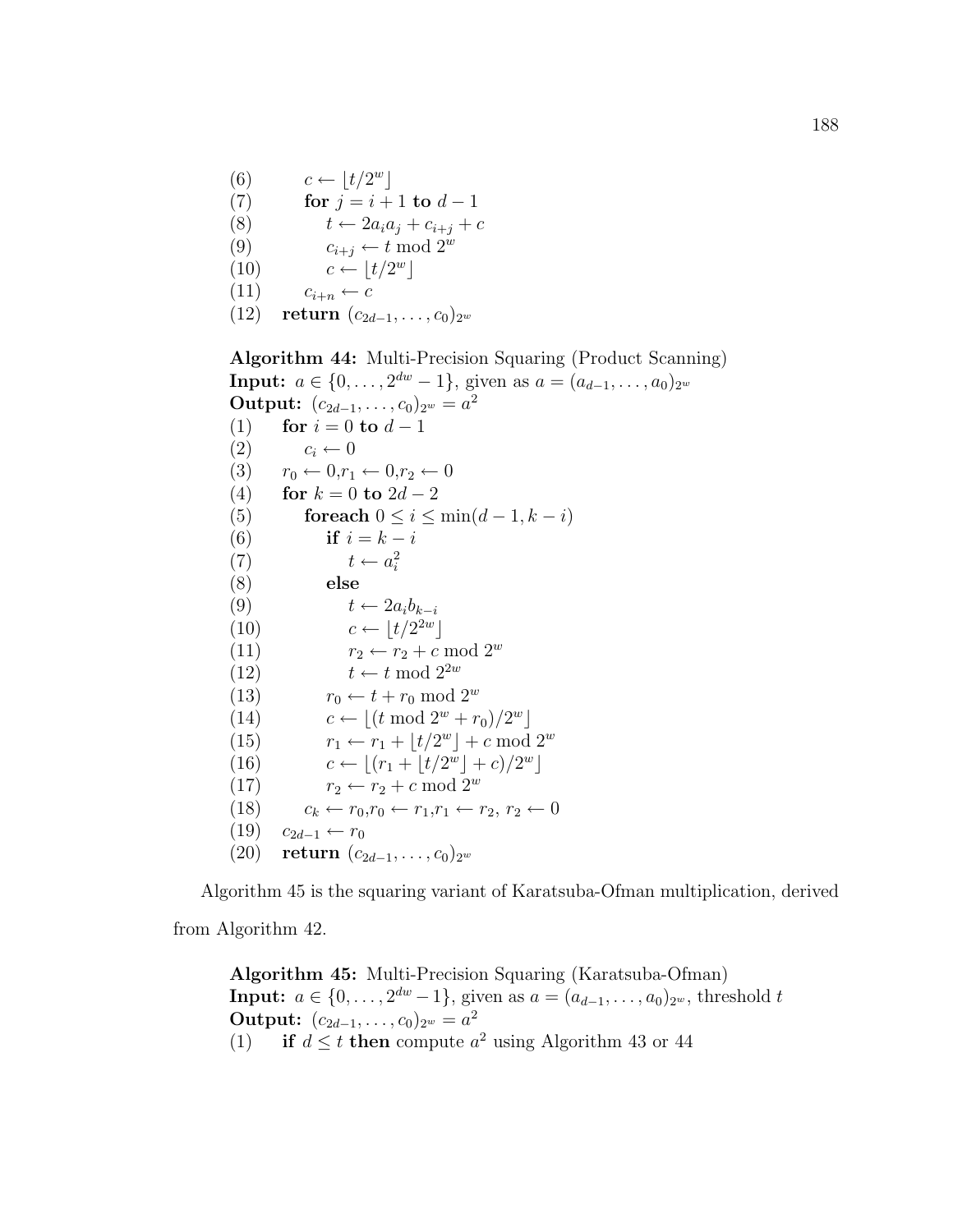(2) 
$$
p \leftarrow \lfloor d/2 \rfloor
$$
  
\n(3)  $q \leftarrow \lceil d/2 \rceil$   
\n(4)  $A_0 \leftarrow (a_{q-1}, \ldots, a_0)_2$   
\n(5)  $A_1 \leftarrow (a_{p+q-1}, \ldots, a_q)_2$   
\n(6)  $A_s \leftarrow A_0 + A_1$   
\n(7) Compute  $A_0^2$ ,  $A_1^2$ ,  $A_s^2$  recursively  
\n(8) return  $A_1^2 2^{2q} + (A_s^2 - A_1^2 - A_0^2) 2^q + A_0^2$ 

As with general multiplication, squaring produces a result that is generally larger than the modulus. In order to obtain a canonical representative of  $\mathbb{F}_q$ , the result must be reduced modulo the prime modulus.

#### A.3.3 Modular Reduction

Modular reduction takes an integer and a modulus and returns the non-negative remainder of the integer divided by the modulus. For prime fields  $\mathbb{F}_p$ , modular reduction of an integer by  $p$  returns the unique representative of that integer in  $\{0, 1, \ldots, p-1\}.$ 

The results after multiplications of l-word integers from Section A.3.2 will be 2*l*-word integers. If the integer returned is larger than  $p$ , then a modular reduction is necessary to return the corresponding representative in  $\mathbb{F}_p$ . Formally, the problem of modular reduction can be stated as follows: for a given k, find  $0 \leq k' < p$  such that  $k = qp + k'$  for some integer q.

Barrett [8] introduced a method now known as Barrett reduction. Modular reduction is computed by estimating the value of the quotient  $q = \lfloor k/p \rfloor$ . The algorithm requires the precomputation of one division, the value  $R = \lfloor 2^{2wd}/p \rfloor$ . The value we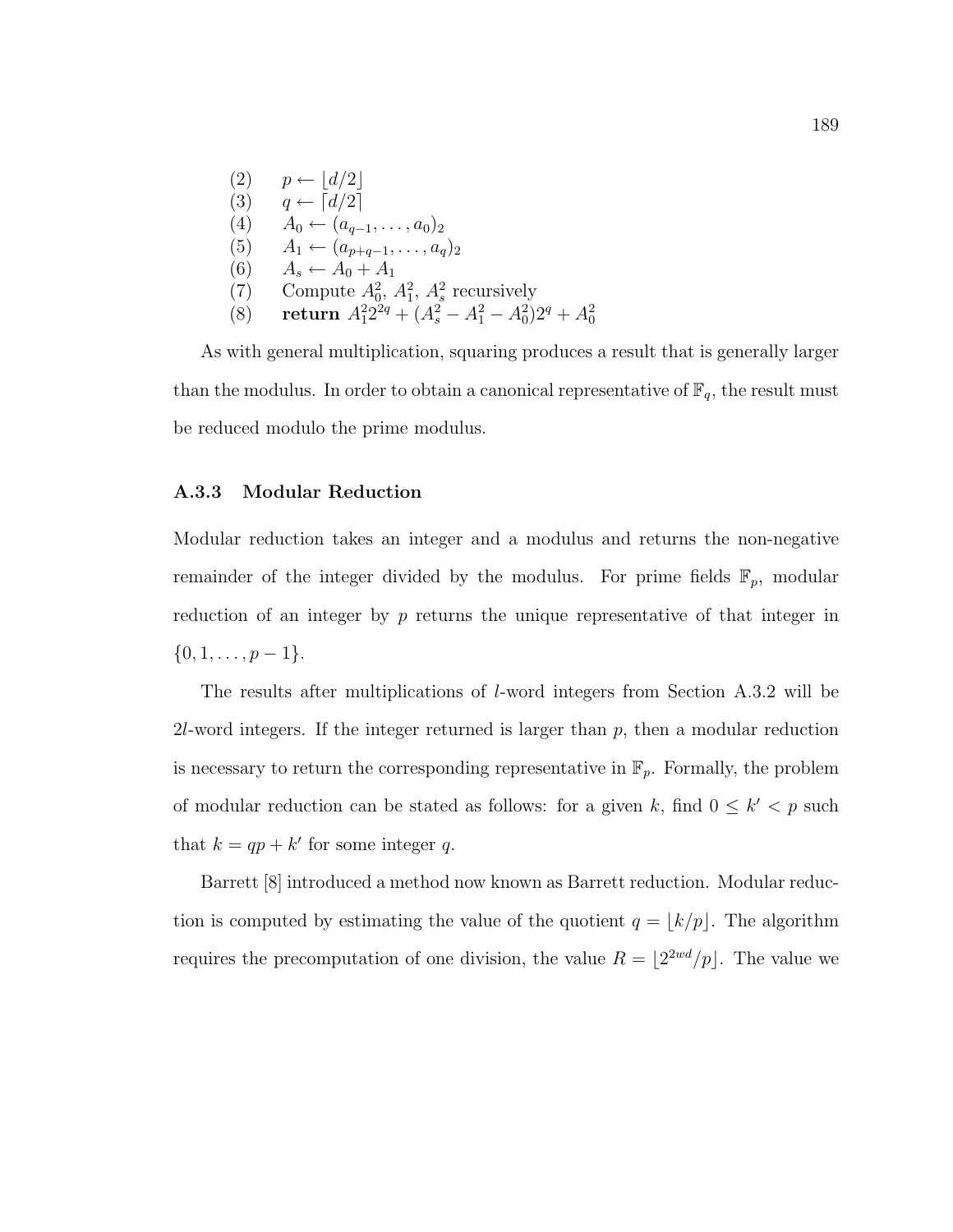are trying to estimate is

$$
q = \left\lfloor \frac{k}{p} \right\rfloor
$$

$$
= \left\lfloor \frac{k}{2^{(w-1)d}} \frac{2^{2wd}}{p} \right\rfloor
$$

$$
\approx \left\lfloor \frac{k}{2^{(w-1)d}} \right\rfloor R
$$

$$
\approx \left\lfloor \frac{k}{2^{(w-1)d}} \right\rfloor R
$$

.

The estimate

$$
\hat{q} = \left\lfloor \lfloor a/2^{w(d-1)} \rfloor R / 2^{w(d+1)} \right\rfloor,
$$

is guaranteed to satisfy  $q \leq \hat{q} \leq q+2$ , therefore there are only three values of q to check. A short proof of this fact is described in Hankerson et al. [43, Sec. 2.2.4].

Algorithm 46 performs reduction of a 2d-word number modulo a d-word modulus by first guessing  $\hat{q}$  for q. If this does not produce a value r in the correct range, then  $r - p$  or  $r - 2p$  are in the correct range. This algorithm is adapted from Barrett [8].

Algorithm 46: Barrett Reduction **Input:** d-word modulus  $p, 0 \le a \le 2^{2dw}, R = |2^{2wd}/p|$ **Output:** *a* mod *p* (1)  $\hat{q} \leftarrow ||a/2^{w(d-1)}||R/2^{w(d+1)}||$ (2)  $r \leftarrow (a \mod 2^{w(d+1)}) - (\hat{q}p \mod 2^{w(d+1)})$ (3) if  $r < 0$  then  $r \leftarrow r + 2^{w(d+1)}$ (4) while  $r \geq p$ (5)  $r \leftarrow r - p$  $(6)$  return r

Step 5 will only be executed at most twice. For a proof of correctness, see Hankerson et al. [43, Sec. 2.2.4].

There are other general reduction algorithms that are of cryptographic interest,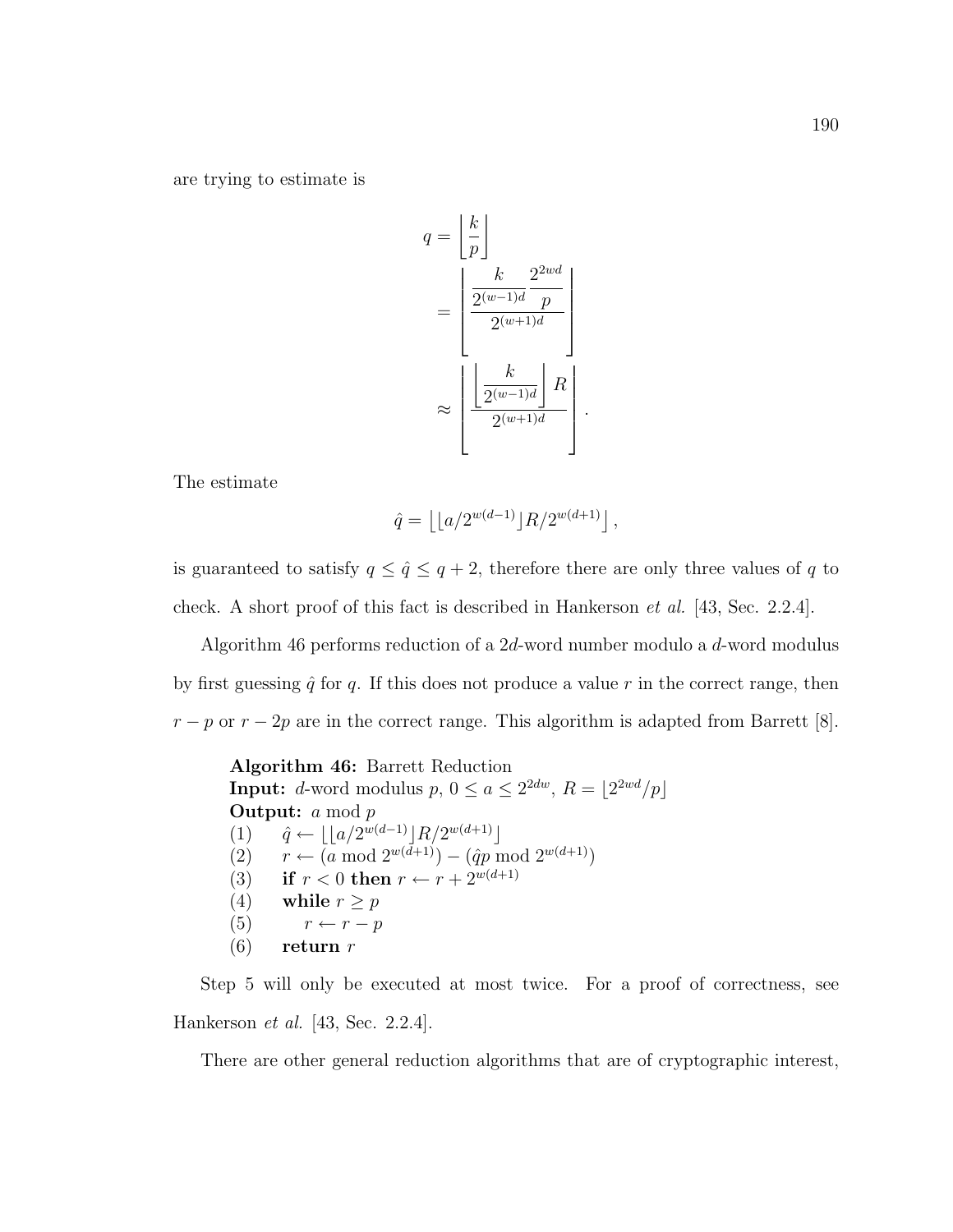notably the Montgomery method mentioned briefly in Section A.3.2. See Crandall and Pomerance [25, Sec. 9.2] for a comparison of the Barrett and Montgomery methods. We will not examine Montgomery reduction in depth because in this thesis we focus more on fields over special primes.

NIST recommends a set of primes that are of a specific form that permits fast reduction. The fast reduction algorithms for the five NIST primes and a complexity analysis is given in this section.

A Mersenne prime is a prime of the form  $2^p - 1$ . Reduction of a number  $n =$  $(n_{k-1}, \ldots, n_0)$ <sub>2</sub> modulo a Mersenne prime  $M_p = 2^p - 1$  can be performed easily. Since  $2^p - 1 \equiv 0 \mod M_p$ , we have  $2^p \equiv 1 \mod M_p$ . This means

$$
n \equiv (n_{k-1}, \dots, n_{k-1-p})_2 2^{k-p-1} + (n_{k-p-2}, \dots, n_0)_2 \mod M_p
$$
  
\n
$$
\equiv (n_{k-1}, \dots, n_{k-1-p})_2 2^{k-2p-1} + (n_{k-p-2}, \dots, n_0)_2 \mod M_p
$$
  
\n
$$
\equiv (n_{k-p-2} + n_{k-1}, \dots, n_{k-2p-2} + n_{k-1-p}, n_{k-2p-3}, \dots, n_0)_2 \mod M_p.
$$

This reduction step reduces the number of digits in the representative of n by  $p-1$ . To reduce completely, this reduction is applied until the representative for  $n$  has fewer than p digits.

Mersenne primes are very rare, there are none with size in the cryptographically interesting range from 127 to 521 bits. However, Crandall [24] introduced the notion of a pseudo-Mersenne prime that has similar reduction properties. A *pseudo-*Mersenne prime is a number of the form  $2^p - c$  where c is a t-bit integer with  $p < t$ .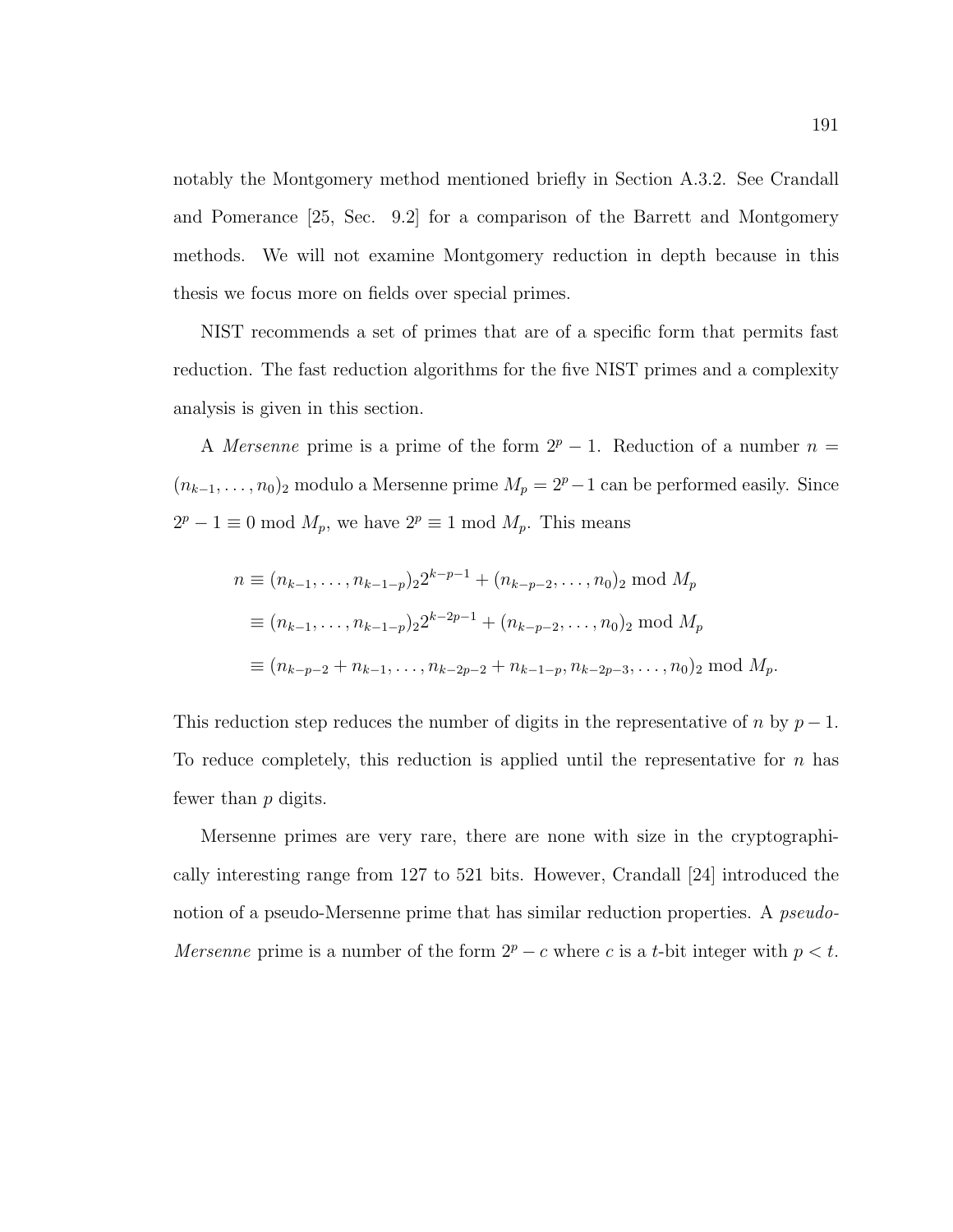Given such a number  $n$ ,

$$
n \equiv (n_{k-1}, \dots, n_{k-1-p})_2 2^{k-p-1} + (n_{k-p-2}, \dots, n_0)_2 \bmod (2^p - c),
$$
  

$$
\equiv (n_{k-1}, \dots, n_{k-1-p})_2 2^{k-2p-1} c + (n_{k-p-2}, \dots, n_0)_2 \bmod (2^p - c).
$$

The resulting reduction is used in the same way to reduce the number of digits in the representative for n by  $p - t$ .

In 1999, NIST [78] published a list of primes for use in elliptic curve cryptography. They are, as follows:

$$
P192 = 2^{192} - 2^{64} - 1,
$$
  
\n
$$
P224 = 2^{224} - 2^{96} + 1,
$$
  
\n
$$
P256 = 2^{256} - 2^{224} + 2^{192} + 2^{96} - 1,
$$
  
\n
$$
P384 = 2^{384} - 2^{128} - 2^{96} + 2^{32} - 1,
$$
  
\n
$$
P521 = 2^{521} - 1.
$$

The NIST prime P521 is a Mersenne prime and the others are pseudo-Mersenne primes with low Hamming weight. Algorithms 47 to 51 perform modular reduction by the NIST primes P192 through P521. These algorithms are from Hankerson et al. [43, Sec. 2.2.6] with a change in notation to conform with the style of this thesis.

Algorithm 47: Fast Reduction Modulo P192 **Input:** Integer  $a = (a_5, a_4, a_3, a_2, a_1, a_0)_{2^{64}} < (P192)^2$ Output: a mod P192  $(1)$   $s_1 = (a_2, a_1, a_0)_{2^{64}}$  $(2)$   $s_2 = (0, a_3, a_3)_{2^{64}}$ (3)  $s_3 = (a_4, a_4, 0)_{2^{64}}$  $(4)$   $s_4 = (a_5, a_5, a_5)_{2^{64}}$ (5) return  $s_1 + s_2 + s_3 + s_4 \mod P192$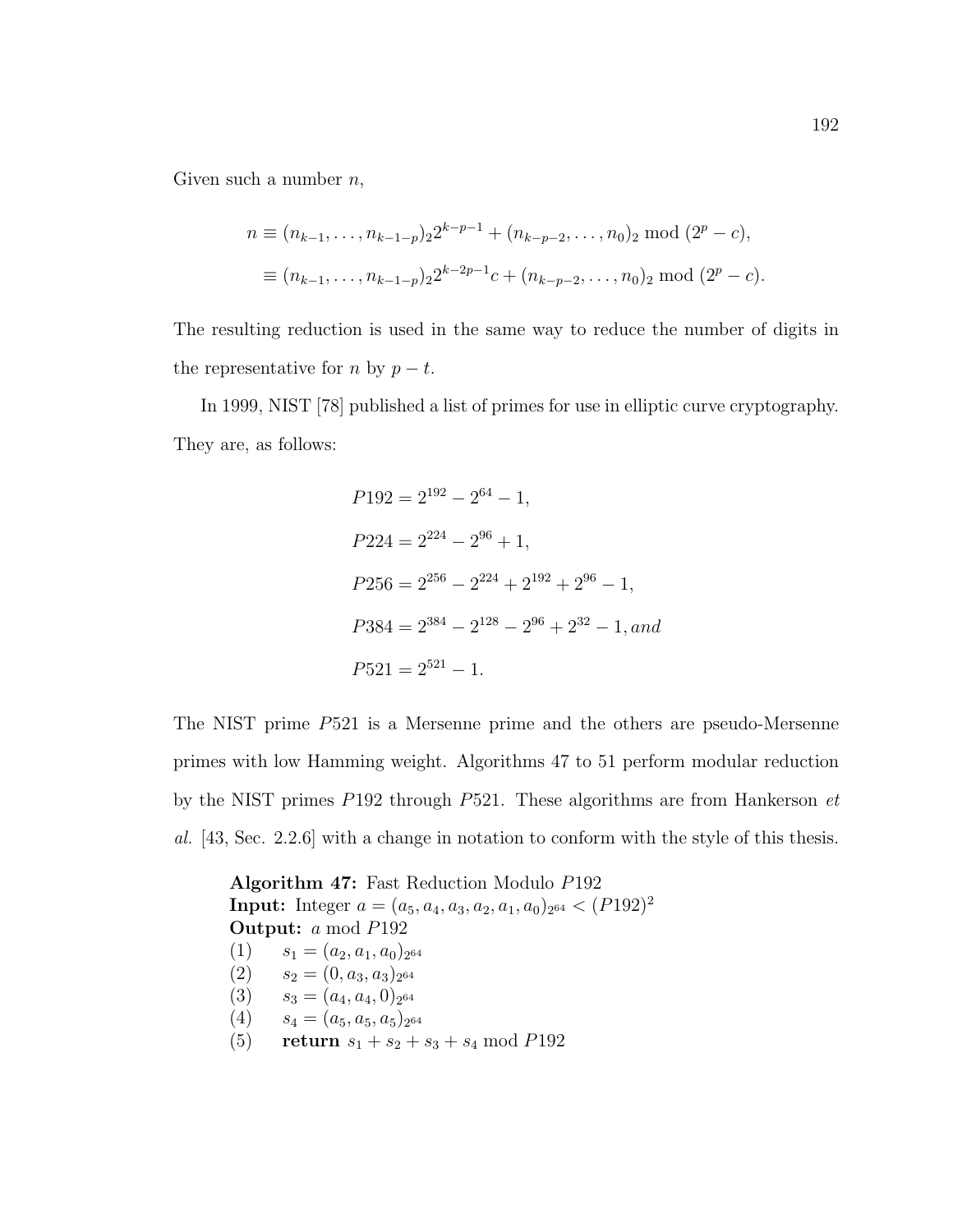### Algorithm 48: Fast Reduction Modulo P224

**Input:** Integer  $a = (a_{13}, \ldots, a_0)_{2^{32}} < (P224)^2$ Output: a mod P224

- $(1)$   $s_1 = (a_6, a_5, a_4, a_3, a_2, a_1, a_0)_{2^{32}}$
- $(2)$   $s_2 = (a_{10}, a_9, a_8, a_7, 0, 0, 0)_{2^{32}}$
- (3)  $s_3 = (0, a_{13}, a_{12}, a_{11}, 0, 0, 0)_{2^{32}}$
- $(4)$   $s_4 = (a_{13}, a_{12}, a_{11}, a_{10}, a_9, a_8, a_7)_{2^{32}}$
- (5)  $s_5 = (0, 0, 0, 0, a_{13}, a_{12}, a_{11})_{2^{32}}$
- (6) return  $s_1 + s_2 + s_3 s_4 s_5 \mod P224$

Algorithm 49: Fast Reduction Modulo P256 **Input:** Integer  $a = (a_{15}, \ldots, a_0)_{2^{32}} < (P256)^2$ Output: a mod P256

- $(1)$   $s_1 = (a_7, a_6, a_5, a_4, a_3, a_2, a_1, a_0)_{2^{32}}$
- $(2)$   $s_2 = (a_{15}, a_{14}, a_{13}, a_{12}, a_{11}, 0, 0, 0)_{2^{32}}$
- $(3)$   $s_3 = (0, a_{15}, a_{14}, a_{13}, a_{12}, 0, 0, 0)_{2^{32}}$
- $(4)$   $s_4 = (a_{15}, a_{14}, 0, 0, 0, a_{10}, a_9, a_8)_{2^{32}}$
- $(5)$   $s_5 = (a_8, a_{13}, a_{15}, a_{14}, a_{13}, a_{11}, a_{10}, a_9)_{2^{32}}$
- (6)  $s_6 = (a_{10}, a_9, 0, 0, 0, a_{13}, a_{12}, a_{11})_{2^{32}}$
- $(7)$   $s_7 = (a_{11}, a_9, 0, 0, a_{15}, a_{14}, a_{13}, a_{12})_{2^{32}}$
- (8)  $s_8 = (a_{12}, 0, a_{10}, a_9, a_8, a_{15}, a_{14}, a_{13})_{2^{32}}$
- (9)  $s_9 = (a_{13}, 0, a_{11}, a_{10}, a_9, 0, a_{15}, a_{14})_{2^{32}}$
- (10) return  $s_1 + 2s_2 + 2s_3 + s_4 + s_5 s_6 s_7 s_8 s_9 \mod P256$

Algorithm 50: Fast Reduction Modulo P384 **Input:** Integer  $a = (a_{23}, \ldots, a_0)_{2^{32}} < (P384)^2$ Output: a mod P384

- $(1)$   $s_1 = (a_{11}, a_{10}, a_9, a_8, a_7, a_6, a_5, a_4, a_3, a_2, a_1, a_0)_{2^{32}}$
- $(2)$   $s_2 = (0, 0, 0, 0, 0, a_{23}, a_{22}, a_{21}, 0, 0, 0, 0)_{2^{32}}$
- $(3)$   $s_3 = (a_{23}, a_{22}, a_{21}, a_{20}, a_{19}, a_{18}, a_{17}, a_{16}, a_{15}, a_{14}, a_{13}, a_{12})$ <sub>2</sub><sup>32</sup>
- $(4)$   $s_4 = (a_{20}, a_{19}, a_{18}, a_{17}, a_{16}, a_{15}, a_{14}, a_{13}, a_{12}, a_{23}, a_{22}, a_{21})_{2^{32}}$
- $(5)$   $s_5 = (a_{19}, a_{18}, a_{17}, a_{16}, a_{15}, a_{14}, a_{13}, a_{12}, a_{20}, 0, a_{23}, 0)$ <sub>232</sub>
- (6)  $s_6 = (0, 0, 0, 0, a_{23}, a_{22}, a_{21}, a_{20}, 0, 0, 0, 0)_{2^{32}}$
- $(7)$   $s_7 = (0, 0, 0, 0, 0, 0, a_{23}, a_{22}, a_{21}, 0, 0, a_{20})$ <sub>232</sub>
- $(8)$   $s_8 = (a_{22}, a_{21}, a_{20}, a_{19}, a_{18}, a_{17}, a_{16}, a_{15}, a_{14}, a_{13}, a_{12}, a_{23})$ <sub>2</sub><sup>32</sup>
- $(9)$   $s_9 = (0, 0, 0, 0, 0, 0, 0, a_{23}, a_{22}, a_{21}, 0, a_{20}, 0)_{2^{32}}$
- $(10)$   $s_{10} = (0, 0, 0, 0, 0, 0, 0, a_{23}, a_{23}, 0, 0, 0)_{2^{32}}$
- (11) return  $s_1 + 2s_2 + s_3 + s_4 + s_5 + s_6 + s_7 s_8 s_9 s_{10} \mod P_3$

Algorithm 51: Fast Reduction Modulo P521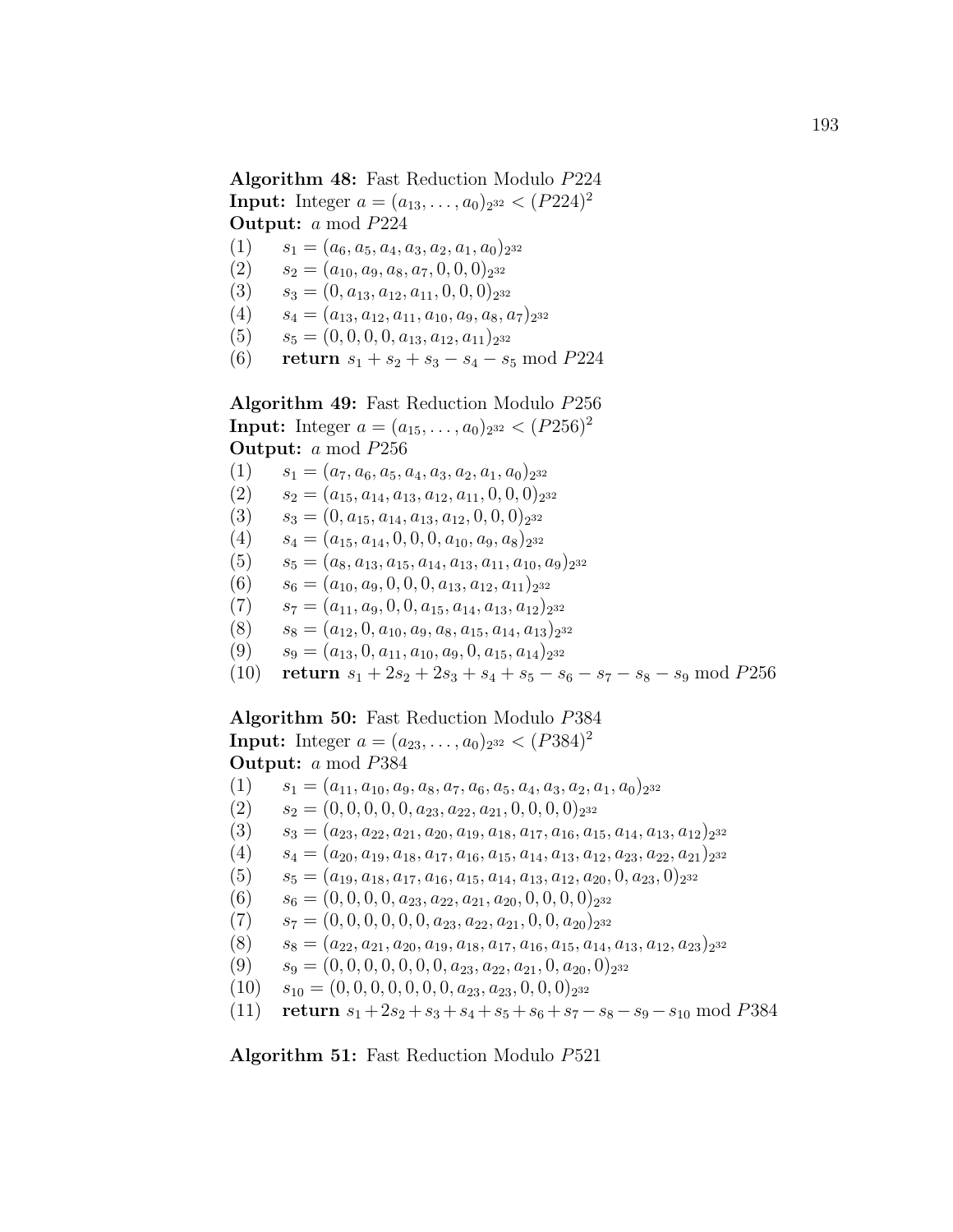**Input:** Integer  $a = (a_{1041}, a_{1040}, \ldots, a_0)_2 < (P521)^2$ Output: a mod P521  $(1)$   $s_1 = (a_{1041}, \ldots, a_{522}, a_{521})_2$  $(2)$   $s_2 = (a_{520}, \ldots, a_1, a_0)_2$ (3) return  $s_1 + s_2 \mod P521$ 

The NIST reduction techniques are faster than Barrett reduction in general; see Hankerson *et al.* [43, Sec. 5.1.5] for a comparison.

#### A.3.4 Inversion

Finding the inverse of an element of the multiplicative group of a finite field is called inversion. The classical way to find an inverse is the extended Euclidean algorithm. However, in its standard form, the extended Euclidean algorithm requires some expensive division operations. These divisions are replaced by bit shifts in the binary version of the extended Euclidean algorithm. In this section, we describe this process.

The greatest common divisor  $(GCD)$  of two integers a and b, not both 0, is the largest positive integer dividing both a and b and is denoted  $gcd(a, b)$ . For each such pair of integers  $(a, b)$ , there exist unique integers s and t such that

$$
sa + tb = \gcd(a, b).
$$

The extended Euclidean algorithm computes the values  $s, t$  and  $gcd(a, b)$  from a and b. For this process, the division algorithm is needed, which takes positive integers a, b and returns q, r such that  $a = qb + r, 0 \le r < b$ .

The key fact of the Euclidean algorithm is that if  $a = bq + r$ , then  $gcd(a, b)$  $gcd(b, r)$ . The GCD of two integers can be computed by repeatedly applying the division algorithm, first on  $(a, b)$  to obtain  $q_1, r_1$ , then on  $(b, r_1)$  to obtain  $(q_2, r_2)$ , on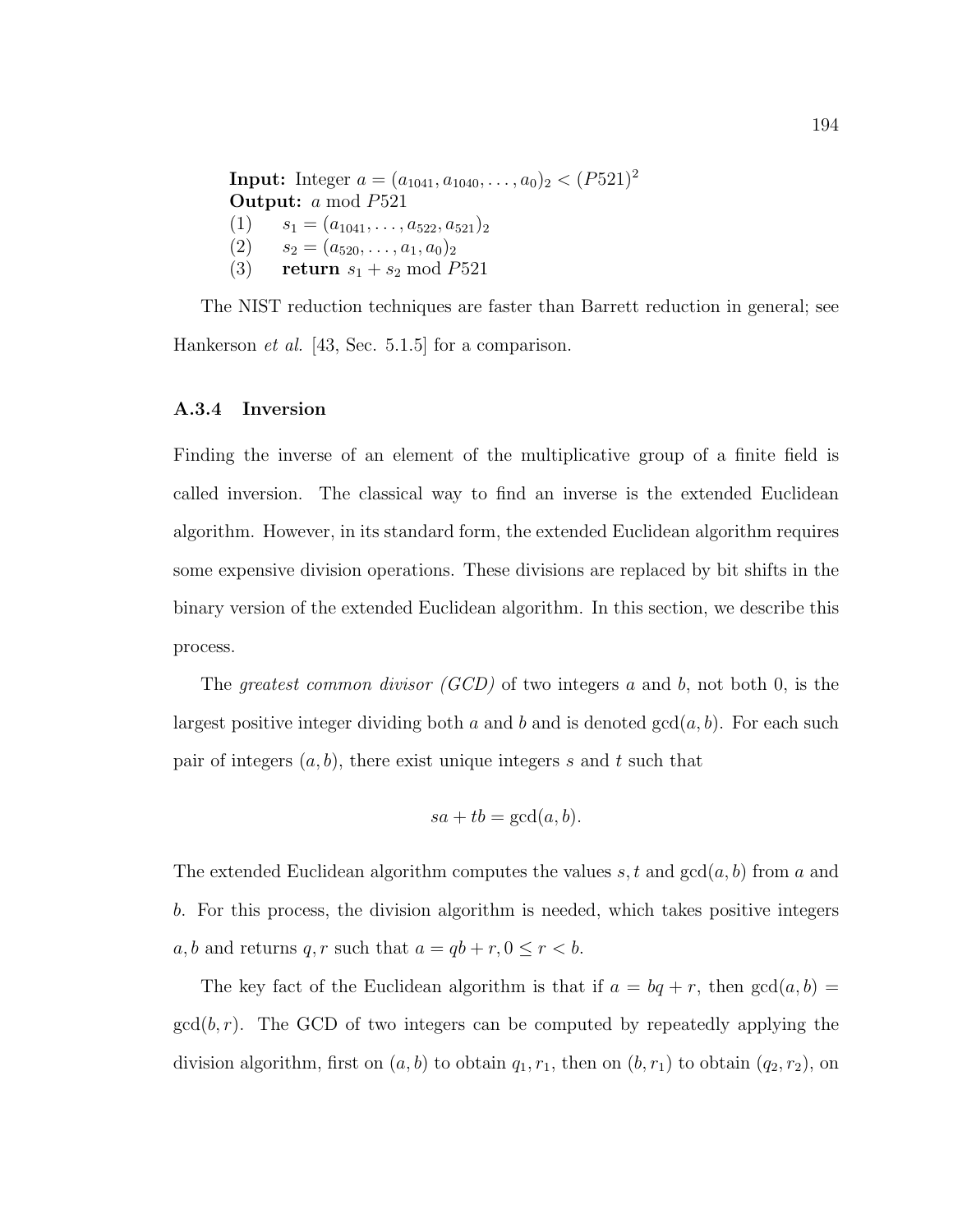$(r_1, r_2)$  to obtain  $(q_3, r_3)$  and continue until  $r_k | r_{k-1}$ . When this process terminates,  $r_{k+1} = 0$  and  $r_k$  is the resulting GCD. The extended GCD algorithm keeps track of the values  $q_i$  to compute  $(s, t)$  so that  $as + bt = \gcd(a, b)$  when the algorithm terminates.

As mentioned above, the main problem with the Euclidean algorithm is the division step. This step is at least as expensive as modular reduction. The binary Euclidean algorithm replaces the need for this expensive operation with much simpler halving operation. A halving operation is simply a bit shift of the binary representation, an operation that is easy to perform in hardware. The improved algorithm is possible due to the following facts about GCDs.

- if a and b are both even, then  $gcd(a, b) = 2 gcd(a/2, b/2)$ ,
- if a is even and b is odd, then  $gcd(a, b) = gcd(a/2, b)$ ,
- if a and b are both odd, then  $gcd(a, b) = gcd(a, |a b|/2)$ .

The binary extended Euclidean algorithm uses these facts to reduce the sizes of a and b until the GCD is obtained while keeping track of s, t so that  $as + bt = \gcd(a, b)$ . If p is a prime and a is coprime to p, then  $gcd(a, p) = 1$ . Here, the extended Euclidean algorithm generates integers s, t such that  $as + pt = 1$ . We then see that  $s(\text{mod}p)$ is the inverse of  $a(\text{mod}p)$ . Algorithm 52 computes s mod p such that  $as + pt = 1$ for a prime p and and integer a,  $0 \le a < p$ . For each iteration of the loop, both numbers are divided by 2 until they are both odd, then p is set to  $|a-p|$ . By of the properties of the GCD, these transformations to a and p do not change  $gcd(a, p)$ , so this process is repeated until either a or  $p$  is 0. The algorithm then returns the last non-zero remainder.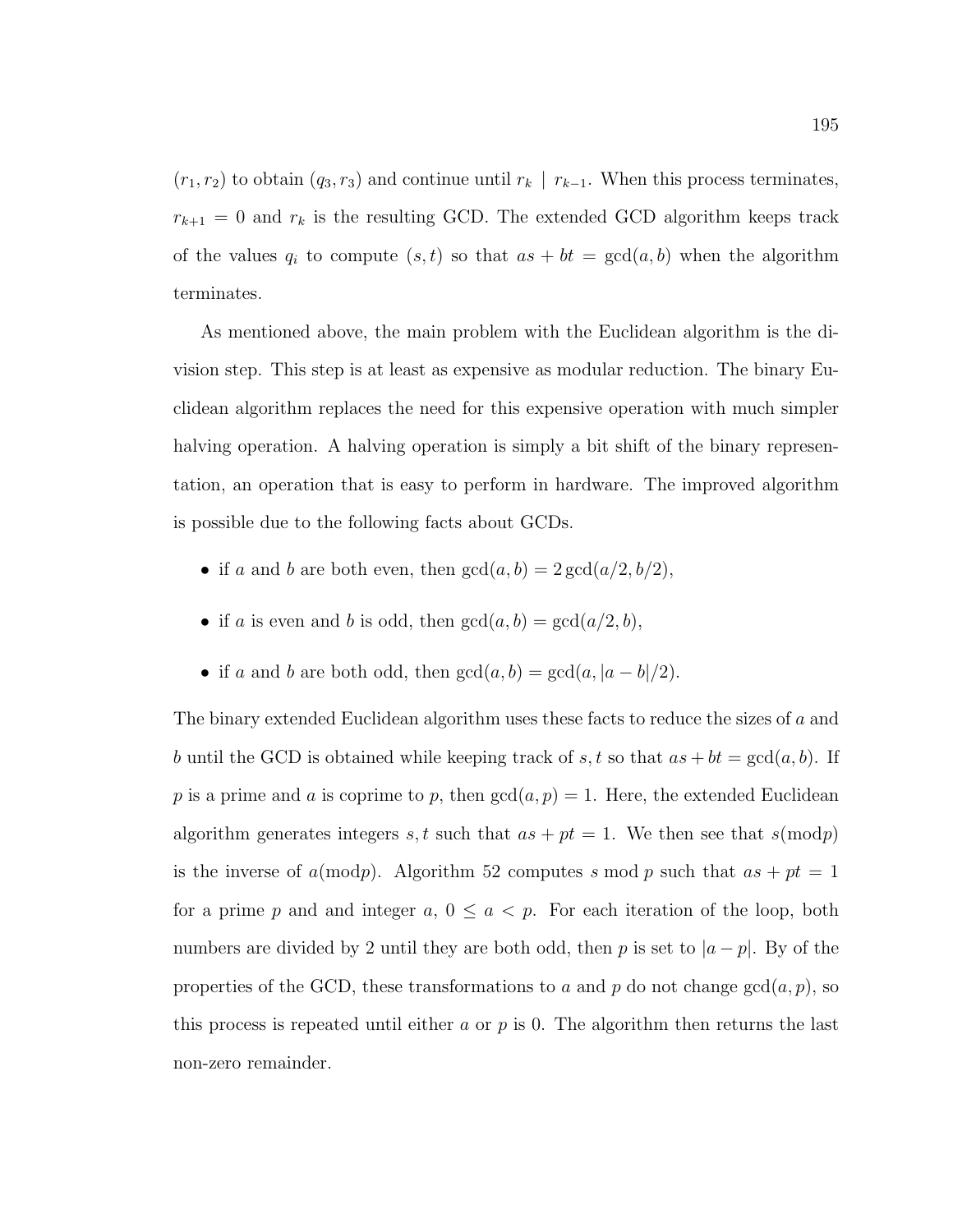Algorithm 52: Binary Inversion **Input:** integer  $a$ , prime  $p$ Output:  $a^{-1} \bmod p$  $(1)$   $u \leftarrow a, v \leftarrow p$  $(2)$   $x_1 \leftarrow 1, x_2 \leftarrow 0$ (3) while  $u \neq 1$  and  $v \neq 1$ (4) while  $u$  is even (5)  $u \leftarrow u/2$ (6) if  $x_1$  is even then  $x_1 \leftarrow x_1/2$ (7) else  $x_1 \leftarrow (x_1 + p)/2$ (8) while v is even (9)  $v \leftarrow v/2$ (10) if  $x_2$  is even then  $x_2 \leftarrow x_2/2$ (11) else  $x_2 \leftarrow (x_2 + p)/2$ (12) if  $u \leq v$  then  $u \leftarrow u - v, x_1 \leftarrow x_1 - x_2$ (13) else  $v \leftarrow v - u, x_2 \leftarrow x_2 - x_1$ (14) if  $u = 1$  then return  $x_1 \mod p$ (15) else return  $x_2 \mod p$ (16) return  $s_1 + s_2 \mod p$ 

This version of the algorithm can be found in Hankerson et al. [43, Alg. 2.22] and was adapted from Stein [91]. Its proof of correctness can be found in Knuth [52, Ch. 4].

Algorithm 52 works for any modulus, Thomas et al. [92] introduced an alternative inversion algorithm that only works for prime moduli. For every iteration of the algorithm,  $q = -\lfloor p/a \rfloor$  is computed and a is set to  $p + qa$  which is necessarily a smaller positive value. Multiplying a by q gives the next a value modulo  $p$ . When a reaches 1, the product of all the values of q are the inverse of the original  $a$ . Algorithm 53 computes the inverse of a prime field element in this manner and was adapted from the presentation in Cohen *et al.* [6, Alg. 11.9].

Algorithm 53: Prime Field Binary Inversion **Input:** prime p, integer a in  $\{1, \ldots, p-1\}$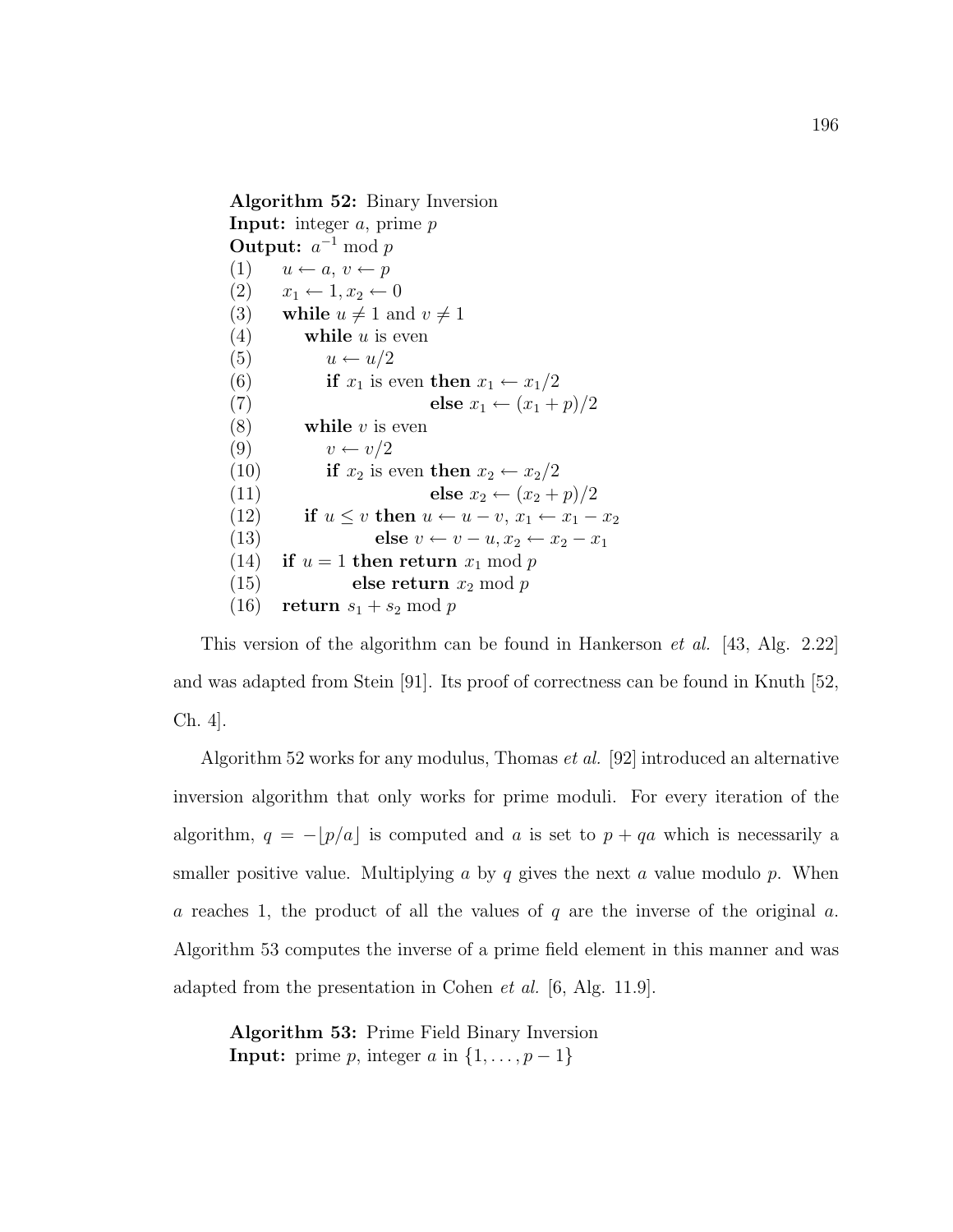|     | <b>Output:</b> $a^{-1}$ mod p   |
|-----|---------------------------------|
| (1) | $u \leftarrow 1$                |
| (2) | while $a \neq 1$                |
| (3) | $q \leftarrow - p/a $           |
| (4) | $z \leftarrow p + qa$           |
| (5) | $u \leftarrow q \cdot u \mod p$ |
| (6) | return $u$                      |

Thomas et al. [92] provide a proof of termination. The division in Step 3 can be performed inexpensively for certain primes such as Mersenne primes according to Crandall and Pomerance [25, p. 428].

There are other inversion techniques including Lehmer's technique [60] to compute the extended GCD and Montgomery inversion [73]. We do not discuss Lehmer's technique because it provides the full results of the extended euclidean algorithm, rather than just the inverse. Montgomery inversion is not included because it is used in conjunction with Montgomery reduction, which we have not discussed. Several algorithms are also presented in Cohen et al. [6, Sec. 11.1.3].

#### Simultaneous Inversion

Montgomery [75] introduced a method for computing the inverses of multiple elements of a prime field using only one inverse and a number of multiplications. The technique involves multiplying all of the elements together and computing the inverse of the product. The inverse of one element can be obtained by multiplying the inverse of the product of all the elements by every element except the one being inverted. For example, to invert x, y, compute  $(xy)^{-1}$  then  $x^{-1} = (xy)^{-1}y$  and  $y^{-1} = (xy)^{-1}x$ . Algorithm 54 inverts a set of elements using this trick, adapted from Montgomery [75].

Algorithm 54: Simultaneous Inversion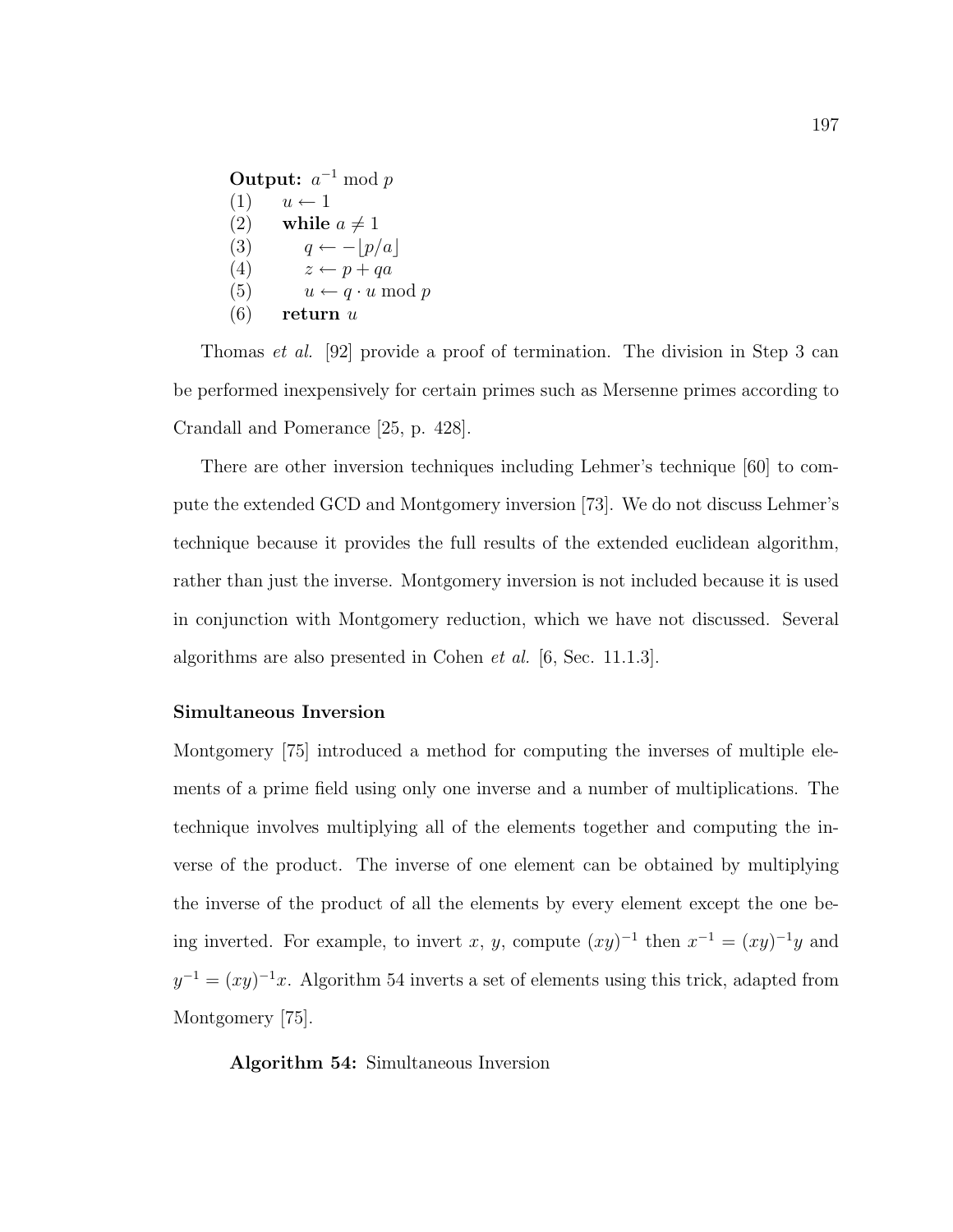**Input:** prime p, elements  $a_1, \ldots, a_k$  in  $\mathbb{F}_p$ **Output:**  $(b_1, ..., b_k) = (a_1^{-1} \bmod p, ..., a_k^{-1} \bmod p)$  $(1)$   $c_1 \leftarrow a_1$ (2) for i from 2 to  $k$ (3)  $c_i \leftarrow c_{i-1}a_i \mod p$  $(4)$   $c \leftarrow c_k^{-1}$ k (5) for i from k to 2 (6)  $b_i \leftarrow c \cdot c_{i-1} \mod p$ (7)  $a \leftarrow c \cdot a_i \mod p$ (8) return  $(b_1, \ldots, b_k)$ 

Algorithm 54 takes  $3(k-1)$  multiplications, one inversion and k temporary elements. This method will be more efficient than  $k$  inversions as long as three multiplications take less time to compute than one inversion, as is usually the case in prime fields.

## A.4 Complexity Summary

The algorithms presented in this appendix are designed for implementation in software. In the this thesis, these operations are used in algorithms for elliptic curve arithmetic. In order to compare the speed of these algorithms, a comparative analysis of the time it takes to compute different finite field operations is used. Brown et al. [16] performed an extensive set of timings for various algorithms for arithmetic on the NIST curves.

First we must note that the relative and absolute speeds of the prime field operations discussed above depend greatly on implementation and hardware. Table A.1 presents the timings for prime field arithmetic on an 800 MHz Intel Pentium III, including reduction to canonical form from Hankerson *et al.* [43]. The variables  $M$ , S and I represent the average time it takes to perform one multiplication, squaring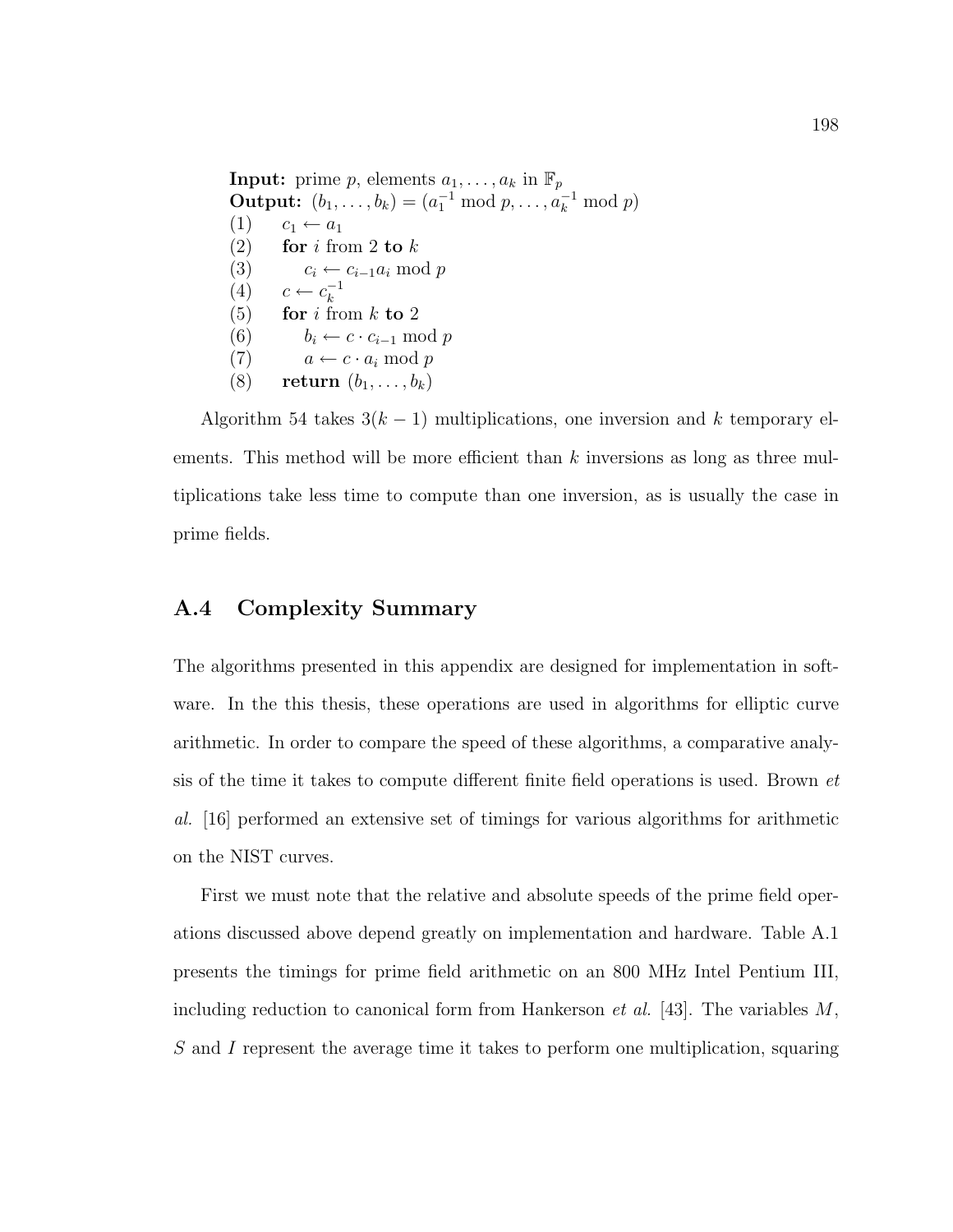| Operation      | $\mathbb{F}_{P192}$ | $\mathbb{F}_{P224}$ | $\mathbb{F}_{P256}$ | $\mathbb{F}_{P384}$ | $\mathbb{F}_{P521}$ |
|----------------|---------------------|---------------------|---------------------|---------------------|---------------------|
| Addition       | 0.07                | 0.07                | 0.08                | 0.10                | 0.10                |
| Reduction      | 0.11                | 0.12                | 0.30                | 0.38                | 0.20                |
| Multiplication | 0.42                | 0.52                | 0.81                | 1.47                | 2.32                |
| Squaring       | 0.36                | 0.44                | 0.71                | 1.23                | 1.87                |
| Inversion      | 25.2                | 34.3                | 44.3                | 96.3                | 163.8               |
| S/M            | 0.86                | 0.85                | 0.88                | 0.84                | 0.81                |
| I/M            | 60.0                | 70.0                | 54.7                | 65.5                | 70.6                |

Table A.1: Estimated Time of Prime Field Operations (in  $\mu$ s)

or inversion in  $\mathbb{F}_p$ , respectively.

The algorithms used to implement these operations are very similar to the algorithms presented in this appendix. Addition was performed with Algorithm 38. Reduction with fast reduction Algorithms 47 through 51. Multiplication and squaring were computed in product scanning mode similar to Algorithms 41 and 44 and inversion was computed as in Algorithm 52. The timings would be different for different variants of the specific algorithms. Inversion is often assumed to be worst case since multiplication is a more important operation and is often better optimized than inversion. Squaring is often assumed to be best case because most multiplication optimizations will affect squaring and multiplication equally. In this thesis we follow the conventions from Okeya and Sakurai [80] and Lim and Hwang [65] and assume that  $S = (4/5)M, I = 80M$ .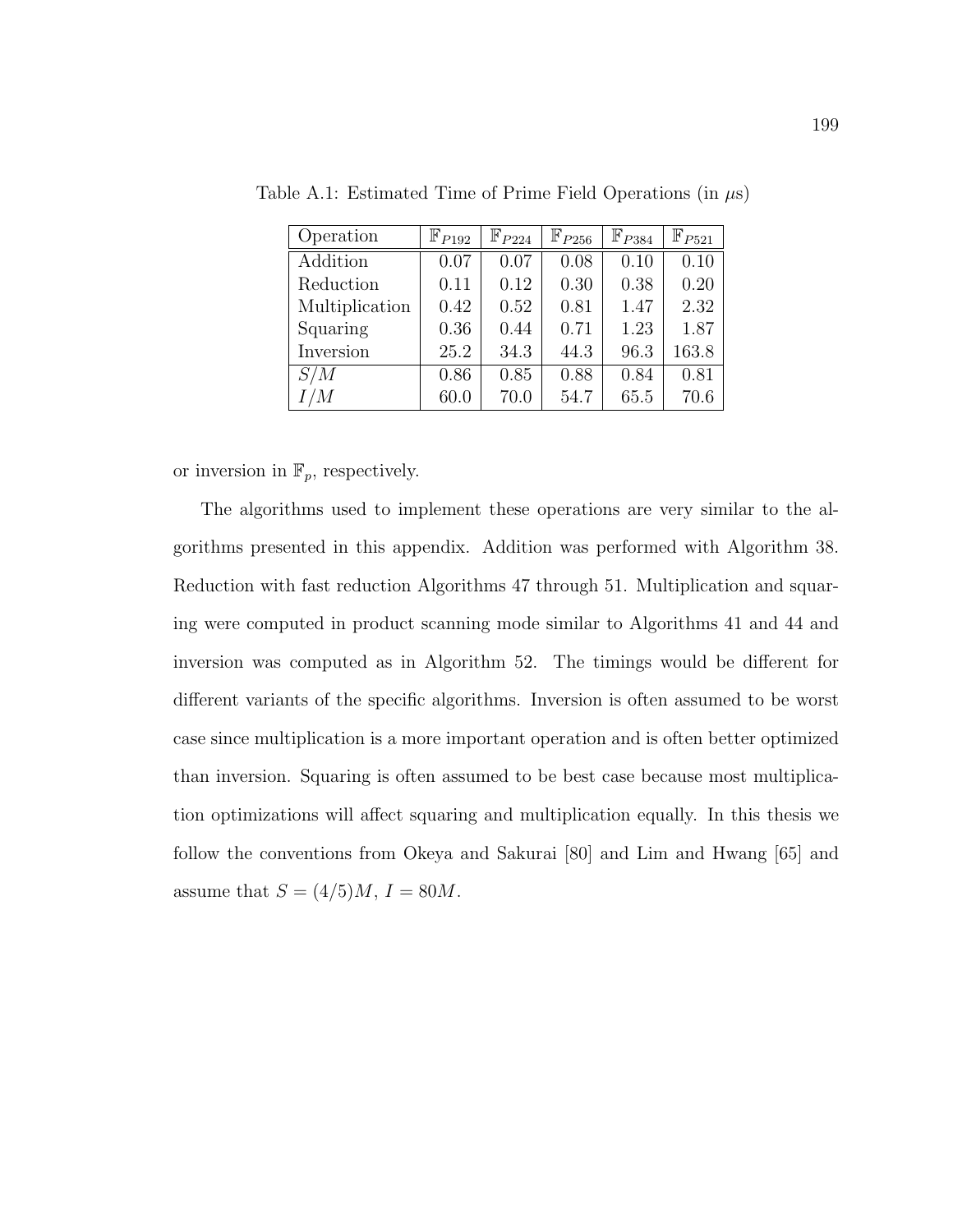# Appendix B

## Algorithm Costs

In this section, we present tables describing the costs of algorithms from Chapters 3 and 4 that were not included in the text.

Tables B.1 to B.3 describe the average field costs and average M-costs of the window NAF method with various window sizes and d chosen to correspond to the length of the NIST primes P224, P384 and P521. Both versions of the algorithm are included; using the regular Chudnovsky Jacobian table and converting the table to affine form. The fastest version for a given amount of storage space is written in bold. If none of the terms are bold, then there is a faster version requiring less storage space.

Tables B.4 to B.6 describe the average field costs and average M-costs of the sliding window method with various window sizes and d chosen to correspond to the length of the NIST primes P224, P256 and P521. Both versions of the algorithm are included; using the regular Chudnovsky Jacobian table and converting the table

| w | Regular Table       |           | Affine Table         | Storage   |    |
|---|---------------------|-----------|----------------------|-----------|----|
|   | Field Cost          | $M$ -cost | Field Cost           | $M$ -cost |    |
| 3 | $I+1344.0M+1066.0S$ | 2276.8M   | $2I+1347.0M+1067.0S$ | 2360.6M   |    |
|   | $I+1342.1M+1038.4S$ | 2252.8M   | $2I+1291.4M+1041.4S$ | 2284.5M   | 3  |
| 5 | $I+1342.4M+1028.0S$ | 2244.8M   | $2I+1299.7M+1035.0S$ | 2287.7M   | 7  |
| 6 | $I+1387.4M+1036.0S$ | 2296.2M   | $2I+1393.0M+1051.0S$ | 2393.8M   | 15 |
|   | $I+1525.9M+1072.0S$ | 2463.5M   | $2I+1633.0M+1103.0S$ | 2675.4M   | 31 |

Table B.1: Window NAF Method Average Cost  $(d = 224)$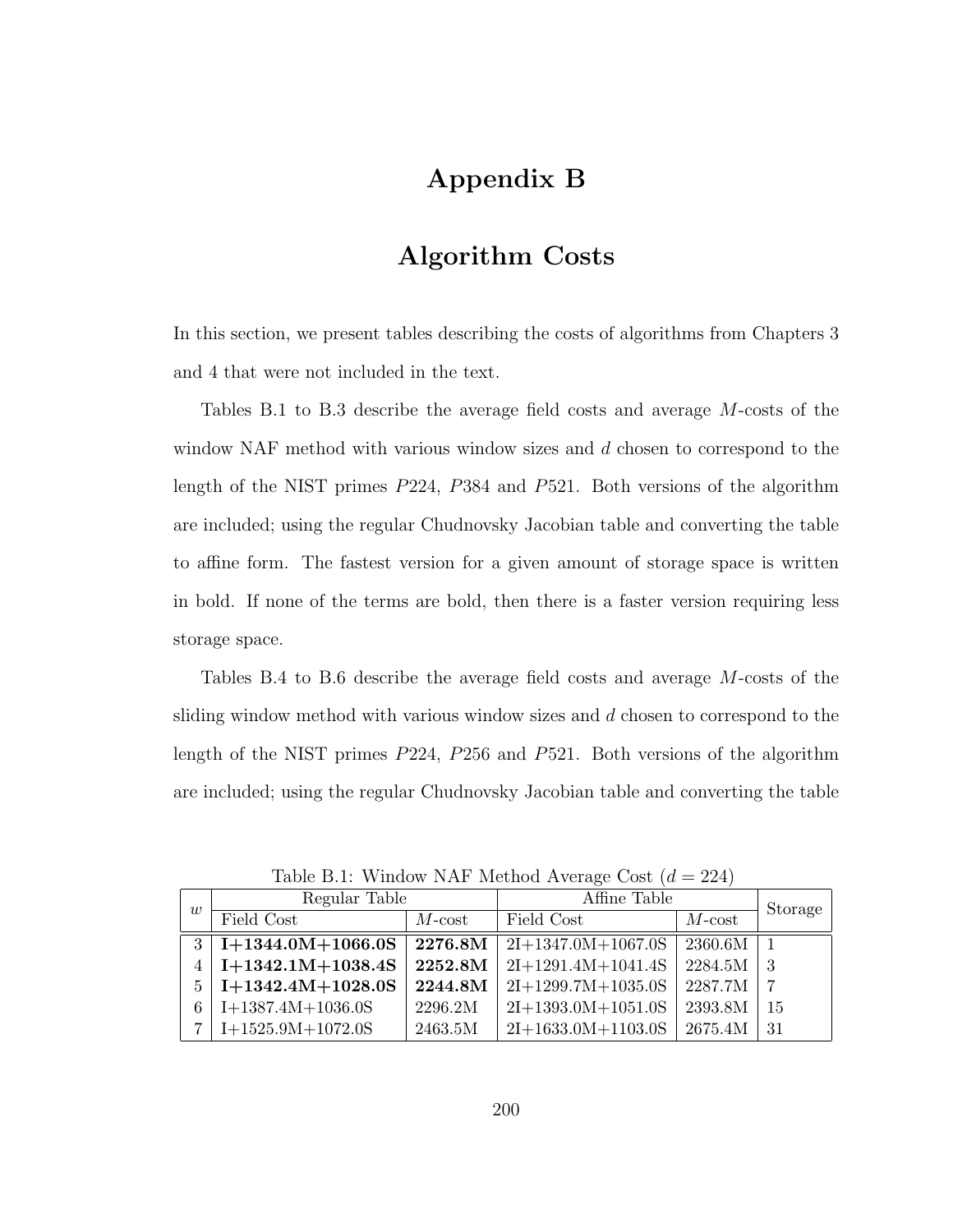| w | Regular Table       |                    | Affine Table         |           | Storage |
|---|---------------------|--------------------|----------------------|-----------|---------|
|   | Field Cost          | $M$ -cost          | Field Cost           | $M$ -cost |         |
| 3 | $I+1536.0M+1218.0S$ | $2590.4\mathrm{M}$ | $2I+1539.0M+1219.0S$ | 2674.2M   |         |
|   | $I+1530.9M+1185.6S$ | 2559.4M            | $2I+1470.6M+1188.6S$ | 2581.5M   | -3      |
| 5 | $I+1525.1M+1172.0S$ | 2542.7M            | $2I+1470.3M+1179.0S$ | 2573.5M   |         |
| 6 | $I+1563.9M+1177.7S$ | 2586.1M            | $2I+1557.6M+1192.7S$ | 2671.7M   | 15      |
|   | $I+1697.2M+1212.0S$ | 2746.8M            | $2I+1793.0M+1243.0S$ | 2947.4M   | -31     |

Table B.2: Window NAF Method Average Cost  $(d = 256)$ 

Table B.3: Window NAF Method Average Cost $\left( d = 384\right)$ 

| $\overline{w}$ | Regular Table       |           | Affine Table         | Storage   |    |
|----------------|---------------------|-----------|----------------------|-----------|----|
|                | Field Cost          | $M$ -cost | Field Cost           | $M$ -cost |    |
|                | $I+2304.0M+1826.0S$ | 3844.8M   | $2I+2307.0M+1827.0S$ | 3928.6M   |    |
|                | $I+2286.1M+1774.4S$ | 3785.6M   | $2I+2187.4M+1777.4S$ | 3769.3M   | -3 |
|                | $I+2255.8M+1748.0S$ | 3734.2M   | $2I+2153.0M+1755.0S$ | 3717.0M   | ,  |
| 6              | $I+2270.2M+1744.6S$ | 3745.9M   | $2I+2215.9M+1759.6S$ | 3783.5M   | 15 |
|                | $I+2382.2M+1772.0S$ | 3879.8M   | $2I+2433.0M+1803.0S$ | 4035.4M   | 31 |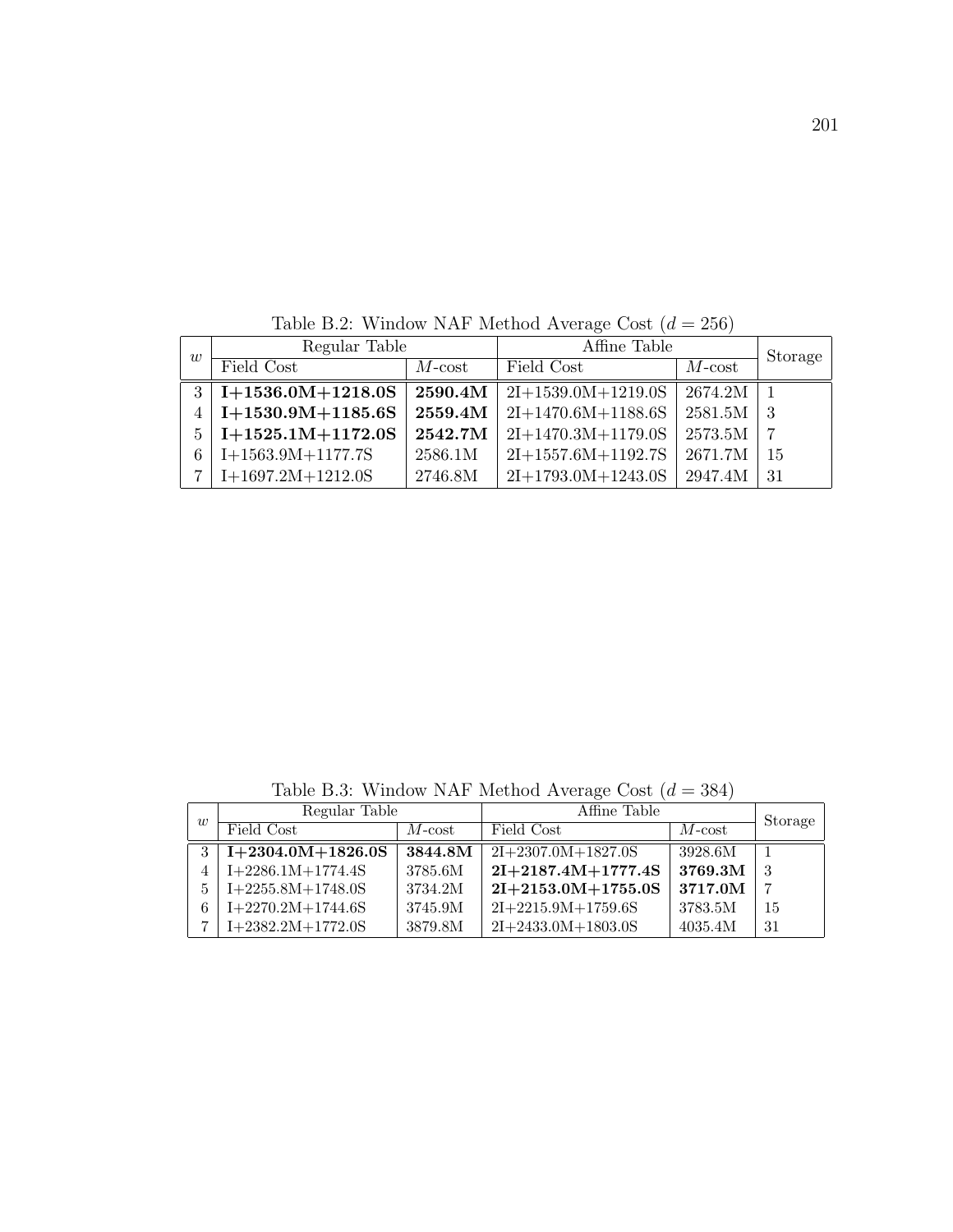Table B.4: Sliding Window Method Average Cost  $(d = 224)$ 

| $\overline{w}$ | Regular Table       |              | Affine Table         | Storage   |                |
|----------------|---------------------|--------------|----------------------|-----------|----------------|
|                | Field Cost          | $M$ - $cost$ | Field Cost           | $M$ -cost |                |
| 3              | $I+1354.0M+1050.3S$ | 2274.3M      | $2I+1314.2M+1052.3S$ | 2316.1M   | -2             |
|                | $I+1345.3M+1035.0S$ | 2253.3M      | $2I+1291.3M+1039.0S$ | 2282.5M   | $\overline{4}$ |
| 5              | $I+1359.9M+1030.4S$ | 2264.2M      | $2I+1333.1M+1040.4S$ | 2325.4M   | 10             |
| 6              | $I+1430.5M+1046.9S$ | 2348.0M      | $2I+1467.1M+1066.9S$ | 2480.6M   | 20             |
|                | $I+1635.7M+1101.5S$ | 2596.9M      | $2I+1810.8M+1143.5S$ | 2885.6M   | 42             |

Table B.5: Sliding Window Method Average Cost  $(d = 256)$ 

| $\overline{w}$ | Regular Table       |              | Affine Table         | Storage   |                |
|----------------|---------------------|--------------|----------------------|-----------|----------------|
|                | Field Cost          | $M$ - $cost$ | Field Cost           | $M$ -cost |                |
| $\mathcal{R}$  | $I+1546.0M+1199.7S$ | 2585.7M      | $2I+1499.1M+1201.7S$ | 2620.4M   | -2             |
|                | $I+1533.1M+1181.3S$ | 2558.1M      | $2I+1468.1M+1185.3S$ | 2576.3M   | $\overline{4}$ |
| 5              | $I+1540.4M+1173.5S$ | 2559.1M      | $2I+1501.3M+1183.5S$ | 2608.0M   | 10             |
|                | $I+1605.4M+1188.0S$ | 2635.8M      | $2I+1630.1M+1208.0S$ | 2756.5M   | 20             |
|                | $I+1805.4M+1241.0S$ | 2878.2M      | $2I+1969.5M+1283.0S$ | 3155.9M   | 42             |

to affine form. The fastest version for a given amount of storage space is written in bold. If none of the terms are bold, then there is an version requiring less storage space that is faster.

Tables B.7 to B.9 describe the average field costs and average M-costs of the fractional window method with different values of w and  $m$  with  $d$  chosen to correspond to the length of the NIST primes P224, P256 and P521. Both versions of the algorithm are included; using the Chudnovsky Jacobian table and using the table converted to affine coordinates. The fastest version for a given amount of storage space is written in bold. If none of the terms are bold, then there is a faster version requiring less storage.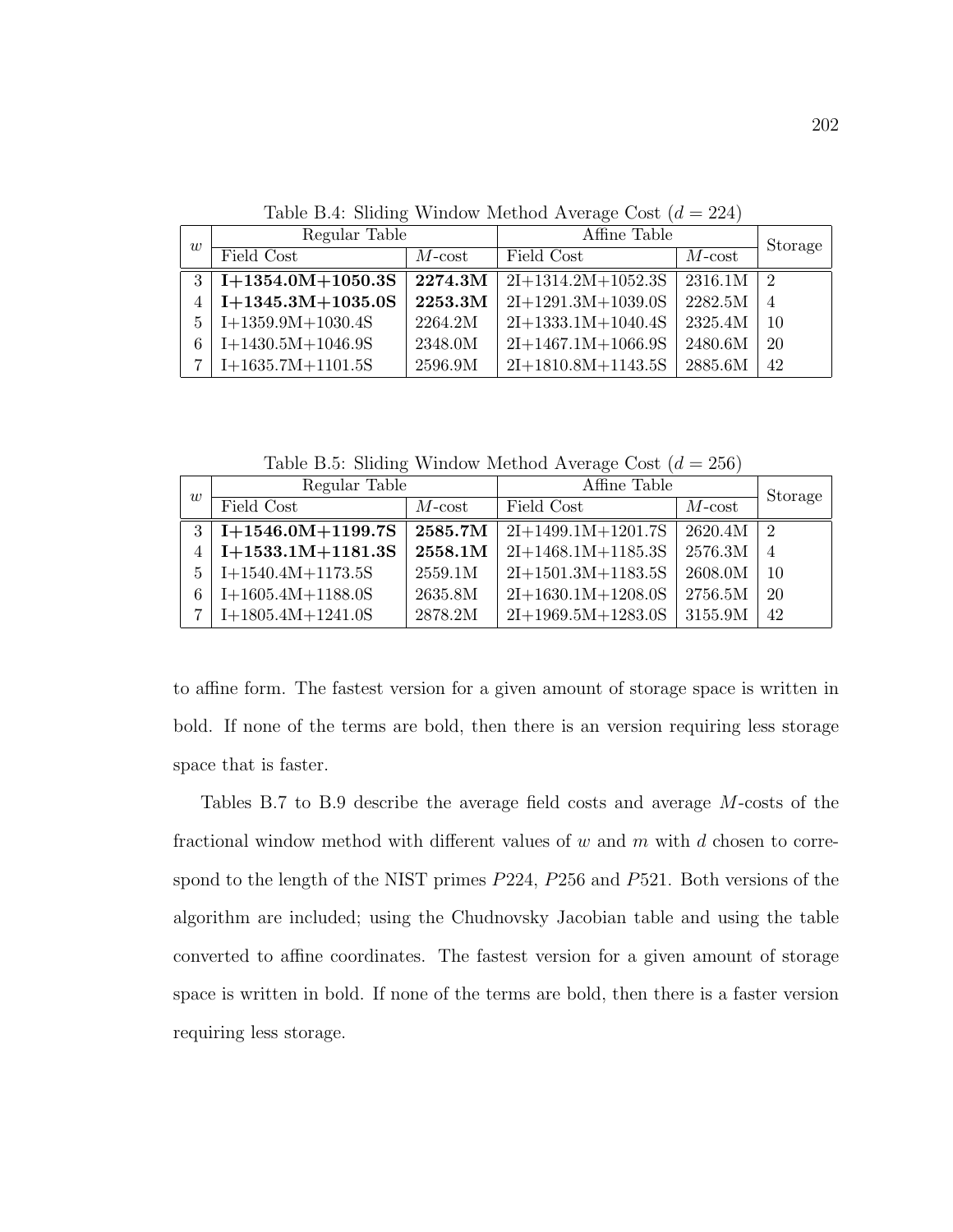Table B.6: Sliding Window Method Average Cost  $(d = 384)$ 

| w | Regular Table       |                | Affine Table         | Storage        |                |
|---|---------------------|----------------|----------------------|----------------|----------------|
|   | Field Cost          | $M$ - $\cos t$ | Field Cost           | $M$ - $\cos t$ |                |
| 3 | $I+2314.0M+1797.0S$ | 3831.6M        | $2I+2238.7M+1799.0S$ | 3837.9M        | $\mathcal{D}$  |
|   | $I+2284.0M+1766.4S$ | 3777.1M        | $2I+2175.1M+1770.4S$ | 3751.5M        | $\overline{4}$ |
| 5 | $I+2262.3M+1745.7S$ | 3738.8M        | $2I+2173.9M+1755.7S$ | 3738.4M        | 10             |
|   | $I+2304.9M+1752.5S$ | 3787.0M        | $2I+2282.1M+1772.5S$ | 3860.1M        | 20             |
| − | $I+2484.0M+1799.1S$ | 4003.2M        | $2I+2604.2M+1841.1S$ | 4237.0M        | 42             |

Table B.7: Fractional Window Method Average Cost  $(d = 224)$ 

| $\overline{w}$ | m | Regular Table       |           | Affine Table         |                      | Storage        |
|----------------|---|---------------------|-----------|----------------------|----------------------|----------------|
|                |   | Field Cost          | $M$ -cost | Field Cost           | $M$ -cost            |                |
|                |   | $I+1344.0M+1066.0S$ | 2276.8M   | $2I+1347.0M+1067.0S$ | $\overline{23}60.6M$ | 1              |
| $\overline{2}$ |   | $I+1354.0M+1050.3S$ | 2274.3M   | $2I+1314.2M+1052.3S$ | 2316.1M              | $\mathcal{D}$  |
|                | 3 | $I+1342.1M+1038.4S$ | 2252.8M   | $2I+1291.4M+1041.4S$ | 2284.5M              | 3              |
|                |   | $I+1345.3M+1035.0S$ | 2253.3M   | $2I+1291.3M+1039.0S$ | 2282.5M              | $\overline{4}$ |
| 3              | 3 | $I+1345.3M+1032.2S$ | 2251.0M   | $2I+1292.8M+1037.2S$ | 2282.6M              | $\overline{5}$ |
|                | 5 | $I+1344.0M+1029.9S$ | 2247.9M   | $2I+1295.7M+1035.9S$ | 2284.3M              | 6              |
|                | 7 | $I+1342.4M+1028.0S$ | 2244.8M   | $2I+1299.7M+1035.0S$ | 2287.7M              | 7              |
|                |   | $I+1348.6M+1028.7S$ | 2251.5M   | $2I+1310.6M+1036.7S$ | 2299.9M              | 8              |
| $\overline{4}$ | 3 | $I+1354.3M+1029.5S$ | 2258.0M   | $2I+1321.7M+1038.5S$ | 2312.5M              | 9              |
|                | 5 | $I+1359.9M+1030.4S$ | 2264.2M   | $2I+1333.1M+1040.4S$ | 2325.4M              | 10             |
|                |   | $I+1365.3M+1031.4S$ | 2270.5M   | $2I+1344.7M+1042.4S$ | 2338.6M              | 11             |

Table B.8: Fractional Window Method Average Cost  $(d = 256)$ 

| $\overline{w}$ | m | Regular Table       |           | Affine Table         |           | Storage        |
|----------------|---|---------------------|-----------|----------------------|-----------|----------------|
|                |   | Field Cost          | $M$ -cost | Field Cost           | $M$ -cost |                |
|                |   | $I+1536.0M+1218.0S$ | 2590.4M   | $2I+1539.0M+1219.0S$ | 2674.2M   |                |
| $\overline{2}$ |   | $I+1546.0M+1199.7S$ | 2585.7M   | $2I+1499.1M+1201.7S$ | 2620.4M   | $\mathfrak{D}$ |
|                | 3 | $I+1530.9M+1185.6S$ | 2559.4M   | $2I+1470.6M+1188.6S$ | 2581.5M   | 3              |
|                |   | $I+1533.1M+1181.3S$ | 2558.1M   | $2I+1468.1M+1185.3S$ | 2576.3M   | $\overline{4}$ |
| 3              | 3 | $I+1531.5M+1177.6S$ | 2553.6M   | $2I+1467.4M+1182.6S$ | 2573.5M   | 5              |
|                | 5 | $I+1528.4M+1174.6S$ | 2548.1M   | $2I+1468.2M+1180.6S$ | 2572.6M   | 6              |
|                | 7 | $I+1525.1M+1172.0S$ | 2542.7M   | $2I+1470.3M+1179.0S$ | 2573.5M   | 7              |
|                |   | $I+1530.6M+1172.4S$ | 2548.5M   | $2I+1480.4M+1180.4S$ | 2584.7M   | 8              |
| 4              | 3 | $I+1535.6M+1172.9S$ | 2553.9M   | $2I+1490.7M+1181.9S$ | 2596.2M   | 9              |
|                | 5 | $I+1540.4M+1173.5S$ | 2559.1M   | $2I+1501.3M+1183.5S$ | 2608.0M   | 10             |
|                | ד | $I+1545.0M+1174.2S$ | 2564.4M   | $2I+1512.1M+1185.2S$ | 2620.2M   | 11             |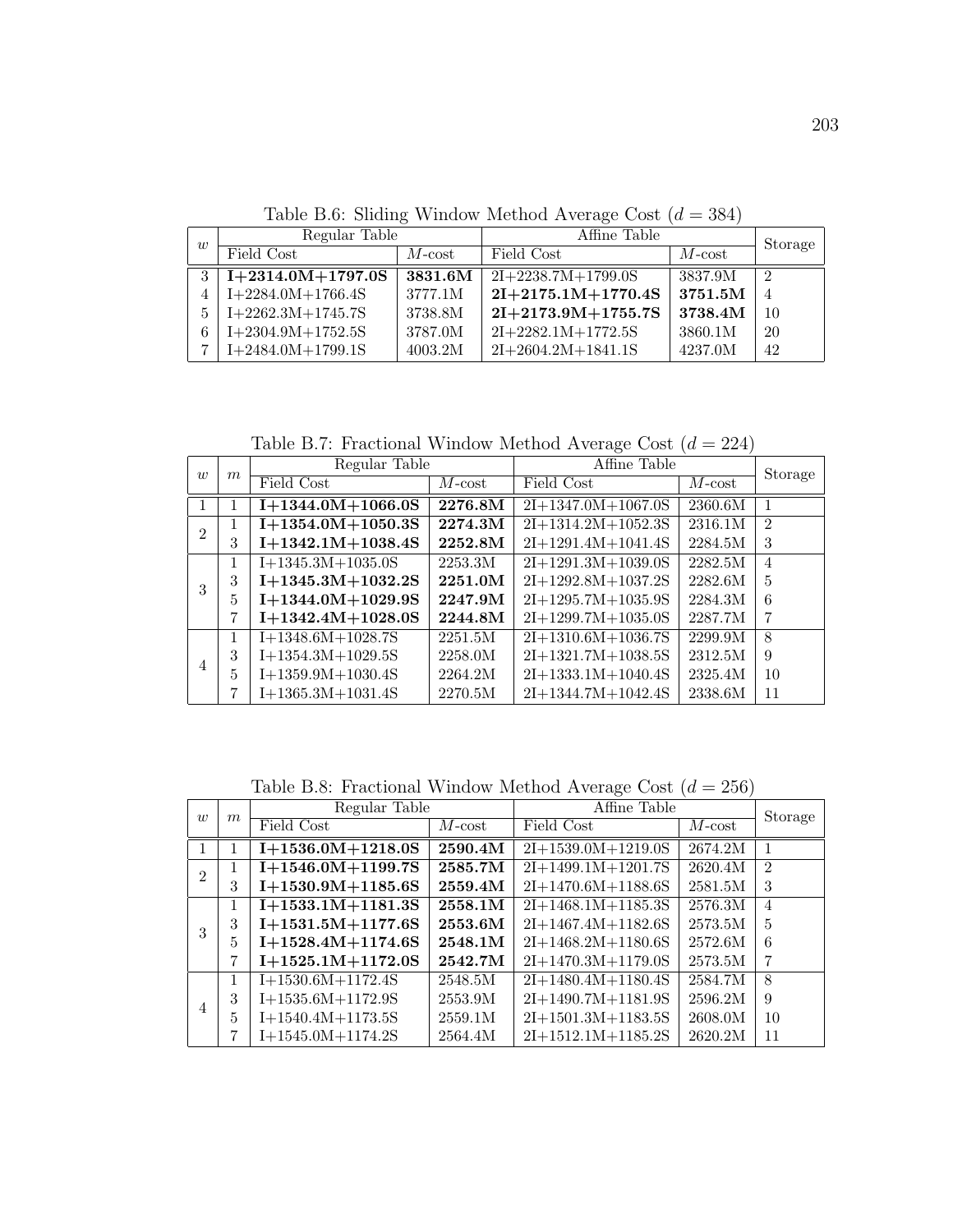| $\overline{w}$ |   | Regular Table       |           | Affine Table         |                | Storage        |
|----------------|---|---------------------|-----------|----------------------|----------------|----------------|
|                | m | Field Cost          | $M$ -cost | Field Cost           | $M$ - $\cos t$ |                |
|                |   | $I+2304.0M+1826.0S$ | 3844.8M   | $2I+2307.0M+1827.0S$ | 3928.6M        | $\overline{1}$ |
| $\mathfrak{D}$ | 1 | $I+2314.0M+1797.0S$ | 3831.6M   | $2I+2238.7M+1799.0S$ | 3837.9M        | $\mathfrak{D}$ |
|                | 3 | $I+2286.1M+1774.4S$ | 3785.6M   | $2I+2187.4M+1777.4S$ | 3769.3M        | 3              |
|                | 1 | $I+2284.0M+1766.4S$ | 3777.1M   | $2I+2175.1M+1770.4S$ | 3751.5M        | $\overline{4}$ |
| 3              | 3 | $I+2276.2M+1759.5S$ | 3763.7M   | $2I+2165.5M+1764.5S$ | 3737.1M        | $\overline{5}$ |
|                | 5 | $I+2266.2M+1753.3S$ | 3748.9M   | $2I+2158.3M+1759.3S$ | 3725.7M        | 6              |
|                | 7 | $I+2255.8M+1748.0S$ | 3734.2M   | $2I+2153.0M+1755.0S$ | 3717.0M        | 7              |
|                | 1 | $I+2258.5M+1747.1S$ | 3736.2M   | $2I+2159.6M+1755.1S$ | 3723.6M        | 8              |
|                | 3 | $I+2260.6M+1746.3S$ | 3737.6M   | $2I+2166.5M+1755.3S$ | 3730.8M        | 9              |
| 4              | 5 | $I+2262.3M+1745.7S$ | 3738.8M   | $2I+2173.9M+1755.7S$ | 3738.4M        | 10             |
|                | 7 | $I+2263.8M+1745.2S$ | 3740.0M   | $2I+2181.6M+1756.2S$ | 3746.6M        | 11             |

Table B.9: Fractional Window Method Average Cost  $(d = 384)$ 

Table B.10: Scalar Multiplication (P224)

| Algorithm                      | Variables                     | Storage        | Field Cost          | $M$ -cost |
|--------------------------------|-------------------------------|----------------|---------------------|-----------|
| $R2L$ Binary $(12)$            |                               |                | $I+2229.0M+1338.5S$ | 3379.8M   |
| L <sub>2</sub> R Binary $(13)$ |                               |                | $I+1772.0M+1219.0S$ | 2827.2M   |
| L <sub>2</sub> R NAF $(15)$    |                               |                | $I+1482.3M+1114.0S$ | 2453.5M   |
| $w\text{-NAF}$ (17)            | $w=5, \mathcal{J}^c$          |                | $I+1342.4M+1028.0S$ | 2244.8M   |
| swNAF(18)                      | $w=4, \mathcal{J}^c$          | $\overline{5}$ | $I+1345.3M+1032.2S$ | 2251.0M   |
| fwNAF $(20)$                   | $w=3, c=5, \mathcal{J}^c$     |                | $I+1342.4M+1028.0S$ | 2244.8M   |
| DBChain $(22)$                 | $b_{max} = 121, t_{max} = 65$ |                | $I+1460.0M+956.3S$  | 2305.0M   |

Tables B.10 to B.12 describe the result of Chapter 3 for parameters corresponding to the NIST primes P224, P256 and P384 in terms of their storage requirements (in points), their field costs and their M-costs.

Tables B.14 to B.17 list the cost of fixed base windowing for values of d that correspond to the length of the NIST primes P224, P256, P384 and P521. The variable  $l = \left\lceil \frac{d}{dt} \right\rceil$  $\frac{d}{w}$  where d is the size of the input and w is the fixed windowing size.

Tables B.18 to B.21 list the cost of Algorithm 24 for d chosen to correspond to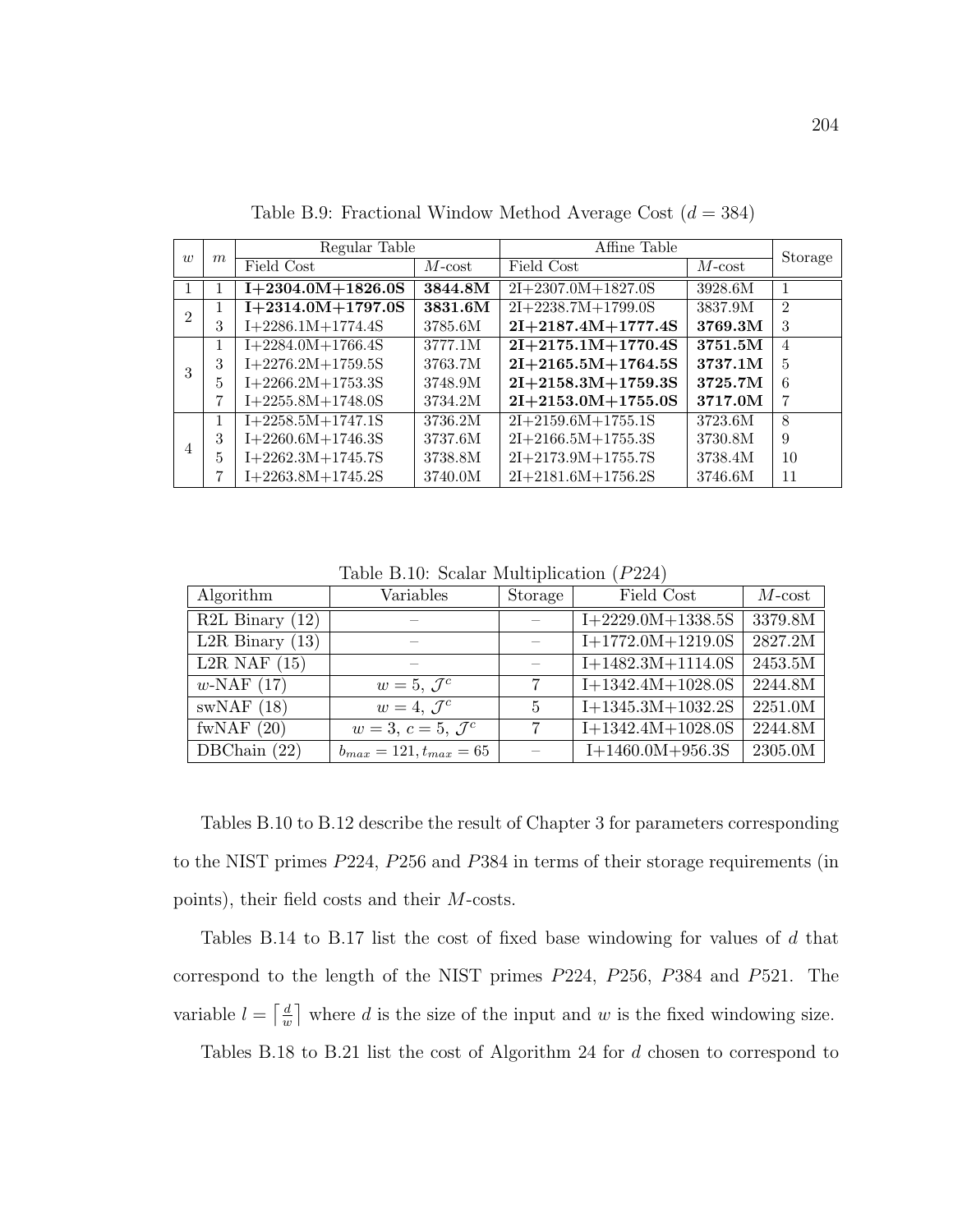| Algorithm                      | Variables                     | Storage        | Field Cost          | $M$ -cost |
|--------------------------------|-------------------------------|----------------|---------------------|-----------|
| $R2L$ Binary $(12)$            |                               |                | $I+2549.0M+1530.5S$ | 3853.4M   |
| L <sub>2</sub> R Binary $(13)$ |                               |                | $I+2028.0M+1395.0S$ | 3224.0M   |
| $L2R$ NAF $(15)$               |                               |                | $I+1695.7M+1274.0S$ | 2794.9M   |
| $w\text{-NAF}$ (17)            | $w=5, \mathcal{J}^c$          |                | $I+1525.1M+1172.0S$ | 2542.7M   |
| swNAF(18)                      | $w=4, \mathcal{J}^c$          | $\overline{5}$ | $I+1533.1M+1181.3S$ | 2558.1M   |
| fwNAF $(20)$                   | $w=3, c=5, \mathcal{J}^c$     |                | $I+1525.1M+1172.0S$ | 2542.7M   |
| DBChain $(22)$                 | $b_{max} = 134, t_{max} = 77$ |                | $I+1676.1M+1089.3S$ | 2624.7M   |

Table B.12: Scalar Multiplication (P384)

| Algorithm                           | Variables                      | Storage | Field Cost           | $M$ -cost |
|-------------------------------------|--------------------------------|---------|----------------------|-----------|
| $\overline{\text{R2L}}$ Binary (12) |                                |         | $I+3829.0M+2298.5S$  | 5747.8M   |
| L2R Binary $(13)$                   |                                |         | $I+3052.0M+2099.0S$  | 4811.2M   |
| L <sub>2</sub> R NAF $(15)$         |                                |         | $I+2549.0M+1914.0S$  | 4160.2M   |
| $w\text{-NAF}$ (17)                 | $w=5, \mathcal{A}$             | 7       | $2I+2153.0M+1755.0S$ | 3717.0M   |
| swNAF(18)                           | $w=5, \mathcal{A}$             | 10      | $2I+2173.9M+1755.7S$ | 3738.4M   |
| fwNAF $(20)$                        | $w = 3, c = 5, A$              | -7      | $2I+2153.0M+1755.0S$ | 3717.0M   |
| DBChain $(22)$                      | $b_{max} = 216, t_{max} = 106$ |         | $I+2487.8M+1645.8S$  | 3884.4M   |

Table B.13: Scalar Multiplication (P521)

| Algorithm                      | Variables                      | Storage | Field Cost           | $M$ -cost |
|--------------------------------|--------------------------------|---------|----------------------|-----------|
| $R2L$ Binary $(12)$            |                                |         | $I+5199.0M+3120.5S$  | 7775.4M   |
| L <sub>2</sub> R Binary $(13)$ |                                |         | $I+4148.0M+2852.5S$  | 6510.0M   |
| $L2R$ NAF $(15)$               |                                |         | $I+3462.3M+2599.0S$  | 5621.5M   |
| $w\text{-NAF}$ (17)            | $w=5, \mathcal{A}$             | 7       | $2I+2883.7M+2371.5S$ | 4940.9M   |
| swNAF(18)                      | $w=5, \mathcal{A}$             | 10      | $2I+2893.8M+2368.2S$ | 4948.3M   |
| fwNAF $(20)$                   | $w=3, c=5, \mathcal{A}$        | 7       | $2I+2883.7M+2371.5S$ | 4940.9M   |
| DBChain $(22)$                 | $b_{max} = 269, t_{max} = 159$ |         | $I+3407.6M+2207.8S$  | 5241.9M   |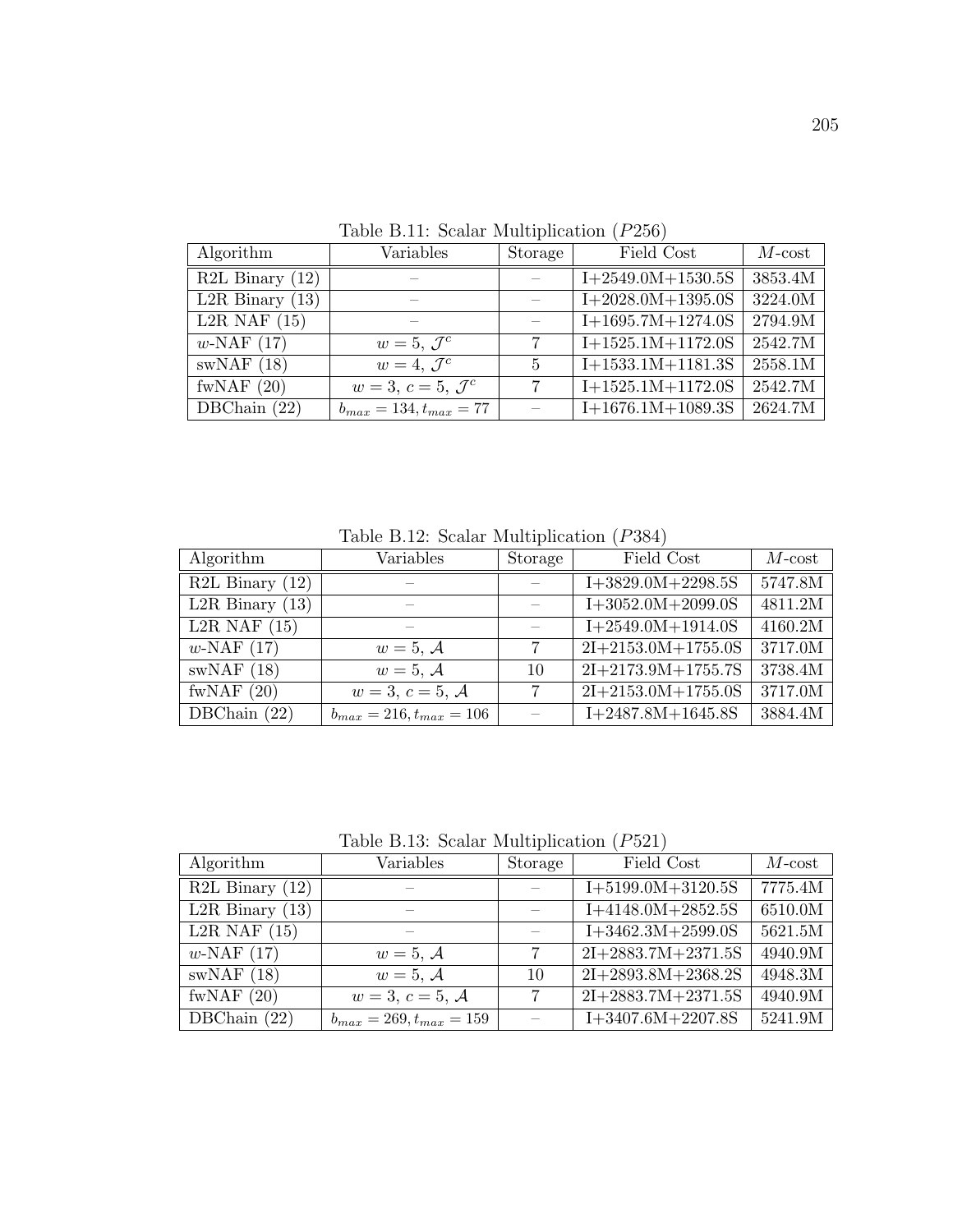Table B.14: Fixed-Base Window Average Cost  $(d = 224)$ 

| $\overline{w}$ | Storage | Field Cost         | $M$ -cost |
|----------------|---------|--------------------|-----------|
| $\overline{2}$ | 111     | $I+741.7M+275.8S$  | 1042.3M   |
| 3              | 74      | $I+603.1M+220.4S$  | 859.4M    |
| 4              | 55      | $I+538.6M+190.7S$  | 771.2M    |
| 5              | 44      | $I+583.0M+195.1S$  | 819.1M    |
| 6              | 37      | $I+759.3M+238.0S$  | 1029.7M   |
|                | 31      | $I+1177.8M+347.4S$ | 1535.8M   |
|                | 27      | $I+2062.9M+585.6S$ | 2611.3M   |

Table B.15: Fixed-Base Window Average Cost  $(d = 256)$ 

| w              | Storage | Field Cost         | $M$ -cost |
|----------------|---------|--------------------|-----------|
| $\overline{2}$ | 127     | $I+844.1M+314.2S$  | 1175.4M   |
| 3              | 85      | $I+683.1M+250.4S$  | 963.5M    |
| $\overline{4}$ | 63      | $I+599.7M+213.6S$  | 850.6M    |
| 5              | 51      | $I+638.1M+215.8S$  | 890.7M    |
| 6              | 42      | $I+799.5M+253.0S$  | 1081.9M   |
| 7              | 36      | $I+1219.6M+362.9S$ | 1589.9M   |
|                | 31      | $I+2098.9M+598.7S$ | 2657.9M   |

Table B.16: Fixed-Base Window Average Cost  $(d = 384)$ 

| $\overline{w}$ | Storage | Field Cost         | $M$ -cost |
|----------------|---------|--------------------|-----------|
| $\overline{2}$ | 191     | $I+1253.7M+467.8S$ | 1708.0M   |
| 3              | 127     | $I+988.7M+365.0S$  | 1360.7M   |
| 4              | 95      | $I+843.8M+305.1S$  | 1167.9M   |
| 5              | 76      | $I+834.1M+289.2S$  | 1145.5M   |
| 6              | 63      | $I+967.3M+315.7S$  | 1299.9M   |
|                | 54      | $I+1366.9M+417.7S$ | 1781.0M   |
| 8              | 47      | $I+2236.3M+649.2S$ | 2835.7M   |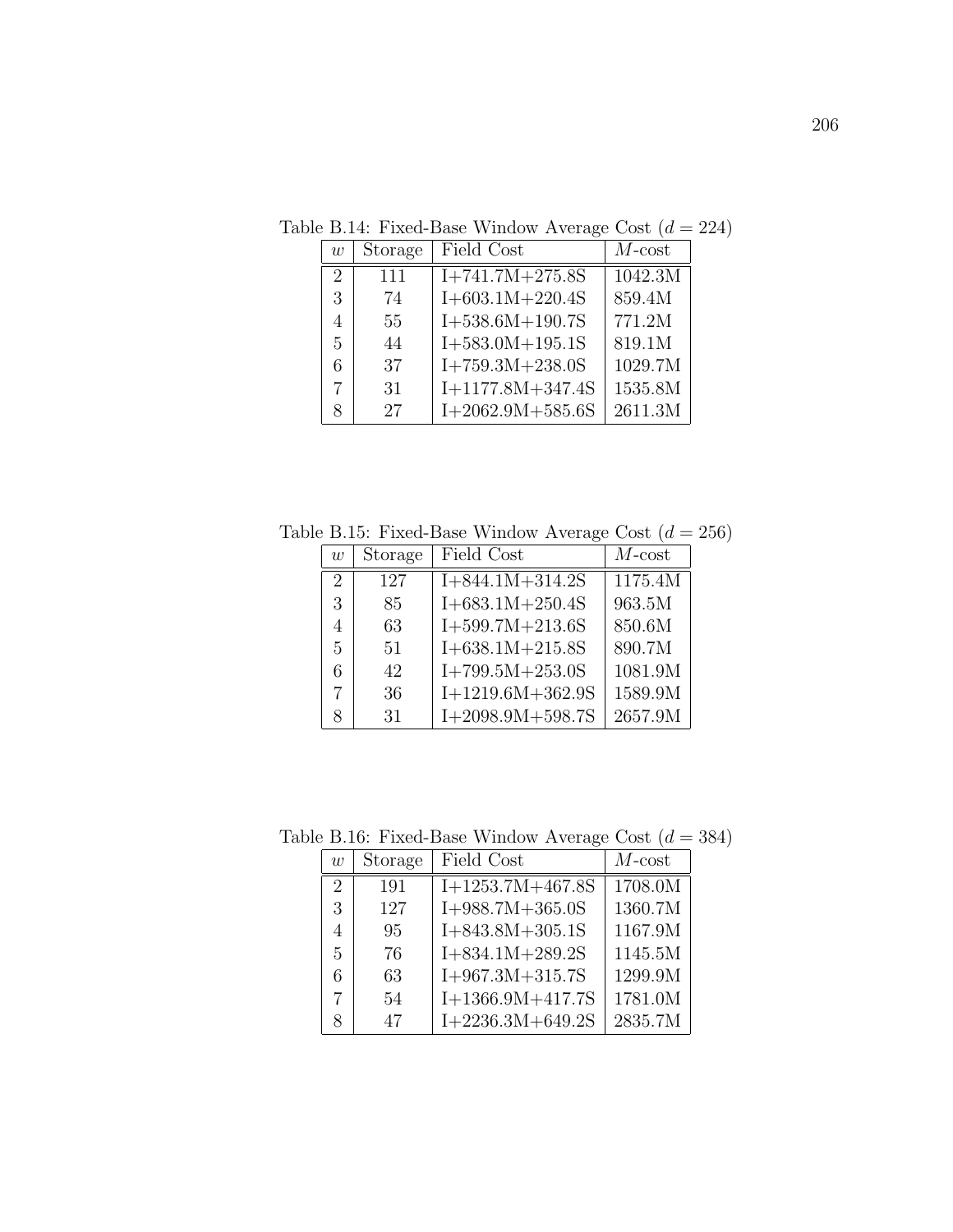Table B.17: Fixed-Base Window Average Cost  $(d = 521)$ 

| w                           | Storage | Field Cost         | $M$ -cost |
|-----------------------------|---------|--------------------|-----------|
| $\mathcal{D}_{\mathcal{L}}$ | 260     | $I+1695.3M+633.4S$ | 2282.1M   |
| 3                           | 173     | $I+1323.3M+490.5S$ | 1795.7M   |
| 4                           | 130     | $I+1110.7M+405.2S$ | 1514.8M   |
| 5                           | 104     | $I+1053.3M+371.4S$ | 1430.4M   |
| 6                           | 86      | $I+1150.1M+384.2S$ | 1537.5M   |
| 7                           | 74      | $I+1528.2M+478.0S$ | 1990.6M   |
| 8                           | 65      | $I+2385.2M+704.5S$ | 3028.9M   |

Table B.18: Fixed-Base Comb Average Cost  $(d = 224)$ 

|                             | Storage                     | Field Cost            | $M$ -cost |
|-----------------------------|-----------------------------|-----------------------|-----------|
| $\mathcal{D}_{\mathcal{L}}$ | $\mathcal{D}_{\mathcal{L}}$ | $I+1113.0M+694.8S$    | 1748.8M   |
| 3                           | 6                           | $I+817.0M+491.2S$     | 1290.0M   |
| 4                           | 14                          | $I + 635.5M + 375.7S$ | 1016.0M   |
| 5                           | 30                          | $I+520.0M+304.9S$     | 843.9M    |
| 6                           | 62                          | $I+442.4M+258.3S$     | 729.0M    |
|                             | 126                         | $I+373.1M+217.3S$     | 626.9M    |
|                             | 254                         | $I+326.2M+189.7S$     | 557.9M    |

the length of the NIST primes P224, P256, P384 and P521. The variable  $w = \lceil \frac{d}{l} \rceil$  $\frac{d}{l}$ ] where  $d$  is the size of the input and  $l$  is given.

Tables B.22 to B.25 describe the field costs and M-costs of Algorithm 28 with d corresponding to the length of the NIST primes P224, P256, P384 and P521. Recall that the M-cost is the field cost with substitutions  $S \leftarrow (4/5)M$  and  $I \leftarrow 80M$ . The tables for d chosen to correspond with are similar and can be found in Appendix B.

Tables B.26 to B.29 describe the field costs and M-costs of Algorithm 28 with d corresponding to the length of the NIST primes P224, P256, P384 and P521.

Tables B.30 to B.33 describe the field costs and M-costs of Algorithm 32 with d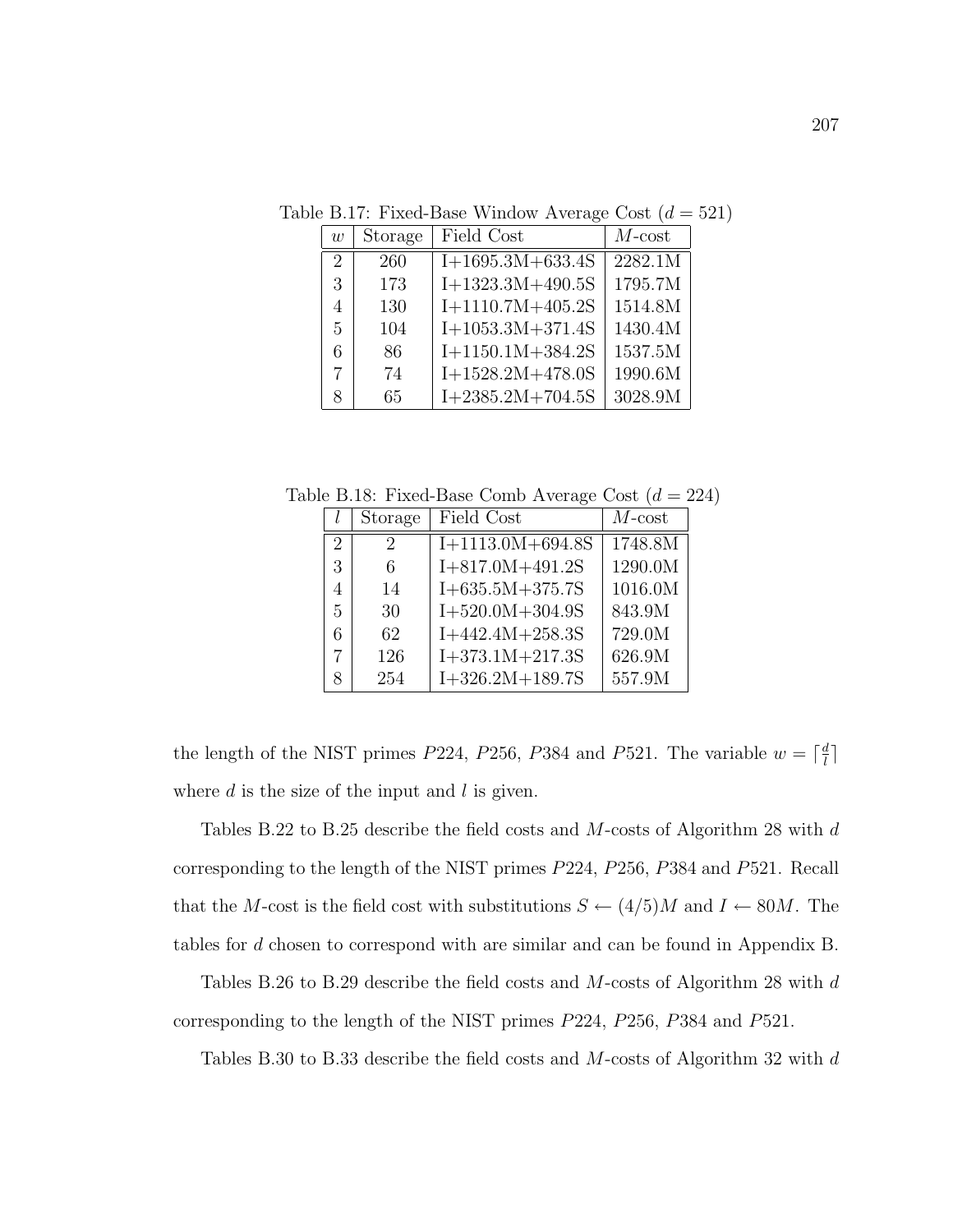Table B.19: Fixed-Base Comb Average Cost  $(d = 256)$ 

|                             | Storage | Field Cost         | $M$ -cost |
|-----------------------------|---------|--------------------|-----------|
| $\mathcal{D}_{\mathcal{L}}$ | 2       | $I+1273.0M+794.8S$ | 1988.8M   |
| 3                           | 6       | $I+938.0M+564.1S$  | 1469.3M   |
| 4                           | 14      | $I+727.5M+430.2S$  | 1151.7M   |
| 5                           | 30      | $I+602.2M+353.2S$  | 964.8M    |
| 6                           | 62      | $I+501.8M+293.0S$  | 816.2M    |
|                             | 126     | $I+432.8M+252.2S$  | 714.5M    |
|                             | 254     | $I+374.0M+217.6S$  | 628.1M    |

Table B.20: Fixed-Base Comb Average Cost  $(d = 384)$ 

| d.                          | Storage | Field Cost            | $M$ -cost |
|-----------------------------|---------|-----------------------|-----------|
| $\mathcal{D}_{\mathcal{L}}$ | 2       | $I+1913.0M+1194.8S$   | 2948.8M   |
| 3                           | 6       | $I+1400.0M+842.4S$    | 2153.9M   |
| 4                           | 14      | $I+1095.5M+648.2S$    | 1694.0M   |
| 5                           | 30      | $I+896.0M+525.9S$     | 1396.7M   |
| 6                           | 62      | $I+751.1M+439.0S$     | 1182.4M   |
|                             | 126     | $I + 647.6M + 377.7S$ | 1029.8M   |
| 8                           | 254     | $I+565.5M+329.4S$     | 909.1M    |

Table B.21: Fixed-Base Comb Average Cost  $(d = 521)$ 

|                             | Storage | Field Cost          | $M$ -cost |
|-----------------------------|---------|---------------------|-----------|
| $\mathcal{D}_{\mathcal{L}}$ | 2       | $I+2603.0M+1626.0S$ | 3983.8M   |
| 3                           | 6       | $I+1906.0M+1147.1S$ | 2903.7M   |
| 4                           | 14      | $I+1498.0M+886.6S$  | 2287.3M   |
| $\frac{5}{2}$               | 30      | $I+1225.0M+719.2S$  | 1880.4M   |
| 6                           | 62      | $I+1024.2M+599.0S$  | 1583.4M   |
| 7                           | 126     | $I+886.4M+517.3S$   | 1380.2M   |
| 8                           | 254     | $I+781.0M+455.2S$   | 1225.2M   |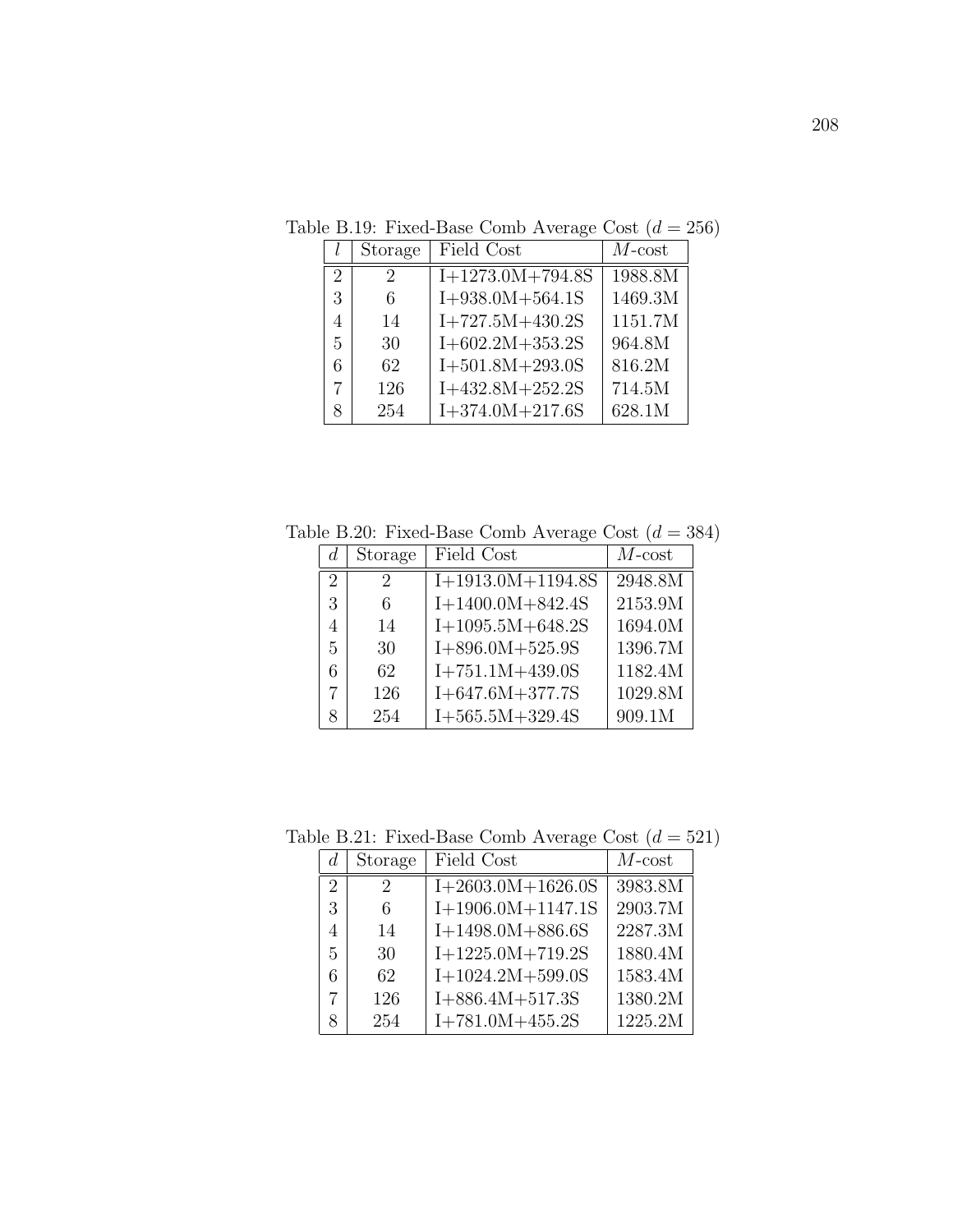| N                           | Field Cost          | $M$ -cost | S <sub>1</sub> |
|-----------------------------|---------------------|-----------|----------------|
| $\mathcal{D}_{\mathcal{L}}$ | $I+1200.7M+1008.5S$ | 2087.5M   | 3              |
| 3                           | $I+1114.4M+975.7S$  | 1975.0M   | $\overline{5}$ |
| 4                           | $I+1065.3M+957.2S$  | 1911.1M   | $\overline{5}$ |
| 5                           | $I+1047.9M+950.2S$  | 1888.0M   | $\overline{7}$ |
| 6                           | $I+1028.2M+942.8S$  | 1862.5M   | $\overline{7}$ |
| 7                           | $I+1014.2M+937.6S$  | 1844.2M   | $\overline{7}$ |
| 8                           | $I+1003.7M+933.6S$  | 1830.6M   | 7              |

Table B.22:  $p^{th}$  Order Binary Method Average Cost  $(d = 224)$ 

Table B.23:  $p^{th}$  Order Binary Method Average Cost  $(d = 256)$ 

| N  | Field Cost          | $M$ - $cost$ | S <sub>1</sub> |
|----|---------------------|--------------|----------------|
| 2  | $I+1371.3M+1152.5S$ | 2373.3M      | $\mathcal{R}$  |
| 3  | $I+1270.9M+1114.3S$ | 2242.4M      | $\overline{5}$ |
| 4  | $I+1214.7M+1093.2S$ | 2169.3M      | $\overline{5}$ |
| 5. | $I+1192.9M+1084.6S$ | 2140.6M      | 7              |
| 6  | $I+1170.4M+1076.2S$ | 2111.4M      | 7              |
| 7  | $I+1154.4M+1070.1S$ | 2090.5M      |                |
| 8  | $I+1142.3M+1065.6S$ | 2074.8M      |                |

Table B.24:  $p^{th}$  Order Binary Method Average Cost  $(d = 384)$ 

|              | $\sim$ $\sim$ $\sim$ $\sim$ $\sim$ $\sim$ $\sim$ $\sim$ | $2.20$ can $\alpha$ and $\alpha$ and $\alpha$ |                |
|--------------|---------------------------------------------------------|-----------------------------------------------|----------------|
| N            | Field Cost                                              | $M$ -cost                                     | S <sub>1</sub> |
| 2            | $I+2054.0M+1728.5S$                                     | 3516.8M                                       | 3              |
| 3            | $I+1896.7M+1669.0S$                                     | 3311.9M                                       | 5              |
| 4            | $I+1812.0M+1637.2S$                                     | 3201.8M                                       | 5              |
| $\mathbf{5}$ | $I+1773.2M+1622.2S$                                     | 3151.0M                                       | 7              |
| 6            | $I+1739.3M+1609.5S$                                     | 3106.9M                                       | 7              |
| 7            | $I+1715.1M+1600.4S$                                     | 3075.5M                                       | 7              |
| 8            | $I+1697.0M+1593.6S$                                     | 3051.9M                                       | 7              |
|              |                                                         |                                               |                |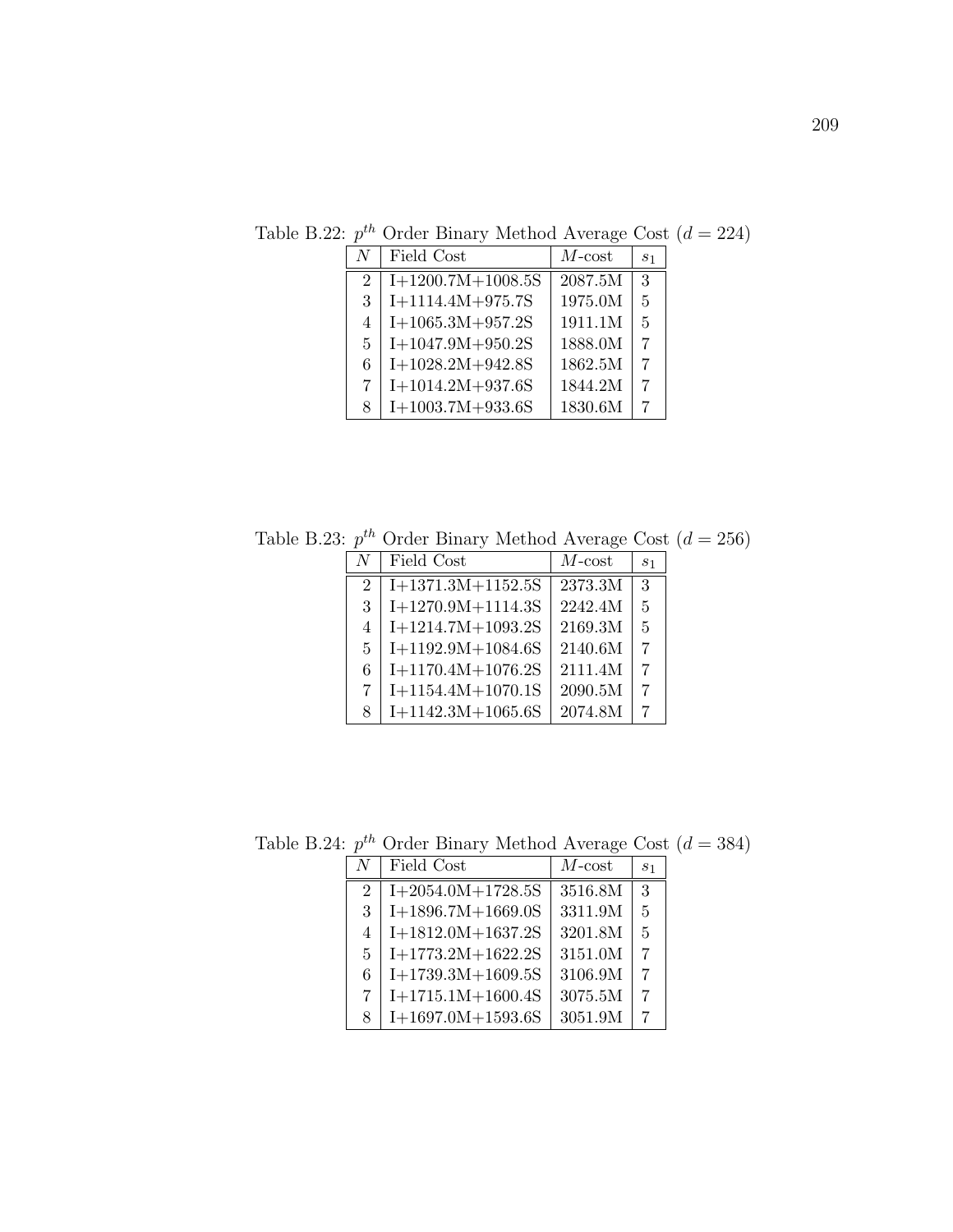| $N_{\rm}$                   | Field Cost          | $M$ - $cost$ | S <sub>1</sub> |
|-----------------------------|---------------------|--------------|----------------|
| $\mathcal{D}_{\mathcal{L}}$ | $I+2784.7M+2345.0S$ | 4740.7M      | 3              |
| 3                           | $I+2566.4M+2262.7S$ | 4456.6M      | $\overline{5}$ |
| 4                           | $I+2451.3M+2219.5S$ | 4306.9M      | $\overline{5}$ |
| $\mathbf{5}$                | $I+2394.3M+2197.6S$ | 4232.3M      | 7              |
| 6                           | $I+2348.2M+2180.3S$ | 4172.5M      | 7              |
| 7                           | $I+2315.3M+2168.0S$ | 4129.7M      | 7              |
| 8                           | $I+2290.7M+2158.8S$ | 4097.7M      | 7              |

Table B.25:  $p^{th}$  Order Binary Method Average Cost  $(d = 521)$ 

Table B.26: Right-to-Left Parallel Method Average Cost  $(d = 224)$ 

| N              | Field Cost          | $M$ -cost | S <sub>1</sub> |
|----------------|---------------------|-----------|----------------|
| $\overline{2}$ | $I+1194.7M+1005.0S$ | 2078.7M   | $\mathbf{1}$   |
| 3              | $I+1100.0M+972.0S$  | 1957.6M   | $\mathbf{1}$   |
| 4              | $I+1045.3M+949.0S$  | 1884.5M   | 1              |
| 5              | $I+1020.0M+942.0S$  | 1853.6M   | 1              |
| 6              | $I+1013.3M+947.0S$  | 1850.9M   | $\mathbf{1}$   |
| 7              | $I+981.3M+925.0S$   | 1801.3M   | 1              |
| 8              | $I+970.7M+921.0S$   | 1787.5M   |                |

Table B.27: Right-to-Left Parallel Method Average Cost  $\left(d=256\right)$ 

| N              | Field Cost          | $M$ -cost | S <sub>1</sub> |
|----------------|---------------------|-----------|----------------|
| $\overline{2}$ | $I+1365.3M+1149.0S$ | 2364.5M   | 1              |
| 3              | $I+1261.3M+1115.0S$ | 2233.3M   | 1              |
| $\overline{4}$ | $I+1194.7M+1085.0S$ | 2142.7M   | 1              |
| $\mathbf{5}$   | $I+1178.7M+1089.0S$ | 2129.9M   | 1              |
| 6              | $I+1146.7M+1072.0S$ | 2084.3M   | 1              |
| 7              | $I+1134.7M+1070.0S$ | 2070.7M   | 1              |
| 8              | $I+1109.3M+1053.0S$ | 2031.7M   | 1              |
|                |                     |           |                |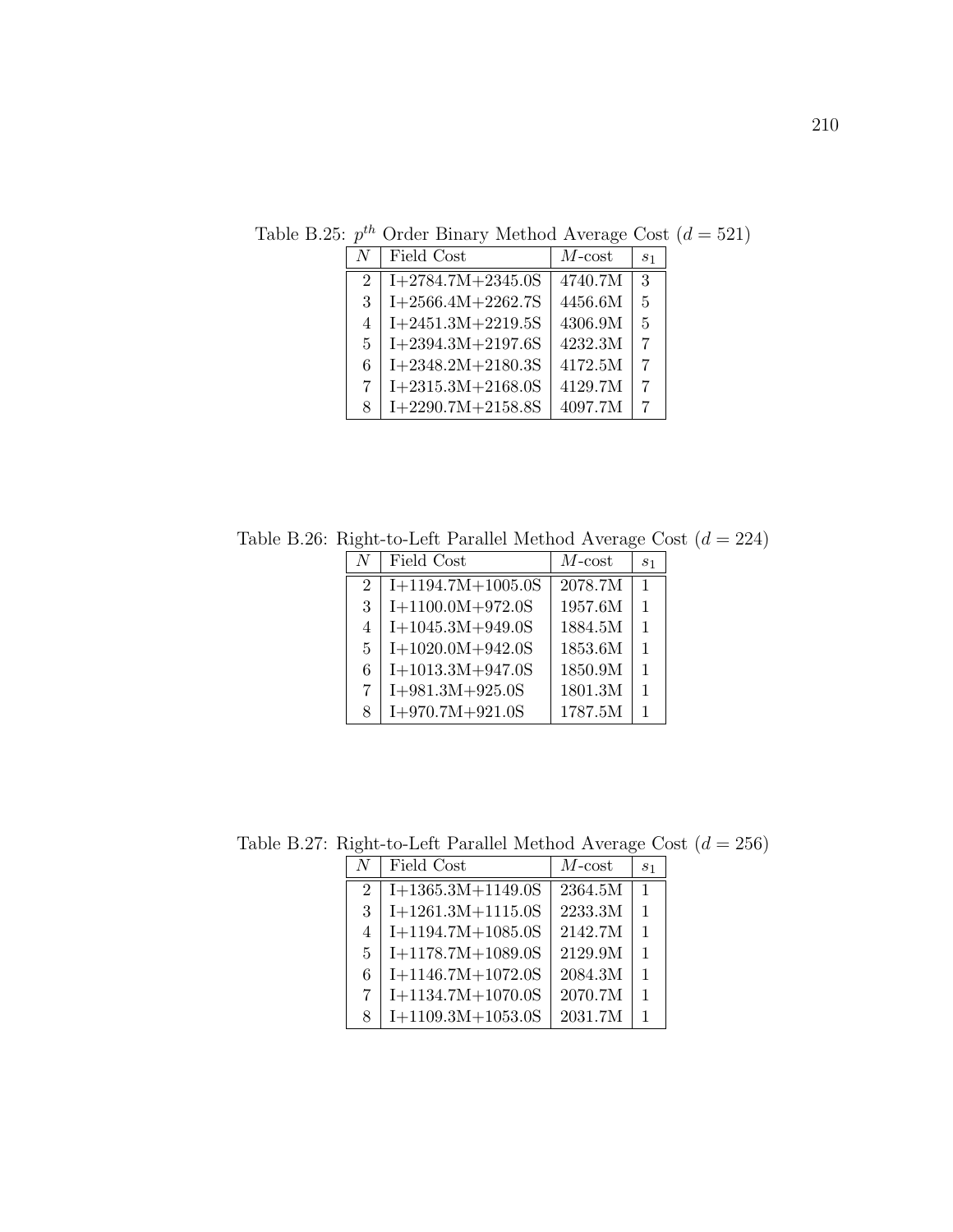| N              | Field Cost          | $M$ -cost | S <sub>1</sub> |
|----------------|---------------------|-----------|----------------|
| 2              | $I+2048.0M+1725.0S$ | 3508.0M   | $\mathbf{1}$   |
| 3              | $I+1877.3M+1661.0S$ | 3286.1M   | $\mathbf{1}$   |
| $\overline{4}$ | $I+1792.0M+1629.0S$ | 3175.2M   | $\mathbf{1}$   |
| 5              | $I+1745.3M+1614.0S$ | 3116.5M   | 1              |
| 6              | $I+1706.7M+1597.0S$ | 3064.3M   | $\mathbf{1}$   |
| 7              | $I+1686.7M+1592.0S$ | 3040.3M   | 1              |
| 8              | $I+1664.0M+1581.0S$ | 3008.8M   | 1              |

Table B.28: Right-to-Left Parallel Method Average Cost  $\left(d=384\right)$ 

Table B.29: Right-to-Left Parallel Method Average Cost $\left( d = 521\right)$ 

| $\overline{N}$ | Field Cost          | $M$ -cost | S <sub>1</sub> |
|----------------|---------------------|-----------|----------------|
| $\overline{2}$ | $I+2784.0M+2346.0S$ | 4740.8M   | $\mathbf{1}$   |
| 3              | $I+2552.0M+2259.0S$ | 4439.2M   | $\mathbf{1}$   |
| $\overline{4}$ | $I+2445.3M+2224.0S$ | 4304.5M   | 1              |
| 5              | $I+2380.0M+2202.0S$ | 4221.6M   | $\mathbf{1}$   |
| 6              | $I+2320.0M+2172.0S$ | 4137.6M   | $\mathbf{1}$   |
| 7              | $I+2300.0M+2172.0S$ | 4117.6M   | $\mathbf{1}$   |
| 8              | $I+2288.0M+2175.0S$ | 4108.0M   |                |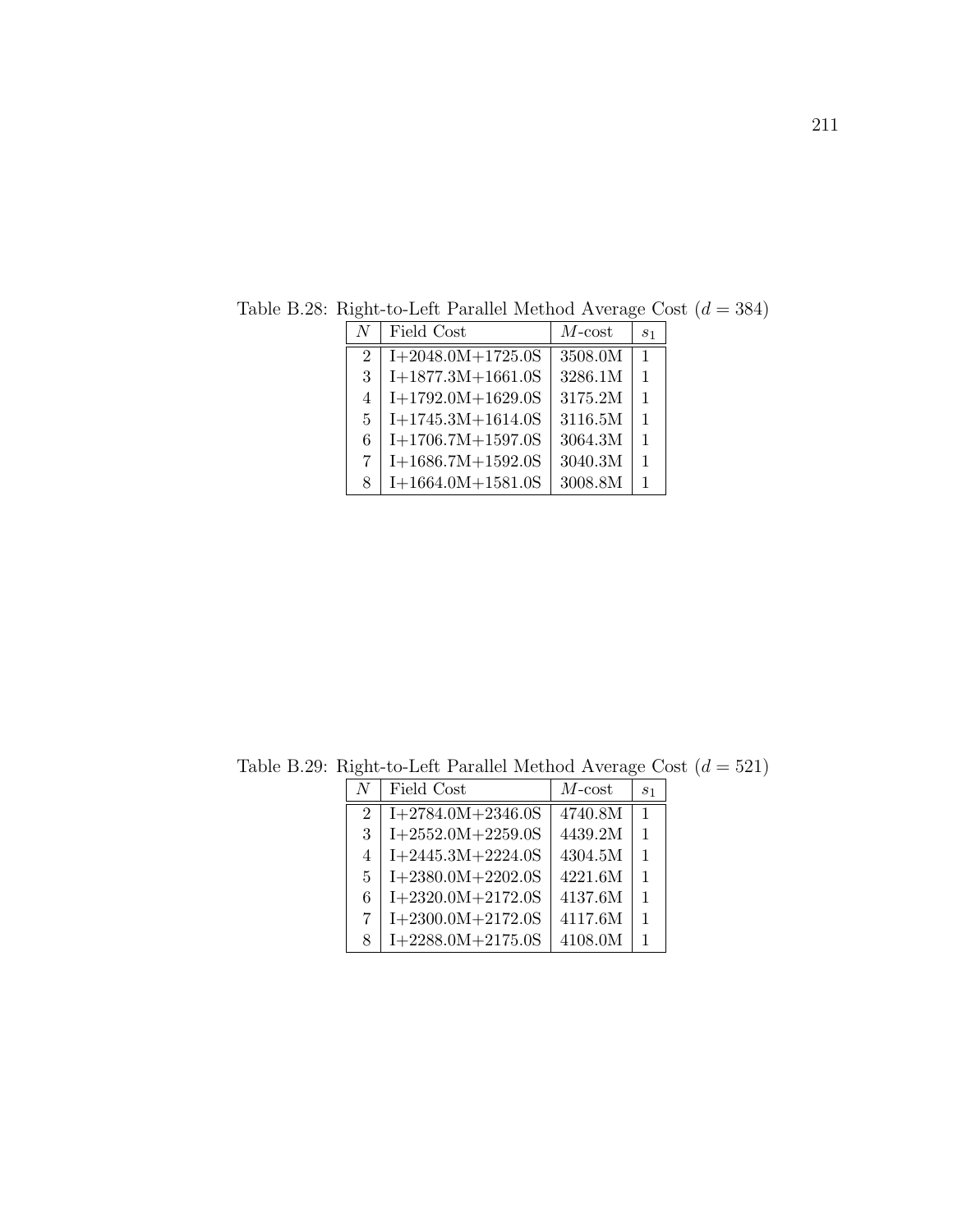Table B.30: Right-to-Left Windowing Method Average Cost  $(d = 224)$ 

| $\eta$         | Field Cost         | $M$ -cost | S <sub>1</sub> |
|----------------|--------------------|-----------|----------------|
| $\mathfrak{D}$ | $I+911.0M+895.0S$  | 1707.0M   | 111            |
| $\mathcal{R}$  | $I+955.0M+907.0S$  | 1760.6M   | 74             |
| 4              | $I+1035.0M+923.0S$ | 1853.4M   | 55             |
| 5              | $I+1211.0M+971.0S$ | 2067.8M   | 44             |

Table B.31: Right-to-Left Windowing Method Average Cost  $(d = 256)$ 

| $\eta$                      | Field Cost                 | $M$ -cost | S <sub>1</sub> |
|-----------------------------|----------------------------|-----------|----------------|
| $\mathcal{D}_{\mathcal{L}}$ | $I+1039.0M+1023.0S$        | 1937.4M   | 127            |
| $\mathcal{R}$               | $\mbox{I+1087.0M+1039.0S}$ | 1998.2M   | 85             |
| 4                           | $I+1163.0M+1051.0S$        | 2083.8M   | 63             |
| 5                           | $I+1351.0M+1111.0S$        | 2319.8M   | 51             |

corresponding to the length of the NIST primes P224, P256, P384 and P521. The tables for d chosen to correspond with are similar and can be found in Appendix B.

Tables B.34 to B.37 describe the field costs and M-costs of Algorithm 34 with  $d$ corresponding to the length of the NIST prime P224, P256, P384 and P521.

Tables B.38 to B.41 describe the field costs and M-costs of the variant of Algorithm 36 with no recombination stage. For each d corresponding to a NIST prime,  $b_{max}, t_{max}, m_{max}$  are chosen optimally. For multipliers of length  $d = 224$  the optimal

| $\eta$ |               | Field Cost          | $M$ -cost | S <sub>1</sub> |
|--------|---------------|---------------------|-----------|----------------|
|        | $\mathcal{D}$ | $I+1551.0M+1535.0S$ | 2859.0M   | 191            |
|        | 3             | $I+1591.0M+1543.0S$ | 2905.4M   | 127            |
|        | 4             | $I+1675.0M+1563.0S$ | 3005.4M   | 95             |
|        | 5             | $I+1851.0M+1611.0S$ | 3219.8M   | 76             |

Table B.32: Right-to-Left Windowing Method Average Cost  $(d = 384)$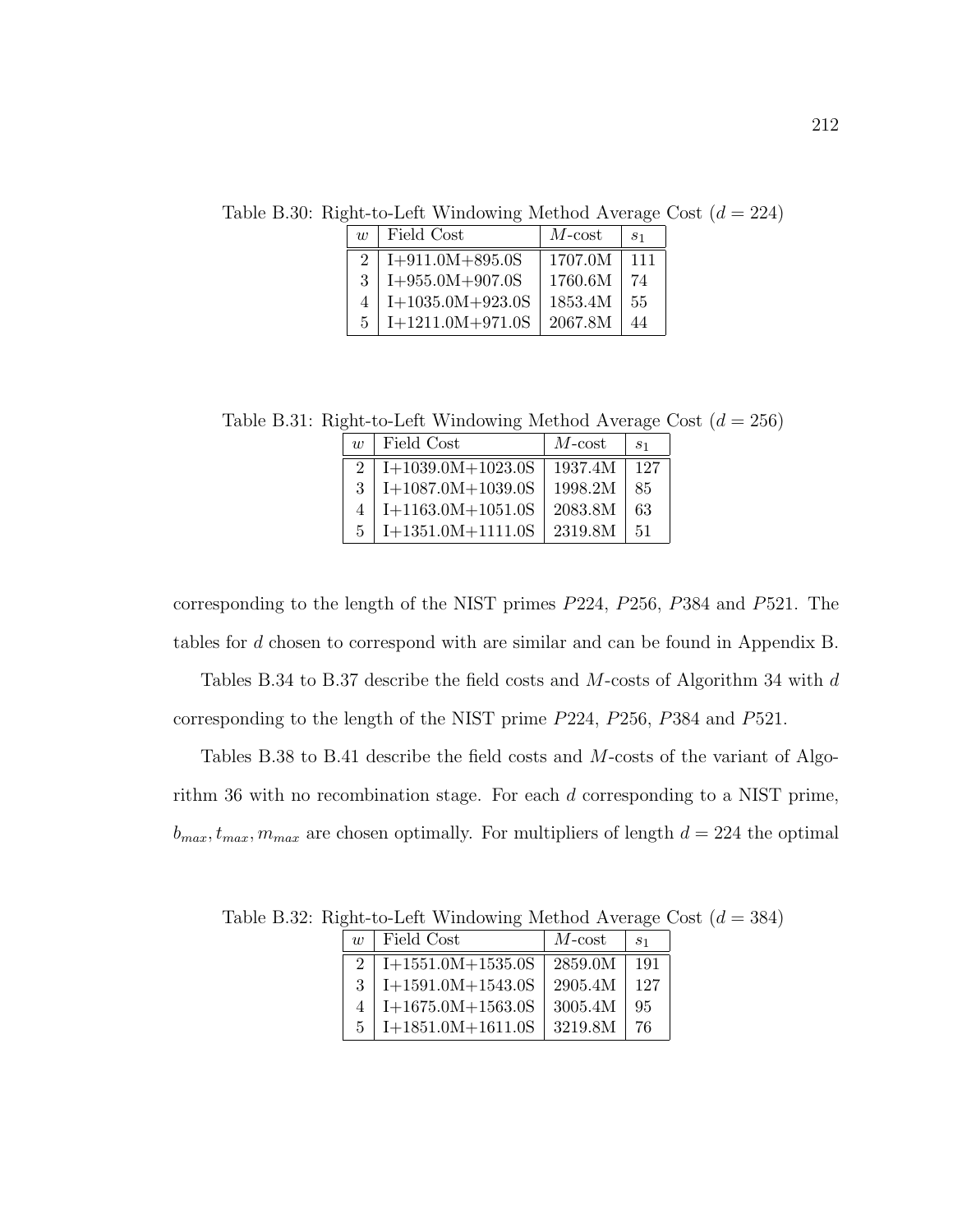Table B.33: Right-to-Left Windowing Method Average Cost  $(d = 521)$ 

| $\eta$        | Field Cost          | $M$ -cost | S <sub>1</sub> |
|---------------|---------------------|-----------|----------------|
| $2^{\circ}$   | $I+2103.0M+2087.0S$ | 3852.6M   | 260            |
| $\mathcal{R}$ | $I+2143.0M+2095.0S$ | 3899.0M   | 173            |
| 4             | $I+2235.0M+2123.0S$ | 4013.4M   | 130            |
| $\mathbf{5}$  | $I+2411.0M+2171.0S$ | 4227.8M   | 104            |

Table B.34: Left-to-Right (3 Processors) Average Cost  $\left( d = 224 \right)$ 

|              | Field Cost         | $M$ -cost | S <sub>1</sub> |
|--------------|--------------------|-----------|----------------|
| 4            | $I+1070.3M+958.0S$ | 1916.7M   | $\mathcal{R}$  |
| $\mathbf{5}$ | $I+1057.0M+955.0S$ | 1901.0M   | $\overline{4}$ |
| 6            | $I+1062.3M+964.0S$ | 1913.5M   | $\overline{5}$ |
| 7            | $I+1042.3M+946.0S$ | 1879.1M   | 6              |
| 8            | $I+1043.7M+946.0S$ | 1880.5M   | 7              |
| 9            | $I+1051.7M+951.0S$ | 1892.5M   | 8              |
| 10           | $I+1078.3M+973.0S$ | 1936.7M   | 9              |

Table B.35: Left-to-Right (3 Processors) Average Cost  $\left( d = 256 \right)$ 

|              | Field Cost          | $M$ -cost | S <sub>1</sub> |
|--------------|---------------------|-----------|----------------|
| 4            | $I+1219.7M+1094.0S$ | 2174.9M   | 3              |
| $\mathbf{5}$ | $I+1215.7M+1102.0S$ | 2177.3M   | 4              |
| 6            | $I+1195.7M+1089.0S$ | 2146.9M   | $\overline{5}$ |
| 7            | $I+1195.7M+1091.0S$ | 2148.5M   | 6              |
| 8            | $I+1182.3M+1078.0S$ | 2124.7M   | 7              |
| 9            | $I+1206.3M+1099.0S$ | 2165.5M   | 8              |
| 10           | $I+1206.3M+1096.0S$ | 2163.1M   | 9              |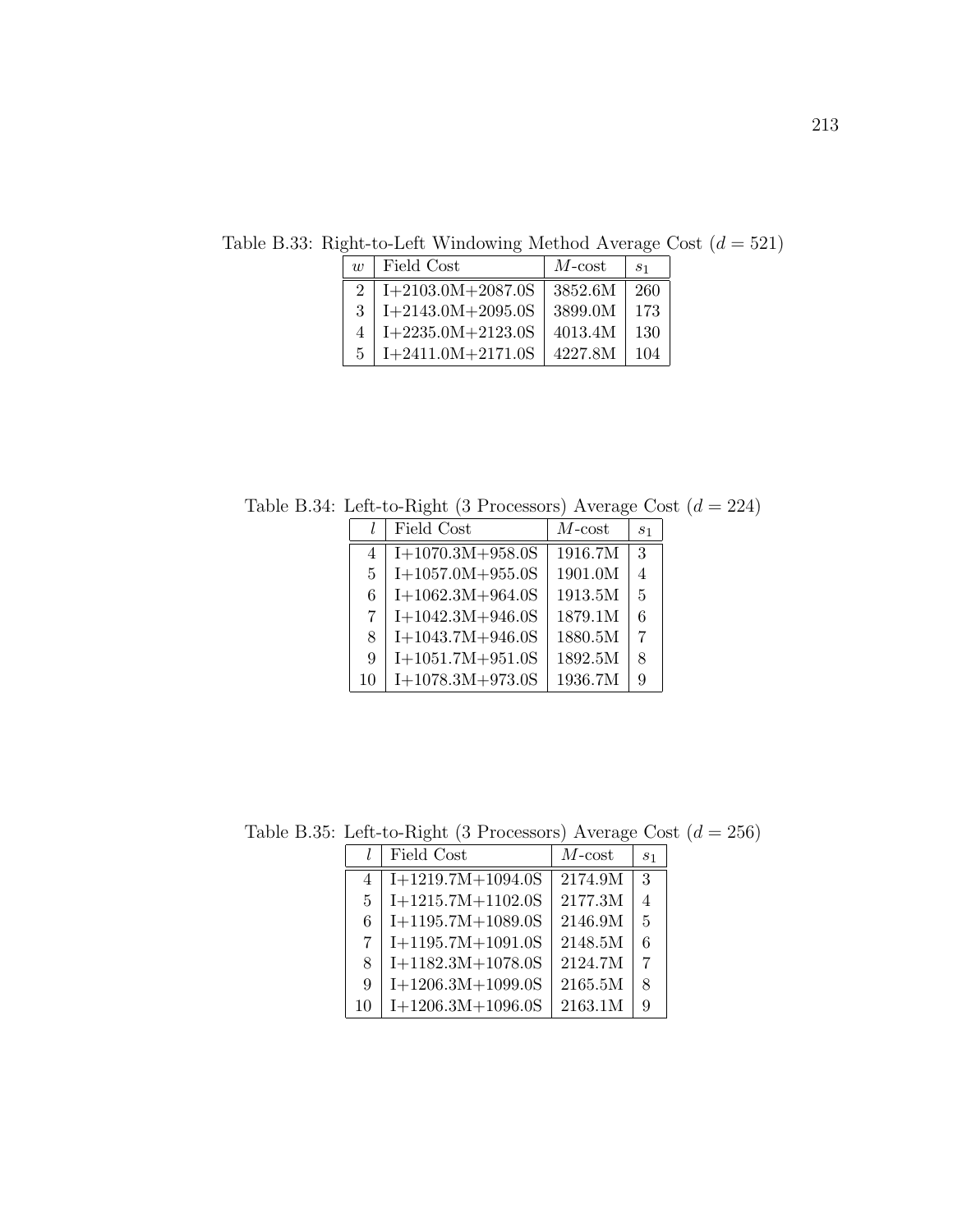|                | Field Cost          | $M$ -cost | $s_1$          |
|----------------|---------------------|-----------|----------------|
| 6              | $I+1755.7M+1614.0S$ | 3126.9M   | $\overline{5}$ |
| $\overline{7}$ | $I+1747.7M+1613.0S$ | 3118.1M   | 6              |
| 8              | $I+1737.0M+1606.0S$ | 3101.8M   | 7              |
| 9              | $I+1747.7M+1617.0S$ | 3121.3M   | 8              |
| 10             | $I+1761.0M+1629.0S$ | 3144.2M   | 9              |
| 11             | $I+1742.3M+1609.0S$ | 3109.5M   | 10             |
| 12             | $I+1742.3M+1606.0S$ | 3107.1M   | 11             |

Table B.36: Left-to-Right (3 Processors) Average Cost  $\left( d = 384 \right)$ 

Table B.37: Left-to-Right (3 Processors) Average Cost  $(d = 521)$ 

|    | Field Cost          | $M$ - $cost$ | S <sub>1</sub> |
|----|---------------------|--------------|----------------|
| 6  | $I+2369.0M+2189.0S$ | 4200.2M      | $\overline{5}$ |
| 7  | $I+2361.0M+2193.0S$ | 4195.4M      | 6              |
| 8  | $I+2361.0M+2200.0S$ | 4201.0M      | $\overline{7}$ |
| 9  | $I+2327.7M+2172.0S$ | 4145.3M      | 8              |
| 10 | $I+2358.3M+2203.0S$ | 4200.7M      | 9              |
| 11 | $I+2349.0M+2194.0S$ | 4184.2M      | 10             |
| 12 | $I+2350.3M+2194.0S$ | 4185.5M      | 11             |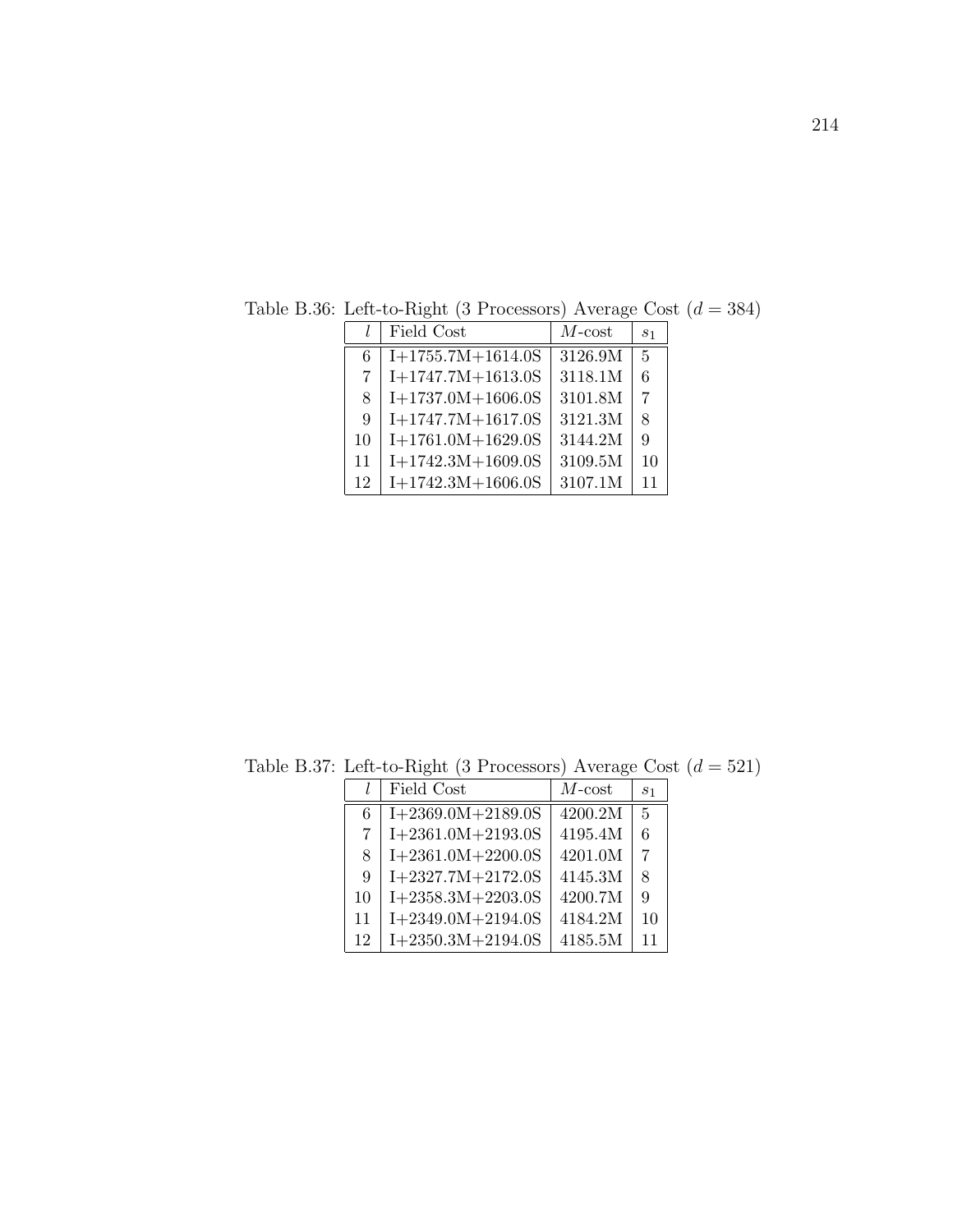Table B.38: Double-Base *n*-Chain Average Cost  $(d = 224)$ 

| N              | Field Cost         | $M$ - $\cos t$ | $s_1$        |
|----------------|--------------------|----------------|--------------|
| $\overline{2}$ | $I+1282.0M+889.0S$ | 2073.2M        | $\mathbf{1}$ |
| 3              | $I+1218.0M+865.0S$ | 1990.0M        | 1            |
| 4              | $I+1186.0M+853.0S$ | 1948.4M        | 1            |
| 5              | $I+1162.0M+844.0S$ | 1917.2M        | 1            |
| 6              | $I+1154.0M+841.0S$ | 1906.8M        | 1            |
| $\overline{7}$ | $I+1138.0M+835.0S$ | 1886.0M        | 1            |
| 8              | $I+1138.0M+835.0S$ | 1886.0M        | 1            |

Table B.39: Double-Base *n*-Chain Average Cost  $(d = 256)$ 

| N              | Field Cost          | $M$ -cost | S <sub>1</sub> |
|----------------|---------------------|-----------|----------------|
| $\overline{2}$ | $I+1466.0M+1010.0S$ | 2354.0M   | $\mathbf{1}$   |
| 3              | $I+1394.0M+983.0S$  | 2260.4M   | $\mathbf{1}$   |
| 4              | $I+1354.0M+968.0S$  | 2208.4M   | $\mathbf{1}$   |
| $\mathbf{5}$   | $I+1338.0M+962.0S$  | 2187.6M   | $\mathbf{1}$   |
| 6              | $I+1322.0M+956.0S$  | 2166.8M   | $\mathbf{1}$   |
| 7              | $I+1306.0M+950.0S$  | 2146.0M   | $\mathbf{1}$   |
| 8              | $I+1298.0M+947.0S$  | 2135.6M   | 1              |

value of  $(b_{max}, t_{max})$  is (121, 65), for  $d = 256$ , (134, 77), for  $d = 384$ , (216, 106) and for  $d = 521, (269, 159)$  just as in Section 3.2.6, see Table 3.10.

Tables B.42 to B.12 describe the result of Chapter 4 for parameters corresponding to the NIST primes P224, P256 and P384 in terms of their field costs and their Mcosts.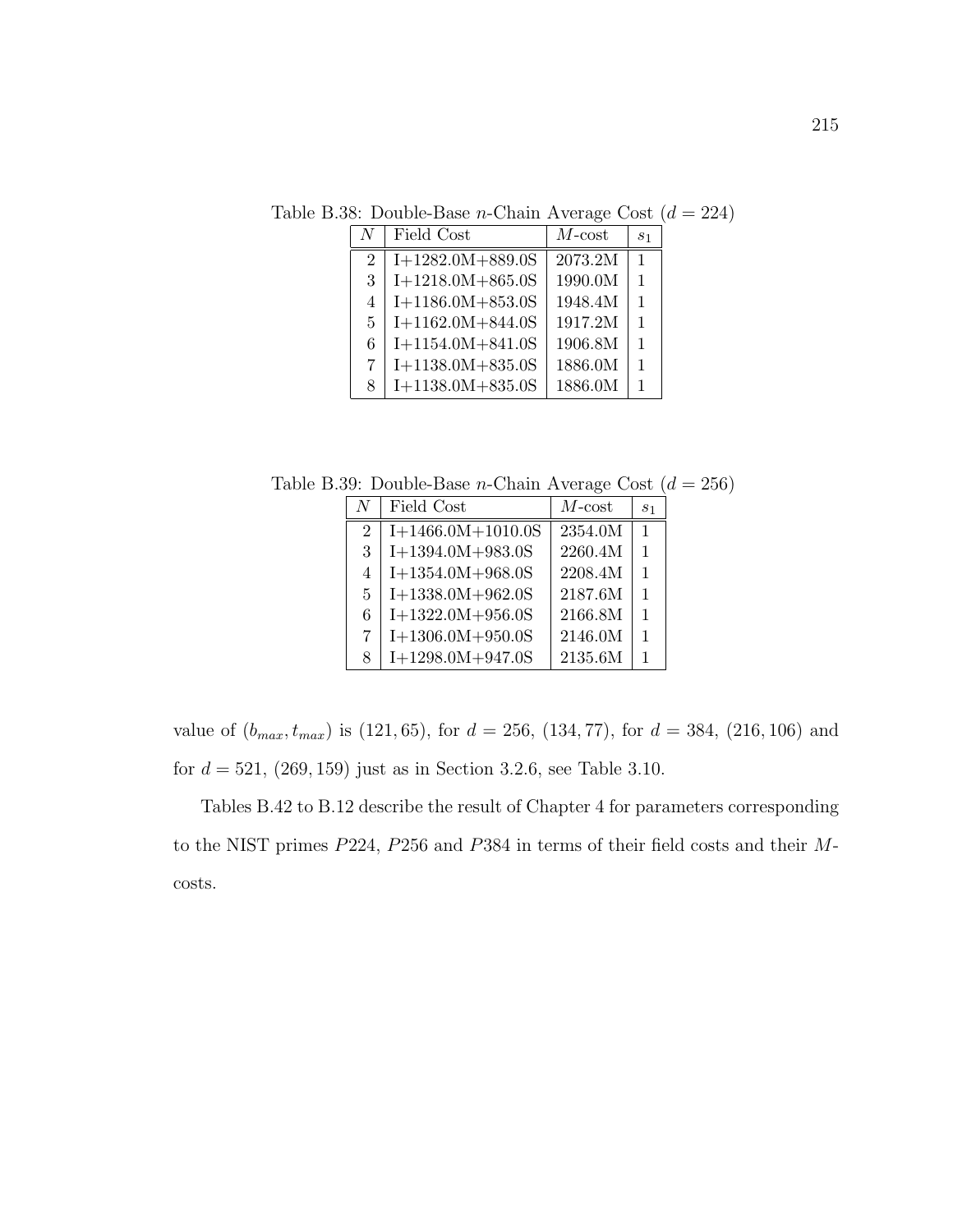| N                           | Field Cost          | $M$ -cost | S <sub>1</sub> |
|-----------------------------|---------------------|-----------|----------------|
| $\mathcal{D}_{\mathcal{L}}$ | $I+2167.0M+1525.0S$ | 3467.0M   | $\mathbf{1}$   |
| 3                           | $I+2055.0M+1483.0S$ | 3321.4M   | $\mathbf{1}$   |
| 4                           | $I+1999.0M+1462.0S$ | 3248.6M   | $\mathbf{1}$   |
| 5.                          | $I+1967.0M+1450.0S$ | 3207.0M   | $\mathbf{1}$   |
| 6                           | $I+1943.0M+1441.0S$ | 3175.8M   | $\mathbf{1}$   |
| 7                           | $I+1927.0M+1435.0S$ | 3155.0M   | $\mathbf{1}$   |
| 8                           | $I+1919.0M+1432.0S$ | 3144.6M   |                |

Table B.40: Double-Base *n*-Chain Average Cost  $(d = 384)$ 

 $N \mid$  Field Cost  $\mid M\text{-cost} \mid s_1$  $2 | I+2967.0M+2042.0S | 4680.6M | 1$  | I+2815.0M+1985.0S | 4483.0M | 1 | I+2743.0M+1958.0S | 4389.4M | 1 | I+2695.0M+1940.0S | 4327.0M | 1 6 | I+2663.0M+1928.0S | 4285.4M | 1 | I+2647.0M+1922.0S | 4264.6M | 1 8 | I+2631.0M+1916.0S | 4243.8M | 1

Table B.41: Double-Base *n*-Chain Average Cost  $(d = 521)$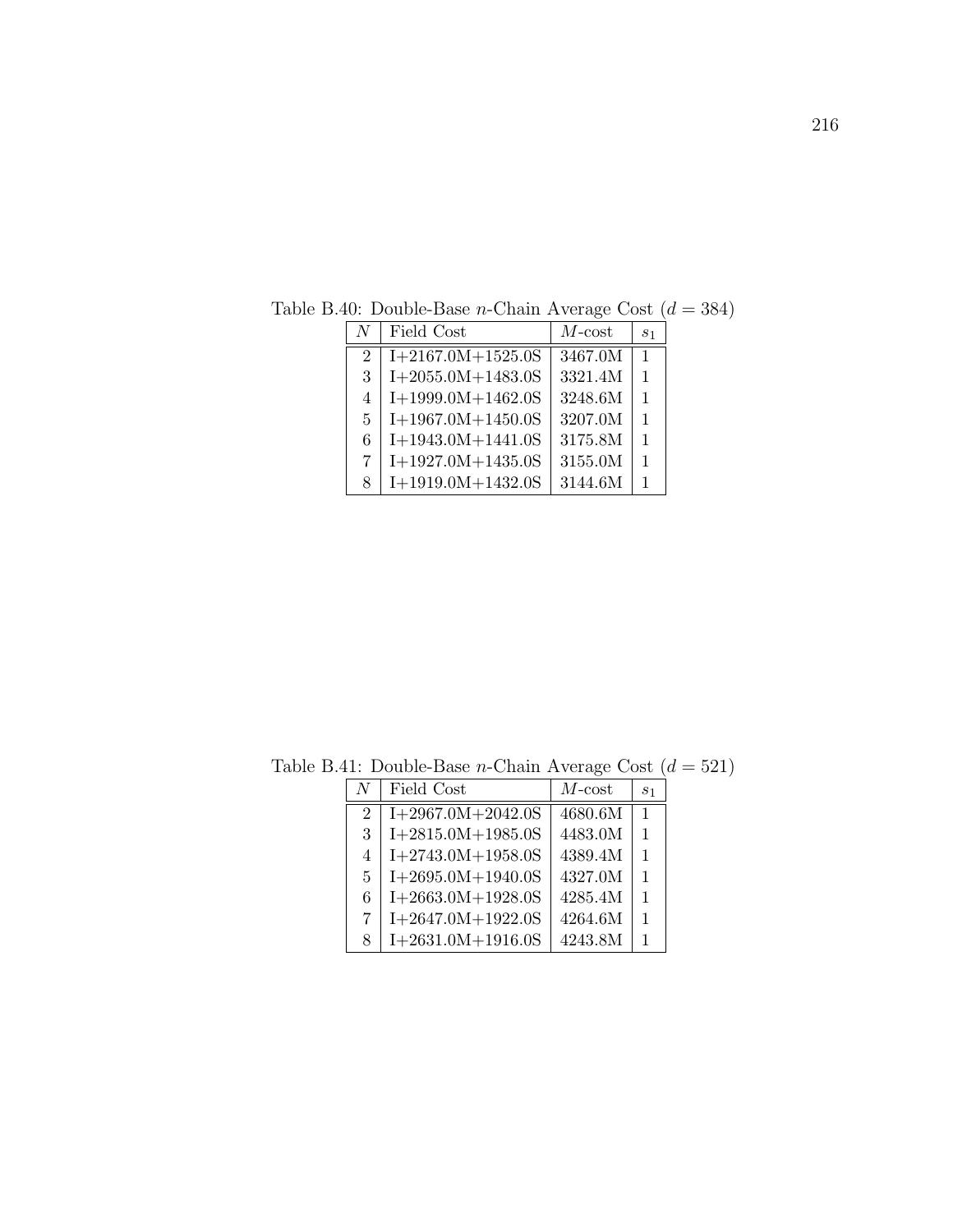| Processors       | Algorithm                     | Variables                | Field Cost                     | $M$ -cost      | $\sqrt{s_{1}}$  |
|------------------|-------------------------------|--------------------------|--------------------------------|----------------|-----------------|
|                  | $p^{th}$ (28)                 |                          | $\overline{I+12}00.7M+1008.5S$ | 2087.5M        | $\overline{3}$  |
|                  | R2L Par. $(29)$               |                          | $I+1194.7M+1005.0S$            | 2078.7M        | $\overline{1}$  |
|                  | $2P$ R2L $(31)$               |                          | $I+905.0M+897.0S$              | 1702.6M        | $\overline{74}$ |
|                  | 2P Win R2L (32)               | $w=4$                    | $I+1035.0M+923.0S$             | 1853.4M        | $\overline{55}$ |
| $\overline{2}$   |                               | $w=5$                    | $I+1211.0M+971.0S$             | 2067.8M        | 44              |
|                  |                               | $\overline{v=3,w}=4$     | $2I+1074.0M+956.0S$            | 1998.8M        | $\overline{18}$ |
|                  | 2P L2R (35)                   | $v = 4, w = 5$           | $2I+1034.5M+938.8S$            | 1945.6M        | 14              |
|                  |                               | $v = 5, w = 6$           | 2I+1039.7M+934.9S              | 1947.6M        | 13              |
|                  | DB2Chain (36)                 |                          | $I+1282.0M+889.0S$             | 2073.2M        | $\overline{1}$  |
|                  | MontLad $(37)$                |                          | $I+1569.0M+670.0S$             | 2185.0M        | 446             |
|                  | $p^{th}$ (28)                 |                          | $I+1114.4M+975.7S$             | 1975.0M        | $\overline{5}$  |
|                  | R2L Par.<br>(29)              | $\equiv$                 | $I+1100.0M+972.0S$             | 1957.6M        | $\overline{1}$  |
|                  |                               | $\overline{l} = 4$       | $I+1070.3M+958.0S$             | 1916.7M        | $\overline{3}$  |
| 3                | 3P L2R (34)                   | $l=5$                    | $I+1057.0M+955.0S$             | 1901.0M        | $\overline{4}$  |
|                  |                               | $l=6$                    | $I+1062.3M+964.0S$             | $1913.5\rm{M}$ | $\overline{5}$  |
|                  |                               | $l=7$                    | $I+1042.3M+946.0S$             | 1879.1M        | $\,$ 6 $\,$     |
|                  | DB3Chain (36)                 |                          | $I+1218.0M+865.0S$             | 1990.0M        | $\overline{1}$  |
|                  | $p^{th}$ (28)                 | —                        | $1+1065.3M+957.2S$             | 1911.1M        | $\overline{5}$  |
| $\,4\,$          | R2L Par.<br>(29)              | $\overline{\phantom{0}}$ | $I+1045.3M+949.0S$             | 1884.5M        | $\overline{1}$  |
|                  | $DB4Chain$ (36)               | $\equiv$                 | $I+1186.0M+853.0S$             | 1948.4M        | $\overline{1}$  |
|                  | $p^{th}$ (28)                 |                          | $I+1047.9M+950.2S$             | 1888.0M        | $\overline{7}$  |
| $\bf 5$          | R2L Par. $(29)$               |                          | $I+1020.0M+942.0S$             | 1853.6M        | $1\,$           |
|                  | DB5Chain $(36)$               |                          | $I+1162.0M+844.0S$             | 1917.2M        | $\mathbf{1}$    |
|                  | $p^{th}$ (28)                 |                          | $I+1028.2M+942.8S$             | 1862.5M        | $\overline{7}$  |
| $\boldsymbol{6}$ | R2L Par.<br>(29)              | $\overline{\phantom{0}}$ | $I+1013.3M+947.0S$             | 1850.9M        | $\overline{1}$  |
|                  | DB6Chain $(36)$               | $\equiv$                 | $I+1154.0M+841.0S$             | 1906.8M        | $\overline{1}$  |
|                  | $p^{th}$ (28)                 |                          | $I+1014.2M+937.6S$             | 1844.2M        | $\overline{7}$  |
| $\overline{7}$   | R2L Par. $(29)$               |                          | $I+981.3M+925.0S$              | 1801.3M        | $\overline{1}$  |
|                  | DB7Chain $(36)$               |                          | $I+1138.0M+835.0S$             | 1886.0M        | $\overline{1}$  |
|                  | $p^{th}$ (28)                 |                          | $I+1003.7M+933.6S$             | 1830.6M        | $\overline{7}$  |
| 8                | R <sub>2L</sub> Par.<br>(29)  | $\overline{a}$           | $I+970.7M+921.0S$              | 1787.5M        | $\overline{1}$  |
|                  | R <sub>2</sub> L Hed.<br>(30) |                          | $I+905.0M+897.0S$              | 1702.6M        | $\overline{1}$  |
|                  | DB8Chain (36)                 |                          | $I+1138.0M+835.0S$             | 1886.0M        | $\overline{1}$  |

Table B.42: Parallel Scalar Multiplication (P224)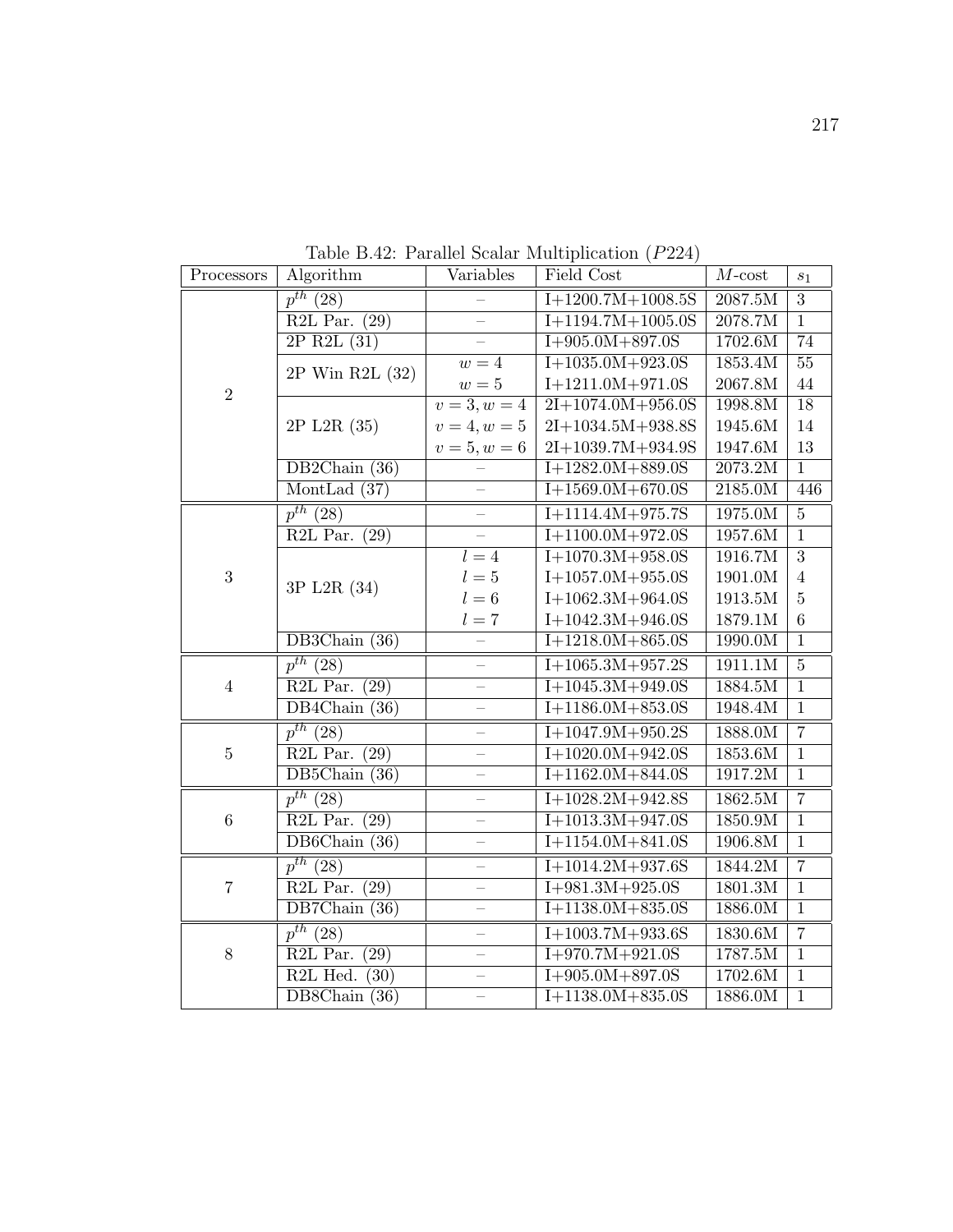| Processors     | Algorithm                                  | Variables                | Field Cost                     | $M$ -cost          | $s_1$            |
|----------------|--------------------------------------------|--------------------------|--------------------------------|--------------------|------------------|
|                | $p^{th}$ (28)                              |                          | $I+1371.3M+1152.5S$            | 2373.3M            | $\overline{3}$   |
|                | R2L Par. $(29)$                            | $\equiv$                 | $I+1365.3M+1149.0S$            | 2364.5M            | $\overline{1}$   |
|                | $2P$ R2L $(31)$                            | $\equiv$                 | $I+1033.0M+1025.0S$            | 1933.0M            | $\overline{84}$  |
|                | 2P Win R2L (32)                            | $w=4$                    | $I+1163.0M+1051.0S$            | 2083.8M            | $\overline{63}$  |
| $\overline{2}$ |                                            | $w=5$                    | $I+1351.0M+1111.0S$            | 2319.8M            | 51               |
|                |                                            | $v=3, w=4$               | $2I+1226.0M+1092.0S$           | 2259.6M            | $\overline{21}$  |
|                | 2P L2R (35)                                | $v = 4, w = 5$           | $2I+1177.9M+1072.0S$           | 2195.4M            | 15               |
|                |                                            | $v = 5, w = 6$           | $2I+1178.3M+1066.4S$           | $2191.5\rm{M}$     | 14               |
|                | DB2Chain (36)                              |                          | $I+1466.0M+1010.0S$            | 2354.0M            | $\overline{1}$   |
|                | MontLad $(37)$                             | $\equiv$                 | $I+1793.0M+766.0S$             | 2485.8M            | $\overline{510}$ |
|                | $p^{th}$ (28)                              |                          | $I+1270.9M+1114.3S$            | 2242.4M            | $\overline{5}$   |
|                | $\overline{\text{R2L} \text{ Par.}}$ (29)  |                          | $I+1261.3M+1115.0S$            | 2233.3M            | $\overline{1}$   |
| $\sqrt{3}$     |                                            | $l = 4$                  | $I+1219.7M+1094.0S$            | 2174.9M            | $\overline{3}$   |
|                | 3P L2R (34)                                | $l=6$                    | $I+1195.7M+1089.0S$            | $2146.9\mathrm{M}$ | $\overline{5}$   |
|                |                                            | $l=8$                    | $I+1182.3M+1078.0S$            | 2124.7M            | $\overline{7}$   |
|                | $\overline{\mathrm{DB3Chain}\, (36)}$      |                          | $I+1394.0M+983.0S$             | 2260.4M            | $\overline{1}$   |
|                | $p^{th}$ (28)                              | $\overline{\phantom{0}}$ | $I+1214.7M+1093.2S$            | 2169.3M            | $\overline{5}$   |
| $\overline{4}$ | $R2L$ Par.<br>(29)                         | $\overline{\phantom{0}}$ | $\overline{I+1194.7M+1085.0S}$ | 2142.7M            | $\overline{1}$   |
|                | $DB4Chain$ (36)                            | $\overline{\phantom{0}}$ | $I+1354.0M+968.0S$             | 2208.4M            | $\overline{1}$   |
|                | $p^{th}$ (28)                              | $\overline{\phantom{0}}$ | $I+1192.9M+1084.6S$            | 2140.6M            | $\overline{7}$   |
| $\bf 5$        | $R2L$ Par.<br>(29)                         | $\overline{\phantom{0}}$ | $I+1178.7M+1089.0S$            | 2129.9M            | $\mathbf{1}$     |
|                | DB5Chain (36)                              | $\equiv$                 | $I+1338.0M+962.0S$             | 2187.6M            | $\overline{1}$   |
|                | $p^{th}$ (28)                              | $\overline{\phantom{0}}$ | $I+1170.4M+1076.2S$            | 2111.4M            | $\overline{7}$   |
| $\,6\,$        | R2L Par. $(29)$                            | $\overline{\phantom{0}}$ | $\overline{I+1146.7M+1072.0S}$ | 2084.3M            | $\mathbf{1}$     |
|                | DB6Chain $(36)$                            | $\overline{\phantom{0}}$ | $I+1322.0M+956.0S$             | 2166.8M            | $\overline{1}$   |
|                | $p^{th}$ (28)                              | $\equiv$                 | $I+1154.4M+1070.1S$            | 2090.5M            | $\overline{7}$   |
| $\sqrt{ }$     | R2L Par.<br>(29)                           | $\overline{\phantom{0}}$ | $I+1134.7M+1070.0S$            | 2070.7M            | $\mathbf{1}$     |
|                | DB7Chain $(36)$                            | $\equiv$                 | $I+1306.0M+950.0S$             | 2146.0M            | $\overline{1}$   |
|                | $p^{th}$ (28)                              |                          | $I+1142.3M+1065.6S$            | 2074.8M            | $\overline{7}$   |
| $8\,$          | R2L Par.<br>(29)                           | $\equiv$                 | $I+1109.3M+1053.0S$            | 2031.7M            | $\overline{1}$   |
|                | R <sub>2</sub> L Hed.<br>$\overline{(30)}$ | $-$                      | $I+1033.0M+1025.0S$            | 1933.0M            | $\overline{1}$   |
|                | DB8Chain $(36)$                            |                          | $I+1298.0M+947.0S$             | 2135.6M            | $\overline{1}$   |

Table B.43: Parallel Scalar Multiplication (P256)